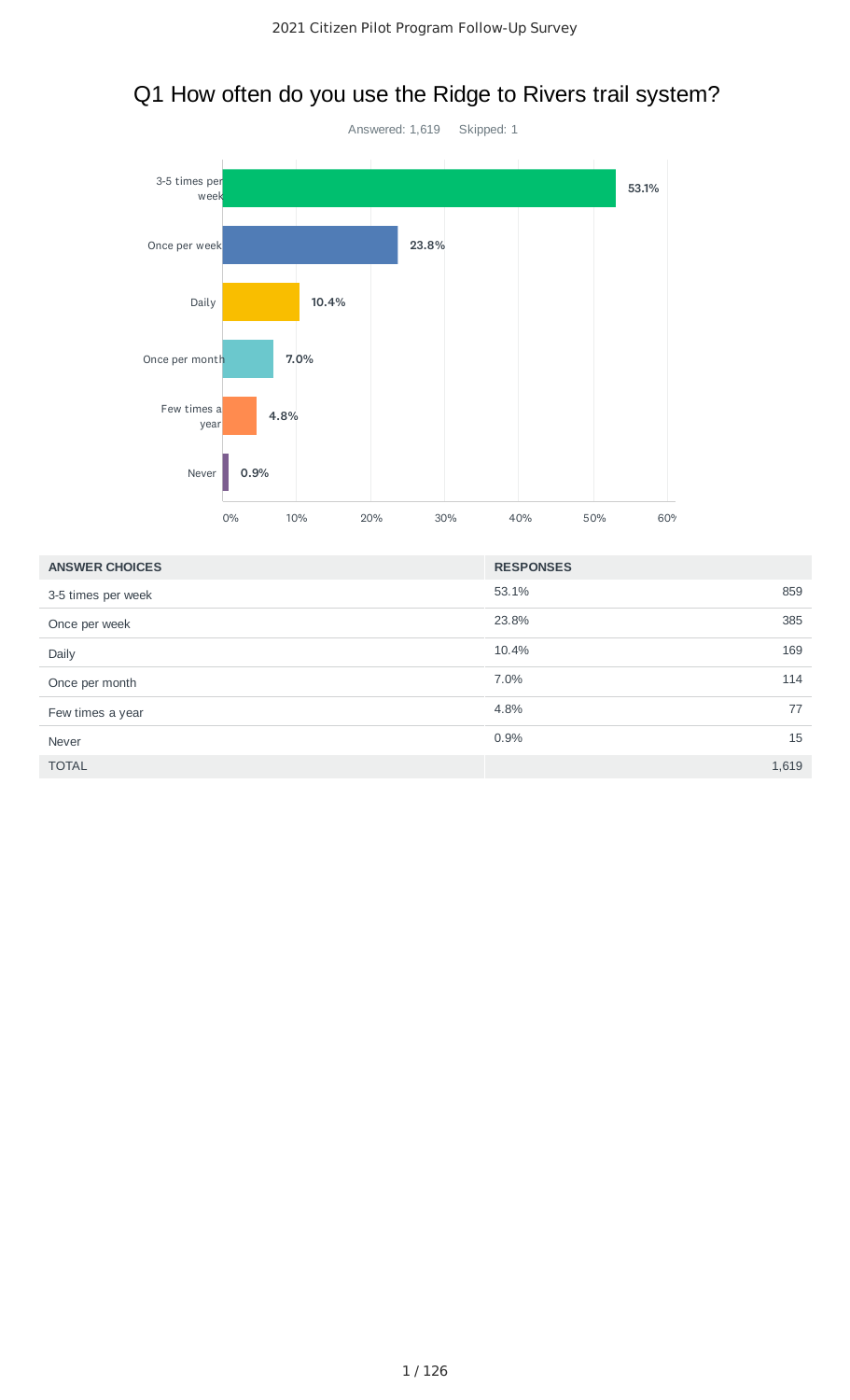# Q2 Please tell us your primary way of enjoying the Boise foothills.



| <b>ANSWER CHOICES</b> | <b>RESPONSES</b>       |
|-----------------------|------------------------|
| Mountain biking       | 827<br>51.1%           |
| <b>Hiking</b>         | 31.0%<br>502           |
| Trail running         | 15.1%<br>245           |
| Other                 | 29<br>1.8%             |
| Horseback riding      | 8<br>0.5%              |
| Motorcycle/ATV riding | 0.4%<br>$\overline{7}$ |
| <b>TOTAL</b>          | 1,618                  |

| #            | <b>OTHER (PLEASE SPECIFY)</b>                                                                                                                                                                                                                                                                 | <b>DATE</b>        |
|--------------|-----------------------------------------------------------------------------------------------------------------------------------------------------------------------------------------------------------------------------------------------------------------------------------------------|--------------------|
| $\mathbf{1}$ | I both hike and bike the trails                                                                                                                                                                                                                                                               | 7/23/2021 1:26 PM  |
| 2            | All but horse back riding                                                                                                                                                                                                                                                                     | 7/23/2021 12:42 AM |
| 3            | Hiking and dog off leash!                                                                                                                                                                                                                                                                     | 7/22/2021 9:05 PM  |
| 4            | Walking my dog, photography                                                                                                                                                                                                                                                                   | 7/22/2021 7:26 PM  |
| 5            | $\textsf{Dog}\; \mathbb{I}$                                                                                                                                                                                                                                                                   | 7/22/2021 4:35 PM  |
| 6            | Dog walking                                                                                                                                                                                                                                                                                   | 7/22/2021 8:23 AM  |
| 7            | Rolling in my chair                                                                                                                                                                                                                                                                           | 7/22/2021 6:23 AM  |
| 8            | Biking and hiking                                                                                                                                                                                                                                                                             | 7/21/2021 10:57 PM |
| 9            | Don't use foithikks                                                                                                                                                                                                                                                                           | 7/20/2021 9:59 PM  |
| 10           | Dog / Hiking                                                                                                                                                                                                                                                                                  | 7/18/2021 7:18 PM  |
| 11           | Never used trails                                                                                                                                                                                                                                                                             | 7/18/2021 10:22 AM |
| 12           | Hiking with my dog especially when I can let him off leash                                                                                                                                                                                                                                    | 7/17/2021 9:03 AM  |
| 13           | Don't use.                                                                                                                                                                                                                                                                                    | 7/16/2021 6:17 PM  |
| 14           | E bikes are not allowed                                                                                                                                                                                                                                                                       | 7/16/2021 3:53 PM  |
| 15           | Electric mountain bike                                                                                                                                                                                                                                                                        | 7/16/2021 11:52 AM |
| 16           | 50/50 bike and hike                                                                                                                                                                                                                                                                           | 7/16/2021 6:42 AM  |
| 17           | Hiking, trail running, and mountain biking                                                                                                                                                                                                                                                    | 7/16/2021 6:01 AM  |
| 18           | Walking dogs                                                                                                                                                                                                                                                                                  | 7/15/2021 10:23 PM |
| 19           | Biking, hiking and running                                                                                                                                                                                                                                                                    | 7/15/2021 10:02 PM |
| 20           | Time was I walked my dogs on the Veterans Memorial Trail but it has become impossible due<br>to the influx of bicyclists who besides ignoring the elements destroying the trail, act like they<br>own it never yielding to hikers in direct abrogation of the posted rules of trail behavior. | 7/15/2021 9:47 PM  |
| 21           | <b>Bouldering</b>                                                                                                                                                                                                                                                                             | 7/15/2021 8:52 PM  |
| 22           | Hiking with dog                                                                                                                                                                                                                                                                               | 7/15/2021 7:53 PM  |
| 23           | Both running into mountain biking                                                                                                                                                                                                                                                             | 7/15/2021 5:17 PM  |
| 24           | Walking and photographing wildflowers and birds                                                                                                                                                                                                                                               | 7/15/2021 5:12 PM  |
| 25           | Trail running and mtn biking                                                                                                                                                                                                                                                                  | 7/15/2021 5:04 PM  |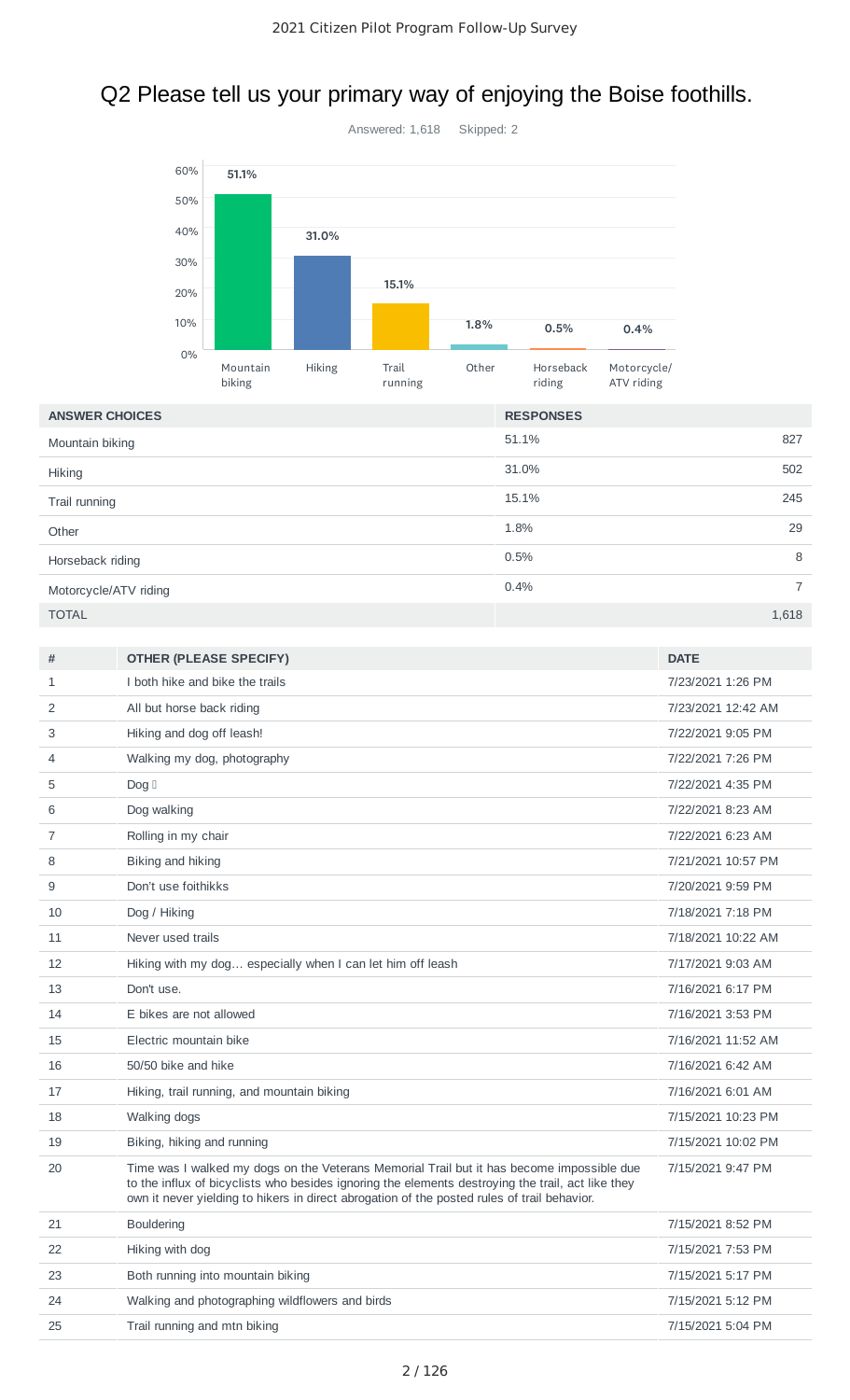| 26 | Hunting.                                  | 7/15/2021 10:03 AM |
|----|-------------------------------------------|--------------------|
| 27 | None  prefer local parks.                 | 7/15/2021 9:14 AM  |
| 28 | equal parts hiking/MTB                    | 7/15/2021 8:02 AM  |
| 29 | Trail running and mountain biking equally | 7/15/2021 7:46 AM  |
|    |                                           |                    |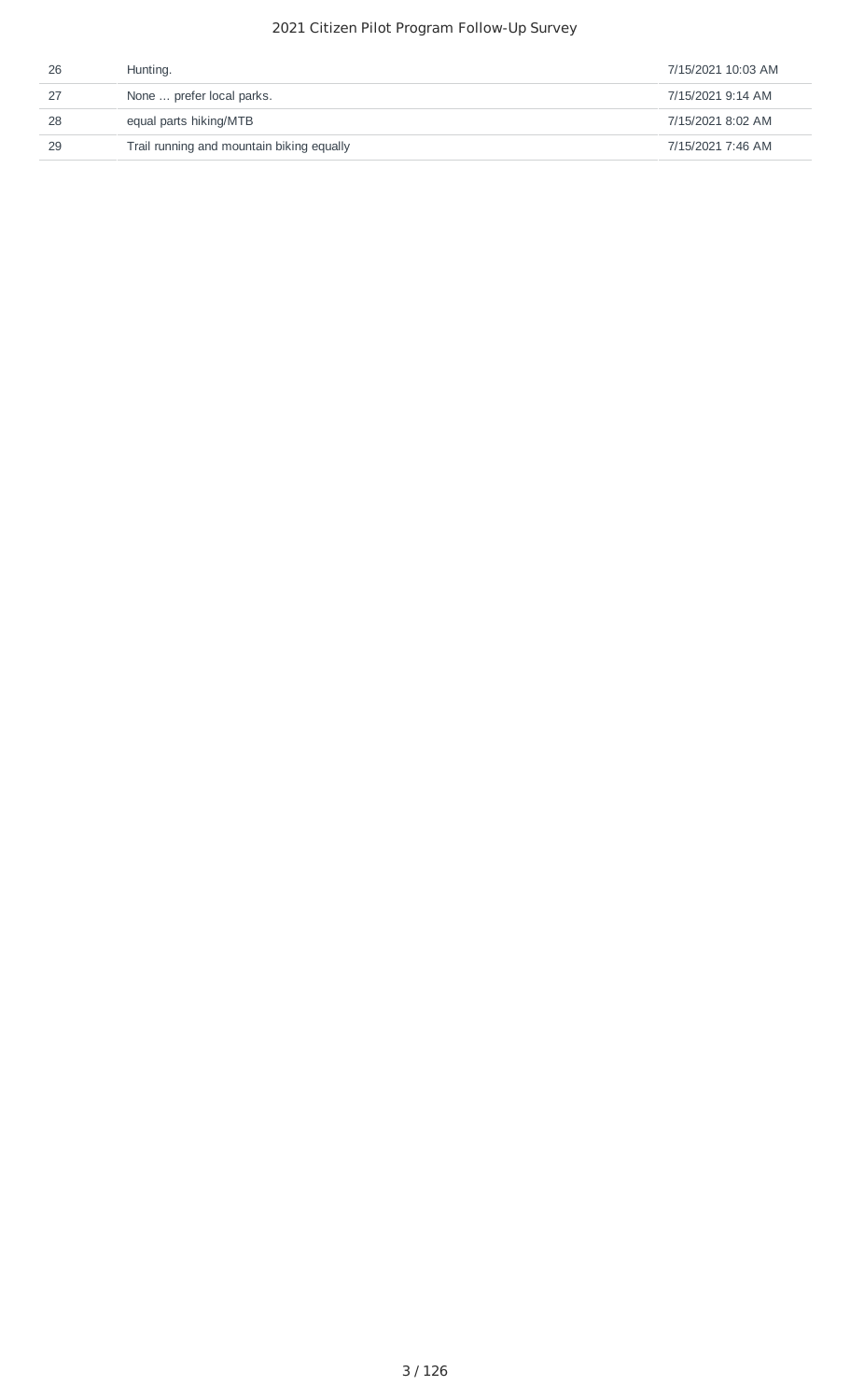# Q3 Do you support the even/odd day separation of use management strategy in place on Lower Hulls Gulch Trail?



| <b>AINSWER UNUILES</b> | <b>RESPUNSES</b> |  |
|------------------------|------------------|--|
| Yes                    | 75.1%<br>1,182   |  |
| <b>No</b>              | 24.9%<br>392     |  |
| <b>TOTAL</b>           | 1,574            |  |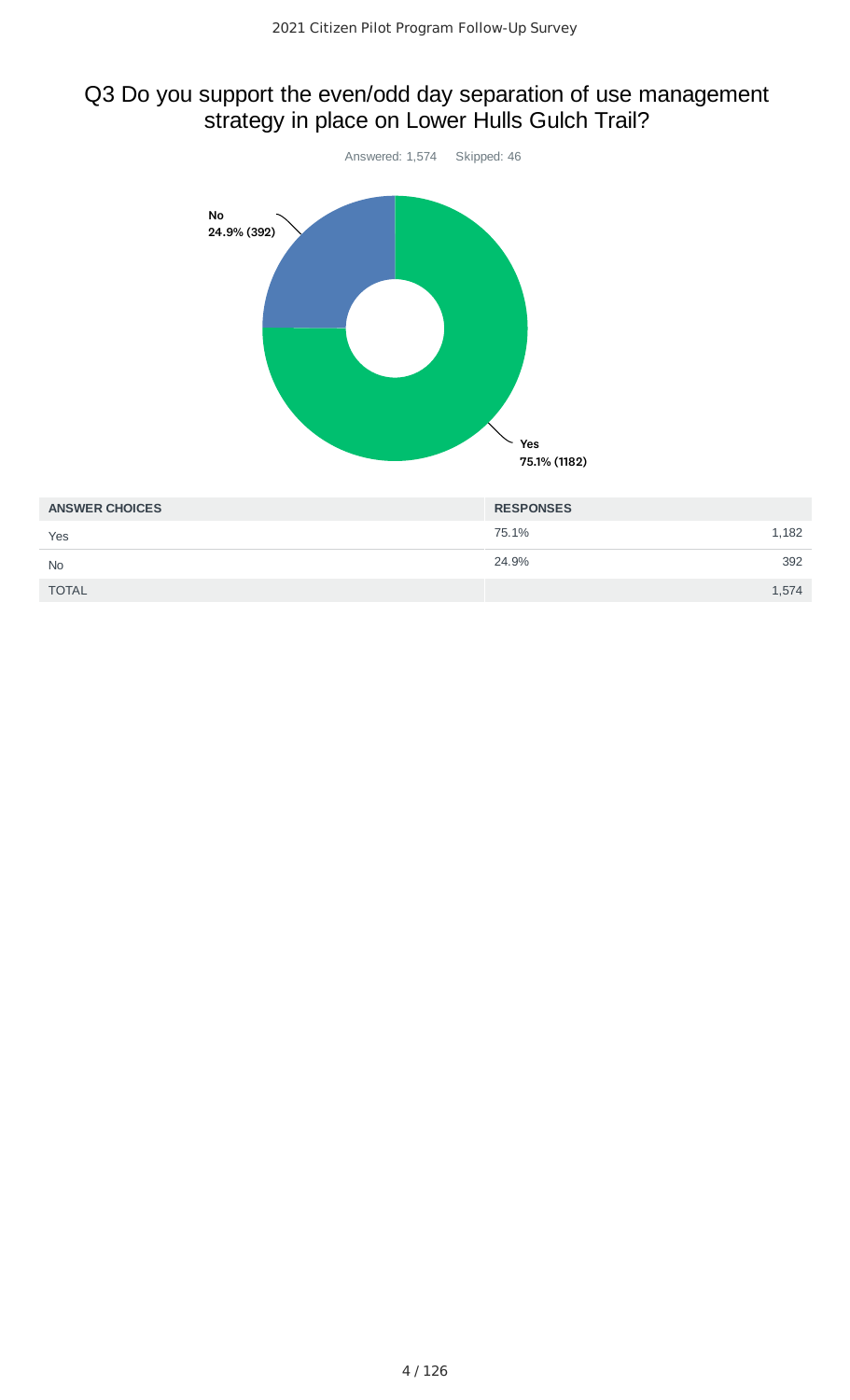# Q4 If no, please explain why.

Answered: 356 Skipped: 1,264

| #              | <b>RESPONSES</b>                                                                                                                                                                                                                                                                                                                                                                                                                                                                                                                                                                                                                                                                                                                                                                                                                                                                                                                                                     | <b>DATE</b>        |
|----------------|----------------------------------------------------------------------------------------------------------------------------------------------------------------------------------------------------------------------------------------------------------------------------------------------------------------------------------------------------------------------------------------------------------------------------------------------------------------------------------------------------------------------------------------------------------------------------------------------------------------------------------------------------------------------------------------------------------------------------------------------------------------------------------------------------------------------------------------------------------------------------------------------------------------------------------------------------------------------|--------------------|
| 1              | The lower Hull Gulch trail due to its granitic based soil is a prime early and wet season trail<br>close to the city used by many runners, hikers and dog walkersin addition to bikers. I<br>believe the issue is fast downhill mountain bikers though I haven't seen a statement of problem<br>to understand what your solution is attempting to fix. Based on what you propose, odd<br>numbered days only downhill biking allowed, you have given exclusive use for half the year to<br>what is ostensibly the problem group. This is akin to closing Harrison avenue to<br>pedestriansbecause people are driving too fast. Additionally, as proposed, there is no time<br>period when biking in some form would not be permitted, but walkers, hikers and equestrian<br>users are banned half the year. If this pattern is permanently implemented I think you will find it<br>challenged, as it excludes and discriminates against users who are not on wheels?? | 7/23/2021 2:03 PM  |
| 2              | The Lower Hulls trail is one of the most beloved trails in the R2R system. The days that I have<br>been in that area when it was downhill bike only, all of the other trails were very crowded with<br>pedestrians. Also, times that I could see the trail (for example, from Red Cliffs) there are many<br>fewer downhill bikers using the trail than it could support. In other words: downhill bike only<br>days (especially on weekends) are a waste of one of the most beautiful stretches of trail in<br>R2R, and it is not fair (again, especially on weekends) to make it downhill bike only half of the<br>time when I feel like most of the users of that trail are pedestrians. I would support downhill<br>bike only less of the time (eg: Tuesdays & Thursdays) or making a new downhill bike only trail<br>in that area, but the way the pilot is set up it is wasting a wonderful resource half of the time!                                          | 7/23/2021 1:42 PM  |
| 3              | I support bikes following even/odd day changes, but not hikers. I think hikers should be able to<br>hike any day and any direction. There are plenty of longer trails that bikes can enjoy more<br>easily than hikers (you can bike a lot farther than you can hike in a few hours!).                                                                                                                                                                                                                                                                                                                                                                                                                                                                                                                                                                                                                                                                                | 7/23/2021 1:40 PM  |
| $\overline{4}$ | I feel there are better suited bike trails that are not difficult to reach and this section of trail<br>should be hike/runner only                                                                                                                                                                                                                                                                                                                                                                                                                                                                                                                                                                                                                                                                                                                                                                                                                                   | 7/23/2021 1:39 PM  |
| 5              | Seemed to work fine before                                                                                                                                                                                                                                                                                                                                                                                                                                                                                                                                                                                                                                                                                                                                                                                                                                                                                                                                           | 7/23/2021 11:12 AM |
| 6              | I want to be able to hike whenever I want to and not worry about if it's a hiking day or not on a<br>trail.                                                                                                                                                                                                                                                                                                                                                                                                                                                                                                                                                                                                                                                                                                                                                                                                                                                          | 7/23/2021 10:34 AM |
| $\overline{7}$ | I don't want to not be able to hike somewhere be it's a day for mountain bikes. Education of<br>trail yielding rules for mountain bikers is more important.                                                                                                                                                                                                                                                                                                                                                                                                                                                                                                                                                                                                                                                                                                                                                                                                          | 7/23/2021 10:29 AM |
| 8              | As long as people are courteous I don't see why it has to have a designation- my schedule<br>isn't the same every week                                                                                                                                                                                                                                                                                                                                                                                                                                                                                                                                                                                                                                                                                                                                                                                                                                               | 7/23/2021 9:51 AM  |
| 9              | I avoided it.                                                                                                                                                                                                                                                                                                                                                                                                                                                                                                                                                                                                                                                                                                                                                                                                                                                                                                                                                        | 7/23/2021 8:37 AM  |
| 10             | People don't follow any of the rules now                                                                                                                                                                                                                                                                                                                                                                                                                                                                                                                                                                                                                                                                                                                                                                                                                                                                                                                             | 7/23/2021 8:33 AM  |
| 11             | It's hard with work scheudle                                                                                                                                                                                                                                                                                                                                                                                                                                                                                                                                                                                                                                                                                                                                                                                                                                                                                                                                         | 7/23/2021 8:22 AM  |
| 12             | They don't always fit with the day I can run the trails                                                                                                                                                                                                                                                                                                                                                                                                                                                                                                                                                                                                                                                                                                                                                                                                                                                                                                              |                    |
|                |                                                                                                                                                                                                                                                                                                                                                                                                                                                                                                                                                                                                                                                                                                                                                                                                                                                                                                                                                                      | 7/23/2021 7:30 AM  |
| 13             | I like directional travel on the busiest trails, but I think even/odd is just too complicated for<br>most folks. Keeping it simple, one direction at all times seems to work out the best.                                                                                                                                                                                                                                                                                                                                                                                                                                                                                                                                                                                                                                                                                                                                                                           | 7/23/2021 7:27 AM  |
| 14             | Too restrictive and too many days to close it. We need to learn to share the trails.                                                                                                                                                                                                                                                                                                                                                                                                                                                                                                                                                                                                                                                                                                                                                                                                                                                                                 | 7/23/2021 5:46 AM  |
| 15             | Bicycles should bee banned from most of the network. Those tires are the primary cause of<br>erosion in all trail systems.                                                                                                                                                                                                                                                                                                                                                                                                                                                                                                                                                                                                                                                                                                                                                                                                                                           | 7/23/2021 4:35 AM  |
| 16             | It doesn't always work well with time available to use the trails in the fashion we're in the mood<br>for. It's more of a hassle to try and make sure you're going in the correct direction or being<br>forced to use a set pattern when we feel like doing something different. We've lost the freedom<br>to do what feels right due to the trails set predetermined schedule. It's too limiting and adds<br>frustration to something that is supposed to be relaxing.                                                                                                                                                                                                                                                                                                                                                                                                                                                                                              | 7/23/2021 12:48 AM |
| 17             | I use the trail considerably less now because of the even/odd days (more like 75% less than<br>50%). I regularly don't know if it's "my" day and if the weather will pan out, too, so I've mostly<br>given up trying. I also feel the split is more divisive than encouraging to the different groups.<br>I'm very sad to lose access to a trail I've been hiking for 15+ years and with my kids. I feel<br>this way about the whole Hulls trails, but in particular I believe the lower trail, being next to<br>foothills learning center, should be accessible to all public all the time. Most elderly,<br>handicapped, and young children don't ride. The even/odd thing takes away accessibility. I<br>would be incredibly sad to see this land developed because it's been made so inaccessible<br>people will stop supporting it.                                                                                                                             | 7/22/2021 11:54 PM |
| 18             | It solely exists to reward bad behavior of bikers who are unable or refuse to respect other trail<br>users and ride safely. This pilot program does not exist due to any other type of trail use but<br>bikers. It strongly rubs me the wrong way that my days of use of my favorite trails is not<br>limited to certain days because of that bad behavior of those users.                                                                                                                                                                                                                                                                                                                                                                                                                                                                                                                                                                                           | 7/22/2021 11:08 PM |
| 19             | I train for long runs almost daily and have used these trails to train for the last 2 decades. It is<br>difficult to come up with alternative routes and get mileage                                                                                                                                                                                                                                                                                                                                                                                                                                                                                                                                                                                                                                                                                                                                                                                                 | 7/22/2021 10:51 PM |
| 20             | LOVE THE CONCEPT. People are still getting confused maybe some clear signs                                                                                                                                                                                                                                                                                                                                                                                                                                                                                                                                                                                                                                                                                                                                                                                                                                                                                           | 7/22/2021 9:50 PM  |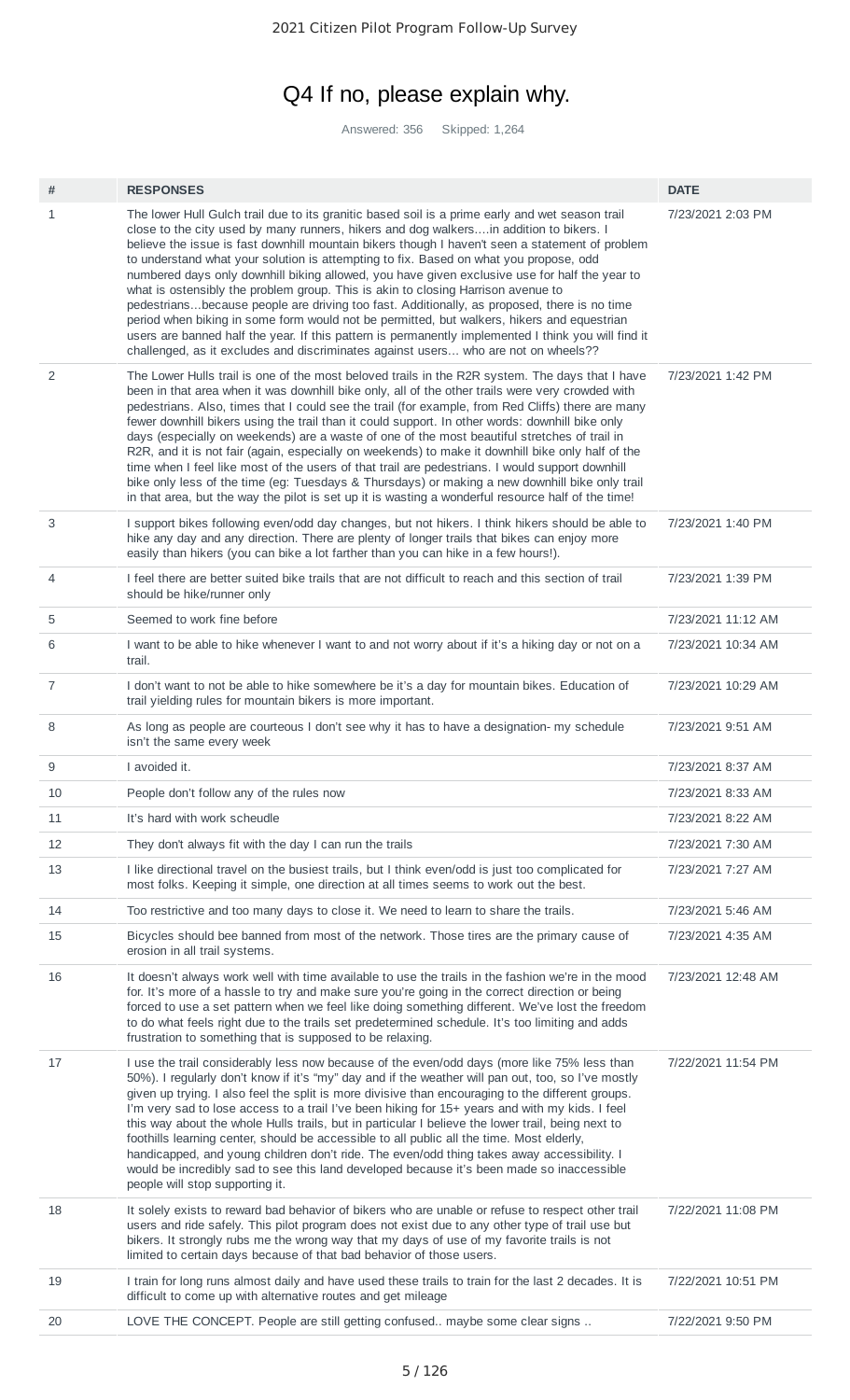| 21 | I like being able to mountain bike on the trails and enjoy a cer                                                                                                                                                                                                                                                                                                                                                                 | 7/22/2021 9:38 PM  |
|----|----------------------------------------------------------------------------------------------------------------------------------------------------------------------------------------------------------------------------------------------------------------------------------------------------------------------------------------------------------------------------------------------------------------------------------|--------------------|
| 22 | I want to hike when I feel like it                                                                                                                                                                                                                                                                                                                                                                                               | 7/22/2021 9:33 PM  |
| 23 | It diverts mountain bikers to other rails resulting in high congestion of bikers on all trails.                                                                                                                                                                                                                                                                                                                                  | 7/22/2021 9:19 PM  |
| 24 | I hardly use HG anymore. Seems too confusing and hardly worth it.                                                                                                                                                                                                                                                                                                                                                                | 7/22/2021 9:02 PM  |
| 25 | No necessary Enough rules and laws already  please  no need for complicated silly<br>regulation in the foothills more rule= less people aware of whats acceptable                                                                                                                                                                                                                                                                | 7/22/2021 8:53 PM  |
| 26 | I never know when I'll have a chance to get out there and it makes me really sad when it<br>happens to be on an odd dayperhaps multiple times and I've missed out on weeks of<br>exercise.                                                                                                                                                                                                                                       | 7/22/2021 8:10 PM  |
| 27 | B/C it makes people have to do an entire loop when they may not have the physical stamina to<br>make it all the way and would prefer an up and back.                                                                                                                                                                                                                                                                             | 7/22/2021 7:44 PM  |
| 28 | You didn't give an option for I haven't used that trail system. Bad survey design by question 3;<br>I had hoped for better. You won't get a valid result, though what you get may be useful for your<br>pre-determined purposes                                                                                                                                                                                                  | 7/22/2021 7:28 PM  |
| 29 | Everything's being micromanaged and changed. What's the point of having something for the<br>public if it's stipulated? If it's going to have stipulations or effects the wildlife, then abandon the<br>idea all together. My family goes back to the Civil War era in Boise and I'm fed up with all of<br>the growth that's exceeded it's original charm. The citizens don't seem to matter anymore.<br>Only the developers do. | 7/22/2021 7:00 PM  |
| 30 | Prefer open access. Continue to push for all to be "kind" to each other                                                                                                                                                                                                                                                                                                                                                          | 7/22/2021 6:58 PM  |
| 31 | I think hulls gulch is an important hiking trail that should be for hikers only.                                                                                                                                                                                                                                                                                                                                                 | 7/22/2021 6:38 PM  |
| 32 | I believe it picks and favors certain users and limits the evaluation to bikers or hikers. But<br>there's more to it: some bikers, hikers, runners, dog walkers, uphill bikers, downhill, etc. each<br>with a different goal or focus.                                                                                                                                                                                           | 7/22/2021 6:18 PM  |
| 33 | Look at the response to covid-19, do you really think that people are going to respect the<br>even/odd day trail use mandate? Are you willing to pay for enforcement and consequences for<br>violators? And is that cost worth the value generated by the segregation of trail use?                                                                                                                                              | 7/22/2021 5:58 PM  |
| 34 | I hike                                                                                                                                                                                                                                                                                                                                                                                                                           | 7/22/2021 5:33 PM  |
| 35 | Not familiar                                                                                                                                                                                                                                                                                                                                                                                                                     | 7/22/2021 5:13 PM  |
| 36 | Not being a frequent user, I'm concerned I'd screw up and not be aware of direction I should be<br>hiking. That being said, I understand the challenges associated with trail maintenance and will<br>comply as necessary.                                                                                                                                                                                                       | 7/22/2021 4:43 PM  |
| 37 | The odd/even schedule segregates user groups. Lower Hulls is the most popular hiking trail in<br>the whole system. It is one of the most diverse scenic and has the best user experience<br>atmosphere of any of the lower trails in the system. If bike vs other users is a concern, then<br>I'd suggest Red Cliffs since it has no visual importance for users.                                                                | 7/22/2021 4:18 PM  |
| 38 | I think there should be separate trails set aside for Foot Traffic and Motor Traffic. That way<br>nobody will get confused.                                                                                                                                                                                                                                                                                                      | 7/22/2021 3:48 PM  |
| 39 | I think it should be hiking only (and I'm an avid man biker). I see bikers doing shuttling with<br>cars, which isn't helpful. Also, when I'm biking I still see people hiking and I've had some<br>close calls. I think if someone wants to only do downhill they can go to Bogus, Hulls is great<br>for hiking because it's so close to home.                                                                                   | 7/22/2021 3:44 PM  |
| 40 | I don't believe that days for the exclusive use of mountain bikes is a reasonable strategy<br>unless you provide the same to hikers.                                                                                                                                                                                                                                                                                             | 7/22/2021 3:35 PM  |
| 41 | I believe that dual use is possible. I'm a hiker and am happy to step aside for a biker as long<br>as they are respectful. We should all be able to get along.                                                                                                                                                                                                                                                                   | 7/22/2021 1:41 PM  |
| 42 | I didn't know that it existed                                                                                                                                                                                                                                                                                                                                                                                                    | 7/22/2021 1:32 PM  |
| 43 | I like the idea of separating hikers and bikers to avoid accidents and conflict, but the odd/even<br>method is kind of confusing and means people have to check online to be sure they are using<br>it on the correct day.                                                                                                                                                                                                       | 7/22/2021 10:59 AM |
| 44 | Lower Hulls is the often one of the only trails with water along side it for dogs, which is crucial<br>when running with my dogs and I believe that it should remain open to two way pedestrian<br>traffic every day. Additionally, the even/odd day tradeoff is difficult to remember.                                                                                                                                          | 7/22/2021 10:42 AM |
| 45 | It's my favorite trail to run, I used to run it at least 4-5 times a week. Now I have to check my<br>schedule and see if I can run there that day. Not my favorite. People should be able to use the<br>trails how and when they want, they can be responsible                                                                                                                                                                   | 7/22/2021 10:07 AM |
| 46 | I sort of support it. It is really useless early in the morning before 8am when very few people<br>use the trail. I think it should be open to all traffic before 8am. It's also biased towards<br>mountain bikers, particularly for Lower Hull's Gulch; bikers get to use it every day.                                                                                                                                         | 7/22/2021 9:43 AM  |
| 47 | (1) It makes planning routes difficult, (2) it increases downhill bike traffic on Red Cliffs, (3) it<br>increases downhill bike traffic and speed on the part of Lower Hulls that is between the gate<br>and the parking lot at the Kestrel trailhead, causing issues for dogs and children playing in the<br>stream there.                                                                                                      | 7/22/2021 9:15 AM  |
| 48 | It favors bikers. When is the "runners only" day on the trails??                                                                                                                                                                                                                                                                                                                                                                 | 7/22/2021 8:11 AM  |
| 49 | I don't find it necessary. The nature of the trail limits speed and makes coexistence relatively                                                                                                                                                                                                                                                                                                                                 | 7/22/2021 8:10 AM  |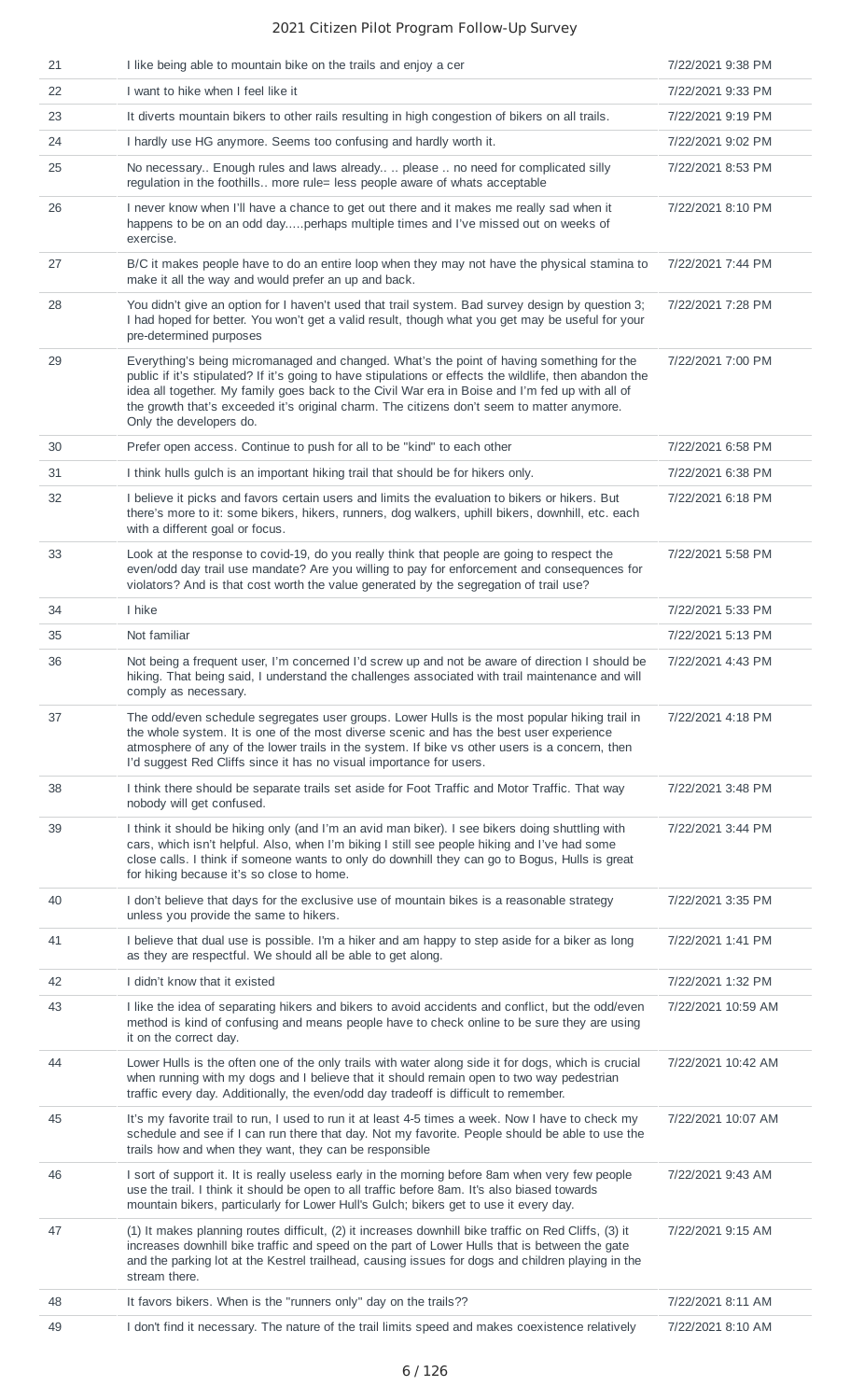|    | easy.                                                                                                                                                                                                                                                                                                                                                                                                                                                                                                                                                                                                                                                                                                                                                                                                                                                                                                                                    |                    |
|----|------------------------------------------------------------------------------------------------------------------------------------------------------------------------------------------------------------------------------------------------------------------------------------------------------------------------------------------------------------------------------------------------------------------------------------------------------------------------------------------------------------------------------------------------------------------------------------------------------------------------------------------------------------------------------------------------------------------------------------------------------------------------------------------------------------------------------------------------------------------------------------------------------------------------------------------|--------------------|
| 50 | I do not believe mid week traffic is sufficient for this.                                                                                                                                                                                                                                                                                                                                                                                                                                                                                                                                                                                                                                                                                                                                                                                                                                                                                | 7/22/2021 8:04 AM  |
| 51 | I believe in general everyone is courteous on the trail regardless how they are using them<br>currently and in my past experiences. I found the pilot confusing and observed many people<br>not adhering to the new pilot suggestions. I also found it inconvenient sometimes when having<br>to figure out what day it is before wanting to enjoy a few hours hiking.                                                                                                                                                                                                                                                                                                                                                                                                                                                                                                                                                                    | 7/22/2021 7:55 AM  |
| 52 | Makes it hard to hike the trail. You have to account for odd or even days. Makes it hard to be<br>flexible with planning hikes. I completely stopped using the trail for this reason. There was no<br>point in using it if I had to always keep in mind what day it was.                                                                                                                                                                                                                                                                                                                                                                                                                                                                                                                                                                                                                                                                 | 7/22/2021 7:18 AM  |
| 53 | I have limited days I can run in a week and was only able to find one 'even' day to run lower<br>hulls in the past two months                                                                                                                                                                                                                                                                                                                                                                                                                                                                                                                                                                                                                                                                                                                                                                                                            | 7/22/2021 6:37 AM  |
| 54 | I don't know about the plan                                                                                                                                                                                                                                                                                                                                                                                                                                                                                                                                                                                                                                                                                                                                                                                                                                                                                                              | 7/22/2021 6:31 AM  |
| 55 | While I am predominantly a biker, I don't feel there's enough trails set aside for hikers.<br>Especially elder hikers and families with very young kids.                                                                                                                                                                                                                                                                                                                                                                                                                                                                                                                                                                                                                                                                                                                                                                                 | 7/22/2021 4:52 AM  |
| 56 | Kind of like masks, even if some of us follow the rules, plenty of other folks will not. I don't<br>think it can be fairly managed.                                                                                                                                                                                                                                                                                                                                                                                                                                                                                                                                                                                                                                                                                                                                                                                                      | 7/22/2021 3:18 AM  |
| 57 | Bikes are still on the adjoining trails on even days and going too fast downhill                                                                                                                                                                                                                                                                                                                                                                                                                                                                                                                                                                                                                                                                                                                                                                                                                                                         | 7/21/2021 10:52 PM |
| 58 | It's confusing, and many people ignore the rules. Making it frustrating for others                                                                                                                                                                                                                                                                                                                                                                                                                                                                                                                                                                                                                                                                                                                                                                                                                                                       | 7/21/2021 10:37 PM |
| 59 | MWF vs T Th Sun may be easier to recall.                                                                                                                                                                                                                                                                                                                                                                                                                                                                                                                                                                                                                                                                                                                                                                                                                                                                                                 | 7/21/2021 10:16 PM |
| 60 | It's not truly an odd/even day separation. Bikers are allowed both days, just uphill only on the<br>foot traffic day. Doesn't seem fair, and it still leads to having to jump off an already narrow trail<br>to make space for an uphill passing biker.                                                                                                                                                                                                                                                                                                                                                                                                                                                                                                                                                                                                                                                                                  | 7/21/2021 8:54 PM  |
| 61 | People were bombing down it way too fast. I'm good with technical skills, but I bike alone most<br>of the time. I felt as if I was being run over, even though I was going at a fast clip. I feel bad<br>for beginners or kids trying to better themselves at technical skills on that                                                                                                                                                                                                                                                                                                                                                                                                                                                                                                                                                                                                                                                   | 7/21/2021 8:38 PM  |
| 62 | That is not a trail where downhill bikes are a problem. I think it was a wing choice for the<br>experiment.                                                                                                                                                                                                                                                                                                                                                                                                                                                                                                                                                                                                                                                                                                                                                                                                                              | 7/21/2021 7:19 PM  |
| 63 | You have cut off a vital trail for folks that hike with dogs and also eliminated the ability to have<br>a short loop on the lower hulls area.                                                                                                                                                                                                                                                                                                                                                                                                                                                                                                                                                                                                                                                                                                                                                                                            | 7/21/2021 7:14 PM  |
| 64 | I think that separate trails should be constructed for bikes and walkers. There are enough<br>people that want to use these trails each day. The problem can be solved by expanding the<br>trail system, not limiting when we can be there. I'm a walker and on days that are odd<br>numbered I stay off the trails that are restricted, but have noticed an increasing number of<br>downhill bicycles who come roaring down other trails that are not restricted. It seems like the<br>permission to go downhill as fast as they want to on the restricted areas then carries over to<br>the other trails that hook up to those restricted trails. This summer I am staying off of the<br>restricted trails anyway because of coyotes, but I want more access in other seasons and feel<br>like there are different solutions - as I mentioned, more trails and specific time slots that would<br>be restricted instead of all day long | 7/21/2021 7:13 PM  |
| 65 | I don't know that it is easy enough to maneuver for everyone for it to be effective. Also, who<br>enforces this? Good idea, I'm just not sure how well it works in practice.                                                                                                                                                                                                                                                                                                                                                                                                                                                                                                                                                                                                                                                                                                                                                             | 7/21/2021 6:47 PM  |
| 66 | It allows mountain bikers to use that trail any day of the week while all others can use it only 3-<br>4 days. It doesn't provide fair access for all.                                                                                                                                                                                                                                                                                                                                                                                                                                                                                                                                                                                                                                                                                                                                                                                   | 7/21/2021 6:27 PM  |
| 67 | Not working effectively                                                                                                                                                                                                                                                                                                                                                                                                                                                                                                                                                                                                                                                                                                                                                                                                                                                                                                                  | 7/21/2021 5:55 PM  |
| 68 | I have limited time and would like to mountain bike or hike when I can. Plus I forgot days for<br>each                                                                                                                                                                                                                                                                                                                                                                                                                                                                                                                                                                                                                                                                                                                                                                                                                                   | 7/21/2021 5:55 PM  |
| 69 | Before instituting new largely unenforceable rules, I think it would be wiser to educate trail<br>users on current rules (I.e. bikers yield to hikers and trail runners). The issues are coming from<br>a lack of respectful use of the system, primarily by bikers, but the rules are more negatively<br>impacting hikers and trail runners. Doesn't seem a fair way to handle the problem.                                                                                                                                                                                                                                                                                                                                                                                                                                                                                                                                             | 7/21/2021 2:35 PM  |
| 70 | It ends up being very confusing for people who want to access the foothills for the first time,<br>and deters people from going.                                                                                                                                                                                                                                                                                                                                                                                                                                                                                                                                                                                                                                                                                                                                                                                                         | 7/21/2021 1:48 PM  |
| 71 | Bicyclists can use the trails everyday, hikers only on alternate days, even though hikers can<br>easily pass one another or more easily step off single-track trails for cyclists.                                                                                                                                                                                                                                                                                                                                                                                                                                                                                                                                                                                                                                                                                                                                                       | 7/21/2021 1:37 PM  |
| 72 | I feel like people are going to do what they want to do regardless of an unenforceable rule,<br>which can lead to dangerous results (someone accidentally being hit by a cyclist going too fast<br>down Hulls). Cyclisits have SO MANY OPTIONS for good downhills throughout the foothills, if<br>Hulls is too busy, just go elsewhere! Plus I personally can never seem to remember which day<br>is which, so I just avoid Lower Hulls altogether now (it's not that great anyway)                                                                                                                                                                                                                                                                                                                                                                                                                                                      | 7/21/2021 1:35 PM  |
| 73 | Bicycles should be completely banned on the Lower Hulls Gulch trail. The experiment starts<br>with the assumption that bikes and pedestrians cannot be on the trail at the same time. That's<br>true. There's no need for bikes on that trail going up or coming down. Ban the bikes. On other<br>nearby trail segments, there should be enforcement of the bikes yield rule. It the rule is not<br>enforced, then just toss the rule. It's useless now. Bikes almost never yield. Let's not operate<br>with our heads in the sand, people                                                                                                                                                                                                                                                                                                                                                                                               | 7/21/2021 1:33 PM  |
| 74 | Too complicated                                                                                                                                                                                                                                                                                                                                                                                                                                                                                                                                                                                                                                                                                                                                                                                                                                                                                                                          | 7/21/2021 1:28 PM  |
|    |                                                                                                                                                                                                                                                                                                                                                                                                                                                                                                                                                                                                                                                                                                                                                                                                                                                                                                                                          |                    |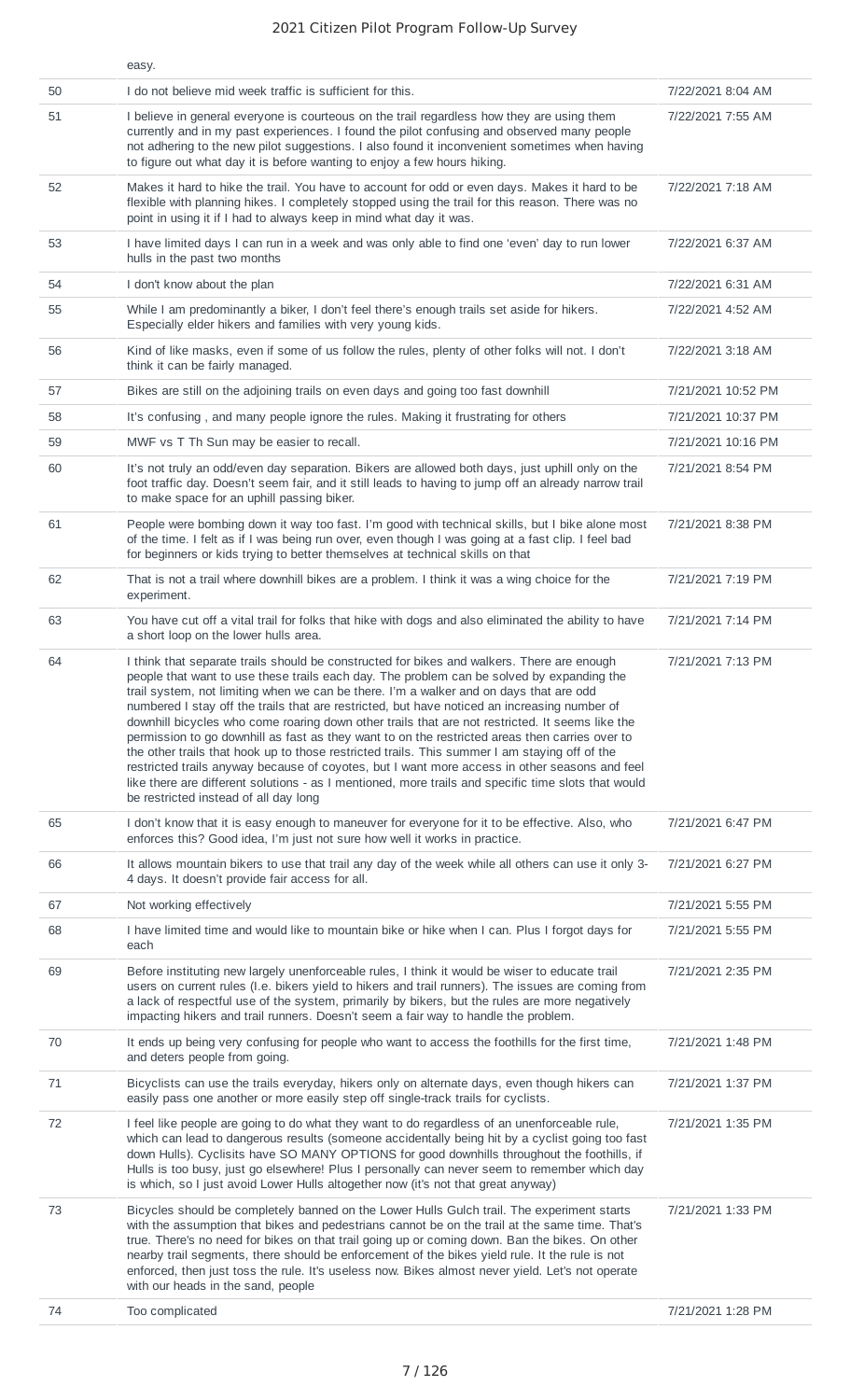| 75  | would be better if weekends with normal                                                                                                                                                                                                                                                                                                                                                                                                                                                                                                                                                                                                                                                                                                                                                                                                                                                                                                                                                                                                                                                                                                                                                                                                                                                                                                                                                                                                                                                                                                           | 7/21/2021 1:14 PM  |
|-----|---------------------------------------------------------------------------------------------------------------------------------------------------------------------------------------------------------------------------------------------------------------------------------------------------------------------------------------------------------------------------------------------------------------------------------------------------------------------------------------------------------------------------------------------------------------------------------------------------------------------------------------------------------------------------------------------------------------------------------------------------------------------------------------------------------------------------------------------------------------------------------------------------------------------------------------------------------------------------------------------------------------------------------------------------------------------------------------------------------------------------------------------------------------------------------------------------------------------------------------------------------------------------------------------------------------------------------------------------------------------------------------------------------------------------------------------------------------------------------------------------------------------------------------------------|--------------------|
| 76  | This is the worst strategy of the 4 efforts. All users seem to agree that the problem is fast<br>downhill mtn bikers. The solution was to give the trail over to the problem user group for 182<br>days per year and take away the ability for hikers to use it 182 days. On a trail that is the heart<br>and soul of the trail system and close to town. This does not make sense. The obvious next<br>step from multi use/ multi direction is to make it uphill only to mtn bikers. Everyone gets to<br>use the trail every day of the year. No one is banned. Directional use is proving to be a decent<br>solution on other pilot trails. Let's try it on Lower Hulls. But allow hikers to go in either direction.<br>Nice try but I give this one an 'F'.                                                                                                                                                                                                                                                                                                                                                                                                                                                                                                                                                                                                                                                                                                                                                                                    | 7/21/2021 1:11 PM  |
| 77  | It will eventually be to difficult to remember what day you can use the system.                                                                                                                                                                                                                                                                                                                                                                                                                                                                                                                                                                                                                                                                                                                                                                                                                                                                                                                                                                                                                                                                                                                                                                                                                                                                                                                                                                                                                                                                   | 7/21/2021 1:08 PM  |
| 78  | Better to just designate some trails to hiking or biking only or to uphill or downhill bike<br>traffic only.                                                                                                                                                                                                                                                                                                                                                                                                                                                                                                                                                                                                                                                                                                                                                                                                                                                                                                                                                                                                                                                                                                                                                                                                                                                                                                                                                                                                                                      | 7/21/2021 1:00 PM  |
| 79  | For the months that have 31 days, the odd group gets more time                                                                                                                                                                                                                                                                                                                                                                                                                                                                                                                                                                                                                                                                                                                                                                                                                                                                                                                                                                                                                                                                                                                                                                                                                                                                                                                                                                                                                                                                                    | 7/21/2021 12:50 PM |
| 80  | I think it's fine plan for regular trail users but unrealistic to expect regular adherence from those<br>who patron the trails less frequently. It's just a good setup for regular trail users to feel superior<br>to one-time "rule breakers" who are confused by what they are seeing or being told.                                                                                                                                                                                                                                                                                                                                                                                                                                                                                                                                                                                                                                                                                                                                                                                                                                                                                                                                                                                                                                                                                                                                                                                                                                            | 7/21/2021 12:44 PM |
| 81  | It is confusing to keep track of the days, and makes it hard to follow a routine when the trail is<br>closed to certain use on certain days. I don't like having to double check the calendar before I<br>head out the door for a run or bike ride                                                                                                                                                                                                                                                                                                                                                                                                                                                                                                                                                                                                                                                                                                                                                                                                                                                                                                                                                                                                                                                                                                                                                                                                                                                                                                | 7/21/2021 12:26 PM |
| 82  | It reduces my ability to use that trail.                                                                                                                                                                                                                                                                                                                                                                                                                                                                                                                                                                                                                                                                                                                                                                                                                                                                                                                                                                                                                                                                                                                                                                                                                                                                                                                                                                                                                                                                                                          | 7/21/2021 11:51 AM |
| 83  | Confusing                                                                                                                                                                                                                                                                                                                                                                                                                                                                                                                                                                                                                                                                                                                                                                                                                                                                                                                                                                                                                                                                                                                                                                                                                                                                                                                                                                                                                                                                                                                                         | 7/21/2021 11:48 AM |
| 84  | There wasn't a choice for "I don't know - I don't use that trail."                                                                                                                                                                                                                                                                                                                                                                                                                                                                                                                                                                                                                                                                                                                                                                                                                                                                                                                                                                                                                                                                                                                                                                                                                                                                                                                                                                                                                                                                                | 7/21/2021 11:45 AM |
| 85  | The bike traffic is minimal and riders should yield to pedestrian traffic anyway as per the rules.<br>If anything, it should be an uphill only trail for bikes then the fast near miss incidents should be<br>non-existent.                                                                                                                                                                                                                                                                                                                                                                                                                                                                                                                                                                                                                                                                                                                                                                                                                                                                                                                                                                                                                                                                                                                                                                                                                                                                                                                       | 7/21/2021 11:43 AM |
| 86  | It's kind of confusing and I would like to ride any trail any direction                                                                                                                                                                                                                                                                                                                                                                                                                                                                                                                                                                                                                                                                                                                                                                                                                                                                                                                                                                                                                                                                                                                                                                                                                                                                                                                                                                                                                                                                           | 7/21/2021 11:03 AM |
| 87  | It is very confusing. Bikers who want to speed through trails should have separate trails and<br>not put everyone else at risk. Terrifying to ride a horse on blind curves and drop off edges.<br>Bikers need to be educated or kept separate from other trail users.                                                                                                                                                                                                                                                                                                                                                                                                                                                                                                                                                                                                                                                                                                                                                                                                                                                                                                                                                                                                                                                                                                                                                                                                                                                                             | 7/21/2021 9:42 AM  |
| 88  | I have a few hikes I'm very familiar with that I travel often, and when they're inaccessible<br>because perhaps I only do half the loop, etc, it's frustrating that I can't stick to the routine I've<br>built.                                                                                                                                                                                                                                                                                                                                                                                                                                                                                                                                                                                                                                                                                                                                                                                                                                                                                                                                                                                                                                                                                                                                                                                                                                                                                                                                   | 7/21/2021 8:47 AM  |
| 89  | As a hiker I can politely move over for any biker. Also as a hiker I'm not accessing higher trails<br>which bikers do. Limiting availability isn't something I support. People can respect each other<br>and slow down or move over.                                                                                                                                                                                                                                                                                                                                                                                                                                                                                                                                                                                                                                                                                                                                                                                                                                                                                                                                                                                                                                                                                                                                                                                                                                                                                                              | 7/21/2021 7:01 AM  |
| 90  | Don't ride foothills                                                                                                                                                                                                                                                                                                                                                                                                                                                                                                                                                                                                                                                                                                                                                                                                                                                                                                                                                                                                                                                                                                                                                                                                                                                                                                                                                                                                                                                                                                                              | 7/20/2021 10:00 PM |
| 91  | Life is fluid, life happens, recreating should be fun and not a headache to think about what day<br>it is and what plan needs to be followed!                                                                                                                                                                                                                                                                                                                                                                                                                                                                                                                                                                                                                                                                                                                                                                                                                                                                                                                                                                                                                                                                                                                                                                                                                                                                                                                                                                                                     | 7/20/2021 9:02 PM  |
| 92  | If first, the term even/odd separation is misleading. Mountain bikers have access every day,<br>while you've limited pedestrian access by 50%. Lower Hulls Gulch is part of a trail system that<br>is easily accessible and used all the time by pedestrians. There are two ways for ped to<br>access the upper, longer trail network and this project cutouts one of those ways. By limiting<br>ped access over bike access you're choosing to give more privilege to those that can afford a<br>\$2000 bike, do more damage to trails, and can cause severe damage to others. Additionally,<br>this extreme sport is predominately occupied by young males with little regard or kindness to<br>their surroundings. By limiting ped access over bike access you're choosing to restrict the<br>ability of the young, old/male, female/walkers, runners to enjoy the foothills and public land.<br>Most ped are accessing these trails by foot while bikers have their two wheels or their vehicles<br>(which many are already using for transport) that they could use to travel just a little bit further<br>to use the miles and miles of trails further up the mountain. Lastly, in my opinion, no mountain<br>biker should be going down hill anyways on Lower Hulls Gulch. There are so many blind turns<br>on this single track trail that I'm surprised there aren't more accidents with bikers steamrolling<br>down into pedestrians. There are so many better (wider, more visible) trails that bikers should<br>be encouraged to use. | 7/20/2021 4:18 PM  |
| 93  | Unenforceable. Speed and dog off leash aren't enforced now and I don't anticipate the City<br>dedicating the resources to getting Foothills trails under control.                                                                                                                                                                                                                                                                                                                                                                                                                                                                                                                                                                                                                                                                                                                                                                                                                                                                                                                                                                                                                                                                                                                                                                                                                                                                                                                                                                                 | 7/20/2021 12:48 PM |
| 94  | If you allowed bike uphill at least every other year, I would support it.                                                                                                                                                                                                                                                                                                                                                                                                                                                                                                                                                                                                                                                                                                                                                                                                                                                                                                                                                                                                                                                                                                                                                                                                                                                                                                                                                                                                                                                                         | 7/20/2021 11:45 AM |
| 95  | On almost a daily basis I see people not following the rules for use that day. It is equally as<br>many runners as bikers not following and thus causing a safety issue. Also with the<br>restrictions in place it limits a person on routes to forcing a person up Kestrel or Red Cliffs.<br>You can't get loops or gradual climbs with the restriction in place.                                                                                                                                                                                                                                                                                                                                                                                                                                                                                                                                                                                                                                                                                                                                                                                                                                                                                                                                                                                                                                                                                                                                                                                | 7/20/2021 8:02 AM  |
| 96  | I think Hulls Gulch is one of the best hiking trails we have. The downhill mtb usage is not<br>enough to justify closure. I believe there are other great downhill trail opportunities.                                                                                                                                                                                                                                                                                                                                                                                                                                                                                                                                                                                                                                                                                                                                                                                                                                                                                                                                                                                                                                                                                                                                                                                                                                                                                                                                                           | 7/19/2021 9:13 PM  |
| 97  | I like to be flexible with what days I can hike a trail.                                                                                                                                                                                                                                                                                                                                                                                                                                                                                                                                                                                                                                                                                                                                                                                                                                                                                                                                                                                                                                                                                                                                                                                                                                                                                                                                                                                                                                                                                          | 7/19/2021 9:01 PM  |
| 98  | Don't understand the reason for it.                                                                                                                                                                                                                                                                                                                                                                                                                                                                                                                                                                                                                                                                                                                                                                                                                                                                                                                                                                                                                                                                                                                                                                                                                                                                                                                                                                                                                                                                                                               | 7/19/2021 8:56 PM  |
| 99  | Its hard to know if you are on the same schedule                                                                                                                                                                                                                                                                                                                                                                                                                                                                                                                                                                                                                                                                                                                                                                                                                                                                                                                                                                                                                                                                                                                                                                                                                                                                                                                                                                                                                                                                                                  | 7/19/2021 8:40 PM  |
| 100 | It's confusing and i don't mind sharing the trail whenever I use it                                                                                                                                                                                                                                                                                                                                                                                                                                                                                                                                                                                                                                                                                                                                                                                                                                                                                                                                                                                                                                                                                                                                                                                                                                                                                                                                                                                                                                                                               | 7/19/2021 7:59 PM  |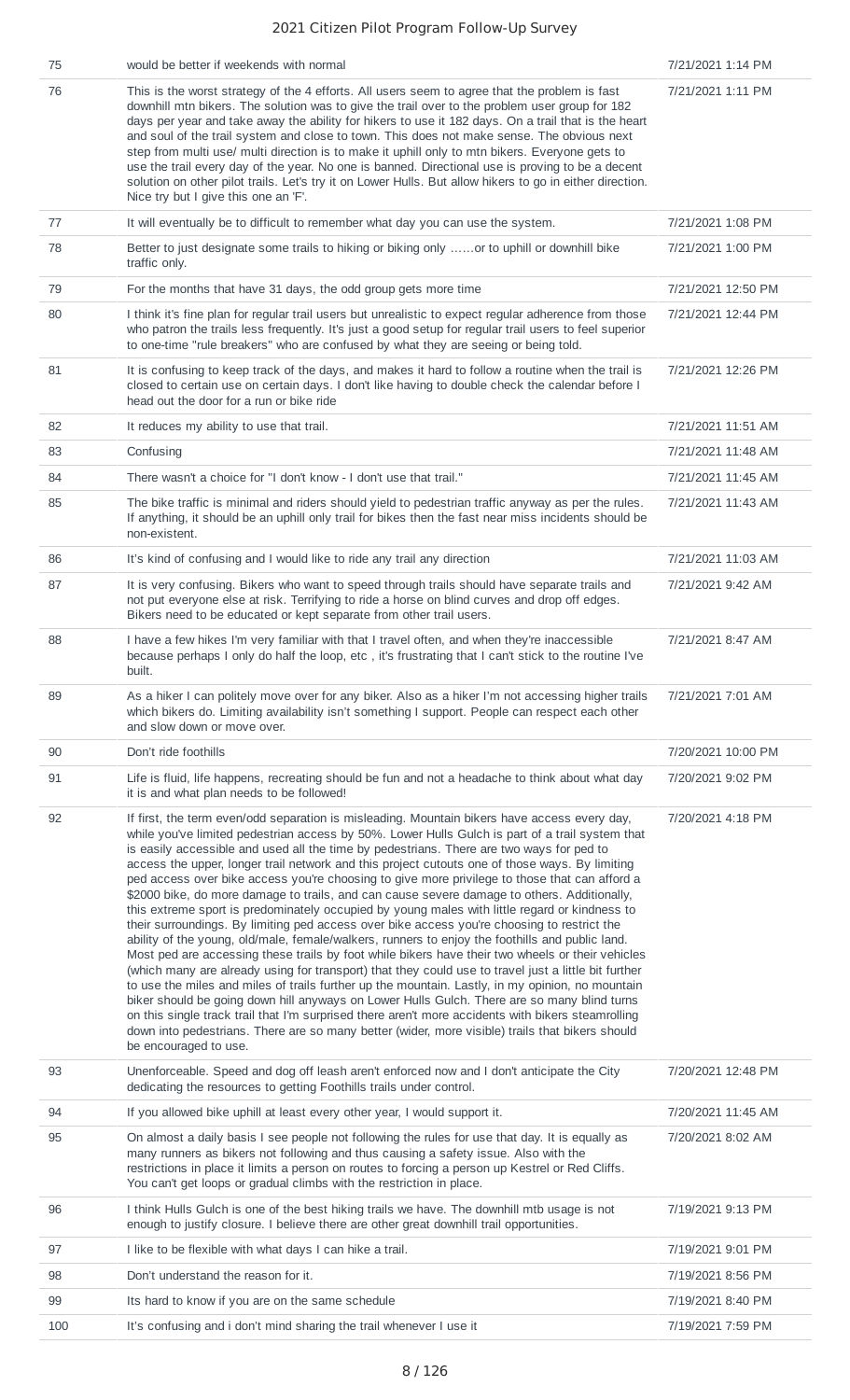101 This really more of "not sure." Hypothetically, it should work. As a walker, most riders are very courteous, but there is a pretty solid portion of them that are not and do what they want and I now avoid the single track trails regardless of odd/even days because I just got sick of jumping out of the way of bicycles.

7/19/2021 7:45 PM

| 102 | Too restrictive                                                                                                                                                                                                                                                                                                                                                                                                                                                                                                                                                                                                                                                                                                                                                                                                                                                                    | 7/19/2021 7:39 PM  |
|-----|------------------------------------------------------------------------------------------------------------------------------------------------------------------------------------------------------------------------------------------------------------------------------------------------------------------------------------------------------------------------------------------------------------------------------------------------------------------------------------------------------------------------------------------------------------------------------------------------------------------------------------------------------------------------------------------------------------------------------------------------------------------------------------------------------------------------------------------------------------------------------------|--------------------|
| 103 | Unfair to other users.                                                                                                                                                                                                                                                                                                                                                                                                                                                                                                                                                                                                                                                                                                                                                                                                                                                             | 7/19/2021 6:24 PM  |
| 104 | How do you enforce this? Should be open to all uses all days.                                                                                                                                                                                                                                                                                                                                                                                                                                                                                                                                                                                                                                                                                                                                                                                                                      | 7/19/2021 4:22 PM  |
| 105 | 60-70% of the use of Hulls Gulch was foot traffic before the pilot. The trail has uniquely high<br>values for nature study, contemplation and child's play because it is in a riparian area so close<br>to town. Also foot travel used to be paired with classes conducted at the nature center. This is<br>the wrong trail to devote to downhill mountain bikes.                                                                                                                                                                                                                                                                                                                                                                                                                                                                                                                  | 7/19/2021 3:05 PM  |
| 106 | It doesn't seem to be working. Seems to be creating more division and conflicts between trail<br>user groups. Hikers are still on the trail on odd days, and bikers get belligerent and self-<br>righteous about it.                                                                                                                                                                                                                                                                                                                                                                                                                                                                                                                                                                                                                                                               | 7/19/2021 1:54 PM  |
| 107 | I live near the Crestline Trailhead. There isn't enough traffic to warrant alternating days. It is<br>cumbersome to have to adjust riding routes. Most riders have been ignoring the trial days as<br>well.                                                                                                                                                                                                                                                                                                                                                                                                                                                                                                                                                                                                                                                                        | 7/19/2021 1:06 PM  |
| 108 | Hikers should not be limited on one of the most popular trails in the foothills. Enforcement<br>seems very challenging.                                                                                                                                                                                                                                                                                                                                                                                                                                                                                                                                                                                                                                                                                                                                                            | 7/19/2021 12:31 PM |
| 109 | Caters to the fearful. Not needed.                                                                                                                                                                                                                                                                                                                                                                                                                                                                                                                                                                                                                                                                                                                                                                                                                                                 | 7/19/2021 10:52 AM |
| 110 | It only benefits mountain bikers, which is only 1/4 of users. (hikers, runners, equestrians,<br>bikers). I'm not opposed to designating this on other trails, but Lower Hulls is too popular to<br>restrict users.                                                                                                                                                                                                                                                                                                                                                                                                                                                                                                                                                                                                                                                                 | 7/19/2021 10:21 AM |
| 111 | It is confusing to me as I do not use the trail system often and don't follow changes or notice<br>signage. However it seems to me bikes going downhill take precedence over pedestrians.                                                                                                                                                                                                                                                                                                                                                                                                                                                                                                                                                                                                                                                                                          | 7/19/2021 10:18 AM |
| 112 | It's not effective. People don't follow it all the tike anyways. I might not always have time to go<br>on the "correct" day to do the trail and direction I want to.                                                                                                                                                                                                                                                                                                                                                                                                                                                                                                                                                                                                                                                                                                               | 7/19/2021 10:11 AM |
| 113 | Worrying about which trails I can walk my dog on on any given day is a headache. I'd prefer to<br>just walk to the trails each day and not have to worry about what day of the week it is.                                                                                                                                                                                                                                                                                                                                                                                                                                                                                                                                                                                                                                                                                         | 7/19/2021 9:56 AM  |
| 114 | Hiking around the mountain on Bogus Basin, we were at a point where it was much closer and<br>safer to hike down than hike the entire around the mountain loop yet the rule was that we<br>couldn't descend in that direction. I believe in a situation where you may not have water/food<br>and it's 100F out, it's not safe to make people have to go a much longer route by foot<br>Creates a dangerous situation as people can overheat, heat stroke, etc.                                                                                                                                                                                                                                                                                                                                                                                                                     | 7/19/2021 8:54 AM  |
| 115 | Polecat loop is the wrong direction. The good climbs over there are now ruined by this<br>directional nonsense. Thanks find it very frustrating that for years I have lived at the base of<br>this preserve and I have never once had an issue here. Now all of a sudden I am restricted to<br>using the park I have had access to my entire life simply because people can't learn how to<br>yield? Sorry not my problem. You are restricting my and others access simple because some<br>people as ass holes. I don't see how this is my fault or problem to be punished for. Horrible<br>planning. The bike clubs maintain and build all of these trails yet we constantly lose more and<br>more rights. Perhaps ridge to rivers should find new free labor, I am done volunteering my time<br>to only have my trail rights revoked. Horrible planning shame on ridge to Rivers | 7/19/2021 8:26 AM  |
| 116 | I just don't think it's necessary. Also there are people who use out and back on Hulls as a<br>regular, quick workout. That option is now no longer available to them on any day.                                                                                                                                                                                                                                                                                                                                                                                                                                                                                                                                                                                                                                                                                                  | 7/19/2021 8:22 AM  |
| 117 | Because they are not. uphill bike are allowed on at least one of the trails that is a designated<br>hike day. In addition, I see bikes out on the days not designated. THis has resulted in<br>resentment between hikers and bikers that should be "shared use."                                                                                                                                                                                                                                                                                                                                                                                                                                                                                                                                                                                                                   | 7/19/2021 7:59 AM  |
| 118 | It's hard to keep track of the days. It will get better though.                                                                                                                                                                                                                                                                                                                                                                                                                                                                                                                                                                                                                                                                                                                                                                                                                    | 7/19/2021 7:58 AM  |
| 119 | People should be able to do what they want on whatever day they want. Use your eyes and be<br>wise!                                                                                                                                                                                                                                                                                                                                                                                                                                                                                                                                                                                                                                                                                                                                                                                | 7/18/2021 10:49 PM |
| 120 | We don't need regulations, I am an avid mountain biker and now I don't feel safe coming down<br>Hulls, I have almost been hit or nearly ran off the trail as a faster rider was coming down<br>behind me. When we did not have directional days downhill riders rode more cautious, not now.<br>The directional pilot is a bad idea                                                                                                                                                                                                                                                                                                                                                                                                                                                                                                                                                | 7/18/2021 10:05 PM |
| 121 | It has not always been respected by users and makes for complications when trying to<br>connect trails together                                                                                                                                                                                                                                                                                                                                                                                                                                                                                                                                                                                                                                                                                                                                                                    | 7/18/2021 8:29 PM  |
| 122 | I think lower gulls should be downhill all the time like Bucktail.                                                                                                                                                                                                                                                                                                                                                                                                                                                                                                                                                                                                                                                                                                                                                                                                                 | 7/18/2021 7:22 PM  |
| 123 | We are not truly sharing when one group of trail users are completely restricted from the most<br>zin up and back trail with the view of the foothills up and view of the valley down                                                                                                                                                                                                                                                                                                                                                                                                                                                                                                                                                                                                                                                                                              | 7/18/2021 6:54 PM  |
| 124 | Don't like not being able to hike anytime                                                                                                                                                                                                                                                                                                                                                                                                                                                                                                                                                                                                                                                                                                                                                                                                                                          | 7/18/2021 4:27 PM  |
| 125 | The lower Hulls Gulch Trail is too close to Boise and should be used primarily for hiking.<br>Bikers can travel a little further away and have plenty of access to Miles and Miles of trails<br>without any hikers. And the same area bikers can utilize 8th Street and the Red Cliffs trails<br>and Beyond. It is ridiculous that bikes get to climb the hill on any day but hikers only every<br>other day.                                                                                                                                                                                                                                                                                                                                                                                                                                                                      | 7/18/2021 3:27 PM  |
|     |                                                                                                                                                                                                                                                                                                                                                                                                                                                                                                                                                                                                                                                                                                                                                                                                                                                                                    |                    |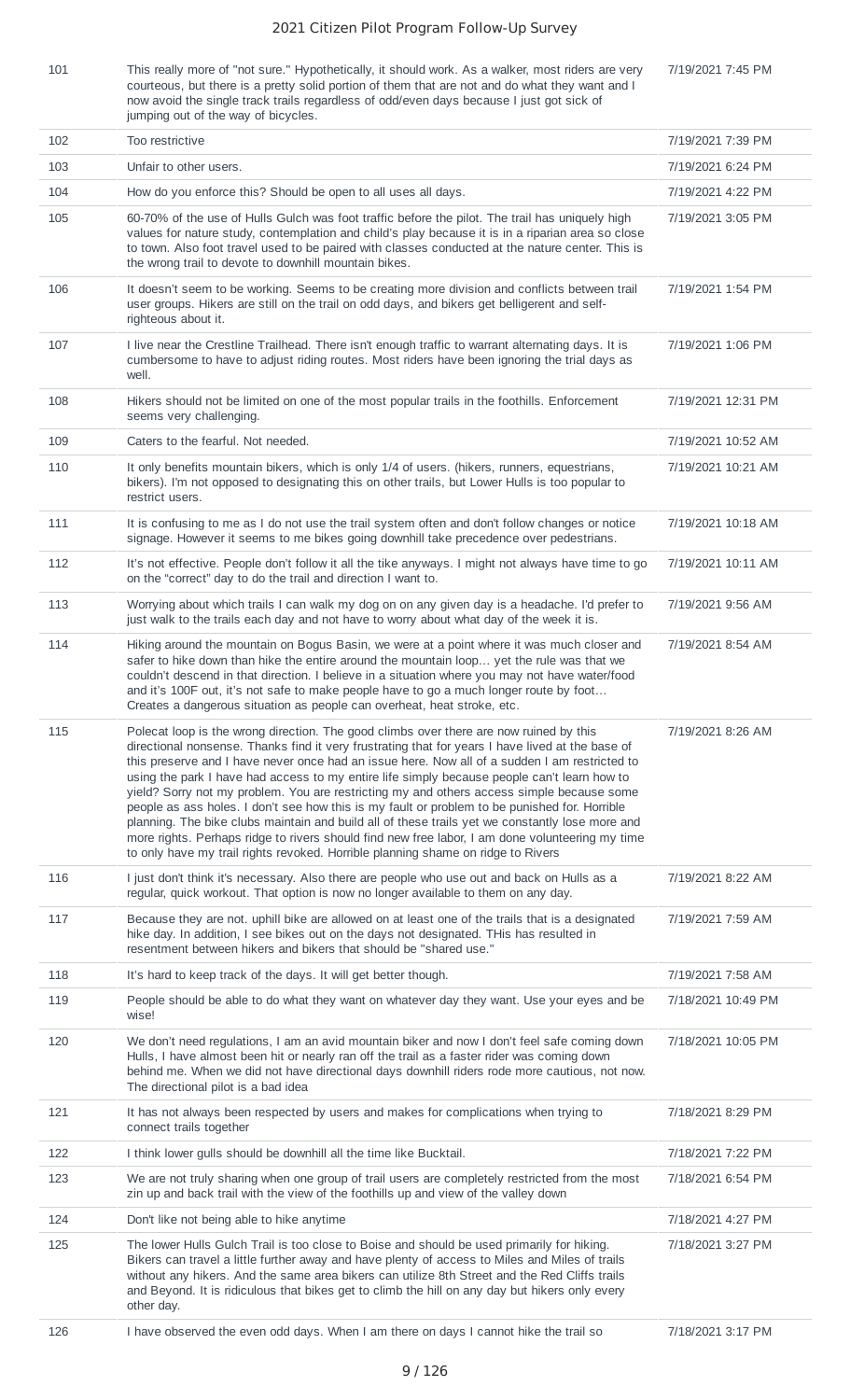downhill bikers can enjoy I've watched other bikers stop, read the sign and go up the trail regardless of the request not to do that. When it is not a downhill day, many of the bikers are bombing the trails behind Camel's Back with little respect (not all but most) to walkers, runners and dogs. I believe the trails directly behind Camel's Back ought to be flagged as "slow" biking trails (or ride at walking speed) for bikers. If they want to go fast in that area they can ride that short distance on the road. The up hill bikers seem to be ok. Since I work, I am on the trails sometime between 5:30 and 7:30 am. I do not like that we have preferred trails for bikers and no consideration to walkers, hikers, runners and dogs. I enjoy biking too and want everyone to be outside and enjoy the trails. The bikers have gotten out of control the last 5 to 10 years.

|     | no consideration to walkers, hikers, runners and dogs. I enjoy biking too and want everyone to<br>be outside and enjoy the trails. The bikers have gotten out of control the last 5 to 10 years.                                                                                                                                                                                                                                                                                                                                                                                                                                                                                                                                                                                                      |                    |
|-----|-------------------------------------------------------------------------------------------------------------------------------------------------------------------------------------------------------------------------------------------------------------------------------------------------------------------------------------------------------------------------------------------------------------------------------------------------------------------------------------------------------------------------------------------------------------------------------------------------------------------------------------------------------------------------------------------------------------------------------------------------------------------------------------------------------|--------------------|
| 127 | Because I always have to consider whether it's an odd or even day. Also the survey seems to<br>be tailored to mountain bikers (which I also am) with little consideration for runners or hikers. It<br>would be nice to have a longer and more challenging trail that would not allow bikers,<br>especially with so many people now using the trails. I have often thought after more than 30<br>years of hiking behind Camel's Back that a fitness type of trail would be appropriate with so<br>many people using the Camel's Back back trails. If bikers stayed right at the pond and used<br>Owl's Roost and Kestrel, then runners and hikers could stay left of the pond and use Red Fox<br>and Chickadee Ridge and get a bit more of a workout bike-free than the short Owl's Roost<br>section. | 7/18/2021 3:02 PM  |
| 128 | Lower Hulls is one of the most popular trails in Boise for running and hiking. I do not support<br>giving mountain bikers 3/4 of the trail access. If you cannot build a new trail for those who are<br>interested only in downhill mountain biking (and get shuttled to the motorcycle parking lot!),<br>then give them another, less accessible and popular trail, such as Bob's or Scott's.                                                                                                                                                                                                                                                                                                                                                                                                        | 7/18/2021 1:34 PM  |
| 129 | Trail use is not always a planned excursion and should be easy to do on the fly. This is a<br>complication that makes the trails a little less enjoyable.                                                                                                                                                                                                                                                                                                                                                                                                                                                                                                                                                                                                                                             | 7/18/2021 12:20 PM |
| 130 | I want to have the privilege of using the trails daily. We can be kind and share the trails. This is<br>Boise.                                                                                                                                                                                                                                                                                                                                                                                                                                                                                                                                                                                                                                                                                        | 7/18/2021 12:13 PM |
| 131 | I like the idea of alternating days but not the way it is currently set up. Why do bikes get to use<br>the trails both days but runners only get to use it even days? The direction should be enforced<br>but be allowed to ALL users, or bikes should not be allowed in the running days. I prefer the<br>former so that the most amount of people can use the trails. Limiting runners/walkers but not<br>limiting bikers is simply not fair.                                                                                                                                                                                                                                                                                                                                                       | 7/18/2021 11:39 AM |
| 132 | It is stupid. I don't want or need to a schedule to tell me when I can recreate or which way I<br>can go. This has got to be the dumbest thing someone has ever come up with. I am assuming<br>the people who thought this was a good idea aren't from around here or haven't been here for<br>long.                                                                                                                                                                                                                                                                                                                                                                                                                                                                                                  | 7/18/2021 11:02 AM |
| 133 | It's so jam packed with people you have to alternate routes? Can't imagine the harm these<br>people are doing to our foothills.                                                                                                                                                                                                                                                                                                                                                                                                                                                                                                                                                                                                                                                                       | 7/18/2021 10:23 AM |
| 134 | Not familiar with it                                                                                                                                                                                                                                                                                                                                                                                                                                                                                                                                                                                                                                                                                                                                                                                  | 7/18/2021 10:20 AM |
| 135 | Using our legs to walk and hike is natural and it would be really nice to have access to the<br>trails daily. I think bikers should have their own trails where they can go as fast as they like<br>and walkers can then walk in peace. Most bikers are courteous but it takes one or two to ruin<br>it. It would be great for Hikers to have safe and tranquil access to the trails at least twice daily<br>when they don't have to be on constant high alert. Thank you!!! Sara                                                                                                                                                                                                                                                                                                                     | 7/18/2021 10:19 AM |
| 136 | As this town grows it may be better just to make it that some trails should be exclusively for<br>hikers. Bikers have many more options for trails and expect hikers and runners to jump out of<br>their way. It's getting old catering to them.                                                                                                                                                                                                                                                                                                                                                                                                                                                                                                                                                      | 7/18/2021 8:36 AM  |
| 137 | It favors mountain bikes.                                                                                                                                                                                                                                                                                                                                                                                                                                                                                                                                                                                                                                                                                                                                                                             | 7/18/2021 8:23 AM  |
| 138 | I think that splitting up odd/even days assumes that every user knows that. Some travel from<br>quite a ways a way to use the trails and others don't have the flexibility to wait for odd/even<br>days to use trails on their designated days. Furthermore, these rules are only as good as the<br>enforcement and anticipate they will be disregarded in a matter of time as with many other<br>rules imposed by Ridges to Rivers.                                                                                                                                                                                                                                                                                                                                                                  | 7/18/2021 8:15 AM  |
| 139 | Should be open to everyone and not restricted by rigid system of rules                                                                                                                                                                                                                                                                                                                                                                                                                                                                                                                                                                                                                                                                                                                                | 7/18/2021 8:10 AM  |
| 140 | For lower hulls gulch, I'm indifferent.                                                                                                                                                                                                                                                                                                                                                                                                                                                                                                                                                                                                                                                                                                                                                               | 7/18/2021 7:53 AM  |
| 141 | It's too confusing. Visitors to town don't know the deal until they show up at the trailhead. Just<br>make up your mind and stick with it. Should be a hiker only trail. Bikers have way more<br>access to other trails.                                                                                                                                                                                                                                                                                                                                                                                                                                                                                                                                                                              | 7/18/2021 7:53 AM  |
| 142 | Bikers have access to so many trails as they are able to go farther on their bike. Runners and<br>hikers, however, can not access the upper trail system as easily. Lower Hulls gulch trail is very<br>popular and a great trail for pedestrians to access. When this access is restricted it limits<br>options for runners and hikers, and impacts their trail experience.                                                                                                                                                                                                                                                                                                                                                                                                                           | 7/18/2021 7:45 AM  |
| 143 | Signs too confusing                                                                                                                                                                                                                                                                                                                                                                                                                                                                                                                                                                                                                                                                                                                                                                                   | 7/17/2021 11:09 PM |
| 144 | Too confusing for everyone! Just make trails one way!                                                                                                                                                                                                                                                                                                                                                                                                                                                                                                                                                                                                                                                                                                                                                 | 7/17/2021 10:48 PM |
| 145 | People should be able to recreate when they have the time and want to. People need to<br>respect each other and their may need to be some more mountain bike only trails to prevent<br>the issues                                                                                                                                                                                                                                                                                                                                                                                                                                                                                                                                                                                                     | 7/17/2021 8:58 PM  |
| 146 | Extremely inconvenient.                                                                                                                                                                                                                                                                                                                                                                                                                                                                                                                                                                                                                                                                                                                                                                               | 7/17/2021 8:26 PM  |
| 147 | Favors bikers                                                                                                                                                                                                                                                                                                                                                                                                                                                                                                                                                                                                                                                                                                                                                                                         | 7/17/2021 8:16 PM  |
| 148 | It's my favorite trail, since I just live on 9th St. The days I can get out there don't always fall                                                                                                                                                                                                                                                                                                                                                                                                                                                                                                                                                                                                                                                                                                   | 7/17/2021 8:15 PM  |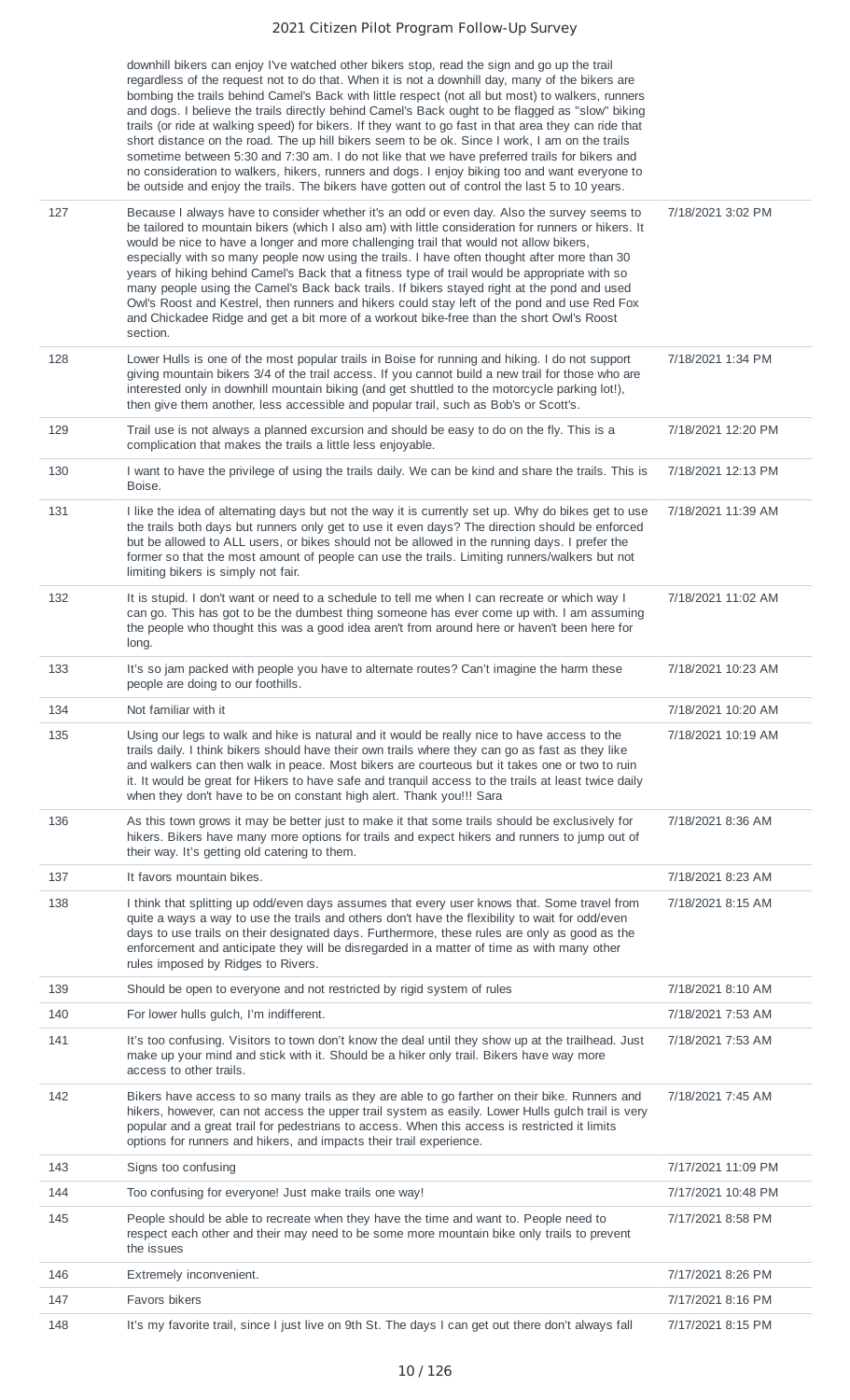|     | on my allotted day.                                                                                                                                                                                                                                                                                                                                                                                                                                                                                                                                                                                                                                                                                                                          |                    |
|-----|----------------------------------------------------------------------------------------------------------------------------------------------------------------------------------------------------------------------------------------------------------------------------------------------------------------------------------------------------------------------------------------------------------------------------------------------------------------------------------------------------------------------------------------------------------------------------------------------------------------------------------------------------------------------------------------------------------------------------------------------|--------------------|
| 149 | I'm frustrated that the changes were made to accommodate bikers because they ride to fast<br>and don't obey trail rules.                                                                                                                                                                                                                                                                                                                                                                                                                                                                                                                                                                                                                     | 7/17/2021 8:07 PM  |
| 150 | People won't follow it                                                                                                                                                                                                                                                                                                                                                                                                                                                                                                                                                                                                                                                                                                                       | 7/17/2021 5:00 PM  |
| 151 | The even/odd separation forces people to find another trail or violate the rule                                                                                                                                                                                                                                                                                                                                                                                                                                                                                                                                                                                                                                                              | 7/17/2021 4:24 PM  |
| 152 | rules are only suggestions without enforcement which has never be present during this test<br>period or ever.                                                                                                                                                                                                                                                                                                                                                                                                                                                                                                                                                                                                                                | 7/17/2021 3:26 PM  |
| 153 | Too confusing. If growth in the area is unrestricted, so must the trail system grow.                                                                                                                                                                                                                                                                                                                                                                                                                                                                                                                                                                                                                                                         | 7/17/2021 2:04 PM  |
| 154 | It's one of the few trails with altitude and shade this time of year. ALL users deserve unfettered<br>use of this trail                                                                                                                                                                                                                                                                                                                                                                                                                                                                                                                                                                                                                      | 7/17/2021 11:17 AM |
| 155 | I would prefer to see directional mandates.                                                                                                                                                                                                                                                                                                                                                                                                                                                                                                                                                                                                                                                                                                  | 7/17/2021 9:37 AM  |
| 156 | I don't think people will obey these rules. In today's world, people pretty much do whatever<br>they feel like doing whenever they feel like it. How will you enforce these new rules?                                                                                                                                                                                                                                                                                                                                                                                                                                                                                                                                                       | 7/17/2021 9:18 AM  |
| 157 | Bikers get to use the trails both even and odd days. Foot users are restricted. It feels unfair for<br>1 user type to be restricted more than another type.                                                                                                                                                                                                                                                                                                                                                                                                                                                                                                                                                                                  | 7/17/2021 8:45 AM  |
| 158 | Access to the most popular trails has been halved to make room for the relatively small<br>number of mtn bikers who selfishly insist on riding carelessly downhill. I've run and biked in the<br>hills for three decades. Its a shame to lose access to them for the sake of a few downhill<br>enthusiasts who really should just take their pursuits to trails higher up where there are fewer<br>people.                                                                                                                                                                                                                                                                                                                                   | 7/17/2021 7:52 AM  |
| 159 | Only having the opportunity to participate in the trail system, which is an amazing system, one<br>day a week I would prefer that I don't have to worry about which trail I can't go on. I would<br>prefer that you just make it a one way with everyone having access, like the other pilot<br>programs, but then again I'm not a cyclist so I don't know how much of an inconvenience it is<br>to have to share the system with pedestrians.                                                                                                                                                                                                                                                                                               | 7/17/2021 7:39 AM  |
| 160 | It really benefits bikers as they are able to continue to use this trail on both odd and even<br>days, I genuinely miss my regular Saturday runs and it has changed my routine of over a<br>decade                                                                                                                                                                                                                                                                                                                                                                                                                                                                                                                                           | 7/17/2021 7:24 AM  |
| 161 | I am fine with bikers having their days. What I am not fine with is that I have noticed a radical<br>change in bikers behaviors. There seems to be an entitled thing going on. Very rarely do bikes<br>share the trails now. Fix that and sure, alternate days.                                                                                                                                                                                                                                                                                                                                                                                                                                                                              | 7/17/2021 7:01 AM  |
| 162 | Separations should be seasonal                                                                                                                                                                                                                                                                                                                                                                                                                                                                                                                                                                                                                                                                                                               | 7/17/2021 6:30 AM  |
| 163 | Bikes can ride those trails every day - on even days,, uphill bikers still get in the way (and<br>hardly yield)                                                                                                                                                                                                                                                                                                                                                                                                                                                                                                                                                                                                                              | 7/17/2021 5:58 AM  |
| 164 | It's dumb.                                                                                                                                                                                                                                                                                                                                                                                                                                                                                                                                                                                                                                                                                                                                   | 7/17/2021 4:17 AM  |
| 165 | Not busy enough to need this type of interference                                                                                                                                                                                                                                                                                                                                                                                                                                                                                                                                                                                                                                                                                            | 7/16/2021 10:10 PM |
| 166 | I think the main reason for most of these rules are because bicycles want the right of way all<br>the time. The reason for directional                                                                                                                                                                                                                                                                                                                                                                                                                                                                                                                                                                                                       | 7/16/2021 10:06 PM |
| 167 | Multiple reasons: (1) Lower Hulls is not a flow trail. There is a potential for some riders to ride<br>up the sides of the trail, causing damage. I hope the trial is stopped before this happens. (2) I<br>support reducing conflict between users by providing trails specifically for downhill mtn bikers,<br>but by adding trails, such as what was done at Bucktail, not by taking away access by other<br>users to existing trails. Especially taking away such a special and popular trail as Lower Hulls.<br>(3) A small point, but I wonder if anyone considered that the Syringa flowers come into bloom<br>at exactly the time you started this trial, and Lower Hulls has some of the best shows of<br>Syringa in our foothills. | 7/16/2021 9:44 PM  |
| 168 | It's confusing and seems unnecessary if people just use basic courtesy. No one wants their<br>time in the foothills to be constrained by traffic rules. What they want is to be in nature to<br>recreate and to their minds of rigors and requirements of daily life. Just educate people about<br>whether uphill or downhill, walkers or bikers, have the right of way.                                                                                                                                                                                                                                                                                                                                                                     | 7/16/2021 9:29 PM  |
| 169 | Planning use on certain days gets more complicated                                                                                                                                                                                                                                                                                                                                                                                                                                                                                                                                                                                                                                                                                           | 7/16/2021 9:18 PM  |
| 170 | It is one of the trails I access most frequently. I don't mountain bike, so my ability to use the<br>trail was effectively cut in half. Additionally, it's one of the only trails to offer some shade and<br>for part of the year some water, so again, this severely reduces options for trails with these<br>qualities. Mountain bikes are able to cover a greater distance in a shorter amount of time, if<br>riding downhill without pedestrian traffic is desired, cycling beyond the first couple of miles<br>from a trailhead can often offer this.                                                                                                                                                                                   | 7/16/2021 9:00 PM  |
| 171 | I dont like it                                                                                                                                                                                                                                                                                                                                                                                                                                                                                                                                                                                                                                                                                                                               | 7/16/2021 8:30 PM  |
| 172 | you may have made a rush decision on this. The trail is not busy enough to require specific<br>direction.                                                                                                                                                                                                                                                                                                                                                                                                                                                                                                                                                                                                                                    | 7/16/2021 6:54 PM  |
| 173 | I'd like to see this policy be suspended for a set time period during the winter when trail use is<br>down, but access to trails is limited due to wet conditions.                                                                                                                                                                                                                                                                                                                                                                                                                                                                                                                                                                           | 7/16/2021 6:34 PM  |
| 174 | Bikers can ride anywhere and Hulls is the only close trail with water for dogs and it should be<br>designated for runners and hikers, not bikers.                                                                                                                                                                                                                                                                                                                                                                                                                                                                                                                                                                                            | 7/16/2021 6:11 PM  |
| 175 | It has entitled mountain bikers to believe that they have the right of way in areas throughout<br>the trails system. They need to learn proper trail etiquette that hikers and horse riders have the                                                                                                                                                                                                                                                                                                                                                                                                                                                                                                                                         | 7/16/2021 5:52 PM  |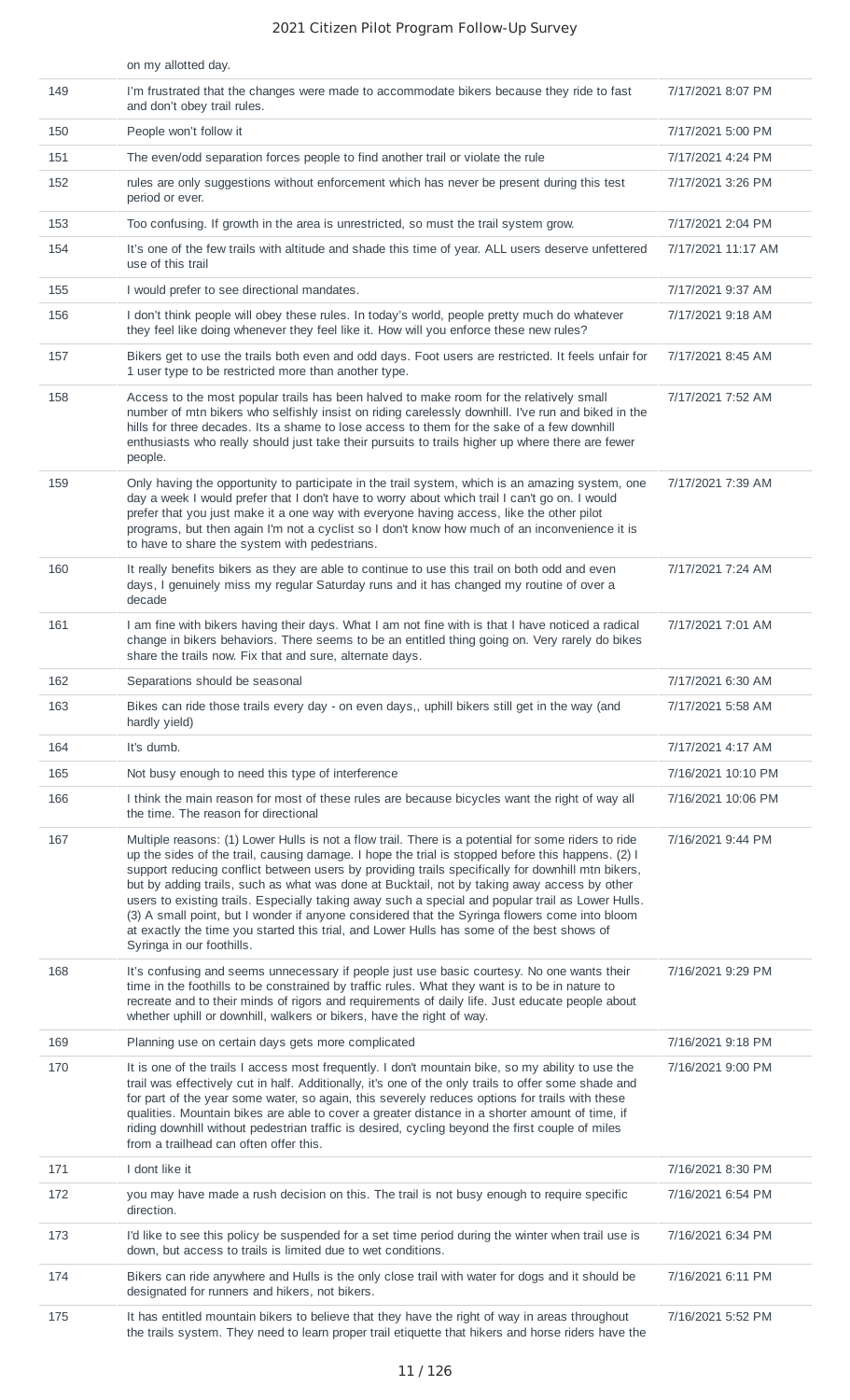|     | right of way before they do.                                                                                                                                                                                                                                                                                                                                                                                                                                                                                                                                                                                                                                                                                                                                                                                                                                                                                                                                                                                                                                                                                                                                                                                                                                                                                                                                                                                                            |                    |
|-----|-----------------------------------------------------------------------------------------------------------------------------------------------------------------------------------------------------------------------------------------------------------------------------------------------------------------------------------------------------------------------------------------------------------------------------------------------------------------------------------------------------------------------------------------------------------------------------------------------------------------------------------------------------------------------------------------------------------------------------------------------------------------------------------------------------------------------------------------------------------------------------------------------------------------------------------------------------------------------------------------------------------------------------------------------------------------------------------------------------------------------------------------------------------------------------------------------------------------------------------------------------------------------------------------------------------------------------------------------------------------------------------------------------------------------------------------|--------------------|
| 176 | Can't remember what day it is. Not joking.                                                                                                                                                                                                                                                                                                                                                                                                                                                                                                                                                                                                                                                                                                                                                                                                                                                                                                                                                                                                                                                                                                                                                                                                                                                                                                                                                                                              | 7/16/2021 4:09 PM  |
| 177 | I think it is too confusing the way that it is set up currently. I think hulls gulch should be<br>even/odd days for foot traffic OR biking not allowing uphill biking on hiking/running days. I have<br>lived here for 22 years, come from SLC and they seem to have a great system of alternating<br>days. I mtn bike, hike, or run alomost every day and have doen so for many years. I am really<br>tired of the lack of mtn bike etiquette!                                                                                                                                                                                                                                                                                                                                                                                                                                                                                                                                                                                                                                                                                                                                                                                                                                                                                                                                                                                         | 7/16/2021 3:17 PM  |
| 178 | Too confusing. Trails should always be open                                                                                                                                                                                                                                                                                                                                                                                                                                                                                                                                                                                                                                                                                                                                                                                                                                                                                                                                                                                                                                                                                                                                                                                                                                                                                                                                                                                             | 7/16/2021 3:06 PM  |
| 179 | The public doesn't care and won't follow the schedules                                                                                                                                                                                                                                                                                                                                                                                                                                                                                                                                                                                                                                                                                                                                                                                                                                                                                                                                                                                                                                                                                                                                                                                                                                                                                                                                                                                  | 7/16/2021 3:00 PM  |
| 180 | Limits schedule and availability to run                                                                                                                                                                                                                                                                                                                                                                                                                                                                                                                                                                                                                                                                                                                                                                                                                                                                                                                                                                                                                                                                                                                                                                                                                                                                                                                                                                                                 | 7/16/2021 2:55 PM  |
| 181 | Unless you all are doing this to gauge how much you can piss off all the residents who live<br>surrounding these trails, then this has to be the single dumbest idea I have heard so far in<br>2021. I CANNOT believe it even made it to the stage of printing signs, much less putting them<br>up, much less asking what any literate person thought of such a selfish and, frankly, a-hole of<br>an idea. What PAINT CHIP EATING IDIOT thought it was a good idea to deny use of the trails<br>to 80%+ of its users (i.e. pedestrians) for 50% of the time? I am a mountain biker as well and I<br>would be ashamed of myself if I even had a passing thought that "hey, I wish I could use these<br>trails 100% of the time and deny access to the trails 50% of the time to my fellow pedestrian<br>residents." And what about young families who enjoy the trails? Well, better put family time on<br>hold until an even day. And what about the busy working person who only has random windows<br>of time to exercise outdoors? Well, the trails are now denied to them half of his/her remaining<br>days. SHAME on the person or group that even thought of this mind-numbingly doltish idea.<br>You can be SURE that I will be writing to the mayor and each & every city councilmember<br>about this. TAKE THESE SIGNS DOWN IMMEDIATELY AS YOU ARE DOING NOTHING<br>BUT PISSING OFF YOUR TAX PAYING AND VOTING RESIDENTS !!!! | 7/16/2021 1:53 PM  |
| 182 | Not always available for a hike on designated days. This takes away the ability for a<br>spontaneous trip                                                                                                                                                                                                                                                                                                                                                                                                                                                                                                                                                                                                                                                                                                                                                                                                                                                                                                                                                                                                                                                                                                                                                                                                                                                                                                                               | 7/16/2021 1:31 PM  |
| 183 | Not enough use during the week to justify even/odd. Maybe a better strategy would be no<br>downhill mountain bikes on weekends.                                                                                                                                                                                                                                                                                                                                                                                                                                                                                                                                                                                                                                                                                                                                                                                                                                                                                                                                                                                                                                                                                                                                                                                                                                                                                                         | 7/16/2021 1:19 PM  |
| 184 | People travel to the trails and are unaware of the system, causing frustration.                                                                                                                                                                                                                                                                                                                                                                                                                                                                                                                                                                                                                                                                                                                                                                                                                                                                                                                                                                                                                                                                                                                                                                                                                                                                                                                                                         | 7/16/2021 12:51 PM |
| 185 | Lower Hulls is one of the most family friendly trails in the lower foothills. Furthermore, I notice<br>the increase pressure on the other trails during downhill biking. I'm also not sure that we need a<br>shuttling downhill biking opportunity within the system. I'm a mountain biker, but I don't believe<br>we need to block a trail so that people can load up their bikes, drive up the road, and bomb the<br>downhills. Bogus is a better solution.                                                                                                                                                                                                                                                                                                                                                                                                                                                                                                                                                                                                                                                                                                                                                                                                                                                                                                                                                                           | 7/16/2021 12:18 PM |
| 186 | It makes it so confusingfoothills are for getting away and getting people outside. So many<br>rules make it hard to understand for even frequent users.                                                                                                                                                                                                                                                                                                                                                                                                                                                                                                                                                                                                                                                                                                                                                                                                                                                                                                                                                                                                                                                                                                                                                                                                                                                                                 | 7/16/2021 12:14 PM |
| 187 | confusing                                                                                                                                                                                                                                                                                                                                                                                                                                                                                                                                                                                                                                                                                                                                                                                                                                                                                                                                                                                                                                                                                                                                                                                                                                                                                                                                                                                                                               | 7/16/2021 12:13 PM |
| 188 | Hikers can only get so far up the hill - bikers have a lot more higher access terrain that they<br>can use. Have all bike trails higher up.                                                                                                                                                                                                                                                                                                                                                                                                                                                                                                                                                                                                                                                                                                                                                                                                                                                                                                                                                                                                                                                                                                                                                                                                                                                                                             | 7/16/2021 11:34 AM |
| 189 | I don't hike the Hulls Gulch Trail often, and when I do, it's a 'spur of the moment' decision. It's<br>difficult to remember which user group it's open for with that kind of 'planning'!                                                                                                                                                                                                                                                                                                                                                                                                                                                                                                                                                                                                                                                                                                                                                                                                                                                                                                                                                                                                                                                                                                                                                                                                                                               | 7/16/2021 11:28 AM |
| 190 | I like to go the opposite direction as bikes. You can see them coming and step aside. If they<br>come up from behind, there is more likely to be a collision.                                                                                                                                                                                                                                                                                                                                                                                                                                                                                                                                                                                                                                                                                                                                                                                                                                                                                                                                                                                                                                                                                                                                                                                                                                                                           | 7/16/2021 11:02 AM |
| 191 | because we hike 5 times a week and have for years                                                                                                                                                                                                                                                                                                                                                                                                                                                                                                                                                                                                                                                                                                                                                                                                                                                                                                                                                                                                                                                                                                                                                                                                                                                                                                                                                                                       | 7/16/2021 10:58 AM |
| 192 | It doesn't work that well. It is tough to have people that aren't frequent users know what is<br>going on and follow the guidelines.                                                                                                                                                                                                                                                                                                                                                                                                                                                                                                                                                                                                                                                                                                                                                                                                                                                                                                                                                                                                                                                                                                                                                                                                                                                                                                    | 7/16/2021 10:56 AM |
| 193 | too complicated, my schedule isnt even/odd.                                                                                                                                                                                                                                                                                                                                                                                                                                                                                                                                                                                                                                                                                                                                                                                                                                                                                                                                                                                                                                                                                                                                                                                                                                                                                                                                                                                             | 7/16/2021 10:47 AM |
| 194 | Trails should be open to all at all times.                                                                                                                                                                                                                                                                                                                                                                                                                                                                                                                                                                                                                                                                                                                                                                                                                                                                                                                                                                                                                                                                                                                                                                                                                                                                                                                                                                                              | 7/16/2021 10:28 AM |
| 195 | I do t like being restricted where I hike                                                                                                                                                                                                                                                                                                                                                                                                                                                                                                                                                                                                                                                                                                                                                                                                                                                                                                                                                                                                                                                                                                                                                                                                                                                                                                                                                                                               | 7/16/2021 10:10 AM |
| 196 | No one knows the rules. To many confrontations with people who are not regular users.                                                                                                                                                                                                                                                                                                                                                                                                                                                                                                                                                                                                                                                                                                                                                                                                                                                                                                                                                                                                                                                                                                                                                                                                                                                                                                                                                   | 7/16/2021 10:05 AM |
| 197 | Not sure                                                                                                                                                                                                                                                                                                                                                                                                                                                                                                                                                                                                                                                                                                                                                                                                                                                                                                                                                                                                                                                                                                                                                                                                                                                                                                                                                                                                                                | 7/16/2021 10:03 AM |
| 198 | This use sust pushes trail users to trails that are much smaller and not able to accomodate<br>increased traffic on their "off" days.                                                                                                                                                                                                                                                                                                                                                                                                                                                                                                                                                                                                                                                                                                                                                                                                                                                                                                                                                                                                                                                                                                                                                                                                                                                                                                   | 7/16/2021 9:51 AM  |
| 199 | The separation caters to mountain bikers, with bikers being able to use the trail every day just<br>changing direction. With downhill biking being on odd number days, they also receive an<br>advantage with two days in a row when the month ends on the 31st. This is a very popular trail<br>for runners and hikers also so I would like to see the time split evenly between the two groups.<br>I would be more in favor of changing this to directional on odd/even days for all users vs the<br>current set up.                                                                                                                                                                                                                                                                                                                                                                                                                                                                                                                                                                                                                                                                                                                                                                                                                                                                                                                  | 7/16/2021 9:49 AM  |
| 200 | Doesn't fit my plans. I have stopped using it, and will no longer use it. Sell it do developers and<br>make a light rail system                                                                                                                                                                                                                                                                                                                                                                                                                                                                                                                                                                                                                                                                                                                                                                                                                                                                                                                                                                                                                                                                                                                                                                                                                                                                                                         | 7/16/2021 9:45 AM  |
| 201 | there are still people that aren't following the directions and it's actually worse now because<br>people stopped looking for people going the wrong direction.                                                                                                                                                                                                                                                                                                                                                                                                                                                                                                                                                                                                                                                                                                                                                                                                                                                                                                                                                                                                                                                                                                                                                                                                                                                                         | 7/16/2021 9:34 AM  |
| 202 | Normally, bikers and hikers acknowledge each other. In crowded California parks, we never<br>directed traffic or use and it worked out fine.                                                                                                                                                                                                                                                                                                                                                                                                                                                                                                                                                                                                                                                                                                                                                                                                                                                                                                                                                                                                                                                                                                                                                                                                                                                                                            | 7/16/2021 9:28 AM  |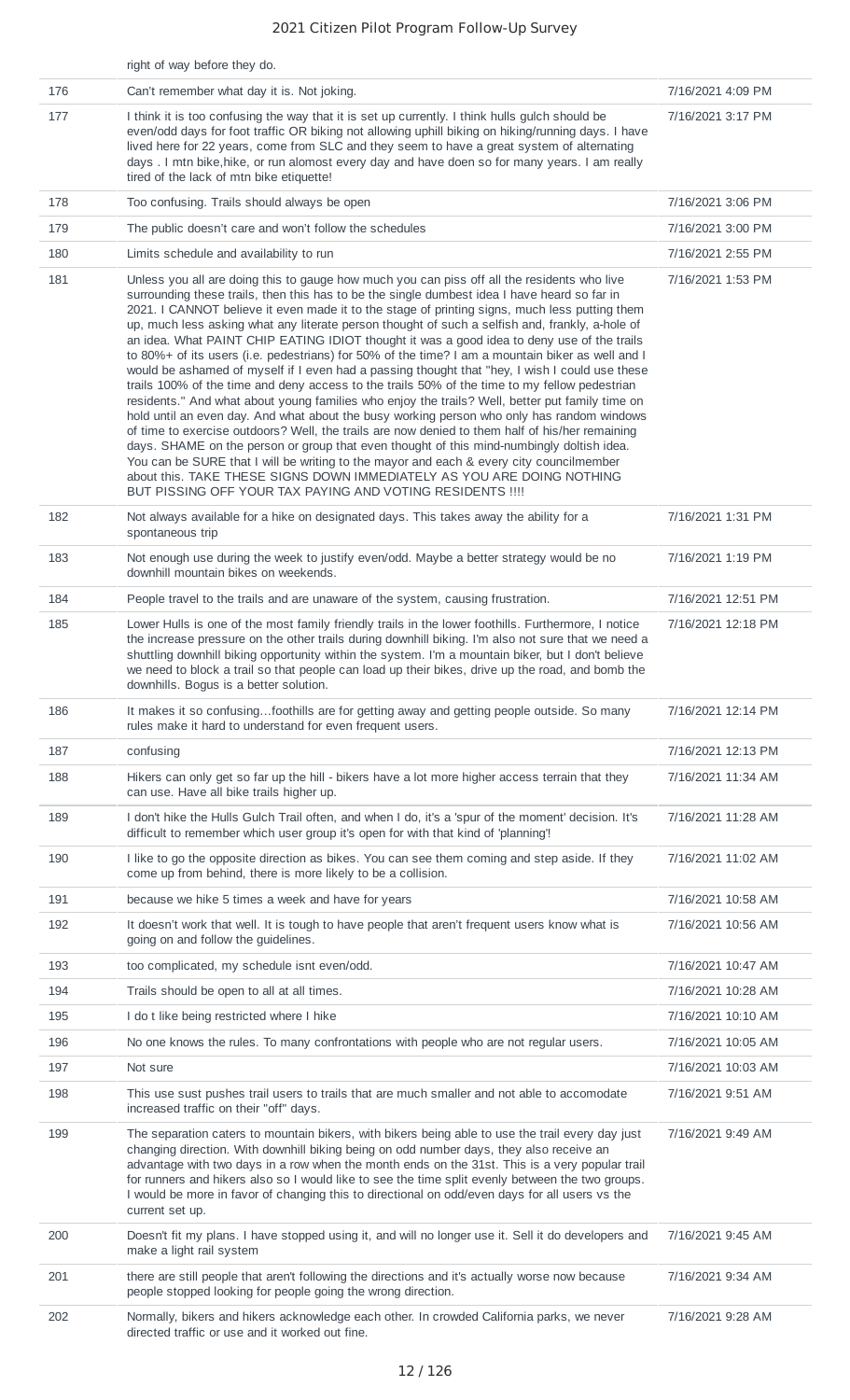| 203 | The foothills are for everyone's use. Alternating days give preferences to one type of users for<br>half the time. Additionally, Coyotes are naturally frightened of slow human presence. By<br>disallowing that presence half of the days, of course a coyote became aggressive defending<br>its new turf. The way to drive it back out would to allow hikers back on trails full time, instead<br>of every other day.                                                                                                                                                                                                                                        | 7/16/2021 9:27 AM  |
|-----|----------------------------------------------------------------------------------------------------------------------------------------------------------------------------------------------------------------------------------------------------------------------------------------------------------------------------------------------------------------------------------------------------------------------------------------------------------------------------------------------------------------------------------------------------------------------------------------------------------------------------------------------------------------|--------------------|
| 204 | It prevents me from accessing lower Hulls even though it is the closest trail to my home                                                                                                                                                                                                                                                                                                                                                                                                                                                                                                                                                                       | 7/16/2021 9:21 AM  |
| 205 | I'm a mountain biker and love going downhill on hulls without concern for mixed traffic BUT this<br>is a critical trail in the area and so accessible for walkers. Mountain bikers can get out jollies<br>on a ton of trails but finding a hiking trail with the features of hulls so close to the city is rare. I<br>would support making it and uphill bike trail every day with no downhill biking allowed.                                                                                                                                                                                                                                                 | 7/16/2021 9:20 AM  |
| 206 | There should be less forethought required to spend a day on the trail                                                                                                                                                                                                                                                                                                                                                                                                                                                                                                                                                                                          | 7/16/2021 8:51 AM  |
| 207 | If it were truly split (hikers one day/ bikers the other) I would be ok with it. But allowing bikes<br>even on the hiking days doesn't eliminate the problem you are trying to solve. I hiked it just<br>this week on my even say and got passed by at least 10 bikes coming up fast behind me and<br>my dog.                                                                                                                                                                                                                                                                                                                                                  | 7/16/2021 8:49 AM  |
| 208 | It's confusing and trails are difficult to access.                                                                                                                                                                                                                                                                                                                                                                                                                                                                                                                                                                                                             | 7/16/2021 8:45 AM  |
| 209 | I've never heard of it                                                                                                                                                                                                                                                                                                                                                                                                                                                                                                                                                                                                                                         | 7/16/2021 8:24 AM  |
| 210 | During the week we used to hike Polecat with no problems just observing common courtesy.<br>Now I just avoid it. I believe it to overmanaged.                                                                                                                                                                                                                                                                                                                                                                                                                                                                                                                  | 7/16/2021 8:15 AM  |
| 211 | I think it provides too much opportunity for confusion. I also think it's going to promote<br>animosity in the foothills between those who want to follow the rules and those who don't.                                                                                                                                                                                                                                                                                                                                                                                                                                                                       | 7/16/2021 8:15 AM  |
| 212 | Confusing.                                                                                                                                                                                                                                                                                                                                                                                                                                                                                                                                                                                                                                                     | 7/16/2021 8:08 AM  |
| 213 | Too frustrating to remember.                                                                                                                                                                                                                                                                                                                                                                                                                                                                                                                                                                                                                                   | 7/16/2021 8:05 AM  |
| 214 | Have not tried it yet                                                                                                                                                                                                                                                                                                                                                                                                                                                                                                                                                                                                                                          | 7/16/2021 7:47 AM  |
| 215 | Hiking and biking should not fall on the same days. Bike riders go to fast and do not always let<br>you know in time to jump out of the way.                                                                                                                                                                                                                                                                                                                                                                                                                                                                                                                   | 7/16/2021 7:42 AM  |
| 216 | It is too restrictive for hikers. Also, there isn't a day when bikers aren't allowed on the trails.                                                                                                                                                                                                                                                                                                                                                                                                                                                                                                                                                            | 7/16/2021 7:39 AM  |
| 217 | I don't want my use limited.                                                                                                                                                                                                                                                                                                                                                                                                                                                                                                                                                                                                                                   | 7/16/2021 7:35 AM  |
| 218 | Limits my time and schedule to accommodate trail users that do not follow any rules any way.                                                                                                                                                                                                                                                                                                                                                                                                                                                                                                                                                                   | 7/16/2021 7:31 AM  |
| 219 | Personal accountability and responsibility can be taught on the trail system. Not forced.                                                                                                                                                                                                                                                                                                                                                                                                                                                                                                                                                                      | 7/16/2021 7:25 AM  |
| 220 | Nature is. meant to be enjoyed spontaneously not dictated by which directions to travel in on<br>what days on which trails, etc. There are already parameters/restrictions in place for on/off<br>leash dogs, pedestrians only, mountain bikes, etc.                                                                                                                                                                                                                                                                                                                                                                                                           | 7/16/2021 7:20 AM  |
| 221 | My experience on the trails shows the policy is not followed.                                                                                                                                                                                                                                                                                                                                                                                                                                                                                                                                                                                                  | 7/16/2021 7:16 AM  |
| 222 | It is confusing to keep track of the schedule.                                                                                                                                                                                                                                                                                                                                                                                                                                                                                                                                                                                                                 | 7/16/2021 6:58 AM  |
| 223 | Signs aren't always noticeable unless you want to read them. Only some people followed<br>them. We had to stop hard when up hillers didn't follow days. Up hill should have priority,<br>because down hillers become more aggressive when they think its "their" turn. It might be<br>better to dedicate a few trails to down hill everyday rather then switching it back and forth. Of<br>course giving it time tobw the norm might help as well.                                                                                                                                                                                                             | 7/16/2021 6:52 AM  |
| 224 | Confusing                                                                                                                                                                                                                                                                                                                                                                                                                                                                                                                                                                                                                                                      | 7/16/2021 6:47 AM  |
| 225 | Most days when I'm free to mountain bike my favorite trail that is closest to my house (LHs)<br>it is closed to only hikers.                                                                                                                                                                                                                                                                                                                                                                                                                                                                                                                                   | 7/16/2021 6:44 AM  |
| 226 | If trail users practice trail etiquette there should not be a problem. We have supported the<br>Ridge to Rivers based on shared use                                                                                                                                                                                                                                                                                                                                                                                                                                                                                                                            | 7/16/2021 6:44 AM  |
| 227 | There are more hikers than bikes. They shouldn't get their own day to have trails wide open to<br>them. They shouldn't even be allowed on them.                                                                                                                                                                                                                                                                                                                                                                                                                                                                                                                | 7/16/2021 6:09 AM  |
| 228 | Inconvenient and limits access                                                                                                                                                                                                                                                                                                                                                                                                                                                                                                                                                                                                                                 | 7/16/2021 5:16 AM  |
| 229 | This can be too confusing to keep straight. All or nothing.                                                                                                                                                                                                                                                                                                                                                                                                                                                                                                                                                                                                    | 7/16/2021 5:13 AM  |
| 230 | Idk what that is                                                                                                                                                                                                                                                                                                                                                                                                                                                                                                                                                                                                                                               | 7/16/2021 1:29 AM  |
| 231 | Have been on Hulls several times on even days uphill biking or walking dogs between the start<br>of pilot and July 4th and every time there have been multiple down hill riders. I have engaged<br>most of them and they just provide empty excuses like not seeing signage, they didn't know<br>about the pilot, not knowing what to do on even and odd days. These few people who I believe<br>will just do what they want regardless of the day, make this pilot unsafe for those of us that let<br>our guards down thinking we will experience the trail per the rules. I will not use the trail again<br>until it is designated for a single type of use. | 7/15/2021 11:21 PM |
| 232 | Even though I am an avid mountain biker (just finished the Boise Trail Challenge) I think Hulls<br>Gulch should be pedestrian only.                                                                                                                                                                                                                                                                                                                                                                                                                                                                                                                            | 7/15/2021 11:09 PM |
| 233 | I'm not sure because it's a little complicated to figure out which trails and which days. I run<br>and walk my dog and the bikes need to do a little more yielding to walk/runners.                                                                                                                                                                                                                                                                                                                                                                                                                                                                            | 7/15/2021 10:12 PM |
| 234 | It is just down right outrageous to say that you can not go out and back if you want to go out                                                                                                                                                                                                                                                                                                                                                                                                                                                                                                                                                                 | 7/15/2021 10:11 PM |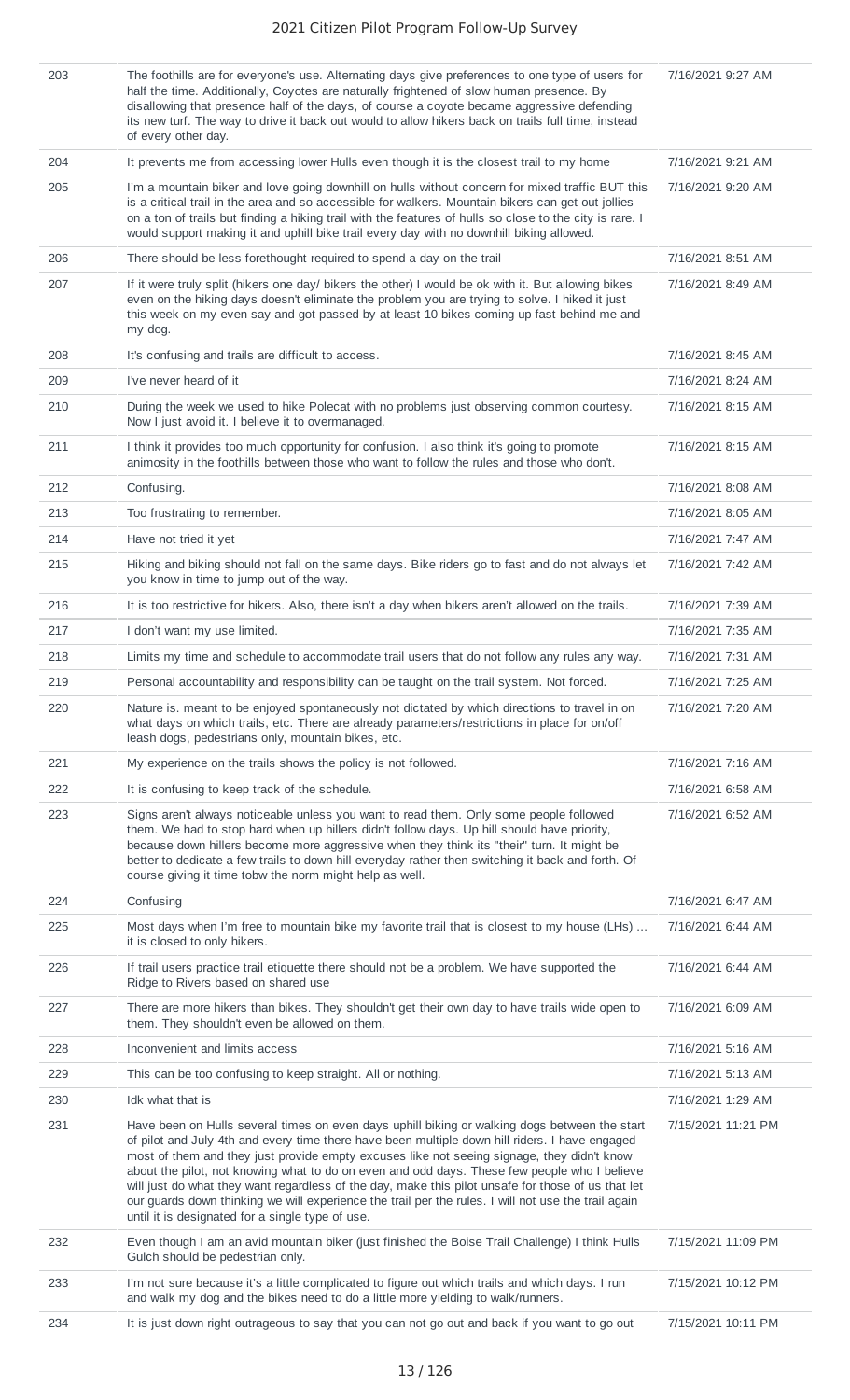|     | and back because you have to make a loop when you don't want to! <b>@</b>                                                                                                                                                                                                                                                                                                                                                                                                                                 |                    |
|-----|-----------------------------------------------------------------------------------------------------------------------------------------------------------------------------------------------------------------------------------------------------------------------------------------------------------------------------------------------------------------------------------------------------------------------------------------------------------------------------------------------------------|--------------------|
| 235 | I feel the trail system works just fine. People will find anything to complain about.                                                                                                                                                                                                                                                                                                                                                                                                                     | 7/15/2021 10:05 PM |
| 236 | I like to hike the trails every day with my dog.                                                                                                                                                                                                                                                                                                                                                                                                                                                          | 7/15/2021 10:04 PM |
| 237 | People are not following the rules making it more dangerous.                                                                                                                                                                                                                                                                                                                                                                                                                                              | 7/15/2021 10:00 PM |
| 238 | As someone who works inconsistent days it really limits my options. And having to deal with<br>bike traffic while running downhill on days I'm allowed to be on the trail is frustrating                                                                                                                                                                                                                                                                                                                  | 7/15/2021 9:45 PM  |
| 239 | It is too many days to close Lower Hulls to all but one user group. And, odd/even days is<br>difficult to follow, picking days (I.e., Tuesdays and Thursdays) would be much easier to<br>comply with.                                                                                                                                                                                                                                                                                                     | 7/15/2021 9:44 PM  |
| 240 | People aren't following it.                                                                                                                                                                                                                                                                                                                                                                                                                                                                               | 7/15/2021 9:29 PM  |
| 241 | It takes the spontaneity out of just heading up to do the hike. Or ride. I'd need some sort of<br>calendar to remind me                                                                                                                                                                                                                                                                                                                                                                                   | 7/15/2021 8:41 PM  |
| 242 | This is a TERRIBLE!! way of managing trail use. It's simple, let a mountain bike organization<br>build GOOD bike trails between existing trails. Your multi-purpose trail consent is garbage.<br>Most all other cities in the northwest have figured this out. Why can't Boise!!?                                                                                                                                                                                                                         | 7/15/2021 8:21 PM  |
| 243 | It disrupts opportunity for people to enjoy a public resource in whatever way they choose. I do<br>various modalities and think that we should be free to choose how we enjoy the trail on<br>whatever day of the week we are able to.                                                                                                                                                                                                                                                                    | 7/15/2021 8:10 PM  |
| 244 | I have not used Lower Ridge Gulch trail.                                                                                                                                                                                                                                                                                                                                                                                                                                                                  | 7/15/2021 8:06 PM  |
| 245 | It would be hard to remember which days are for what trail use.                                                                                                                                                                                                                                                                                                                                                                                                                                           | 7/15/2021 7:41 PM  |
| 246 | Confusing, annoying, and you can't even enforce it so what's the point. Get rid of it                                                                                                                                                                                                                                                                                                                                                                                                                     | 7/15/2021 7:29 PM  |
| 247 | It's a terrible idea. Let people hike on all days. Hikers leave less impact on the trail. This<br>program was designed for bikers in mind. Also going in one direction is very limiting. The<br>program is not great.                                                                                                                                                                                                                                                                                     | 7/15/2021 7:23 PM  |
| 248 | Too confusing. People don't think about if the day is even or odd until they see the sign.                                                                                                                                                                                                                                                                                                                                                                                                                | 7/15/2021 7:13 PM  |
| 249 | I have small children some times we GI partway up the hill and then back down. Sometimes<br>when we bike we go partway up then turn. I don't think we should be restricted to one way only                                                                                                                                                                                                                                                                                                                | 7/15/2021 7:00 PM  |
| 250 | You are restricting access to trails. I'm very concerned this "policy" will begin spreading to<br>other tails in the system. Let people use the trails.                                                                                                                                                                                                                                                                                                                                                   | 7/15/2021 6:52 PM  |
| 251 | It is hard to manage and it does not seem like people are honoring it. Runners lose out. Would<br>prefer something like Polecat thereeveryone ok to use but one direction only.                                                                                                                                                                                                                                                                                                                           | 7/15/2021 6:51 PM  |
| 252 | I think it's totally unreasonable, cuts down on the freedom of trail users, will have no positive<br>impact on use (i.e. it will simply lead to more users crowding it on "even" days) and is<br>basically a solution in search of a problem that never existed.                                                                                                                                                                                                                                          | 7/15/2021 6:32 PM  |
| 253 | This allows MTB use everyday and restricts foot traffic to every other day.                                                                                                                                                                                                                                                                                                                                                                                                                               | 7/15/2021 6:29 PM  |
| 254 | I don't see the bikers behind me and I'm always looking over my shoulders. I also don't like<br>that you can't turn back when the trail is very long. Also the odd and even days is hard to<br>coordinate.                                                                                                                                                                                                                                                                                                | 7/15/2021 6:23 PM  |
| 255 | It's very frustrating when you drive from middleton with your whole family just to find out you<br>have the wrong day to hike the trail.                                                                                                                                                                                                                                                                                                                                                                  | 7/15/2021 6:21 PM  |
| 256 | It's one of the few marginal weather out n' back options so making directional takes another<br>sandy trail away essentially without ruining other trails. Also directional trails are the beginning<br>of the end. Multi directional trails are one of the greatest things we have. Making them<br>directional reduces route and loop options.                                                                                                                                                           | 7/15/2021 6:13 PM  |
| 257 | The pilot program is aimed at bike access. Bikes are allowed everyday but other user groups<br>have had their days cut by 50%. Ridge to Rivers continues to demonstrate a bike first mindset<br>in the majority of its projects.                                                                                                                                                                                                                                                                          | 7/15/2021 5:53 PM  |
| 258 | still to many dumb asses                                                                                                                                                                                                                                                                                                                                                                                                                                                                                  | 7/15/2021 5:48 PM  |
| 259 | I have had several days of wanting to run/hike that trail only to look at the calendar and realize<br>it's the wrong day.                                                                                                                                                                                                                                                                                                                                                                                 | 7/15/2021 5:48 PM  |
| 260 | Use in the Foothills should be relaxing and enjoyable. Trying to think about which day I can go<br>causes too much brain and thought process.                                                                                                                                                                                                                                                                                                                                                             | 7/15/2021 5:46 PM  |
| 261 | Walkers need to use their neighborhoods.                                                                                                                                                                                                                                                                                                                                                                                                                                                                  | 7/15/2021 5:43 PM  |
| 262 | Confusing. Difficult to plan                                                                                                                                                                                                                                                                                                                                                                                                                                                                              | 7/15/2021 5:36 PM  |
| 263 | Still we've almost been run over by bikes there. Since it's still allowed for bikes to drive every<br>day even if the direction is restricted it hardly makes a difference. Especially hiking with kids.                                                                                                                                                                                                                                                                                                  | 7/15/2021 5:31 PM  |
| 264 | Trails closest to town and the most popular walking trails should be for pedestrian use.<br>Mountain bikers should bike on lower use trails up by Bogus Basin and in other parts of the<br>foothills. Trails closest to town should be for walking and trail running and maybe equestrian<br>use. The bikes make trails dangerous. Building more technical mountain biking elements will<br>encourage more reckless behavior. Technical mountain biking elements are for the mountains,<br>not the hills. | 7/15/2021 5:31 PM  |
| 265 | Seems that would unfairly favor bicyclists                                                                                                                                                                                                                                                                                                                                                                                                                                                                | 7/15/2021 5:23 PM  |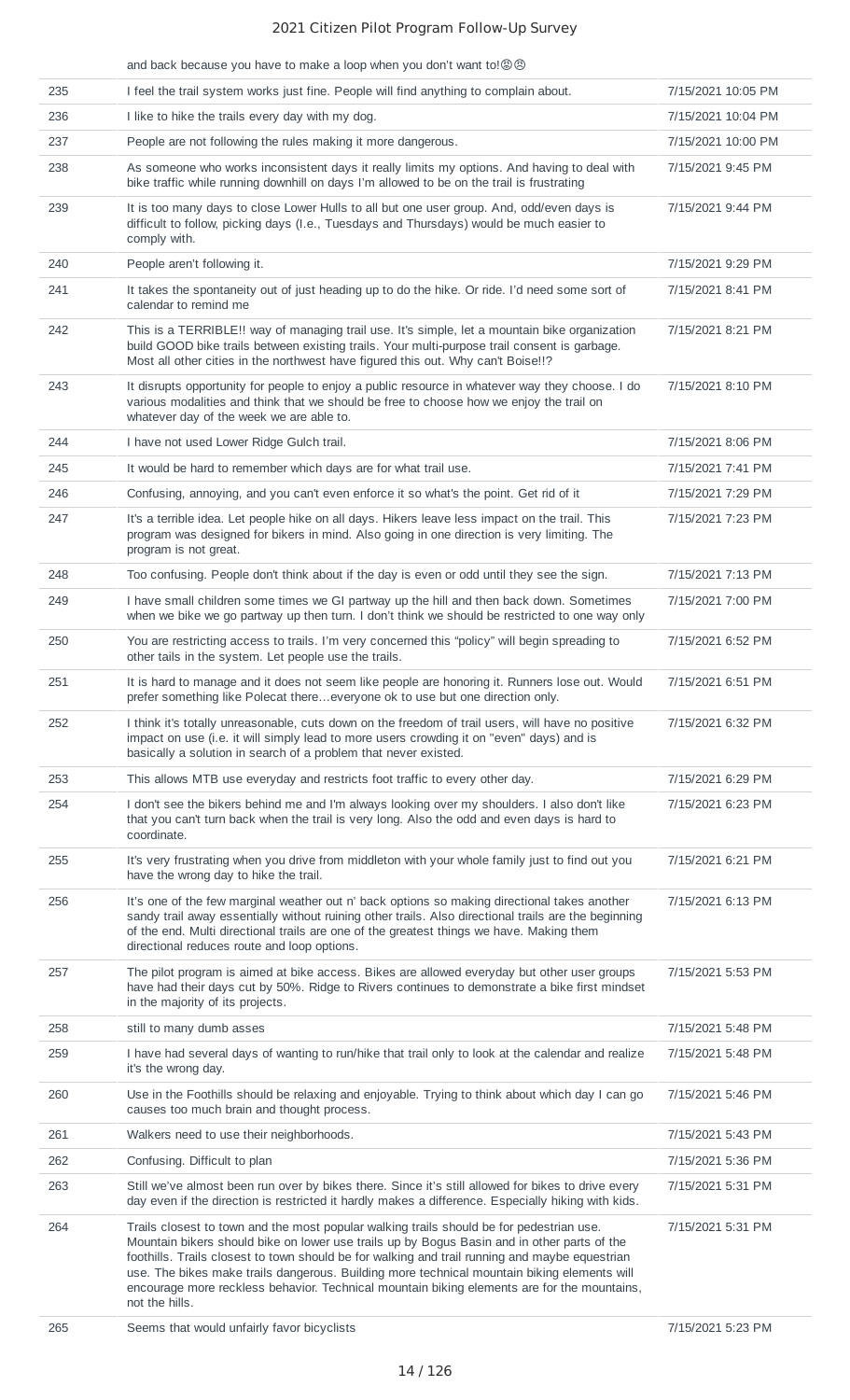| 266 | It's going to be too difficult for trail users to keep track of.                                                                                                                                                                                                                                                                                                                                                                                                                                                                                                                                                                                                                                                    | 7/15/2021 5:17 PM  |
|-----|---------------------------------------------------------------------------------------------------------------------------------------------------------------------------------------------------------------------------------------------------------------------------------------------------------------------------------------------------------------------------------------------------------------------------------------------------------------------------------------------------------------------------------------------------------------------------------------------------------------------------------------------------------------------------------------------------------------------|--------------------|
| 267 | It's confusing. I'd prefer that a few trails were designated for cyclists and a few pedestrian<br>only.                                                                                                                                                                                                                                                                                                                                                                                                                                                                                                                                                                                                             | 7/15/2021 5:14 PM  |
| 268 | It is confusing and frustrating when your day to get out falls in the wrong day. I wish the<br>closure would start after the lollipop - for me that would make this a great option and still leave<br>that lower section accessible for younger kids to ride                                                                                                                                                                                                                                                                                                                                                                                                                                                        | 7/15/2021 5:06 PM  |
| 269 | I think that people would have a difficult time keeping track of which day is which way. I want<br>people to be encouraged to use the trails for exercise not hindered by whether its the right day.                                                                                                                                                                                                                                                                                                                                                                                                                                                                                                                | 7/15/2021 4:43 PM  |
| 270 | I like the freedom to use the trail whichever days work for me.                                                                                                                                                                                                                                                                                                                                                                                                                                                                                                                                                                                                                                                     | 7/15/2021 4:37 PM  |
| 271 | you never think of what date it is when you show up at the trail ready to rideeven/odd days is<br>a bad idea.                                                                                                                                                                                                                                                                                                                                                                                                                                                                                                                                                                                                       | 7/15/2021 4:37 PM  |
| 272 | A good idea but not necessary.                                                                                                                                                                                                                                                                                                                                                                                                                                                                                                                                                                                                                                                                                      | 7/15/2021 4:24 PM  |
| 273 | Understand the need, but since the Pilot Program started, I've just avoided LHG. Just seems<br>like a hassle, figuring out the day(s) etc. Then probably more people. Okay and now the recent<br>heat                                                                                                                                                                                                                                                                                                                                                                                                                                                                                                               | 7/15/2021 4:16 PM  |
| 274 | I've been riding Hull's Gulch since 1984. It's time to make the whole thing a hiking trail. It's not<br>that interesting as a bike trail and it takes serious abuse on the new one-way downhill days.<br>The trail immediately began to degrade when the new rules started. There are so many great<br>mountain bike trails. The even/odd calendar days thing is confusing. Give the trail to the hikers<br>and runners. It makes sense. If you do keep it this way, at least just give cyclists one or two<br>days a week. Every other day with bikes-only is unfair, since you are allowing uphill bike traffic<br>on even days. It's also SO hard on the trail to do full-speed downhill biking 3-4 days a week. | 7/15/2021 4:08 PM  |
| 275 | Its alright while the weather is good, but wen the foothills are wet Lower Hulls is one of the few<br>trails with elevation that is usable. Excluding hikers in these circumstances seems unfair.                                                                                                                                                                                                                                                                                                                                                                                                                                                                                                                   | 7/15/2021 4:01 PM  |
| 276 | It has divided hikers and bikers. I've encountered bitter angry bikers on a day when we<br>accidentally hiked in the wrong day. Our trails are meant to be shared. Hikers don't impede the<br>system- adrenaline junky bikers do/ make them their own trails. The kind caring community<br>minded bikers are happy to share. If you want to race your bike against that app then go to a<br>place where you will not encounter hikers Hmmmm where would that be?                                                                                                                                                                                                                                                    | 7/15/2021 3:49 PM  |
| 277 | it is unfair to runners and hikers. (there are more odd days in the year than even days). Bikers<br>can use it everyday. runners/hikers cannot. If you are going to limit use by days, then prohibit<br>biking on runner/hiking days.                                                                                                                                                                                                                                                                                                                                                                                                                                                                               | 7/15/2021 3:28 PM  |
| 278 | It's hard to keep track of and an odd choice of trail                                                                                                                                                                                                                                                                                                                                                                                                                                                                                                                                                                                                                                                               | 7/15/2021 3:24 PM  |
| 279 | Na                                                                                                                                                                                                                                                                                                                                                                                                                                                                                                                                                                                                                                                                                                                  | 7/15/2021 3:22 PM  |
| 280 | To restrictive If you work Monday Wednesday Friday and those are odd days then you can't<br>use the trail on Tuesday/Thursday your days off                                                                                                                                                                                                                                                                                                                                                                                                                                                                                                                                                                         | 7/15/2021 3:21 PM  |
| 281 | I don't use that trail often so no opinion                                                                                                                                                                                                                                                                                                                                                                                                                                                                                                                                                                                                                                                                          | 7/15/2021 2:48 PM  |
| 282 | During the week (in morning) we seldom see bikers on trail. Encounter many hikers displeased<br>they can't use that segment of trail. Maybe have bike/hike trade off after 11am and alternate<br>on weekend days.                                                                                                                                                                                                                                                                                                                                                                                                                                                                                                   | 7/15/2021 2:44 PM  |
| 283 | Too confusing                                                                                                                                                                                                                                                                                                                                                                                                                                                                                                                                                                                                                                                                                                       | 7/15/2021 2:36 PM  |
| 284 | Weather may unfairly affect one or the other and my schedule varies so the days i am able to<br>hike may not coincide with set schedule                                                                                                                                                                                                                                                                                                                                                                                                                                                                                                                                                                             | 7/15/2021 2:21 PM  |
| 285 | Everytime I go on the downhill days on my bike, there are people going uphill. I was operating<br>under the assumption people would follow the signs, but frankly it has become more dangerous<br>now that I expect there to be no uphill traffic and am going faster downhill. If I come across<br>someone going uphill while I am going downhill in a narrow place, it is likely to result in a<br>serious collision. Without some way of enforcing the uphill/downhill only traffic, this is going to<br>result in someone getting severely hurt.                                                                                                                                                                | 7/15/2021 2:17 PM  |
| 286 | Shouldnt matter                                                                                                                                                                                                                                                                                                                                                                                                                                                                                                                                                                                                                                                                                                     | 7/15/2021 2:11 PM  |
| 287 | Would like to see more flexibility for people's schedules.                                                                                                                                                                                                                                                                                                                                                                                                                                                                                                                                                                                                                                                          | 7/15/2021 2:00 PM  |
| 288 | Seems simple enough but it's hard to remember which days are for hiking.                                                                                                                                                                                                                                                                                                                                                                                                                                                                                                                                                                                                                                            | 7/15/2021 1:58 PM  |
| 289 | This restriction represents a taking from the residents who paid for access and maintenance. It<br>also results in angry interactions with newcomers who don't know about the restrictions, and<br>locals who resent the restrictions and choose to ignore them. The focus should be on<br>education and trail rangers as to properly sharing the trails, not on restrictions like this. If you<br>really must do such restrictions, just do them on the weekends when the trails are busiest.                                                                                                                                                                                                                      | 7/15/2021 1:38 PM  |
| 290 | Doesn't fit my schedule, made it impossible to use the trail                                                                                                                                                                                                                                                                                                                                                                                                                                                                                                                                                                                                                                                        | 7/15/2021 1:17 PM  |
| 291 | I don't always get a choice on which days I have off and if I have a day off, I want to be able to<br>enjoy the foothills, and I love this trail. Many times I can't use it because it's the wrong day<br>that it's available to me.                                                                                                                                                                                                                                                                                                                                                                                                                                                                                | 7/15/2021 1:14 PM  |
| 292 | I want to go when I feel like going without having to consult a calendar.                                                                                                                                                                                                                                                                                                                                                                                                                                                                                                                                                                                                                                           | 7/15/2021 1:03 PM  |
| 293 | More rules that aren't necessary. Also, the trail is now under utilized. A lot of the gravity crowd<br>work during the day and use the trails in the evening. Daytime users are not allowed on the<br>trails so families and other users are able to utilize this resource.                                                                                                                                                                                                                                                                                                                                                                                                                                         | 7/15/2021 12:52 PM |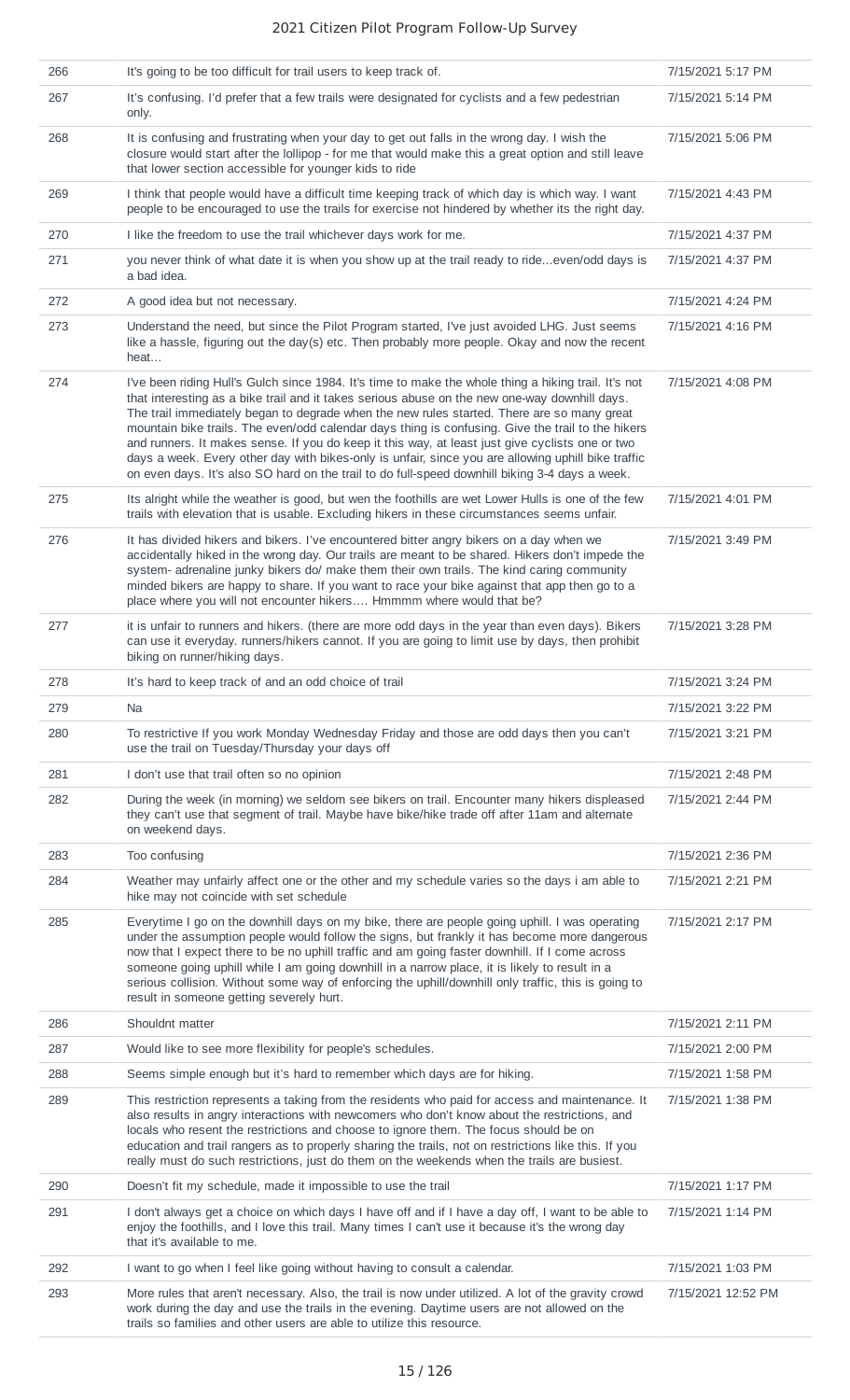| 294 | Too confusing. People struggle to remember which day is which. And why do mtn bikers get to<br>use it everyday?                                                                                                                                                                                                                                                                                                                                                                                                                                                                                                                                                             | 7/15/2021 12:44 PM |
|-----|-----------------------------------------------------------------------------------------------------------------------------------------------------------------------------------------------------------------------------------------------------------------------------------------------------------------------------------------------------------------------------------------------------------------------------------------------------------------------------------------------------------------------------------------------------------------------------------------------------------------------------------------------------------------------------|--------------------|
| 295 | Day of the week, rather than date, might be better.                                                                                                                                                                                                                                                                                                                                                                                                                                                                                                                                                                                                                         | 7/15/2021 12:36 PM |
| 296 | Don't like being dictated to by big money lobby groups fronting as concerned hikers aka Sierra<br>club                                                                                                                                                                                                                                                                                                                                                                                                                                                                                                                                                                      | 7/15/2021 12:27 PM |
| 297 | And the problem is that there are too many people! This problem needs to be addressed!<br>Putting Band-Aids all over the city and it's foothills is not going to help!                                                                                                                                                                                                                                                                                                                                                                                                                                                                                                      | 7/15/2021 12:21 PM |
| 298 | Bikers are allowed to use the trail every day, just not downhill every other day. Hikers, on the<br>other hand, are only allowed to use it every other day. This is the most easily accessible trail<br>for hikers in the area, thus should not be constricted to only every other day hiking.                                                                                                                                                                                                                                                                                                                                                                              | 7/15/2021 12:01 PM |
| 299 | I don't use the foothills and am hoping for Murgoitio Park to be built.                                                                                                                                                                                                                                                                                                                                                                                                                                                                                                                                                                                                     | 7/15/2021 11:59 AM |
| 300 | it is too complicated to figure out I just want to go hike and not have to plan ahead                                                                                                                                                                                                                                                                                                                                                                                                                                                                                                                                                                                       | 7/15/2021 11:54 AM |
| 301 | Put up a calendar and the chargane (no idea how it is spelled)                                                                                                                                                                                                                                                                                                                                                                                                                                                                                                                                                                                                              | 7/15/2021 11:33 AM |
| 302 | Because people still do what they want and someone is going to get hurt. I think that cyclists<br>need to be aware and courteous                                                                                                                                                                                                                                                                                                                                                                                                                                                                                                                                            | 7/15/2021 11:31 AM |
| 303 | It promotes dangerous mountain biking and puts trail users at risk of injury and conflicting<br>uses.                                                                                                                                                                                                                                                                                                                                                                                                                                                                                                                                                                       | 7/15/2021 11:21 AM |
| 304 | It seems the only time I have to go up it is on an odd day! Haven't been on it all summer, even<br>though I have tried a half dozen times.                                                                                                                                                                                                                                                                                                                                                                                                                                                                                                                                  | 7/15/2021 11:16 AM |
| 305 | Would be easier to plan and manage if lower hulls was just a one way (down) trail.                                                                                                                                                                                                                                                                                                                                                                                                                                                                                                                                                                                          | 7/15/2021 11:07 AM |
| 306 | It seems like a huge overstep to split the user access to what is possibly the most heavily<br>trafficked trails in the R2R trail system. Being that Lower Hull's is so accessible to so many<br>different users, it would make sense to keep it open and accessible as much as possible. If<br>there is any trail that should be mixed use, it should be Lower Hull's. There are plenty of<br>hiking/foot-traffic only trails elsewhere in the foothills, as well as the two bike parks for MTB<br>riders. There are plenty of trails in the upper reaches of the foothills that are more accessible<br>to MTB's than foot traffic for those who want to use them as such. | 7/15/2021 11:04 AM |
| 307 | Too confusing. I primarily use that trail as a hiker with dogs. I never remember what days I can<br>go. And tired of looking it up daily online. Why can't hikers use it daily and just do the<br>odd/even days for bikes? As a mtb'er I don't mind the odd/even, it's just the hiking allowed<br>only on certain days that bug me. As a result I've not been on the trail since the program<br>started and I LOVE that trail. Very disappointed.                                                                                                                                                                                                                           | 7/15/2021 10:56 AM |
| 308 | Many don't follow it and it can be confusing. Bikers and hikers should be separated to their                                                                                                                                                                                                                                                                                                                                                                                                                                                                                                                                                                                | 7/15/2021 10:50 AM |
|     | own trails.                                                                                                                                                                                                                                                                                                                                                                                                                                                                                                                                                                                                                                                                 |                    |
| 309 | It is confusing and doesnt allow certain routes on certain days                                                                                                                                                                                                                                                                                                                                                                                                                                                                                                                                                                                                             | 7/15/2021 10:45 AM |
| 310 | We hike on Saturday mornings and having to check trail status has actually deterred us from<br>using the trail.                                                                                                                                                                                                                                                                                                                                                                                                                                                                                                                                                             | 7/15/2021 10:40 AM |
| 311 | It is difficult and an inconvenience to recall which days are allowed for foot traffic vs bike and<br>directional requirements.                                                                                                                                                                                                                                                                                                                                                                                                                                                                                                                                             | 7/15/2021 10:34 AM |
| 312 | I always hike on Tuesdays and keeping track of this is confusing when I use this hike<br>occasionally.                                                                                                                                                                                                                                                                                                                                                                                                                                                                                                                                                                      | 7/15/2021 10:32 AM |
| 313 | It is very inconvenient. I am a high school runner so our coach schedules our practices each<br>week and we don't really control what day we go to camels back on                                                                                                                                                                                                                                                                                                                                                                                                                                                                                                           | 7/15/2021 10:30 AM |
| 314 | I prefer a trail management solution that preferences predictability and ease of use. I know the<br>even-odd concept is not complicated, but it isn't the easiest for the public to remember.<br>Uncertainty and confusion do not contribute to use. Instead, directional use and also single<br>use trails are much more predictable and workable.                                                                                                                                                                                                                                                                                                                         | 7/15/2021 10:29 AM |
| 315 | As a hiker, I have to use other trails on alternating days to plan my hikes to accomplish my<br>distance. As a resident of Meridian, I have to travel further to find trails that will work for me.                                                                                                                                                                                                                                                                                                                                                                                                                                                                         | 7/15/2021 10:25 AM |
| 316 | I grew up here and have enjoyed being able to go to the Hulls Gulch area as a child and now<br>as an older man in my 50s. Now I am being restricted from walking a trail that I helped<br>maintain as a Cub Scout. We don't close down public roads so drag racers can drive as fast as<br>they want. Down hill bikers need to share the trail on all days and ride with in reason so that all<br>users are safe while enjoying the trails. If they can't ride safe, then they need to be banned<br>from trails and they go use the main dirt roads where the can go fast. Freedom to walk around<br>the hills should be a right for all people on all days!                | 7/15/2021 10:25 AM |
| 317 | too wonky - too easy to lose track of what it's open for                                                                                                                                                                                                                                                                                                                                                                                                                                                                                                                                                                                                                    | 7/15/2021 10:24 AM |
| 318 | This was a bike-centric initiative. It works great for bike riders, and not for everyone else. Why<br>aren't there a "non-bike" days?                                                                                                                                                                                                                                                                                                                                                                                                                                                                                                                                       | 7/15/2021 10:23 AM |
| 319 | It feels punitive to people on their feet - mtb can be on the trails all the days, if we're going to<br>restrict foot traffic on certain days, we should restrict mtb traffic on certain days.                                                                                                                                                                                                                                                                                                                                                                                                                                                                              | 7/15/2021 10:12 AM |
| 320 | It made it more challenging to plan runs, I ended up just avoiding the pilot program trails all<br>together                                                                                                                                                                                                                                                                                                                                                                                                                                                                                                                                                                 | 7/15/2021 10:09 AM |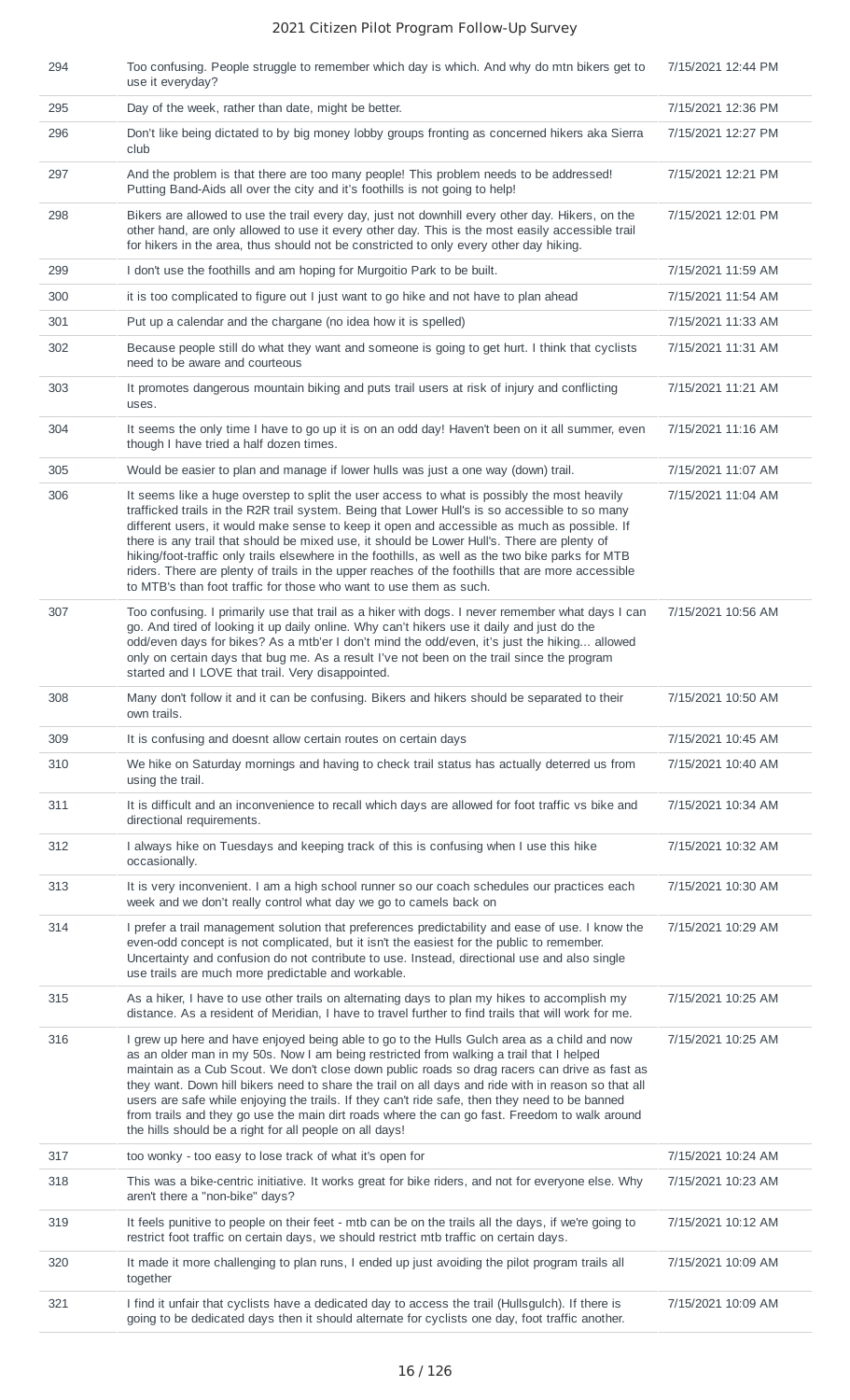| 322 | The paths should be open to everyone and not discriminate against different sports. Also, the<br>even to odd days can get confusing because it is hard to remember the exact date for some.<br>Whoever is using the path should be able to be aware and share with everyone else. If we<br>create a system of etiquette for both bikers and people it will make the trails available for<br>everyone and safe for everyone.                                                                                                                                          | 7/15/2021 10:08 AM |
|-----|----------------------------------------------------------------------------------------------------------------------------------------------------------------------------------------------------------------------------------------------------------------------------------------------------------------------------------------------------------------------------------------------------------------------------------------------------------------------------------------------------------------------------------------------------------------------|--------------------|
| 323 | I understand the logic behind this system. But I do not like this much regulation. It makes<br>Boise feel like Las Angeles.                                                                                                                                                                                                                                                                                                                                                                                                                                          | 7/15/2021 10:06 AM |
| 324 | Too dangerous. And the gates are ridiculous. Completely unnecessary                                                                                                                                                                                                                                                                                                                                                                                                                                                                                                  | 7/15/2021 10:06 AM |
| 325 | Too confusingthere are many reports of people going up/down on the wrong day. I think a<br>blanket policy would work better.                                                                                                                                                                                                                                                                                                                                                                                                                                         | 7/15/2021 10:04 AM |
| 326 | It doesn't work. Few remember or obey it.                                                                                                                                                                                                                                                                                                                                                                                                                                                                                                                            | 7/15/2021 10:03 AM |
| 327 | it is really confusing! there needs to be signs with arrows. the only trail that made sense was<br>pole cat loop. otherwise, i have gotten lost, gone down wrong trails, or when i have gone down<br>the right trail, people were coming up it incorrectly. so in the end it was just a mess.                                                                                                                                                                                                                                                                        | 7/15/2021 9:55 AM  |
| 328 | The system favors the bikers, they have access every day and hikers only on even days,<br>which gives bikers an extra 7 odd day per year access, the first of the month and the 31st.                                                                                                                                                                                                                                                                                                                                                                                | 7/15/2021 9:50 AM  |
| 329 | Multi use trails should be available daily for all intended user groups                                                                                                                                                                                                                                                                                                                                                                                                                                                                                              | 7/15/2021 9:34 AM  |
| 330 | I believe people should have multidirectional access to the trails in the foothills, and rather<br>than enforcing a rule that is difficult for sporadic trail users to remember, there should be better<br>education on and enforcement of trail rules for all.                                                                                                                                                                                                                                                                                                      | 7/15/2021 9:27 AM  |
| 331 | It is inconvenient                                                                                                                                                                                                                                                                                                                                                                                                                                                                                                                                                   | 7/15/2021 9:22 AM  |
| 332 | It would be a bummer to have further trail restrictions when it is already so restricted in the<br>winter time.                                                                                                                                                                                                                                                                                                                                                                                                                                                      | 7/15/2021 9:20 AM  |
| 333 | I want to be able to use the trail any day I choose                                                                                                                                                                                                                                                                                                                                                                                                                                                                                                                  | 7/15/2021 9:15 AM  |
| 334 | Don't want government dictating trail use. What if I couldn't do it on specified days. We are<br>adults  we can figure it out.                                                                                                                                                                                                                                                                                                                                                                                                                                       | 7/15/2021 9:14 AM  |
| 335 | Way too confusing. Too many people not following the plan.                                                                                                                                                                                                                                                                                                                                                                                                                                                                                                           | 7/15/2021 9:07 AM  |
| 336 | Very cumbersome and restrictive. Weather and personal schedule needs dictate when I can<br>walk. Frustrating if it's the "wrong" say.                                                                                                                                                                                                                                                                                                                                                                                                                                | 7/15/2021 9:05 AM  |
| 337 | It's confusing! Expecting users to memorize the formula (even days I can run, odd days are<br>bad) seems to set people up for confrontations. Also, lower hills is not a downhill mountain<br>bike run! It's a fragile, narrow single track. Pedestrians should be the priority users. As<br>someone who has been on that trail for 30 years, my recommendation is that it is closed to<br>downhill mountain bike traffic everyday. Uphill bikes and pedestrians both ways everyday of<br>the week- this would be consistent and respectful of a very special trail. | 7/15/2021 9:04 AM  |
| 338 | Because my schedule isn't static and when I can use the trails has to be flexible to<br>accommodate when I am available                                                                                                                                                                                                                                                                                                                                                                                                                                              | 7/15/2021 9:02 AM  |
| 339 | I would prefer a separate bike trail                                                                                                                                                                                                                                                                                                                                                                                                                                                                                                                                 | 7/15/2021 9:01 AM  |
| 340 | To confusing. Hard to plan activities.                                                                                                                                                                                                                                                                                                                                                                                                                                                                                                                               | 7/15/2021 8:57 AM  |
| 341 | causes too many disruptions and conflicts.                                                                                                                                                                                                                                                                                                                                                                                                                                                                                                                           | 7/15/2021 8:56 AM  |
| 342 | It doesn't work too well for people who don't go there a lot and don't know the schedule.                                                                                                                                                                                                                                                                                                                                                                                                                                                                            | 7/15/2021 8:56 AM  |
| 343 | It's rare that the trail is so busy that all users can't be on it together. I've went about once a<br>week during the pilot and only saw a couple of other bikers.                                                                                                                                                                                                                                                                                                                                                                                                   | 7/15/2021 8:53 AM  |
| 344 | As a runner we only get every other day while bikers still get to use it everyday. I would<br>recommend making to only weekends every other day or afternoons start the every other day.                                                                                                                                                                                                                                                                                                                                                                             | 7/15/2021 8:49 AM  |
| 345 | People still go up hill running when it's the day for mtb to go down. Someone is going to get<br>hurt                                                                                                                                                                                                                                                                                                                                                                                                                                                                | 7/15/2021 8:45 AM  |
| 346 | Part of the reason I run is to be able to just put on my shoes and go. This adds additional<br>stress by trying to figure out which trails are included, what days, and which direction I need to<br>go.                                                                                                                                                                                                                                                                                                                                                             | 7/15/2021 8:44 AM  |
| 347 | I never remember the day : (, show up, then have to chose a new hike.                                                                                                                                                                                                                                                                                                                                                                                                                                                                                                | 7/15/2021 8:41 AM  |
| 348 | I don't always want to make a loop when walking or bicycling.                                                                                                                                                                                                                                                                                                                                                                                                                                                                                                        | 7/15/2021 8:36 AM  |
| 349 | I feel it has a net negative impact on overall trail use and relationships between different user<br>groups. After several months there is still confusion and when someone doesn't obey the rules<br>it only serves to increase tension between hikers and mountain bikers. A more viable solution<br>would be either to build a secondary, parallel trail and/or to educate people to be aware and<br>courteous and kind above all else.                                                                                                                           | 7/15/2021 8:29 AM  |
| 350 | I've been avoiding the trails altogether because it is too difficult to remember which day is for<br>which user. I would support the designation of certain trails as permanent hiking only or biking<br>only to reduce traffic and negative interactions between users.                                                                                                                                                                                                                                                                                             | 7/15/2021 8:19 AM  |
| 351 | Instead of regulating trail use for hikers/mtn bikers, encourage trail etiquette and positive<br>relationships                                                                                                                                                                                                                                                                                                                                                                                                                                                       | 7/15/2021 8:12 AM  |
| 352 | I hate it. Its hard to remember which day is up vs down. Ill have a plan to run hulls and get                                                                                                                                                                                                                                                                                                                                                                                                                                                                        | 7/15/2021 8:11 AM  |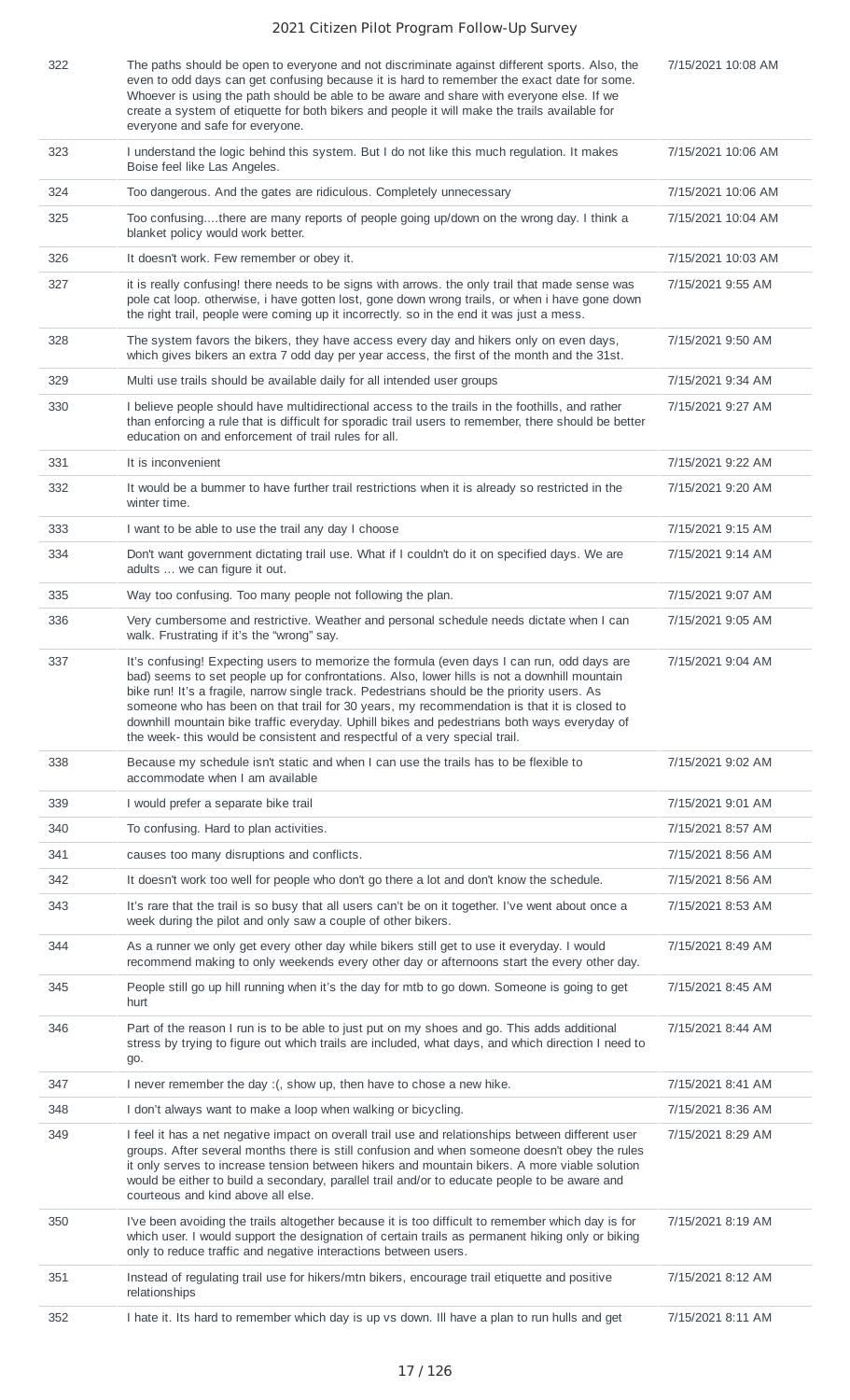there only to find out its a "down" day. Hulls Gulch should be for pedestrians primarily

| 353 | It creates more use on specific days                                                                                                                                                                                                                                        | 7/15/2021 8:06 AM |
|-----|-----------------------------------------------------------------------------------------------------------------------------------------------------------------------------------------------------------------------------------------------------------------------------|-------------------|
| 354 | Might not notice the sign while running.                                                                                                                                                                                                                                    | 7/15/2021 8:05 AM |
| 355 | Confusing. Need another trail.                                                                                                                                                                                                                                              | 7/15/2021 8:00 AM |
| 356 | I do support it and love the idea, but I don't believe it actually works in practice. There is not<br>enough signage in the world that will inform people of the even/odd rule. Even though I love<br>running up hulls gulch, I also support making it one way permanently. | 7/15/2021 7:56 AM |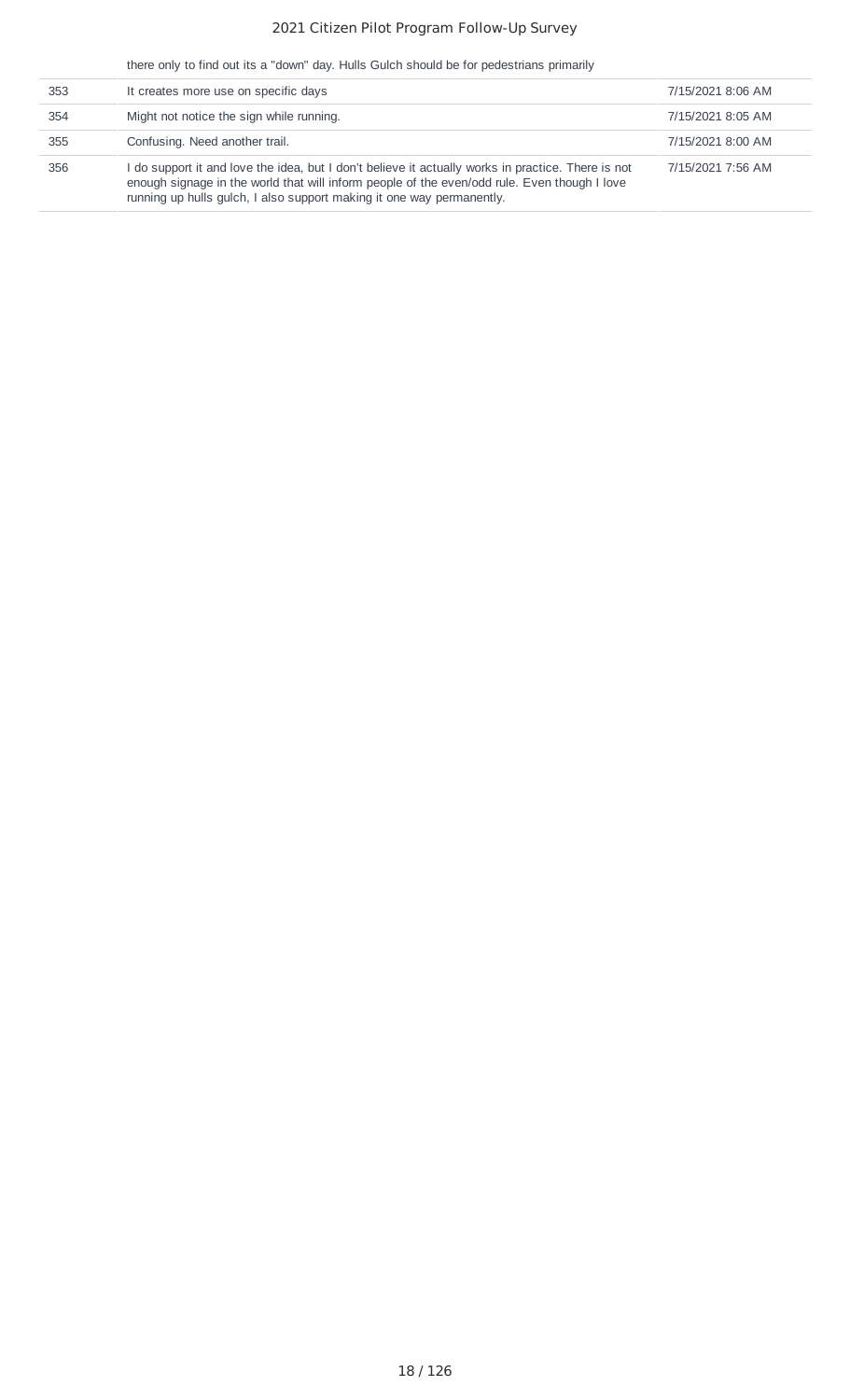# Q5 Do you support the directional trail management strategy in place for Polecat Loop?



Yes

No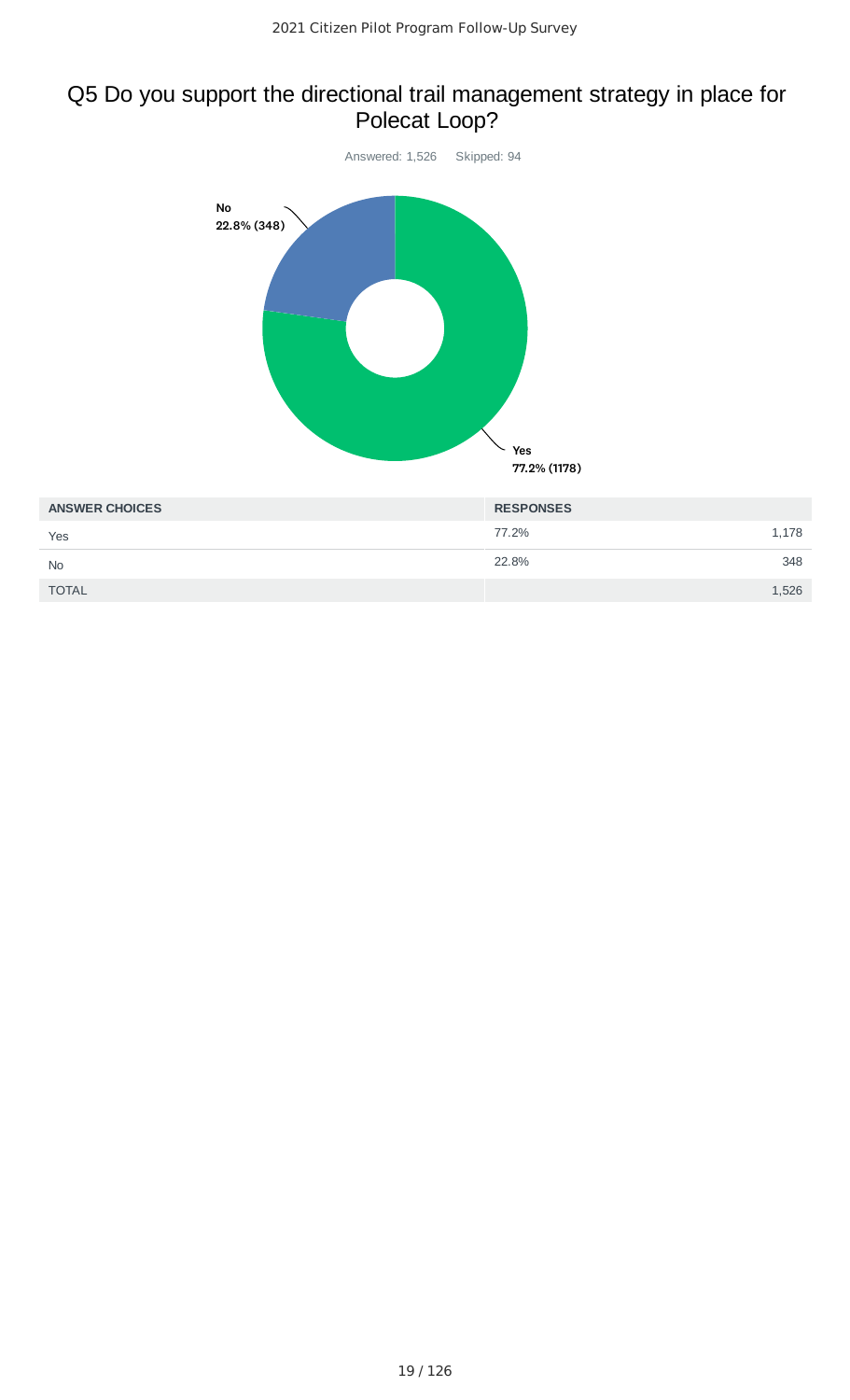# Q6 If no, please explain why.

Answered: 336 Skipped: 1,284

| #              | <b>RESPONSES</b>                                                                                                                                                                                                                                                                                                                                                                                                                                                                                                                                                                                                                                                                                                                                                          | <b>DATE</b>        |
|----------------|---------------------------------------------------------------------------------------------------------------------------------------------------------------------------------------------------------------------------------------------------------------------------------------------------------------------------------------------------------------------------------------------------------------------------------------------------------------------------------------------------------------------------------------------------------------------------------------------------------------------------------------------------------------------------------------------------------------------------------------------------------------------------|--------------------|
| 1              | First of all, I support the Polecat one way routing for bikes. But if you answer Yes, you can't<br>comment. I again assume, speed and closure rate with head on traffic is your concern. If so,<br>Polecat is narrow and with enough tight corners that it is nice not having the fast closing speed<br>of two bikes. However, as a hiker, similar to walking along a road, it is better to face traffic and<br>see what is coming, along with using your hearing to alert you. Going in the same direction as<br>the bikes, any bike coming up from behind, has more potential to surprise if you can't see it.<br>Not a big difference in closure rate with hikers going with or against bikes, I'd let hikers go both<br>ways,                                         | 7/23/2021 2:20 PM  |
| $\overline{2}$ | I feel that directional travel on the Polecat Loop is a great idea for bikers. However, to me it is<br>silly to restrict pedestrians too. The way that people bike that loop, and with the blind corners<br>that are especially problematic, it doesn't matter if the foot traffic is the same direction or<br>opposite as the bikes: if a biker comes around a blind corner behind me they will still hit me<br>whether I face them or not! (And if I'm facing away, I have even less of a chance to get out of<br>the way!) I would support a required direction for bikers only, but I think hikers/runners should<br>be able to go any direction. These are the closest trails to my house and I like to be able to<br>change up my runs in various directions/loops. | 7/23/2021 1:45 PM  |
| 3              | It is difficult to utilize smaller loops and not end up going the wrong way at some section<br>especially if you enter from the area by the golf course                                                                                                                                                                                                                                                                                                                                                                                                                                                                                                                                                                                                                   | 7/23/2021 1:40 PM  |
| 4              | I wish the loop went clockwise instead of counter clockwise.                                                                                                                                                                                                                                                                                                                                                                                                                                                                                                                                                                                                                                                                                                              | 7/23/2021 1:40 PM  |
| 5              | I think the other direction would be better                                                                                                                                                                                                                                                                                                                                                                                                                                                                                                                                                                                                                                                                                                                               | 7/23/2021 10:48 AM |
| 6              | If I want more of a challenge, I want to be able to alter the route I go.                                                                                                                                                                                                                                                                                                                                                                                                                                                                                                                                                                                                                                                                                                 | 7/23/2021 10:30 AM |
| $\overline{7}$ | I just sent on other trails., because I couldn't remember what the rules were                                                                                                                                                                                                                                                                                                                                                                                                                                                                                                                                                                                                                                                                                             | 7/23/2021 8:38 AM  |
| 8              | Not as high use and it adds a lot of distance when returning to town from peggies.                                                                                                                                                                                                                                                                                                                                                                                                                                                                                                                                                                                                                                                                                        | 7/23/2021 7:37 AM  |
| 9              | I like to go up the big hill not down it                                                                                                                                                                                                                                                                                                                                                                                                                                                                                                                                                                                                                                                                                                                                  | 7/23/2021 7:31 AM  |
| 10             | I don't always prefer one way over the other Inclines and such.                                                                                                                                                                                                                                                                                                                                                                                                                                                                                                                                                                                                                                                                                                           | 7/23/2021 7:23 AM  |
| 11             | Inconvenient to go same way every time                                                                                                                                                                                                                                                                                                                                                                                                                                                                                                                                                                                                                                                                                                                                    | 7/23/2021 7:20 AM  |
| 12             | It is better the other way and the downhills are not fast or extreme enough to need a downhill<br>only                                                                                                                                                                                                                                                                                                                                                                                                                                                                                                                                                                                                                                                                    | 7/23/2021 6:58 AM  |
| 13             | Unnecessary restriction.                                                                                                                                                                                                                                                                                                                                                                                                                                                                                                                                                                                                                                                                                                                                                  | 7/23/2021 5:47 AM  |
| 14             | We should be able to decide which direction we want to go on our own and be smart enough to<br>be considerate to all types of trail users and the directions that work best for them as well as<br>ourselves.                                                                                                                                                                                                                                                                                                                                                                                                                                                                                                                                                             | 7/23/2021 12:50 AM |
| 15             | Small adjustment needs to bed made to allow a short out and back on the east side of the<br>Cartwright Trailhead                                                                                                                                                                                                                                                                                                                                                                                                                                                                                                                                                                                                                                                          | 7/22/2021 11:35 PM |
| 16             | The new trail is inferior to the normal trail.                                                                                                                                                                                                                                                                                                                                                                                                                                                                                                                                                                                                                                                                                                                            | 7/22/2021 11:08 PM |
| 17             | See previous answer                                                                                                                                                                                                                                                                                                                                                                                                                                                                                                                                                                                                                                                                                                                                                       | 7/22/2021 10:52 PM |
| 18             | Please switch to clockwise. Everything else is good                                                                                                                                                                                                                                                                                                                                                                                                                                                                                                                                                                                                                                                                                                                       | 7/22/2021 10:26 PM |
| 19             | should allow 2-way traffic from the cartwright road trialhead to the doe ridge/quick draw trail.<br>there are no blind corners and this would allow a quick way back to the collister trailhead.                                                                                                                                                                                                                                                                                                                                                                                                                                                                                                                                                                          | 7/22/2021 9:59 PM  |
| 20             | Even tho I usually ride it ccw it is really easy to see ahead and I'm ok with sharing                                                                                                                                                                                                                                                                                                                                                                                                                                                                                                                                                                                                                                                                                     | 7/22/2021 9:03 PM  |
| 21             | Not necessary                                                                                                                                                                                                                                                                                                                                                                                                                                                                                                                                                                                                                                                                                                                                                             | 7/22/2021 8:54 PM  |
| 22             | never heard of it                                                                                                                                                                                                                                                                                                                                                                                                                                                                                                                                                                                                                                                                                                                                                         | 7/22/2021 8:52 PM  |
| 23             | I believe that as humans we all walk in different directions at different times including on the<br>trail and that's the beauty of life. Enjoying the difference while all traversing the same path.                                                                                                                                                                                                                                                                                                                                                                                                                                                                                                                                                                      | 7/22/2021 8:11 PM  |
| 24             | It is backwards. And also my previous answer.                                                                                                                                                                                                                                                                                                                                                                                                                                                                                                                                                                                                                                                                                                                             | 7/22/2021 7:44 PM  |
| 25             | Actually I used to use Polecat and I support directional, but I haven't been there in years.<br>Again-no option for "not my trail"                                                                                                                                                                                                                                                                                                                                                                                                                                                                                                                                                                                                                                        | 7/22/2021 7:30 PM  |
| 26             | Like going different directions on this trail                                                                                                                                                                                                                                                                                                                                                                                                                                                                                                                                                                                                                                                                                                                             | 7/22/2021 6:59 PM  |
| 27             | See prior.                                                                                                                                                                                                                                                                                                                                                                                                                                                                                                                                                                                                                                                                                                                                                                | 7/22/2021 6:18 PM  |
| 28             | The trail rides different both ways                                                                                                                                                                                                                                                                                                                                                                                                                                                                                                                                                                                                                                                                                                                                       | 7/22/2021 5:54 PM  |
| 29             | I have no opinion on the Polecat change.                                                                                                                                                                                                                                                                                                                                                                                                                                                                                                                                                                                                                                                                                                                                  | 7/22/2021 4:55 PM  |
| 30             | See previous answer                                                                                                                                                                                                                                                                                                                                                                                                                                                                                                                                                                                                                                                                                                                                                       | 7/22/2021 4:43 PM  |
| 31             | Polecat is not as heavily trafficked as the Hulls Gulch area. I have never had encountered a<br>problem giving way or having someone else give way to me in the many years I have traveled                                                                                                                                                                                                                                                                                                                                                                                                                                                                                                                                                                                | 7/22/2021 3:52 PM  |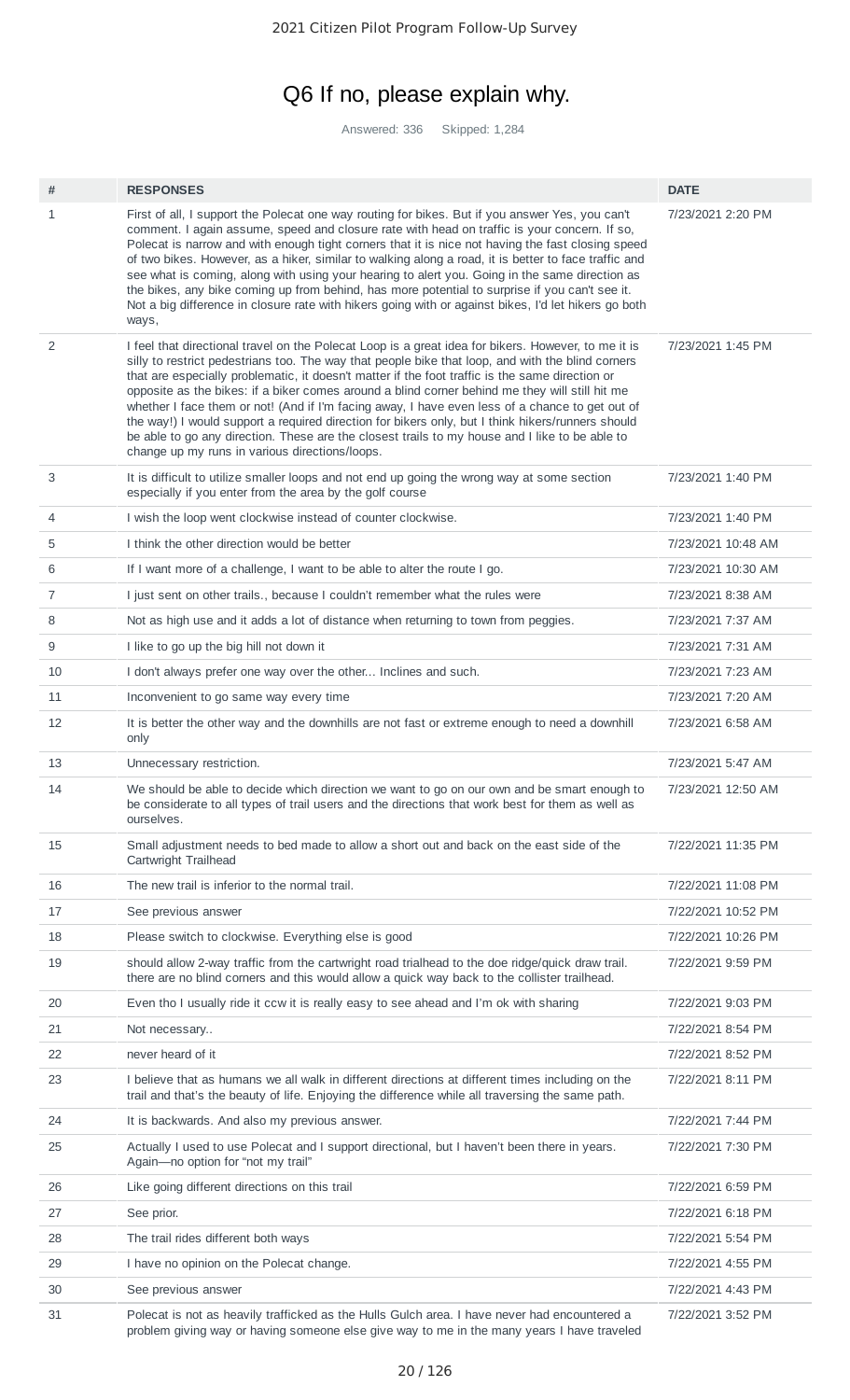Polecat. In addition, changing direction allows a new perspective on the hike/bike. It gets old going the same direction each trip.

| 32 | Don't use polecat area.                                                                                                                                                                                                                                                                                                                                                                                                                                                                                                                                                                 | 7/22/2021 3:29 PM  |
|----|-----------------------------------------------------------------------------------------------------------------------------------------------------------------------------------------------------------------------------------------------------------------------------------------------------------------------------------------------------------------------------------------------------------------------------------------------------------------------------------------------------------------------------------------------------------------------------------------|--------------------|
| 33 | As a runner, when bikers are traveling the same way they are always approaching from behind-<br>which makes it the responsibility of the runner to stop and get out of the way every time. I find<br>myself stopping for bikers far more frequently, where as occasionally when bikers are coming<br>from the other direction they pull over and stop so I can pass and not have to interrupt my run,                                                                                                                                                                                   | 7/22/2021 3:11 PM  |
| 34 | The direction is backwards. Polecat should go clockwise for all users. It's more fun on a bike,<br>and you're facing the right direction to the scenic views for hiking.                                                                                                                                                                                                                                                                                                                                                                                                                | 7/22/2021 3:07 PM  |
| 35 | I've had several operations and I don't want a bike coming at speed from behind me and<br>possibly clipping me of forcing me off the trail. I quit using the green belt because of bikes and<br>electric scooters passing from behind at speed with no warning.                                                                                                                                                                                                                                                                                                                         | 7/22/2021 2:33 PM  |
| 36 | I feel it should go in a clock-wise direction instead of the way it is now.                                                                                                                                                                                                                                                                                                                                                                                                                                                                                                             | 7/22/2021 12:18 PM |
| 37 | Trails flow better the other direction for cyclists. Switch it. Then, it's good.                                                                                                                                                                                                                                                                                                                                                                                                                                                                                                        | 7/22/2021 11:52 AM |
| 38 | while it makes sense to limit conflict, personally I would like the option to go either direction                                                                                                                                                                                                                                                                                                                                                                                                                                                                                       | 7/22/2021 11:15 AM |
| 39 | Polecat should be direction clockwise not counter-clockwise.                                                                                                                                                                                                                                                                                                                                                                                                                                                                                                                            | 7/22/2021 11:13 AM |
| 40 | I like the one direction I feel it is much safer for all users. Rotate days or weeks on the<br>direction of travel.                                                                                                                                                                                                                                                                                                                                                                                                                                                                     | 7/22/2021 10:50 AM |
| 41 | Do not use this trail                                                                                                                                                                                                                                                                                                                                                                                                                                                                                                                                                                   | 7/22/2021 10:42 AM |
| 42 | I would prefer alternating direction on even/odd. I realize this maybe confusing due to the Doe<br>Ridge trail. I prefer one direction over no directional.                                                                                                                                                                                                                                                                                                                                                                                                                             | 7/22/2021 10:28 AM |
| 43 | This one is the worst of all the pilot programs. For one, you chose the wrong way!!! Everyone I<br>know prefers the other direction, and you have completely taken out that option. If you're going<br>to keep it directional, at least do one way on odd days, one on even, that way people still have<br>the opportunity to bike the other direction. I used to bike this once a week, I haven't biked it<br>since the change. Neither have my parents, and I know many others who feel the same.<br>Please change this to at least every other day of week going the other direction | 7/22/2021 10:09 AM |
| 44 | You have Polecat going the wrong way. If you flip it around then i'd support it.                                                                                                                                                                                                                                                                                                                                                                                                                                                                                                        | 7/22/2021 9:54 AM  |
| 45 | I don't use Polecat Loop (maybe add a "I dont use this trail" option in the survey?                                                                                                                                                                                                                                                                                                                                                                                                                                                                                                     | 7/22/2021 9:44 AM  |
| 46 | I don't understand the benefits                                                                                                                                                                                                                                                                                                                                                                                                                                                                                                                                                         | 7/22/2021 9:31 AM  |
| 47 | The first left turn is the best uphill. It's really the only reason I go there. Now there isn't as<br>challenging of a hill to claim if you park on the collister lot. Also, I saw a bike accident happen<br>where a biker came around a blind corner coming down that same hill and came across hikers.<br>He slammed on breaks and tumbled down the mountain. I know personally I would appreciate<br>as a hiker being able to see a downhill biker coming at me rather than behind me blindly.                                                                                       | 7/22/2021 9:31 AM  |
| 48 | I prefer the option to go either way on trails and would rather see alternate day directional use<br>than permanent one-way only directional use.                                                                                                                                                                                                                                                                                                                                                                                                                                       | 7/22/2021 9:09 AM  |
| 49 | There is definitely not sufficient traffic to support this - especially mid week.                                                                                                                                                                                                                                                                                                                                                                                                                                                                                                       | 7/22/2021 8:05 AM  |
| 50 | I'd prefer to see bikes coming toward me rather than coming from behind. I've nearly been<br>pushed off the trail twice.                                                                                                                                                                                                                                                                                                                                                                                                                                                                | 7/22/2021 7:57 AM  |
| 51 | See previous notes.                                                                                                                                                                                                                                                                                                                                                                                                                                                                                                                                                                     | 7/22/2021 7:55 AM  |
| 52 | I'm not sure if I see the significant value for directional trail use for this particular trail. I am<br>fully on board with the pilot program and fully support different trail use strategies. I am just not<br>as sure it's as necessary for Polecat, but I say that using this system less than others. I<br>debated which button to click, so this dialogue should carry little weight.                                                                                                                                                                                            | 7/22/2021 7:24 AM  |
| 53 | It's harder to work around to get back to your vehicle if you are by yourself and can't leave a<br>vehicle at the other side.                                                                                                                                                                                                                                                                                                                                                                                                                                                           | 7/22/2021 6:44 AM  |
| 54 | We are not regular users of polecat. But it the directional set up feels awkward. Sorry I don't<br>have a better suggestion.                                                                                                                                                                                                                                                                                                                                                                                                                                                            | 7/22/2021 5:16 AM  |
| 55 | The chosen direction is the reverse of what feels safe. Going up from clockwise is a steady<br>uphill through the narrow sandy switchbacks. The chosen direction is downhill through those<br>switchbacks to the trailhead and feels substantially less safe than clockwise.                                                                                                                                                                                                                                                                                                            | 7/22/2021 1:31 AM  |
| 56 | I don't like not having access to the Doe Ridge trail from the Polecat lot on Cartwright. During<br>winter months or when there is moisture I like doing hill repeats riding up Quick Draw and the<br>Collister hill which is usually rideable when the other areas of Polecat are not.                                                                                                                                                                                                                                                                                                 | 7/22/2021 1:27 AM  |
| 57 | It was unnecessary                                                                                                                                                                                                                                                                                                                                                                                                                                                                                                                                                                      | 7/22/2021 12:07 AM |
| 58 | It would be nice to have it switch every 6 months.                                                                                                                                                                                                                                                                                                                                                                                                                                                                                                                                      | 7/21/2021 10:37 PM |
| 59 | Should be the other direction                                                                                                                                                                                                                                                                                                                                                                                                                                                                                                                                                           | 7/21/2021 10:07 PM |
| 60 | Make it the other direction please                                                                                                                                                                                                                                                                                                                                                                                                                                                                                                                                                      | 7/21/2021 9:43 PM  |
| 61 | During off peak hours it would be nice to have the option to run both directions. Sometimes I<br>like to switch up the direction I run in                                                                                                                                                                                                                                                                                                                                                                                                                                               | 7/21/2021 9:41 PM  |
| 62 | Not effective / justified for this lesser traveled trail network                                                                                                                                                                                                                                                                                                                                                                                                                                                                                                                        | 7/21/2021 9:07 PM  |
|    |                                                                                                                                                                                                                                                                                                                                                                                                                                                                                                                                                                                         |                    |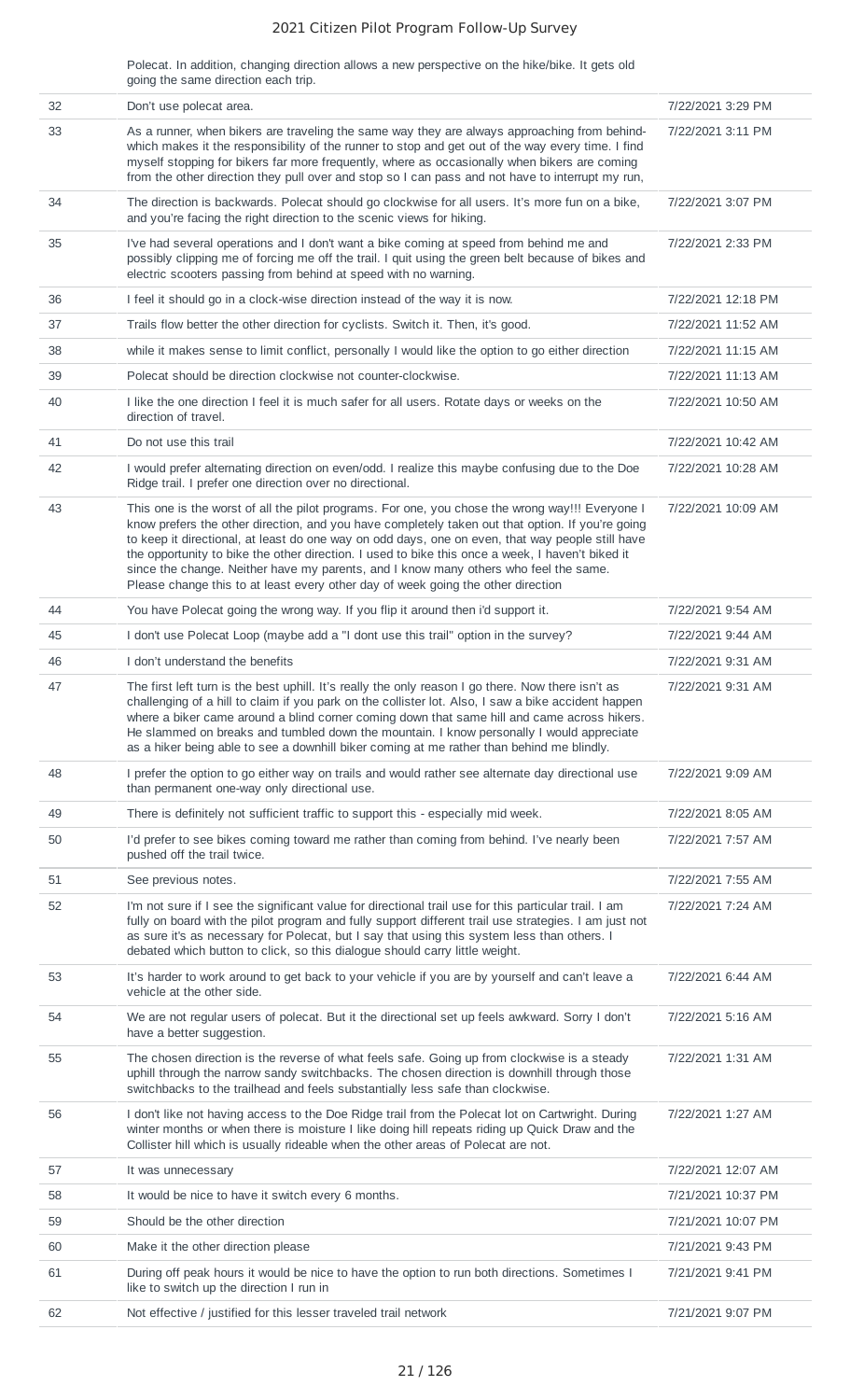| 63 | I don't use polecat often enough to have an opinion and there was no option for that                                                                                                                                                                                                                                                                                                                                                                                                                                   | 7/21/2021 8:33 PM  |
|----|------------------------------------------------------------------------------------------------------------------------------------------------------------------------------------------------------------------------------------------------------------------------------------------------------------------------------------------------------------------------------------------------------------------------------------------------------------------------------------------------------------------------|--------------------|
|    |                                                                                                                                                                                                                                                                                                                                                                                                                                                                                                                        |                    |
| 64 | Not sure why it needs to be directionally managed. Yes there are blind corners, but that trail<br>isn't very fast. I think education of all users (not just MTB) would go a long way.                                                                                                                                                                                                                                                                                                                                  | 7/21/2021 7:54 PM  |
| 65 | Not working effectively                                                                                                                                                                                                                                                                                                                                                                                                                                                                                                | 7/21/2021 5:56 PM  |
| 66 | na                                                                                                                                                                                                                                                                                                                                                                                                                                                                                                                     | 7/21/2021 4:01 PM  |
| 67 | When coming out of Peggy's on your mountain bike and trying to get to the Collister trailhead,<br>having to go back around the Polecat loop counterclockwise is a little tiring sometimes.                                                                                                                                                                                                                                                                                                                             | 7/21/2021 3:38 PM  |
| 68 | I prefer to run it the other direction. I miss running up the switchbacks. I don't like the bikers<br>coming up behind me. Often I don't hear them or I'm talking to someone. I would rather see<br>them coming! Could it just be directional on the weekends?                                                                                                                                                                                                                                                         | 7/21/2021 3:27 PM  |
| 69 | Don't know the rule                                                                                                                                                                                                                                                                                                                                                                                                                                                                                                    | 7/21/2021 3:00 PM  |
| 70 | Same as previous response                                                                                                                                                                                                                                                                                                                                                                                                                                                                                              | 7/21/2021 2:36 PM  |
| 71 | There isn't enough signage along the trail so people still go the wrong way. So I guess while I<br>support it, it needs more signing, and if I answered "yes" I wouldn't get to give this feedback                                                                                                                                                                                                                                                                                                                     | 7/21/2021 1:49 PM  |
| 72 | Large segments of trails that were once popular to a larger segment of users are now<br>accessible primarily to cyclists, joggers, and whoever has the time for a minimum four mile<br>loop.                                                                                                                                                                                                                                                                                                                           | 7/21/2021 1:40 PM  |
| 73 | Again, we literally have almost 200 miles of trails in the foothills. Why do we need to limit<br>directions for people in order to prevent people running into each other? You can't force people<br>to be nice to each other on the trails and give each other right of way without being jerks this<br>does not solve the problem. the problem is on trail users. Frivolous rules.                                                                                                                                   | 7/21/2021 1:37 PM  |
| 74 | I think it was fine the way it was. To complicated keeping track days for hiking or biking                                                                                                                                                                                                                                                                                                                                                                                                                             | 7/21/2021 1:30 PM  |
| 75 | Personally as a runner I hate going counter clockwise. I feel limited now and never go to<br>polecat anymore. It used to be my favorite trail.                                                                                                                                                                                                                                                                                                                                                                         | 7/21/2021 1:15 PM  |
| 76 | Since yes did not allow me to comment I selected No. But I think this works well. I was<br>skeptical of directional for pedestrians since it was unclear what problem it was attempting to<br>solve. But it allows for less interaction for hikers with dogs to maneuver around other hikers.<br>It's not ideal to always be looking over your shoulder but overall this has been workable. And<br>no user group has been excluded. Change the direction? I have heard some suggest this. I do<br>not have an opinion. | 7/21/2021 1:14 PM  |
| 77 | Nobody follows the rules to pick up after there dogs, will they really follow the directional trails?<br>I say NO they won't                                                                                                                                                                                                                                                                                                                                                                                           | 7/21/2021 1:09 PM  |
| 78 | I do not like constantly having to watch for bikes coming behind me. I would rather there is a<br>good chance they're coming from ahead of me.                                                                                                                                                                                                                                                                                                                                                                         | 7/21/2021 12:36 PM |
| 79 | Switch the direction, otherwise system is fine                                                                                                                                                                                                                                                                                                                                                                                                                                                                         | 7/21/2021 12:26 PM |
| 80 | I like doing the polecat loop both directions                                                                                                                                                                                                                                                                                                                                                                                                                                                                          | 7/21/2021 12:21 PM |
| 81 | You chose the wrong direction!                                                                                                                                                                                                                                                                                                                                                                                                                                                                                         | 7/21/2021 12:12 PM |
| 82 | I do not like the one direction. Maybe consider alternating direction every day, though that may<br>be too complicated.                                                                                                                                                                                                                                                                                                                                                                                                | 7/21/2021 12:10 PM |
| 83 | Wrong direction                                                                                                                                                                                                                                                                                                                                                                                                                                                                                                        | 7/21/2021 11:48 AM |
| 84 | It's okay if you enter from N Collister most of the time, but it takes away the option to go West<br>at the first intersection and be hiking in the shade in the morning. Instead, you have to head<br>into the sun, no matter what. Leaving the internal branches as bi-directional is a good thing.                                                                                                                                                                                                                  | 7/21/2021 11:47 AM |
| 85 | I think directional traffic creates issues when someone or a bike has an injury/family-child<br>issue or mechanical issue and they are trying to get back to the start in the quickest most<br>efficient manner.                                                                                                                                                                                                                                                                                                       | 7/21/2021 11:44 AM |
| 86 | Incorrect rotation and makes it hard to ride for the quick loop it was designed to be. All turns<br>and corners are banked to accommodate Clockwise                                                                                                                                                                                                                                                                                                                                                                    | 7/21/2021 11:33 AM |
| 87 | Doing Polecat in the opposite direction of the pilot program is also a good route to ride                                                                                                                                                                                                                                                                                                                                                                                                                              | 7/21/2021 11:24 AM |
| 88 | It feels extremely limiting to only be able to go one way. This is my home trail and sometimes i<br>use it 3 times a week. Having a rotating schedule clockwise/counterclockwise would be nice.                                                                                                                                                                                                                                                                                                                        | 7/21/2021 11:16 AM |
| 89 | As a hiker primarily (sometimes mtn biker), I would like more of the trail (or all of it) to be two-<br>way for hikers. I appreciate the little section that is two-way, but it doesn't allow for much of an<br>out and back. And going all the way around on foot is pretty long.                                                                                                                                                                                                                                     | 7/21/2021 11:04 AM |
| 90 | Want to ride any direction                                                                                                                                                                                                                                                                                                                                                                                                                                                                                             | 7/21/2021 11:03 AM |
| 91 | I think as a hiker we should be able to see bikers coming. I don't always hear them behind me.<br>I think it would be better if bikers traveled the opposite direction from hikers.                                                                                                                                                                                                                                                                                                                                    | 7/21/2021 10:29 AM |
| 92 | There are very few "blind spots" on this trail, there is also much less traffic than a trail like<br>Hulls. It's not needed on Polecat. Please enforce on-leash rules here before adding more<br>restrictions.                                                                                                                                                                                                                                                                                                         | 7/21/2021 10:16 AM |
| 93 | This is a trail that has been designed for bikers only. It is not safe for runners, walkers or<br>equestrians. Going one direction may keep bikers from running into each other, but it still does<br>not allow others to use it safely.                                                                                                                                                                                                                                                                               | 7/21/2021 9:44 AM  |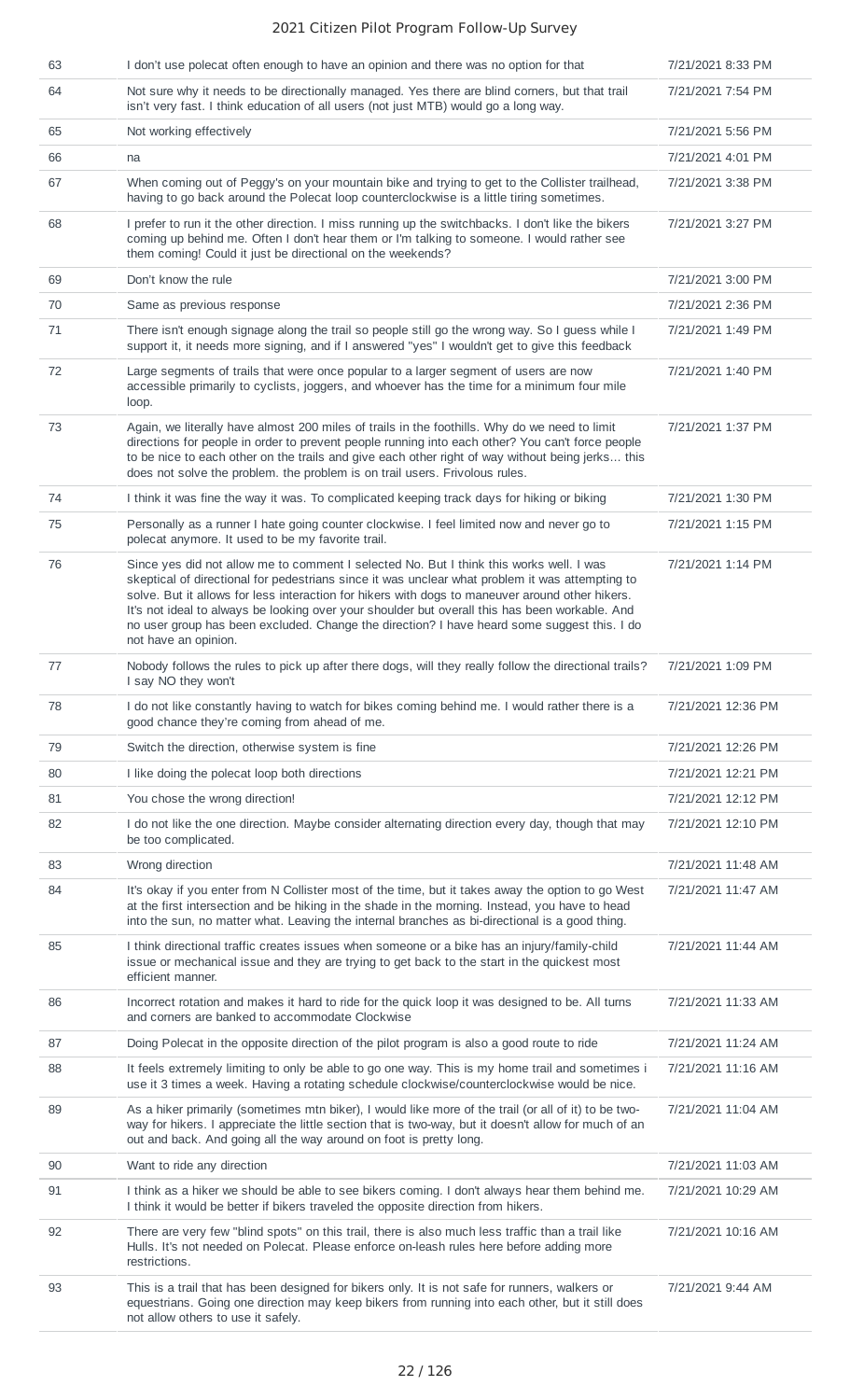| 94  | I don't believe people will follow                                                                                                                                                                                                                                                                                                                                                                                                                                                                                                                                                                                                                                                                                                                                                                                                                                                       | 7/21/2021 7:02 AM  |
|-----|------------------------------------------------------------------------------------------------------------------------------------------------------------------------------------------------------------------------------------------------------------------------------------------------------------------------------------------------------------------------------------------------------------------------------------------------------------------------------------------------------------------------------------------------------------------------------------------------------------------------------------------------------------------------------------------------------------------------------------------------------------------------------------------------------------------------------------------------------------------------------------------|--------------------|
| 95  | Same as previous                                                                                                                                                                                                                                                                                                                                                                                                                                                                                                                                                                                                                                                                                                                                                                                                                                                                         | 7/20/2021 10:00 PM |
| 96  | na                                                                                                                                                                                                                                                                                                                                                                                                                                                                                                                                                                                                                                                                                                                                                                                                                                                                                       | 7/20/2021 5:23 PM  |
| 97  | I don't go to PoleCat anymore. Too too too many bikes and dogs.                                                                                                                                                                                                                                                                                                                                                                                                                                                                                                                                                                                                                                                                                                                                                                                                                          | 7/20/2021 12:49 PM |
| 98  | This is a very open trail and so you get to see others coming. With forced direction on a trail<br>like this bikes fly on them and thus making it more unsafe for people.                                                                                                                                                                                                                                                                                                                                                                                                                                                                                                                                                                                                                                                                                                                | 7/20/2021 8:03 AM  |
| 99  | Too many cyclists coming from behind at high speeds.                                                                                                                                                                                                                                                                                                                                                                                                                                                                                                                                                                                                                                                                                                                                                                                                                                     | 7/20/2021 7:48 AM  |
| 100 | Sometimes I like to start at the other side it breaks up monotony.                                                                                                                                                                                                                                                                                                                                                                                                                                                                                                                                                                                                                                                                                                                                                                                                                       | 7/20/2021 7:27 AM  |
| 101 | never know if I'm on the correct direction.                                                                                                                                                                                                                                                                                                                                                                                                                                                                                                                                                                                                                                                                                                                                                                                                                                              | 7/19/2021 8:41 PM  |
| 102 | I love riding or running in either direction whenever                                                                                                                                                                                                                                                                                                                                                                                                                                                                                                                                                                                                                                                                                                                                                                                                                                    | 7/19/2021 8:00 PM  |
| 103 | Again, this is "not sure" as I am not quite sure what the Polecat Loop is!                                                                                                                                                                                                                                                                                                                                                                                                                                                                                                                                                                                                                                                                                                                                                                                                               | 7/19/2021 7:46 PM  |
| 104 | Too restrictiveand how to use the shortcuts?                                                                                                                                                                                                                                                                                                                                                                                                                                                                                                                                                                                                                                                                                                                                                                                                                                             | 7/19/2021 7:39 PM  |
| 105 | Prefer to ride it clockwise                                                                                                                                                                                                                                                                                                                                                                                                                                                                                                                                                                                                                                                                                                                                                                                                                                                              | 7/19/2021 6:44 PM  |
| 106 | Unnecessary restriction on this trail                                                                                                                                                                                                                                                                                                                                                                                                                                                                                                                                                                                                                                                                                                                                                                                                                                                    | 7/19/2021 6:24 PM  |
| 107 | Come on! Should be able to ride hike etc in what ever direction you want.                                                                                                                                                                                                                                                                                                                                                                                                                                                                                                                                                                                                                                                                                                                                                                                                                | 7/19/2021 4:24 PM  |
| 108 | I like it the other direction                                                                                                                                                                                                                                                                                                                                                                                                                                                                                                                                                                                                                                                                                                                                                                                                                                                            | 7/19/2021 4:05 PM  |
| 109 | I often go up quail ridge and get "stuck" because I'd have to do a major loop to add any<br>additional length to this hike.                                                                                                                                                                                                                                                                                                                                                                                                                                                                                                                                                                                                                                                                                                                                                              | 7/19/2021 1:32 PM  |
| 110 | No opinion, need NA for an answer.                                                                                                                                                                                                                                                                                                                                                                                                                                                                                                                                                                                                                                                                                                                                                                                                                                                       | 7/19/2021 1:06 PM  |
| 111 | Again, hikers should not be forced to hike in one direction only.                                                                                                                                                                                                                                                                                                                                                                                                                                                                                                                                                                                                                                                                                                                                                                                                                        | 7/19/2021 12:31 PM |
| 112 | Not needed.                                                                                                                                                                                                                                                                                                                                                                                                                                                                                                                                                                                                                                                                                                                                                                                                                                                                              | 7/19/2021 10:52 AM |
| 113 | Too much confusion created by intersecting trails                                                                                                                                                                                                                                                                                                                                                                                                                                                                                                                                                                                                                                                                                                                                                                                                                                        | 7/19/2021 10:41 AM |
| 114 | See above                                                                                                                                                                                                                                                                                                                                                                                                                                                                                                                                                                                                                                                                                                                                                                                                                                                                                | 7/19/2021 10:19 AM |
| 115 | First off it's the wrong direction. You have ruined polecat loop for bikers. How would putting all<br>traffic the same direction fix anything? You maybe won't have bike on bike incursions but this<br>isn't going to fix the hiker on biker incursions. If anything this has made it much worse<br>because now hikers only think they need to look ahead. I was stuck behind a group of hikers a<br>few months ago and was told several times by the hikers they did not need to yield to me. So I<br>could either turn around, ride the wrong way down this now one way polecat trail, or walk my<br>bike behind the asshole hikers who now think they own the trail. Horrible horrible horrible waste<br>of an amazing loop. Absolutely horrible and it makes me so sad and frustrated to deal with this<br>at my home trail I have rode for years.                                  | 7/19/2021 8:30 AM  |
| 116 | It's not necessary. I run Polecat regularly and I've never had a problem. I also like to run it in<br>both directions as a change of scenery                                                                                                                                                                                                                                                                                                                                                                                                                                                                                                                                                                                                                                                                                                                                             | 7/19/2021 8:23 AM  |
| 117 | because it is called hiking. We are not driving on a one way street. THe point of hiking is<br>freedom and meandering. I have never had a problem passing another hiker on the trails and I<br>am out there a lot.                                                                                                                                                                                                                                                                                                                                                                                                                                                                                                                                                                                                                                                                       | 7/19/2021 8:01 AM  |
| 118 | I would have put neutral/no opinion, since I never use it, but that wasn't an option                                                                                                                                                                                                                                                                                                                                                                                                                                                                                                                                                                                                                                                                                                                                                                                                     | 7/19/2021 5:53 AM  |
| 119 | Let everyone do whatever they want in nature.                                                                                                                                                                                                                                                                                                                                                                                                                                                                                                                                                                                                                                                                                                                                                                                                                                            | 7/18/2021 10:50 PM |
| 120 | We don't want the regulation, also makes it so family's cannot bike or bike with their young<br>kids, as the full loop is too long for younger family member hiking or riding                                                                                                                                                                                                                                                                                                                                                                                                                                                                                                                                                                                                                                                                                                            | 7/18/2021 10:06 PM |
| 121 | I ride Polecat several days a week. There are a lot less users on the Polecat system this year<br>compared to last year. I do not feel the counter-clockwise only rule is really solving any major<br>trail-conflict issues. The system is pretty empty during non-peak hours. Also I must add that I<br>am quite bored of going the same direction every ride. I used to be able to mix it up with<br>different figure 8 routes and other creative routes. Only being able to go one direction makes<br>the Polecat system much smaller that it once was. It's a shame really.                                                                                                                                                                                                                                                                                                          | 7/18/2021 4:39 PM  |
| 122 | I like being able to chase the views at sunrise and sunset                                                                                                                                                                                                                                                                                                                                                                                                                                                                                                                                                                                                                                                                                                                                                                                                                               | 7/18/2021 4:28 PM  |
| 123 | Please put an N/A on some of the questions. I selected No but I am not impacted by this<br>particular decison                                                                                                                                                                                                                                                                                                                                                                                                                                                                                                                                                                                                                                                                                                                                                                            | 7/18/2021 3:18 PM  |
| 124 | Don't use Polecat, so I have no informed opinion.                                                                                                                                                                                                                                                                                                                                                                                                                                                                                                                                                                                                                                                                                                                                                                                                                                        | 7/18/2021 3:03 PM  |
| 125 | Perfer to ride the other direction and be able to go both directions                                                                                                                                                                                                                                                                                                                                                                                                                                                                                                                                                                                                                                                                                                                                                                                                                     | 7/18/2021 2:53 PM  |
| 126 | I'd like to see more emphasis/signage/education on trail awareness and etiquette in general as<br>opposed to the directional loop. I'd like to see more responsibility put in the hands of the users<br>as opposed to regulating how the loop should be enjoyed. I've had hundreds of positive<br>interactions with other users, however, I have also had a few negative interactions. My<br>suggestions: 1. 'One in, one out' campaign for those who like to use earbuds when using the<br>trail 2. Group size: Suggesting/recommending an appropriate group size 3. Posted reminders<br>about the loop being multi-use and multi-directional 4. Posted reminders at the trailhead of<br>peak use times for the loop (What time is it? What day is it?) 5. Posted reminders to assess<br>one's physical capabilities at the trailhead: Can you step off your bike or off the trail as a | 7/18/2021 2:10 PM  |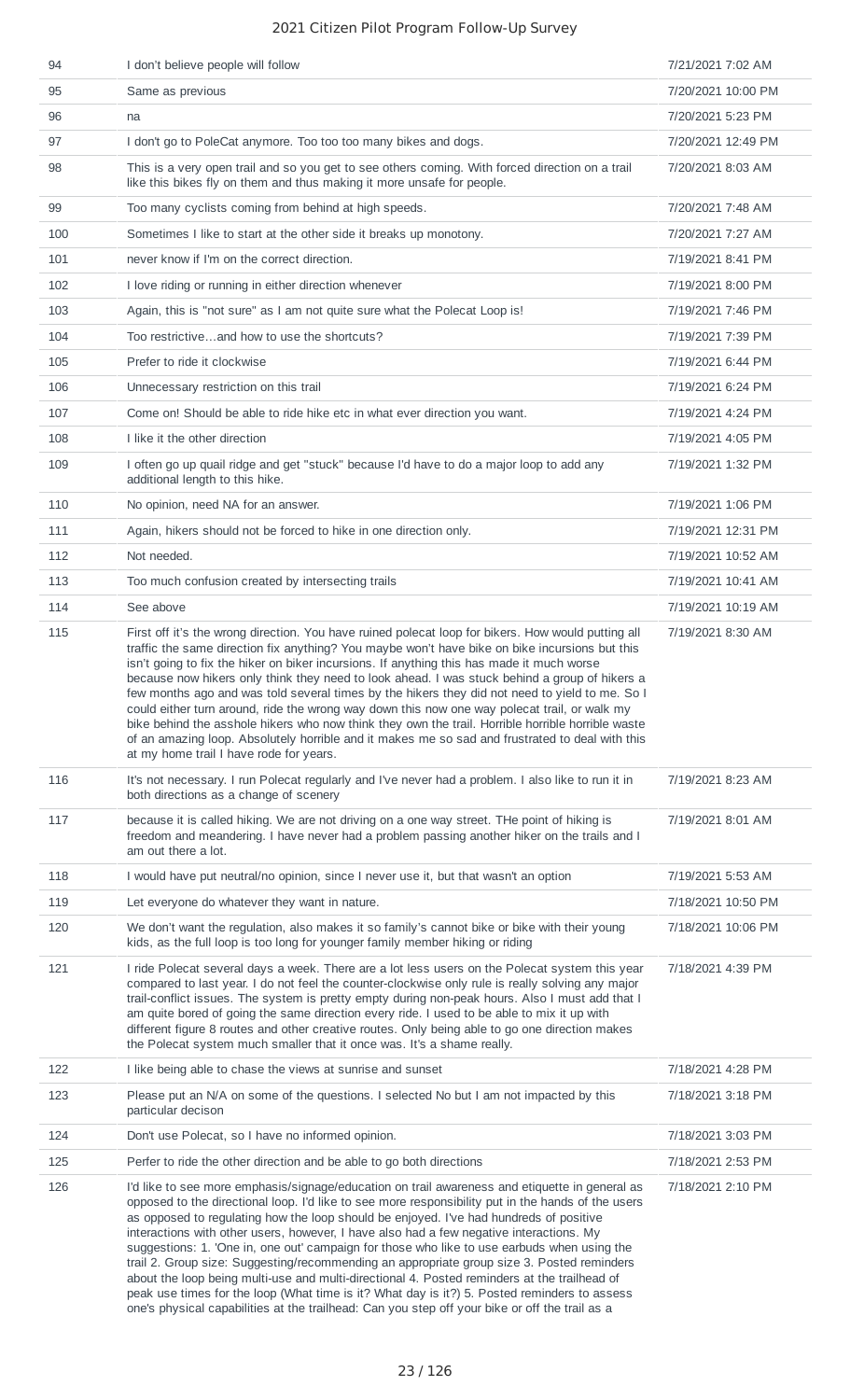runner/hiker at any time in different conditions (uphill/downhill/brushy/uneven) in a moment's notice?

|     | <b>INDUCT:</b>                                                                                                                                                                                                                                                                                                                                                                                                                                                                                                                                                                                       |                    |
|-----|------------------------------------------------------------------------------------------------------------------------------------------------------------------------------------------------------------------------------------------------------------------------------------------------------------------------------------------------------------------------------------------------------------------------------------------------------------------------------------------------------------------------------------------------------------------------------------------------------|--------------------|
| 127 | Directional control is never going to be 100% effective, so implying directional control will<br>increase the risk of severe injury from unanticipated collisions.                                                                                                                                                                                                                                                                                                                                                                                                                                   | 7/18/2021 1:35 PM  |
| 128 | First I don't believe this trail is busy enough at this time to warrant a directional mandate. I<br>both jog and bike this trail and it has never caused an issue for me. Should a direction be<br>needed, the loop goes in the wrong direction. The down hill is much safer and more fun going<br>in a clockwise direction. Heading down the long hill counterclockwise holds many blind corners<br>and is also corroding the hillside at the sharp turns. I like the two directional connectors.<br>However there is one section off of Cartwright that needs be two directional for trail access. | 7/18/2021 12:20 PM |
| 129 | Kindness and consideration of others should manage the trails.                                                                                                                                                                                                                                                                                                                                                                                                                                                                                                                                       | 7/18/2021 12:14 PM |
| 130 | While I enjoy not needing to worry about on-coming traffic, the one-way travel should be<br>CLOCKWISE on Polecat. Polecat is my go-to loop, and I always (previously) rode it clockwise.<br>Please consider making the one-direction of travel Clockwise.                                                                                                                                                                                                                                                                                                                                            | 7/18/2021 12:06 PM |
| 131 | As my previous statement it is stupid to tell people what way they can go and what days they<br>can do it on.                                                                                                                                                                                                                                                                                                                                                                                                                                                                                        | 7/18/2021 11:03 AM |
| 132 | It's so jam packed with people you have to alternate routes? Can't imagine the harm these<br>people are doing to our foothills.                                                                                                                                                                                                                                                                                                                                                                                                                                                                      | 7/18/2021 10:23 AM |
| 133 | I never had a problem with traffic in both directions                                                                                                                                                                                                                                                                                                                                                                                                                                                                                                                                                | 7/18/2021 10:21 AM |
| 134 | Too cumbersome for people that have more direct access to the trail from their property.                                                                                                                                                                                                                                                                                                                                                                                                                                                                                                             | 7/18/2021 10:20 AM |
| 135 | Do not like restrictions by day                                                                                                                                                                                                                                                                                                                                                                                                                                                                                                                                                                      | 7/18/2021 8:10 AM  |
| 136 | Selfishly, I'd like to see trail from other direction too. So my answer is really based on personal<br>self interest, not the larger we'll being you're shooting for which should take priority over my<br>self interest.                                                                                                                                                                                                                                                                                                                                                                            | 7/18/2021 7:55 AM  |
| 137 | I recommend retaining counter clockwise travel for bikes and allowing hikers to travel in both<br>directions. It's easy for a walker to step aside when he sees a bike coming.                                                                                                                                                                                                                                                                                                                                                                                                                       | 7/17/2021 10:44 PM |
| 138 | It's not necessary.                                                                                                                                                                                                                                                                                                                                                                                                                                                                                                                                                                                  | 7/17/2021 10:02 PM |
| 139 | Users can safely enjoy the trail without this strategy, and then they have the freedom to take<br>the route they please.                                                                                                                                                                                                                                                                                                                                                                                                                                                                             | 7/17/2021 9:52 PM  |
| 140 | Part of the beauty of the trails are mixing it up and seeing them from different viewpoints.<br>Same old view loses its shine. Plus the workout is different.                                                                                                                                                                                                                                                                                                                                                                                                                                        | 7/17/2021 8:18 PM  |
| 141 | Same reason I like to run trails in both directions.                                                                                                                                                                                                                                                                                                                                                                                                                                                                                                                                                 | 7/17/2021 8:07 PM  |
| 142 | Wrong direction for bikes, makes no sense for foot traffic.                                                                                                                                                                                                                                                                                                                                                                                                                                                                                                                                          | 7/17/2021 7:32 PM  |
| 143 | Wrong direction                                                                                                                                                                                                                                                                                                                                                                                                                                                                                                                                                                                      | 7/17/2021 7:13 PM  |
| 144 | same                                                                                                                                                                                                                                                                                                                                                                                                                                                                                                                                                                                                 | 7/17/2021 3:26 PM  |
| 145 | Polecat is my primary use trail and being forced to ride the same way every time makes the<br>ride mundane. Being able to ride different loops in different directions adds variety and<br>increases enjoyment.                                                                                                                                                                                                                                                                                                                                                                                      | 7/17/2021 3:10 PM  |
| 146 | Again, it's confusing. Create more trails if there is congestion.                                                                                                                                                                                                                                                                                                                                                                                                                                                                                                                                    | 7/17/2021 2:04 PM  |
| 147 | I really enjoy Polecat the opposite way, would prefer to see if flipped every day like Hulls.                                                                                                                                                                                                                                                                                                                                                                                                                                                                                                        | 7/17/2021 12:45 PM |
| 148 | As a hiker, who heads out from the Collister trailhead, it would be nicer to do the elevation to<br>the left (first fork) first and then come down Quick Draw. Having to go up Quick Draw, you lose<br>a lot of steeper elevation gain which takes away from the hike.                                                                                                                                                                                                                                                                                                                               | 7/17/2021 11:48 AM |
| 149 | Prefer bikers and hikers going in opposite direction as I feel it is safer.                                                                                                                                                                                                                                                                                                                                                                                                                                                                                                                          | 7/17/2021 9:37 AM  |
| 150 | Same reason. People don't obey rules. How will you enforce it?                                                                                                                                                                                                                                                                                                                                                                                                                                                                                                                                       | 7/17/2021 9:19 AM  |
| 151 | It gets very confusing                                                                                                                                                                                                                                                                                                                                                                                                                                                                                                                                                                               | 7/17/2021 9:02 AM  |
| 152 | Directional is ok. Restricting 1 type of user (foot traffic) more than the other (bike traffic) is not<br>fair.                                                                                                                                                                                                                                                                                                                                                                                                                                                                                      | 7/17/2021 8:46 AM  |
| 153 | I ride polecat 2-3 times a week so I loved being able to choose different loops depending on<br>the Day and there isn't really that ability right now. I so like the fact that I don't have to worry<br>about potentially crashing into someone who is going in the opposite direction. Whatever<br>becomes permanent it will still be my go to trail.                                                                                                                                                                                                                                               | 7/17/2021 8:24 AM  |
| 154 | Same reasons as above.                                                                                                                                                                                                                                                                                                                                                                                                                                                                                                                                                                               | 7/17/2021 7:52 AM  |
| 155 | Should be seasonal                                                                                                                                                                                                                                                                                                                                                                                                                                                                                                                                                                                   | 7/17/2021 6:31 AM  |
| 156 | I dont think polecat suffered from the same problems other busy trails did, and riding/hiking the<br>same direction can be troubling; before, I could see bikers coming, now I can get blindsided<br>from behind.                                                                                                                                                                                                                                                                                                                                                                                    | 7/17/2021 5:59 AM  |
| 157 | I am on Polecat more than any other trail. "Conflicts" are rare. The only problem is a-hole bike<br>riders. Doesn't matter which way they're traveling-they're still a-holes.                                                                                                                                                                                                                                                                                                                                                                                                                        | 7/16/2021 10:13 PM |
| 158 | I personally don't mind giving the right of way, but think it's easier to see oncoming people. I<br>think perhaps if you are going the "non-preferred" direction, you are required to yield as I did<br>before the rules anyway and never had issues. One thing is for certain, the section from the                                                                                                                                                                                                                                                                                                 | 7/16/2021 10:12 PM |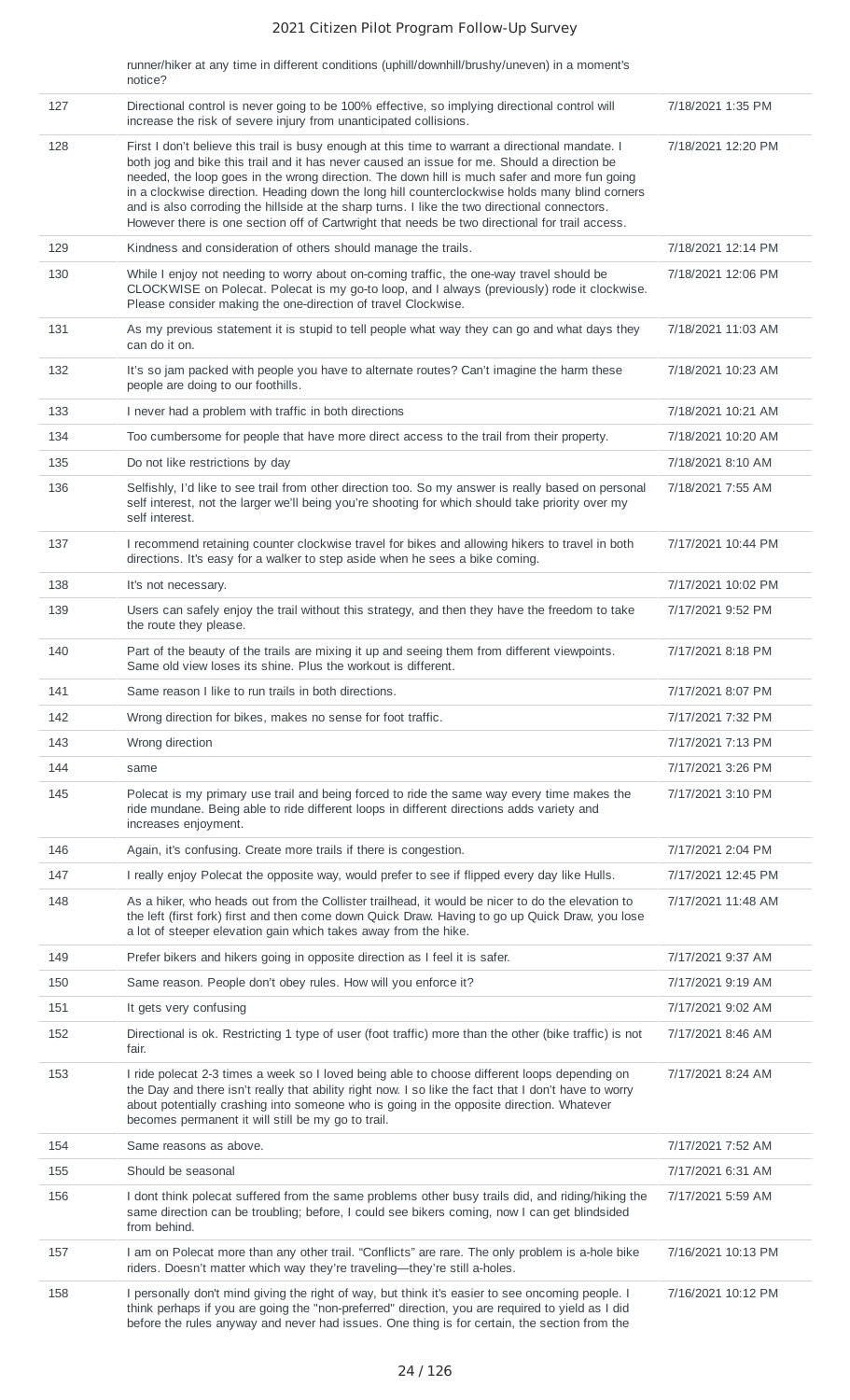Cartwright parking lot to the 2 direction trail needs to be 2 directions at the very least as that is just common sense and tons of people ignored that section for obvious reasons anyway.

| 159 | No opinion, not a user of this trail.                                                                                                                                                                                                                                                                                                                                                                                                                                                                                                                                                                                                                                                                                                                                                                                                                                                                                                                                                                                                                                                                                                                                                                                                                                                                                                                                                                                                                                    | 7/16/2021 9:44 PM  |
|-----|--------------------------------------------------------------------------------------------------------------------------------------------------------------------------------------------------------------------------------------------------------------------------------------------------------------------------------------------------------------------------------------------------------------------------------------------------------------------------------------------------------------------------------------------------------------------------------------------------------------------------------------------------------------------------------------------------------------------------------------------------------------------------------------------------------------------------------------------------------------------------------------------------------------------------------------------------------------------------------------------------------------------------------------------------------------------------------------------------------------------------------------------------------------------------------------------------------------------------------------------------------------------------------------------------------------------------------------------------------------------------------------------------------------------------------------------------------------------------|--------------------|
| 160 | Bikers one way; hikers both ways.                                                                                                                                                                                                                                                                                                                                                                                                                                                                                                                                                                                                                                                                                                                                                                                                                                                                                                                                                                                                                                                                                                                                                                                                                                                                                                                                                                                                                                        | 7/16/2021 9:40 PM  |
| 161 | See previous answer.                                                                                                                                                                                                                                                                                                                                                                                                                                                                                                                                                                                                                                                                                                                                                                                                                                                                                                                                                                                                                                                                                                                                                                                                                                                                                                                                                                                                                                                     | 7/16/2021 9:30 PM  |
| 162 | This is another trail I use frequently when I am short on time. However, the directional<br>limitation means I no longer can access this trail when I don't have time to do the entire loop.<br>Great for bikes, not for folks on foot. I live on Collister, so this has been a trail I can access<br>without driving first to the trailhead, but now without the time, I am disallowed from using this<br>trail.                                                                                                                                                                                                                                                                                                                                                                                                                                                                                                                                                                                                                                                                                                                                                                                                                                                                                                                                                                                                                                                        | 7/16/2021 9:03 PM  |
| 163 | Cat offers great riding in both directions and there are not enough sections for directional only<br>based on safety. Many hikers don't follow these detections which is the problem as the clock<br>wise route gets you on the trail quicker. Most exp riders are cautious on the last lower section<br>downhill with the blind corners so imho directional is not necessary.                                                                                                                                                                                                                                                                                                                                                                                                                                                                                                                                                                                                                                                                                                                                                                                                                                                                                                                                                                                                                                                                                           | 7/16/2021 8:46 PM  |
| 164 | some areas of polecat are dangerous to ride in the direction decided for bikes. Would have<br>been OK to have bikes going the other way.                                                                                                                                                                                                                                                                                                                                                                                                                                                                                                                                                                                                                                                                                                                                                                                                                                                                                                                                                                                                                                                                                                                                                                                                                                                                                                                                 | 7/16/2021 6:55 PM  |
| 165 | I just don't agree with the direction.                                                                                                                                                                                                                                                                                                                                                                                                                                                                                                                                                                                                                                                                                                                                                                                                                                                                                                                                                                                                                                                                                                                                                                                                                                                                                                                                                                                                                                   | 7/16/2021 6:34 PM  |
| 166 | Do t even know what this is.                                                                                                                                                                                                                                                                                                                                                                                                                                                                                                                                                                                                                                                                                                                                                                                                                                                                                                                                                                                                                                                                                                                                                                                                                                                                                                                                                                                                                                             | 7/16/2021 6:17 PM  |
| 167 | I like to vary my route                                                                                                                                                                                                                                                                                                                                                                                                                                                                                                                                                                                                                                                                                                                                                                                                                                                                                                                                                                                                                                                                                                                                                                                                                                                                                                                                                                                                                                                  | 7/16/2021 6:02 PM  |
| 168 | Sorry, I haven't been to Polecat Loop in ages, but I'm sure mountain bikers still don't<br>understand trail etiquette.                                                                                                                                                                                                                                                                                                                                                                                                                                                                                                                                                                                                                                                                                                                                                                                                                                                                                                                                                                                                                                                                                                                                                                                                                                                                                                                                                   | 7/16/2021 5:53 PM  |
| 169 | Hasn't helped still being over run by bikes. Would rather see them coming than be surprised<br>from behind.                                                                                                                                                                                                                                                                                                                                                                                                                                                                                                                                                                                                                                                                                                                                                                                                                                                                                                                                                                                                                                                                                                                                                                                                                                                                                                                                                              | 7/16/2021 4:10 PM  |
| 170 | Not everyone is going to realize which days they should be doing what on the trails. This<br>creates confusion and sometimes people are rude when their activity is or isn't allowed on a<br>certain day (divides people).                                                                                                                                                                                                                                                                                                                                                                                                                                                                                                                                                                                                                                                                                                                                                                                                                                                                                                                                                                                                                                                                                                                                                                                                                                               | 7/16/2021 3:53 PM  |
| 171 | Would prefer clockwise direction                                                                                                                                                                                                                                                                                                                                                                                                                                                                                                                                                                                                                                                                                                                                                                                                                                                                                                                                                                                                                                                                                                                                                                                                                                                                                                                                                                                                                                         | 7/16/2021 3:40 PM  |
| 172 | People start at different sides                                                                                                                                                                                                                                                                                                                                                                                                                                                                                                                                                                                                                                                                                                                                                                                                                                                                                                                                                                                                                                                                                                                                                                                                                                                                                                                                                                                                                                          | 7/16/2021 3:06 PM  |
| 173 | The public doesn't care                                                                                                                                                                                                                                                                                                                                                                                                                                                                                                                                                                                                                                                                                                                                                                                                                                                                                                                                                                                                                                                                                                                                                                                                                                                                                                                                                                                                                                                  | 7/16/2021 3:00 PM  |
| 174 | na                                                                                                                                                                                                                                                                                                                                                                                                                                                                                                                                                                                                                                                                                                                                                                                                                                                                                                                                                                                                                                                                                                                                                                                                                                                                                                                                                                                                                                                                       | 7/16/2021 2:35 PM  |
| 175 | I would prefer even and odd day switching on direction to provide more varietà and less a use<br>on the dandy trail areas.                                                                                                                                                                                                                                                                                                                                                                                                                                                                                                                                                                                                                                                                                                                                                                                                                                                                                                                                                                                                                                                                                                                                                                                                                                                                                                                                               | 7/16/2021 2:25 PM  |
| 176 | Same as before - Unless you all are doing this to gauge how much you can piss off all the<br>residents who live surrounding these trails, then this has to be the single dumbest idea I have<br>heard so far in 2021. I CANNOT believe it even made it to the stage of printing signs, much<br>less putting them up, much less asking what any literate person thought of such a selfish and,<br>frankly, a-hole of an idea. What PAINT CHIP EATING IDIOT thought it was a good idea to<br>deny use of the trails to 80%+ of its users (i.e. pedestrians) for 50% of the time? I am a<br>mountain biker as well and I would be ashamed of myself if I even had a passing thought that<br>"hey, I wish I could use these trails 100% of the time and deny access to the trails 50% of the<br>time to my fellow pedestrian residents." And what about young families who enjoy the trails?<br>Well, better put family time on hold until an even day. And what about the busy working person<br>who only has random windows of time to exercise outdoors? Well, the trails are now denied to<br>them half of his/her remaining days. SHAME on the person or group that even thought of this<br>mind-numbingly doltish idea. You can be SURE that I will be writing to the mayor and each &<br>every city councilmember about this. TAKE THESE SIGNS DOWN IMMEDIATELY AS YOU<br>ARE DOING NOTHING BUT PISSING OFF YOUR TAX PAYING AND VOTING RESIDENTS<br>$\overline{1111}$ | 7/16/2021 1:54 PM  |
| 177 | I'd like the direction for the bikes to be reversed                                                                                                                                                                                                                                                                                                                                                                                                                                                                                                                                                                                                                                                                                                                                                                                                                                                                                                                                                                                                                                                                                                                                                                                                                                                                                                                                                                                                                      | 7/16/2021 1:30 PM  |
| 178 | Polecat contains numerous winding trails and the one-way restrictions limit access and require<br>longer hikes to other trails within the system.                                                                                                                                                                                                                                                                                                                                                                                                                                                                                                                                                                                                                                                                                                                                                                                                                                                                                                                                                                                                                                                                                                                                                                                                                                                                                                                        | 7/16/2021 1:15 PM  |
| 179 | I like the freedom to decide which way I ride this trail as doing it the same way all the time can<br>become boring.                                                                                                                                                                                                                                                                                                                                                                                                                                                                                                                                                                                                                                                                                                                                                                                                                                                                                                                                                                                                                                                                                                                                                                                                                                                                                                                                                     | 7/16/2021 12:47 PM |
| 180 | No opinion on this one                                                                                                                                                                                                                                                                                                                                                                                                                                                                                                                                                                                                                                                                                                                                                                                                                                                                                                                                                                                                                                                                                                                                                                                                                                                                                                                                                                                                                                                   | 7/16/2021 12:14 PM |
| 181 | in my experience there was no problem to fix                                                                                                                                                                                                                                                                                                                                                                                                                                                                                                                                                                                                                                                                                                                                                                                                                                                                                                                                                                                                                                                                                                                                                                                                                                                                                                                                                                                                                             | 7/16/2021 11:53 AM |
| 182 | Opposite direction                                                                                                                                                                                                                                                                                                                                                                                                                                                                                                                                                                                                                                                                                                                                                                                                                                                                                                                                                                                                                                                                                                                                                                                                                                                                                                                                                                                                                                                       | 7/16/2021 11:51 AM |
| 183 | I would much rather be meeting bicycles than have them coming up behind me. Much easier to<br>see them far enough in advance, so I can get out of the trail. Not all cyclists are good about<br>letting hikers know when they come up from behind!                                                                                                                                                                                                                                                                                                                                                                                                                                                                                                                                                                                                                                                                                                                                                                                                                                                                                                                                                                                                                                                                                                                                                                                                                       | 7/16/2021 11:31 AM |
| 184 | Can's the bikes coming up behind you when we go the same direction.                                                                                                                                                                                                                                                                                                                                                                                                                                                                                                                                                                                                                                                                                                                                                                                                                                                                                                                                                                                                                                                                                                                                                                                                                                                                                                                                                                                                      | 7/16/2021 11:03 AM |
| 185 | This makes no sense! You still have to move over for the bikers no matter which direction you<br>hike. We have been hiking at pole cate for over 6 years and this makes no sense and doesn't<br>make traffic flow any better whether going up or down still have to watch out for the bikers.<br>Dumb Idea!!!                                                                                                                                                                                                                                                                                                                                                                                                                                                                                                                                                                                                                                                                                                                                                                                                                                                                                                                                                                                                                                                                                                                                                            | 7/16/2021 11:02 AM |
| 186 | Want to have the option to go both directions.                                                                                                                                                                                                                                                                                                                                                                                                                                                                                                                                                                                                                                                                                                                                                                                                                                                                                                                                                                                                                                                                                                                                                                                                                                                                                                                                                                                                                           | 7/16/2021 10:57 AM |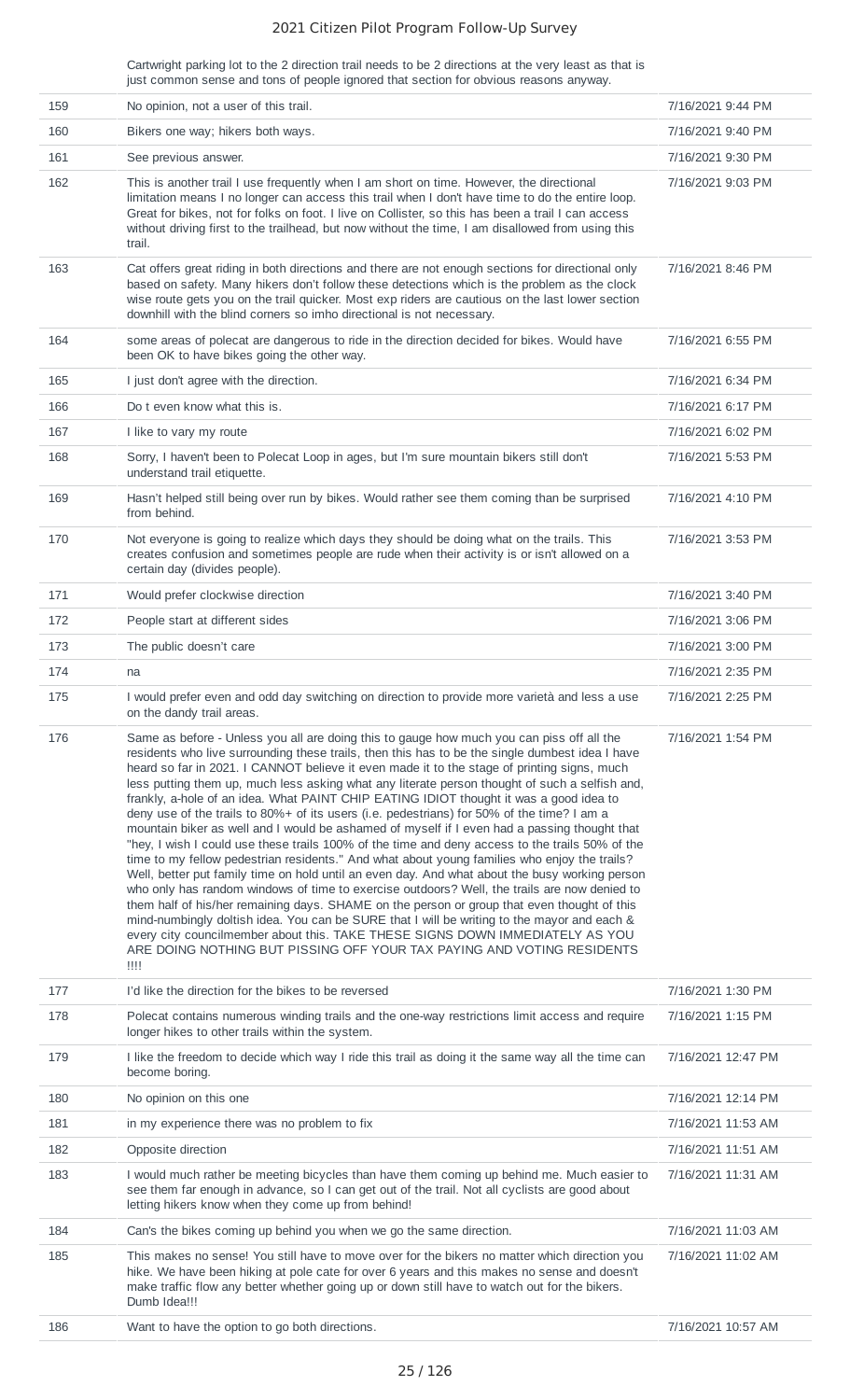| 187 | From Collister going clockwise is shorter to get to Cartwright                                                                                                                                                                                                                                                                                                                                                                                             | 7/16/2021 10:47 AM |
|-----|------------------------------------------------------------------------------------------------------------------------------------------------------------------------------------------------------------------------------------------------------------------------------------------------------------------------------------------------------------------------------------------------------------------------------------------------------------|--------------------|
| 188 | Trails should open to anyone at any time.                                                                                                                                                                                                                                                                                                                                                                                                                  | 7/16/2021 10:29 AM |
| 189 | My preference would be a clockwise loop, not the current counter-clockwise.                                                                                                                                                                                                                                                                                                                                                                                | 7/16/2021 10:23 AM |
| 190 | While the same direction is safer w/bicycles and hikers meeting each other head-on, with my<br>frequent use of the Polecat area trail(s), I prefer the option to hike the opposite direction for the<br>variety in scenery.                                                                                                                                                                                                                                | 7/16/2021 10:12 AM |
| 191 | Hiking restrictions are annoying, sure if you want to restrict the biking                                                                                                                                                                                                                                                                                                                                                                                  | 7/16/2021 10:11 AM |
| 192 | Separating users would be more effective                                                                                                                                                                                                                                                                                                                                                                                                                   | 7/16/2021 10:09 AM |
| 193 | Your rules are not supported with enough signs and trail knowledge.                                                                                                                                                                                                                                                                                                                                                                                        | 7/16/2021 10:06 AM |
| 194 | ZZZZ                                                                                                                                                                                                                                                                                                                                                                                                                                                       | 7/16/2021 9:45 AM  |
| 195 | see previous response                                                                                                                                                                                                                                                                                                                                                                                                                                      | 7/16/2021 9:34 AM  |
| 196 | See previous comment                                                                                                                                                                                                                                                                                                                                                                                                                                       | 7/16/2021 9:28 AM  |
| 197 | When I ride or run in the foothills, I enjoy creating my own course. Every ride is different, every<br>run is different, rarely were two of my adventures the same. I dislike how it eliminates options.                                                                                                                                                                                                                                                   | 7/16/2021 9:20 AM  |
| 198 | not needed                                                                                                                                                                                                                                                                                                                                                                                                                                                 | 7/16/2021 9:17 AM  |
| 199 | I don't like the direction we have to hike!                                                                                                                                                                                                                                                                                                                                                                                                                | 7/16/2021 8:49 AM  |
| 200 | Its not effective, most generally people use trail etiquette. These rules are not necessary.                                                                                                                                                                                                                                                                                                                                                               | 7/16/2021 8:46 AM  |
| 201 | I prefer to go the other direction on Polecat                                                                                                                                                                                                                                                                                                                                                                                                              | 7/16/2021 8:45 AM  |
| 202 | Clockwise direction is most certainly the better way to ride Polecat. With the current counter<br>clockwise restrictions, I no longer enjoy what was previously one of my favorite trails. Would<br>support if changed to clockwise.                                                                                                                                                                                                                       | 7/16/2021 8:27 AM  |
| 203 | I'm older. It's easier to go one way than the other.                                                                                                                                                                                                                                                                                                                                                                                                       | 7/16/2021 8:16 AM  |
| 204 | Recreational trails are meant for relaxing and an escape. Not another place to be told what to<br>do.                                                                                                                                                                                                                                                                                                                                                      | 7/16/2021 8:16 AM  |
| 205 | The trail should ride clockwise if directional because of the one "climb" section with steep drop<br>offs near the Collister TH entrance. It doesn't ride well as a downhill and riding downhill is<br>dangerous for hikers because the bikes are going faster and have less control and both bikers<br>and pedestrians are more likely to accidentally go over the edge. If directional trail use stays<br>on that trail system, it should run clockwise. | 7/16/2021 7:53 AM  |
| 206 | I agree with having it be directional, however I think it should alternate by day which direction.<br>Many portions of the trail are more enjoyable when ridden in the opposite direction.                                                                                                                                                                                                                                                                 | 7/16/2021 7:43 AM  |
| 207 | If you can't walk far you are forced to keep going. You are not supposed to turn around and go<br>back.                                                                                                                                                                                                                                                                                                                                                    | 7/16/2021 7:43 AM  |
| 208 | As a hiker, this doesn't affect me. However, I had to pick either yes or no.                                                                                                                                                                                                                                                                                                                                                                               | 7/16/2021 7:40 AM  |
| 209 | I don't want my use limited.                                                                                                                                                                                                                                                                                                                                                                                                                               | 7/16/2021 7:36 AM  |
| 210 | Limits the experience of choosing your own way and new people don't give a crap anyway.                                                                                                                                                                                                                                                                                                                                                                    | 7/16/2021 7:31 AM  |
| 211 | I would only ride in the counter clockwise direction because it's a better experience from the<br>trailhead. But coming from the upper trail system I would like to ride down clockwise.                                                                                                                                                                                                                                                                   | 7/16/2021 7:29 AM  |
| 212 | Again, the policy is not followed.                                                                                                                                                                                                                                                                                                                                                                                                                         | 7/16/2021 7:17 AM  |
| 213 | Users like different preferences some enjoy up hill and others enjoy the down.                                                                                                                                                                                                                                                                                                                                                                             | 7/16/2021 6:53 AM  |
| 214 | This takes the joy out of the experience. Exploration and hiking various trails make it an<br>experience. Directional hiking is good exercise but reduces the experiece-creates redundancy.                                                                                                                                                                                                                                                                | 7/16/2021 6:49 AM  |
| 215 | It gets confusing and don't think that people follow it.                                                                                                                                                                                                                                                                                                                                                                                                   | 7/16/2021 6:27 AM  |
| 216 | I support the directional management but I think the trail should be directional in the opposite<br>direction to allow riders a better experience (rollers, no downhill on the narrowest steepest drop<br>section, etc) - and it should be bidirectional the short distance from the Cartwright trail head to<br>DoeRidge intersection                                                                                                                     | 7/16/2021 5:30 AM  |
| 217 | We aren't shepeole                                                                                                                                                                                                                                                                                                                                                                                                                                         | 7/16/2021 5:14 AM  |
| 218 | Also don't know what this is                                                                                                                                                                                                                                                                                                                                                                                                                               | 7/16/2021 1:29 AM  |
| 219 | Should also be even odd day as current direction is not route most would choose. Most riders<br>say it should be the other way. Split the difference. And move to every other day.                                                                                                                                                                                                                                                                         | 7/16/2021 12:30 AM |
| 220 | It's better to go the opposing direction up                                                                                                                                                                                                                                                                                                                                                                                                                | 7/15/2021 11:16 PM |
| 221 | Please make the short segment of the trail from Doe Ridge to the Parking lot on Cartwright two<br>ways so a shorter loop can be biked and hiked thanks                                                                                                                                                                                                                                                                                                     | 7/15/2021 10:23 PM |
| 222 | Fuck you                                                                                                                                                                                                                                                                                                                                                                                                                                                   | 7/15/2021 10:11 PM |
| 223 | I don't feel it's an issue. I don't feel public trails should be controlled to this nature.                                                                                                                                                                                                                                                                                                                                                                | 7/15/2021 10:08 PM |
| 224 | I like to have the freedom to go whichever direction I feel like on any given day. I would also<br>like to keep some parts of the trails for dogs off leash.                                                                                                                                                                                                                                                                                               | 7/15/2021 10:05 PM |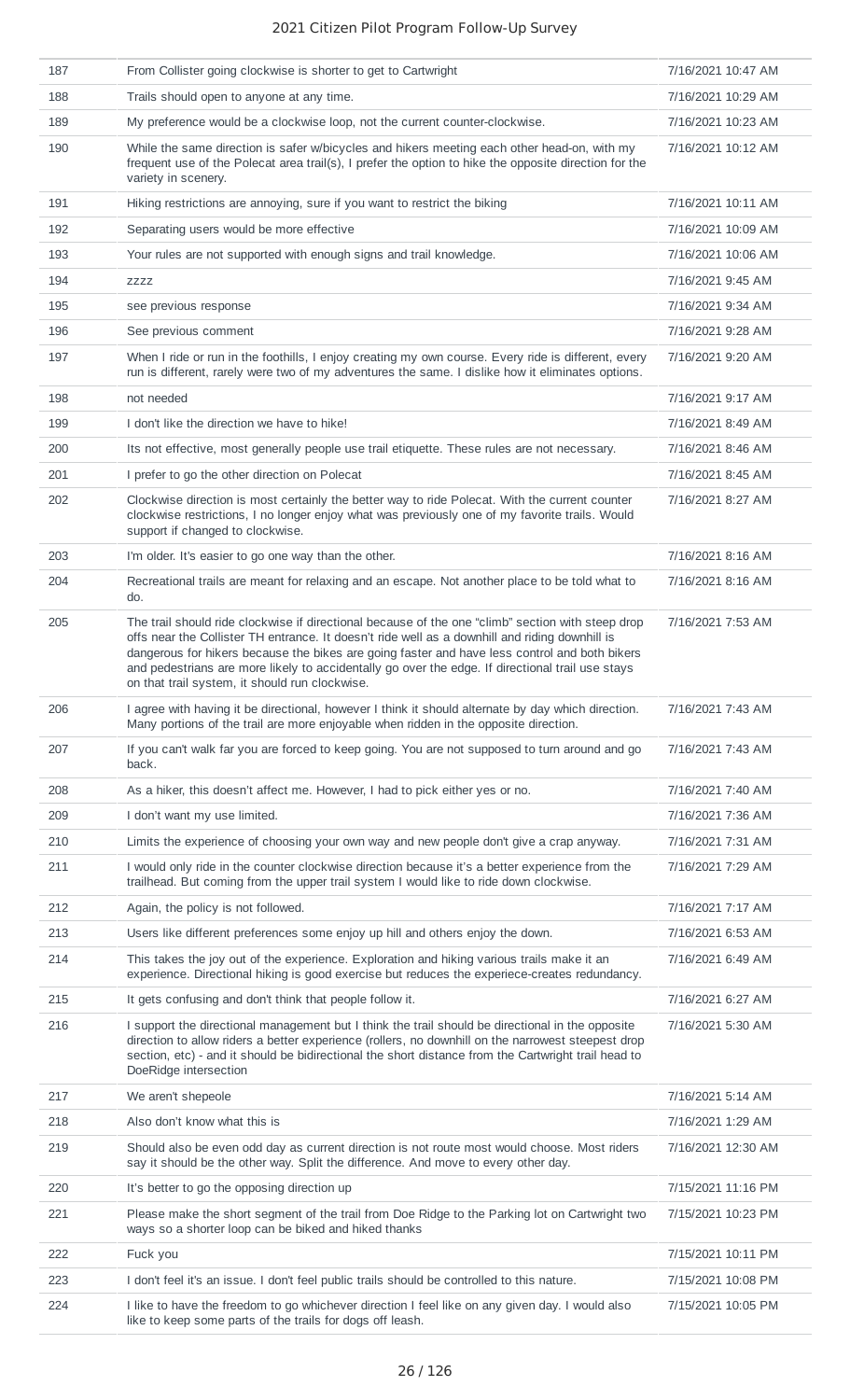| 225 | I haven't had issues with too many people on trails there                                                                                                                                                                                                                                                                                                                                                                                                                                                                                                    | 7/15/2021 9:54 PM |
|-----|--------------------------------------------------------------------------------------------------------------------------------------------------------------------------------------------------------------------------------------------------------------------------------------------------------------------------------------------------------------------------------------------------------------------------------------------------------------------------------------------------------------------------------------------------------------|-------------------|
| 226 | Closing trails to all but one user group is inequitable.                                                                                                                                                                                                                                                                                                                                                                                                                                                                                                     | 7/15/2021 9:45 PM |
| 227 | Encourage people, don't mandate. Stop trying to control people.                                                                                                                                                                                                                                                                                                                                                                                                                                                                                              | 7/15/2021 9:36 PM |
| 228 | Sometimes I ride to the left to connect with the trailhead across the road. Peggys ? I'd have to<br>ride the road now                                                                                                                                                                                                                                                                                                                                                                                                                                        | 7/15/2021 8:43 PM |
| 229 | If trails are designed well there is little need for policing. It simple, I've ridden all over the<br>northwest and Boise has the crappiest trail management and building practices I ve seen any<br>where!                                                                                                                                                                                                                                                                                                                                                  | 7/15/2021 8:23 PM |
| 230 | The direction is in the opposite direction that I like to go.                                                                                                                                                                                                                                                                                                                                                                                                                                                                                                | 7/15/2021 8:11 PM |
| 231 | Please make the short section of the outer loop (going counter-clockwise from the parking lot<br>on Cartwright) that connects that parking lot to Doe Ridge 2-way, such that hikers and bikers<br>can do either side of the outer loop as part of a "half loop". In addition to enabling an additional<br>loop option, this allows a path for bikers returning from Peggy's without having to do the longer<br>horse shoes. Thank you!                                                                                                                       | 7/15/2021 8:10 PM |
| 232 | I hate the entire directional program                                                                                                                                                                                                                                                                                                                                                                                                                                                                                                                        | 7/15/2021 7:29 PM |
| 233 | I would like the days to alternate because I prefer biking the loop the opposite direction it is set<br>as                                                                                                                                                                                                                                                                                                                                                                                                                                                   | 7/15/2021 7:24 PM |
| 234 | No need for it.                                                                                                                                                                                                                                                                                                                                                                                                                                                                                                                                              | 7/15/2021 7:23 PM |
| 235 | The directional use is very much needed and seems to be effective. However, I feel that the<br>direction should be swapped to clockwise vs counterclockwise.                                                                                                                                                                                                                                                                                                                                                                                                 | 7/15/2021 7:15 PM |
| 236 | Too much commitment to length                                                                                                                                                                                                                                                                                                                                                                                                                                                                                                                                | 7/15/2021 7:05 PM |
| 237 | I like having the freedom to choose either way                                                                                                                                                                                                                                                                                                                                                                                                                                                                                                               | 7/15/2021 7:01 PM |
| 238 | I run the trail daily. Not sure how this benefits anyone? I'm still stepping off trail to allow bikes<br>to pass. If you must continue this program, consider just enforcing it on weekends.                                                                                                                                                                                                                                                                                                                                                                 | 7/15/2021 6:55 PM |
| 239 | I like the directional flow, but would prefer it was on a an odd/even day program much like hulls<br>is. Even days clockwise, odd days counter or whatever works best. I did enjoy riding Polecat<br>in the clockwise direction, but definitely prefer a directional flow for safety reasons in whatever<br>form that is.                                                                                                                                                                                                                                    | 7/15/2021 6:50 PM |
| 240 | Most users enjoy the trail from both directions. It is unnecessary to restrict one way travel<br>when one person is perfectly capable of simply stepping aside. Also, what if a biker has a<br>breakdown and has to violate the "one way" rule to get back to the trailhead? And finally, a<br>suggestion: coming off Peggys trail to the north, AT THE VERY LEAST, the section between<br>the parking lot and the Doe Ridge/Polecat Loop Junction should be open to 2 way, to allow<br>bikers a more direct route to Doe Ridge Trail to cross the preserve, | 7/15/2021 6:35 PM |
| 241 | At polcat there are times when the trail is not very wide and it is very hard to see when the<br>bikers are coming up behind you. I would support hikers going one way and bikers the other<br>way. Also it forces you to take a longer hike on days that you might not want to do that.                                                                                                                                                                                                                                                                     | 7/15/2021 6:27 PM |
| 242 | It's the wrong direction. Clockwise is a more intuitive with the back switchbacks going up (not<br>down).                                                                                                                                                                                                                                                                                                                                                                                                                                                    | 7/15/2021 6:22 PM |
| 243 | Making trails directional severely reduces route/loop options. One of the greatest things we<br>have in our system.                                                                                                                                                                                                                                                                                                                                                                                                                                          | 7/15/2021 6:14 PM |
| 244 | I can see some benefits for Polecat trial being directional. My opinion is the counter clockwise<br>direction has taken most of the pleasure out of riding Polecat and I would be in favor of making<br>Polecat directional if in the clockwise direction. Or opening up Polecat to both directions early<br>morning hours before 9:00am. Please consider making a change. Thank you!                                                                                                                                                                        | 7/15/2021 6:05 PM |
| 245 | Better climbing efforts clockwise                                                                                                                                                                                                                                                                                                                                                                                                                                                                                                                            | 7/15/2021 6:01 PM |
| 246 | No fun for me anymore. For what I liked, 90% good stuff taken away going counterclockwise.<br>I'm for a change (odd day one way & reverse next) something to be able ride clockwise again. I<br>live over hill by quail hollow & used to ride sand crack & quail ridge over to the cat once a<br>week+ . now I have no desire at all. I do miss that trail a lot. I hope for some type compromise<br>or change in 2021 so all can enjoy it both directions.                                                                                                  | 7/15/2021 6:01 PM |
| 247 | From Cartwright Road, a user cannot access the inner loop (Doe Ridge, Short Draw, etc)<br>without going at least halfway around the trail system. Had Ridge to Rivers exhibited an end-<br>user mindset, it would have extended two-way travel to the Doe Ridge intersection and allowed<br>for a more user friendly experience.                                                                                                                                                                                                                             | 7/15/2021 5:55 PM |
| 248 | Well I enjoy this trail from the other direction. How about both directions early in the morning,<br>then after 8:00 am making it directional.                                                                                                                                                                                                                                                                                                                                                                                                               | 7/15/2021 5:46 PM |
| 249 | Even/odd days                                                                                                                                                                                                                                                                                                                                                                                                                                                                                                                                                | 7/15/2021 5:44 PM |
| 250 | I would prefer an alternating even odd system for directions as it is an enjoyable trail to ride<br>both ways.                                                                                                                                                                                                                                                                                                                                                                                                                                               | 7/15/2021 5:38 PM |
| 251 | No experience with that trail.                                                                                                                                                                                                                                                                                                                                                                                                                                                                                                                               | 7/15/2021 5:32 PM |
| 252 | Should be able to use how it is best suited for each individual                                                                                                                                                                                                                                                                                                                                                                                                                                                                                              | 7/15/2021 5:24 PM |
| 253 | I miss going both directions having one way traffic on trails reduces the options we have to<br>experience the foothills                                                                                                                                                                                                                                                                                                                                                                                                                                     | 7/15/2021 5:20 PM |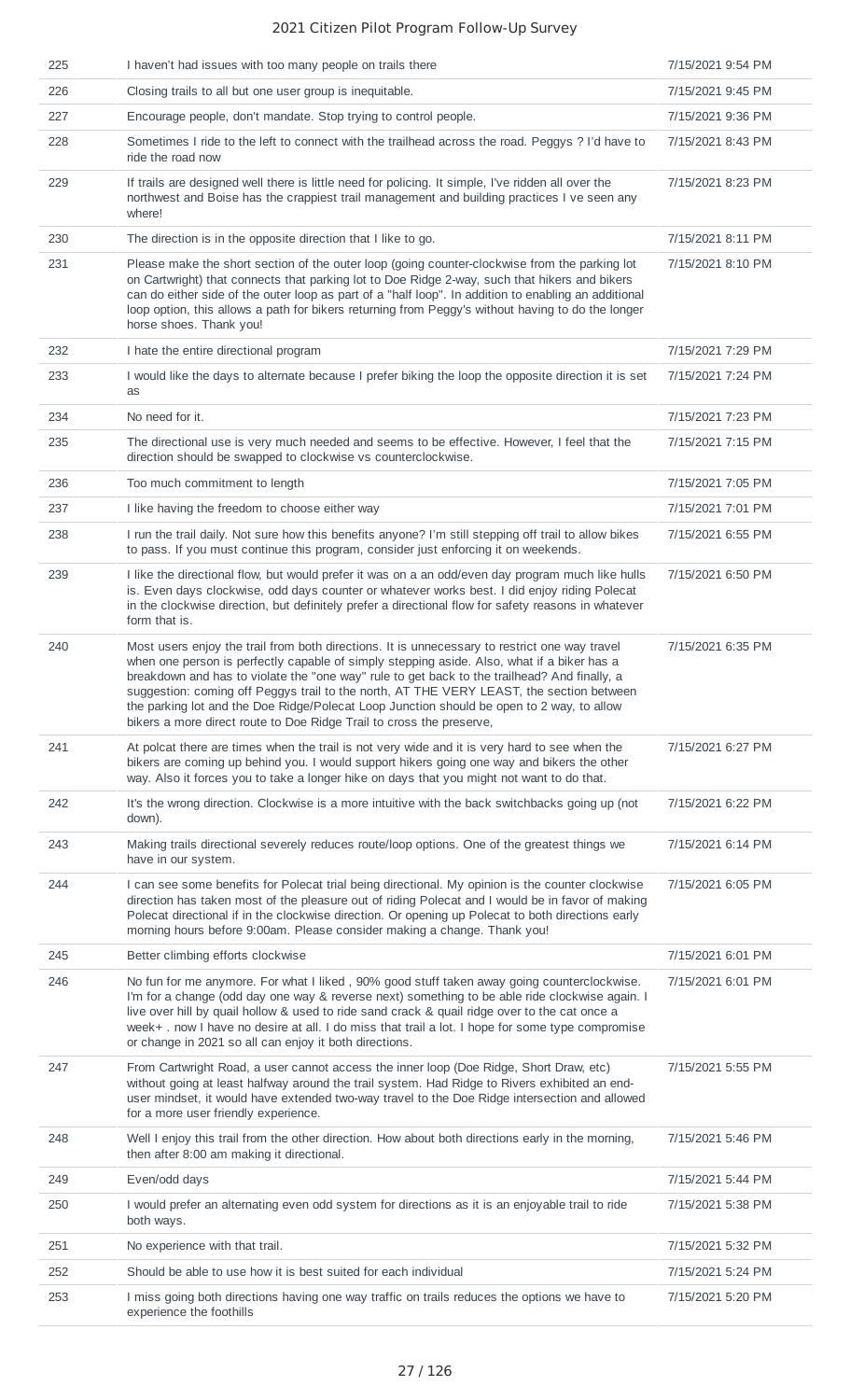| 254 | Maybe switch directions every other day                                                                                                                                                                                                                                                                                                                                                                                                                                                                                                                                 | 7/15/2021 5:14 PM  |
|-----|-------------------------------------------------------------------------------------------------------------------------------------------------------------------------------------------------------------------------------------------------------------------------------------------------------------------------------------------------------------------------------------------------------------------------------------------------------------------------------------------------------------------------------------------------------------------------|--------------------|
| 255 | If one is entering the system from Quail Ridge or 36th Street and want to exit at the trailhead it<br>makes little sense to have to go up and around and down. Also, too many blind corner<br>encounters with bikers. How about alternate days for hiking and biking.                                                                                                                                                                                                                                                                                                   | 7/15/2021 5:11 PM  |
| 256 | Wrong direction. That's obvious.                                                                                                                                                                                                                                                                                                                                                                                                                                                                                                                                        | 7/15/2021 5:00 PM  |
| 257 | It's not necessary to have more rules on use of the foothills.                                                                                                                                                                                                                                                                                                                                                                                                                                                                                                          | 7/15/2021 4:45 PM  |
| 258 | This is not the typical direction people ride polecat. The designated downhill is dangerous with<br>blind turns and more exposure than the alternative direction.                                                                                                                                                                                                                                                                                                                                                                                                       | 7/15/2021 4:23 PM  |
| 259 | Trying to fully understand who the directional approach helps the most? Unsuspecting walkers,<br>runners, who don't hear a bike going at higher speeds coming right towards them? Or the<br>walkers who try to walk/hike 2 abreast, so a bike or a runner has no hope of going around<br>them? Although most of the trail is s ingle-track. Wish a little common sense, trail<br>communication, and education could help w/ these issues. Fortunately, we typically ran the<br>Loop counter-clockwise, but there are times we wished we could go the opposite direction | 7/15/2021 4:21 PM  |
| 260 | Support bike traffic unidirectional. Foot traffic should be able to go both directions.                                                                                                                                                                                                                                                                                                                                                                                                                                                                                 | 7/15/2021 3:16 PM  |
| 261 | I think its OK but would prefer the other direction clockwise.                                                                                                                                                                                                                                                                                                                                                                                                                                                                                                          | 7/15/2021 3:14 PM  |
| 262 | I would support the directional strategy in the opposite direction, but I am dissatisfied with the<br>direction chosen. Especially when doing a long descent from bogus, or an intermediate spot, I<br>prefer to take polecat to the left, which requires minimal climbing and takes you past an<br>excellent arrow leaf balsam root exposure. I also prefer to climb, rather than descend, the big<br>switchback slope from the lower parking lot to the top.                                                                                                          | 7/15/2021 3:10 PM  |
| 263 | It's so busy with bikers and hikers that I was constantly looking over my shoulder and having<br>to step off trail. I'd rather see Polecat have odd/even day separation of hikers and bikers                                                                                                                                                                                                                                                                                                                                                                            | 7/15/2021 2:46 PM  |
| 264 | As a hiker I prefer seeing bikes coming towards me and not coming up behind me. Not every<br>biker makes their presence known until right on top of me on trail. I am fine with trail going in<br>one direction for bikes and opposite direction for hikers.                                                                                                                                                                                                                                                                                                            | 7/15/2021 2:46 PM  |
| 265 | It limits the trail to those who cannot go the full distance. Making it one direction has<br>consequences that are worse than the problem you're trying to fix.                                                                                                                                                                                                                                                                                                                                                                                                         | 7/15/2021 2:27 PM  |
| 266 | When coming up 36th Street connector, down hill foot traffic should be allowed to access<br>Quick Draw without having to complete the entire outer loop.                                                                                                                                                                                                                                                                                                                                                                                                                | 7/15/2021 2:00 PM  |
| 267 | It should alternate direction on different days. Counter on weekends, clockwise on weekdays<br>or something similar.                                                                                                                                                                                                                                                                                                                                                                                                                                                    | 7/15/2021 1:40 PM  |
| 268 | Same answer as previously.                                                                                                                                                                                                                                                                                                                                                                                                                                                                                                                                              | 7/15/2021 1:39 PM  |
| 269 | I don't feel the traffic at polecat warrants directional travel. Also limits some loop back options<br>to extend rides. If you have to stay directional the other direction would be preferred.                                                                                                                                                                                                                                                                                                                                                                         | 7/15/2021 12:56 PM |
| 270 | More rules. Enforce the rules in place first before adding more.                                                                                                                                                                                                                                                                                                                                                                                                                                                                                                        | 7/15/2021 12:52 PM |
| 271 | Would very much prefer bikers going in one direction and hikers opposite. Too many times<br>bikes come up from behind with little or no warning.                                                                                                                                                                                                                                                                                                                                                                                                                        | 7/15/2021 12:33 PM |
| 272 | Same as before                                                                                                                                                                                                                                                                                                                                                                                                                                                                                                                                                          | 7/15/2021 12:27 PM |
| 273 | For those who ride/run/hike Polecat regularly, it is very limiting as far as which routes can be<br>traveled.                                                                                                                                                                                                                                                                                                                                                                                                                                                           | 7/15/2021 12:17 PM |
| 274 | Why is directional management needed in the first place? What purpose is served? R2R<br>should promote sharing not regulation                                                                                                                                                                                                                                                                                                                                                                                                                                           | 7/15/2021 12:16 PM |
| 275 | The outer ring and internal "spikes" makes it difficult if you are using just a portion of trails.                                                                                                                                                                                                                                                                                                                                                                                                                                                                      | 7/15/2021 12:12 PM |
| 276 | Polecat was a great beginner trail for people learning how to ride, perfect for an uphill<br>introduction. It's not much of a downhill, funwise, so not happy with the change.                                                                                                                                                                                                                                                                                                                                                                                          | 7/15/2021 12:08 PM |
| 277 | I am in support of directional trail use if 1) sufficient alternatives are available in the immediate<br>or adjacent area to create alternative loops or 2) if there are user specific trails available to<br>relieve congestion. My experience at Polecat as a Mountain Biker has been that a large<br>majority of walker/hiker/runner use "ear buds" when on trail and at a volume that prevents them<br>from hearing riders calling out from behind. Perhaps a second pilot to make MTB CCW and<br>pedestrian foot traffic CW could resolve this conflict.           | 7/15/2021 12:01 PM |
| 278 | bikes are still going all over                                                                                                                                                                                                                                                                                                                                                                                                                                                                                                                                          | 7/15/2021 11:54 AM |
| 279 | Should be clock wise. Counter clock wise eliminates the prime descents for MTB.                                                                                                                                                                                                                                                                                                                                                                                                                                                                                         | 7/15/2021 11:29 AM |
| 280 | Direction is fine but trails should be road both ways                                                                                                                                                                                                                                                                                                                                                                                                                                                                                                                   | 7/15/2021 11:25 AM |
| 281 | It forces me to go all the way around. The Cartwright side does not have the climbing that can<br>be found on the side via the Collister approach. I like to go counterclockwise only to the end of<br>the first hill, then come back and go up Quick Draw, left on Doe Ridge to Polecat, down<br>Polecat, then back up Polecat from the split to the end of the first uphill. That's 1145 feet in 6<br>miles.                                                                                                                                                          | 7/15/2021 11:15 AM |
| 282 | I don't think there is a need for that on polecat. Fun can be had in either direction so why limit<br>it?                                                                                                                                                                                                                                                                                                                                                                                                                                                               | 7/15/2021 11:13 AM |
| 283 | Seems unnecessary. Traffic is usually spread out in most places and aside from a few spots,<br>it's easy to move off the trail to allow traffic to pass.                                                                                                                                                                                                                                                                                                                                                                                                                | 7/15/2021 11:06 AM |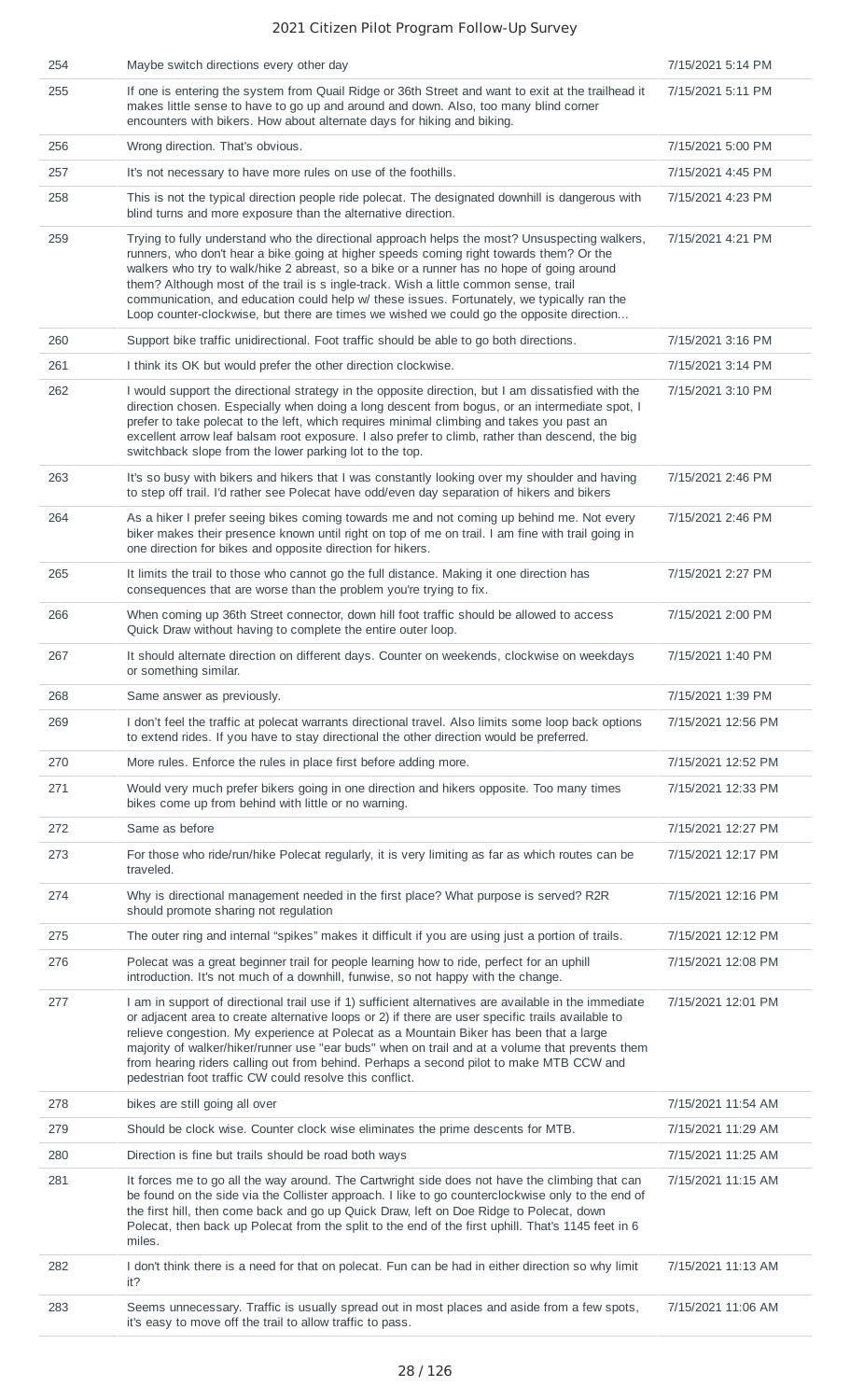| 284 | I haven't seen the amount of traffic on this trail for a need to specify a direction.                                                                                                                                                                                                                                                                                                                                                                                                                                                                                                                                                                                                                                                                                                                                              | 7/15/2021 10:41 AM |
|-----|------------------------------------------------------------------------------------------------------------------------------------------------------------------------------------------------------------------------------------------------------------------------------------------------------------------------------------------------------------------------------------------------------------------------------------------------------------------------------------------------------------------------------------------------------------------------------------------------------------------------------------------------------------------------------------------------------------------------------------------------------------------------------------------------------------------------------------|--------------------|
| 285 | I feel like the other direction is more applicable.                                                                                                                                                                                                                                                                                                                                                                                                                                                                                                                                                                                                                                                                                                                                                                                | 7/15/2021 10:39 AM |
| 286 | I haven't ever really had a problem with congestion on polecat and neither direction is really<br>any better than the other. Maybe switch directions? I don't know                                                                                                                                                                                                                                                                                                                                                                                                                                                                                                                                                                                                                                                                 | 7/15/2021 10:35 AM |
| 287 | I don't think we need babysitters on our trails.                                                                                                                                                                                                                                                                                                                                                                                                                                                                                                                                                                                                                                                                                                                                                                                   | 7/15/2021 10:34 AM |
| 288 | Once again I am an older man but I love to go up on the higher trails and hike. If and when my<br>knees and joints start to hurt I like to turn around and hike back down the same trail I headed<br>up. I haven't made made it all the way around the mountain in several years now and now you<br>want to make it illegal for those of us who are no longer young and have medical problems to<br>not be able to use the trail?! I wont be able to turn around and walk back to my car because<br>some government official made a law saying I can't. It is amazing you guys have to even ask<br>these questions. Walking the wrong way a crime?! Shame on all of you and your parents for<br>raising you this way. In Idaho we wave to all of our neighbors and know their names and we<br>don't ban walkers from using trails. | 7/15/2021 10:34 AM |
| 289 | My hikes are usually out and back which prevents me from using this trail.                                                                                                                                                                                                                                                                                                                                                                                                                                                                                                                                                                                                                                                                                                                                                         | 7/15/2021 10:33 AM |
| 290 | I'm not a fan of directional rules. If trail etiquette is utilized, these rules are unnecessary.                                                                                                                                                                                                                                                                                                                                                                                                                                                                                                                                                                                                                                                                                                                                   | 7/15/2021 10:27 AM |
| 291 | Preference of direction only                                                                                                                                                                                                                                                                                                                                                                                                                                                                                                                                                                                                                                                                                                                                                                                                       | 7/15/2021 10:26 AM |
| 292 | It excludes travel in alternate directions, and makes it impossible to acces the Doe Ridge trail<br>from Cartwright Road. A solution would be to make Polecat bi-directional to Doe Ridge, and to<br>alternate directions every other day.                                                                                                                                                                                                                                                                                                                                                                                                                                                                                                                                                                                         | 7/15/2021 10:25 AM |
| 293 | Pole cat is such a great ride/hike in either direction. If it were to stay directional it should be an<br>alternating schedule like Hulls Gulch.                                                                                                                                                                                                                                                                                                                                                                                                                                                                                                                                                                                                                                                                                   | 7/15/2021 10:20 AM |
| 294 | I would do polecat clockwise. Improved routing for riding towards boise from peggys to hillside<br>area                                                                                                                                                                                                                                                                                                                                                                                                                                                                                                                                                                                                                                                                                                                            | 7/15/2021 10:18 AM |
| 295 | See previous response.                                                                                                                                                                                                                                                                                                                                                                                                                                                                                                                                                                                                                                                                                                                                                                                                             | 7/15/2021 10:06 AM |
| 296 | Most people already follow those directional. Making it mandatory will just bring out Karens<br>complaining to others.                                                                                                                                                                                                                                                                                                                                                                                                                                                                                                                                                                                                                                                                                                             | 7/15/2021 10:04 AM |
| 297 | I would like to see Polecat run clockwise instead, as a runner who lives near and runs Polecat<br>3-5 times a week it's upsetting to no longer have the challenge of uphill. Please consider<br>changing directions.                                                                                                                                                                                                                                                                                                                                                                                                                                                                                                                                                                                                               | 7/15/2021 9:59 AM  |
| 298 | Reverse direction AND make it two way until Doe Ridge/Polecat junction from Cartwright Trail                                                                                                                                                                                                                                                                                                                                                                                                                                                                                                                                                                                                                                                                                                                                       | 7/15/2021 9:56 AM  |
| 299 | It is much better for mountain bikers to ride this trail clockwise. It has a better flow, and in my<br>opinion is safer.                                                                                                                                                                                                                                                                                                                                                                                                                                                                                                                                                                                                                                                                                                           | 7/15/2021 9:50 AM  |
| 300 | No need to make it directional if hikers and bikers are still sharing the trial. I would like to see it<br>only mtn bikes directional on odd days. Only Hikers on even days,                                                                                                                                                                                                                                                                                                                                                                                                                                                                                                                                                                                                                                                       | 7/15/2021 9:47 AM  |
| 301 | Directional is ok but would prefer the other direction. Clockwise is more enjoyable especially<br>for MTB                                                                                                                                                                                                                                                                                                                                                                                                                                                                                                                                                                                                                                                                                                                          | 7/15/2021 9:46 AM  |
| 302 | I think it should rotate like hulls does to allow people to ride it both ways                                                                                                                                                                                                                                                                                                                                                                                                                                                                                                                                                                                                                                                                                                                                                      | 7/15/2021 9:45 AM  |
| 303 | I don't feel there is enough traffic or blind corners to warrant one direction travel on Polecat.<br>The inconvenience particularly when hiking of being limited in route choices far outweighs any<br>benefit. The trail also has ample opportunity for safe yeilding/passing.                                                                                                                                                                                                                                                                                                                                                                                                                                                                                                                                                    | 7/15/2021 9:45 AM  |
| 304 | I prefer to ride Polecat clockwise, the downhill is more fun that way                                                                                                                                                                                                                                                                                                                                                                                                                                                                                                                                                                                                                                                                                                                                                              | 7/15/2021 9:33 AM  |
| 305 | I love that bikes go in one direction, but think that foot traffic should go the opposite direction.<br>Hikers/runners wear ear buds and can't hear bikes behind them face to face encounters<br>would reduce the times foot travelers were startled by bikes and reduce the amount of times<br>cyclists call out in their nicest voice, only to be unheard.                                                                                                                                                                                                                                                                                                                                                                                                                                                                       | 7/15/2021 9:31 AM  |
| 306 | Same reason as before.                                                                                                                                                                                                                                                                                                                                                                                                                                                                                                                                                                                                                                                                                                                                                                                                             | 7/15/2021 9:27 AM  |
| 307 | I don't think the amount of traffic and user conflicts on that trail system merit directional-only<br>designation. There are other trails in the R2R system which are better candidates for that in my<br>opinion.                                                                                                                                                                                                                                                                                                                                                                                                                                                                                                                                                                                                                 | 7/15/2021 9:27 AM  |
| 308 | Polecat is the trail I am on multiple times a week. I feel like the directional change puts me in<br>a danger. I preferred to go up the hills rather than down because it was easier for me to look<br>out for mountain bikers- cause most of them sure as hell aren't looking out for anyone else.<br>Now if I want to be out at polecat I am going down hills with blind turns and have almost been<br>hit multiple times by bikers who are just flying through. It is a shame because with the<br>changes I have pretty much given up polecat.                                                                                                                                                                                                                                                                                  | 7/15/2021 9:25 AM  |
| 309 | It should loop the opposite way.                                                                                                                                                                                                                                                                                                                                                                                                                                                                                                                                                                                                                                                                                                                                                                                                   | 7/15/2021 9:21 AM  |
| 310 | Polecat and Harrison Hollow are two systems that are not conducive to two way traffic at all,<br>their steep trail edges just promote erosion. The entire system should be directional                                                                                                                                                                                                                                                                                                                                                                                                                                                                                                                                                                                                                                             | 7/15/2021 9:17 AM  |
| 311 | Same  let adults manage it  don't need government to tell us how to hike.                                                                                                                                                                                                                                                                                                                                                                                                                                                                                                                                                                                                                                                                                                                                                          | 7/15/2021 9:15 AM  |
| 312 | I like the option to go both directions (prefer clockwise) and find that bikers coming up from<br>behind which happens more regulatory makes my dog and I jumpy.                                                                                                                                                                                                                                                                                                                                                                                                                                                                                                                                                                                                                                                                   | 7/15/2021 9:13 AM  |
| 313 | N/A                                                                                                                                                                                                                                                                                                                                                                                                                                                                                                                                                                                                                                                                                                                                                                                                                                | 7/15/2021 8:58 AM  |
|     |                                                                                                                                                                                                                                                                                                                                                                                                                                                                                                                                                                                                                                                                                                                                                                                                                                    |                    |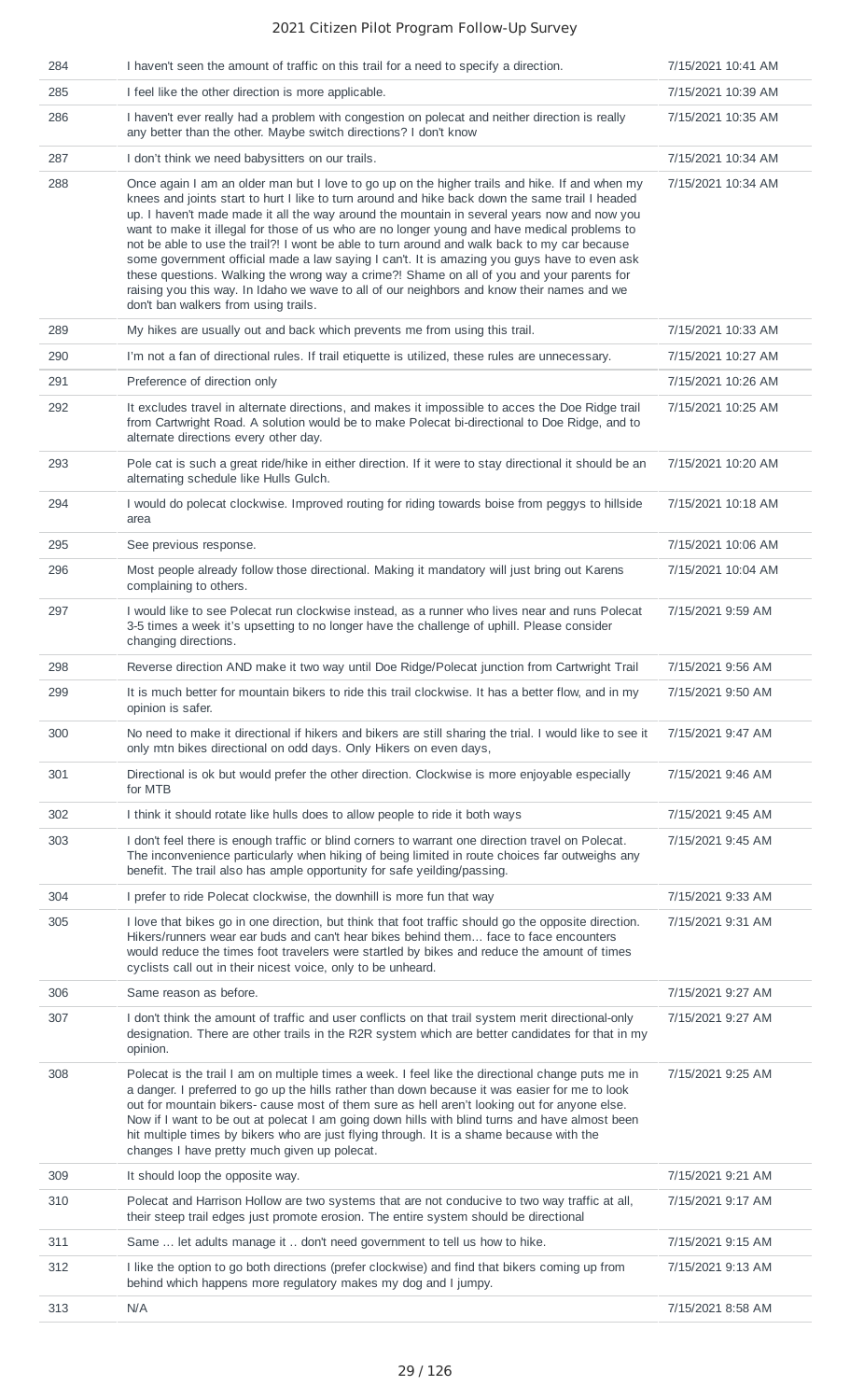| 314 | switch the direction                                                                                                                                                                                                                                                                                                                    | 7/15/2021 8:57 AM |
|-----|-----------------------------------------------------------------------------------------------------------------------------------------------------------------------------------------------------------------------------------------------------------------------------------------------------------------------------------------|-------------------|
| 315 | it isn't that big of a deal a pole cat I don't think                                                                                                                                                                                                                                                                                    | 7/15/2021 8:55 AM |
| 316 | I feel that directional usage of Polecat is unnecessary. I like riding that trail clockwise as well.                                                                                                                                                                                                                                    | 7/15/2021 8:55 AM |
| 317 | I would like the direction reversed, if possible.                                                                                                                                                                                                                                                                                       | 7/15/2021 8:53 AM |
| 318 | Took the fun out of pole cat.                                                                                                                                                                                                                                                                                                           | 7/15/2021 8:46 AM |
| 319 | I love Ridge to Rivers and will support whatever position you choose but I do not like this<br>program.                                                                                                                                                                                                                                 | 7/15/2021 8:45 AM |
| 320 | I like running clockwise much more than counter clockwise.                                                                                                                                                                                                                                                                              | 7/15/2021 8:38 AM |
| 321 | Don't want to loop.                                                                                                                                                                                                                                                                                                                     | 7/15/2021 8:37 AM |
| 322 | wild areas don't require policing. If we are going to continue to build these trails and maintain<br>them as parks, we should police them with actual officers. If its wild, let people self rescue or<br>make them pay for extraction. Too many use rules and babying has made people complacent<br>of what these trails actually are. | 7/15/2021 8:33 AM |
| 323 | Very restrictive for hikers on how to plan our exercise                                                                                                                                                                                                                                                                                 | 7/15/2021 8:27 AM |
| 324 | N/a                                                                                                                                                                                                                                                                                                                                     | 7/15/2021 8:26 AM |
| 325 | Ridiculous to have one way ever day, at least alternate directions                                                                                                                                                                                                                                                                      | 7/15/2021 8:23 AM |
| 326 | I don't care one way or the other.                                                                                                                                                                                                                                                                                                      | 7/15/2021 8:18 AM |
| 327 | Being required to walk only one direction all the time is too restrictive. It takes away options.<br>Plus as a hiker, I would prefer to have bikers approaching me - easier to see - than coming up<br>behind me unannounced.                                                                                                           | 7/15/2021 8:18 AM |
| 328 | I prefer the other direction if it were to stay one way.                                                                                                                                                                                                                                                                                | 7/15/2021 8:14 AM |
| 329 | I live very close to Polecat and use it often. While I occasionally see a packed parking lot, I<br>rarely feel that the trail itself is crowded. I don't believe a direction mandate is required here.                                                                                                                                  | 7/15/2021 8:14 AM |
| 330 | I often go to polecat at off hours when it isn't crowded so the directionality doesn't feel needed.<br>I would've answered "not sure" if that was an option                                                                                                                                                                             | 7/15/2021 8:14 AM |
| 331 | Instead of regulating trail use for hikers/mtn bikers, encourage trail etiquette and positive<br>relationships                                                                                                                                                                                                                          | 7/15/2021 8:12 AM |
| 332 | Might not notice the sign while running.                                                                                                                                                                                                                                                                                                | 7/15/2021 8:06 AM |
| 333 | I personally like riding Polecat the other direction. I would love to see the direction changed, or<br>an alternating trail use similar to that at lower hulls gulch.                                                                                                                                                                   | 7/15/2021 8:04 AM |
| 334 | You have it going in the wrong direction. Haven't used it since.                                                                                                                                                                                                                                                                        | 7/15/2021 8:02 AM |
| 335 | Wrong direction                                                                                                                                                                                                                                                                                                                         | 7/15/2021 8:00 AM |
| 336 | Wrong direction                                                                                                                                                                                                                                                                                                                         | 7/15/2021 7:47 AM |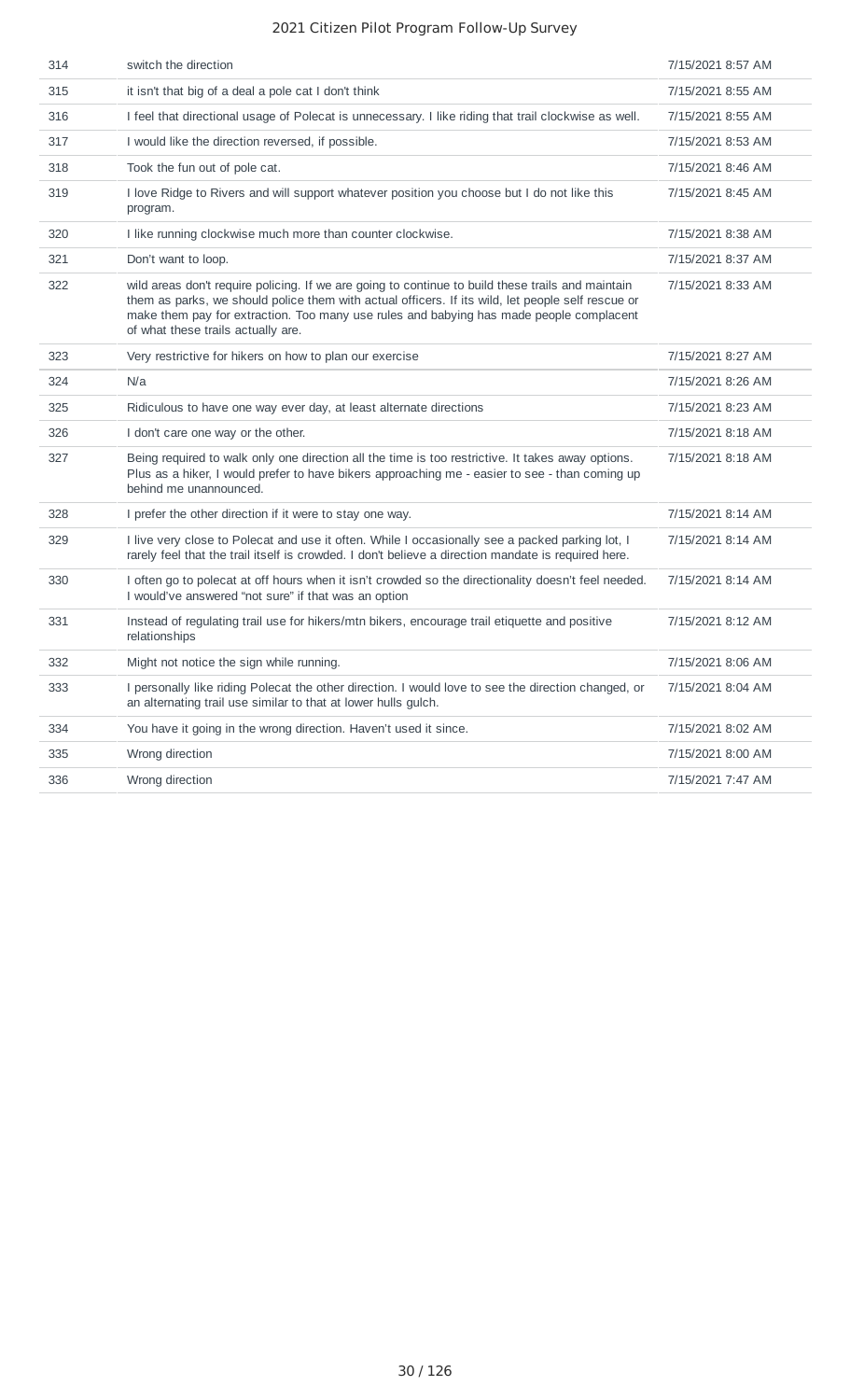# Q7 Would you like to see the direction of Polecat Loop changed to clockwise during the 2021 pilot?



| <b>ANSWER CHOICES</b> | <b>RESPONSES</b> |
|-----------------------|------------------|
| Yes                   | 39.1%<br>550     |
| <b>No</b>             | 60.9%<br>858     |
| <b>TOTAL</b>          | 1,408            |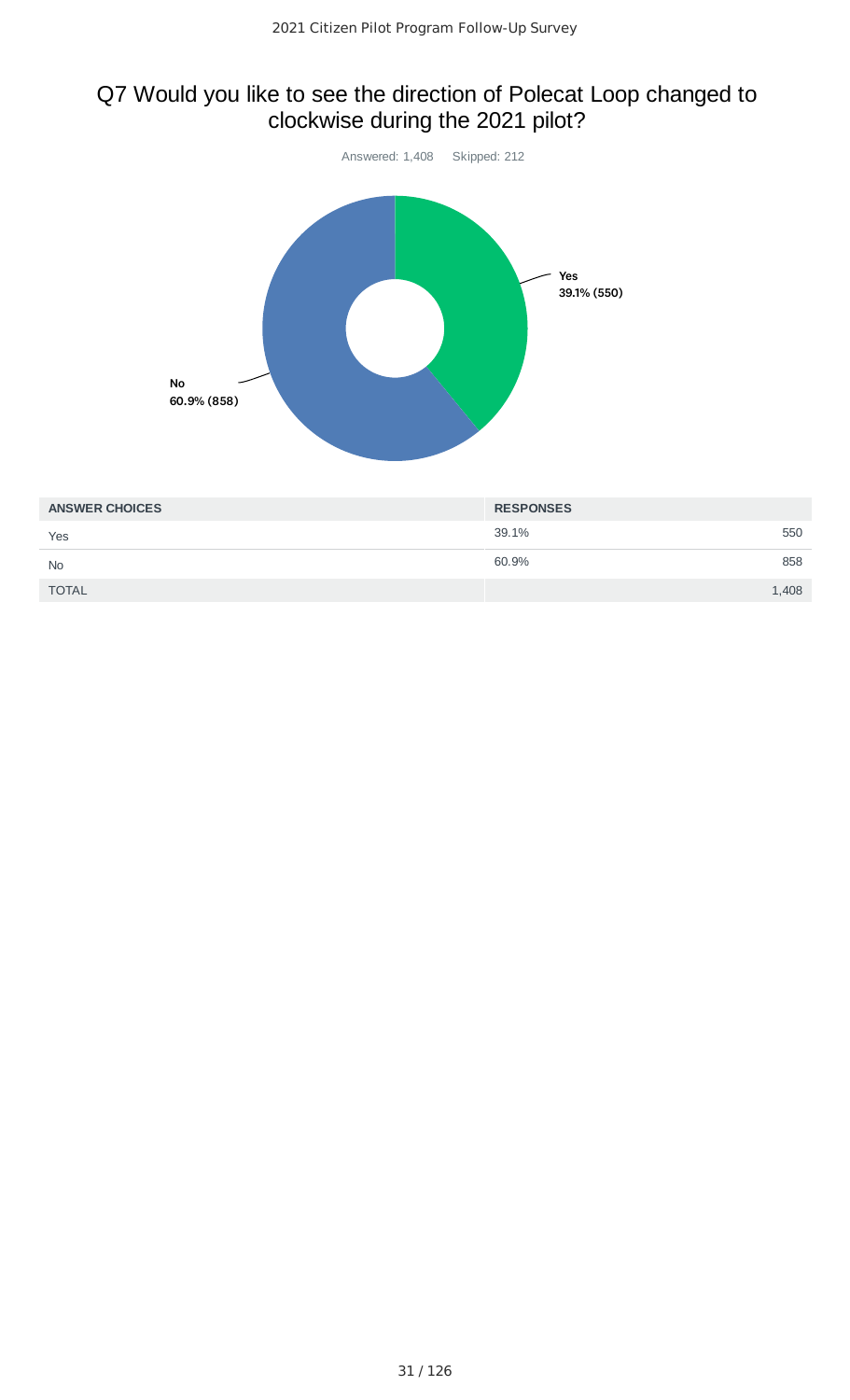# Q8 If yes, please explain why.

Answered: 487 Skipped: 1,133

| #  | <b>RESPONSES</b>                                                                                                                                                                                                                               | <b>DATE</b>        |
|----|------------------------------------------------------------------------------------------------------------------------------------------------------------------------------------------------------------------------------------------------|--------------------|
| 1  | Just my favorite direction                                                                                                                                                                                                                     | 7/23/2021 3:26 PM  |
| 2  | I like having the hillside on my right.                                                                                                                                                                                                        | 7/23/2021 2:52 PM  |
| 3  | The steep down hill section is dangerous with bikes, making them travel up hill at this section<br>would reduce speed                                                                                                                          | 7/23/2021 1:41 PM  |
| 4  | Better views and better flow overall                                                                                                                                                                                                           | 7/23/2021 10:49 AM |
| 5  | See how the change is liked.                                                                                                                                                                                                                   | 7/23/2021 10:38 AM |
| 6  | The counter-clockwise direction is a better ride.                                                                                                                                                                                              | 7/23/2021 10:05 AM |
| 7  | For variety and safety.                                                                                                                                                                                                                        | 7/23/2021 9:18 AM  |
| 8  | Better ride                                                                                                                                                                                                                                    | 7/23/2021 8:34 AM  |
| 9  | I'd like alternating like Hulls                                                                                                                                                                                                                | 7/23/2021 7:43 AM  |
| 10 | Saves apiggies. Lot of distance when returning to town from Peggy's trail.                                                                                                                                                                     | 7/23/2021 7:39 AM  |
| 11 | I was skeptical at first about directional travel, but have found it to be a lot less stressful. I'm<br>actually used to CW vs CCW, but CCW works out too as long as the loop connectors ar two-<br>way.                                       | 7/23/2021 7:39 AM  |
| 12 | Prefer going up the long big hill                                                                                                                                                                                                              | 7/23/2021 7:31 AM  |
| 13 | Better that way                                                                                                                                                                                                                                | 7/23/2021 6:58 AM  |
| 14 | It's nice to have variety in direction                                                                                                                                                                                                         | 7/23/2021 6:52 AM  |
| 15 | Switch direction different days of week like Hulls                                                                                                                                                                                             | 7/23/2021 6:25 AM  |
| 16 | It seems like the natural flow                                                                                                                                                                                                                 | 7/23/2021 4:36 AM  |
| 17 | No strong opinion, but as a hiker it feels more natural for me to start clockwise. I would<br>personally defer to bikers on this though.                                                                                                       | 7/22/2021 11:08 PM |
| 18 | The segment above the highway rides much better when traveling south. The swoopy turns on<br>the north coming onto the parking lot are meant to be ridden down not up.                                                                         | 7/22/2021 10:29 PM |
| 19 | change it up                                                                                                                                                                                                                                   | 7/22/2021 10:24 PM |
| 20 | Steeper at the start from Callister                                                                                                                                                                                                            | 7/22/2021 9:46 PM  |
| 21 | Variety                                                                                                                                                                                                                                        | 7/22/2021 9:39 PM  |
| 22 | Only because it allows a shorter link from Peggy's or back from chuckar butte to 36th st chute.<br>I appreciate the direction and am happy to go around. It's being picky more then anything. A<br>direction is most important above all else. | 7/22/2021 9:08 PM  |
| 23 | It would be nice to alternated every month? For variety                                                                                                                                                                                        | 7/22/2021 9:05 PM  |
| 24 | Proximity to other trailheads if need to get off trail and not be able to back track                                                                                                                                                           | 7/22/2021 9:05 PM  |
| 25 | It's the wrong direction!                                                                                                                                                                                                                      | 7/22/2021 9:03 PM  |
| 26 | No option for no preference                                                                                                                                                                                                                    | 7/22/2021 9:00 PM  |
| 27 | better elev                                                                                                                                                                                                                                    | 7/22/2021 8:52 PM  |
| 28 | I like that direction better                                                                                                                                                                                                                   | 7/22/2021 8:35 PM  |
| 29 | It feels like a more natural flow having gone now both ways. Not a huge difference, just a<br>preference                                                                                                                                       | 7/22/2021 8:26 PM  |
| 30 | Makes more sense.                                                                                                                                                                                                                              | 7/22/2021 7:45 PM  |
| 31 | I prefer it that way                                                                                                                                                                                                                           | 7/22/2021 7:28 PM  |
| 32 | Don't ride it enough to know                                                                                                                                                                                                                   | 7/22/2021 6:58 PM  |
| 33 | I just like the trail better that direction. One way is more important than my way                                                                                                                                                             | 7/22/2021 6:40 PM  |
| 34 | I think the loop is more fun to ride clockwise. But either direction it's safer as a one way,<br>polecat is the only place I have hit another rider head on.                                                                                   | 7/22/2021 5:21 PM  |
| 35 | I have no opinion on the Polecat change                                                                                                                                                                                                        | 7/22/2021 5:01 PM  |
| 36 | More flowy for biking                                                                                                                                                                                                                          | 7/22/2021 4:50 PM  |
| 37 | Personal preference                                                                                                                                                                                                                            | 7/22/2021 4:38 PM  |
| 38 | To see which direction offers the safest interaction between all trail users.                                                                                                                                                                  | 7/22/2021 3:59 PM  |
| 39 | Don't use ploecat area.                                                                                                                                                                                                                        | 7/22/2021 3:30 PM  |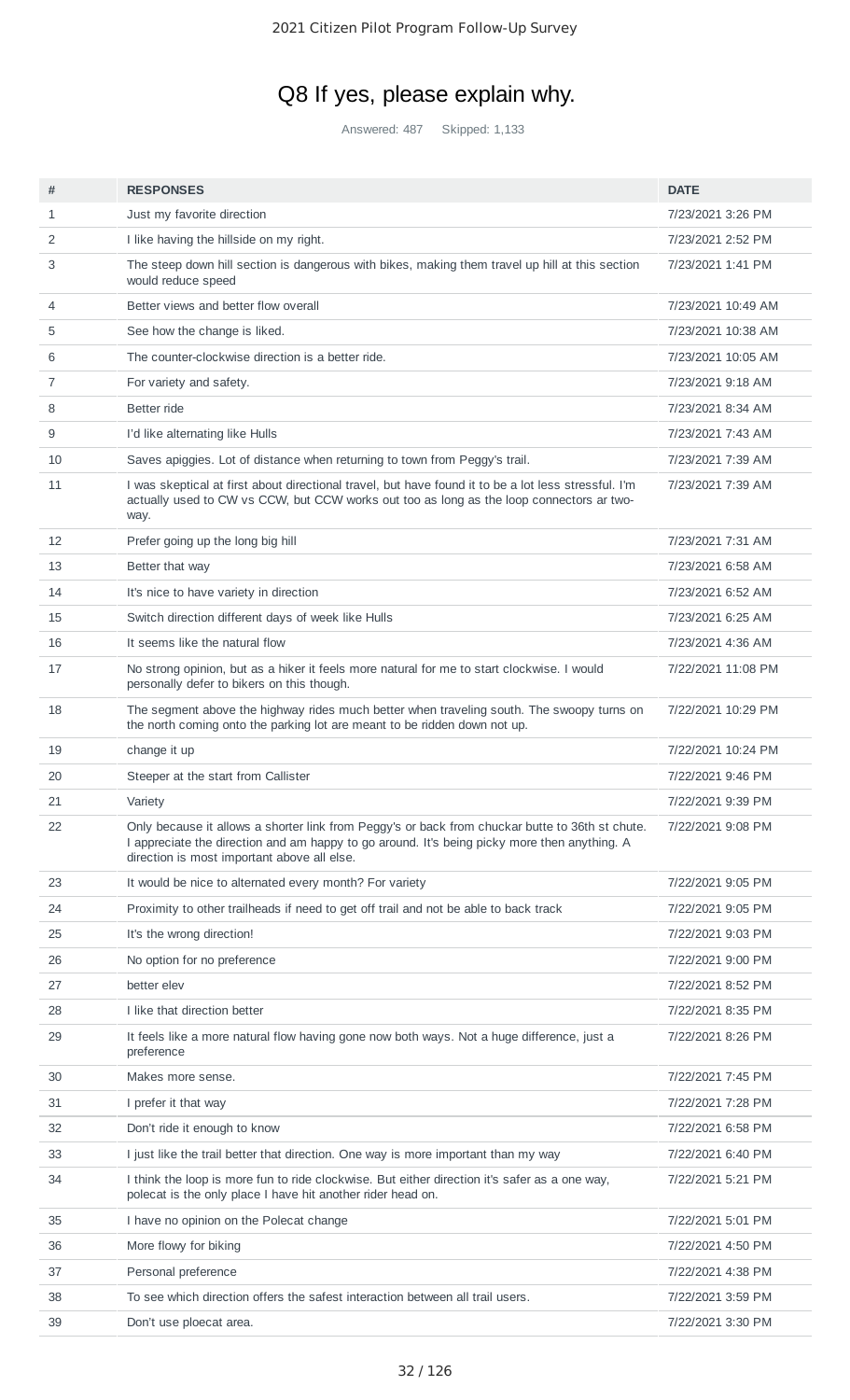| 40 | I think it is more fun clockwise and you face the proper direction for the scenic views.                                                                                                                                                                                                                                                                                                                                                                                                                                              | 7/22/2021 3:08 PM  |
|----|---------------------------------------------------------------------------------------------------------------------------------------------------------------------------------------------------------------------------------------------------------------------------------------------------------------------------------------------------------------------------------------------------------------------------------------------------------------------------------------------------------------------------------------|--------------------|
| 41 | Don't have enough information to thoughtfully answer the question                                                                                                                                                                                                                                                                                                                                                                                                                                                                     | 7/22/2021 1:42 PM  |
| 42 | I think it would be nice to have the direction alternate on even/odd days, although I do<br>understand that many people would probably disregard or forget about this. It would just be<br>nice to go both ways as the climb going clockwise is pretty intense and good for training uphill!                                                                                                                                                                                                                                          | 7/22/2021 1:29 PM  |
| 43 | Clockwise seems to be a more natural direction for Polecat. I have ridden it since it's creation<br>and always choose to ride it clockwise.                                                                                                                                                                                                                                                                                                                                                                                           | 7/22/2021 12:19 PM |
| 44 | Better flow and connectivity                                                                                                                                                                                                                                                                                                                                                                                                                                                                                                          | 7/22/2021 12:10 PM |
| 45 | Flows much better the other way                                                                                                                                                                                                                                                                                                                                                                                                                                                                                                       | 7/22/2021 11:53 AM |
| 46 | Change is good.                                                                                                                                                                                                                                                                                                                                                                                                                                                                                                                       | 7/22/2021 11:36 AM |
| 47 | I like the one direction of travel on Polecat but would like to try the clockwise direction. It may<br>be nicer for a short loop on the north facing trail. That would require keeping a 2-way on Quick<br>Draw though. It is hard to step off the trail in many areas because of steep drop offs. I have<br>had bikers spook my rescue dog coming up behind us. With one encounter, the dog actually<br>darted forward and took me off my feet. With that experience, I would support alternatives<br>days on this trail system too. | 7/22/2021 11:21 AM |
| 48 | Personal preference                                                                                                                                                                                                                                                                                                                                                                                                                                                                                                                   | 7/22/2021 11:17 AM |
| 49 | The trail is more fun to ride clockwise as opposed to counter-clockwise. Counter-clockwise the<br>downhill section is the steep and exposed portion on the southwest side of the loop. NO<br>BUENO.                                                                                                                                                                                                                                                                                                                                   | 7/22/2021 11:14 AM |
| 50 | I explained in my previous post, it's the best direction to ride it. But still would prefer both<br>options on altering days for those that may love the counter clockwise                                                                                                                                                                                                                                                                                                                                                            | 7/22/2021 10:10 AM |
| 51 | because it is the way the trails were designed to flow.                                                                                                                                                                                                                                                                                                                                                                                                                                                                               | 7/22/2021 9:54 AM  |
| 52 | Same reason as explained before. The first hill Is the one I like to hike up. I haven't been back<br>since I can't hike up it.                                                                                                                                                                                                                                                                                                                                                                                                        | 7/22/2021 9:32 AM  |
| 53 | Clockwise is the more natural direction for running.                                                                                                                                                                                                                                                                                                                                                                                                                                                                                  | 7/22/2021 9:16 AM  |
| 54 | To allow people the option to use it in both directions before determining the final outcome, and<br>perhaps considering alternate day directional use.                                                                                                                                                                                                                                                                                                                                                                               | 7/22/2021 9:12 AM  |
| 55 | It's a different experience going clockwise- I like getting the switchbacks and narrow parts out<br>of the way first!                                                                                                                                                                                                                                                                                                                                                                                                                 | 7/22/2021 9:01 AM  |
| 56 | I don't ride the Polecat Loop, so I have no useful feedback for this one.                                                                                                                                                                                                                                                                                                                                                                                                                                                             | 7/22/2021 8:53 AM  |
| 57 | To see which direction works best                                                                                                                                                                                                                                                                                                                                                                                                                                                                                                     | 7/22/2021 8:24 AM  |
| 58 | In my experience, it's the more enjoyable direction.                                                                                                                                                                                                                                                                                                                                                                                                                                                                                  | 7/22/2021 8:11 AM  |
| 59 | It's a more natural thing for me to go uphill from the Collister trailhead first.                                                                                                                                                                                                                                                                                                                                                                                                                                                     | 7/22/2021 7:58 AM  |
| 60 | Better flow for mountain biking. The steepest, descent with blind corners and drop offs would<br>become a climb and safer for bikers and hikers.                                                                                                                                                                                                                                                                                                                                                                                      | 7/22/2021 7:37 AM  |
| 61 | Creates a different route                                                                                                                                                                                                                                                                                                                                                                                                                                                                                                             | 7/22/2021 7:18 AM  |
| 62 | More fun                                                                                                                                                                                                                                                                                                                                                                                                                                                                                                                              | 7/22/2021 7:04 AM  |
| 63 | Better!                                                                                                                                                                                                                                                                                                                                                                                                                                                                                                                               | 7/22/2021 7:00 AM  |
| 64 | Prefer steep ascent at start rather than steep descent at end.                                                                                                                                                                                                                                                                                                                                                                                                                                                                        | 7/22/2021 6:52 AM  |
| 65 | Easier to access.                                                                                                                                                                                                                                                                                                                                                                                                                                                                                                                     | 7/22/2021 6:45 AM  |
| 66 | The trail makes more sense ridden clockwise and provides a better return route from Peggy's<br>Trail                                                                                                                                                                                                                                                                                                                                                                                                                                  | 7/22/2021 6:44 AM  |
| 67 | Much more enjoyable ride.                                                                                                                                                                                                                                                                                                                                                                                                                                                                                                             | 7/22/2021 6:38 AM  |
| 68 | more fun for bikers                                                                                                                                                                                                                                                                                                                                                                                                                                                                                                                   | 7/22/2021 6:27 AM  |
| 69 | Variety of views                                                                                                                                                                                                                                                                                                                                                                                                                                                                                                                      | 7/22/2021 5:59 AM  |
| 70 | I much prefer getting the steep climb out of the way at the beginning, plus it's a more fun<br>downhill run that direction.                                                                                                                                                                                                                                                                                                                                                                                                           | 7/22/2021 5:04 AM  |
| 71 | It is substantially safer. Downhill at the end counterclockwise is narrow, loose, and steep. It<br>feels unnecessarily dangerous.                                                                                                                                                                                                                                                                                                                                                                                                     | 7/22/2021 1:32 AM  |
| 72 | I already explained . Doe ridge access and acess to Collister climb during winter/wet months.                                                                                                                                                                                                                                                                                                                                                                                                                                         | 7/22/2021 1:28 AM  |
| 73 | It would be nice to change directions every 4 to 6 months.                                                                                                                                                                                                                                                                                                                                                                                                                                                                            | 7/21/2021 10:38 PM |
| 74 | Clockwise is better route overall for many locals. Up the the side with cliffs, down the switch<br>backs and then down towards Collister. Overall flows better for me.                                                                                                                                                                                                                                                                                                                                                                | 7/21/2021 10:19 PM |
| 75 | Better flow in the clockwise direction                                                                                                                                                                                                                                                                                                                                                                                                                                                                                                | 7/21/2021 10:07 PM |
| 76 | I don't use polecat that often, not a strong opinion.                                                                                                                                                                                                                                                                                                                                                                                                                                                                                 | 7/21/2021 9:58 PM  |
| 77 | It's uncomfortable to have bikers coming down the steepest section behind you as a<br>runner/hiker                                                                                                                                                                                                                                                                                                                                                                                                                                    | 7/21/2021 9:44 PM  |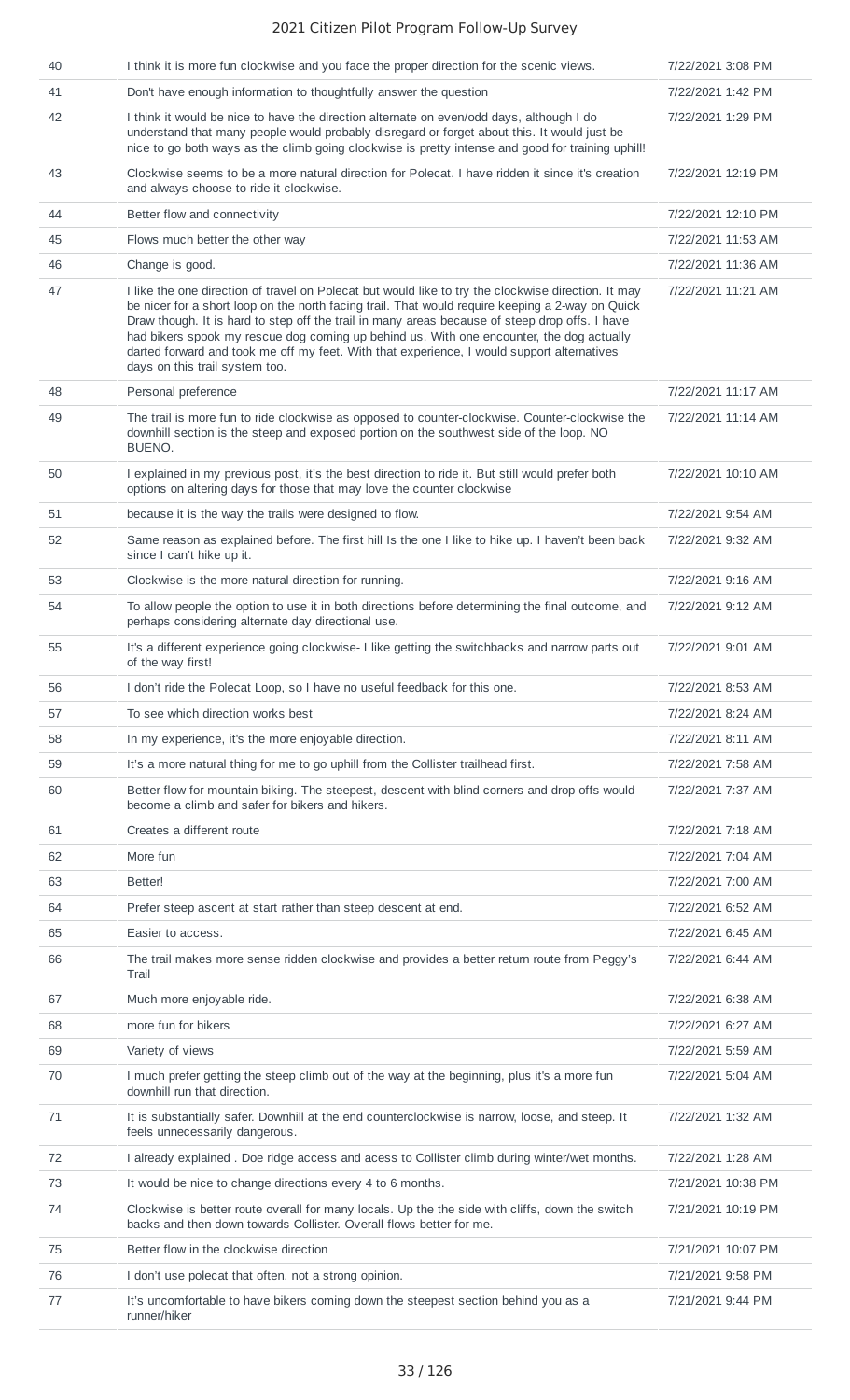| 78  | I prefer to bike Polecat going clockwise                                                                                                                                                                                                                  | 7/21/2021 9:33 PM  |
|-----|-----------------------------------------------------------------------------------------------------------------------------------------------------------------------------------------------------------------------------------------------------------|--------------------|
| 79  | Better for mountain bikes                                                                                                                                                                                                                                 | 7/21/2021 9:11 PM  |
| 80  | I think the flow is better the opposite direction.                                                                                                                                                                                                        | 7/21/2021 8:34 PM  |
| 81  | Again I don't use polecat. I have heard many users say they like to use it the other direction                                                                                                                                                            | 7/21/2021 8:34 PM  |
| 82  | I like the CW climb better                                                                                                                                                                                                                                | 7/21/2021 8:18 PM  |
| 83  | If it has to be directional that direction is better                                                                                                                                                                                                      | 7/21/2021 7:54 PM  |
| 84  | I don't particularly have a preference other than trying something new                                                                                                                                                                                    | 7/21/2021 7:53 PM  |
| 85  | Just prefer that direction                                                                                                                                                                                                                                | 7/21/2021 7:24 PM  |
| 86  | Rides better                                                                                                                                                                                                                                              | 7/21/2021 7:15 PM  |
| 87  | Better flow. Also consider making the short section between the Peggy's trail intersection and<br>parking lot two ways                                                                                                                                    | 7/21/2021 7:15 PM  |
| 88  | It is more enjoyable for mountain biking with more flow sections and overall flow on the<br>Cartwright road side hill section.                                                                                                                            | 7/21/2021 5:51 PM  |
| 89  | na                                                                                                                                                                                                                                                        | 7/21/2021 4:01 PM  |
| 90  | Haven't ridden Polecat                                                                                                                                                                                                                                    | 7/21/2021 3:47 PM  |
| 91  | I like running up the switchbacks and just enjoy running it clockwise over counter clockwise.                                                                                                                                                             | 7/21/2021 3:28 PM  |
| 92  | I find clockwise a better direction when connecting the Peggy's/Sweet Connie trails back into<br><b>Boise</b>                                                                                                                                             | 7/21/2021 2:42 PM  |
| 93  | Variety                                                                                                                                                                                                                                                   | 7/21/2021 2:34 PM  |
| 94  | makes it easier to get back to highland hollow if returning from peggies.                                                                                                                                                                                 | 7/21/2021 1:59 PM  |
| 95  | same answer as before                                                                                                                                                                                                                                     | 7/21/2021 1:15 PM  |
| 96  | Making trails a single direction is easier to remember & manage.                                                                                                                                                                                          | 7/21/2021 1:01 PM  |
| 97  | It's the best way to ride it :)                                                                                                                                                                                                                           | 7/21/2021 12:57 PM |
| 98  | I think trying out different strategies would be informative                                                                                                                                                                                              | 7/21/2021 12:43 PM |
| 99  | Clockwise is the direction I prefer if it has to be one direction only                                                                                                                                                                                    | 7/21/2021 12:37 PM |
| 100 | When coming from Collister its nice to do the climb first!                                                                                                                                                                                                | 7/21/2021 12:32 PM |
| 101 | This is the better direction                                                                                                                                                                                                                              | 7/21/2021 12:26 PM |
| 102 | Should rotate every week                                                                                                                                                                                                                                  | 7/21/2021 12:22 PM |
| 103 | Polecat trail offers a better ride when approached clockwise, especially when starting from the<br>south parking lot                                                                                                                                      | 7/21/2021 12:17 PM |
| 104 | The trail flows better clockwise and has better sightlines for the fastest sections. The initial<br>climb clockwise eliminates a few blind corners. Mainly, the berms are setup better for the<br>clockwise direction and it just feels "right" that way. | 7/21/2021 12:16 PM |
| 105 | It's more challenging/fun both on bike and foot.                                                                                                                                                                                                          | 7/21/2021 12:12 PM |
| 106 | This is just my preferred direction.                                                                                                                                                                                                                      | 7/21/2021 12:11 PM |
| 107 | Different feel every now and then.                                                                                                                                                                                                                        | 7/21/2021 12:07 PM |
| 108 | When mountain biking, that's my preferred direction.                                                                                                                                                                                                      | 7/21/2021 11:51 AM |
| 109 | Better climbs, better downhill clockwise                                                                                                                                                                                                                  | 7/21/2021 11:49 AM |
| 110 | See above                                                                                                                                                                                                                                                 | 7/21/2021 11:33 AM |
| 111 | I like going clockwise better. Haha                                                                                                                                                                                                                       | 7/21/2021 11:24 AM |
| 112 | It'd be nice to mix it up, but I wouldn't want to have it one way or the other ALL the time                                                                                                                                                               | 7/21/2021 11:24 AM |
| 113 | The full loop is more challenging in the clockwise direction                                                                                                                                                                                              | 7/21/2021 11:22 AM |
| 114 | That direction is a much more pleasant way to run that loop! Both from views and you go down<br>the huge canyon!                                                                                                                                          | 7/21/2021 11:16 AM |
| 115 | Better trail flow                                                                                                                                                                                                                                         | 7/21/2021 11:13 AM |
| 116 | counter clockwise makes it difficult to connect from peggys without riding a big loop                                                                                                                                                                     | 7/21/2021 11:10 AM |
| 117 | Better flow IMO                                                                                                                                                                                                                                           | 7/21/2021 11:07 AM |
| 118 | Variation                                                                                                                                                                                                                                                 | 7/21/2021 8:38 AM  |
| 119 | I liked it just fine counter clockwise, but I also might like it better clockwise. Really, it doesn't<br>matter--whichever way makes the most sense.                                                                                                      | 7/21/2021 6:58 AM  |
| 120 | You didn't provide me an option to say doesn't matter either way is fine                                                                                                                                                                                  | 7/20/2021 9:03 PM  |
| 121 | I prefer that direction.                                                                                                                                                                                                                                  | 7/20/2021 8:11 PM  |
| 122 | To see which way I prefer to hike, assuming you'd pill again and adopt the most preferred<br>direction.                                                                                                                                                   | 7/20/2021 6:02 PM  |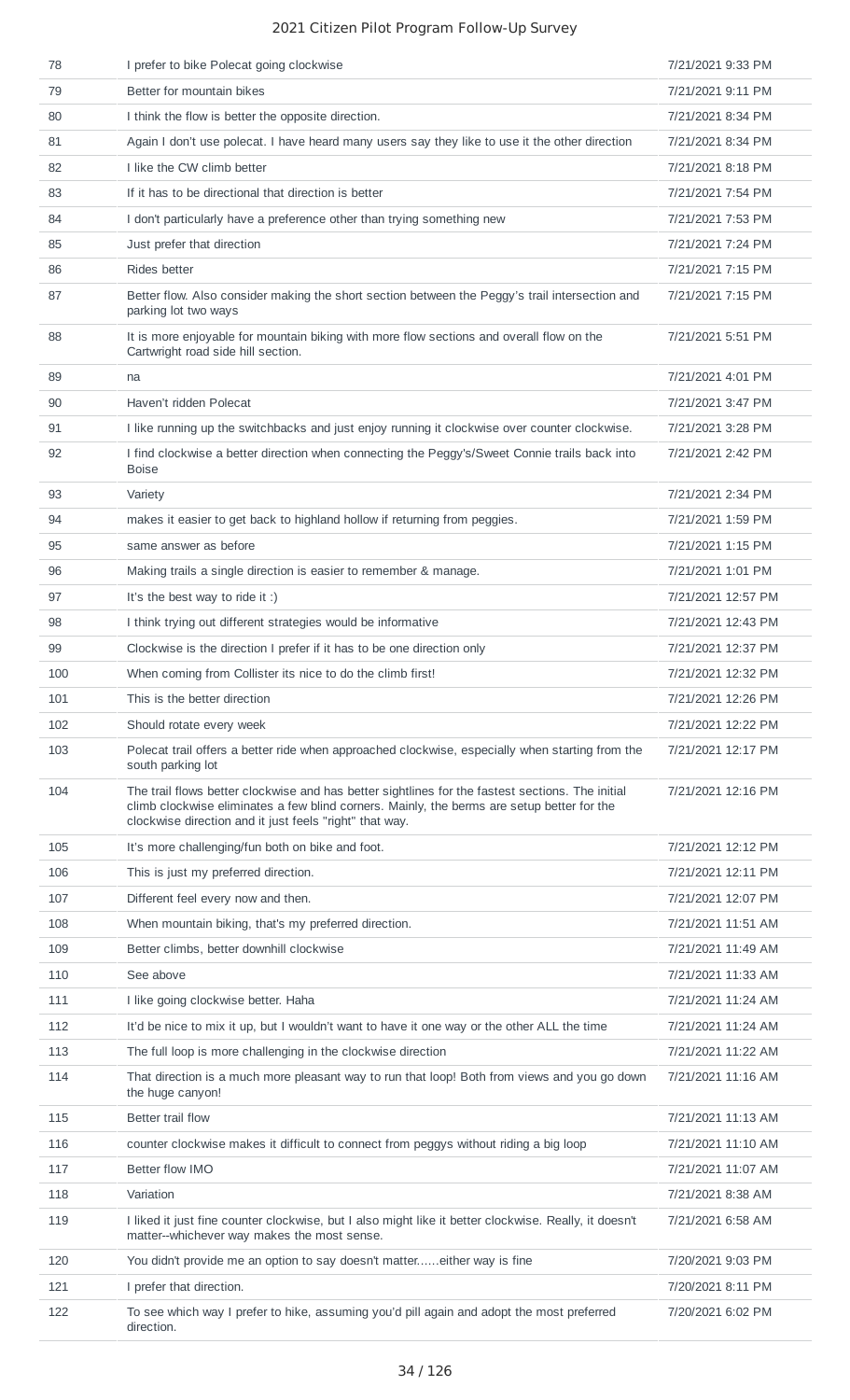| 123 | it would keep things interesting to mix it up                                                                                                                                                                                                                                                                                                                                                                                                                     | 7/20/2021 2:09 PM  |
|-----|-------------------------------------------------------------------------------------------------------------------------------------------------------------------------------------------------------------------------------------------------------------------------------------------------------------------------------------------------------------------------------------------------------------------------------------------------------------------|--------------------|
| 124 | Preferred direction, personally                                                                                                                                                                                                                                                                                                                                                                                                                                   | 7/20/2021 2:04 PM  |
| 125 | Why not change it up, opens up more loop variations. The best thing about pole cat is the loop<br>variations. The outer loop always one direction limits the options                                                                                                                                                                                                                                                                                              | 7/20/2021 12:09 PM |
| 126 | I'm new to the area and would be interested in trying the trail in both directions before a final<br>management decision is made.                                                                                                                                                                                                                                                                                                                                 | 7/20/2021 11:54 AM |
| 127 | I really like the one directional approach, but for variety, please make the trails alternate each<br>year. You could create a sign with multiple years explaining that the trails are counter in odd<br>number years and clockwise in even number years.                                                                                                                                                                                                         | 7/20/2021 11:47 AM |
| 128 | To compare and see what works better direction wise                                                                                                                                                                                                                                                                                                                                                                                                               | 7/20/2021 11:24 AM |
| 129 | Want things to go back to how they were                                                                                                                                                                                                                                                                                                                                                                                                                           | 7/20/2021 7:49 AM  |
| 130 | More fun                                                                                                                                                                                                                                                                                                                                                                                                                                                          | 7/19/2021 10:52 PM |
| 131 | Would be nice to mix things up.                                                                                                                                                                                                                                                                                                                                                                                                                                   | 7/19/2021 8:56 PM  |
| 132 | Better flow and more fun. I also like climbing the trail clockwise.                                                                                                                                                                                                                                                                                                                                                                                               | 7/19/2021 7:46 PM  |
| 133 | Riding polecat clockwise is more fun.                                                                                                                                                                                                                                                                                                                                                                                                                             | 7/19/2021 7:05 PM  |
| 134 | Clockwise is is way more fun                                                                                                                                                                                                                                                                                                                                                                                                                                      | 7/19/2021 6:45 PM  |
| 135 | More fun direction for riding                                                                                                                                                                                                                                                                                                                                                                                                                                     | 7/19/2021 6:42 PM  |
| 136 | Variety!!!                                                                                                                                                                                                                                                                                                                                                                                                                                                        | 7/19/2021 4:28 PM  |
| 137 | Just to see if it is preferred, as some have requested                                                                                                                                                                                                                                                                                                                                                                                                            | 7/19/2021 3:06 PM  |
| 138 | less conflict between bikers and hikers                                                                                                                                                                                                                                                                                                                                                                                                                           | 7/19/2021 3:04 PM  |
| 139 | Would be nice to see how the flow works the opposite direction                                                                                                                                                                                                                                                                                                                                                                                                    | 7/19/2021 2:22 PM  |
| 140 | Variety is best! Always good to mix it up.                                                                                                                                                                                                                                                                                                                                                                                                                        | 7/19/2021 1:54 PM  |
| 141 | I would rather climb the steep part by Collister instead of come down it. I've seen places where<br>lots of people have gone off the trail on that section.                                                                                                                                                                                                                                                                                                       | 7/19/2021 1:19 PM  |
| 142 | Variety                                                                                                                                                                                                                                                                                                                                                                                                                                                           | 7/19/2021 12:40 PM |
| 143 | you might as well test both directions                                                                                                                                                                                                                                                                                                                                                                                                                            | 7/19/2021 12:32 PM |
| 144 | Clockwise just seems to work better for me and my friends and the way we ride.                                                                                                                                                                                                                                                                                                                                                                                    | 7/19/2021 11:22 AM |
| 145 | Would like to see how the other direction would work, and if other folks would prefer it. I don't<br>have a specific preference, and I don't use that loop very frequently. Would prefer that frequent<br>users have more say.                                                                                                                                                                                                                                    | 7/19/2021 10:36 AM |
| 146 | I prefer to go the clockwise direction and to UP the big hill off of Collister not down. The<br>hairpins on this downhill are seeing a lot of new erosion with all the downhill (and fast) traffic.                                                                                                                                                                                                                                                               | 7/19/2021 10:22 AM |
| 147 | When I've hiked polecat, the clockwise descent is safer than the counterclockwise descent.<br>As a runner or hiker I'm agnostic to direction.                                                                                                                                                                                                                                                                                                                     | 7/19/2021 10:04 AM |
| 148 | Variety, maybe alternate it monthly. Whatever is easiest for putting up the signs.                                                                                                                                                                                                                                                                                                                                                                                | 7/19/2021 8:52 AM  |
| 149 | Counterclockwise is not for bikes. I don't think ridge to rivers cosulted anyone from the<br>mountain biking community for this and if you did they were clearly not familiar with polecat                                                                                                                                                                                                                                                                        | 7/19/2021 8:31 AM  |
| 150 | less wear on trail                                                                                                                                                                                                                                                                                                                                                                                                                                                | 7/19/2021 7:40 AM  |
| 151 | Just to see how it flows.                                                                                                                                                                                                                                                                                                                                                                                                                                         | 7/19/2021 7:26 AM  |
| 152 | Again, no opinion on this, but I like alternating for Hull's.                                                                                                                                                                                                                                                                                                                                                                                                     | 7/19/2021 5:53 AM  |
| 153 | I like riding in both directions. Would be nice to mix it up.                                                                                                                                                                                                                                                                                                                                                                                                     | 7/18/2021 9:10 PM  |
| 154 | I'm okay with one direction but I prefer clockwise more                                                                                                                                                                                                                                                                                                                                                                                                           | 7/18/2021 8:30 PM  |
| 155 | <b>Better direction</b>                                                                                                                                                                                                                                                                                                                                                                                                                                           | 7/18/2021 8:29 PM  |
| 156 | I would be fine with alternating the direction                                                                                                                                                                                                                                                                                                                                                                                                                    | 7/18/2021 7:23 PM  |
| 157 | experience both directions of travel                                                                                                                                                                                                                                                                                                                                                                                                                              | 7/18/2021 6:15 PM  |
| 158 | got my direction turned around, I have only done counter clock wise                                                                                                                                                                                                                                                                                                                                                                                               | 7/18/2021 6:02 PM  |
| 159 | Please do even/odd day directional changes on Polecat. It is fun on bikes both ways!! But if<br>I'm hiking or running, I prefer clockwise so I can go up the steep section (left at the rock<br>monument above north Collister).                                                                                                                                                                                                                                  | 7/18/2021 5:46 PM  |
| 160 | Don't use Polecat                                                                                                                                                                                                                                                                                                                                                                                                                                                 | 7/18/2021 5:36 PM  |
| 161 | The entire loop has much better flow going clock-wise. There are multiple sections on the loop<br>that were obviously designed with a clock-wise direction in mind. All of the fun tight corners on<br>the NW side, and the gentle downhill flow that the NE side offers are two examples. Also the<br>exposed SW side downhill section that counter-clockwise puts you on is not beginner friendly.<br>That section is a much better climb that it is a descent. | 7/18/2021 4:54 PM  |
| 162 | As a mountain biker, I enjoy riding Polecat more clockwise than counter-clockwise.                                                                                                                                                                                                                                                                                                                                                                                | 7/18/2021 4:42 PM  |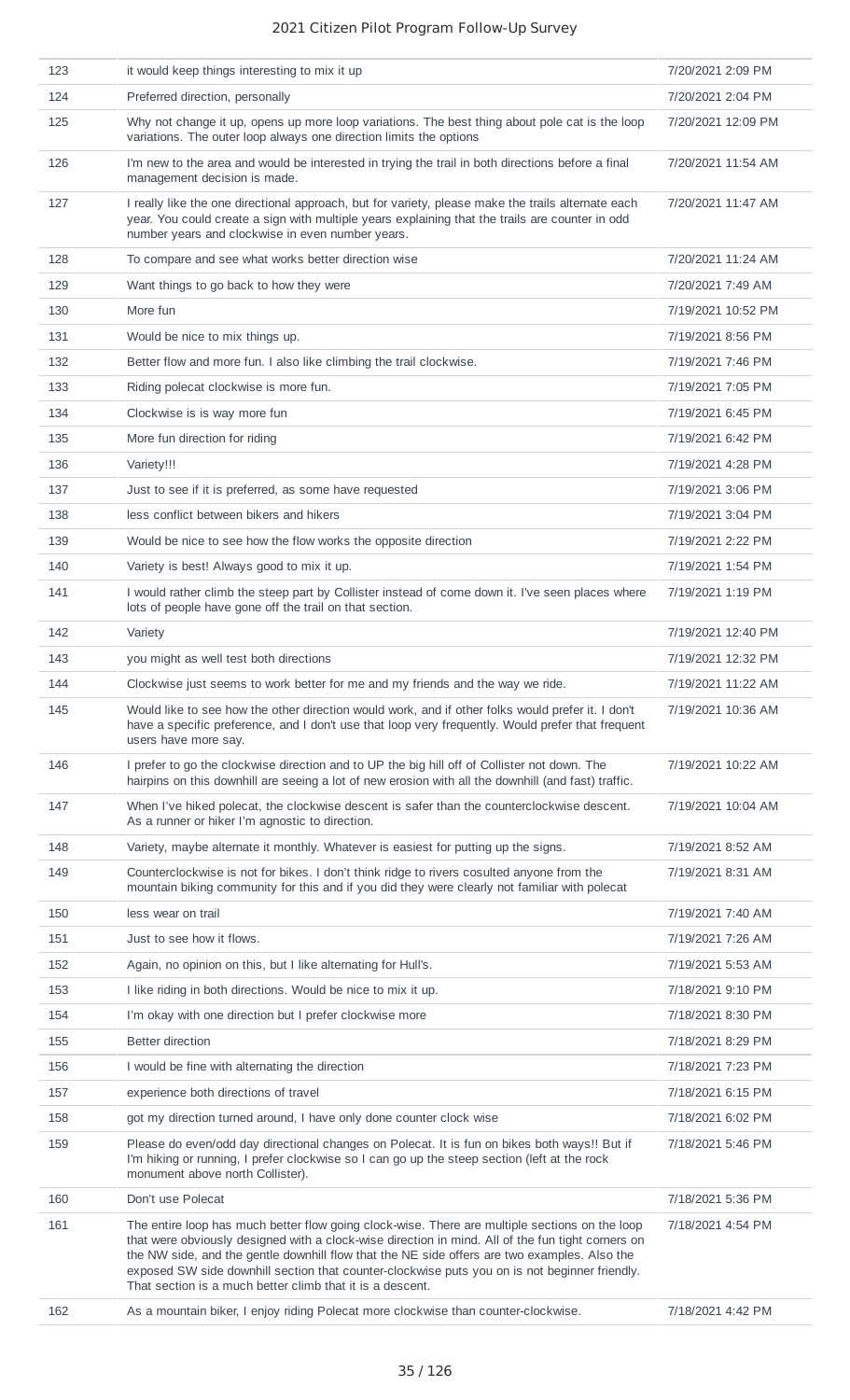| 163 | see previous answer                                                                                                                                                                                                                                                                                                                                                                      | 7/18/2021 3:03 PM  |
|-----|------------------------------------------------------------------------------------------------------------------------------------------------------------------------------------------------------------------------------------------------------------------------------------------------------------------------------------------------------------------------------------------|--------------------|
| 164 | Prefer to ride trail clockwise to climb on back rather then the steep loose decent. Also the last<br>part back down to the TH is much more fun DH                                                                                                                                                                                                                                        | 7/18/2021 2:54 PM  |
| 165 | As explained before a more safe and more fun mountain biking experience. Blind corners are<br>more pronounced on the counterclockwise downhill. Trail corrosion is happening due the heavy<br>one directional use of the pilot program. A better use of funds would be to build true down hill<br>bike trails with the available land. Many more trails could be built on this property. | 7/18/2021 12:23 PM |
| 166 | Clockwise is always the right answer.                                                                                                                                                                                                                                                                                                                                                    | 7/18/2021 12:21 PM |
| 167 | Either way is actually fine with me.                                                                                                                                                                                                                                                                                                                                                     | 7/18/2021 12:15 PM |
| 168 | From Collister, the long climb up the west side is a better climb, and the descent down the<br>east side of the loop is a better descent. I miss the challenge of the climb on the west side of<br>the loop. Descending that long, winding trail (as we have to do now with counter-clockwise<br>travel) is not as fun as the climb up. Lots of braking to get down safely               | 7/18/2021 12:08 PM |
| 169 | Can't the mountain bikers have their own darn trails? They ruin the hikes often because it is<br>getting so congested. Thanks.                                                                                                                                                                                                                                                           | 7/18/2021 11:37 AM |
| 170 | I usually ride in that direction                                                                                                                                                                                                                                                                                                                                                         | 7/18/2021 10:21 AM |
| 171 | $\tilde{?}$                                                                                                                                                                                                                                                                                                                                                                              | 7/18/2021 8:23 AM  |
| 172 | Greater access to the larger inbound trail network from a clockwise direction.                                                                                                                                                                                                                                                                                                           | 7/18/2021 8:17 AM  |
| 173 | See previous answer about wanting to use trail. That aside, I'd enjoy the steeper climb to start<br>going clockwise (but I'm sure the mountain bikers would prefer the downhill there ;))                                                                                                                                                                                                | 7/18/2021 7:56 AM  |
| 174 | Alternate days would be great. Mix it up a little bit!                                                                                                                                                                                                                                                                                                                                   | 7/18/2021 7:28 AM  |
| 175 | The best (most fun) direction to ride that loop is clockwise on a MTB.                                                                                                                                                                                                                                                                                                                   | 7/18/2021 5:39 AM  |
| 176 | I like clockwise better. Would be interesting to alternate odd/even days.                                                                                                                                                                                                                                                                                                                | 7/18/2021 5:36 AM  |
| 177 | A lot of us like to make the climb on the Collister side. Also bikes would be traveling slower<br>around all of the blind corners.                                                                                                                                                                                                                                                       | 7/17/2021 10:50 PM |
| 178 | N/a                                                                                                                                                                                                                                                                                                                                                                                      | 7/17/2021 9:28 PM  |
| 179 | Seems to make sense from a congestion point of view                                                                                                                                                                                                                                                                                                                                      | 7/17/2021 8:27 PM  |
| 180 | As I hiker, I like the workout of the left flank. It's much steeper & a better workout if done<br>CCW.                                                                                                                                                                                                                                                                                   | 7/17/2021 8:25 PM  |
| 181 | I will do whatever it takes to keep the trails nice, clean and available.                                                                                                                                                                                                                                                                                                                | 7/17/2021 7:45 PM  |
| 182 | The trail works better clockwise                                                                                                                                                                                                                                                                                                                                                         | 7/17/2021 7:33 PM  |
| 183 | <b>Better direction</b>                                                                                                                                                                                                                                                                                                                                                                  | 7/17/2021 7:13 PM  |
| 184 | It's the more natural way to ride Polecat, and makes the long exposed hill on the south side<br>safer (climbing it). It also allows for a better connection between Peggy and CHBH Connector.<br>BTW I'm the very CHBH that trail was named for, no joke :)                                                                                                                              | 7/17/2021 5:57 PM  |
| 185 | The last section going downhill isn't fun and is sketchy. Going up u don't notice. Plus on that<br>back section after the climb up clockwise u get a great flowy down section. Honestly didn't do<br>polecat as much this summer because of the direction. Do like one way because of ability to<br>go at own pace just wrong way.                                                       | 7/17/2021 4:45 PM  |
| 186 | neither                                                                                                                                                                                                                                                                                                                                                                                  | 7/17/2021 3:27 PM  |
| 187 | Hiking advantages                                                                                                                                                                                                                                                                                                                                                                        | 7/17/2021 3:20 PM  |
| 188 | It adds diversity to the current plan, which is getting boring.                                                                                                                                                                                                                                                                                                                          | 7/17/2021 3:10 PM  |
| 189 |                                                                                                                                                                                                                                                                                                                                                                                          | 7/17/2021 12:50 PM |
| 190 | Same as before, let's have it both directions, switch each day.                                                                                                                                                                                                                                                                                                                          | 7/17/2021 12:46 PM |
| 191 | Because the best view of the valley is at the beginning of the loop and I'd rather see it at the<br>end as a reward and visual of all I've accomplished                                                                                                                                                                                                                                  | 7/17/2021 12:06 PM |
| 192 | Alternating directions every other day might be good, too. There is no obvious reason for it to<br>go one direction over the other. Can be too hard on pedestrians                                                                                                                                                                                                                       | 7/17/2021 11:57 AM |
| 193 | You get a steeper elevation climb--making it more worth while to hikers                                                                                                                                                                                                                                                                                                                  | 7/17/2021 11:49 AM |
| 194 | I never use this trail. That should be a survey option                                                                                                                                                                                                                                                                                                                                   | 7/17/2021 11:18 AM |
| 195 | I don't care which way, but there was no either option.                                                                                                                                                                                                                                                                                                                                  | 7/17/2021 10:04 AM |
| 196 | If people follow the rules, going clockwise makes more sense.                                                                                                                                                                                                                                                                                                                            | 7/17/2021 9:19 AM  |
| 197 | I do not really hike polecat. I am for the single direction of trails but am concerned the direction<br>you choose will not be the direction I hike For example I love to go counter clockwise on<br>seamans gulch but am afraid if you set it it will be clock wise.                                                                                                                    | 7/17/2021 9:06 AM  |
| 198 | Natural and safer flow                                                                                                                                                                                                                                                                                                                                                                   | 7/17/2021 9:02 AM  |
| 199 | It will provide a change of scenery:)                                                                                                                                                                                                                                                                                                                                                    | 7/17/2021 8:25 AM  |
| 200 | I don't use polecat regularly                                                                                                                                                                                                                                                                                                                                                            | 7/17/2021 7:25 AM  |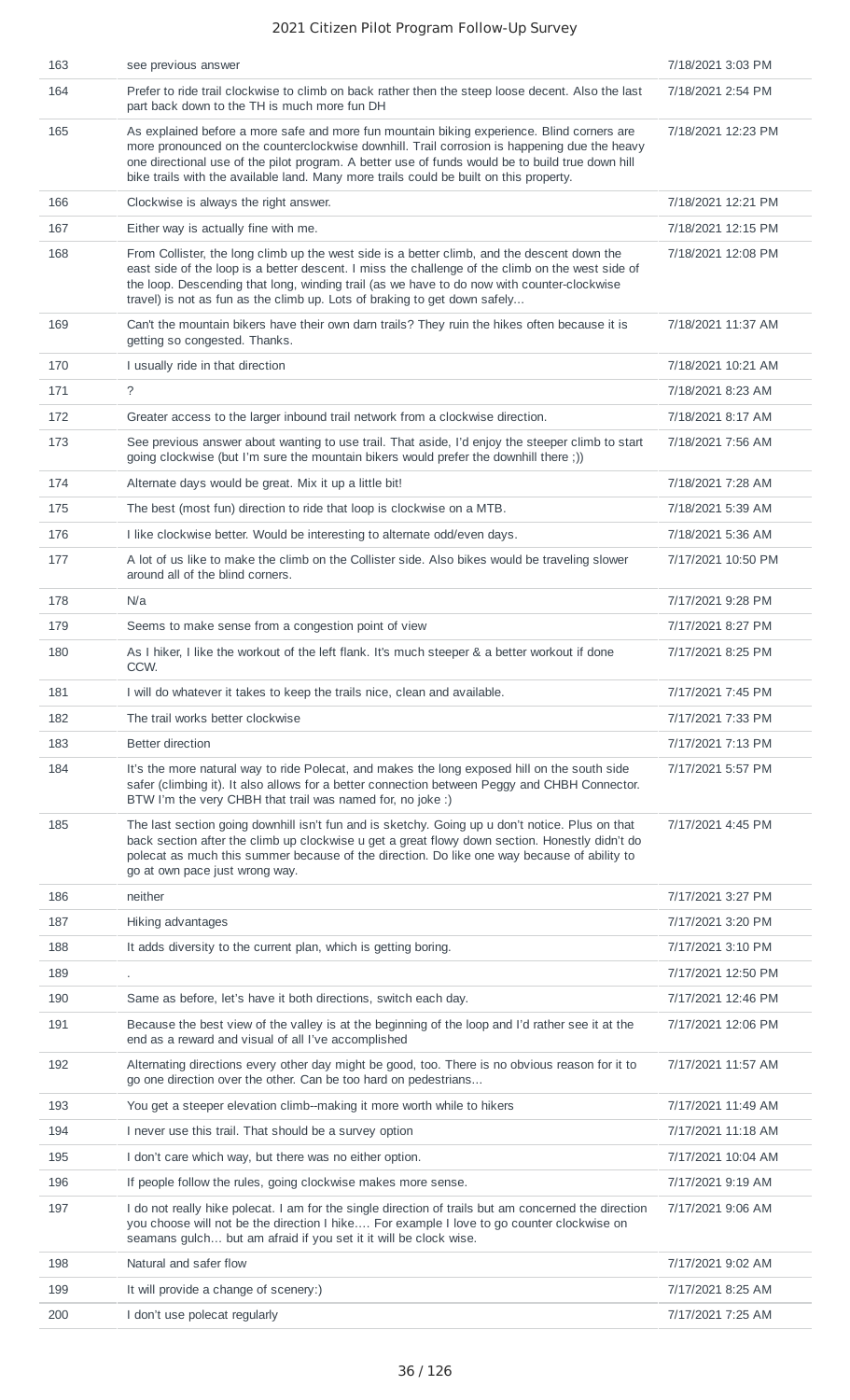| 201 | Not a big deal just like riding that way. An even -odd day rotation would be awesome                                                                                                 | 7/17/2021 7:24 AM  |
|-----|--------------------------------------------------------------------------------------------------------------------------------------------------------------------------------------|--------------------|
| 202 | To discover which path direction offers most satisfaction fit users                                                                                                                  | 7/16/2021 11:20 PM |
| 203 | I enjoy experiencing trials in both directions like Hulls pilot                                                                                                                      | 7/16/2021 11:16 PM |
| 204 | Dangerous the other way.                                                                                                                                                             | 7/16/2021 6:56 PM  |
| 205 | I just enjoy the loop in that direction more.                                                                                                                                        | 7/16/2021 6:35 PM  |
| 206 | Seems a clockwise direction is more consistent with how people use the trail.                                                                                                        | 7/16/2021 6:19 PM  |
| 207 | What a weird question                                                                                                                                                                | 7/16/2021 6:18 PM  |
| 208 | Same                                                                                                                                                                                 | 7/16/2021 6:02 PM  |
| 209 | I like climbing the first turnout. More elevation                                                                                                                                    | 7/16/2021 4:23 PM  |
| 210 | Only had "yes" or "no" option. I don't have enough information to give opinion.                                                                                                      | 7/16/2021 4:19 PM  |
| 211 | Hikes better in that direction                                                                                                                                                       | 7/16/2021 4:11 PM  |
| 212 | That how I have always hiked it in the past.                                                                                                                                         | 7/16/2021 4:11 PM  |
| 213 | Change it up.                                                                                                                                                                        | 7/16/2021 3:54 PM  |
| 214 | Makes more sense to go up the long hill on the hill rd side, rather than down. Makes for a more<br>fun flowy run/ride.                                                               | 7/16/2021 3:41 PM  |
| 215 | its what i am used to doing                                                                                                                                                          | 7/16/2021 3:17 PM  |
| 216 | na                                                                                                                                                                                   | 7/16/2021 2:36 PM  |
| 217 | Mix it up. Perhaps change the direction on a regular interval.                                                                                                                       | 7/16/2021 2:34 PM  |
| 218 | See previous response                                                                                                                                                                | 7/16/2021 2:26 PM  |
| 219 | Better elevation gain at beginning                                                                                                                                                   | 7/16/2021 2:05 PM  |
| 220 | It would make the downhill ride more enjoyable                                                                                                                                       | 7/16/2021 1:32 PM  |
| 221 | N/A                                                                                                                                                                                  | 7/16/2021 1:27 PM  |
| 222 | I think it's fun to do the trails both ways, and would be supportive of every other year switching<br>the direction or even and odd months. But the one-way strategy is really nice. | 7/16/2021 1:25 PM  |
| 223 | Just to ride the trail a different direction for a while.                                                                                                                            | 7/16/2021 1:20 PM  |
| 224 | Downhill more enjoyable other direction                                                                                                                                              | 7/16/2021 1:02 PM  |
| 225 | Good to see both used to compare                                                                                                                                                     | 7/16/2021 12:52 PM |
| 226 | No opinion                                                                                                                                                                           | 7/16/2021 12:14 PM |
| 227 | yes or No were the only options to answer. True answer is No Opinion.                                                                                                                | 7/16/2021 11:54 AM |
| 228 | Better downhill                                                                                                                                                                      | 7/16/2021 11:51 AM |
| 229 | Mix it up                                                                                                                                                                            | 7/16/2021 11:37 AM |
| 230 | congestion                                                                                                                                                                           | 7/16/2021 11:02 AM |
| 231 | Shorter from Collister to Cartwright                                                                                                                                                 | 7/16/2021 10:48 AM |
| 232 | These allow for more enjoyment of respective interests, minimize crowding, and possible<br>injury.                                                                                   | 7/16/2021 10:38 AM |
| 233 | Good to change things up to have even wear on the trails.                                                                                                                            | 7/16/2021 10:30 AM |
| 234 | The loop is much more enjoyable on a mountain bike in the clockwise direction.                                                                                                       | 7/16/2021 10:24 AM |
| 235 | Per, prior comment - change of scenery.                                                                                                                                              | 7/16/2021 10:12 AM |
| 236 | I have ridden polecat in the past and have always done so clockwise.                                                                                                                 | 7/16/2021 10:01 AM |
| 237 | It doesn't matter to me                                                                                                                                                              | 7/16/2021 9:55 AM  |
| 238 | I do not like this program.                                                                                                                                                          | 7/16/2021 9:46 AM  |
| 239 | Actually I don't ride over there much so no real opinion on that.                                                                                                                    | 7/16/2021 9:37 AM  |
| 240 | I prefer riding in that direction.                                                                                                                                                   | 7/16/2021 9:35 AM  |
| 241 | Mix it up                                                                                                                                                                            | 7/16/2021 9:33 AM  |
| 242 | I like to be able to go either way, if that means changing it periodically then I'm for changing it.                                                                                 | 7/16/2021 9:25 AM  |
| 243 | Mix it up. I get tired of the same direction. Would prefer all trails open for either direction.                                                                                     | 7/16/2021 9:20 AM  |
| 244 | variation                                                                                                                                                                            | 7/16/2021 9:15 AM  |
| 245 | Change is good                                                                                                                                                                       | 7/16/2021 8:54 AM  |
| 246 | Clockwise makes more sense                                                                                                                                                           | 7/16/2021 8:53 AM  |
| 247 | It's just a nicer hike                                                                                                                                                               | 7/16/2021 8:49 AM  |
| 248 | I prefer to run the steep section of Polecat uphill, then enjoy the meandering downhill section.                                                                                     | 7/16/2021 8:47 AM  |
|     | The counterclockwise direction isn't enjoyable to run in my opinion, it's just a steady long climb                                                                                   |                    |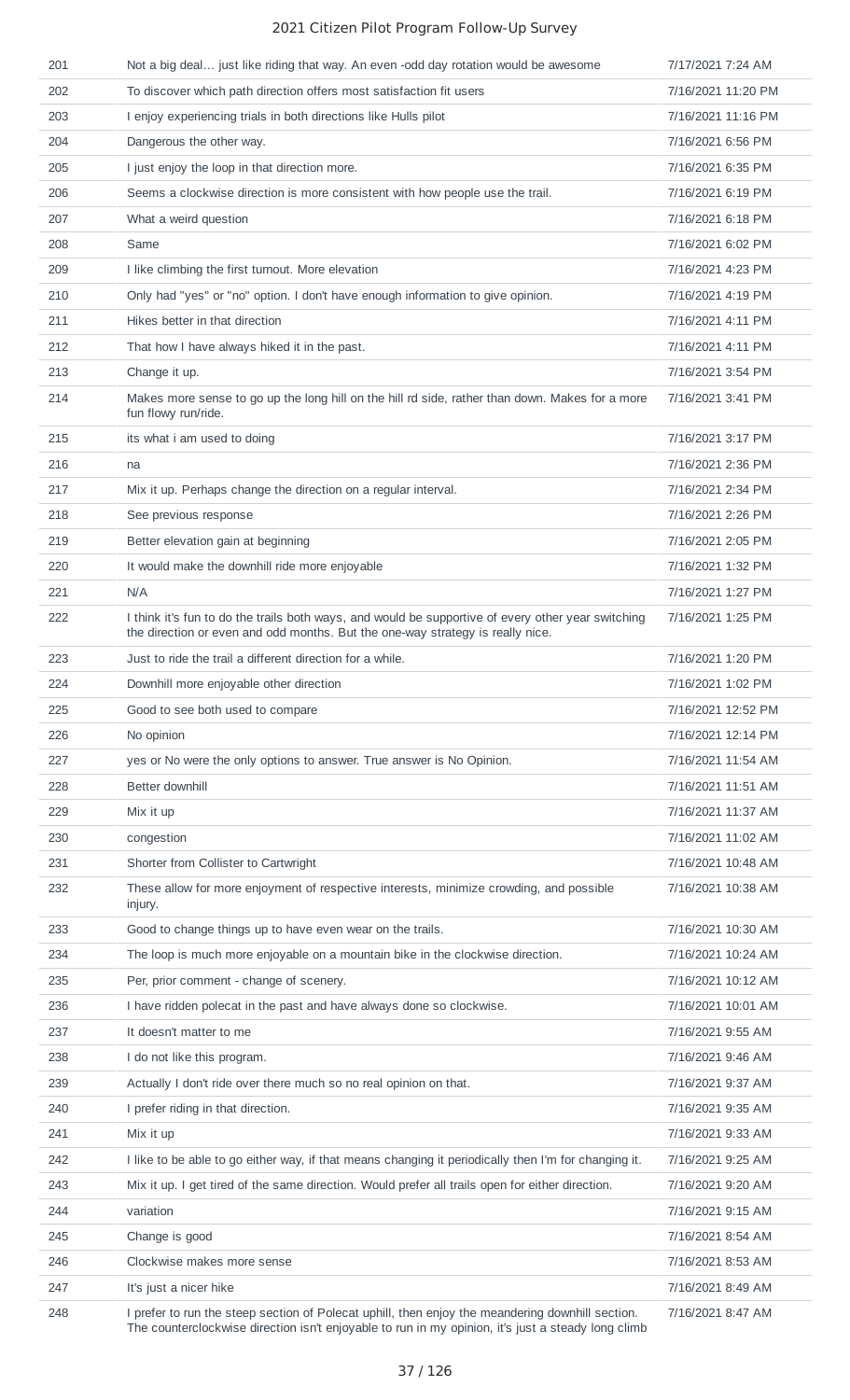|     | followed by a brutal downhill.                                                                                                                                                                                                                                                                                                                                                                             |                    |
|-----|------------------------------------------------------------------------------------------------------------------------------------------------------------------------------------------------------------------------------------------------------------------------------------------------------------------------------------------------------------------------------------------------------------|--------------------|
| 249 | Not effective.                                                                                                                                                                                                                                                                                                                                                                                             | 7/16/2021 8:46 AM  |
| 250 | Less conflict with bicycles                                                                                                                                                                                                                                                                                                                                                                                | 7/16/2021 8:29 AM  |
| 251 | See previous answer.                                                                                                                                                                                                                                                                                                                                                                                       | 7/16/2021 8:27 AM  |
| 252 | Fun to switch it up.                                                                                                                                                                                                                                                                                                                                                                                       | 7/16/2021 8:23 AM  |
| 253 | makes it a different ride                                                                                                                                                                                                                                                                                                                                                                                  | 7/16/2021 8:19 AM  |
| 254 | Better flow that way                                                                                                                                                                                                                                                                                                                                                                                       | 7/16/2021 8:16 AM  |
| 255 | I feel it is a safer route while biking.                                                                                                                                                                                                                                                                                                                                                                   | 7/16/2021 8:15 AM  |
| 256 | CW is more fun on the MTB.                                                                                                                                                                                                                                                                                                                                                                                 | 7/16/2021 8:06 AM  |
| 257 | The direction I prefer to ride                                                                                                                                                                                                                                                                                                                                                                             | 7/16/2021 7:59 AM  |
| 258 | Na                                                                                                                                                                                                                                                                                                                                                                                                         | 7/16/2021 7:57 AM  |
| 259 | actually no opinion                                                                                                                                                                                                                                                                                                                                                                                        | 7/16/2021 7:55 AM  |
| 260 | Just explained in previous comment box                                                                                                                                                                                                                                                                                                                                                                     | 7/16/2021 7:53 AM  |
| 261 | I would like to see alternating directions for MTB riders (I.e. even/odd days). I don't see any<br>reason that hikers or runners need to go in any particular direction. It actually makes it safer to<br>have pedestrians go in the opposite direction as they can see the bikes coming, but it really<br>doesn't make sense to have them travel one way only. To me anyway thanks for allowing<br>input! | 7/16/2021 7:51 AM  |
| 262 | The flow of the downhill sections is more enjoyable in the clockwise route. ex. flowing<br>serpentine section on the northwest side clockwise as opposed to the straight downhill on the<br>northeast side ending in a sharp turn (nice as an uphill climb). I'm a 56-year-old intermediate<br>female rider, not aggressive but would still enjoy the smooth descent and challenge of a good<br>climb.     | 7/16/2021 7:48 AM  |
| 263 | Many sections are more enjoyable clockwise                                                                                                                                                                                                                                                                                                                                                                 | 7/16/2021 7:44 AM  |
| 264 | Variety in hiking                                                                                                                                                                                                                                                                                                                                                                                          | 7/16/2021 7:42 AM  |
| 265 | I just think the trail flows better that way.                                                                                                                                                                                                                                                                                                                                                              | 7/16/2021 7:41 AM  |
| 266 | Different feel                                                                                                                                                                                                                                                                                                                                                                                             | 7/16/2021 7:39 AM  |
| 267 | No direction.                                                                                                                                                                                                                                                                                                                                                                                              | 7/16/2021 7:31 AM  |
| 268 | It's how I've always done the trail in the past                                                                                                                                                                                                                                                                                                                                                            | 7/16/2021 7:29 AM  |
| 269 | Variety                                                                                                                                                                                                                                                                                                                                                                                                    | 7/16/2021 7:29 AM  |
| 270 | Better terrain                                                                                                                                                                                                                                                                                                                                                                                             | 7/16/2021 7:27 AM  |
| 271 | it would be great to maybe switch it up each year.                                                                                                                                                                                                                                                                                                                                                         | 7/16/2021 7:24 AM  |
| 272 | For whatever reason that is naturally the direction I have always done it                                                                                                                                                                                                                                                                                                                                  | 7/16/2021 7:22 AM  |
| 273 | To see if it would work.                                                                                                                                                                                                                                                                                                                                                                                   | 7/16/2021 7:17 AM  |
| 274 | I like riding in the CW direction better on Polecat.                                                                                                                                                                                                                                                                                                                                                       | 7/16/2021 7:16 AM  |
| 275 | I have no preference but if the direction was changed, these results could be compared to<br>previous directional results to determine "best" direction.                                                                                                                                                                                                                                                   | 7/16/2021 7:15 AM  |
| 276 | I like running it counter clockwise. :)                                                                                                                                                                                                                                                                                                                                                                    | 7/16/2021 7:11 AM  |
| 277 | To see if it is better or more interesting                                                                                                                                                                                                                                                                                                                                                                 | 7/16/2021 7:07 AM  |
| 278 | I prefer hiking up the switchbacks at the end of the hike rather than going down them at the<br>beginning                                                                                                                                                                                                                                                                                                  | 7/16/2021 7:02 AM  |
| 279 | Variety                                                                                                                                                                                                                                                                                                                                                                                                    | 7/16/2021 6:34 AM  |
| 280 | I think being consistent in messaging is helpful rather than making people have to think.                                                                                                                                                                                                                                                                                                                  | 7/16/2021 6:28 AM  |
| 281 | Something different                                                                                                                                                                                                                                                                                                                                                                                        | 7/16/2021 6:06 AM  |
| 282 | It has better climbs                                                                                                                                                                                                                                                                                                                                                                                       | 7/16/2021 6:02 AM  |
| 283 | I prefer the clockwise direction.                                                                                                                                                                                                                                                                                                                                                                          | 7/16/2021 6:01 AM  |
| 284 | I enjoy the clockwise climb from the south trailhead.                                                                                                                                                                                                                                                                                                                                                      | 7/16/2021 5:46 AM  |
| 285 | Clockwise direction is a better flowing ride.                                                                                                                                                                                                                                                                                                                                                              | 7/16/2021 5:34 AM  |
| 286 | I support the directional management but I think the trail should be directional in the opposite<br>direction to allow riders a better experience (rollers, no downhill on the narrowest steepest drop<br>section, etc) - and it should be bidirectional the short distance from the Cartwright trail head to<br>DoeRidge intersection                                                                     | 7/16/2021 5:30 AM  |
| 287 | Evens out access days                                                                                                                                                                                                                                                                                                                                                                                      | 7/16/2021 5:16 AM  |
| 288 | I enjoy the nuances of riding the loop both directions. Curious if the masses like it better going<br>the other way.                                                                                                                                                                                                                                                                                       | 7/15/2021 11:23 PM |
| 289 | Variety                                                                                                                                                                                                                                                                                                                                                                                                    | 7/15/2021 11:19 PM |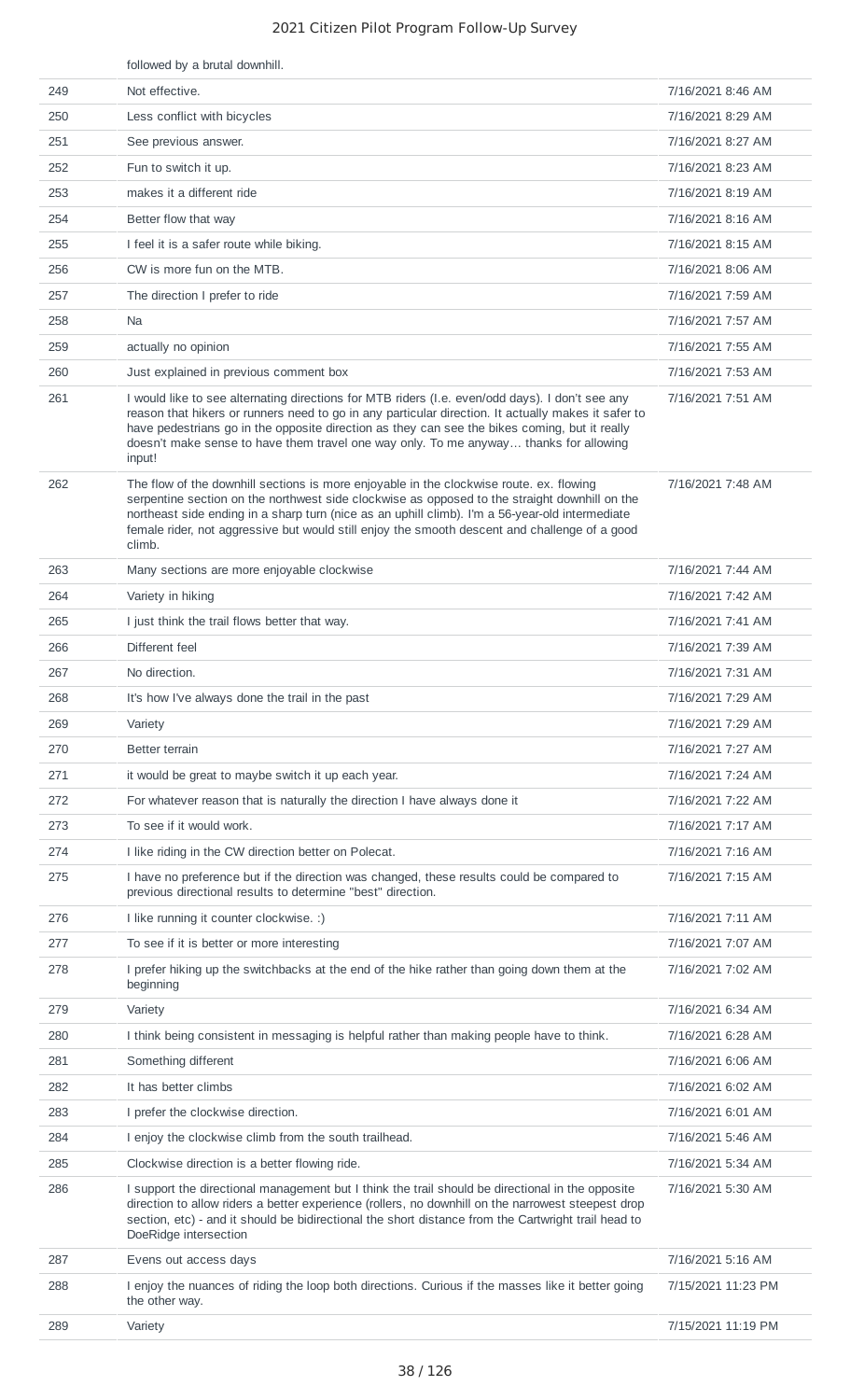| 290 | It's better                                                                                                                                                                                                                                                                                                                                                                                | 7/15/2021 11:17 PM |
|-----|--------------------------------------------------------------------------------------------------------------------------------------------------------------------------------------------------------------------------------------------------------------------------------------------------------------------------------------------------------------------------------------------|--------------------|
| 291 | don't care                                                                                                                                                                                                                                                                                                                                                                                 | 7/15/2021 10:50 PM |
| 292 | Safer going up and it is a great hill for climbing                                                                                                                                                                                                                                                                                                                                         | 7/15/2021 10:23 PM |
| 293 | Prefer changed route stratergy                                                                                                                                                                                                                                                                                                                                                             | 7/15/2021 10:04 PM |
| 294 | Honestly doesn't matter either way to me. :)                                                                                                                                                                                                                                                                                                                                               | 7/15/2021 10:01 PM |
| 295 | Actually I haven't seen a need for One direction on polecat                                                                                                                                                                                                                                                                                                                                | 7/15/2021 9:54 PM  |
| 296 | Easier                                                                                                                                                                                                                                                                                                                                                                                     | 7/15/2021 9:48 PM  |
| 297 | As I runner I much prefer clockwise but just this runner opinion                                                                                                                                                                                                                                                                                                                           | 7/15/2021 9:46 PM  |
| 298 | Sorry meant no. I love the new flow. Seems a lot better and safer. Hope it stays how it is<br>during this pilot program                                                                                                                                                                                                                                                                    | 7/15/2021 9:31 PM  |
| 299 | I'm almost indifferent - and in the past I generally preferred to ride it counter clockwise, but it<br>might be good to change the direction, both for variety and for wear on the trail.                                                                                                                                                                                                  | 7/15/2021 9:20 PM  |
| 300 | It would give a chance for folks to experience the trail in both directions, then give feedback on<br>which way is best.                                                                                                                                                                                                                                                                   | 7/15/2021 9:12 PM  |
| 301 | Variety, change                                                                                                                                                                                                                                                                                                                                                                            | 7/15/2021 9:04 PM  |
| 302 | I only said yes because there wasn't a 3rd choice indicating I don't feel strongly about either<br>way                                                                                                                                                                                                                                                                                     | 7/15/2021 8:58 PM  |
| 303 | Nice to see which direction has a better flow                                                                                                                                                                                                                                                                                                                                              | 7/15/2021 8:53 PM  |
| 304 | I don't know I wish for fewer "rules" and more courtesy and cooperation                                                                                                                                                                                                                                                                                                                    | 7/15/2021 8:44 PM  |
| 305 | Change is good                                                                                                                                                                                                                                                                                                                                                                             | 7/15/2021 8:42 PM  |
| 306 | Variety; change the view                                                                                                                                                                                                                                                                                                                                                                   | 7/15/2021 8:38 PM  |
| 307 | I think it would be best to alternate it a couple times a year. For the trails like Polecat that<br>could really be enjoyed either direction. I also think it would be best to have bike and foot<br>traffic in opposite directions.                                                                                                                                                       | 7/15/2021 8:35 PM  |
| 308 | I prefer the clockwise climb.                                                                                                                                                                                                                                                                                                                                                              | 7/15/2021 8:28 PM  |
| 309 | That is the directl like to go.                                                                                                                                                                                                                                                                                                                                                            | 7/15/2021 8:12 PM  |
| 310 | I believe it's safer for riders to climb the steep side-hill rather and descend on it. Thank you.                                                                                                                                                                                                                                                                                          | 7/15/2021 8:11 PM  |
| 311 | $\circ$                                                                                                                                                                                                                                                                                                                                                                                    | 7/15/2021 8:09 PM  |
| 312 | I like riding Pole Cat going both directions. Maybe it could be clockwise for part of the year and<br>counter clockwise for the rest.                                                                                                                                                                                                                                                      | 7/15/2021 8:08 PM  |
| 313 | Easier to follow.                                                                                                                                                                                                                                                                                                                                                                          | 7/15/2021 7:53 PM  |
| 314 | I like to see trails in different perspectives, from a different direction                                                                                                                                                                                                                                                                                                                 | 7/15/2021 7:43 PM  |
| 315 | Just to do something different. I would keep Hulls as pedestrian only. Let the hikers enjoy it.<br>It's not a fun ride down anyway. Same with Mountain Cove, it's not worth the ride.                                                                                                                                                                                                      | 7/15/2021 7:43 PM  |
| 316 | I am indifferent to this question. There was no such answer as "no preference".                                                                                                                                                                                                                                                                                                            | 7/15/2021 7:42 PM  |
| 317 | I would like the directions to alternate                                                                                                                                                                                                                                                                                                                                                   | 7/15/2021 7:24 PM  |
| 318 | Clockwise is the preferred direction for the large majority of mountain bikers. However, I would<br>support an every 6 month swap if that would be reduce trail impact.                                                                                                                                                                                                                    | 7/15/2021 7:17 PM  |
| 319 | I prefer clockwise. But each direction is a different experience. I would like to see it alternate<br>on odd/even days                                                                                                                                                                                                                                                                     | 7/15/2021 7:02 PM  |
| 320 | I'd actually like to see it alternate. Both directions are fun.                                                                                                                                                                                                                                                                                                                            | 7/15/2021 6:42 PM  |
| 321 | Just to try something different.                                                                                                                                                                                                                                                                                                                                                           | 7/15/2021 6:39 PM  |
| 322 | As mentioned, I have always enjoyed riding it that way to begin with (and would rather not see<br>any such restrictions). But a practical reason: It would allow bikers coming from the direction<br>of Peggy's Trail to easily access the Doe Ridge trail and cross over, without taking an<br>unnecessarily long roundabout trip over the Polecat Loop to reach the Collister Trailhead. | 7/15/2021 6:37 PM  |
| 323 | Traffic moving the same direction facilitates circulation and passing. Works well!                                                                                                                                                                                                                                                                                                         | 7/15/2021 6:35 PM  |
| 324 | That seems like the more natural way                                                                                                                                                                                                                                                                                                                                                       | 7/15/2021 6:32 PM  |
| 325 | IMO - I believe the original trail blazers of Polecat built the trail to be walked/rode clockwise.                                                                                                                                                                                                                                                                                         | 7/15/2021 6:22 PM  |
| 326 | As a mountain bike rider I feel the trail flows better and most of the corner seem to have berms<br>made for turning as you travel in the clockwise direction. I would support making Polecat trial<br>directional in the clockwise direction.                                                                                                                                             | 7/15/2021 6:13 PM  |
| 327 | See previous, I have more fun clockwise, no desire anti                                                                                                                                                                                                                                                                                                                                    | 7/15/2021 6:02 PM  |
| 328 | Climbing                                                                                                                                                                                                                                                                                                                                                                                   | 7/15/2021 6:01 PM  |
| 329 | Prefer that direction                                                                                                                                                                                                                                                                                                                                                                      | 7/15/2021 5:48 PM  |
| 330 | Variety.                                                                                                                                                                                                                                                                                                                                                                                   | 7/15/2021 5:47 PM  |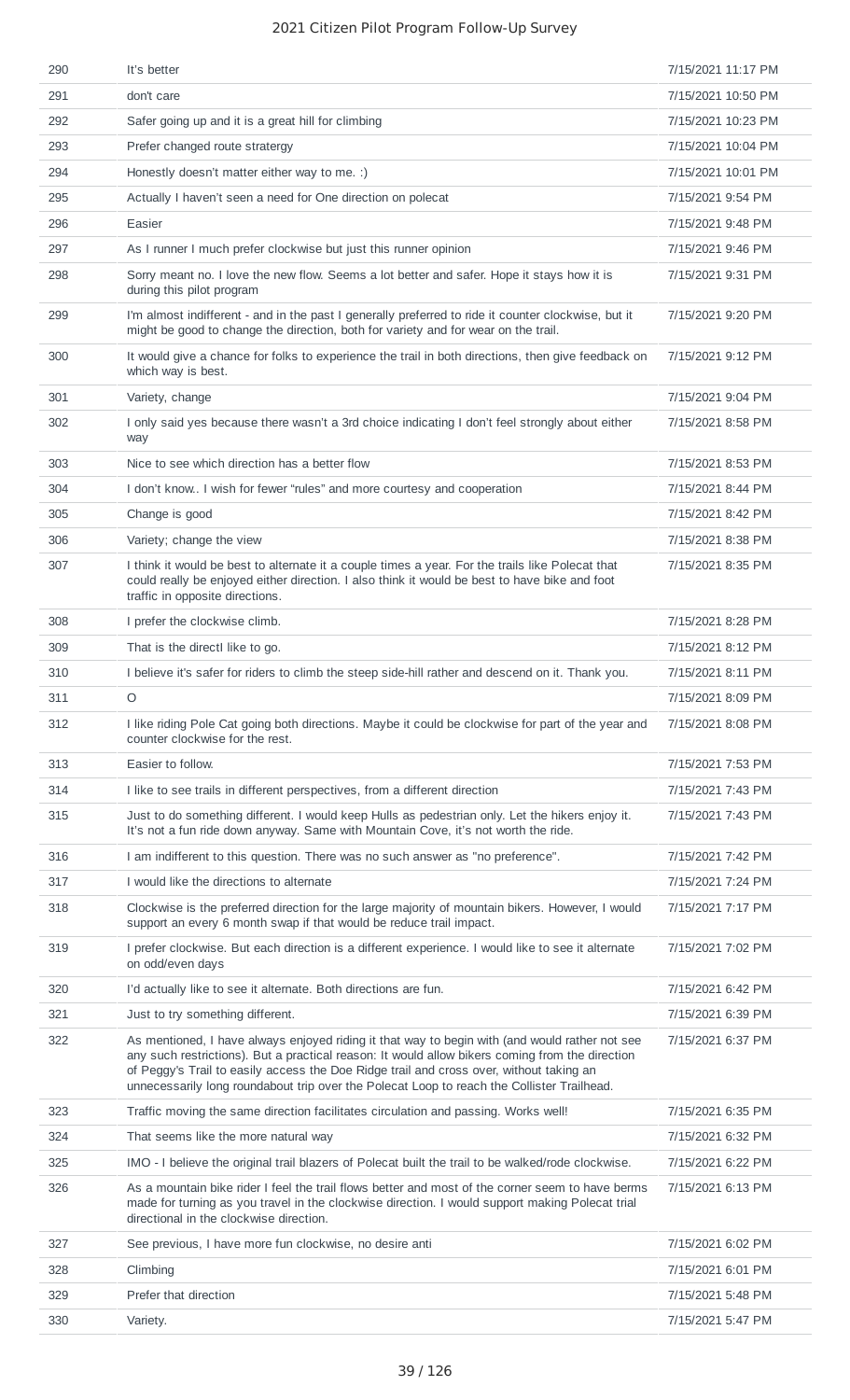| 331 | Both directions early morning until 8:00 am after that make it directional                                                                                                                                                                                                             | 7/15/2021 5:47 PM |
|-----|----------------------------------------------------------------------------------------------------------------------------------------------------------------------------------------------------------------------------------------------------------------------------------------|-------------------|
| 332 | I like going clockwise. Seems more natural. :) Not exactly a strong preference.                                                                                                                                                                                                        | 7/15/2021 5:45 PM |
| 333 | As stated previously, I would like to be able to ride the trail both directions, but have no<br>problem with that being based on alternating days.                                                                                                                                     | 7/15/2021 5:39 PM |
| 334 | Given that the answer had to be yes or no I picked yes because that is the way I tend to loop<br>naturally. If an option to say either way is fine had existed I would have chosen that.                                                                                               | 7/15/2021 5:31 PM |
| 335 | the numbers of users need to managed to reduce conflicks                                                                                                                                                                                                                               | 7/15/2021 5:23 PM |
| 336 | I would like to see both ways available                                                                                                                                                                                                                                                | 7/15/2021 5:22 PM |
| 337 | You have to pick a direction to start. Maybe more people use that trailhead?                                                                                                                                                                                                           | 7/15/2021 5:18 PM |
| 338 | Mix it up                                                                                                                                                                                                                                                                              | 7/15/2021 5:15 PM |
| 339 | Riding down from peggys, it makes more sense to go clockwise and it seems many people<br>prefer clockwise                                                                                                                                                                              | 7/15/2021 5:14 PM |
| 340 | The only flowy sections are clockwise.                                                                                                                                                                                                                                                 | 7/15/2021 5:01 PM |
| 341 | I think it's good to alternate                                                                                                                                                                                                                                                         | 7/15/2021 4:36 PM |
| 342 | I'm not a mountain biker but if making it one way would help the bikers and others who might<br>be using the trail I don't see it as an inconvenience                                                                                                                                  | 7/15/2021 4:31 PM |
| 343 | Clockwise will have less high speed blind turns with exposure therefore lessening the risk to<br>ALL trail users.                                                                                                                                                                      | 7/15/2021 4:24 PM |
| 344 | Just to check it out, see what the contrast is                                                                                                                                                                                                                                         | 7/15/2021 3:56 PM |
| 345 | Why not? Change of pace                                                                                                                                                                                                                                                                | 7/15/2021 3:52 PM |
| 346 | The exposed hillside at the start of the clockwise loop is much safer to ascend than descend.                                                                                                                                                                                          | 7/15/2021 3:51 PM |
| 347 | I'm actually ok with either direction.                                                                                                                                                                                                                                                 | 7/15/2021 3:49 PM |
| 348 | I think it would be good to test both directions.                                                                                                                                                                                                                                      | 7/15/2021 3:48 PM |
| 349 | Just to allow the trail to flow a different direction                                                                                                                                                                                                                                  | 7/15/2021 3:47 PM |
| 350 | The big hill coming down going clockwise is a much more awkward exchange with hikers than<br>the clockwise version                                                                                                                                                                     | 7/15/2021 3:40 PM |
| 351 | Just to mix it up                                                                                                                                                                                                                                                                      | 7/15/2021 3:33 PM |
| 352 | Actually, no preference wasn't one of the choices. I think it is fine for both directions.                                                                                                                                                                                             | 7/15/2021 3:31 PM |
| 353 | If it has to be directional at least change it up twice a year                                                                                                                                                                                                                         | 7/15/2021 3:22 PM |
| 354 | Actually, I don't have any opinion on the direction.                                                                                                                                                                                                                                   | 7/15/2021 3:17 PM |
| 355 | Why not try it both ways since this is a pilot program                                                                                                                                                                                                                                 | 7/15/2021 3:15 PM |
| 356 | Just a preference. Have typically ridden it clockwise. But honestly - just amazing that it is one<br>way so would rather keep that in place permanently.                                                                                                                               | 7/15/2021 3:12 PM |
| 357 | See prior comment- I prefer to climb rather than descend the switchbacks, and I enjoy using<br>the shorter end if the loop to connect home on the way down from a descent from bogus, as it<br>offers shorter distance, minimal climbing after a long ride, and wonderful wildflowers. | 7/15/2021 3:11 PM |
| 358 | Just personal preference.                                                                                                                                                                                                                                                              | 7/15/2021 2:48 PM |
| 359 | easier to follow                                                                                                                                                                                                                                                                       | 7/15/2021 2:37 PM |
| 360 | We typically bike Polecat as a cut through from Hill Rd. to Peggy's and typically ride that<br>section in a clockwise direction.                                                                                                                                                       | 7/15/2021 2:37 PM |
| 361 | Actually it would be nice to change directions periodically in the year to vary the experience                                                                                                                                                                                         | 7/15/2021 2:23 PM |
| 362 | I like doing this trail clockwise                                                                                                                                                                                                                                                      | 7/15/2021 2:19 PM |
| 363 | It is safer especially with so many darn :) bikes!! Especially so many bikers are not very polite<br>or safe riders                                                                                                                                                                    | 7/15/2021 2:19 PM |
| 364 | <b>Better flow</b>                                                                                                                                                                                                                                                                     | 7/15/2021 2:08 PM |
| 365 | Switch things up                                                                                                                                                                                                                                                                       | 7/15/2021 1:59 PM |
| 366 | Natural flow                                                                                                                                                                                                                                                                           | 7/15/2021 1:50 PM |
| 367 | To change it up                                                                                                                                                                                                                                                                        | 7/15/2021 1:25 PM |
| 368 | On a mountain bike, it makes the ride more enjoyable. More flowy sections, less climbing                                                                                                                                                                                               | 7/15/2021 1:23 PM |
| 369 | Change is good. Could it switch back and forth at certain intervals if not too confusing?                                                                                                                                                                                              | 7/15/2021 1:22 PM |
| 370 | I would like an odd/even day directional use on Polecatthey are different experiences each<br>direction!                                                                                                                                                                               | 7/15/2021 1:22 PM |
| 371 | I'm neutral on direction, I don't use that trail frequently, and only hike it when I do, so direction<br>doesn't matter to me.                                                                                                                                                         | 7/15/2021 1:17 PM |
| 372 | More fun and safer                                                                                                                                                                                                                                                                     | 7/15/2021 1:13 PM |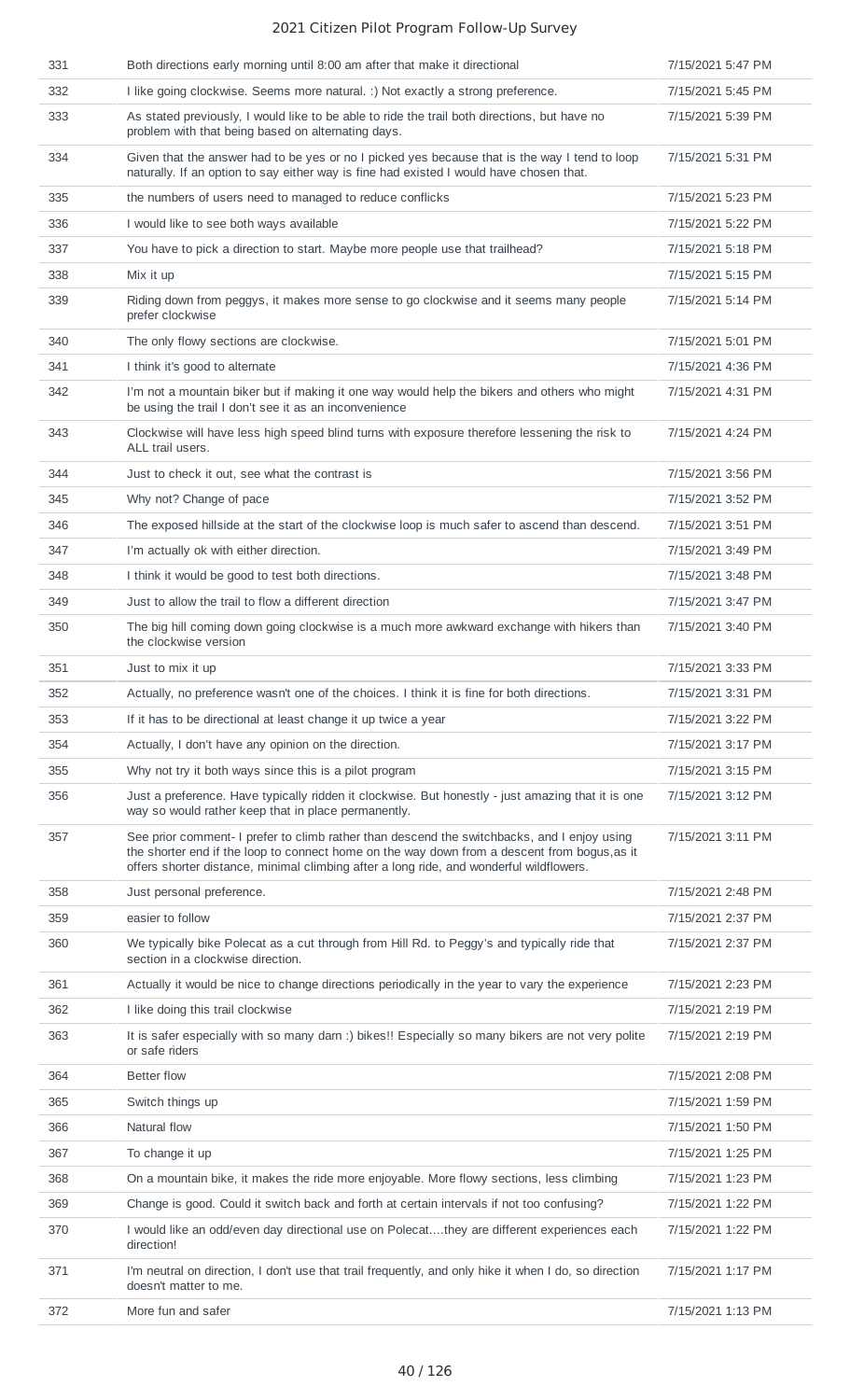| 373 | Nah                                                                                                                                                                                                                                                                                                                                                                                                                                                                                                                         | 7/15/2021 1:04 PM  |
|-----|-----------------------------------------------------------------------------------------------------------------------------------------------------------------------------------------------------------------------------------------------------------------------------------------------------------------------------------------------------------------------------------------------------------------------------------------------------------------------------------------------------------------------------|--------------------|
| 374 | Variety                                                                                                                                                                                                                                                                                                                                                                                                                                                                                                                     | 7/15/2021 1:03 PM  |
| 375 | I personally prefer to ride the trail that direction, clockwise.                                                                                                                                                                                                                                                                                                                                                                                                                                                            | 7/15/2021 1:02 PM  |
| 376 | Prefer to start rides with the climb from Collister.                                                                                                                                                                                                                                                                                                                                                                                                                                                                        | 7/15/2021 12:58 PM |
| 377 | No big reason I just like clockwise but counter is good too.                                                                                                                                                                                                                                                                                                                                                                                                                                                                | 7/15/2021 12:52 PM |
| 378 | Just would add a different terrain set when using the trail system.                                                                                                                                                                                                                                                                                                                                                                                                                                                         | 7/15/2021 12:46 PM |
| 379 | Just flows better.                                                                                                                                                                                                                                                                                                                                                                                                                                                                                                          | 7/15/2021 12:45 PM |
| 380 | To go the other direction.                                                                                                                                                                                                                                                                                                                                                                                                                                                                                                  | 7/15/2021 12:29 PM |
| 381 | Seems more natural to circle right                                                                                                                                                                                                                                                                                                                                                                                                                                                                                          | 7/15/2021 12:21 PM |
| 382 | There was no option for i dont know :- (I support the one way. I do not have a strong opinion on<br>which way that is.                                                                                                                                                                                                                                                                                                                                                                                                      | 7/15/2021 12:11 PM |
| 383 | Change is good.                                                                                                                                                                                                                                                                                                                                                                                                                                                                                                             | 7/15/2021 12:09 PM |
| 384 | It's the route I always took from the trailhead off cartwright.                                                                                                                                                                                                                                                                                                                                                                                                                                                             | 7/15/2021 12:09 PM |
| 385 | Helps with the flow of traffic and less damage to vegetation.                                                                                                                                                                                                                                                                                                                                                                                                                                                               | 7/15/2021 12:04 PM |
| 386 | I like the idea of trying different things to see what works best.                                                                                                                                                                                                                                                                                                                                                                                                                                                          | 7/15/2021 12:02 PM |
| 387 | I've always enjoyed the clockwise direction more. I also think that it's a safer direction on the<br>sandy side                                                                                                                                                                                                                                                                                                                                                                                                             | 7/15/2021 11:56 AM |
| 388 | no direction just let people be                                                                                                                                                                                                                                                                                                                                                                                                                                                                                             | 7/15/2021 11:56 AM |
| 389 | I think it's more fun to go that way.                                                                                                                                                                                                                                                                                                                                                                                                                                                                                       | 7/15/2021 11:47 AM |
| 390 | I don't ride Polecat often but I think it would be fair to give the other direction a chance? I hear<br>people also like using it that direction. But I don't really care                                                                                                                                                                                                                                                                                                                                                   | 7/15/2021 11:43 AM |
| 391 | You have the fun downhill section as a climbing only section now.I would like it reversed                                                                                                                                                                                                                                                                                                                                                                                                                                   | 7/15/2021 11:42 AM |
| 392 | The current direction has a steep, "brake grabbing", descent at the Collister end, and the fun<br>flowing bits on the Cartwright side are mostly up hill I would rather climb up a steep slope<br>and glide down the other side. Like a slide in a playground. Climb the ladder and glide down the<br>slide :) (Side note: The tail end of Pole Cat to the parking lot on Cartwright should be both<br>ways. As it is it limits Doe Ridge access either in or out. Leaving you kind of stuck with a long<br>option around.) | 7/15/2021 11:38 AM |
| 393 | I believe the flow is better that direction. Not strong opposition to either direction                                                                                                                                                                                                                                                                                                                                                                                                                                      | 7/15/2021 11:32 AM |
| 394 | Just makes since.                                                                                                                                                                                                                                                                                                                                                                                                                                                                                                           | 7/15/2021 11:31 AM |
| 395 | It should be an odd/even day direction                                                                                                                                                                                                                                                                                                                                                                                                                                                                                      | 7/15/2021 11:25 AM |
| 396 | I prefer the other direction.                                                                                                                                                                                                                                                                                                                                                                                                                                                                                               | 7/15/2021 11:21 AM |
| 397 | I would prefer no directional rules, but clockwise is better. Can do Polecat to Doe Ridge to<br>Quickdraw, then do repeats of Quick Draw, which, I guess, is better for my purposes. Actually,<br>the problem is the cyclists themselves. They pretty much approach quickly under the<br>assumption that hikers will get out of their way. That is wrong. Hikers should have the right of<br>way I readily step aside, but there are stretches where doing that too suddenly risks falling<br>over the edge.                | 7/15/2021 11:20 AM |
| 398 | I personally enjoy the clockwise ride more                                                                                                                                                                                                                                                                                                                                                                                                                                                                                  | 7/15/2021 11:14 AM |
| 399 | I've never ridden it the other way - new to area. Would like to see which is better :)                                                                                                                                                                                                                                                                                                                                                                                                                                      | 7/15/2021 11:07 AM |
| 400 | I never use the Polecat Gulch trails.                                                                                                                                                                                                                                                                                                                                                                                                                                                                                       | 7/15/2021 11:04 AM |
| 401 | There is more flowy terrain clockwise                                                                                                                                                                                                                                                                                                                                                                                                                                                                                       | 7/15/2021 10:58 AM |
| 402 |                                                                                                                                                                                                                                                                                                                                                                                                                                                                                                                             |                    |
|     | I don't really care either way.                                                                                                                                                                                                                                                                                                                                                                                                                                                                                             | 7/15/2021 10:57 AM |
| 403 | The narrow, sandy, exposed section at the end of the CCW downhill feels sketch. Think I'd<br>rather ride up it instead.                                                                                                                                                                                                                                                                                                                                                                                                     | 7/15/2021 10:56 AM |
| 404 | Personal preference, I guess. I miss the big climb up from the south trailhead.                                                                                                                                                                                                                                                                                                                                                                                                                                             | 7/15/2021 10:55 AM |
| 405 | It's confusing and doesnt allow use of some trails on certain days                                                                                                                                                                                                                                                                                                                                                                                                                                                          | 7/15/2021 10:46 AM |
| 406 | Part of the fun of being in the foothills is seeing different things. If you only have one choice<br>and one direction it defeats the purpose.                                                                                                                                                                                                                                                                                                                                                                              | 7/15/2021 10:43 AM |
| 407 | The trail is enjoyable in both directions.                                                                                                                                                                                                                                                                                                                                                                                                                                                                                  | 7/15/2021 10:41 AM |
| 408 | I don't have an opinion on this.                                                                                                                                                                                                                                                                                                                                                                                                                                                                                            | 7/15/2021 10:39 AM |
| 409 | That's the way I typically ride Polecat loop.                                                                                                                                                                                                                                                                                                                                                                                                                                                                               | 7/15/2021 10:39 AM |
| 410 | For variety - it would be nice to alternate the direction every month.                                                                                                                                                                                                                                                                                                                                                                                                                                                      | 7/15/2021 10:35 AM |
| 411 | The clockwise climb from the ranch at the collister trailhead is preferred to a counter clockwise<br>descent.                                                                                                                                                                                                                                                                                                                                                                                                               | 7/15/2021 10:34 AM |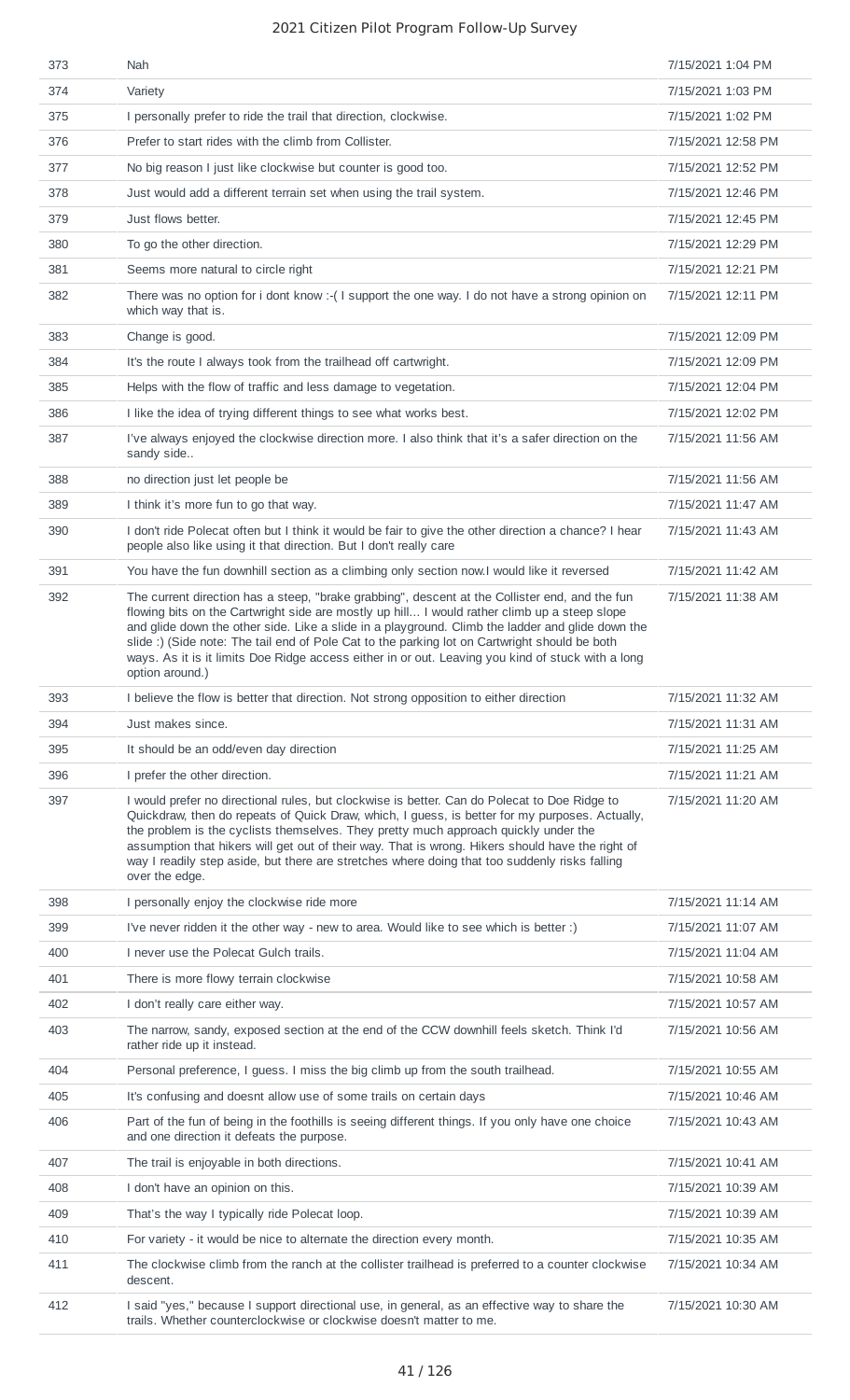| 413 | Preference                                                                                                                                                                                                                                                                                                                                                                                                                                                                                                                                                                                                                                                                                                                                | 7/15/2021 10:26 AM |
|-----|-------------------------------------------------------------------------------------------------------------------------------------------------------------------------------------------------------------------------------------------------------------------------------------------------------------------------------------------------------------------------------------------------------------------------------------------------------------------------------------------------------------------------------------------------------------------------------------------------------------------------------------------------------------------------------------------------------------------------------------------|--------------------|
| 414 | To provide an alternate direction. See comments above.                                                                                                                                                                                                                                                                                                                                                                                                                                                                                                                                                                                                                                                                                    | 7/15/2021 10:25 AM |
| 415 | There are definitely pros and cons to both directions, but there are some nice sections of trail<br>that are more enjoyable traveling from the other direction, and it may be worth trying them both<br>out to see what users prefer. Also, I personally think that for safety reasons, we should<br>probably climb that trail on the left (from the Collister parking lot) then to descend it. It's a<br>narrow trail where folks can carry a lot of speed, which could be dangerous for hikers up<br>ahead. The other option that I've seen work well with other trails is alternative directions for<br>hikers and bikers - that way they are more visible to each other upon approach. But that can<br>get quite complicated quickly. | 7/15/2021 10:25 AM |
| 416 | Variety                                                                                                                                                                                                                                                                                                                                                                                                                                                                                                                                                                                                                                                                                                                                   | 7/15/2021 10:22 AM |
| 417 | I like that direction a bit better                                                                                                                                                                                                                                                                                                                                                                                                                                                                                                                                                                                                                                                                                                        | 7/15/2021 10:20 AM |
| 418 | Just a personal preference. Happy to "lose" this one as if it meant we got to keep hulls gulch<br>alternating days though.                                                                                                                                                                                                                                                                                                                                                                                                                                                                                                                                                                                                                | 7/15/2021 10:20 AM |
| 419 | Improved routing from peggys to hillside area                                                                                                                                                                                                                                                                                                                                                                                                                                                                                                                                                                                                                                                                                             | 7/15/2021 10:19 AM |
| 420 | I personally like to run trails in different ways to change up the experience.                                                                                                                                                                                                                                                                                                                                                                                                                                                                                                                                                                                                                                                            | 7/15/2021 10:10 AM |
| 421 | Different climb on MTB                                                                                                                                                                                                                                                                                                                                                                                                                                                                                                                                                                                                                                                                                                                    | 7/15/2021 10:07 AM |
| 422 | I like the climbing and flow of the trail the clockwise direction                                                                                                                                                                                                                                                                                                                                                                                                                                                                                                                                                                                                                                                                         | 7/15/2021 10:02 AM |
| 423 | As explained previously, I miss the challenge of running uphill                                                                                                                                                                                                                                                                                                                                                                                                                                                                                                                                                                                                                                                                           | 7/15/2021 10:00 AM |
| 424 | J                                                                                                                                                                                                                                                                                                                                                                                                                                                                                                                                                                                                                                                                                                                                         | 7/15/2021 9:57 AM  |
| 425 | It is much better for mountain bikers to ride this trail clockwise. It has a better flow, and in my<br>opinion is safer.                                                                                                                                                                                                                                                                                                                                                                                                                                                                                                                                                                                                                  | 7/15/2021 9:50 AM  |
| 426 | The trail slows a little better that direction overall with the exception of the steeper/exposed<br>section on the west side.                                                                                                                                                                                                                                                                                                                                                                                                                                                                                                                                                                                                             | 7/15/2021 9:48 AM  |
| 427 | More enjoyable biking and better downhill flow going clockwise                                                                                                                                                                                                                                                                                                                                                                                                                                                                                                                                                                                                                                                                            | 7/15/2021 9:46 AM  |
| 428 | Like going up the long hill rather than down. The one that comes down to the trail near the<br>Collister access point.                                                                                                                                                                                                                                                                                                                                                                                                                                                                                                                                                                                                                    | 7/15/2021 9:43 AM  |
| 429 | It would be nice to approach the west hill first for improved work ouy                                                                                                                                                                                                                                                                                                                                                                                                                                                                                                                                                                                                                                                                    | 7/15/2021 9:42 AM  |
| 430 | No real reason other than I usually go the other way, as the climb seems a bit more<br>challenging the other way. Regardless, of the direction, going one way is very helpful.                                                                                                                                                                                                                                                                                                                                                                                                                                                                                                                                                            | 7/15/2021 9:42 AM  |
| 431 | I'd like some variety with polecat.                                                                                                                                                                                                                                                                                                                                                                                                                                                                                                                                                                                                                                                                                                       | 7/15/2021 9:39 AM  |
| 432 | Just for variety                                                                                                                                                                                                                                                                                                                                                                                                                                                                                                                                                                                                                                                                                                                          | 7/15/2021 9:39 AM  |
| 433 | Flows better                                                                                                                                                                                                                                                                                                                                                                                                                                                                                                                                                                                                                                                                                                                              | 7/15/2021 9:37 AM  |
| 434 | Appears to be the common request                                                                                                                                                                                                                                                                                                                                                                                                                                                                                                                                                                                                                                                                                                          | 7/15/2021 9:35 AM  |
| 435 | More fun downhill                                                                                                                                                                                                                                                                                                                                                                                                                                                                                                                                                                                                                                                                                                                         | 7/15/2021 9:33 AM  |
| 436 | Way more fun to ride the other direction. And clockwise was how Most riders rode it generally.<br>Though frankly should be runners counterclockwise riders clockwise.                                                                                                                                                                                                                                                                                                                                                                                                                                                                                                                                                                     | 7/15/2021 9:32 AM  |
| 437 | I feel it is safer for hikers                                                                                                                                                                                                                                                                                                                                                                                                                                                                                                                                                                                                                                                                                                             | 7/15/2021 9:25 AM  |
| 438 | The climb is better and the view is better.                                                                                                                                                                                                                                                                                                                                                                                                                                                                                                                                                                                                                                                                                               | 7/15/2021 9:22 AM  |
| 439 | <b>NA</b>                                                                                                                                                                                                                                                                                                                                                                                                                                                                                                                                                                                                                                                                                                                                 | 7/15/2021 9:19 AM  |
| 440 | It's more fun that direction.                                                                                                                                                                                                                                                                                                                                                                                                                                                                                                                                                                                                                                                                                                             | 7/15/2021 9:18 AM  |
| 441 | I like being able to climb out of the steep backside for training purposes.                                                                                                                                                                                                                                                                                                                                                                                                                                                                                                                                                                                                                                                               | 7/15/2021 9:16 AM  |
| 442 | It's more fun for biking! Out of 6 bikers/hikers I came across while doing the last big climb, no<br>one was going the correct way and I had to move for them. Kind of difficult when I'm in my<br>biggest gear and I'm the one traveling uphill                                                                                                                                                                                                                                                                                                                                                                                                                                                                                          | 7/15/2021 9:15 AM  |
| 443 | I prefer this direction, however two way is still a better method.                                                                                                                                                                                                                                                                                                                                                                                                                                                                                                                                                                                                                                                                        | 7/15/2021 9:14 AM  |
| 444 | I prefer the steep uphill. I wouldn't mind an alternation of the directions.                                                                                                                                                                                                                                                                                                                                                                                                                                                                                                                                                                                                                                                              | 7/15/2021 9:12 AM  |
| 445 | Clockwise flows better.                                                                                                                                                                                                                                                                                                                                                                                                                                                                                                                                                                                                                                                                                                                   | 7/15/2021 9:08 AM  |
| 446 | Change the direction during the pilot run to see which direction folks prefer                                                                                                                                                                                                                                                                                                                                                                                                                                                                                                                                                                                                                                                             | 7/15/2021 9:05 AM  |
| 447 | Running down the big hill (to the south of the collister connect, I think) and having bikers flying<br>down it behind you is no fun. At least going up the big hill bikers generally stay behind me on<br>the way up or are approaching much slower.                                                                                                                                                                                                                                                                                                                                                                                                                                                                                      | 7/15/2021 9:04 AM  |
| 448 | For comparison                                                                                                                                                                                                                                                                                                                                                                                                                                                                                                                                                                                                                                                                                                                            | 7/15/2021 9:00 AM  |
| 449 | It's a better direction to ride the trail                                                                                                                                                                                                                                                                                                                                                                                                                                                                                                                                                                                                                                                                                                 | 7/15/2021 9:00 AM  |
| 450 | logical flow                                                                                                                                                                                                                                                                                                                                                                                                                                                                                                                                                                                                                                                                                                                              | 7/15/2021 8:57 AM  |
| 451 | We don't know benefits without trying it                                                                                                                                                                                                                                                                                                                                                                                                                                                                                                                                                                                                                                                                                                  | 7/15/2021 8:56 AM  |
| 452 | Clockwise on Polecat is enjoyable as well. I prefer multidirectional though.                                                                                                                                                                                                                                                                                                                                                                                                                                                                                                                                                                                                                                                              | 7/15/2021 8:56 AM  |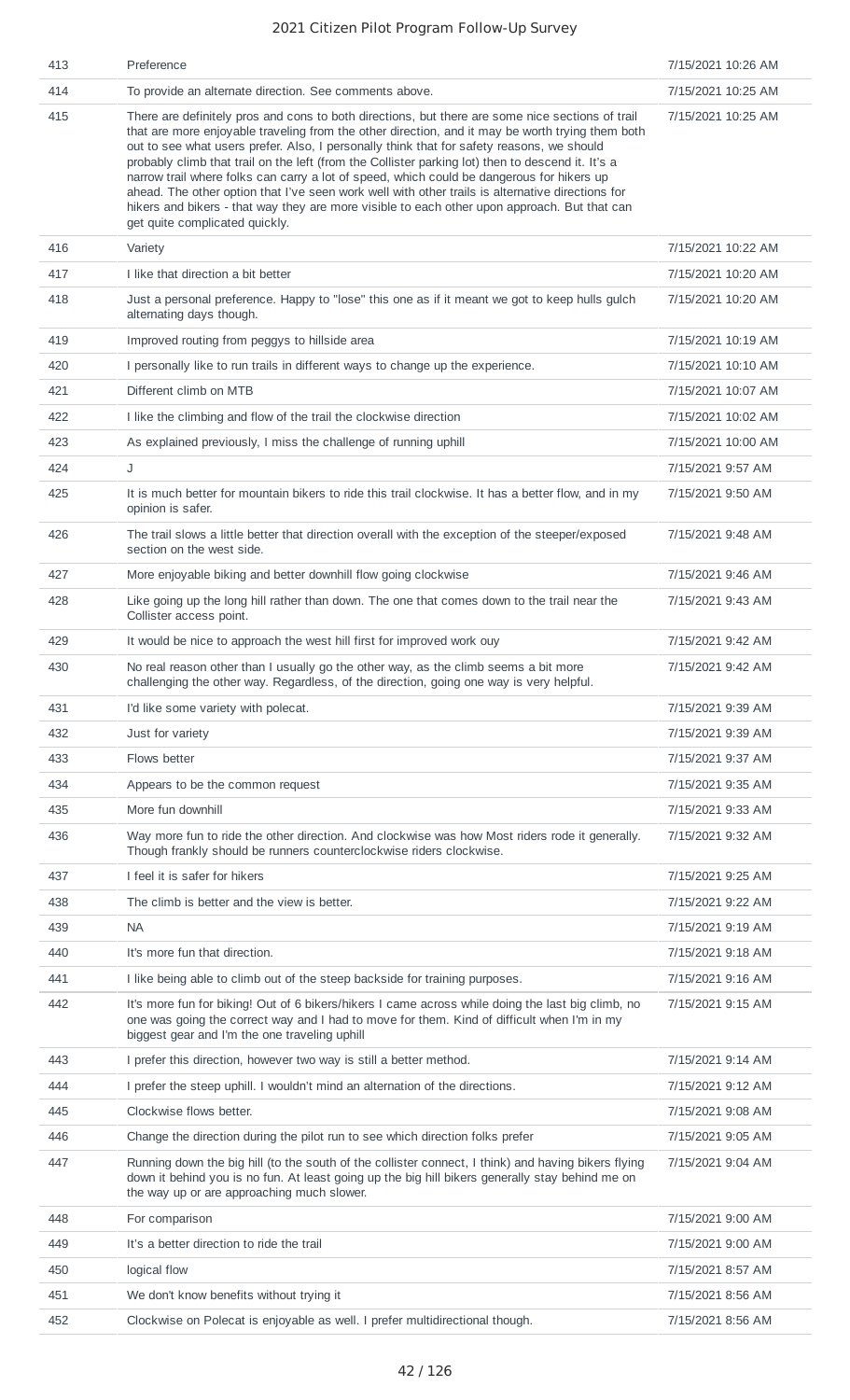| 453 | I start at the Collister trailhead and enjoy going up the "ridge," as I call it, first.                                                                                                                                                                                                                                                                       | 7/15/2021 8:54 AM |
|-----|---------------------------------------------------------------------------------------------------------------------------------------------------------------------------------------------------------------------------------------------------------------------------------------------------------------------------------------------------------------|-------------------|
| 454 | The trail seems to follow well with it being one direction.                                                                                                                                                                                                                                                                                                   | 7/15/2021 8:51 AM |
| 455 | Change directions every other day or week. It's not as much fun to only run in one direction all<br>the time.                                                                                                                                                                                                                                                 | 7/15/2021 8:50 AM |
| 456 | I like it better clockwise                                                                                                                                                                                                                                                                                                                                    | 7/15/2021 8:46 AM |
| 457 | I like the opposite direction sometimes.                                                                                                                                                                                                                                                                                                                      | 7/15/2021 8:46 AM |
| 458 | Longer and more interesting downhills going clockwise                                                                                                                                                                                                                                                                                                         | 7/15/2021 8:45 AM |
| 459 | I just have a mild preference for riding that loop clockwise. It's not a major deal.                                                                                                                                                                                                                                                                          | 7/15/2021 8:43 AM |
| 460 | It runs better clockwise for bikes.                                                                                                                                                                                                                                                                                                                           | 7/15/2021 8:38 AM |
| 461 | I like to run that direction more.                                                                                                                                                                                                                                                                                                                            | 7/15/2021 8:38 AM |
| 462 | Probably just person preference. I'm getting used to it.                                                                                                                                                                                                                                                                                                      | 7/15/2021 8:31 AM |
| 463 | Milder climb, faster downhill, better views.                                                                                                                                                                                                                                                                                                                  | 7/15/2021 8:30 AM |
| 464 | No.                                                                                                                                                                                                                                                                                                                                                           | 7/15/2021 8:24 AM |
| 465 | Alternate direction with even/odd calendar days, CW is a popular direction for MTBers                                                                                                                                                                                                                                                                         | 7/15/2021 8:24 AM |
| 466 | Polecat could switch direction based on even/odd days. Variety is good.                                                                                                                                                                                                                                                                                       | 7/15/2021 8:23 AM |
| 467 | Clockwise is the direction I preferred to mountain bike before the change - so I'd rather it be<br>clockwise. It's only a marginal desire, I don't care that much, and I must say I haven't ridden<br>Polecat since the change, but for reasons unrelated to the direction!                                                                                   | 7/15/2021 8:22 AM |
| 468 | haven't used it enough to give opinion.                                                                                                                                                                                                                                                                                                                       | 7/15/2021 8:20 AM |
| 469 | As a cyclist, it rides much better clockwise, pedaling up through the sand is difficult. I don't<br>feel that riding counter clockwise offers better visibility. The southwest section is the tightest<br>with the most blind corners, better to be climbing slow than cruising down, for safety with<br>hikers.                                              | 7/15/2021 8:20 AM |
| 470 | No opinion                                                                                                                                                                                                                                                                                                                                                    | 7/15/2021 8:19 AM |
| 471 | I've always enjoyed riding this trail clockwise. It seems to flow better that direction. However,<br>this is not that a big of a deal to me. Both are good. I would like to see the multi directional<br>portion from Cartwright, extended to Doe Ridge. Without this, it makes access to the shorter,<br>center trails (Doe Ridge and Quick Draw) difficult. | 7/15/2021 8:17 AM |
| 472 | I like the downhill better on the clockwise direction.                                                                                                                                                                                                                                                                                                        | 7/15/2021 8:15 AM |
| 473 | I have heard many people on social media request a direction change                                                                                                                                                                                                                                                                                           | 7/15/2021 8:14 AM |
| 474 | The vast majority of bikers go clockwise, its a better ride (and possibly safer as there are site<br>lines). I think the original question on the first survey was just confusing enough so folks were<br>a little unsure of what they were writing or, or it does not effect them. As a hiker I don't care<br>about direction. As a biker, I do.             | 7/15/2021 8:11 AM |
| 475 | Downhill sections are banked for correct direction of travel. Currently the off camber downhill<br>sections are showing a lot of damage from sandy slide offs. It's also easier to see people<br>ahead on the last down hill sections when riding CW. Uphill blind corner w/banked corners<br>always safer than downhill off camber blind corner              | 7/15/2021 8:10 AM |
| 476 | It's better                                                                                                                                                                                                                                                                                                                                                   | 7/15/2021 8:07 AM |
| 477 | The swooping turns on the North can be enjoyed. The straight tough Cartwright climb is better<br>than a straight descent. The climb from Pierce to the top is evenly paced.                                                                                                                                                                                   | 7/15/2021 8:06 AM |
| 478 | I enjoy the loop clockwise more!                                                                                                                                                                                                                                                                                                                              | 7/15/2021 8:05 AM |
| 479 | It makes for a more enjoyable loop.                                                                                                                                                                                                                                                                                                                           | 7/15/2021 8:04 AM |
| 480 | Like the climb at the start.                                                                                                                                                                                                                                                                                                                                  | 7/15/2021 8:02 AM |
| 481 | Xx                                                                                                                                                                                                                                                                                                                                                            | 7/15/2021 8:01 AM |
| 482 | The current direction isn't the right direction for the climb. I bike and trail run and hike this trail<br>and in all cases I prefer the ascent from Collister clockwise                                                                                                                                                                                      | 7/15/2021 7:56 AM |
| 483 | Personally, I like the other direction (clockwise)                                                                                                                                                                                                                                                                                                            | 7/15/2021 7:56 AM |
| 484 | Better mtb ride the other way                                                                                                                                                                                                                                                                                                                                 | 7/15/2021 7:55 AM |
| 485 | It's the fun way                                                                                                                                                                                                                                                                                                                                              | 7/15/2021 7:54 AM |
| 486 | <b>Better flow</b>                                                                                                                                                                                                                                                                                                                                            | 7/15/2021 7:47 AM |
| 487 | I think for some trails that are "loops" it would be fun to change the direction periodically to<br>keep things fresh for hikers/bikers. Even if just doing it every 6 months or so, that would keep<br>the trail feeling "new" to users.                                                                                                                     | 7/15/2021 7:46 AM |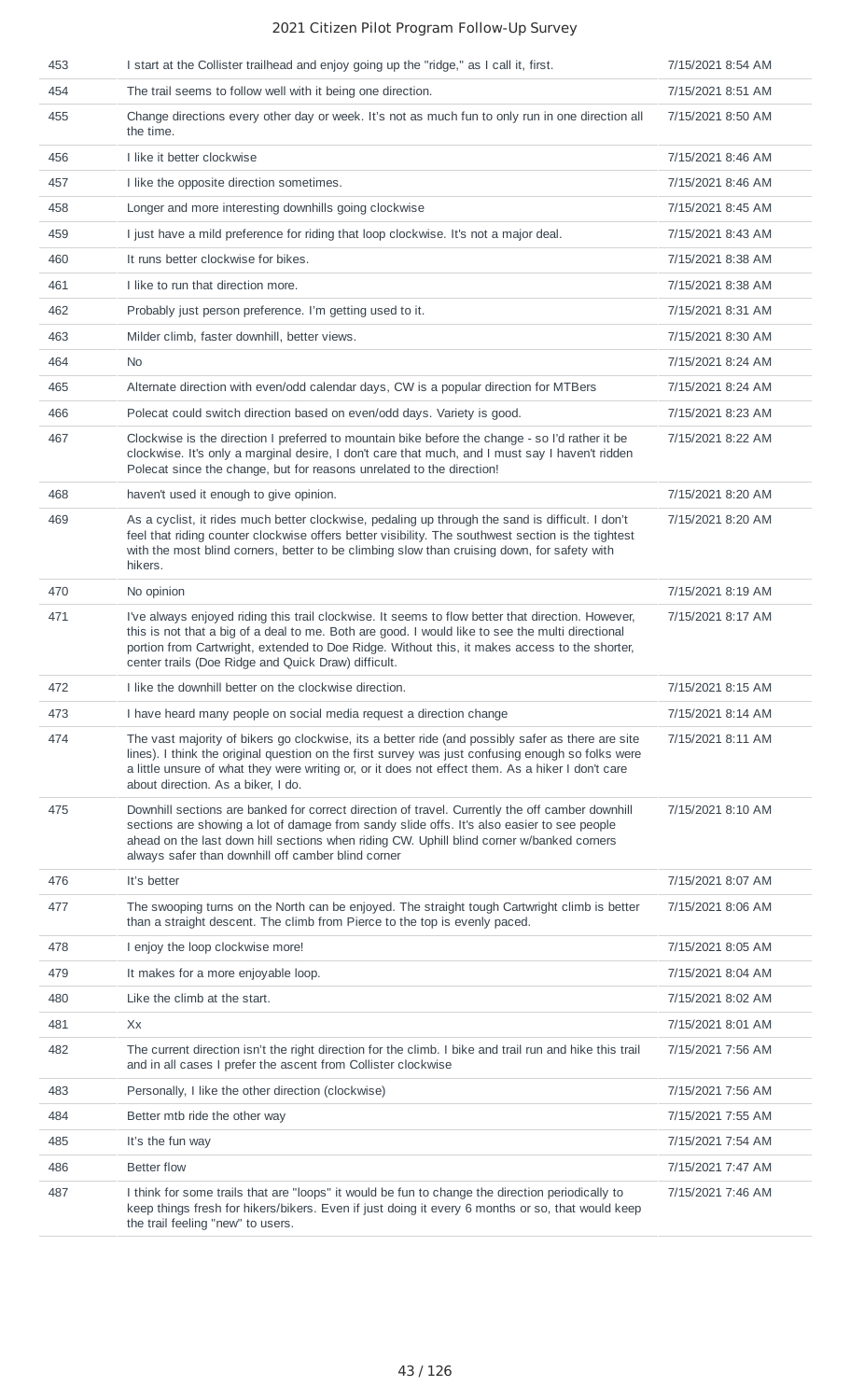## Q9 Do you support the directional trail management strategy in place for Around the Mountain Trail at Bogus Basin?



| ANUMENT UNIVER | טשטויט ועבוו |       |
|----------------|--------------|-------|
| Yes            | 82.8%        | 1,187 |
| No             | 17.2%        | 247   |
| <b>TOTAL</b>   |              | 1,434 |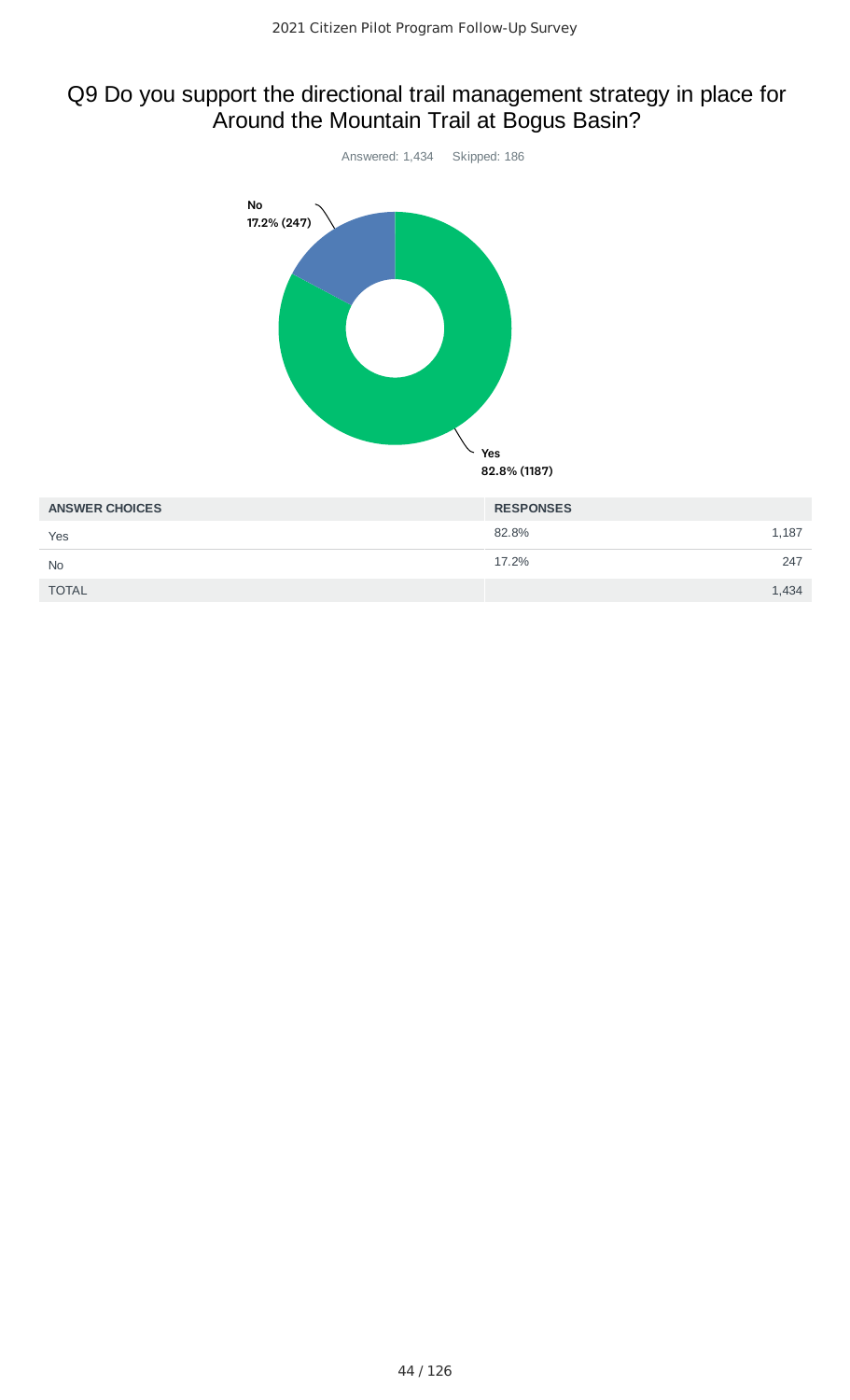# Q10 If no, please explain why.

Answered: 222 Skipped: 1,398

| #  | <b>RESPONSES</b>                                                                                                                                                                                                                                                                                                                                                                                                                                                                                          | <b>DATE</b>        |
|----|-----------------------------------------------------------------------------------------------------------------------------------------------------------------------------------------------------------------------------------------------------------------------------------------------------------------------------------------------------------------------------------------------------------------------------------------------------------------------------------------------------------|--------------------|
| 1  | People should be able to choose the direction that works for them.                                                                                                                                                                                                                                                                                                                                                                                                                                        | 7/23/2021 4:31 PM  |
| 2  | If you are downhilling from the Deer Point Lift the bottom section of the trail is the wrong<br>direction for riders to continue to the base area.                                                                                                                                                                                                                                                                                                                                                        | 7/23/2021 2:53 PM  |
| 3  | I support the one way bike direction. I would allow the hikers to go either way for two reasons.<br>1) As I previously stated for Polecat, better to let them use their eyes to see someone coming<br>at them AND 2) Around the Mountain is a long trail. By implementing a one way only policy<br>you have eliminated the out and back hikes. I fear you are also putting people in a position to<br>continue a hike they might not be able to make, because they are prohibited from turning<br>around. | 7/23/2021 2:31 PM  |
| 4  | I don't want to go on certain days. I want to go on days that work weather wise                                                                                                                                                                                                                                                                                                                                                                                                                           | 7/23/2021 8:39 AM  |
| 5  | Like to have the choice                                                                                                                                                                                                                                                                                                                                                                                                                                                                                   | 7/23/2021 7:32 AM  |
| 6  | Fun to ride both directions and too restrictive                                                                                                                                                                                                                                                                                                                                                                                                                                                           | 7/23/2021 5:47 AM  |
| 7  | We use the trails to exercise and relax from the everyday grind. Having to follow these<br>structured schedules takes away from the purpose of the trails.                                                                                                                                                                                                                                                                                                                                                | 7/23/2021 12:54 AM |
| 8  | Do not use this area to hike.                                                                                                                                                                                                                                                                                                                                                                                                                                                                             | 7/22/2021 11:53 PM |
| 9  | I like to do out and backs on parts of that trail and the directional plan kills mostly kills that                                                                                                                                                                                                                                                                                                                                                                                                        | 7/22/2021 11:36 PM |
| 10 | See prior comments                                                                                                                                                                                                                                                                                                                                                                                                                                                                                        | 7/22/2021 11:08 PM |
| 11 | This should be a maybe - I haven't got a chance to ride it during the pilot program and I also I<br>never got the chance to ride ATM clockwise but I heard it actually rolls really well that way so<br>the opportunity to ride the other direction sometime would be nice. Generally I understand why<br>the CCW direction was selected though. Could this eventually be a candidate for every other<br>day or CCW only on weekends?                                                                     | 7/22/2021 11:05 PM |
| 12 | Directional lid good but start at the Ridge Road. Coming up from Mahalo it's nice to head back<br>down to Bogus rather having to do the whole loop.                                                                                                                                                                                                                                                                                                                                                       | 7/22/2021 10:31 PM |
| 13 | It is difficult to avoid bikes when they come up behind you and cannot hear them.                                                                                                                                                                                                                                                                                                                                                                                                                         | 7/22/2021 9:47 PM  |
| 14 | Not necessary making rule to make rule let people be free and self regulate please                                                                                                                                                                                                                                                                                                                                                                                                                        | 7/22/2021 8:55 PM  |
| 15 | Same as above                                                                                                                                                                                                                                                                                                                                                                                                                                                                                             | 7/22/2021 8:12 PM  |
| 16 | Again, no option for not my trail. Your data are compromised                                                                                                                                                                                                                                                                                                                                                                                                                                              | 7/22/2021 7:31 PM  |
| 17 | It's a very big loop with very few options for cutting the loop short, plus I feel like everyone<br>already travel one direction on it unless doing an out and back.                                                                                                                                                                                                                                                                                                                                      | 7/22/2021 6:53 PM  |
| 18 | Need to hear a good reason to change.                                                                                                                                                                                                                                                                                                                                                                                                                                                                     | 7/22/2021 6:19 PM  |
| 19 | I've never used it.                                                                                                                                                                                                                                                                                                                                                                                                                                                                                       | 7/22/2021 6:19 PM  |
| 20 | See prior.                                                                                                                                                                                                                                                                                                                                                                                                                                                                                                | 7/22/2021 6:18 PM  |
| 21 | I never had an issue with passing folks on ATM. I have not done it yet this season, but I<br>suspect it is not significantly different                                                                                                                                                                                                                                                                                                                                                                    | 7/22/2021 4:51 PM  |
| 22 | See previous answer                                                                                                                                                                                                                                                                                                                                                                                                                                                                                       | 7/22/2021 4:44 PM  |
| 23 | Traversing a trail in a different direction allows for different views/experiences.                                                                                                                                                                                                                                                                                                                                                                                                                       | 7/22/2021 3:53 PM  |
| 24 | Bogus has screwed up Morning Star trail and turned it into some sort of jumping nightmare.<br>Let's make this trail two ways so we can climb up to Pioneer from the base lodge.                                                                                                                                                                                                                                                                                                                           | 7/22/2021 3:19 PM  |
| 25 | Same as Polecat                                                                                                                                                                                                                                                                                                                                                                                                                                                                                           | 7/22/2021 3:11 PM  |
| 26 | Not necessary                                                                                                                                                                                                                                                                                                                                                                                                                                                                                             | 7/22/2021 2:57 PM  |
| 27 | Same thing, I don't want people I can't see coming passing me at speed.                                                                                                                                                                                                                                                                                                                                                                                                                                   | 7/22/2021 2:34 PM  |
| 28 | I prefer to hike that trail clockwise. Also it's over 9 miles and some people may need to turn<br>back.                                                                                                                                                                                                                                                                                                                                                                                                   | 7/22/2021 2:06 PM  |
| 29 | I've never seen this trail busy enough that direction was a problem. I always go the direction<br>that's been set anyways, but I don't think it's an issue enough to have directions.                                                                                                                                                                                                                                                                                                                     | 7/22/2021 1:30 PM  |
| 30 | The trail is uniquely fun in both directions. There are sufficient sight lines and natural speed<br>limiters to make bi-directional use safe.                                                                                                                                                                                                                                                                                                                                                             | 7/22/2021 10:39 AM |
| 31 | I believe in choice                                                                                                                                                                                                                                                                                                                                                                                                                                                                                       | 7/22/2021 10:10 AM |
| 32 | I can't hike the entire Round the Mountain and so with the directional limitation I can't do an<br>out and back hike.                                                                                                                                                                                                                                                                                                                                                                                     | 7/22/2021 9:33 AM  |
| 33 | I prefer the option to go either way on trails and would rather see alternate day directional use                                                                                                                                                                                                                                                                                                                                                                                                         | 7/22/2021 9:12 AM  |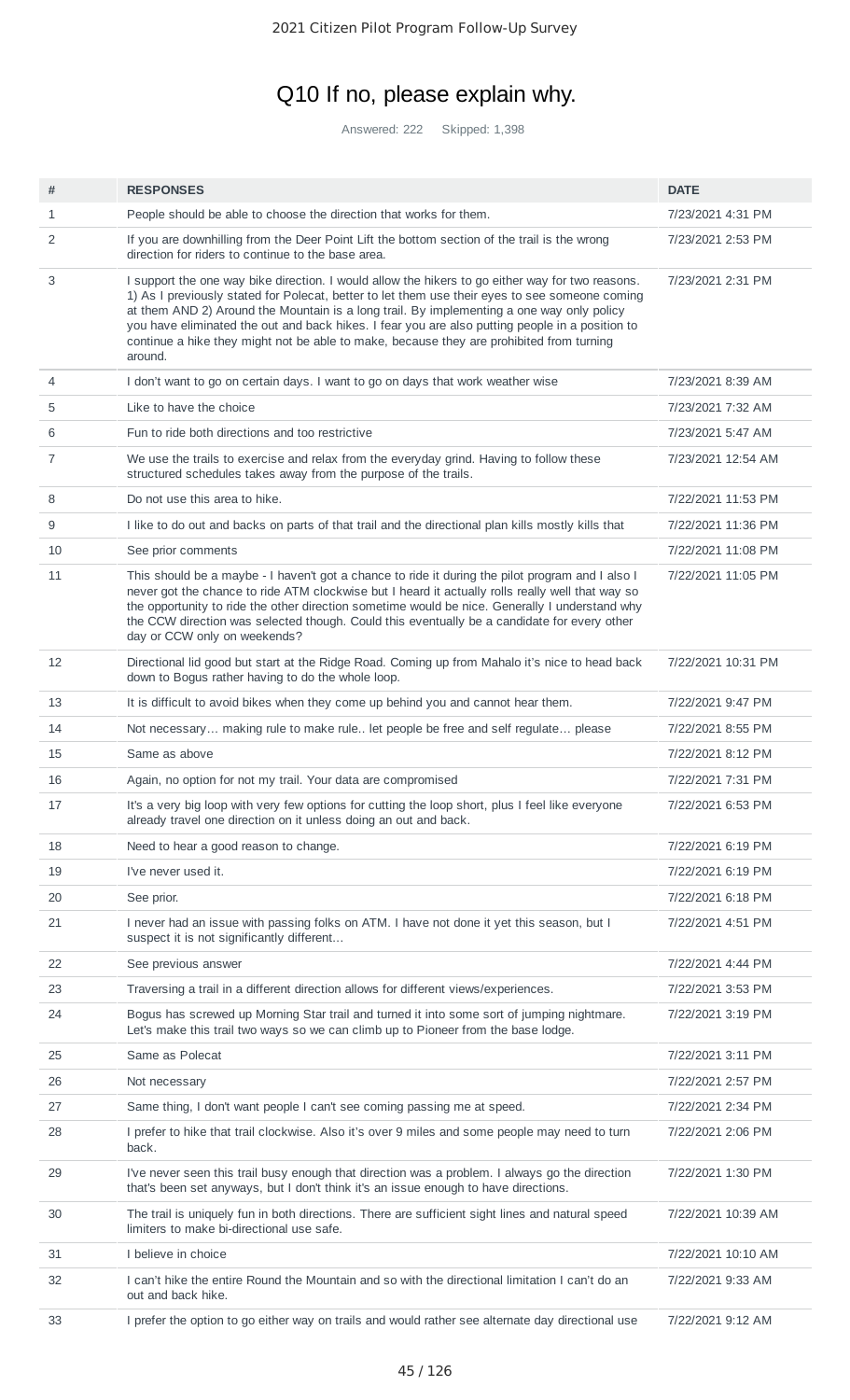|    | than permanent one-way only directional use.                                                                                                                                                                                                                                                                                                                                                                                                         |                    |
|----|------------------------------------------------------------------------------------------------------------------------------------------------------------------------------------------------------------------------------------------------------------------------------------------------------------------------------------------------------------------------------------------------------------------------------------------------------|--------------------|
| 34 | The restrictions interfere with trails that join ATM.                                                                                                                                                                                                                                                                                                                                                                                                | 7/22/2021 8:12 AM  |
| 35 | This cuts the ability to link trails the way I want.                                                                                                                                                                                                                                                                                                                                                                                                 | 7/22/2021 8:06 AM  |
| 36 | I have only hiked that area a handful of times so I am not super familiar with that pilot. With<br>that being said I don't like the fact that trails should be used by direction.                                                                                                                                                                                                                                                                    | 7/22/2021 7:58 AM  |
| 37 | Makes for a boring one directional experience                                                                                                                                                                                                                                                                                                                                                                                                        | 7/22/2021 7:20 AM  |
| 38 | When accessed from deer point lift, Around the mountain (CW) is one of few viable singletrack<br>trails I can descend with my kids. The pilot program effectively blocked this option.                                                                                                                                                                                                                                                               | 7/21/2021 9:11 PM  |
| 39 | It's not very fast and no high speed conflicts                                                                                                                                                                                                                                                                                                                                                                                                       | 7/21/2021 8:48 PM  |
| 40 | if you have ridden off the ridge road from the mahalo area this now forces you to either go all<br>the way around on ATM, or ride the ridge road all the way down to bogus basin road and go<br>back up on the pavement. Make the section from the ridge road multi directional                                                                                                                                                                      | 7/21/2021 7:17 PM  |
| 41 | Hiking is hard to go only in on direction.                                                                                                                                                                                                                                                                                                                                                                                                           | 7/21/2021 5:56 PM  |
| 42 | Would like to keep trail use strategies fairly simple with accentuation on safety and politeness.<br>If that doesn't cut it, then we need to tighten up                                                                                                                                                                                                                                                                                              | 7/21/2021 5:23 PM  |
| 43 | Not a fan of directional rules, don't see the benefit.                                                                                                                                                                                                                                                                                                                                                                                               | 7/21/2021 3:01 PM  |
| 44 | Same as previous response                                                                                                                                                                                                                                                                                                                                                                                                                            | 7/21/2021 2:36 PM  |
| 45 | Ambivalent on this one. I suspect most users are already long-distance users.                                                                                                                                                                                                                                                                                                                                                                        | 7/21/2021 1:42 PM  |
| 46 | I find the rule frivolous and doesnt solve any problem.                                                                                                                                                                                                                                                                                                                                                                                              | 7/21/2021 1:38 PM  |
| 47 | This works well for mtn bikers. But as a hiker it is not always possible to do the entire loop.<br>Polecat, with its stacked loops, allows for shortened trips. ATM does not have the same set<br>up. And with plenty of room, in most cases, to step off, hikers/peds should be allowed to go in<br>either direction, allowing for shorter out and back excursions more often needed for hikers who<br>can not travel longer distances like bikers. | 7/21/2021 1:17 PM  |
| 48 | See #4 and #7's response                                                                                                                                                                                                                                                                                                                                                                                                                             | 7/21/2021 1:09 PM  |
| 49 | I like the option of going either way                                                                                                                                                                                                                                                                                                                                                                                                                | 7/21/2021 12:50 PM |
| 50 | Not needed                                                                                                                                                                                                                                                                                                                                                                                                                                           | 7/21/2021 12:22 PM |
| 51 | I do not think it is needed on ATM. Most people already do it in this direction anyways. The<br>one direction idea makes things more complicated for those of us who like to do long,<br>"creative" routes. Sometimes I will just use a section of ATM, or Polecat as short link in a long<br>run. I dislike having to take the direction into account now when just hopping on a short<br>section.                                                  | 7/21/2021 12:15 PM |
| 52 | The issue isn't the direction but in the number of ppl using it. Dividing up use type makes<br>sense, restricting direction doesn't.                                                                                                                                                                                                                                                                                                                 | 7/21/2021 12:14 PM |
| 53 | There's no option for "I don't know because I don't use this trail."                                                                                                                                                                                                                                                                                                                                                                                 | 7/21/2021 11:48 AM |
| 54 | Not enough people usage to justify                                                                                                                                                                                                                                                                                                                                                                                                                   | 7/21/2021 10:36 AM |
| 55 | I think it is better if hikers can see the bikers coming                                                                                                                                                                                                                                                                                                                                                                                             | 7/21/2021 10:30 AM |
| 56 | Let's keep the one way traffic to the lift-served trails. Also, you can avoid going up the new<br>logging road section of trail in the opposite direction.                                                                                                                                                                                                                                                                                           | 7/21/2021 10:20 AM |
| 57 | It is great both directions and if there is foot traffic caution is going to be be implemented                                                                                                                                                                                                                                                                                                                                                       | 7/21/2021 8:42 AM  |
| 58 | I don't believe people will follow it                                                                                                                                                                                                                                                                                                                                                                                                                | 7/21/2021 7:03 AM  |
| 59 |                                                                                                                                                                                                                                                                                                                                                                                                                                                      | 7/20/2021 10:01 PM |
| 60 | As a trail runner, I like the option to switch my direction depending on my workout                                                                                                                                                                                                                                                                                                                                                                  | 7/20/2021 2:05 PM  |
| 61 | I never saw that many people going the other way on that trail very often and I've riden it a lot.<br>Probably OK to keep it open to the variety, but it doesn't impact thing too much having it one<br>way.                                                                                                                                                                                                                                         | 7/20/2021 12:10 PM |
| 62 | Open decision making                                                                                                                                                                                                                                                                                                                                                                                                                                 | 7/20/2021 7:49 AM  |
| 63 | Would love to enjoy the trail in either direction                                                                                                                                                                                                                                                                                                                                                                                                    | 7/19/2021 8:01 PM  |
| 64 | "not sure." I only have been using Camelsback and Hulls Gulch trails.                                                                                                                                                                                                                                                                                                                                                                                | 7/19/2021 7:47 PM  |
| 65 | Not enough traffic to warrant it                                                                                                                                                                                                                                                                                                                                                                                                                     | 7/19/2021 6:43 PM  |
| 66 | Unnecessary restriction                                                                                                                                                                                                                                                                                                                                                                                                                              | 7/19/2021 6:25 PM  |
| 67 | I haven't ridden this trail but the couple times I've been riding up at bogus it was pretty low<br>traffic.                                                                                                                                                                                                                                                                                                                                          | 7/19/2021 4:29 PM  |
| 68 | Should be able to ride in what ever direction you want. Coming up behind others slower is more<br>tricky to manuver around. Hikers often startled by Mountain bikers coming up behind. if you<br>are coming in opposite direction parties notice each other sooner and can move over more<br>easily.                                                                                                                                                 | 7/19/2021 4:27 PM  |
| 69 | I like biking both directions on this trail.                                                                                                                                                                                                                                                                                                                                                                                                         | 7/19/2021 3:05 PM  |
| 70 | Not needed.                                                                                                                                                                                                                                                                                                                                                                                                                                          | 7/19/2021 10:53 AM |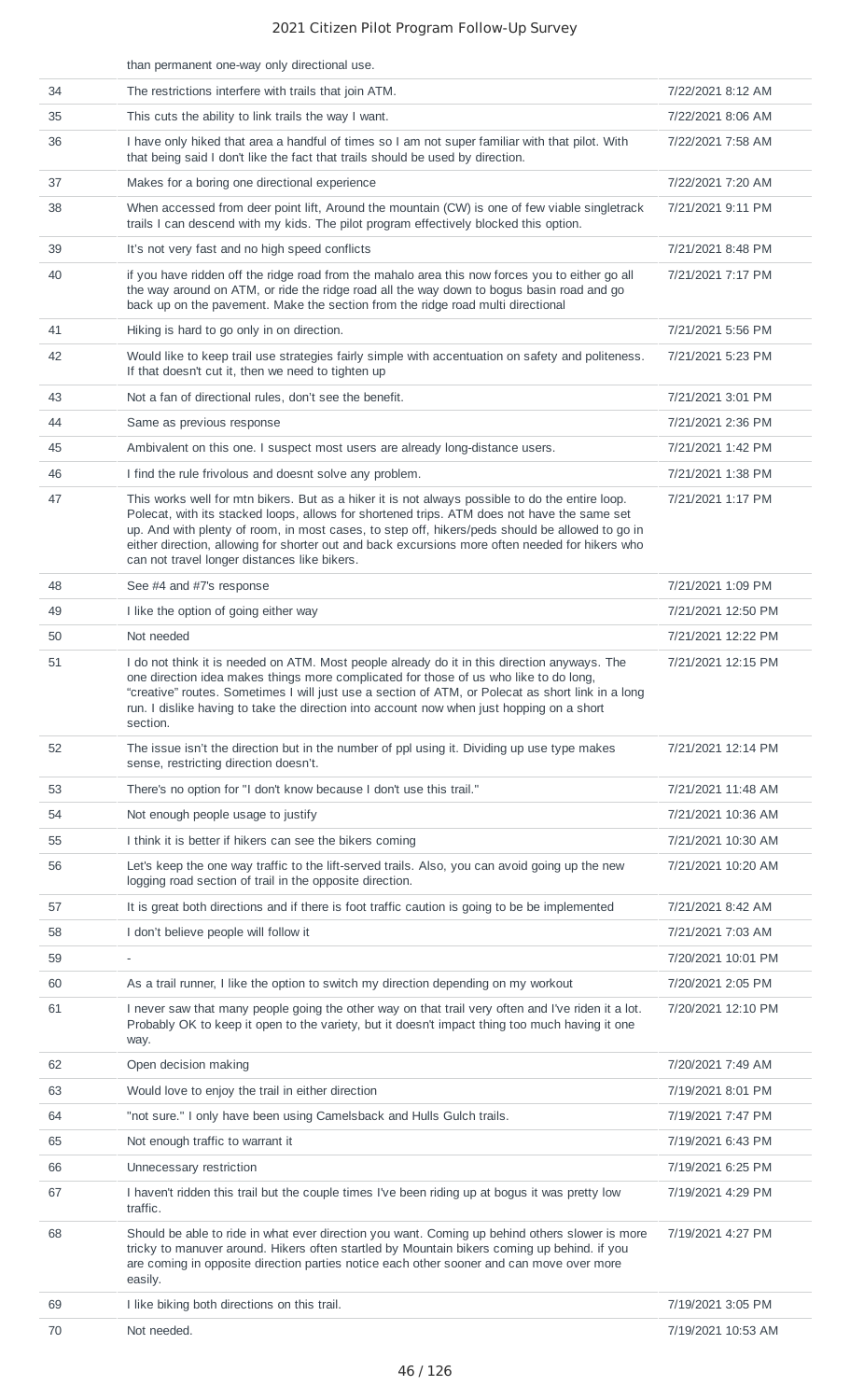| 71  | I just want to be able to walk on a trail                                                                                                                                                                                                                                                                                                                                                                                                                                                                                                                                                                                                                                                                                                                                                                                                            | 7/19/2021 10:19 AM |
|-----|------------------------------------------------------------------------------------------------------------------------------------------------------------------------------------------------------------------------------------------------------------------------------------------------------------------------------------------------------------------------------------------------------------------------------------------------------------------------------------------------------------------------------------------------------------------------------------------------------------------------------------------------------------------------------------------------------------------------------------------------------------------------------------------------------------------------------------------------------|--------------------|
| 72  | Hiking around the mountain on Bogus Basin, we were at a point where it was much closer and<br>safer to hike down than hike the entire around the mountain loop (we had hiked all the way<br>from the city so we had been in the sun for 7-8hrs) yet the rule was that we couldn't descend<br>in the shorter direction to the lodge. I believe in a situation where you may not have water/food<br>and it's 100F out, it's not safe to "force" people have to go a much longer route by foot<br>Creates a very dangerous situation as people can overheat, heat stroke, etc.                                                                                                                                                                                                                                                                          | 7/19/2021 8:56 AM  |
| 73  | You are making it more dangerous for hikers and putting the responsibility Solely on bikes to<br>look out for hikers by putting all traffic in one direction. Horrible idea                                                                                                                                                                                                                                                                                                                                                                                                                                                                                                                                                                                                                                                                          | 7/19/2021 8:32 AM  |
| 74  | overmanagement results in reduced pleasure. It depends on the time of the year. Counter<br>clock works when the weather gets too hot. Clockwise works when the weather is cooler.                                                                                                                                                                                                                                                                                                                                                                                                                                                                                                                                                                                                                                                                    | 7/19/2021 8:02 AM  |
| 75  | It doesn't seem busy enough "YET" to do one-directional.                                                                                                                                                                                                                                                                                                                                                                                                                                                                                                                                                                                                                                                                                                                                                                                             | 7/19/2021 7:09 AM  |
| 76  | Don't use it, have no opinion, but that wasn't an option on the survey.                                                                                                                                                                                                                                                                                                                                                                                                                                                                                                                                                                                                                                                                                                                                                                              | 7/19/2021 5:55 AM  |
| 77  | Enjoy nature without rules.                                                                                                                                                                                                                                                                                                                                                                                                                                                                                                                                                                                                                                                                                                                                                                                                                          | 7/18/2021 10:50 PM |
| 78  | Quit trying to regulate our trails, people are moving to Idaho because they don't like where they<br>are at, we are not Colorado, or California, and I keep hearing you say that directional trails work<br>elsewhere, you are going to ruin our trails with all these regulations                                                                                                                                                                                                                                                                                                                                                                                                                                                                                                                                                                   | 7/18/2021 10:09 PM |
| 79  | Unlike polecat and lower hulls, the blind corners and high volume of bike traffic on around the<br>mountain is creating dangerous situations for hikers and runners with bikes coming up from<br>behind far too quickly. I think it makes more sense to require bike traffic to be one direction but<br>allow hikers to go the opposite direction.                                                                                                                                                                                                                                                                                                                                                                                                                                                                                                   | 7/18/2021 8:05 PM  |
| 80  | Freely exploring is better                                                                                                                                                                                                                                                                                                                                                                                                                                                                                                                                                                                                                                                                                                                                                                                                                           | 7/18/2021 4:28 PM  |
| 81  | If there are side trails to descend if a person doesn't want to ride or hike the entire loop, that<br>would be preferable. I'm assuming you have to go the entire length of the trail, but I haven't<br>used it for awhile.                                                                                                                                                                                                                                                                                                                                                                                                                                                                                                                                                                                                                          | 7/18/2021 3:05 PM  |
| 82  | See my answer for Polecat.                                                                                                                                                                                                                                                                                                                                                                                                                                                                                                                                                                                                                                                                                                                                                                                                                           | 7/18/2021 2:10 PM  |
| 83  | I think I might be safer if mountain bikers & hikers go opposite directions.                                                                                                                                                                                                                                                                                                                                                                                                                                                                                                                                                                                                                                                                                                                                                                         | 7/18/2021 2:09 PM  |
| 84  | Again, directional management is ineffective and thus increases risk. Additionally, trails are<br>enjoyable in both directions.                                                                                                                                                                                                                                                                                                                                                                                                                                                                                                                                                                                                                                                                                                                      | 7/18/2021 1:36 PM  |
| 85  | It doesn't need to be regulated                                                                                                                                                                                                                                                                                                                                                                                                                                                                                                                                                                                                                                                                                                                                                                                                                      | 7/18/2021 12:15 PM |
| 86  | stop telling us what we can and cannot do on public land and trails.                                                                                                                                                                                                                                                                                                                                                                                                                                                                                                                                                                                                                                                                                                                                                                                 | 7/18/2021 11:03 AM |
| 87  | It's so jam packed with people you have to alternate routes? Can't imagine the harm these<br>people are doing to our foothills.                                                                                                                                                                                                                                                                                                                                                                                                                                                                                                                                                                                                                                                                                                                      | 7/18/2021 10:24 AM |
| 88  | Same as above. Too cumbersome. I would prefer bikers have their own trail to speed as much<br>as they want                                                                                                                                                                                                                                                                                                                                                                                                                                                                                                                                                                                                                                                                                                                                           | 7/18/2021 10:21 AM |
| 89  | I rode this recently and agree with the counter clockwise directional approach for around the<br>mountain trail from road #275 (Boise Ridge Road) on. However, around the mountain from the<br>deer point junction to Ridge Road #275 didn't make a lot of sense to me. This was a brutal<br>climb and I believe it was designed as an intermediate downhill for deer point lift users. RtoR<br>basically cuts off any intermediate downhill possibility for paying lift users by mandating<br>counter clockwise rotation on this part of the trail. I'd suggest R to R let bogus basin manage<br>this section as they please and only apply the directional requirement to the trail from road<br>#275 on. Most MTB users are going to connect to Around the Mountain using this road any<br>way as opposed to climbing to the junction from bogus. | 7/18/2021 8:26 AM  |
| 90  | ?                                                                                                                                                                                                                                                                                                                                                                                                                                                                                                                                                                                                                                                                                                                                                                                                                                                    | 7/18/2021 8:24 AM  |
| 91  | No restrictions                                                                                                                                                                                                                                                                                                                                                                                                                                                                                                                                                                                                                                                                                                                                                                                                                                      | 7/18/2021 8:11 AM  |
| 92  | Mix it up. Switch days.                                                                                                                                                                                                                                                                                                                                                                                                                                                                                                                                                                                                                                                                                                                                                                                                                              | 7/18/2021 7:29 AM  |
| 93  | Don't use the trail                                                                                                                                                                                                                                                                                                                                                                                                                                                                                                                                                                                                                                                                                                                                                                                                                                  | 7/17/2021 11:11 PM |
| 94  | It's overly restrictive.                                                                                                                                                                                                                                                                                                                                                                                                                                                                                                                                                                                                                                                                                                                                                                                                                             | 7/17/2021 10:02 PM |
| 95  | This unnecessarily restricts ways to enjoy around the mountain                                                                                                                                                                                                                                                                                                                                                                                                                                                                                                                                                                                                                                                                                                                                                                                       | 7/17/2021 9:53 PM  |
| 96  | It rides so good both ways that it's a shame that it can't be enjoyed in both directions.                                                                                                                                                                                                                                                                                                                                                                                                                                                                                                                                                                                                                                                                                                                                                            | 7/17/2021 9:27 PM  |
| 97  | Is it really that crowded? I've hiked it several times and haven't noticed that                                                                                                                                                                                                                                                                                                                                                                                                                                                                                                                                                                                                                                                                                                                                                                      | 7/17/2021 8:27 PM  |
| 98  | Never have used this trail, but arguments are the same as previous questions.                                                                                                                                                                                                                                                                                                                                                                                                                                                                                                                                                                                                                                                                                                                                                                        | 7/17/2021 8:19 PM  |
| 99  | I like to run trails in both directions                                                                                                                                                                                                                                                                                                                                                                                                                                                                                                                                                                                                                                                                                                                                                                                                              | 7/17/2021 8:08 PM  |
| 100 | Good for bikes, unnecessary for foot traffic                                                                                                                                                                                                                                                                                                                                                                                                                                                                                                                                                                                                                                                                                                                                                                                                         | 7/17/2021 7:33 PM  |
| 101 | have not used that trail                                                                                                                                                                                                                                                                                                                                                                                                                                                                                                                                                                                                                                                                                                                                                                                                                             | 7/17/2021 3:28 PM  |
| 102 | It's confusing. If there are problems with trail use and congestion, create more trails or limit<br>growth in the area.                                                                                                                                                                                                                                                                                                                                                                                                                                                                                                                                                                                                                                                                                                                              | 7/17/2021 2:06 PM  |
| 103 | I do not use this trail                                                                                                                                                                                                                                                                                                                                                                                                                                                                                                                                                                                                                                                                                                                                                                                                                              | 7/17/2021 11:19 AM |
| 104 | <b>NA</b>                                                                                                                                                                                                                                                                                                                                                                                                                                                                                                                                                                                                                                                                                                                                                                                                                                            | 7/17/2021 10:02 AM |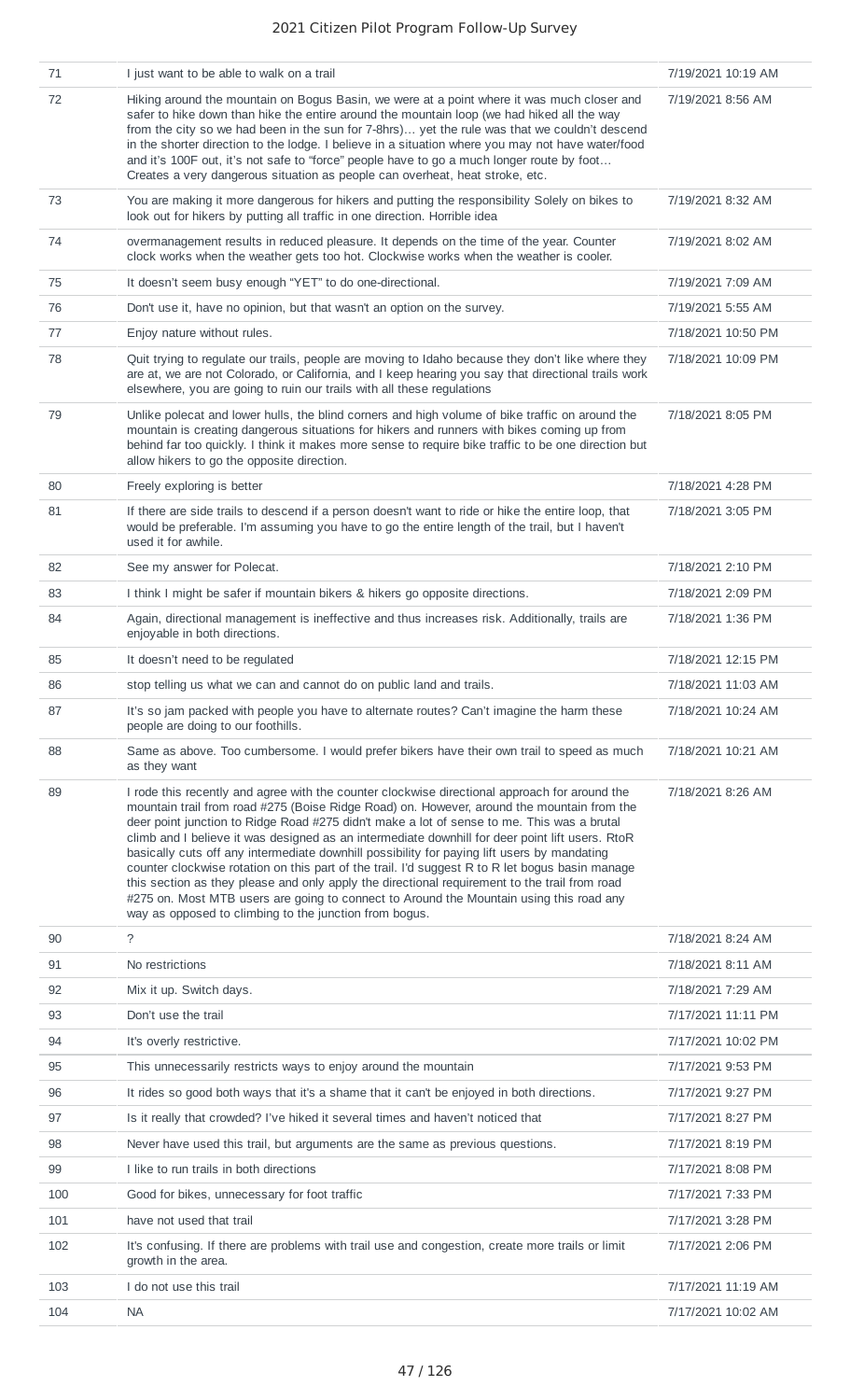| 105 | This is the most dangerous trail for hikers with bikers coming from behind. Have bikers and<br>hikers going opposite directions.                                                                                                                                                                                                                                                                                                                                                                                                                                                                                                                                                                                            | 7/17/2021 9:38 AM  |
|-----|-----------------------------------------------------------------------------------------------------------------------------------------------------------------------------------------------------------------------------------------------------------------------------------------------------------------------------------------------------------------------------------------------------------------------------------------------------------------------------------------------------------------------------------------------------------------------------------------------------------------------------------------------------------------------------------------------------------------------------|--------------------|
| 106 | This trail is not used as frequently as others. Two way works.                                                                                                                                                                                                                                                                                                                                                                                                                                                                                                                                                                                                                                                              | 7/16/2021 11:46 PM |
| 107 | Again, I prefer to see oncoming traffic as I yield anyway. I think if pedestrians were required to<br>yield in the opposite direction, bikers wouldn't be so opposed to opposite direction travel. This<br>again, at the very least needs an amendment. The part from Deer Pt trail to Shafer Butte Rd<br>and certainly the segment from Shafer Butte Rd to Ridge Rd need to be both directions. If you<br>are coming from Mahalo and want to access Shafer Butte Rd, it makes sense to travel that<br>direction. That section is flat and has little in blind corners, so there is no reason to keep it<br>single direction. I would say the only section that should possibly be single direction is from<br>Ridge Rd on. | 7/16/2021 10:17 PM |
| 108 | Like to start at upper lodge, hike ATM to do Mores Mountain.                                                                                                                                                                                                                                                                                                                                                                                                                                                                                                                                                                                                                                                                | 7/16/2021 9:41 PM  |
| 109 | See previous answer.                                                                                                                                                                                                                                                                                                                                                                                                                                                                                                                                                                                                                                                                                                        | 7/16/2021 9:31 PM  |
| 110 | This requires completion of the loop to access the trail. Pedestrians don't necessarily have the<br>time to complete the loop, but the first section is nice as an out-and-back. This program<br>manages cycling traffic while providing access barriers to pedestrians.                                                                                                                                                                                                                                                                                                                                                                                                                                                    | 7/16/2021 9:05 PM  |
| 111 | You need a NA option for this question as not all ride Bogus.                                                                                                                                                                                                                                                                                                                                                                                                                                                                                                                                                                                                                                                               | 7/16/2021 8:47 PM  |
| 112 | this trail is big enough for bi-directional traffic                                                                                                                                                                                                                                                                                                                                                                                                                                                                                                                                                                                                                                                                         | 7/16/2021 6:56 PM  |
| 113 | Are there really that many people?                                                                                                                                                                                                                                                                                                                                                                                                                                                                                                                                                                                                                                                                                          | 7/16/2021 6:18 PM  |
| 114 | Same deal as before. Plus, it's not all mountain bikers that are disrespectful in terms of trail<br>etiquette but it is the vast majority of them.                                                                                                                                                                                                                                                                                                                                                                                                                                                                                                                                                                          | 7/16/2021 5:53 PM  |
| 115 | Don't like it.                                                                                                                                                                                                                                                                                                                                                                                                                                                                                                                                                                                                                                                                                                              | 7/16/2021 3:07 PM  |
| 116 | The public doesn't care and won't follow the plan                                                                                                                                                                                                                                                                                                                                                                                                                                                                                                                                                                                                                                                                           | 7/16/2021 3:01 PM  |
| 117 | Can't turn around at any point. Bikes race up behind hikers, frequently stepping off to let bike<br>pass.                                                                                                                                                                                                                                                                                                                                                                                                                                                                                                                                                                                                                   | 7/16/2021 2:06 PM  |
| 118 | It's a long trail and sometimes we need to turn around before the halfway point.                                                                                                                                                                                                                                                                                                                                                                                                                                                                                                                                                                                                                                            | 7/16/2021 1:04 PM  |
| 119 | Too many rules to follow                                                                                                                                                                                                                                                                                                                                                                                                                                                                                                                                                                                                                                                                                                    | 7/16/2021 12:14 PM |
| 120 | let people do what they want. "management" should only be the barest minimum of intrusion<br>on how people recreate.                                                                                                                                                                                                                                                                                                                                                                                                                                                                                                                                                                                                        | 7/16/2021 11:56 AM |
| 121 | Again, I would much rather be meeting cyclists, than have them come up behind me! I can see<br>them in advance and move off the trail before they get to me. Cyclists aren't always good<br>about letting hikers know they are there!                                                                                                                                                                                                                                                                                                                                                                                                                                                                                       | 7/16/2021 11:33 AM |
| 122 | ATM crosses the service road leading to Dear Point twice. I'm in favor of the pilot program for<br>one direction, but I believe there should be one exception. When riding ATM to Mahalo and you<br>don't want to do ATM back to the lifts, I think ATM should be two way traffic in the one section<br>to allow riders to take the service road down to Bogus Basin Road to get back to the lifts.<br>Hope that is clear.                                                                                                                                                                                                                                                                                                  | 7/16/2021 11:12 AM |
| 123 | Same thing, can't see bikes coming up behind you.                                                                                                                                                                                                                                                                                                                                                                                                                                                                                                                                                                                                                                                                           | 7/16/2021 11:04 AM |
| 124 | again it makes no sense to force people which way to hike.                                                                                                                                                                                                                                                                                                                                                                                                                                                                                                                                                                                                                                                                  | 7/16/2021 11:03 AM |
| 125 | Not practical.                                                                                                                                                                                                                                                                                                                                                                                                                                                                                                                                                                                                                                                                                                              | 7/16/2021 10:58 AM |
| 126 | Same reason as prior - change of scenery by way of change of direction.                                                                                                                                                                                                                                                                                                                                                                                                                                                                                                                                                                                                                                                     | 7/16/2021 10:13 AM |
| 127 | I don't mind directional restrictions for biking, I do for hiking                                                                                                                                                                                                                                                                                                                                                                                                                                                                                                                                                                                                                                                           | 7/16/2021 10:11 AM |
| 128 | Too many rule breakers, uninformed public.                                                                                                                                                                                                                                                                                                                                                                                                                                                                                                                                                                                                                                                                                  | 7/16/2021 10:06 AM |
| 129 | I like to hike it backwards                                                                                                                                                                                                                                                                                                                                                                                                                                                                                                                                                                                                                                                                                                 | 7/16/2021 10:03 AM |
| 130 | Riding it the other direction is fun too.                                                                                                                                                                                                                                                                                                                                                                                                                                                                                                                                                                                                                                                                                   | 7/16/2021 9:38 AM  |
| 131 | see previous response                                                                                                                                                                                                                                                                                                                                                                                                                                                                                                                                                                                                                                                                                                       | 7/16/2021 9:35 AM  |
| 132 | We don't need our mother overseeing us; I've traveled the world and Mountain bike trails in<br>Australia, New Zealand, China, US wide, Italy, Germany, AustriaI've never seen a<br>directional trail system. End it. It's ridiculous                                                                                                                                                                                                                                                                                                                                                                                                                                                                                        | 7/16/2021 9:30 AM  |
| 133 | Similar reason to before. Part of the fun is deciding on which route you want to take when you<br>get going.                                                                                                                                                                                                                                                                                                                                                                                                                                                                                                                                                                                                                | 7/16/2021 9:21 AM  |
| 134 | ATM is not a super busy trail. I usually travel CCW but have never had conflict with other<br>users                                                                                                                                                                                                                                                                                                                                                                                                                                                                                                                                                                                                                         | 7/16/2021 9:21 AM  |
| 135 | not needed                                                                                                                                                                                                                                                                                                                                                                                                                                                                                                                                                                                                                                                                                                                  | 7/16/2021 9:18 AM  |
| 136 | Far enough outside of town that there should be less restrictions                                                                                                                                                                                                                                                                                                                                                                                                                                                                                                                                                                                                                                                           | 7/16/2021 8:53 AM  |
| 137 | I haven't used this so I'm unsure if yes or no.                                                                                                                                                                                                                                                                                                                                                                                                                                                                                                                                                                                                                                                                             | 7/16/2021 8:47 AM  |
| 138 | Not effective, very confusing                                                                                                                                                                                                                                                                                                                                                                                                                                                                                                                                                                                                                                                                                               | 7/16/2021 8:47 AM  |
| 139 | I am a aware of what this means. It would have been helpful to have an "I don't know" or<br>"unsure" button as answers to some of these questions                                                                                                                                                                                                                                                                                                                                                                                                                                                                                                                                                                           | 7/16/2021 8:31 AM  |
| 140 | If you want to go down to Mahalo and then back to Bogus, it adds a ton of mileage to go all the                                                                                                                                                                                                                                                                                                                                                                                                                                                                                                                                                                                                                             | 7/16/2021 8:26 AM  |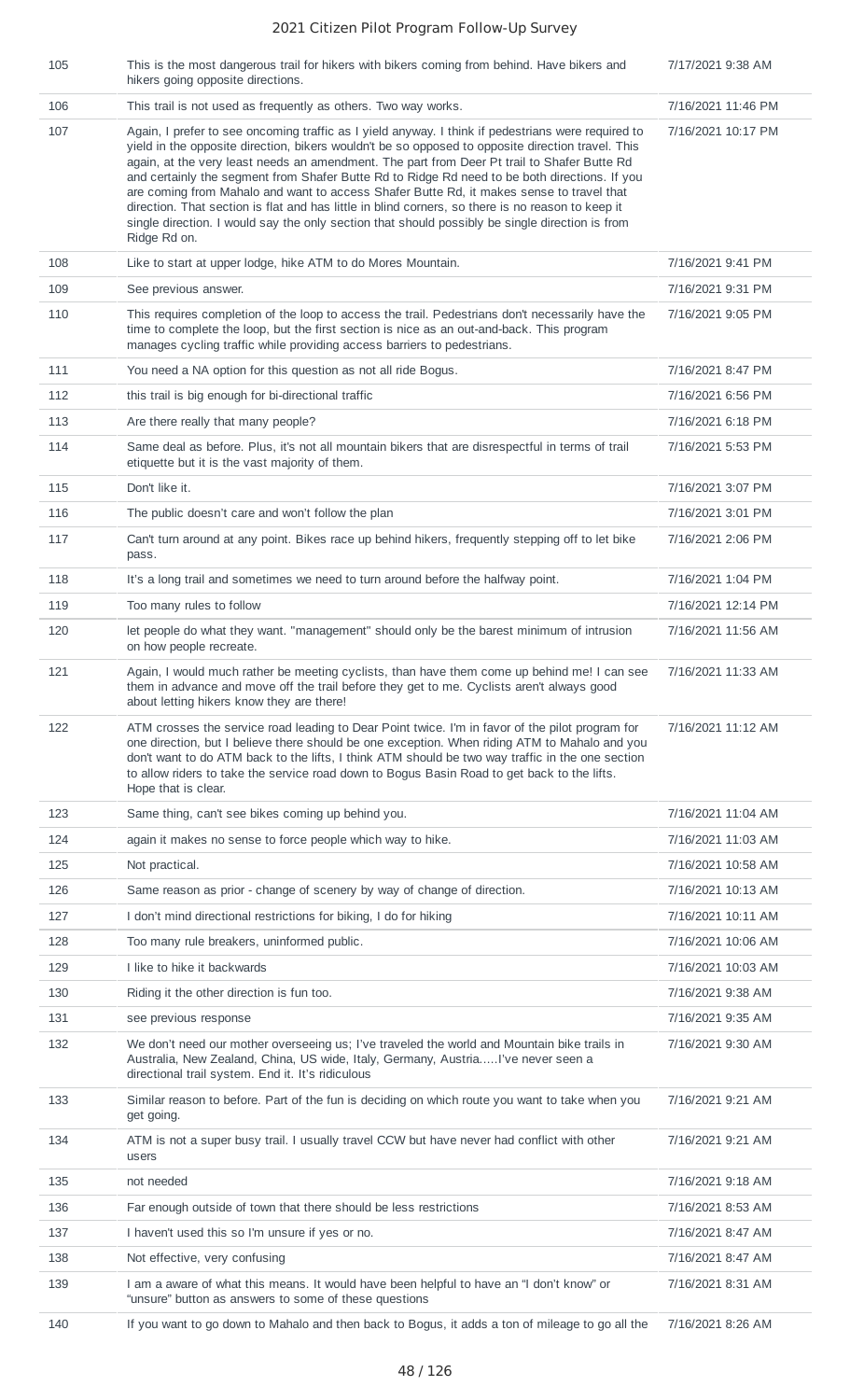|     | way around the mountain                                                                                                                                                                                                                                                                                               |                    |
|-----|-----------------------------------------------------------------------------------------------------------------------------------------------------------------------------------------------------------------------------------------------------------------------------------------------------------------------|--------------------|
| 141 | why                                                                                                                                                                                                                                                                                                                   | 7/16/2021 8:19 AM  |
| 142 | It's fun both directions                                                                                                                                                                                                                                                                                              | 7/16/2021 8:16 AM  |
| 143 | I don't use that trail                                                                                                                                                                                                                                                                                                | 7/16/2021 8:16 AM  |
| 144 | Same as above.                                                                                                                                                                                                                                                                                                        | 7/16/2021 8:16 AM  |
| 145 | If walking, it's good to go against the bikes                                                                                                                                                                                                                                                                         | 7/16/2021 7:58 AM  |
| 146 | I haven't tried it yet                                                                                                                                                                                                                                                                                                | 7/16/2021 7:54 AM  |
| 147 | You can't turn around and go back if you are tired or can't walk far.                                                                                                                                                                                                                                                 | 7/16/2021 7:44 AM  |
| 148 | I don't mountain bike, so I neither support or don't support it.                                                                                                                                                                                                                                                      | 7/16/2021 7:41 AM  |
| 149 | Not enough traffic                                                                                                                                                                                                                                                                                                    | 7/16/2021 7:27 AM  |
| 150 | Direction use ships not be dictated, type of use should be.                                                                                                                                                                                                                                                           | 7/16/2021 7:19 AM  |
| 151 | Same reason. Reduces the experience. The joy of hiking is exploration. I've went from no<br>management to over management. I have never had a problem passing other hikers on the trail<br>and I am out there a lot                                                                                                   | 7/16/2021 6:53 AM  |
| 152 | N/A                                                                                                                                                                                                                                                                                                                   | 7/16/2021 6:11 AM  |
| 153 | Idk what this is either                                                                                                                                                                                                                                                                                               | 7/16/2021 1:29 AM  |
| 154 | If it ain't broke don't fix it                                                                                                                                                                                                                                                                                        | 7/15/2021 11:00 PM |
| 155 | Screw you                                                                                                                                                                                                                                                                                                             | 7/15/2021 10:12 PM |
| 156 | I like to climb and I like to ride down. Most times on the same ride, same day.                                                                                                                                                                                                                                       | 7/15/2021 10:09 PM |
| 157 | I don't use that trail.                                                                                                                                                                                                                                                                                               | 7/15/2021 10:06 PM |
| 158 | It is a great trail to ride both directions and the overall number of users on the trail at a given<br>time is much less in comparison to the lower foothills trails.                                                                                                                                                 | 7/15/2021 9:46 PM  |
| 159 | Encourage people, don't mandate                                                                                                                                                                                                                                                                                       | 7/15/2021 9:37 PM  |
| 160 | I don't think around the mountain is busy enough to need a directional designation.                                                                                                                                                                                                                                   | 7/15/2021 9:13 PM  |
| 161 | Confusing in the snow                                                                                                                                                                                                                                                                                                 | 7/15/2021 9:04 PM  |
| 162 | Traffic volume does not justify direction limits. Direction limits aim to solve problems<br>specifically caused by bikes, but they require sacrifice by all other users. This is<br>fundamentally unfair to most users and should only be used as a last resort. You should first<br>try limiting he number of bikes. | 7/15/2021 8:44 PM  |
| 163 | It's fun in both directions                                                                                                                                                                                                                                                                                           | 7/15/2021 8:42 PM  |
| 164 | Flipping the direction during the pilot program will just confuse people. Although I really like to<br>ride ATM clockwise                                                                                                                                                                                             | 7/15/2021 8:33 PM  |
| 165 | Let a MTB organization build good trail, problem solved!                                                                                                                                                                                                                                                              | 7/15/2021 8:24 PM  |
| 166 | Again. This limits the experience. Your interest is to please bikers. Hiking is less evasive on<br>trails. Let hikers hike their hikes!                                                                                                                                                                               | 7/15/2021 7:24 PM  |
| 167 | This discriminates against people who can't do the whole loop. Some people or children do a<br>portion of the trail and then turn around                                                                                                                                                                              | 7/15/2021 7:03 PM  |
| 168 | Again, please just allow trail users to use the trails without these needless rules.                                                                                                                                                                                                                                  | 7/15/2021 6:56 PM  |
| 169 | Although I generally prefer to ride it in the direction it is currently set up (i.e. counterclockwise)<br>I believe there should be an option for riders to go the other way if they choose.                                                                                                                          | 7/15/2021 6:38 PM  |
| 170 | As I previously stated, around the mountain is a long hike and sometimes you might want to<br>hike one side and not the other. Also there are trails that you can take to Moores mountain that<br>are closer to Pioneer lodge and in this instance it's impossible to do unless you hike a much<br>longer hike.       | 7/15/2021 6:32 PM  |
| 171 | Some people like to travel or ride a certain direction than others it's frustrating when you are<br>forced to go the opposite direction than what you wanted to and it changes you ride.                                                                                                                              | 7/15/2021 6:24 PM  |
| 172 | It's fun both ways.                                                                                                                                                                                                                                                                                                   | 7/15/2021 6:14 PM  |
| 173 | Accessing Bogus Basin Around the Mountain Trail from the Ridge Road after climbing up from<br>8th Street requires three-quarters of a lap around the mountain before returning to the base<br>area.                                                                                                                   | 7/15/2021 5:56 PM  |
| 174 | not as busy as polcat                                                                                                                                                                                                                                                                                                 | 7/15/2021 5:49 PM  |
| 175 | I have no experience with this trail.                                                                                                                                                                                                                                                                                 | 7/15/2021 5:33 PM  |
| 176 | No opinion                                                                                                                                                                                                                                                                                                            | 7/15/2021 5:24 PM  |
| 177 | It Limits the options of how to experience the trail.                                                                                                                                                                                                                                                                 | 7/15/2021 5:23 PM  |
| 178 | That direction was way harder. Plus as a hiker its better to go opposite the bikers so we can<br>see them coming.                                                                                                                                                                                                     | 7/15/2021 5:14 PM  |
| 179 | Either direction should be good.                                                                                                                                                                                                                                                                                      | 7/15/2021 3:31 PM  |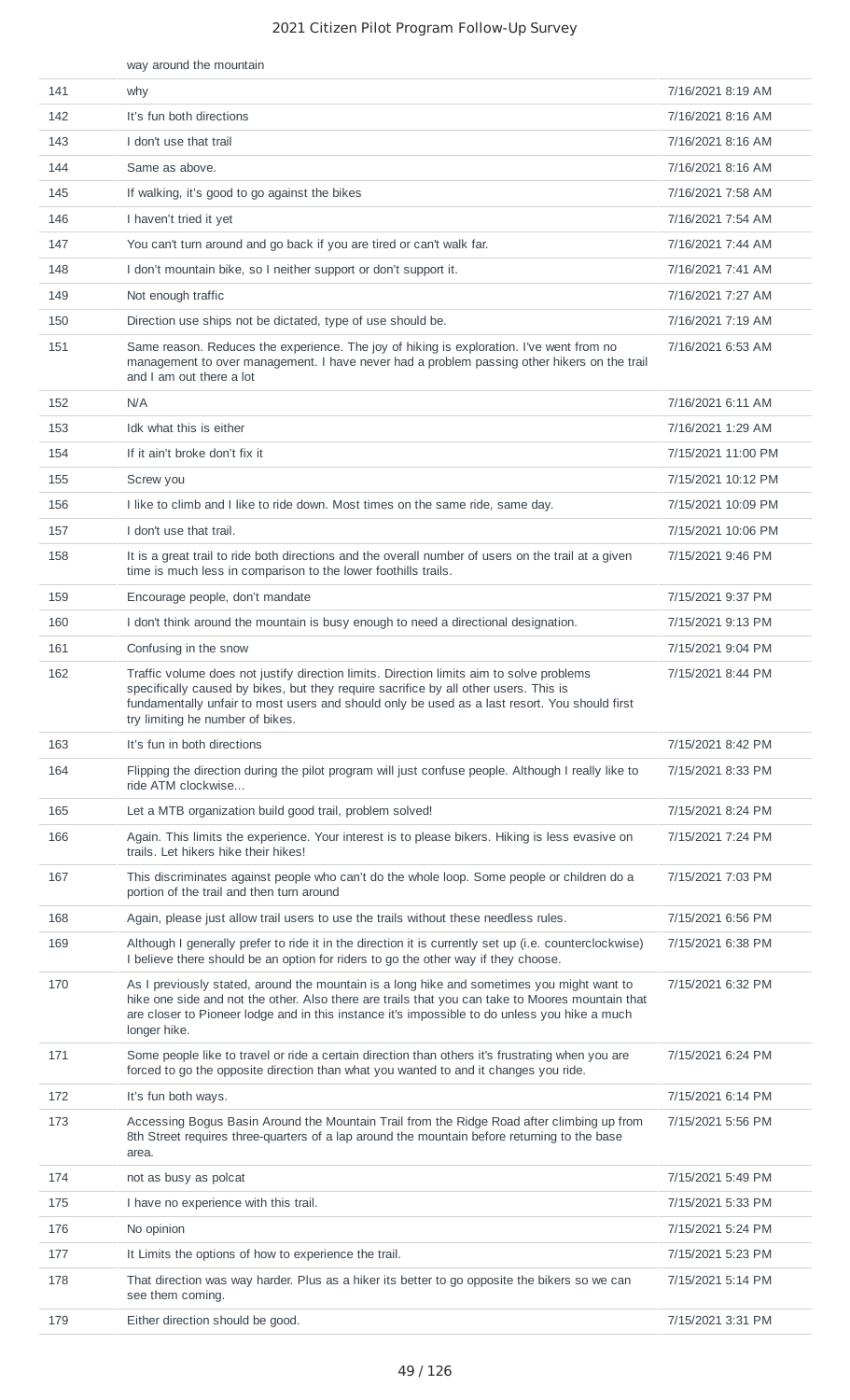| 180 | Public trails should be available any all times all directions                                                                                                                                                                                                                                                                                                                                                                                                                                                                                                                                                                                                                                                                                                                                                                                                                                                                                                                                                                                                                                                                                                  | 7/15/2021 2:12 PM  |
|-----|-----------------------------------------------------------------------------------------------------------------------------------------------------------------------------------------------------------------------------------------------------------------------------------------------------------------------------------------------------------------------------------------------------------------------------------------------------------------------------------------------------------------------------------------------------------------------------------------------------------------------------------------------------------------------------------------------------------------------------------------------------------------------------------------------------------------------------------------------------------------------------------------------------------------------------------------------------------------------------------------------------------------------------------------------------------------------------------------------------------------------------------------------------------------|--------------------|
| 181 | This restriction represents a taking from the residents who paid for access and maintenance. It<br>also results in angry interactions with newcomers who don't know about the restrictions, and<br>locals who resent the restrictions and choose to ignore them. The focus should be on<br>education and trail rangers as to properly sharing the trails, not on restrictions like this. If you<br>really must do such restrictions, just do them on the weekends when the trails are busiest.                                                                                                                                                                                                                                                                                                                                                                                                                                                                                                                                                                                                                                                                  | 7/15/2021 1:39 PM  |
| 182 | I never see that many people on it though I ride early am. I am fine with what ever you decide.                                                                                                                                                                                                                                                                                                                                                                                                                                                                                                                                                                                                                                                                                                                                                                                                                                                                                                                                                                                                                                                                 | 7/15/2021 1:23 PM  |
| 183 | Want to have the option                                                                                                                                                                                                                                                                                                                                                                                                                                                                                                                                                                                                                                                                                                                                                                                                                                                                                                                                                                                                                                                                                                                                         | 7/15/2021 1:04 PM  |
| 184 | More rules.                                                                                                                                                                                                                                                                                                                                                                                                                                                                                                                                                                                                                                                                                                                                                                                                                                                                                                                                                                                                                                                                                                                                                     | 7/15/2021 12:52 PM |
| 185 | It is somewhat rare running into too many people going the opposite direction especially during<br>the week.                                                                                                                                                                                                                                                                                                                                                                                                                                                                                                                                                                                                                                                                                                                                                                                                                                                                                                                                                                                                                                                    | 7/15/2021 12:47 PM |
| 186 | I typically use the polecat system to get from collider to Peggy's and then back down.<br>Counterclockwise wise works best for this.                                                                                                                                                                                                                                                                                                                                                                                                                                                                                                                                                                                                                                                                                                                                                                                                                                                                                                                                                                                                                            | 7/15/2021 12:46 PM |
| 187 | Same                                                                                                                                                                                                                                                                                                                                                                                                                                                                                                                                                                                                                                                                                                                                                                                                                                                                                                                                                                                                                                                                                                                                                            | 7/15/2021 12:28 PM |
| 188 | Same                                                                                                                                                                                                                                                                                                                                                                                                                                                                                                                                                                                                                                                                                                                                                                                                                                                                                                                                                                                                                                                                                                                                                            | 7/15/2021 12:22 PM |
| 189 | Why is more regulation needed? What problems or safety concerns does this address. Again,<br>R2R should promote cooperation not conflict.                                                                                                                                                                                                                                                                                                                                                                                                                                                                                                                                                                                                                                                                                                                                                                                                                                                                                                                                                                                                                       | 7/15/2021 12:17 PM |
| 190 | just let people exercise and use the area                                                                                                                                                                                                                                                                                                                                                                                                                                                                                                                                                                                                                                                                                                                                                                                                                                                                                                                                                                                                                                                                                                                       | 7/15/2021 11:56 AM |
| 191 | It seems like a low traffic trail, at least for the very few times I've used it.                                                                                                                                                                                                                                                                                                                                                                                                                                                                                                                                                                                                                                                                                                                                                                                                                                                                                                                                                                                                                                                                                | 7/15/2021 11:48 AM |
| 192 | Same as answer to Hulls question. Everyone needs to be aware and courteous                                                                                                                                                                                                                                                                                                                                                                                                                                                                                                                                                                                                                                                                                                                                                                                                                                                                                                                                                                                                                                                                                      | 7/15/2021 11:33 AM |
| 193 | Trails are suppose to be ridden in both directions if they are not downhill specific. Odd/Even<br>days                                                                                                                                                                                                                                                                                                                                                                                                                                                                                                                                                                                                                                                                                                                                                                                                                                                                                                                                                                                                                                                          | 7/15/2021 11:26 AM |
| 194 | Haven't been up there yet.                                                                                                                                                                                                                                                                                                                                                                                                                                                                                                                                                                                                                                                                                                                                                                                                                                                                                                                                                                                                                                                                                                                                      | 7/15/2021 11:20 AM |
| 195 | I never use this trail.                                                                                                                                                                                                                                                                                                                                                                                                                                                                                                                                                                                                                                                                                                                                                                                                                                                                                                                                                                                                                                                                                                                                         | 7/15/2021 11:04 AM |
| 196 | Always went other way                                                                                                                                                                                                                                                                                                                                                                                                                                                                                                                                                                                                                                                                                                                                                                                                                                                                                                                                                                                                                                                                                                                                           | 7/15/2021 10:51 AM |
| 197 | I like to be able to go either way on this trail                                                                                                                                                                                                                                                                                                                                                                                                                                                                                                                                                                                                                                                                                                                                                                                                                                                                                                                                                                                                                                                                                                                | 7/15/2021 10:46 AM |
| 198 | NA - I haven't done that trail.                                                                                                                                                                                                                                                                                                                                                                                                                                                                                                                                                                                                                                                                                                                                                                                                                                                                                                                                                                                                                                                                                                                                 | 7/15/2021 10:43 AM |
| 199 | I think we should be able to access our trail system in what ever direction preferred.                                                                                                                                                                                                                                                                                                                                                                                                                                                                                                                                                                                                                                                                                                                                                                                                                                                                                                                                                                                                                                                                          | 7/15/2021 10:35 AM |
| 200 | This is one of my favorite hikes. I usually hike out and back which prevents me from using this<br>trail.                                                                                                                                                                                                                                                                                                                                                                                                                                                                                                                                                                                                                                                                                                                                                                                                                                                                                                                                                                                                                                                       | 7/15/2021 10:34 AM |
| 201 | Once again I am an older man but I love to go up on the higher trails and hike. If and when my<br>knees and joints start to hurt I like to turn around and hike back down the same trail I headed<br>up. I haven't made made it all the way around the mountain in several years now and now you<br>want to make it illegal for those of us who are no longer young and have medical problems to<br>not be able to use the trail?! I wont be able to turn around and walk back to my car because<br>some government official made a law saying I can't. It is amazing you guys have to even ask<br>these questions. Walking the wrong way a crime?! Shame on all of you and your parents for<br>raising you this way. In Idaho we wave to all of our neighbors and know their names and we<br>don't ban walkers from using trails.                                                                                                                                                                                                                                                                                                                              | 7/15/2021 10:34 AM |
| 202 | See my previous comments.                                                                                                                                                                                                                                                                                                                                                                                                                                                                                                                                                                                                                                                                                                                                                                                                                                                                                                                                                                                                                                                                                                                                       | 7/15/2021 10:27 AM |
| 203 | This proved to be a nightmare for me last weekend. There is NO way off that mountain if you<br>start ATM and cannot complete the trail. I am recovering from a rheumatoid flare and just<br>wanted to get out of the heat for a run. I was feeling super sick and needed off the trail so I<br>turned around. Mountain bikers were screaming at me (literally) even though I was scrambling<br>off the trail to get out of their way. (Note: it feels like this rule gives mountain bikers the notion<br>that they "rule" the trail.) Also, for foot traffic, when we do get to the end of ATM, it doesn't feel<br>like there is a clear way to get down from morningstar (it feels like all the direct trails are<br>downhill mtb only). In general - it feels like bogus is being taken over by mountain bikers which<br>is a huge shame since there isn't really anywhere else for foot traffic to go to cool off in the hot<br>summer. Please note: I am also a mountain biker. Please, please, please, I'm begging you - do<br>not leave the rule this way. The unique nature of this trail really should be available to all<br>people of all capacities. | 7/15/2021 10:23 AM |
| 204 | I didn't feel like it was a problem before, just be aware                                                                                                                                                                                                                                                                                                                                                                                                                                                                                                                                                                                                                                                                                                                                                                                                                                                                                                                                                                                                                                                                                                       | 7/15/2021 10:10 AM |
| 205 | See previous response                                                                                                                                                                                                                                                                                                                                                                                                                                                                                                                                                                                                                                                                                                                                                                                                                                                                                                                                                                                                                                                                                                                                           | 7/15/2021 10:06 AM |
| 206 | No need to make it directional if hikers and bikers are still sharing the trial. I would like to see it<br>only mtn bikes directional on odd days. Only Hikers on even days,                                                                                                                                                                                                                                                                                                                                                                                                                                                                                                                                                                                                                                                                                                                                                                                                                                                                                                                                                                                    | 7/15/2021 9:47 AM  |
| 207 | <b>NA</b>                                                                                                                                                                                                                                                                                                                                                                                                                                                                                                                                                                                                                                                                                                                                                                                                                                                                                                                                                                                                                                                                                                                                                       | 7/15/2021 9:36 AM  |
| 208 | Limits access to Mahalo when starting from Morning star                                                                                                                                                                                                                                                                                                                                                                                                                                                                                                                                                                                                                                                                                                                                                                                                                                                                                                                                                                                                                                                                                                         | 7/15/2021 9:36 AM  |
| 209 | Foot traffic should be required to travel the opposite direction of cyclists.                                                                                                                                                                                                                                                                                                                                                                                                                                                                                                                                                                                                                                                                                                                                                                                                                                                                                                                                                                                                                                                                                   | 7/15/2021 9:31 AM  |
| 210 | Like Polecat, I don't think that trail sees the amount of traffic and user conflicts that would<br>merit a directional-only management approach. Also, its more of a traverse so mountain bikers<br>don't tend to travel at higher speeds where directional travel would make sense.                                                                                                                                                                                                                                                                                                                                                                                                                                                                                                                                                                                                                                                                                                                                                                                                                                                                            | 7/15/2021 9:29 AM  |
| 211 | Same reason as before.                                                                                                                                                                                                                                                                                                                                                                                                                                                                                                                                                                                                                                                                                                                                                                                                                                                                                                                                                                                                                                                                                                                                          | 7/15/2021 9:28 AM  |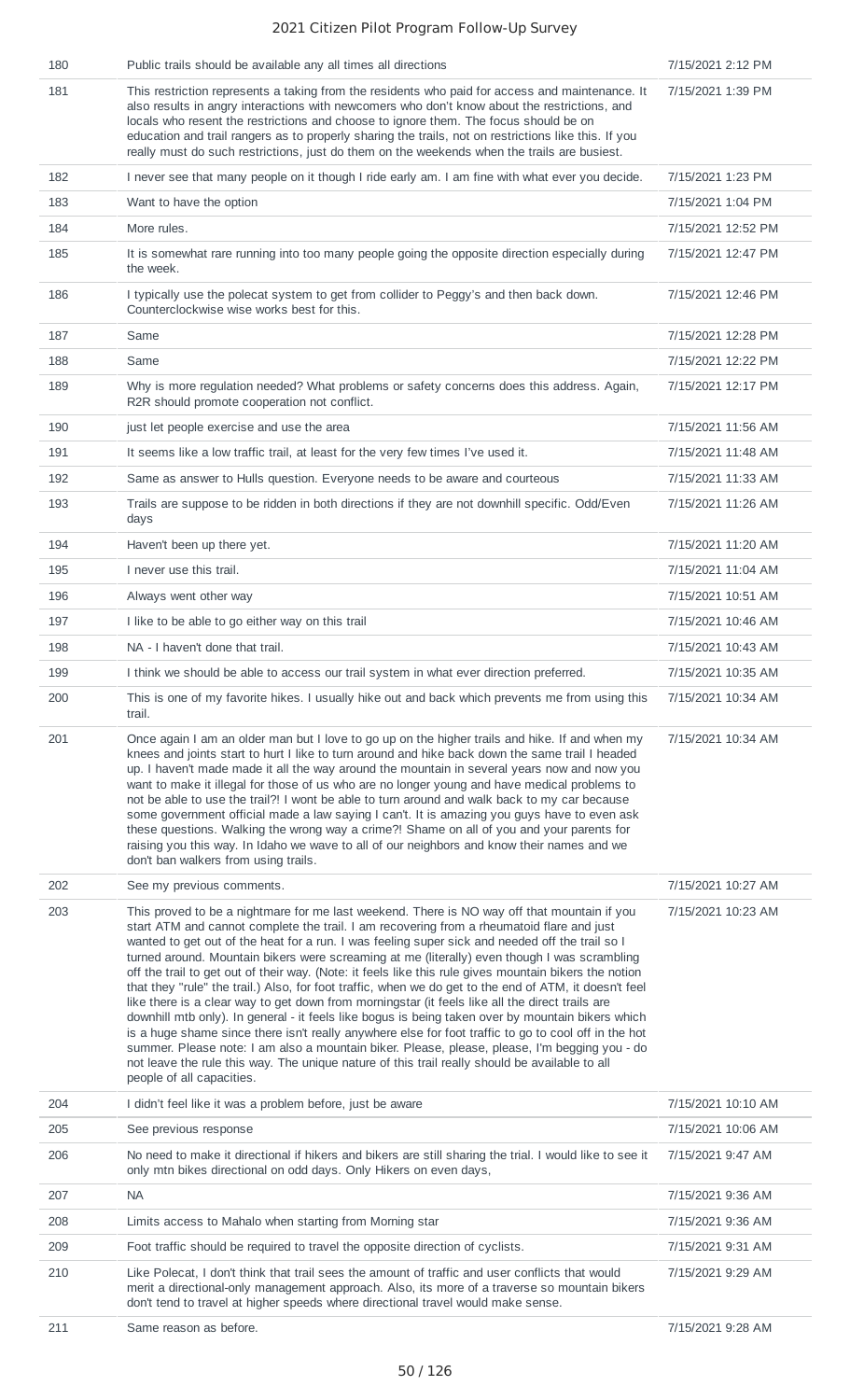| 212 | The downhill section in the clockwise direction is fun.                                                                                                                                                                                                                                                                                                                                                                                   | 7/15/2021 9:19 AM |
|-----|-------------------------------------------------------------------------------------------------------------------------------------------------------------------------------------------------------------------------------------------------------------------------------------------------------------------------------------------------------------------------------------------------------------------------------------------|-------------------|
| 213 | same                                                                                                                                                                                                                                                                                                                                                                                                                                      | 7/15/2021 9:15 AM |
| 214 | Two directional better                                                                                                                                                                                                                                                                                                                                                                                                                    | 7/15/2021 9:14 AM |
| 215 | It would be nice to be able to hike around the mountain without having to do the entire thing<br>due to the one direction                                                                                                                                                                                                                                                                                                                 | 7/15/2021 9:07 AM |
| 216 | Current choice is the wrong direction and some people don't follow the signs                                                                                                                                                                                                                                                                                                                                                              | 7/15/2021 9:03 AM |
| 217 | Same reason                                                                                                                                                                                                                                                                                                                                                                                                                               | 7/15/2021 8:37 AM |
| 218 | I actual do support this, but I wanted to make a comment. Please extend the multi directional<br>portion past Deer Point up to the Ridge Road. It's common for people (including me) tor ride up<br>and then do Mahalo. The way it is now, if you do this, you have to do the full ATM when you<br>come back. If you extend the multi-directional portion to the ridge road, you could ride up, do<br>Mahalo, and then ride back. Thanks. | 7/15/2021 8:19 AM |
| 219 | Instead of regulating trail use for hikers/mtn bikers, encourage trail etiquette and positive<br>relationships                                                                                                                                                                                                                                                                                                                            | 7/15/2021 8:13 AM |
| 220 | Might not notice while running.                                                                                                                                                                                                                                                                                                                                                                                                           | 7/15/2021 8:06 AM |
| 221 | Like to go opposite of bikes to see them coming.                                                                                                                                                                                                                                                                                                                                                                                          | 7/15/2021 8:03 AM |
| 222 | There are too many access points to effectively manage directional travel, and many trails up<br>there are already mountain bike only. It's difficult to tell what can and can't be hiked/run on and<br>making around the mountain directional just further complicates things                                                                                                                                                            | 7/15/2021 8:02 AM |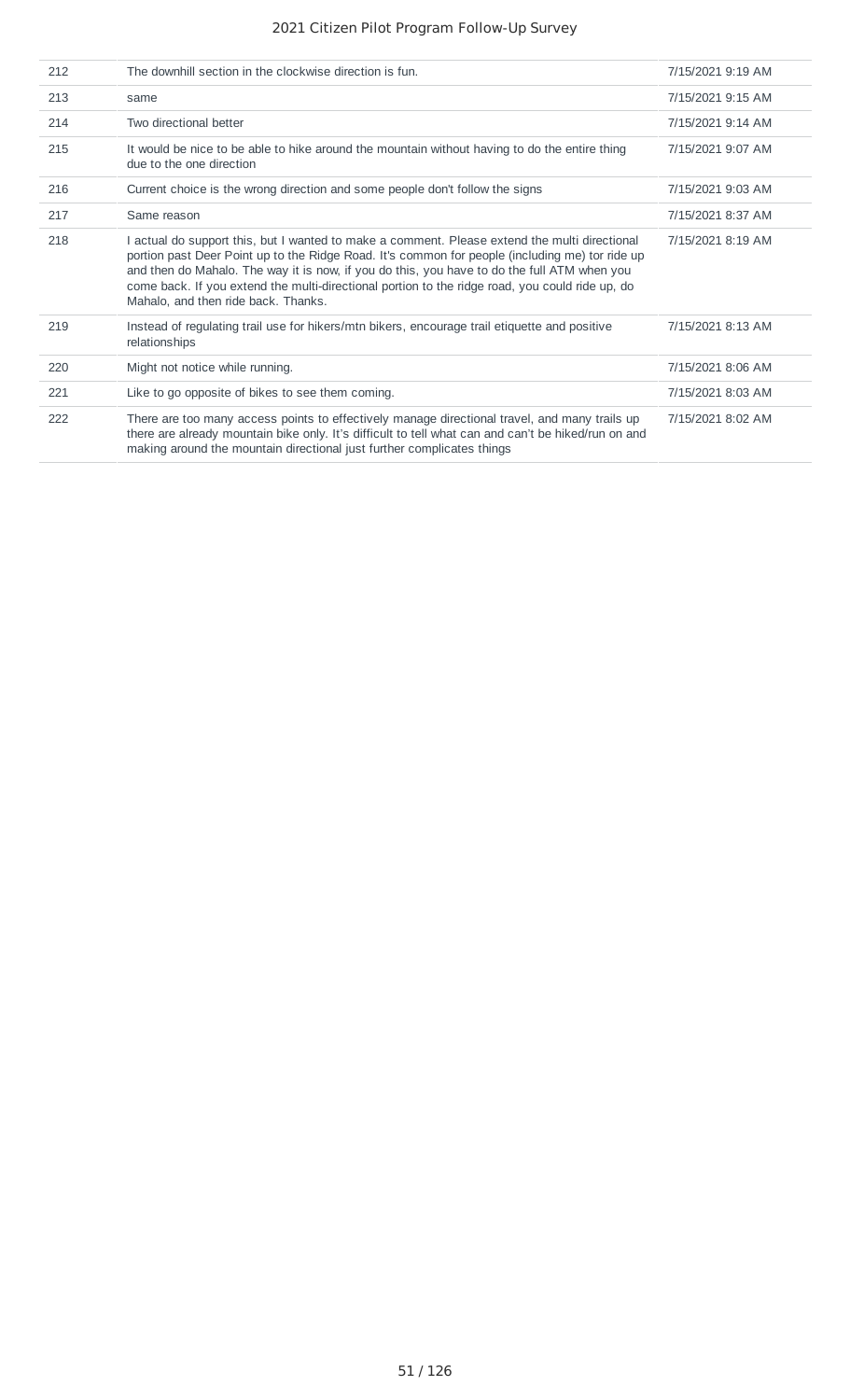# Q11 Would you like to see the direction of Around the Mountain Trail at Bogus Basin changed to clockwise during the 2021 pilot program?



| <b>ANSWER CHOICES</b> | <b>RESPONSES</b> |  |
|-----------------------|------------------|--|
| Yes                   | 12.4%<br>171     |  |
| <b>No</b>             | 87.6%<br>1,212   |  |
| <b>TOTAL</b>          | 1,383            |  |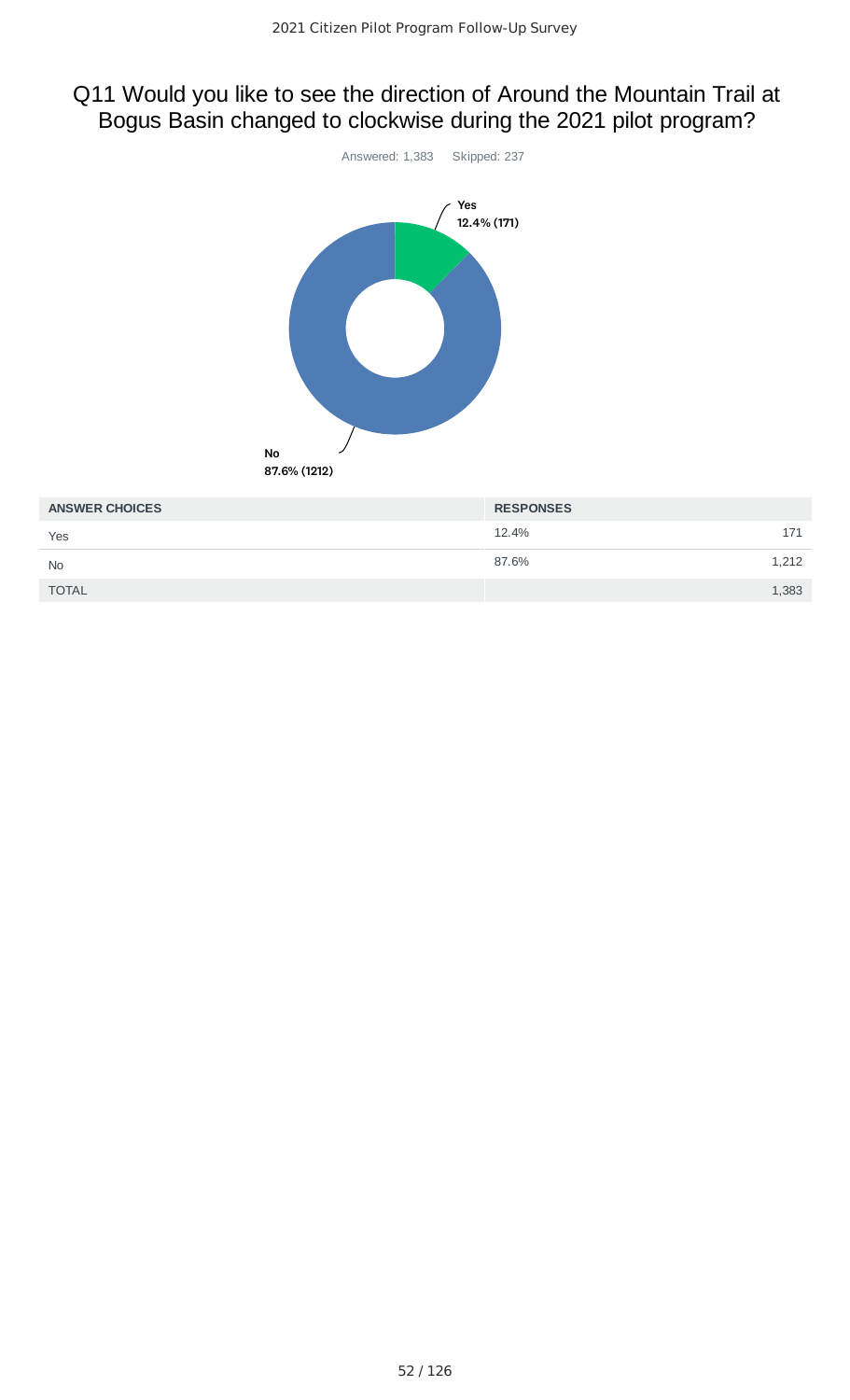# Q12 If yes, please explain why.

Answered: 150 Skipped: 1,470

| #  | <b>RESPONSES</b>                                                                                                                                                                                                                                                              | <b>DATE</b>        |
|----|-------------------------------------------------------------------------------------------------------------------------------------------------------------------------------------------------------------------------------------------------------------------------------|--------------------|
| 1  | See my answer for the earlier no                                                                                                                                                                                                                                              | 7/23/2021 2:53 PM  |
| 2  | Try something new to see if it's liked.                                                                                                                                                                                                                                       | 7/23/2021 10:38 AM |
| 3  | It would be nice to change directions                                                                                                                                                                                                                                         | 7/23/2021 6:54 AM  |
| 4  | For a change                                                                                                                                                                                                                                                                  | 7/23/2021 6:27 AM  |
| 5  | I would like to try it Clockwise at least once but I know on this trail I wouldn't want to lose CCW<br>ride ability either.                                                                                                                                                   | 7/22/2021 11:06 PM |
| 6  | I really don't care. It just seems as if it would change things up                                                                                                                                                                                                            | 7/22/2021 10:25 PM |
| 7  | $\tilde{ }$                                                                                                                                                                                                                                                                   | 7/22/2021 9:48 PM  |
| 8  | Variety                                                                                                                                                                                                                                                                       | 7/22/2021 9:40 PM  |
| 9  | Just to try it out!                                                                                                                                                                                                                                                           | 7/22/2021 9:05 PM  |
| 10 | safety                                                                                                                                                                                                                                                                        | 7/22/2021 8:53 PM  |
| 11 | I'd like to get more feedback for both ways.                                                                                                                                                                                                                                  | 7/22/2021 8:35 PM  |
| 12 | Variety                                                                                                                                                                                                                                                                       | 7/22/2021 4:38 PM  |
| 13 | To indicate the safest travel direction for all trail users.                                                                                                                                                                                                                  | 7/22/2021 3:59 PM  |
| 14 | Something different would be really nifty.                                                                                                                                                                                                                                    | 7/22/2021 3:19 PM  |
| 15 | It's a little easier hiking it clockwise. We start at Pioneer lodge and take it clockwise to get to<br>Moore's mountain.                                                                                                                                                      | 7/22/2021 2:11 PM  |
| 16 | Don't have enough information to make that decision                                                                                                                                                                                                                           | 7/22/2021 1:44 PM  |
| 17 | diversity                                                                                                                                                                                                                                                                     | 7/22/2021 1:36 PM  |
| 18 | Because I've always ridden it counter clockwise, and that's not going to change unless<br>someone forces me.                                                                                                                                                                  | 7/22/2021 11:37 AM |
| 19 | I have not hiked it yet but will do so soon. I would support changing the direction as a pilot to<br>help people decide which direction they like best. Plus, it may be beneficial to the trail and<br>local ecosystem to change it. Not sure about that but it is a thought. | 7/22/2021 11:24 AM |
| 20 | I have not run this trail during the pilot.                                                                                                                                                                                                                                   | 7/22/2021 9:16 AM  |
| 21 | To allow people the option to use it in both directions before determining the final outcome, and<br>perhaps considering alternate day directional use.                                                                                                                       | 7/22/2021 9:12 AM  |
| 22 | To see what works best                                                                                                                                                                                                                                                        | 7/22/2021 8:24 AM  |
| 23 | Different view!                                                                                                                                                                                                                                                               | 7/22/2021 6:47 AM  |
| 24 | Different views                                                                                                                                                                                                                                                               | 7/22/2021 5:59 AM  |
| 25 | Why not?! As long as we can make the counter clockwise trailhead easier to find. I get lost in<br>that last section.                                                                                                                                                          | 7/21/2021 9:59 PM  |
| 26 | Safer for everybody                                                                                                                                                                                                                                                           | 7/21/2021 8:38 PM  |
| 27 | In case someone prefers it the other direction                                                                                                                                                                                                                                | 7/21/2021 3:28 PM  |
| 28 | Variety                                                                                                                                                                                                                                                                       | 7/21/2021 2:35 PM  |
| 29 | Trails look different when you approach them from different directions.                                                                                                                                                                                                       | 7/21/2021 1:04 PM  |
| 30 | Easy to remember & manage                                                                                                                                                                                                                                                     | 7/21/2021 1:01 PM  |
| 31 | Provides a new experience and the opportunity to ride exciting sections downhill vs<br>traditionally up hill                                                                                                                                                                  | 7/21/2021 12:45 PM |
| 32 | Change the route from time to time                                                                                                                                                                                                                                            | 7/21/2021 12:25 PM |
| 33 | Already said why.                                                                                                                                                                                                                                                             | 7/21/2021 12:14 PM |
| 34 | Keeps the trail interesting.                                                                                                                                                                                                                                                  | 7/21/2021 12:07 PM |
| 35 | No preference as I rarely use that trail.                                                                                                                                                                                                                                     | 7/21/2021 11:52 AM |
| 36 | I only ever rode it the way that the pilot program says you can ride it, and it makes the most<br>sense for a fun time                                                                                                                                                        | 7/21/2021 11:25 AM |
| 37 | It's a long trail, would be refreshing to use the other direction every-other pilot period.                                                                                                                                                                                   | 7/21/2021 11:16 AM |
| 38 | <b>Trail flow</b>                                                                                                                                                                                                                                                             | 7/21/2021 11:16 AM |
| 39 | It makes more sense to start at the top of the Morning Star lift, you already have bikes                                                                                                                                                                                      | 7/21/2021 10:23 AM |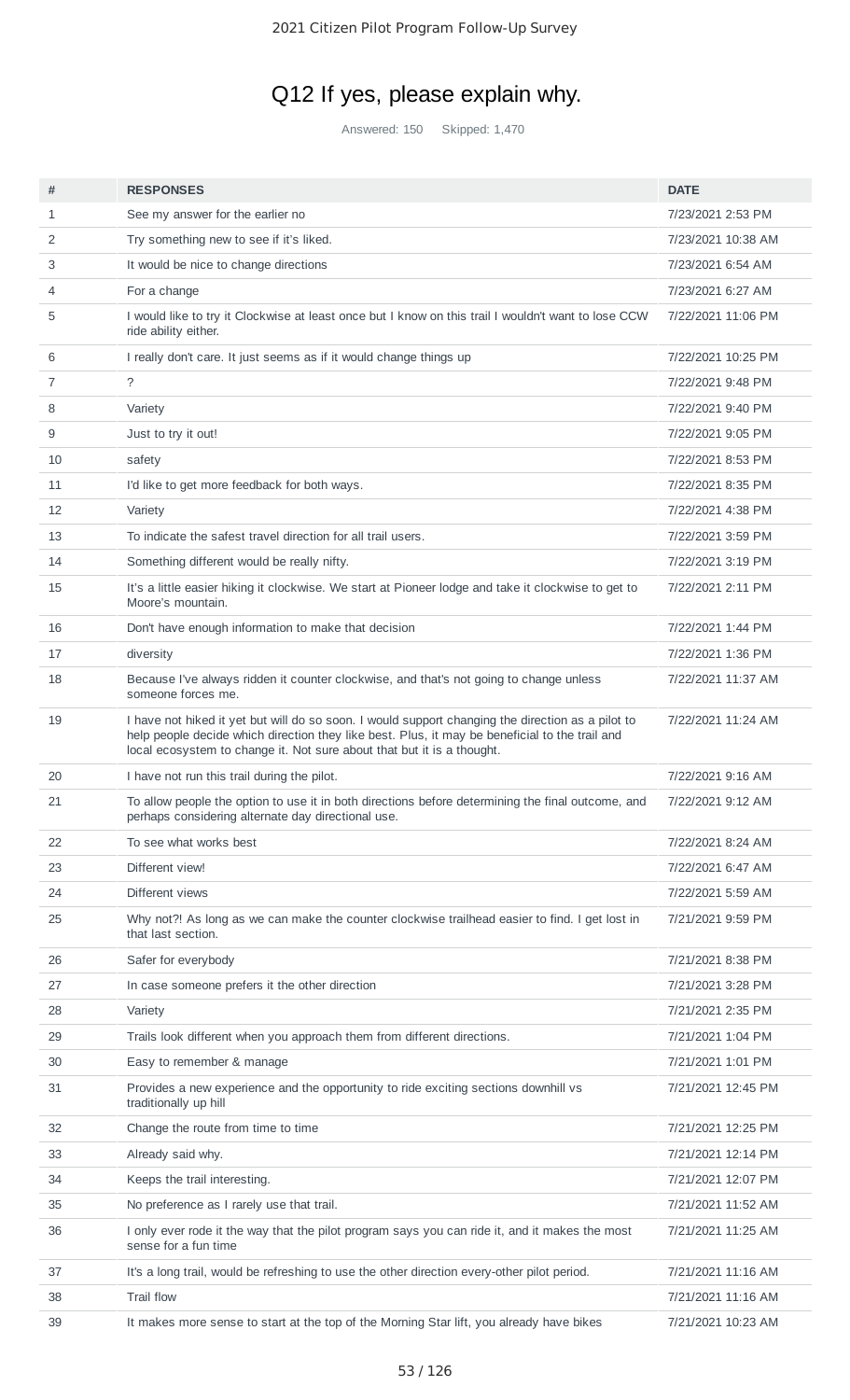|    | accessing that spot via the lift.                                                                                                                                                                       |                    |
|----|---------------------------------------------------------------------------------------------------------------------------------------------------------------------------------------------------------|--------------------|
| 40 | yes. In order for everyone to use the trails safely, bikers should have separate trails. Too many<br>close calls.                                                                                       | 7/21/2021 9:47 AM  |
| 41 | N <sub>0</sub>                                                                                                                                                                                          | 7/21/2021 8:42 AM  |
| 42 | You need a n/a choice                                                                                                                                                                                   | 7/21/2021 8:38 AM  |
| 43 | I am less familiar with the trail and would enjoy trying it both ways.                                                                                                                                  | 7/20/2021 8:33 PM  |
| 44 | So I can decide which direction works best for me hiking, assuming you'd poll for our<br>preference at the end.                                                                                         | 7/20/2021 6:04 PM  |
| 45 | I prefer that direction                                                                                                                                                                                 | 7/20/2021 2:05 PM  |
| 46 | Variety.                                                                                                                                                                                                | 7/20/2021 11:47 AM |
| 47 | To see what direction works better                                                                                                                                                                      | 7/20/2021 11:25 AM |
| 48 | Just to mix it up every other year                                                                                                                                                                      | 7/20/2021 2:09 AM  |
| 49 | See previous response.                                                                                                                                                                                  | 7/19/2021 4:30 PM  |
| 50 | na                                                                                                                                                                                                      | 7/19/2021 12:32 PM |
| 51 | I never use the round the mountain trail, so I can't really comment on this                                                                                                                             | 7/19/2021 8:24 AM  |
| 52 | less wear on trail                                                                                                                                                                                      | 7/19/2021 7:41 AM  |
| 53 | No opinion                                                                                                                                                                                              | 7/19/2021 5:55 AM  |
| 54 | I like to ride in both directions. Nice to mix it up.                                                                                                                                                   | 7/18/2021 9:11 PM  |
| 55 | Even odd days                                                                                                                                                                                           | 7/18/2021 5:47 PM  |
| 56 | What difference does it make?                                                                                                                                                                           | 7/18/2021 5:37 PM  |
| 57 | see previous answer; distance is an issue; maybe more people would use it if they didn't have<br>to do the entire length                                                                                | 7/18/2021 3:06 PM  |
| 58 | Same                                                                                                                                                                                                    | 7/18/2021 12:21 PM |
| 59 | Actually don't have a preference                                                                                                                                                                        | 7/18/2021 11:40 AM |
| 60 | Don't care                                                                                                                                                                                              | 7/18/2021 11:38 AM |
| 61 | I don't use the Bogus Basis trails                                                                                                                                                                      | 7/17/2021 11:12 PM |
| 62 | Logical                                                                                                                                                                                                 | 7/17/2021 10:02 PM |
| 63 | It's fun to ride both directions                                                                                                                                                                        | 7/17/2021 9:27 PM  |
| 64 | Variety is the spice of life                                                                                                                                                                            | 7/17/2021 8:56 PM  |
| 65 | Fun to try both directions                                                                                                                                                                              | 7/17/2021 8:26 PM  |
| 66 | $\mathbf 0$                                                                                                                                                                                             | 7/17/2021 12:50 PM |
| 67 | My actual answer, "I don't care," but you're forcing me to answer. Not a good survey design.                                                                                                            | 7/17/2021 9:20 AM  |
| 68 | Again, I do not hike up there but hoping you get feedback from the ones who do from this<br>survey maybe I will go up there and check it out!                                                           | 7/17/2021 9:07 AM  |
| 69 | Natural flow                                                                                                                                                                                            | 7/17/2021 9:03 AM  |
| 70 | No reason                                                                                                                                                                                               | 7/17/2021 9:03 AM  |
| 71 | I enjoy experiencing trails in both directions like hulls pilot.                                                                                                                                        | 7/16/2021 11:17 PM |
| 72 | In future surveys, you should provide an option for "no opinion". Not everyone uses all the<br>trails in the pilot                                                                                      | 7/16/2021 9:45 PM  |
| 73 | doesn't need to be one way                                                                                                                                                                              | 7/16/2021 6:57 PM  |
| 74 | It seems to be the way that users more consistently use the trail.                                                                                                                                      | 7/16/2021 6:21 PM  |
| 75 | Why?                                                                                                                                                                                                    | 7/16/2021 6:18 PM  |
| 76 | Mix it up. Perhaps alternate the direction on a regular interval.                                                                                                                                       | 7/16/2021 2:35 PM  |
| 77 | Would be nice to end on a downhill                                                                                                                                                                      | 7/16/2021 1:28 PM  |
| 78 | Good to see both in use to compare                                                                                                                                                                      | 7/16/2021 12:52 PM |
| 79 | Mix it up                                                                                                                                                                                               | 7/16/2021 11:37 AM |
| 80 | I'm an 'older' hiker, and can't hike as far as I would like to. I like to hike the section near<br>Pioneer Lodge. That way, I can connect to other trails without being committed to a 9+ mile<br>hike! | 7/16/2021 11:36 AM |
| 81 | congestion                                                                                                                                                                                              | 7/16/2021 11:03 AM |
| 82 | For the same reasons already noted                                                                                                                                                                      | 7/16/2021 10:39 AM |
| 83 | See prior answer(s).                                                                                                                                                                                    | 7/16/2021 10:13 AM |
| 84 | It doesn't matter to me                                                                                                                                                                                 | 7/16/2021 9:56 AM  |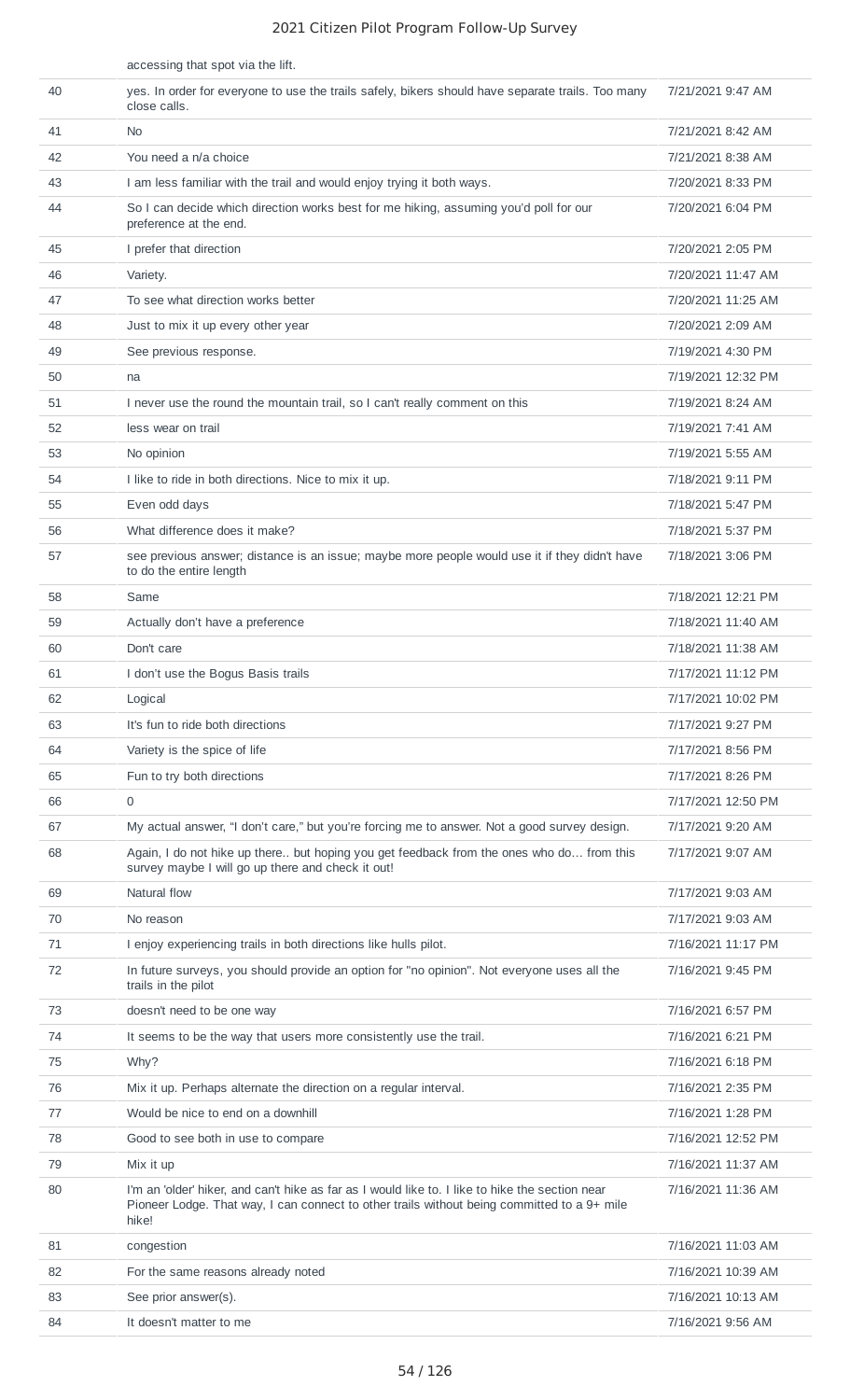| 85  | change it up                                                                                                                                                                                                                                                                   | 7/16/2021 9:46 AM  |
|-----|--------------------------------------------------------------------------------------------------------------------------------------------------------------------------------------------------------------------------------------------------------------------------------|--------------------|
| 86  | Change it up                                                                                                                                                                                                                                                                   | 7/16/2021 9:38 AM  |
| 87  | Mix it up!                                                                                                                                                                                                                                                                     | 7/16/2021 9:22 AM  |
| 88  | Do not use the Bogus trails, so I said yes for the same variety.                                                                                                                                                                                                               | 7/16/2021 9:16 AM  |
| 89  | Change                                                                                                                                                                                                                                                                         | 7/16/2021 8:54 AM  |
| 90  | Good to mix up the route, and let people report back on which direction they prefer.                                                                                                                                                                                           | 7/16/2021 8:35 AM  |
| 91  | I haven't tried it yet                                                                                                                                                                                                                                                         | 7/16/2021 7:54 AM  |
| 92  | Variety in hiking                                                                                                                                                                                                                                                              | 7/16/2021 7:42 AM  |
| 93  | Mix it up                                                                                                                                                                                                                                                                      | 7/16/2021 7:40 AM  |
| 94  | Want to see                                                                                                                                                                                                                                                                    | 7/16/2021 7:35 AM  |
| 95  | Same as previous explanation.                                                                                                                                                                                                                                                  | 7/16/2021 7:15 AM  |
| 96  | There was no choice for no preference                                                                                                                                                                                                                                          | 7/16/2021 6:56 AM  |
| 97  | Again, consistency.                                                                                                                                                                                                                                                            | 7/16/2021 6:28 AM  |
| 98  | N/A                                                                                                                                                                                                                                                                            | 7/16/2021 6:11 AM  |
| 99  | Good to get the data from both directions                                                                                                                                                                                                                                      | 7/16/2021 1:33 AM  |
| 100 | Variety                                                                                                                                                                                                                                                                        | 7/15/2021 11:19 PM |
| 101 | Again, doesn't matter to me.                                                                                                                                                                                                                                                   | 7/15/2021 10:01 PM |
| 102 | I don't feel strongly about it either way                                                                                                                                                                                                                                      | 7/15/2021 8:59 PM  |
| 103 | If you insist on directional traffic (having failed at other strategies or lacking the will to try<br>them) then change direction for the sake of variety.                                                                                                                     | 7/15/2021 8:45 PM  |
| 104 | Change is good                                                                                                                                                                                                                                                                 | 7/15/2021 8:42 PM  |
| 105 | I like variety.                                                                                                                                                                                                                                                                | 7/15/2021 8:10 PM  |
| 106 | Easier to follow                                                                                                                                                                                                                                                               | 7/15/2021 7:54 PM  |
| 107 | Change of scenery                                                                                                                                                                                                                                                              | 7/15/2021 7:44 PM  |
| 108 | Same as before!                                                                                                                                                                                                                                                                | 7/15/2021 6:35 PM  |
| 109 | Seems like the more natural way                                                                                                                                                                                                                                                | 7/15/2021 6:32 PM  |
| 110 | Accessing from the Ridge Road would allow more direct access to the base area.                                                                                                                                                                                                 | 7/15/2021 5:57 PM  |
| 111 | Variety                                                                                                                                                                                                                                                                        | 7/15/2021 5:47 PM  |
| 112 | Clockwise is just better. :)                                                                                                                                                                                                                                                   | 7/15/2021 5:46 PM  |
| 113 | Same as before                                                                                                                                                                                                                                                                 | 7/15/2021 5:32 PM  |
| 114 | users need to managed to reduce conflicks                                                                                                                                                                                                                                      | 7/15/2021 5:24 PM  |
| 115 | I think there should've been an option for I don't know On these directional questions I think<br>a commonsensical approach is the right way to go and then just stick with it I don't ride either<br>of these trails enough to understand what the common sense directions is | 7/15/2021 5:20 PM  |
| 116 | Mix it up                                                                                                                                                                                                                                                                      | 7/15/2021 5:15 PM  |
| 117 | I think the opposite way would be easier.                                                                                                                                                                                                                                      | 7/15/2021 5:14 PM  |
| 118 | Seems like it might work better                                                                                                                                                                                                                                                | 7/15/2021 4:31 PM  |
| 119 | Around the Mountain, don't frequent as much. I see a lot of mountain bikes there though, so<br>maybe a change would be good.                                                                                                                                                   | 7/15/2021 4:23 PM  |
| 120 | Just to try it                                                                                                                                                                                                                                                                 | 7/15/2021 3:48 PM  |
| 121 | Again just change it up even if it's every other year                                                                                                                                                                                                                          | 7/15/2021 3:23 PM  |
| 122 | I like the clockwise route.                                                                                                                                                                                                                                                    | 7/15/2021 3:21 PM  |
| 123 | I think it promotes a better experience for hikers, runners and bikers.                                                                                                                                                                                                        | 7/15/2021 3:18 PM  |
| 124 | To change it up                                                                                                                                                                                                                                                                | 7/15/2021 2:47 PM  |
| 125 | Same reason as previous                                                                                                                                                                                                                                                        | 7/15/2021 2:23 PM  |
| 126 | it really don't run up there but there was not NA                                                                                                                                                                                                                              | 7/15/2021 2:20 PM  |
| 127 | Easier access and use for beginners,                                                                                                                                                                                                                                           | 7/15/2021 2:09 PM  |
| 128 | For fun                                                                                                                                                                                                                                                                        | 7/15/2021 1:26 PM  |
| 129 | neutral position on trail direction                                                                                                                                                                                                                                            | 7/15/2021 1:18 PM  |
| 130 | I think a change-up would be nice. Especially with bogus building more trails near the bitterroot<br>lift which will soon be accessable from that end of ATM, it makes sense to allow people to go<br>straight there rather than the around loop                               | 7/15/2021 12:42 PM |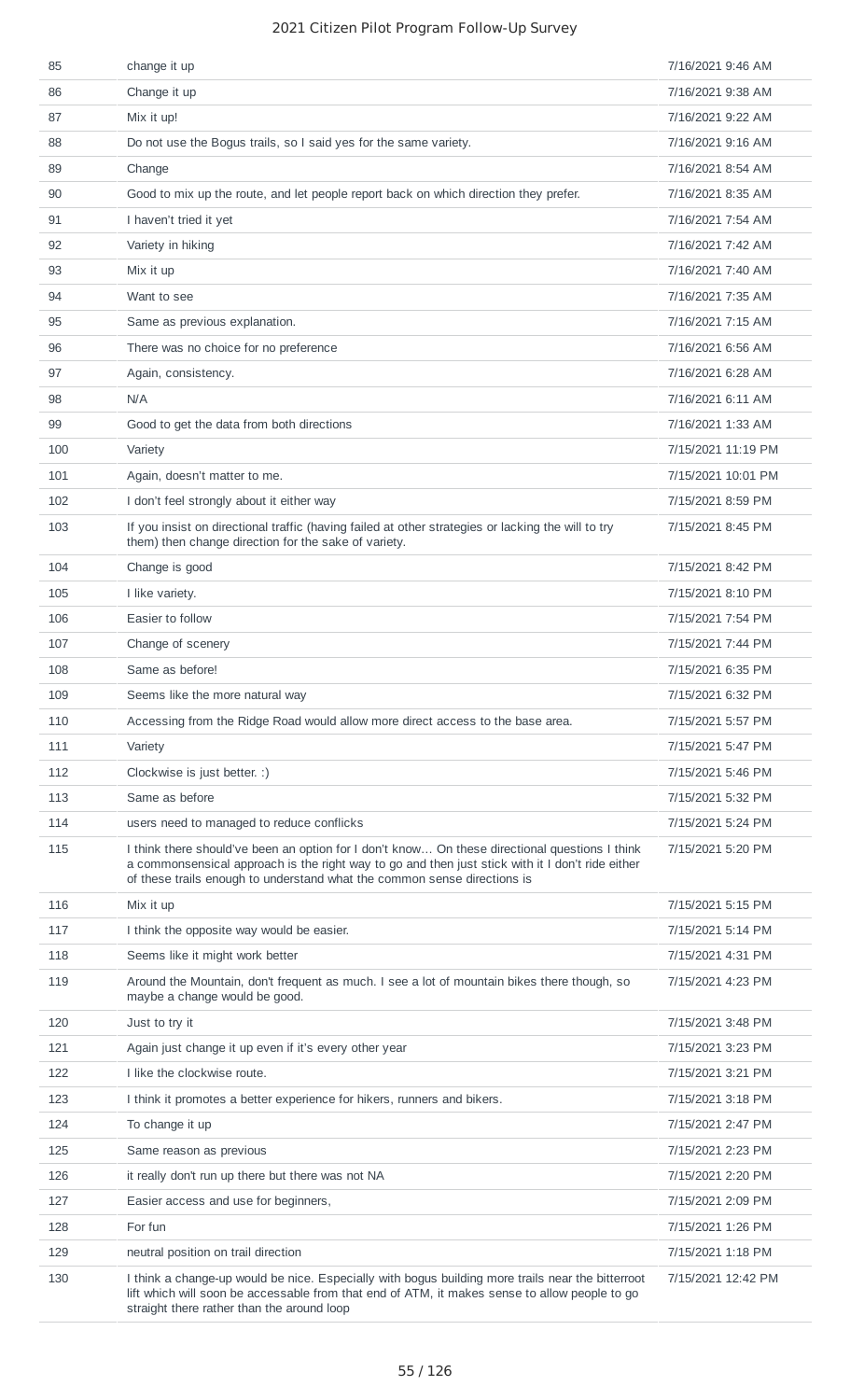| 131 | Same as previous                                                                                                                                                                                                                                                                     | 7/15/2021 12:12 PM |
|-----|--------------------------------------------------------------------------------------------------------------------------------------------------------------------------------------------------------------------------------------------------------------------------------------|--------------------|
| 132 | This will help with flow of traffic                                                                                                                                                                                                                                                  | 7/15/2021 12:05 PM |
| 133 | Both ways                                                                                                                                                                                                                                                                            | 7/15/2021 11:26 AM |
| 134 | NA- I haven't walked that trail.                                                                                                                                                                                                                                                     | 7/15/2021 10:44 AM |
| 135 | I don't have an opinion on this                                                                                                                                                                                                                                                      | 7/15/2021 10:39 AM |
| 136 | I don't use polecat or bogus basin loop                                                                                                                                                                                                                                              | 7/15/2021 10:30 AM |
| 137 | As stated above, I support directional use as an effective trail-sharing strategy. Changing up<br>the direction from time to time is a good idea.                                                                                                                                    | 7/15/2021 10:30 AM |
| 138 | While to have less experience with this trail, I think it's beneficial in this pilot to try both out<br>and get feedback on what's most enjoyable/safe.                                                                                                                              | 7/15/2021 10:26 AM |
| 139 | It would be cool to test the opposite direction and get feedback later. If negative, switch back<br>to original direction.                                                                                                                                                           | 7/15/2021 10:11 AM |
| 140 | Clock wise is more fun/rewarding and easier to spot trail users.                                                                                                                                                                                                                     | 7/15/2021 10:08 AM |
| 141 | Direction should be changed on odd and even days.                                                                                                                                                                                                                                    | 7/15/2021 9:48 AM  |
| 142 | I'm not sure which direction I've ridden this trail as it was before the pilot program.                                                                                                                                                                                              | 7/15/2021 9:45 AM  |
| 143 | I'd like the omni-directional path use eliminated entirely                                                                                                                                                                                                                           | 7/15/2021 9:03 AM  |
| 144 | For comparison                                                                                                                                                                                                                                                                       | 7/15/2021 9:01 AM  |
| 145 | enjoy not worrying about ppl coming the dumb way around                                                                                                                                                                                                                              | 7/15/2021 8:56 AM  |
| 146 | Same as polecat.                                                                                                                                                                                                                                                                     | 7/15/2021 8:50 AM  |
| 147 | Around The Mountain could switch based on even/odd days. Variety is good.                                                                                                                                                                                                            | 7/15/2021 8:23 AM  |
| 148 | I wanted an "I don't know option" on that question more than "Yes" or "No" - I don't ride that<br>one often, don't know what direction I prefer. I think it's a good idea to change directions though<br>so that people who ride it more can experience both ways and give feedback. | 7/15/2021 8:23 AM  |
| 149 |                                                                                                                                                                                                                                                                                      | 7/15/2021 8:08 AM  |
| 150 | Changing direction could be beneficial in longevity of the trail while adding a new feeling.                                                                                                                                                                                         | 7/15/2021 8:01 AM  |
|     |                                                                                                                                                                                                                                                                                      |                    |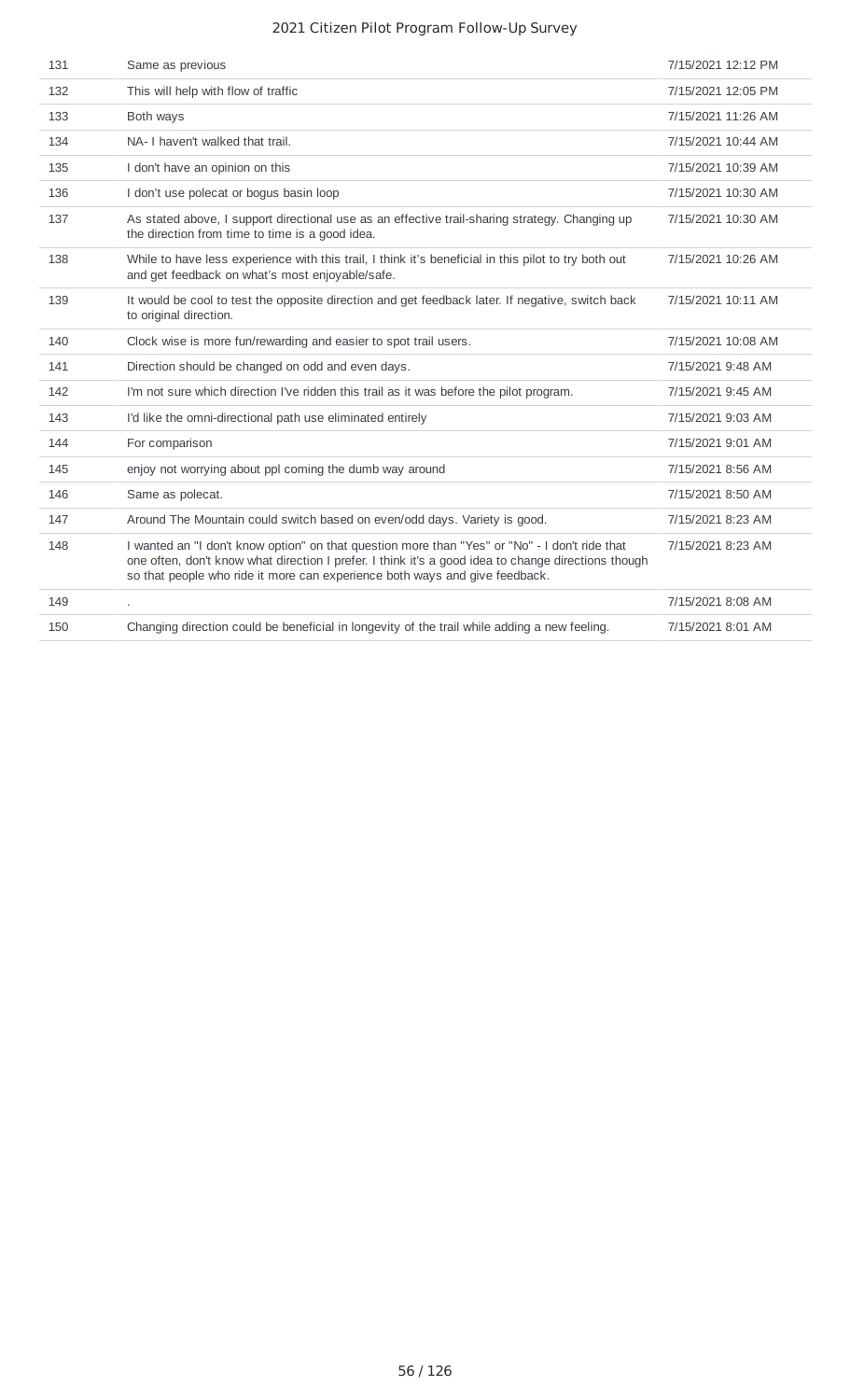## Q13 Do you support the separation of use management strategy and new trail modifications at Bucktail Trail?



| <b>ANSWER CHOICES</b> | <b>RESPONSES</b> |
|-----------------------|------------------|
| Yes                   | 86.2%<br>1,150   |
| <b>No</b>             | 13.8%<br>184     |
| <b>TOTAL</b>          | 1,334            |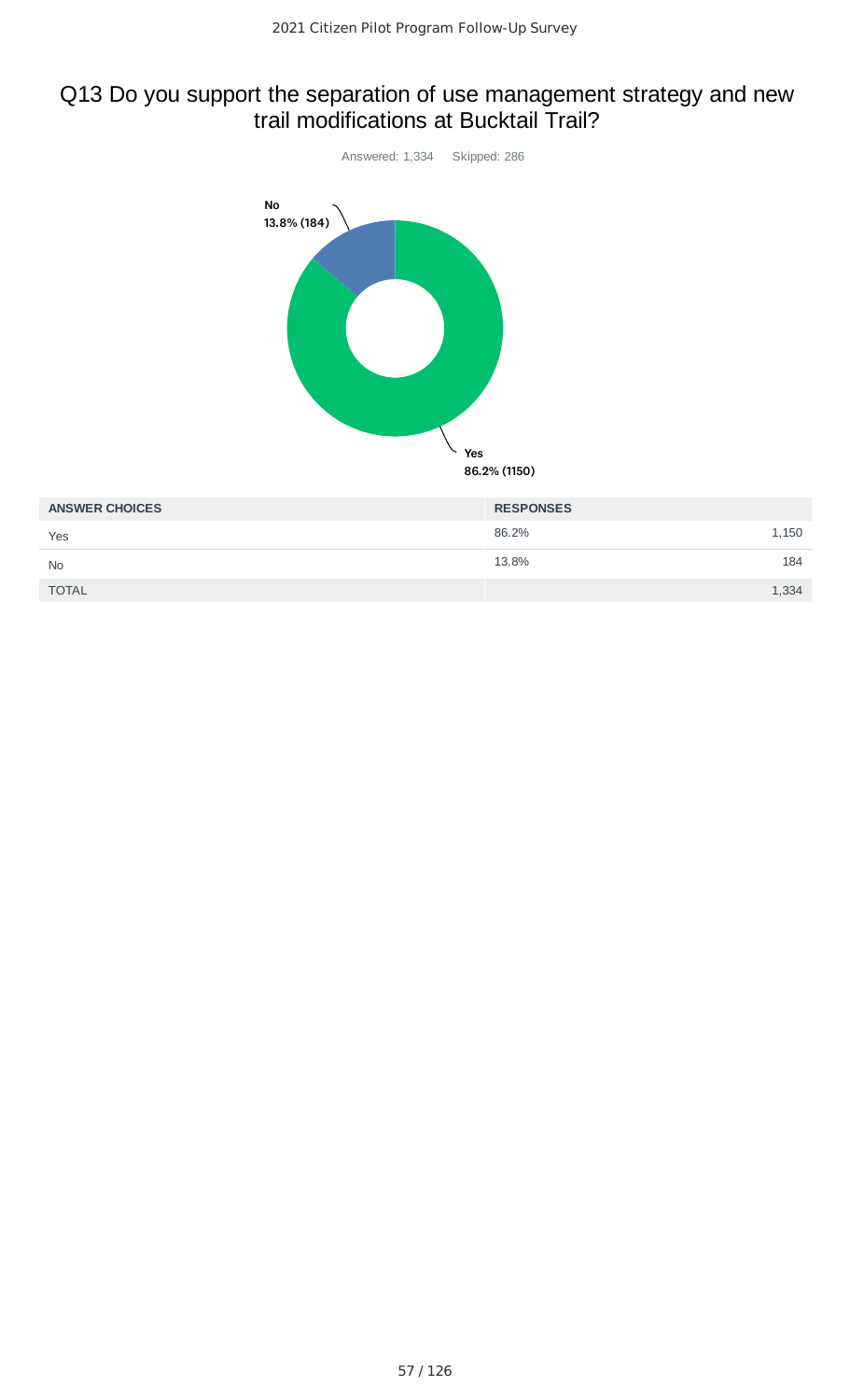# Q14 If no, please explain why.

Answered: 168 Skipped: 1,452

| #              | <b>RESPONSES</b>                                                                                                                                                                                                                                                                                                                                                                                                                                                                                                                                                                                                                                                                                                                                                                                                                                                                                                                                                                                                                                                                                                                                                                             | <b>DATE</b>        |
|----------------|----------------------------------------------------------------------------------------------------------------------------------------------------------------------------------------------------------------------------------------------------------------------------------------------------------------------------------------------------------------------------------------------------------------------------------------------------------------------------------------------------------------------------------------------------------------------------------------------------------------------------------------------------------------------------------------------------------------------------------------------------------------------------------------------------------------------------------------------------------------------------------------------------------------------------------------------------------------------------------------------------------------------------------------------------------------------------------------------------------------------------------------------------------------------------------------------|--------------------|
| $\mathbf{1}$   | I don't deny you have some issuesbut by constructing new single purpose trails (and<br>realigning trails primarily to grade for mtn bikes) you are increasing the impacts, physically on<br>the land and visually, adding additional trails to maintain, in times of decreasing budgets.                                                                                                                                                                                                                                                                                                                                                                                                                                                                                                                                                                                                                                                                                                                                                                                                                                                                                                     | 7/23/2021 2:41 PM  |
| 2              | Not sure                                                                                                                                                                                                                                                                                                                                                                                                                                                                                                                                                                                                                                                                                                                                                                                                                                                                                                                                                                                                                                                                                                                                                                                     | 7/23/2021 8:34 AM  |
| 3              | Should be able to go either way. People need to learn trail etiquette                                                                                                                                                                                                                                                                                                                                                                                                                                                                                                                                                                                                                                                                                                                                                                                                                                                                                                                                                                                                                                                                                                                        | 7/23/2021 7:33 AM  |
| 4              | It is a great uphill for kids learning g to climb and downhill is not blind, fast or extreme enough<br>to need one way                                                                                                                                                                                                                                                                                                                                                                                                                                                                                                                                                                                                                                                                                                                                                                                                                                                                                                                                                                                                                                                                       | 7/23/2021 6:59 AM  |
| 5              | Doesn't make any sense to have 2 parallel trails when everyone can see for miles if there is<br>another user approachingtwice the maintenance!                                                                                                                                                                                                                                                                                                                                                                                                                                                                                                                                                                                                                                                                                                                                                                                                                                                                                                                                                                                                                                               | 7/23/2021 5:48 AM  |
| 6              | See previous answer. Keep all wheeled vehicles, including bicycles on ROADS, not trails                                                                                                                                                                                                                                                                                                                                                                                                                                                                                                                                                                                                                                                                                                                                                                                                                                                                                                                                                                                                                                                                                                      | 7/23/2021 4:38 AM  |
| $\overline{7}$ | Limits free time to use the trails that suits our needs at any given time.                                                                                                                                                                                                                                                                                                                                                                                                                                                                                                                                                                                                                                                                                                                                                                                                                                                                                                                                                                                                                                                                                                                   | 7/23/2021 12:55 AM |
| 8              | Do not hike in this area.                                                                                                                                                                                                                                                                                                                                                                                                                                                                                                                                                                                                                                                                                                                                                                                                                                                                                                                                                                                                                                                                                                                                                                    | 7/22/2021 11:54 PM |
| 9              | See previous comments                                                                                                                                                                                                                                                                                                                                                                                                                                                                                                                                                                                                                                                                                                                                                                                                                                                                                                                                                                                                                                                                                                                                                                        | 7/22/2021 11:08 PM |
| 10             | Not necessary                                                                                                                                                                                                                                                                                                                                                                                                                                                                                                                                                                                                                                                                                                                                                                                                                                                                                                                                                                                                                                                                                                                                                                                | 7/22/2021 8:55 PM  |
| 11             | Same                                                                                                                                                                                                                                                                                                                                                                                                                                                                                                                                                                                                                                                                                                                                                                                                                                                                                                                                                                                                                                                                                                                                                                                         | 7/22/2021 8:12 PM  |
| 12             | Not familiar                                                                                                                                                                                                                                                                                                                                                                                                                                                                                                                                                                                                                                                                                                                                                                                                                                                                                                                                                                                                                                                                                                                                                                                 | 7/22/2021 7:45 PM  |
| 13             | Although we're getting close to my neighborhood here, there's been no info I've seen to explain<br>this change. I'm likely to enter from my house—not the trailhead—and can't have been told                                                                                                                                                                                                                                                                                                                                                                                                                                                                                                                                                                                                                                                                                                                                                                                                                                                                                                                                                                                                 | 7/22/2021 7:32 PM  |
| 14             | See prior.                                                                                                                                                                                                                                                                                                                                                                                                                                                                                                                                                                                                                                                                                                                                                                                                                                                                                                                                                                                                                                                                                                                                                                                   | 7/22/2021 6:18 PM  |
| 15             | Completely unnecessary                                                                                                                                                                                                                                                                                                                                                                                                                                                                                                                                                                                                                                                                                                                                                                                                                                                                                                                                                                                                                                                                                                                                                                       | 7/22/2021 5:34 PM  |
| 16             | See previous                                                                                                                                                                                                                                                                                                                                                                                                                                                                                                                                                                                                                                                                                                                                                                                                                                                                                                                                                                                                                                                                                                                                                                                 | 7/22/2021 4:44 PM  |
| 17             | Bucktail flows downhill poorly and is a brake pad burner. Bucktail is a better uphill trail.                                                                                                                                                                                                                                                                                                                                                                                                                                                                                                                                                                                                                                                                                                                                                                                                                                                                                                                                                                                                                                                                                                 | 7/22/2021 3:20 PM  |
| 18             | No answer-I haven't used this trail.                                                                                                                                                                                                                                                                                                                                                                                                                                                                                                                                                                                                                                                                                                                                                                                                                                                                                                                                                                                                                                                                                                                                                         | 7/22/2021 7:59 AM  |
| 19             | I'm not familiar with that one.                                                                                                                                                                                                                                                                                                                                                                                                                                                                                                                                                                                                                                                                                                                                                                                                                                                                                                                                                                                                                                                                                                                                                              | 7/22/2021 7:58 AM  |
| 20             | Takes away access for previos users. New single use trails should be created if needed but<br>current trail options should not be taken away                                                                                                                                                                                                                                                                                                                                                                                                                                                                                                                                                                                                                                                                                                                                                                                                                                                                                                                                                                                                                                                 | 7/22/2021 7:21 AM  |
| 21             | No reason                                                                                                                                                                                                                                                                                                                                                                                                                                                                                                                                                                                                                                                                                                                                                                                                                                                                                                                                                                                                                                                                                                                                                                                    | 7/22/2021 6:28 AM  |
| 22             | It favors bikers not trail runners                                                                                                                                                                                                                                                                                                                                                                                                                                                                                                                                                                                                                                                                                                                                                                                                                                                                                                                                                                                                                                                                                                                                                           | 7/21/2021 10:38 PM |
| 23             | Focus on higher speed trails for directional travel or separation                                                                                                                                                                                                                                                                                                                                                                                                                                                                                                                                                                                                                                                                                                                                                                                                                                                                                                                                                                                                                                                                                                                            | 7/21/2021 8:49 PM  |
| 24             | I don't think this trail needed that. Use is not heavy enough.                                                                                                                                                                                                                                                                                                                                                                                                                                                                                                                                                                                                                                                                                                                                                                                                                                                                                                                                                                                                                                                                                                                               | 7/21/2021 7:21 PM  |
| 25             | Hard for hikers                                                                                                                                                                                                                                                                                                                                                                                                                                                                                                                                                                                                                                                                                                                                                                                                                                                                                                                                                                                                                                                                                                                                                                              | 7/21/2021 5:57 PM  |
| 26             | Don't know what it is?                                                                                                                                                                                                                                                                                                                                                                                                                                                                                                                                                                                                                                                                                                                                                                                                                                                                                                                                                                                                                                                                                                                                                                       | 7/21/2021 3:01 PM  |
| 27             | Same as previous                                                                                                                                                                                                                                                                                                                                                                                                                                                                                                                                                                                                                                                                                                                                                                                                                                                                                                                                                                                                                                                                                                                                                                             | 7/21/2021 2:36 PM  |
| 28             | The trail segment above the steep hillside that has some of the most interesting wildflowers to<br>enjoy is now reserved for cyclists and unavailable to hikers who might actually want to take<br>the time to enjoy the wildflowers.                                                                                                                                                                                                                                                                                                                                                                                                                                                                                                                                                                                                                                                                                                                                                                                                                                                                                                                                                        | 7/21/2021 1:44 PM  |
| 29             | I find all these unenforcable rules frivolous and do nothing to solve the problem.                                                                                                                                                                                                                                                                                                                                                                                                                                                                                                                                                                                                                                                                                                                                                                                                                                                                                                                                                                                                                                                                                                           | 7/21/2021 1:39 PM  |
| 30             | Building a new trail is not a 'pilot' project, for starters. This irrevocable act has carved a new<br>trail that is not going away. The impacts to visual and aesthetic resources are significant. The<br>weeds it has caused are difficult to eradicate. The opportunity to give some space to habitat<br>improvements has lessened. And we did this to again, deliver a fast downhill experience to<br>mtn bikers. That is an experience that is better suited for areas further from the busy areas<br>near town and should be focused at ski resorts as is being delivered at Bogus. But alas, this<br>will not be undone. To help correct the negative aspects of this project, I suggest a mitigation<br>effort of bitter brush plantings to begin bringing this area back to a more native- like habitat. In<br>conclusion, we seem to be delivering to fast downhill mtn bikers what they want in a means to<br>minimize conflicts being caused by these same user types. This is disincentive to being a<br>responsible and respectful mtn biker. Why slow down if in the end the result might be to create<br>a fast downhill experience? Some bikers may opt to just let 'er rip. | 7/21/2021 1:30 PM  |
| 31             | See previous responses                                                                                                                                                                                                                                                                                                                                                                                                                                                                                                                                                                                                                                                                                                                                                                                                                                                                                                                                                                                                                                                                                                                                                                       | 7/21/2021 1:09 PM  |
| 32             | I feel like this is just the start of taking our trails away from us                                                                                                                                                                                                                                                                                                                                                                                                                                                                                                                                                                                                                                                                                                                                                                                                                                                                                                                                                                                                                                                                                                                         | 7/21/2021 12:51 PM |
| 33             | The same answer - there's no choice for "I don't know, I don't use this trail." Supporting it                                                                                                                                                                                                                                                                                                                                                                                                                                                                                                                                                                                                                                                                                                                                                                                                                                                                                                                                                                                                                                                                                                | 7/21/2021 11:49 AM |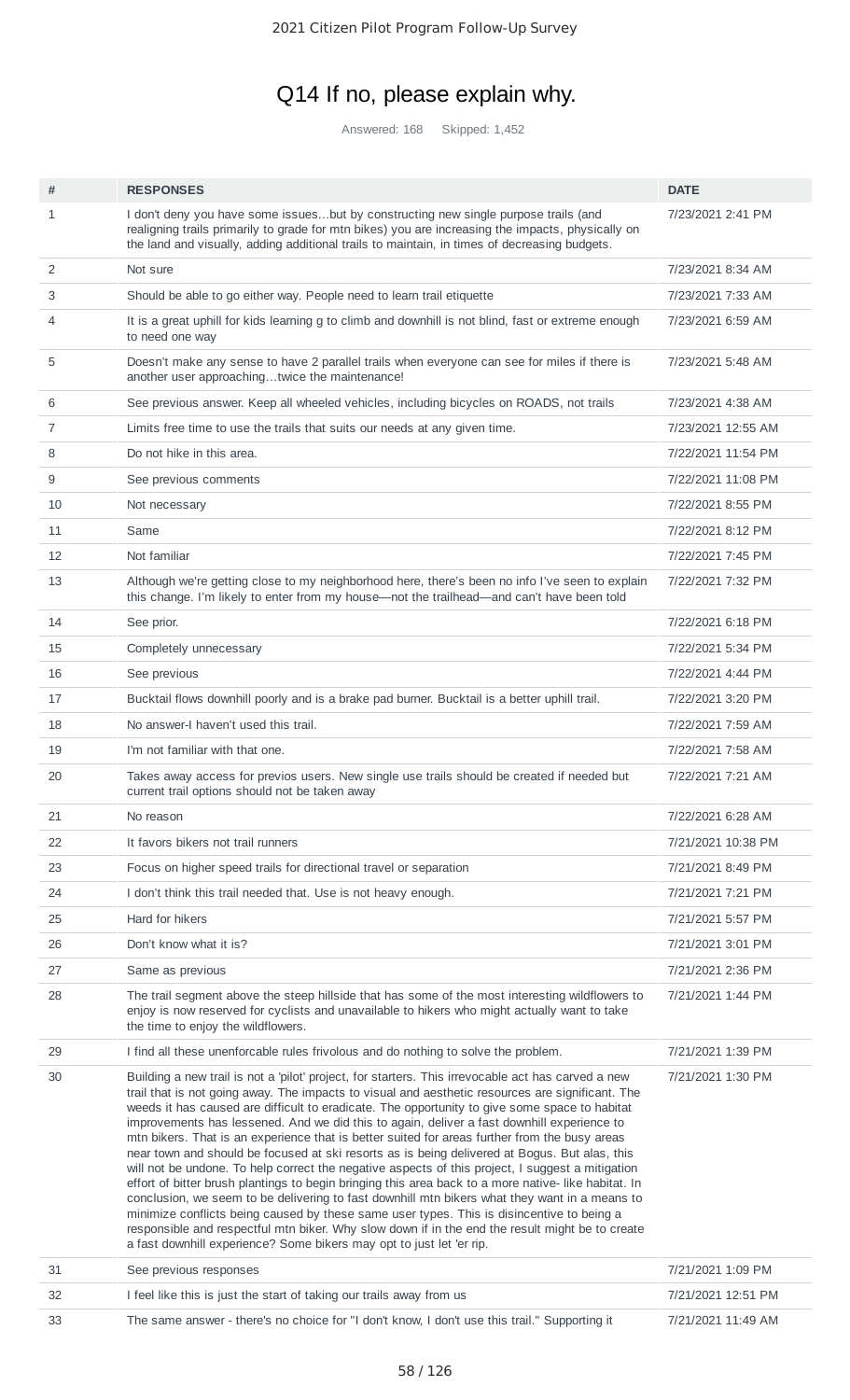|    | wouldn't be correct.                                                                                                                                                                                                                                                                                                                                                                                                                                                                                                                                                                   |                    |
|----|----------------------------------------------------------------------------------------------------------------------------------------------------------------------------------------------------------------------------------------------------------------------------------------------------------------------------------------------------------------------------------------------------------------------------------------------------------------------------------------------------------------------------------------------------------------------------------------|--------------------|
| 34 | I like to use buck tail to go up the mountain.                                                                                                                                                                                                                                                                                                                                                                                                                                                                                                                                         | 7/21/2021 11:29 AM |
| 35 | I want to see the bikers coming when i am hiking                                                                                                                                                                                                                                                                                                                                                                                                                                                                                                                                       | 7/21/2021 10:31 AM |
| 36 | Don't believe people will follow                                                                                                                                                                                                                                                                                                                                                                                                                                                                                                                                                       | 7/21/2021 7:14 AM  |
| 37 | $\overline{\phantom{a}}$                                                                                                                                                                                                                                                                                                                                                                                                                                                                                                                                                               | 7/20/2021 10:01 PM |
| 38 | Do not have an opinion and that was not a choice.                                                                                                                                                                                                                                                                                                                                                                                                                                                                                                                                      | 7/20/2021 2:20 PM  |
| 39 | Leave as was                                                                                                                                                                                                                                                                                                                                                                                                                                                                                                                                                                           | 7/20/2021 7:50 AM  |
| 40 | I have a 10-year old and believe it's one of the best trails to climb for younger riders. There are<br>so many steeper trails that seem quite difficult for younger riders.                                                                                                                                                                                                                                                                                                                                                                                                            | 7/19/2021 9:16 PM  |
| 41 | Feels like an unneccessary expense                                                                                                                                                                                                                                                                                                                                                                                                                                                                                                                                                     | 7/19/2021 8:01 PM  |
| 42 | Ridiculous to have a separate trail paralleling another trail. Twice the maintenance!                                                                                                                                                                                                                                                                                                                                                                                                                                                                                                  | 7/19/2021 6:25 PM  |
| 43 | You should include a "I don't know" answer as I haven't ridden this trail either.                                                                                                                                                                                                                                                                                                                                                                                                                                                                                                      | 7/19/2021 4:31 PM  |
| 44 | Unfamiliar with this trail                                                                                                                                                                                                                                                                                                                                                                                                                                                                                                                                                             | 7/19/2021 1:30 PM  |
| 45 | Not needed.                                                                                                                                                                                                                                                                                                                                                                                                                                                                                                                                                                            | 7/19/2021 10:53 AM |
| 46 | I just want to be able to walk without fear of getting run over by a downhill cyclist                                                                                                                                                                                                                                                                                                                                                                                                                                                                                                  | 7/19/2021 10:20 AM |
| 47 | Bike clubs build and maintain trails then Get restricted access? Wtf?                                                                                                                                                                                                                                                                                                                                                                                                                                                                                                                  | 7/19/2021 8:33 AM  |
| 48 | SHARED space is the ethos of the trail system.                                                                                                                                                                                                                                                                                                                                                                                                                                                                                                                                         | 7/19/2021 8:03 AM  |
| 49 | Nature is natural and doesn't need rules.                                                                                                                                                                                                                                                                                                                                                                                                                                                                                                                                              | 7/18/2021 10:51 PM |
| 50 | The new trail is off camber, it is uncomfortable to walk on, you can tell it was thrown together<br>and not thought how to actually build it. The downhill on bucks is not a true downhill, it's only<br>good for beginners                                                                                                                                                                                                                                                                                                                                                            | 7/18/2021 10:10 PM |
| 51 | I don't like it                                                                                                                                                                                                                                                                                                                                                                                                                                                                                                                                                                        | 7/18/2021 7:47 PM  |
| 52 | <b>No</b>                                                                                                                                                                                                                                                                                                                                                                                                                                                                                                                                                                              | 7/18/2021 4:28 PM  |
| 53 | Like the separate trails but wish the MTB trail was faster (more flowy/downhill) with less<br>rollers/jumps                                                                                                                                                                                                                                                                                                                                                                                                                                                                            | 7/18/2021 2:55 PM  |
| 54 | Riding up Bucktail was one of my favorite rides. I really enjoyed the technical nature of the<br>turns. Making Bucktail downhill only and yet another bermmed trail is very frustrating and sad.<br>Contrary to your trail design team's apparent beliefs, downhill is not the only type of mountain<br>biking. There are people who enjoy riding uphill, enjoy technical descents, know how to use<br>brakes, and don't feel put out when required to stop and put a foot down to let others pass. Not<br>every ride has to be a Strava PR attempt. Not every rider is a DH frat boy. | 7/18/2021 1:41 PM  |
| 55 | Honestly I am not sure what this trail is, and what the program does for this section.                                                                                                                                                                                                                                                                                                                                                                                                                                                                                                 | 7/18/2021 12:24 PM |
| 56 | It doesn't need to be regulated                                                                                                                                                                                                                                                                                                                                                                                                                                                                                                                                                        | 7/18/2021 12:16 PM |
| 57 | No preference                                                                                                                                                                                                                                                                                                                                                                                                                                                                                                                                                                          | 7/18/2021 11:40 AM |
| 58 | Don't know what you mean.                                                                                                                                                                                                                                                                                                                                                                                                                                                                                                                                                              | 7/18/2021 11:38 AM |
| 59 | The whole idea is dumb.                                                                                                                                                                                                                                                                                                                                                                                                                                                                                                                                                                | 7/18/2021 11:03 AM |
| 60 | It's so jam packed with people you have to alternate routes? Can't imagine the harm these<br>people are doing to our foothills.                                                                                                                                                                                                                                                                                                                                                                                                                                                        | 7/18/2021 10:24 AM |
| 61 | Don't know about this enough                                                                                                                                                                                                                                                                                                                                                                                                                                                                                                                                                           | 7/18/2021 10:22 AM |
| 62 | I believe R to R is over-thinking this and you'll end up with many simply disregarding it.                                                                                                                                                                                                                                                                                                                                                                                                                                                                                             | 7/18/2021 8:27 AM  |
| 63 | Answer would be N/A. I don't use hat trail so can't answer question.                                                                                                                                                                                                                                                                                                                                                                                                                                                                                                                   | 7/18/2021 7:57 AM  |
| 64 | Not really sure on this one. Again, designate the trail to one group then keep it that way.<br>Rotational use is not sustainable.                                                                                                                                                                                                                                                                                                                                                                                                                                                      | 7/18/2021 7:54 AM  |
| 65 | Not familiar with that trail                                                                                                                                                                                                                                                                                                                                                                                                                                                                                                                                                           | 7/17/2021 10:52 PM |
| 66 | Resources better utilized on trail maintenance.                                                                                                                                                                                                                                                                                                                                                                                                                                                                                                                                        | 7/17/2021 10:49 PM |
| 67 | Uphill mountain biking on Bucktail should still be allowed, and the way this question is worded<br>totally hides the fact that it's being restricted. The question should ask, "Do you think Bucktail<br>should be downhill only," and everyone would respond "No" because it shouldn't. Let people<br>ride Bucktail uphill. At least let them respond to the survey to not mask the data.                                                                                                                                                                                             | 7/17/2021 10:04 PM |
| 68 | I don't understand the pros and cons                                                                                                                                                                                                                                                                                                                                                                                                                                                                                                                                                   | 7/17/2021 8:28 PM  |
| 69 | Unsure. Have not used this trail. You really need an NA answer choice.                                                                                                                                                                                                                                                                                                                                                                                                                                                                                                                 | 7/17/2021 8:21 PM  |
| 70 | You took away a well-loved trail that has been used by all users for decades. If you want to<br>create a downhill trail for bikers do that don't take away trails from others                                                                                                                                                                                                                                                                                                                                                                                                          | 7/17/2021 8:09 PM  |
| 71 | once more no enforcement. encountered a bike today riding up the hiker only side                                                                                                                                                                                                                                                                                                                                                                                                                                                                                                       | 7/17/2021 3:29 PM  |
| 72 | I am not familiar with this trail                                                                                                                                                                                                                                                                                                                                                                                                                                                                                                                                                      | 7/17/2021 2:11 PM  |
| 73 | Just let people use the trail system, maintain it, and expand it. These rule are are terrible.                                                                                                                                                                                                                                                                                                                                                                                                                                                                                         | 7/17/2021 2:07 PM  |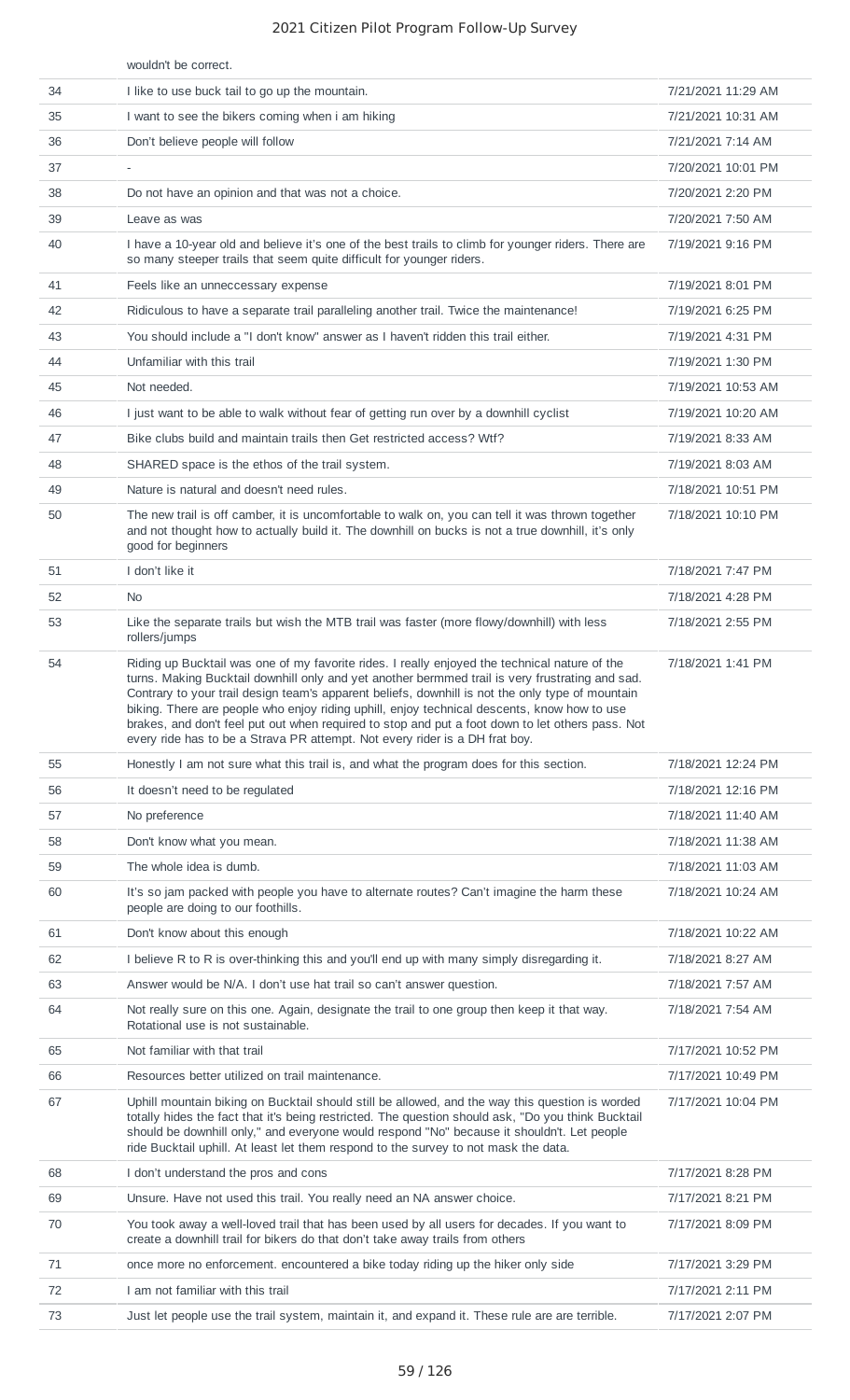| 74  | I want to be able to hike on any day. Not feasible to be restricted on even or odd numbered<br>days                                                                                                                                                                                                                                                                                                                                                                                                                                                                                                                                                                                                                                                                                                                                                                                                                                                                                                                                                                                                                                                                                                                                                                                                                                                                                                                                                                   | 7/17/2021 11:52 AM |
|-----|-----------------------------------------------------------------------------------------------------------------------------------------------------------------------------------------------------------------------------------------------------------------------------------------------------------------------------------------------------------------------------------------------------------------------------------------------------------------------------------------------------------------------------------------------------------------------------------------------------------------------------------------------------------------------------------------------------------------------------------------------------------------------------------------------------------------------------------------------------------------------------------------------------------------------------------------------------------------------------------------------------------------------------------------------------------------------------------------------------------------------------------------------------------------------------------------------------------------------------------------------------------------------------------------------------------------------------------------------------------------------------------------------------------------------------------------------------------------------|--------------------|
| 75  | They should be one.                                                                                                                                                                                                                                                                                                                                                                                                                                                                                                                                                                                                                                                                                                                                                                                                                                                                                                                                                                                                                                                                                                                                                                                                                                                                                                                                                                                                                                                   | 7/17/2021 9:20 AM  |
| 76  | Too much                                                                                                                                                                                                                                                                                                                                                                                                                                                                                                                                                                                                                                                                                                                                                                                                                                                                                                                                                                                                                                                                                                                                                                                                                                                                                                                                                                                                                                                              | 7/17/2021 9:03 AM  |
| 77  | Never used that trail                                                                                                                                                                                                                                                                                                                                                                                                                                                                                                                                                                                                                                                                                                                                                                                                                                                                                                                                                                                                                                                                                                                                                                                                                                                                                                                                                                                                                                                 | 7/17/2021 9:03 AM  |
| 78  | Different restrictions for foot vs bike users is unfair                                                                                                                                                                                                                                                                                                                                                                                                                                                                                                                                                                                                                                                                                                                                                                                                                                                                                                                                                                                                                                                                                                                                                                                                                                                                                                                                                                                                               | 7/17/2021 8:47 AM  |
| 79  | You need to understand that all these rules are too confusing for the public. They won't work,<br>even if you add signage everywhere. People want to use the trails when the mood hits them.<br>We don't plan our weeks around their availability, especially if you have to travel to the<br>trailhead. If I made the effort to drive to a trailhead, I sure am not going to pleased to see it's<br>not available for use due to a confusing set of restrictions.                                                                                                                                                                                                                                                                                                                                                                                                                                                                                                                                                                                                                                                                                                                                                                                                                                                                                                                                                                                                    | 7/17/2021 7:57 AM  |
| 80  | Xyz                                                                                                                                                                                                                                                                                                                                                                                                                                                                                                                                                                                                                                                                                                                                                                                                                                                                                                                                                                                                                                                                                                                                                                                                                                                                                                                                                                                                                                                                   | 7/16/2021 9:42 PM  |
| 81  | I don't access Bucktail, and this survey only offered a yes/no option.                                                                                                                                                                                                                                                                                                                                                                                                                                                                                                                                                                                                                                                                                                                                                                                                                                                                                                                                                                                                                                                                                                                                                                                                                                                                                                                                                                                                | 7/16/2021 9:05 PM  |
| 82  | Why?                                                                                                                                                                                                                                                                                                                                                                                                                                                                                                                                                                                                                                                                                                                                                                                                                                                                                                                                                                                                                                                                                                                                                                                                                                                                                                                                                                                                                                                                  | 7/16/2021 6:19 PM  |
| 83  | Same as before.                                                                                                                                                                                                                                                                                                                                                                                                                                                                                                                                                                                                                                                                                                                                                                                                                                                                                                                                                                                                                                                                                                                                                                                                                                                                                                                                                                                                                                                       | 7/16/2021 5:54 PM  |
| 84  | i think this trail is wide enough for both directions                                                                                                                                                                                                                                                                                                                                                                                                                                                                                                                                                                                                                                                                                                                                                                                                                                                                                                                                                                                                                                                                                                                                                                                                                                                                                                                                                                                                                 | 7/16/2021 3:18 PM  |
| 85  | Trails should be open to everyone                                                                                                                                                                                                                                                                                                                                                                                                                                                                                                                                                                                                                                                                                                                                                                                                                                                                                                                                                                                                                                                                                                                                                                                                                                                                                                                                                                                                                                     | 7/16/2021 3:07 PM  |
| 86  | na                                                                                                                                                                                                                                                                                                                                                                                                                                                                                                                                                                                                                                                                                                                                                                                                                                                                                                                                                                                                                                                                                                                                                                                                                                                                                                                                                                                                                                                                    | 7/16/2021 2:36 PM  |
| 87  | SAME AS BEFORE - Unless you all are doing this to gauge how much you can piss off all the<br>residents who live surrounding these trails, then this has to be the single dumbest idea I have<br>heard so far in 2021. I CANNOT believe it even made it to the stage of printing signs, much<br>less putting them up, much less asking what any literate person thought of such a selfish and,<br>frankly, a-hole of an idea. What PAINT CHIP EATING IDIOT thought it was a good idea to<br>deny use of the trails to 80%+ of its users (i.e. pedestrians) for 50% of the time? I am a<br>mountain biker as well and I would be ashamed of myself if I even had a passing thought that<br>"hey, I wish I could use these trails 100% of the time and deny access to the trails 50% of the<br>time to my fellow pedestrian residents." And what about young families who enjoy the trails?<br>Well, better put family time on hold until an even day. And what about the busy working person<br>who only has random windows of time to exercise outdoors? Well, the trails are now denied to<br>them half of his/her remaining days. SHAME on the person or group that even thought of this<br>mind-numbingly doltish idea. You can be SURE that I will be writing to the mayor and each &<br>every city councilmember about this. TAKE THESE SIGNS DOWN IMMEDIATELY AS YOU<br>ARE DOING NOTHING BUT PISSING OFF YOUR TAX PAYING AND VOTING RESIDENTS<br>$\overline{1}$ | 7/16/2021 1:55 PM  |
| 88  | I don't know what this trail is. Please give an option for this instead of just yes/no                                                                                                                                                                                                                                                                                                                                                                                                                                                                                                                                                                                                                                                                                                                                                                                                                                                                                                                                                                                                                                                                                                                                                                                                                                                                                                                                                                                | 7/16/2021 1:34 PM  |
| 89  | Just leave it open                                                                                                                                                                                                                                                                                                                                                                                                                                                                                                                                                                                                                                                                                                                                                                                                                                                                                                                                                                                                                                                                                                                                                                                                                                                                                                                                                                                                                                                    | 7/16/2021 12:15 PM |
| 90  | its not necessary                                                                                                                                                                                                                                                                                                                                                                                                                                                                                                                                                                                                                                                                                                                                                                                                                                                                                                                                                                                                                                                                                                                                                                                                                                                                                                                                                                                                                                                     | 7/16/2021 11:56 AM |
| 91  | The new additions to Bucktail itself are great, but you got rid of the preferred climbing trail for<br>most beginners, which is exactly the demographic that seeks out more gradual climbs like<br>Buck. Forcing everyone to go up Central Ridge (or Ridgecrest) isn't the move                                                                                                                                                                                                                                                                                                                                                                                                                                                                                                                                                                                                                                                                                                                                                                                                                                                                                                                                                                                                                                                                                                                                                                                       | 7/16/2021 11:53 AM |
| 92  | Just leave the wonderful hiking trails alone who ever you are!                                                                                                                                                                                                                                                                                                                                                                                                                                                                                                                                                                                                                                                                                                                                                                                                                                                                                                                                                                                                                                                                                                                                                                                                                                                                                                                                                                                                        | 7/16/2021 11:04 AM |
| 93  | Bucktail is a great bidirectional trail. Easy to go up and easy to go down. I would seriously<br>suggest getting over the issues with widening and make it a twin track.                                                                                                                                                                                                                                                                                                                                                                                                                                                                                                                                                                                                                                                                                                                                                                                                                                                                                                                                                                                                                                                                                                                                                                                                                                                                                              | 7/16/2021 10:49 AM |
| 94  | The current downhill only direction on the mountain bike side doesn't seem to be built to<br>effectively utilize the features that are being built into it. It's too slow.                                                                                                                                                                                                                                                                                                                                                                                                                                                                                                                                                                                                                                                                                                                                                                                                                                                                                                                                                                                                                                                                                                                                                                                                                                                                                            | 7/16/2021 10:25 AM |
| 95  | Not clear on this trail                                                                                                                                                                                                                                                                                                                                                                                                                                                                                                                                                                                                                                                                                                                                                                                                                                                                                                                                                                                                                                                                                                                                                                                                                                                                                                                                                                                                                                               | 7/16/2021 10:12 AM |
| 96  | overmanaged                                                                                                                                                                                                                                                                                                                                                                                                                                                                                                                                                                                                                                                                                                                                                                                                                                                                                                                                                                                                                                                                                                                                                                                                                                                                                                                                                                                                                                                           | 7/16/2021 9:47 AM  |
| 97  | We don't need our mother overseeing us; I've traveled the world and Mountain bike trails in<br>Australia, New Zealand, China, US wide, Italy, Germany, AustriaI've never seen a<br>directional trail system. End it. It's ridiculous                                                                                                                                                                                                                                                                                                                                                                                                                                                                                                                                                                                                                                                                                                                                                                                                                                                                                                                                                                                                                                                                                                                                                                                                                                  | 7/16/2021 9:30 AM  |
| 98  | separation use management prioritizes one user over another. Its public land, it should be<br>available to all public all the time.                                                                                                                                                                                                                                                                                                                                                                                                                                                                                                                                                                                                                                                                                                                                                                                                                                                                                                                                                                                                                                                                                                                                                                                                                                                                                                                                   | 7/16/2021 9:29 AM  |
| 99  | This has also interrupted what was previously an excellent loop ride. Would support if switched<br>to the opposite direction.                                                                                                                                                                                                                                                                                                                                                                                                                                                                                                                                                                                                                                                                                                                                                                                                                                                                                                                                                                                                                                                                                                                                                                                                                                                                                                                                         | 7/16/2021 8:29 AM  |
| 100 | Central ridge up is too hard. We always climbed Bucktail. I ride there less because of this                                                                                                                                                                                                                                                                                                                                                                                                                                                                                                                                                                                                                                                                                                                                                                                                                                                                                                                                                                                                                                                                                                                                                                                                                                                                                                                                                                           | 7/16/2021 8:20 AM  |
| 101 | I haven't tried it yet                                                                                                                                                                                                                                                                                                                                                                                                                                                                                                                                                                                                                                                                                                                                                                                                                                                                                                                                                                                                                                                                                                                                                                                                                                                                                                                                                                                                                                                | 7/16/2021 7:54 AM  |
| 102 | Can't go back if you need to turn around and return.                                                                                                                                                                                                                                                                                                                                                                                                                                                                                                                                                                                                                                                                                                                                                                                                                                                                                                                                                                                                                                                                                                                                                                                                                                                                                                                                                                                                                  | 7/16/2021 7:45 AM  |
| 103 | I use the trails as a hiker, not a mountain biker                                                                                                                                                                                                                                                                                                                                                                                                                                                                                                                                                                                                                                                                                                                                                                                                                                                                                                                                                                                                                                                                                                                                                                                                                                                                                                                                                                                                                     | 7/16/2021 7:42 AM  |
| 104 | Over management takes away from the joy of hiking. I have never had a problem passing<br>other hikers on the trails it is unreasonable to dictate our outdoor experiences.                                                                                                                                                                                                                                                                                                                                                                                                                                                                                                                                                                                                                                                                                                                                                                                                                                                                                                                                                                                                                                                                                                                                                                                                                                                                                            | 7/16/2021 6:55 AM  |
| 105 | Don't make changes to accomodate bikes                                                                                                                                                                                                                                                                                                                                                                                                                                                                                                                                                                                                                                                                                                                                                                                                                                                                                                                                                                                                                                                                                                                                                                                                                                                                                                                                                                                                                                | 7/16/2021 6:10 AM  |
| 106 | It's 1:30a and I don't have enough energy to think about what these are. Maybe they're good                                                                                                                                                                                                                                                                                                                                                                                                                                                                                                                                                                                                                                                                                                                                                                                                                                                                                                                                                                                                                                                                                                                                                                                                                                                                                                                                                                           | 7/16/2021 1:30 AM  |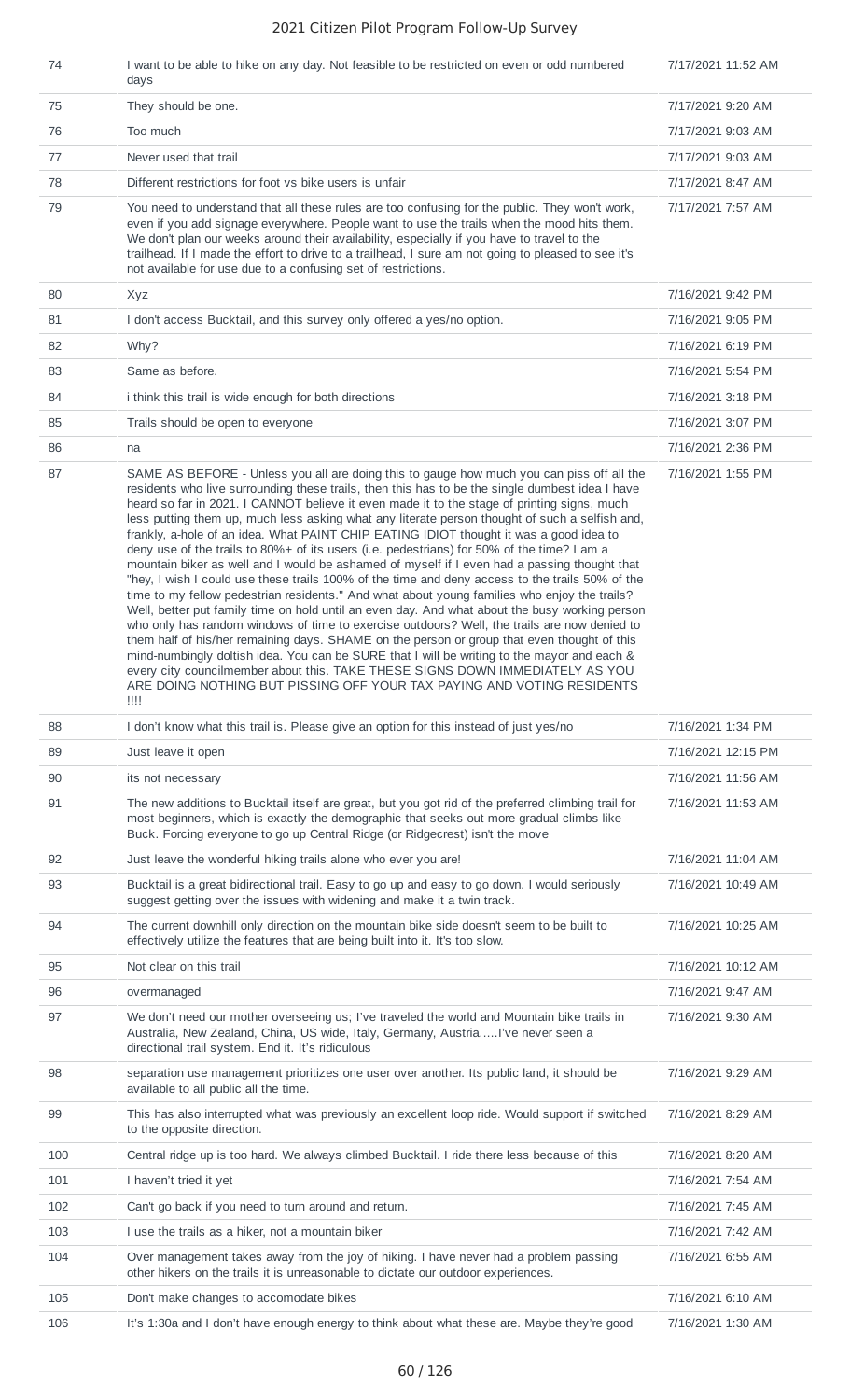|     | idk                                                                                                                                                                                                                                                                                                                                                                                                                       |                    |
|-----|---------------------------------------------------------------------------------------------------------------------------------------------------------------------------------------------------------------------------------------------------------------------------------------------------------------------------------------------------------------------------------------------------------------------------|--------------------|
| 107 | don't care not aware. You all need to have other options for answers for this survey!!!!                                                                                                                                                                                                                                                                                                                                  | 7/15/2021 10:52 PM |
| 108 | pointless trail modification, money and time could be used in other places to make our trails<br>better                                                                                                                                                                                                                                                                                                                   | 7/15/2021 10:40 PM |
| 109 | I don't know about this one.                                                                                                                                                                                                                                                                                                                                                                                              | 7/15/2021 10:13 PM |
| 110 | Fuck off                                                                                                                                                                                                                                                                                                                                                                                                                  | 7/15/2021 10:12 PM |
| 111 | Quit controlling everything. Let people learn to use trails during off times, learn to get along,<br>learn to socialize.                                                                                                                                                                                                                                                                                                  | 7/15/2021 10:10 PM |
| 112 | People can just be aware of other users. I don't see a problem.                                                                                                                                                                                                                                                                                                                                                           | 7/15/2021 10:08 PM |
| 113 | Some things are better left as is, and prefer the ability to pick path. Perhaps weekly: even<br>weeks CW, odd weeks CCW.                                                                                                                                                                                                                                                                                                  | 7/15/2021 10:06 PM |
| 114 | There is plenty of room and visibility on these trails to not need a separate or directional trail<br>designation. Separating user groups has resulted in worse interactions between user groups in<br>my experience durning the pilot program. There is a new or more pronounced sense of<br>entitlement/ownership over trails by mountain bikers that has manifested into more aggression<br>against other trail users. | 7/15/2021 9:49 PM  |
| 115 | I liked riding down the other trail as well. Didn't realize it was a problem that had to be fixed.<br>That said I do like that hikers have their own trail over there now.                                                                                                                                                                                                                                                | 7/15/2021 9:33 PM  |
| 116 | $\tilde{ }$                                                                                                                                                                                                                                                                                                                                                                                                               | 7/15/2021 9:05 PM  |
| 117 | Not sure                                                                                                                                                                                                                                                                                                                                                                                                                  | 7/15/2021 8:43 PM  |
| 118 | There should be an alternative to climb shanes besides central ridge. It's the worst possible<br>trail for climbing - just a big uphill grunt. Climbing Buck was the best. Maybe you could add<br>another trail that is strictly mtn bike uphill.                                                                                                                                                                         | 7/15/2021 8:37 PM  |
| 119 | That's a waste of money and resources.                                                                                                                                                                                                                                                                                                                                                                                    | 7/15/2021 7:25 PM  |
| 120 | I'm grateful for how RtR manages the system, but unclear how these new policies benefit trail<br>users.                                                                                                                                                                                                                                                                                                                   | 7/15/2021 6:57 PM  |
| 121 | It creates more trail complications                                                                                                                                                                                                                                                                                                                                                                                       | 7/15/2021 6:39 PM  |
| 122 | I liked the way it was I could ride or hike where I wanted when I wanted.                                                                                                                                                                                                                                                                                                                                                 | 7/15/2021 6:25 PM  |
| 123 | Buck tail is the most mellow trail with huge lines of sight. Not sure why anyone would ever<br>make that directional                                                                                                                                                                                                                                                                                                      | 7/15/2021 6:15 PM  |
| 124 | cant control dumb asses                                                                                                                                                                                                                                                                                                                                                                                                   | 7/15/2021 5:49 PM  |
| 125 | Switch Bucktail to odd/even days like Hull's, keep the pedestrian trail.                                                                                                                                                                                                                                                                                                                                                  | 7/15/2021 5:45 PM  |
| 126 | <b>Just Mountain Bikers</b>                                                                                                                                                                                                                                                                                                                                                                                               | 7/15/2021 5:44 PM  |
| 127 | I have no experience with that trail.                                                                                                                                                                                                                                                                                                                                                                                     | 7/15/2021 5:33 PM  |
| 128 | Unfairly benefits bicyclists                                                                                                                                                                                                                                                                                                                                                                                              | 7/15/2021 5:25 PM  |
| 129 | Miss old trail as a hiker                                                                                                                                                                                                                                                                                                                                                                                                 | 7/15/2021 5:16 PM  |
| 130 | I would like to see cyclists and hikers separated on a more permanent basis.                                                                                                                                                                                                                                                                                                                                              | 7/15/2021 5:15 PM  |
| 131 | We don't need more rules up there. Love the culture pf people getting out and enjoying the<br>foothills as they are.                                                                                                                                                                                                                                                                                                      | 7/15/2021 4:46 PM  |
| 132 | The new trail is horrible and less scenic. It scared the landscape. It would have cause less<br>environmental damage to widen Bucktail than it was to carve a new trail. I want to run and hike<br>BuckTail.                                                                                                                                                                                                              | 7/15/2021 3:33 PM  |
| 133 | Leave it alone                                                                                                                                                                                                                                                                                                                                                                                                            | 7/15/2021 2:12 PM  |
| 134 | yes                                                                                                                                                                                                                                                                                                                                                                                                                       | 7/15/2021 1:50 PM  |
| 135 | I can't hike the same trail my kids are biking                                                                                                                                                                                                                                                                                                                                                                            | 7/15/2021 1:19 PM  |
| 136 | Didn't have the option to say "don't know" as I have not been there yet!                                                                                                                                                                                                                                                                                                                                                  | 7/15/2021 12:37 PM |
| 137 | Same                                                                                                                                                                                                                                                                                                                                                                                                                      | 7/15/2021 12:28 PM |
| 138 | Same                                                                                                                                                                                                                                                                                                                                                                                                                      | 7/15/2021 12:22 PM |
| 139 | I would like to have an uphill bike option on one of the bucktail trails. Currently, there is a lot of<br>traffic funneling onto central ridge and it's frustrating.                                                                                                                                                                                                                                                      | 7/15/2021 12:18 PM |
| 140 | Why is more regulation the answer? Define and quantify the problem.                                                                                                                                                                                                                                                                                                                                                       | 7/15/2021 12:18 PM |
| 141 | That was one of my favorite trails to run and the new trail for person traffic is not great.                                                                                                                                                                                                                                                                                                                              | 7/15/2021 12:14 PM |
| 142 | Bucktail was a great beginners trail because the climb had enough breaks in it. I started a lot<br>of folks on it. For a downhill, it's not exactly thrilling so would rather see it as an uphill.                                                                                                                                                                                                                        | 7/15/2021 12:11 PM |
| 143 | leave stuff be put money into keeping the rails nice and not into rules                                                                                                                                                                                                                                                                                                                                                   | 7/15/2021 11:57 AM |
| 144 | I like that the hikers have there own trail but I would rather take crest line down it is more fun in<br>my opinion.                                                                                                                                                                                                                                                                                                      | 7/15/2021 11:50 AM |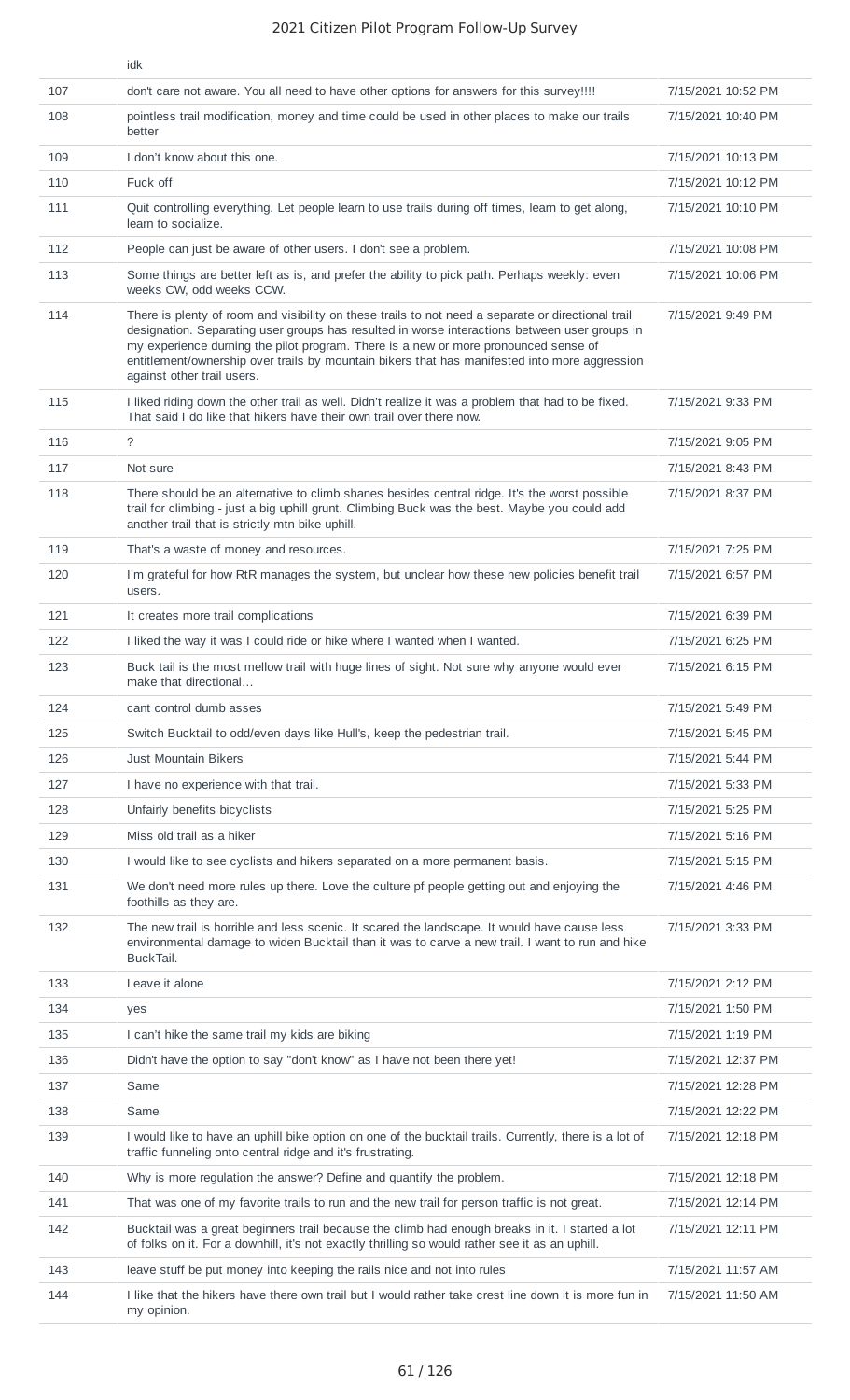| 145 | One of my favorite hiking trails. My friends and family and I want to be able to use the trail<br>anytime like bikes please. Can you modify so both hikers and bikers can be on this trail.                                                                                                                                                                                                                                                                                   | 7/15/2021 11:35 AM |
|-----|-------------------------------------------------------------------------------------------------------------------------------------------------------------------------------------------------------------------------------------------------------------------------------------------------------------------------------------------------------------------------------------------------------------------------------------------------------------------------------|--------------------|
| 146 | Hikers should be able to go any day they want.                                                                                                                                                                                                                                                                                                                                                                                                                                | 7/15/2021 11:20 AM |
| 147 | Excluding users is never the answer.                                                                                                                                                                                                                                                                                                                                                                                                                                          | 7/15/2021 11:08 AM |
| 148 | Bikers and hikers should always be separated to their own trails. Too many bikers ignore the<br>rules and etiquette on trails. It is dangerous.                                                                                                                                                                                                                                                                                                                               | 7/15/2021 10:52 AM |
| 149 | I actually dont know where this trail is                                                                                                                                                                                                                                                                                                                                                                                                                                      | 7/15/2021 10:46 AM |
| 150 | NA - I haven't walked that trail.                                                                                                                                                                                                                                                                                                                                                                                                                                             | 7/15/2021 10:44 AM |
| 151 | Build another Mnt bike park such as eagle bike park                                                                                                                                                                                                                                                                                                                                                                                                                           | 7/15/2021 10:36 AM |
| 152 | For the same reasons as above                                                                                                                                                                                                                                                                                                                                                                                                                                                 | 7/15/2021 10:34 AM |
| 153 | Alternate days for bikes and other traffic, keeping bikes separated, but allow other traffic to<br>use the other section of Bucktail on alternate days. It is a better, longer, more technical and<br>scenic trail than the non-bike trail.                                                                                                                                                                                                                                   | 7/15/2021 10:28 AM |
| 154 | See previous comments                                                                                                                                                                                                                                                                                                                                                                                                                                                         | 7/15/2021 10:28 AM |
| 155 | I think there probably needs to be a "not sure" option in this survey. I'm not familiar with that<br>program and don't have an opinion.                                                                                                                                                                                                                                                                                                                                       | 7/15/2021 10:27 AM |
| 156 | See previous response                                                                                                                                                                                                                                                                                                                                                                                                                                                         | 7/15/2021 10:06 AM |
| 157 | Adding new trails by cutting into the hillside seems counterintuitive to the intent to protect the<br>land outside of the trails.                                                                                                                                                                                                                                                                                                                                             | 7/15/2021 9:47 AM  |
| 158 | Same reason                                                                                                                                                                                                                                                                                                                                                                                                                                                                   | 7/15/2021 9:28 AM  |
| 159 | I don't think that particular trail had a lot of conflict between bikers or hikers either way so it<br>seems like a waste of a program                                                                                                                                                                                                                                                                                                                                        | 7/15/2021 9:26 AM  |
| 160 | I like that it is bikes only and there is a new hiking trail. However, the new changes to the buck<br>tail trail a bad. I don't like the way it has been rebuilt. The corners are bad, the burms end<br>abruptly, the rollers and horrible, and the rocks on the side of the trail shouldn't be there. It's<br>almost worse than it was before and seems like we just wasted time and money doing what<br>was done. Seems like the people who did the changes done even ride. | 7/15/2021 9:22 AM  |
| 161 | I want to be able to use the trail any day.                                                                                                                                                                                                                                                                                                                                                                                                                                   | 7/15/2021 9:16 AM  |
| 162 | I enjoyed the 'original' bucktail trail for running.                                                                                                                                                                                                                                                                                                                                                                                                                          | 7/15/2021 9:15 AM  |
| 163 | same                                                                                                                                                                                                                                                                                                                                                                                                                                                                          | 7/15/2021 9:15 AM  |
| 164 |                                                                                                                                                                                                                                                                                                                                                                                                                                                                               | 7/15/2021 9:14 AM  |
| 165 | Not fully aware of this change                                                                                                                                                                                                                                                                                                                                                                                                                                                | 7/15/2021 9:04 AM  |
| 166 | I like the idea of separate trails but you took out anything interesting in the pedestrian trail just<br>wide and boring with no character                                                                                                                                                                                                                                                                                                                                    | 7/15/2021 8:58 AM  |
| 167 | See earlier answer                                                                                                                                                                                                                                                                                                                                                                                                                                                            | 7/15/2021 8:57 AM  |
| 168 | Might not notice while running.                                                                                                                                                                                                                                                                                                                                                                                                                                               | 7/15/2021 8:07 AM  |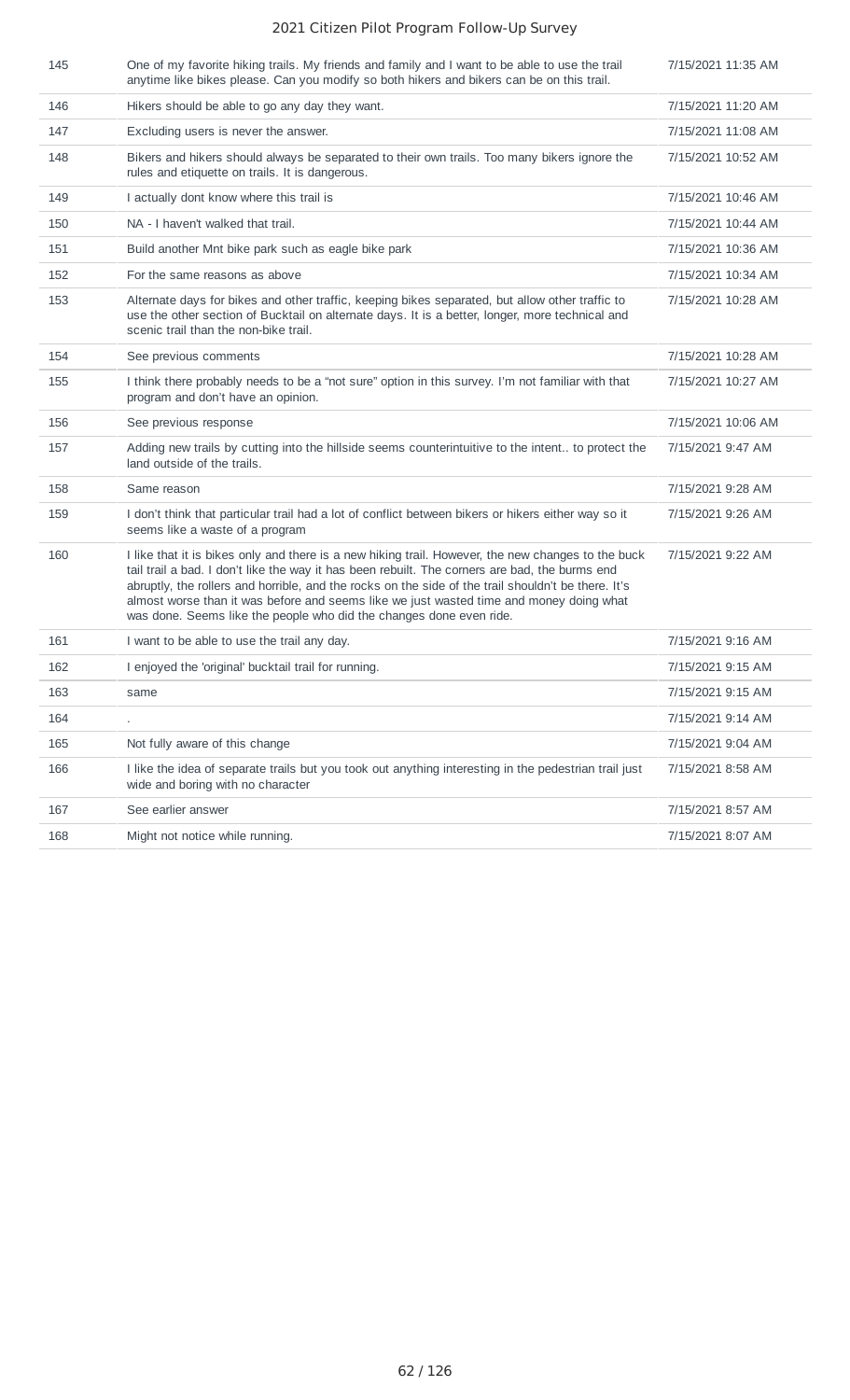## Q15 How did you learn about the 2021 pilot trail program? Please choose one:



| <b>ANSWER CHOICES</b>         | <b>RESPONSES</b> |       |
|-------------------------------|------------------|-------|
| Ridge to Rivers Facebook page | 32.5%            | 461   |
| In the news                   | 19.2%            | 272   |
| Ridge to Rivers website       | 17.9%            | 254   |
| Signs on the trail            | 16.3%            | 231   |
| Another trail user            | 7.5%             | 107   |
| Other (please specify)        | 6.6%             | 94    |
| <b>TOTAL</b>                  |                  | 1,419 |

| #  | <b>OTHER (PLEASE SPECIFY)</b>          | <b>DATE</b>        |
|----|----------------------------------------|--------------------|
| 1  | All of the above                       | 7/23/2021 9:19 AM  |
| 2  | R <sub>2</sub> r                       | 7/22/2021 10:32 PM |
| 3  | Came up in friends fb feed             | 7/22/2021 7:33 PM  |
| 4  | Facebook                               | 7/22/2021 5:36 PM  |
| 5  | Social media                           | 7/22/2021 5:07 PM  |
| 6  | Internet                               | 7/22/2021 3:50 PM  |
| 7  | Ridge to Rivers webinar on the program | 7/22/2021 3:48 PM  |
| 8  | Email                                  | 7/22/2021 1:33 PM  |
| 9  | <b>SWIMBA</b>                          | 7/22/2021 7:28 AM  |
| 10 | Facebook                               | 7/22/2021 4:59 AM  |
| 11 | Matt tock                              | 7/21/2021 9:45 PM  |
| 12 | Dont' follow the program.              | 7/21/2021 1:10 PM  |
| 13 | Statesman                              | 7/21/2021 1:05 PM  |
| 14 | <b>SWIMBA</b>                          | 7/21/2021 11:15 AM |
| 15 | Twitter                                | 7/20/2021 10:02 PM |
| 16 | <b>Boise City</b>                      | 7/20/2021 9:04 PM  |
| 17 | R2R Zoom call earlier this year        | 7/20/2021 4:54 PM  |
| 18 | Social media share                     | 7/20/2021 4:03 PM  |
| 19 | Word of mouth                          | 7/20/2021 12:51 PM |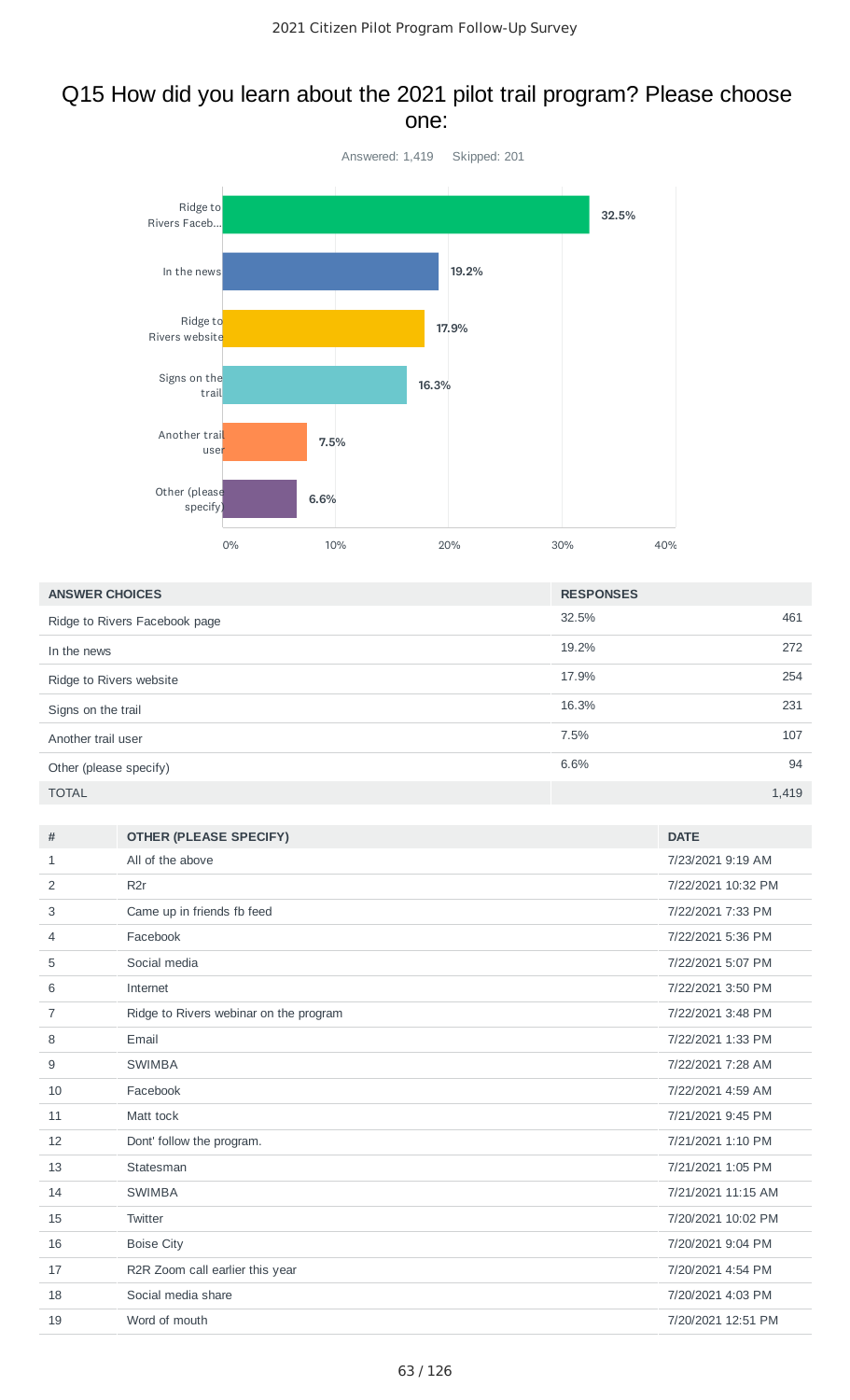| 20 | other users                                                                                                              | 7/20/2021 11:27 AM |
|----|--------------------------------------------------------------------------------------------------------------------------|--------------------|
| 21 | Fb group                                                                                                                 | 7/20/2021 11:25 AM |
| 22 | Reddit                                                                                                                   | 7/19/2021 7:41 PM  |
| 23 | An email from Ridge to Rivers                                                                                            | 7/19/2021 1:22 PM  |
| 24 | Friend                                                                                                                   | 7/19/2021 12:56 PM |
| 25 | not sure                                                                                                                 | 7/19/2021 10:21 AM |
| 26 | Social media                                                                                                             | 7/19/2021 8:57 AM  |
| 27 | multiple sources. I hike the trails a lot                                                                                | 7/19/2021 8:07 AM  |
| 28 | City of Boise newsletter                                                                                                 | 7/19/2021 7:10 AM  |
| 29 | Someone told me                                                                                                          | 7/18/2021 10:12 PM |
| 30 | Friend works there                                                                                                       | 7/18/2021 7:48 PM  |
| 31 | Dirt Dolls Facebook Page                                                                                                 | 7/18/2021 7:20 PM  |
| 32 | Internet                                                                                                                 | 7/18/2021 10:28 AM |
| 33 | Bike shop                                                                                                                | 7/18/2021 8:49 AM  |
| 34 | City of Boise wensite                                                                                                    | 7/18/2021 8:12 AM  |
| 35 | Nextdoor                                                                                                                 | 7/17/2021 10:02 PM |
| 36 | Bose parks and rec instagram                                                                                             | 7/17/2021 2:45 PM  |
| 37 | <b>REI</b>                                                                                                               | 7/17/2021 12:50 PM |
| 38 | Hiking groups                                                                                                            | 7/17/2021 9:41 AM  |
| 39 | Instagram                                                                                                                | 7/17/2021 9:04 AM  |
| 40 | All                                                                                                                      | 7/16/2021 6:35 PM  |
| 41 | Save Murgoitio Park website.                                                                                             | 7/16/2021 6:24 PM  |
| 42 | BoiseDev newsletter about survey.                                                                                        | 7/16/2021 4:21 PM  |
| 43 | because we have been hiking for over 6 years and now you are telling us that we cant hike<br>because of stupid rules!    | 7/16/2021 11:07 AM |
| 44 | email survey                                                                                                             | 7/16/2021 10:08 AM |
| 45 | Work for the City and maintain the trails GIS data                                                                       | 7/16/2021 10:03 AM |
| 46 | <b>Boise DEV</b>                                                                                                         | 7/16/2021 9:56 AM  |
| 47 | Instagram                                                                                                                | 7/16/2021 9:49 AM  |
| 48 | By friends and City of Boise weekly email updates                                                                        | 7/16/2021 9:42 AM  |
| 49 | city of Boise email                                                                                                      | 7/16/2021 8:18 AM  |
| 50 | <b>BoiseDev</b>                                                                                                          | 7/16/2021 7:50 AM  |
| 51 | Boise Dev email                                                                                                          | 7/16/2021 7:43 AM  |
| 52 | <b>News</b>                                                                                                              | 7/16/2021 7:36 AM  |
| 53 | <b>Boisedev</b>                                                                                                          | 7/16/2021 7:16 AM  |
| 54 | R <sub>2</sub> R staff                                                                                                   | 7/16/2021 5:48 AM  |
| 55 | Speaking with Martha Brabec                                                                                              | 7/16/2021 5:02 AM  |
| 56 | boise in the know                                                                                                        | 7/15/2021 10:53 PM |
| 57 | a combination                                                                                                            | 7/15/2021 10:06 PM |
| 58 | Email                                                                                                                    | 7/15/2021 9:52 PM  |
| 59 | Honestly I have heard very little about it.                                                                              | 7/15/2021 8:39 PM  |
| 60 | email or from the internet                                                                                               | 7/15/2021 8:11 PM  |
| 61 | City of Boise                                                                                                            | 7/15/2021 7:23 PM  |
| 62 | Word of mouth                                                                                                            | 7/15/2021 7:19 PM  |
| 63 | City of Boise website                                                                                                    | 7/15/2021 6:18 PM  |
| 64 | Don't actually remember if it was on the website or thru word of mouth but ultimately verified by<br>looking at website. | 7/15/2021 6:08 PM  |
| 65 | Podcast                                                                                                                  | 7/15/2021 6:01 PM  |
| 66 | Email from R2R                                                                                                           | 7/15/2021 5:49 PM  |
| 67 | Boise City Newsletter Email                                                                                              | 7/15/2021 5:49 PM  |
| 68 | SWMBA the better version of you.                                                                                         | 7/15/2021 5:46 PM  |
|    |                                                                                                                          |                    |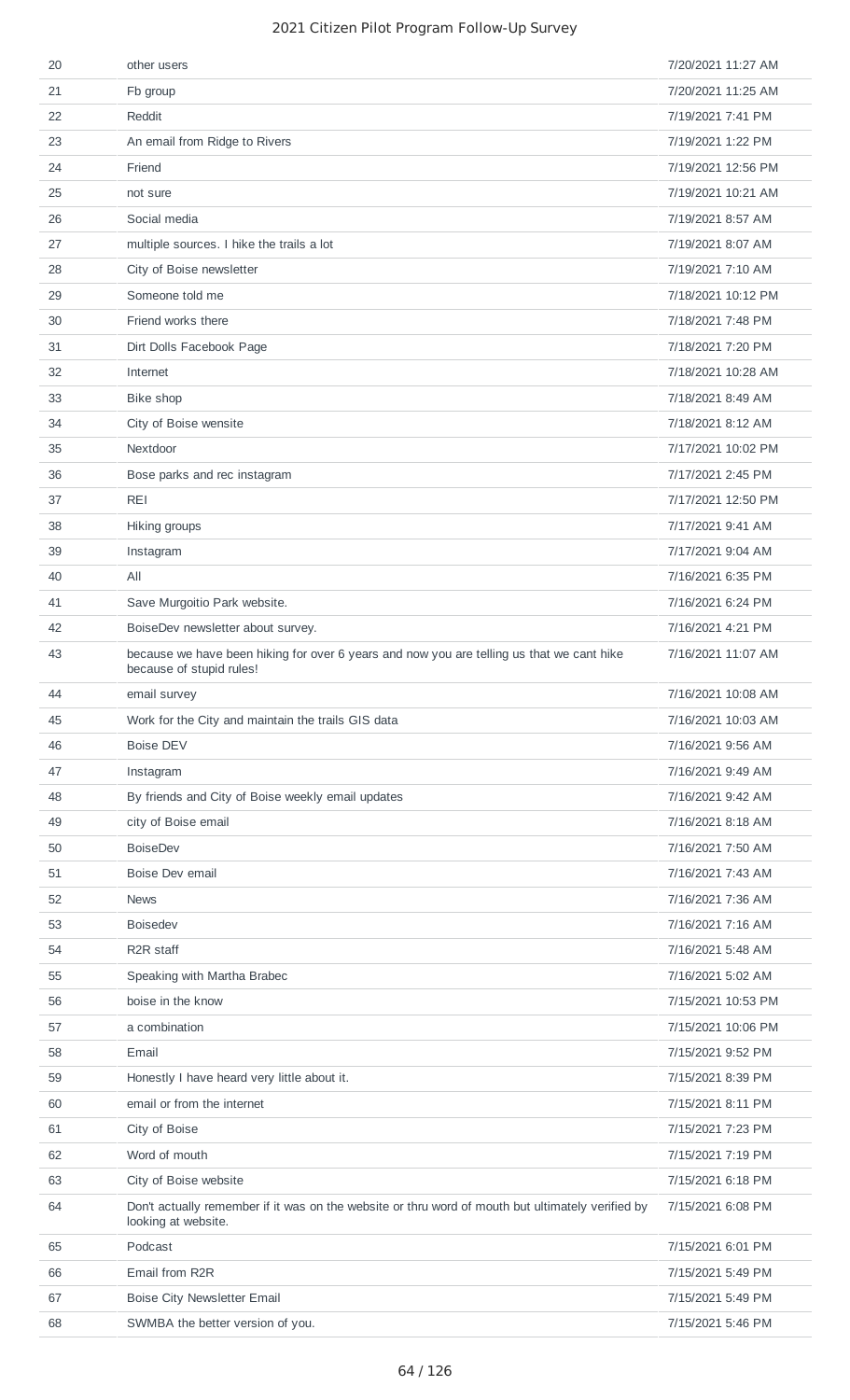| 69 | City email                                                                                                                                                                                                                                        | 7/15/2021 5:21 PM  |
|----|---------------------------------------------------------------------------------------------------------------------------------------------------------------------------------------------------------------------------------------------------|--------------------|
| 70 | ig                                                                                                                                                                                                                                                | 7/15/2021 4:26 PM  |
| 71 | Instagram                                                                                                                                                                                                                                         | 7/15/2021 4:12 PM  |
| 72 | Outdoor Exchange                                                                                                                                                                                                                                  | 7/15/2021 3:32 PM  |
| 73 | <b>BoiseDev</b>                                                                                                                                                                                                                                   | 7/15/2021 2:28 PM  |
| 74 | Strava                                                                                                                                                                                                                                            | 7/15/2021 2:00 PM  |
| 75 | Initially from other users. The communication and marketing was poor. I then went to the<br>website. However, there has been little to no justification given for the pilot. Mtn bikers want to<br>go faster on trails seems to be the reasoning. | 7/15/2021 12:22 PM |
| 76 | When the mayor said she would take Murgoitio Park to support r2r programs                                                                                                                                                                         | 7/15/2021 12:01 PM |
| 77 | General talk                                                                                                                                                                                                                                      | 7/15/2021 11:56 AM |
| 78 | Crank queens                                                                                                                                                                                                                                      | 7/15/2021 11:31 AM |
| 79 | Email from Ridge to Rivers.                                                                                                                                                                                                                       | 7/15/2021 11:06 AM |
| 80 | Facebook                                                                                                                                                                                                                                          | 7/15/2021 10:44 AM |
| 81 | possibly an email?                                                                                                                                                                                                                                | 7/15/2021 10:40 AM |
| 82 | <b>SWIMBA</b>                                                                                                                                                                                                                                     | 7/15/2021 10:23 AM |
| 83 | Your initial survey                                                                                                                                                                                                                               | 7/15/2021 9:57 AM  |
| 84 | <b>Team Heinous</b>                                                                                                                                                                                                                               | 7/15/2021 9:39 AM  |
| 85 | Shares on social media                                                                                                                                                                                                                            | 7/15/2021 9:36 AM  |
| 86 | YOUR SINAGE IS TERRIBLE>. SERIOUSLY YOU G+CREATED PROBLEMS BY HAVING<br>SMALL HARD TO READ DIRECTIONS. I learned about it from other riders                                                                                                       | 7/15/2021 9:34 AM  |
| 87 | twitter                                                                                                                                                                                                                                           | 7/15/2021 9:16 AM  |
| 88 | I've been a big advocate for this.                                                                                                                                                                                                                | 7/15/2021 8:54 AM  |
| 89 | Instagram SWIMBA                                                                                                                                                                                                                                  | 7/15/2021 8:53 AM  |
| 90 | Boise Bike Riders facebook                                                                                                                                                                                                                        | 7/15/2021 8:50 AM  |
| 91 | Boise Trails challenge                                                                                                                                                                                                                            | 7/15/2021 8:43 AM  |
| 92 | Facebook                                                                                                                                                                                                                                          | 7/15/2021 8:41 AM  |
| 93 | COB internal newsletter                                                                                                                                                                                                                           | 7/15/2021 8:21 AM  |
| 94 | Through work                                                                                                                                                                                                                                      | 7/15/2021 8:00 AM  |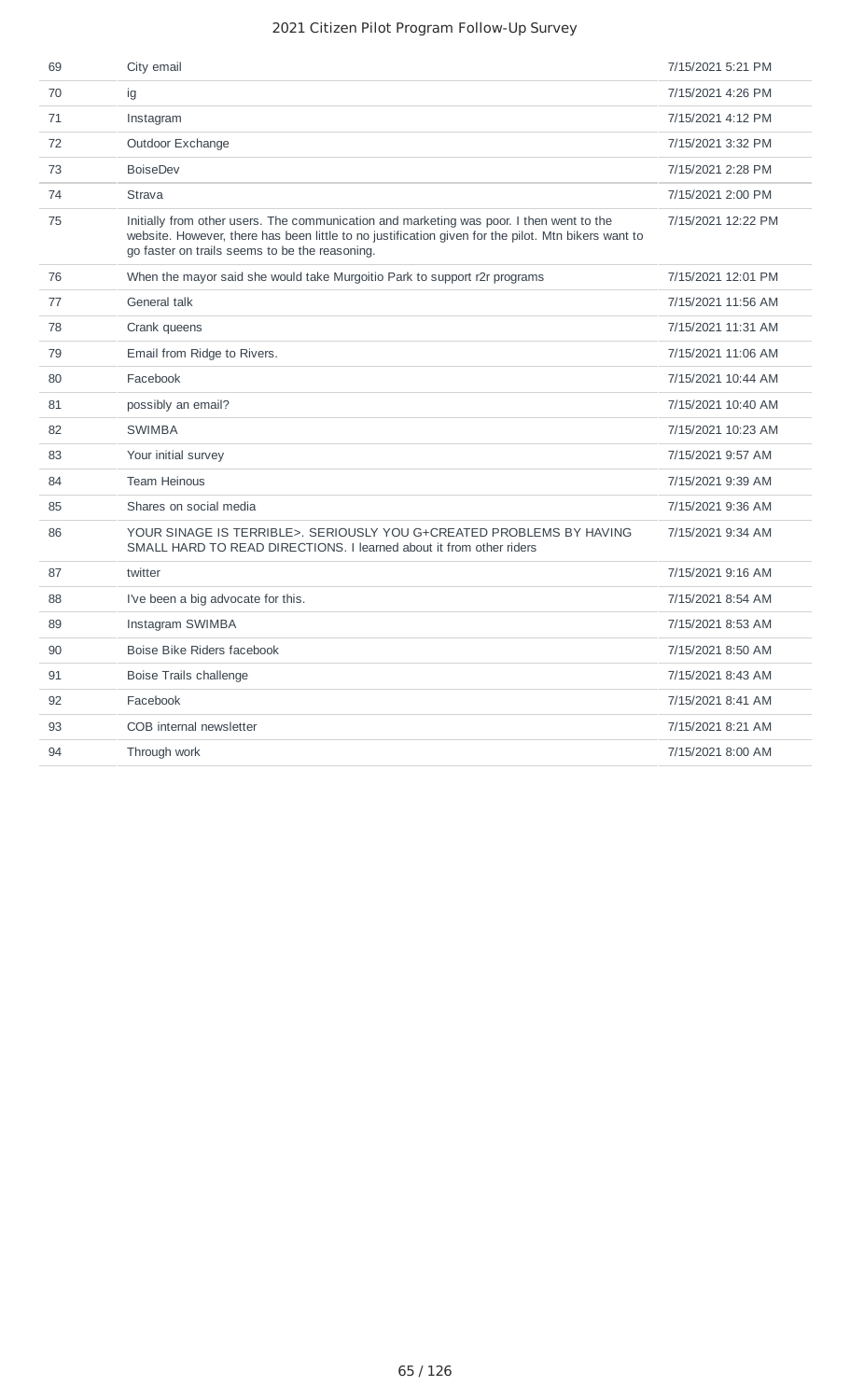# Q16 What is your zip code?

Answered: 1,409 Skipped: 211

| #              | <b>RESPONSES</b> | <b>DATE</b>        |
|----------------|------------------|--------------------|
| $\mathbf{1}$   | 83704            | 7/23/2021 4:32 PM  |
| $\overline{c}$ | 83716            | 7/23/2021 3:26 PM  |
| 3              | 83702            | 7/23/2021 3:26 PM  |
| 4              | 83702            | 7/23/2021 2:53 PM  |
| 5              | 83616            | 7/23/2021 1:50 PM  |
| 6              | 83703            | 7/23/2021 1:46 PM  |
| $\overline{7}$ | 83714            | 7/23/2021 1:42 PM  |
| 8              | 83714            | 7/23/2021 1:42 PM  |
| 9              | 83703            | 7/23/2021 1:40 PM  |
| 10             | 83714            | 7/23/2021 12:42 PM |
| 11             | 83702            | 7/23/2021 11:13 AM |
| 12             | 83705            | 7/23/2021 10:55 AM |
| 13             | 83616            | 7/23/2021 10:50 AM |
| 14             | 83703            | 7/23/2021 10:39 AM |
| 15             | 83709            | 7/23/2021 10:14 AM |
| 16             | 83703            | 7/23/2021 10:06 AM |
| 17             | 83703            | 7/23/2021 9:46 AM  |
| 18             | 83644            | 7/23/2021 9:23 AM  |
| 19             | 83702            | 7/23/2021 9:19 AM  |
| 20             | 83702            | 7/23/2021 9:13 AM  |
| 21             | 83713            | 7/23/2021 9:01 AM  |
| 22             | 83706            | 7/23/2021 8:52 AM  |
| 23             | 83634            | 7/23/2021 8:43 AM  |
| 24             | 83712            | 7/23/2021 8:40 AM  |
| 25             | 83616            | 7/23/2021 8:35 AM  |
| 26             | 83714            | 7/23/2021 8:20 AM  |
| 27             | 83712            | 7/23/2021 8:18 AM  |
| 28             | 83702            | 7/23/2021 7:59 AM  |
| 29             | 83702            | 7/23/2021 7:43 AM  |
| 30             | 83646            | 7/23/2021 7:43 AM  |
| 31             | 83702            | 7/23/2021 7:39 AM  |
| 32             | 83704            | 7/23/2021 7:38 AM  |
| 33             | 83714            | 7/23/2021 7:21 AM  |
| 34             | 83616            | 7/23/2021 7:01 AM  |
| 35             | 83704            | 7/23/2021 6:56 AM  |
| 36             | 83702            | 7/23/2021 6:49 AM  |
| 37             | 83616            | 7/23/2021 6:43 AM  |
| 38             | 83703            | 7/23/2021 6:29 AM  |
| 39             | 83702            | 7/23/2021 5:51 AM  |
| 40             | 83702            | 7/23/2021 5:23 AM  |
| 41             | 83705            | 7/23/2021 4:38 AM  |
| 42             | 83646            | 7/23/2021 12:58 AM |
| 43             | 83702            | 7/23/2021 12:44 AM |
| 44             | 83712            | 7/23/2021 12:37 AM |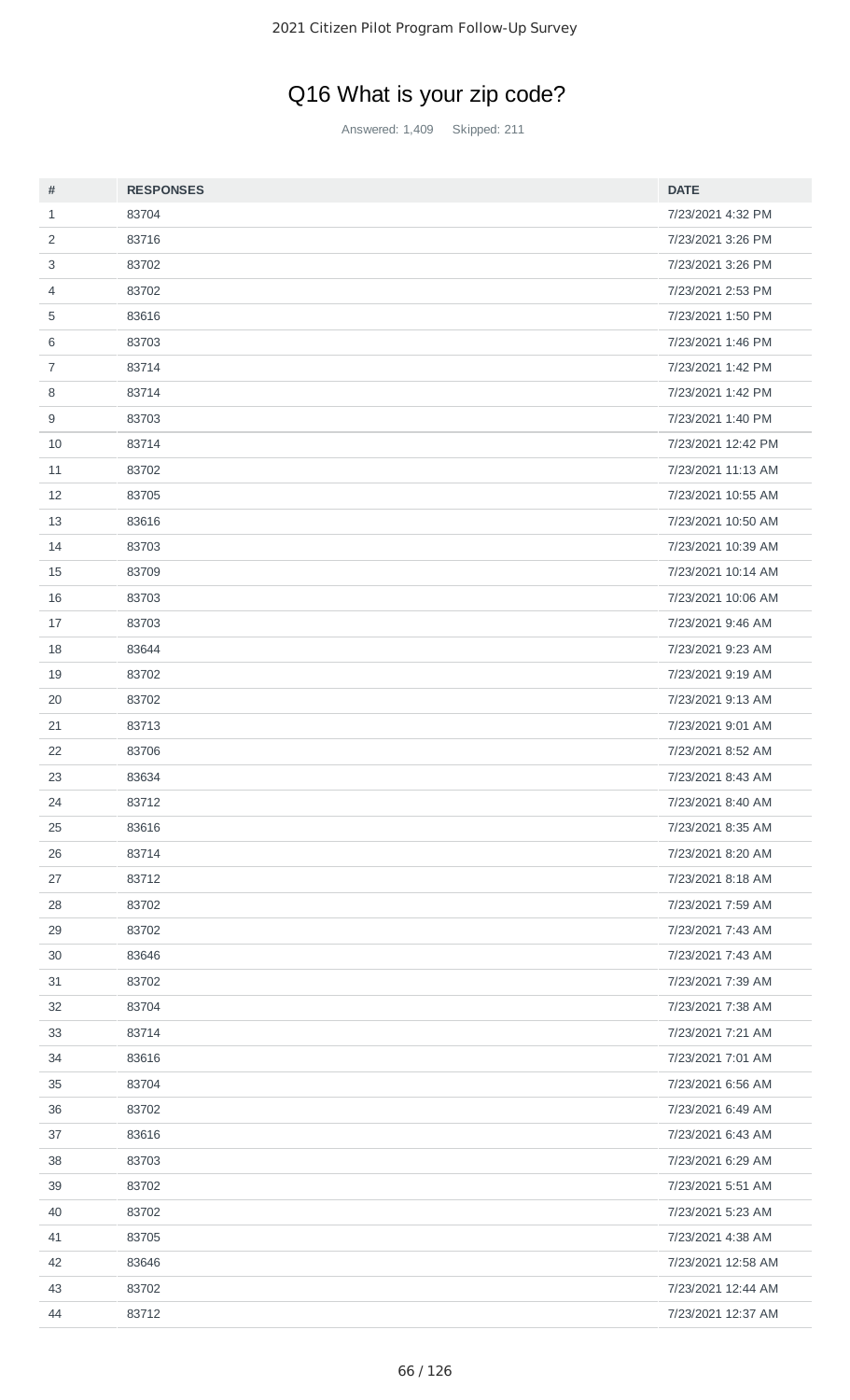| 45 | 83712 | 7/23/2021 12:36 AM |
|----|-------|--------------------|
| 46 | 83712 | 7/23/2021 12:35 AM |
| 47 | 83714 | 7/22/2021 11:55 PM |
| 48 | 83702 | 7/22/2021 11:55 PM |
| 49 | 83716 | 7/22/2021 11:48 PM |
| 50 | 83712 | 7/22/2021 11:40 PM |
| 51 | 83703 | 7/22/2021 11:35 PM |
| 52 | 83713 | 7/22/2021 11:11 PM |
| 53 | 83706 | 7/22/2021 11:10 PM |
| 54 | 83702 | 7/22/2021 11:08 PM |
| 55 | 83716 | 7/22/2021 10:50 PM |
| 56 | 83642 | 7/22/2021 10:32 PM |
| 57 | 83714 | 7/22/2021 10:32 PM |
| 58 | 83702 | 7/22/2021 10:26 PM |
| 59 | 83709 | 7/22/2021 10:25 PM |
| 60 | 83703 | 7/22/2021 10:08 PM |
| 61 | 83714 | 7/22/2021 10:02 PM |
| 62 | 83709 | 7/22/2021 10:00 PM |
| 63 | 83703 | 7/22/2021 9:56 PM  |
| 64 | 83709 | 7/22/2021 9:55 PM  |
| 65 | 83712 | 7/22/2021 9:51 PM  |
| 66 | 83701 | 7/22/2021 9:51 PM  |
| 67 | 83703 | 7/22/2021 9:48 PM  |
| 68 | 83703 | 7/22/2021 9:40 PM  |
| 69 | 83706 | 7/22/2021 9:34 PM  |
| 70 | 83702 | 7/22/2021 9:18 PM  |
| 71 | 83703 | 7/22/2021 9:09 PM  |
| 72 | 83702 | 7/22/2021 9:07 PM  |
| 73 | 84713 | 7/22/2021 9:06 PM  |
| 74 | 83704 | 7/22/2021 9:06 PM  |
| 75 | 83616 | 7/22/2021 9:05 PM  |
| 76 | 83706 | 7/22/2021 9:01 PM  |
| 77 | 83712 | 7/22/2021 8:57 PM  |
| 78 | 83709 | 7/22/2021 8:53 PM  |
| 79 | 83714 | 7/22/2021 8:37 PM  |
| 80 | 83712 | 7/22/2021 8:34 PM  |
| 81 | 83714 | 7/22/2021 8:28 PM  |
| 82 | 83707 | 7/22/2021 8:12 PM  |
| 83 | 83706 | 7/22/2021 8:06 PM  |
| 84 | 83714 | 7/22/2021 7:57 PM  |
| 85 | 83703 | 7/22/2021 7:55 PM  |
| 86 | 83714 | 7/22/2021 7:46 PM  |
| 87 | 83712 | 7/22/2021 7:33 PM  |
| 88 | 83669 | 7/22/2021 7:30 PM  |
| 89 | 83706 | 7/22/2021 7:22 PM  |
| 90 | 83714 | 7/22/2021 7:11 PM  |
| 91 | 83706 | 7/22/2021 7:01 PM  |
| 92 | 83702 | 7/22/2021 7:01 PM  |
| 93 | 83714 | 7/22/2021 7:00 PM  |
| 94 | 83712 | 7/22/2021 7:00 PM  |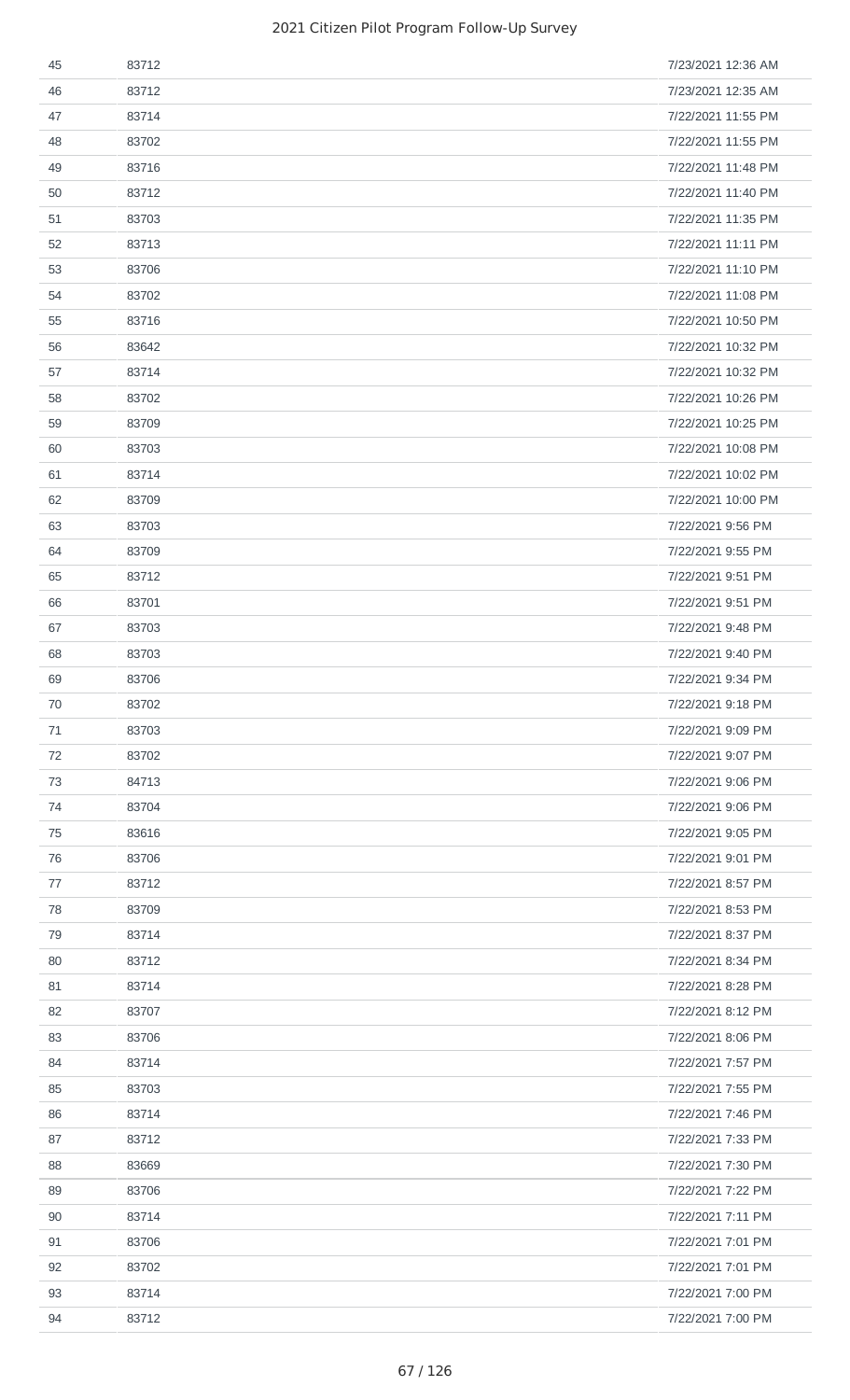| 95  | 83706  | 7/22/2021 6:54 PM  |
|-----|--------|--------------------|
| 96  | 83706  | 7/22/2021 6:41 PM  |
| 97  | 83714  | 7/22/2021 6:38 PM  |
| 98  | 83702  | 7/22/2021 6:24 PM  |
| 99  | 83714  | 7/22/2021 6:24 PM  |
| 100 | 83706  | 7/22/2021 6:19 PM  |
| 101 | 83642  | 7/22/2021 6:18 PM  |
| 102 | 83709  | 7/22/2021 5:59 PM  |
| 103 | 83712  | 7/22/2021 5:36 PM  |
| 104 | 83702  | 7/22/2021 5:33 PM  |
| 105 | 83703  | 7/22/2021 5:31 PM  |
| 106 | 83702  | 7/22/2021 5:27 PM  |
| 107 | 83716  | 7/22/2021 5:12 PM  |
| 108 | 83705  | 7/22/2021 5:07 PM  |
| 109 | 83714  | 7/22/2021 4:53 PM  |
| 110 | 93646  | 7/22/2021 4:45 PM  |
| 111 | 83709  | 7/22/2021 4:40 PM  |
| 112 | 847/14 | 7/22/2021 4:39 PM  |
| 113 | 83714  | 7/22/2021 4:36 PM  |
| 114 | 83712  | 7/22/2021 4:19 PM  |
| 115 | 83704  | 7/22/2021 4:13 PM  |
| 116 | 83702  | 7/22/2021 4:05 PM  |
| 117 | 83703  | 7/22/2021 4:02 PM  |
| 118 | 83716  | 7/22/2021 3:55 PM  |
| 119 | 83702  | 7/22/2021 3:53 PM  |
| 120 | 83644  | 7/22/2021 3:50 PM  |
| 121 | 83703  | 7/22/2021 3:48 PM  |
| 122 | 83702  | 7/22/2021 3:48 PM  |
| 123 | 83702  | 7/22/2021 3:46 PM  |
| 124 | 83714  | 7/22/2021 3:37 PM  |
| 125 | 83716  | 7/22/2021 3:31 PM  |
| 126 | 83702  | 7/22/2021 3:26 PM  |
| 127 | 83702  | 7/22/2021 3:22 PM  |
| 128 | 83702  | 7/22/2021 3:12 PM  |
| 129 | 83703  | 7/22/2021 3:12 PM  |
| 130 | 83705  | 7/22/2021 3:10 PM  |
| 131 | 83714  | 7/22/2021 2:58 PM  |
| 132 | 83712  | 7/22/2021 2:40 PM  |
| 133 | 83642  | 7/22/2021 2:39 PM  |
| 134 | 83713  | 7/22/2021 2:14 PM  |
| 135 | 83702  | 7/22/2021 1:46 PM  |
| 136 | 83709  | 7/22/2021 1:42 PM  |
| 137 | 83634  | 7/22/2021 1:36 PM  |
| 138 | 83616  | 7/22/2021 1:36 PM  |
| 139 | 83709  | 7/22/2021 1:33 PM  |
| 140 | 83646  | 7/22/2021 1:33 PM  |
| 141 | 83642  | 7/22/2021 1:30 PM  |
| 142 | 83702  | 7/22/2021 1:27 PM  |
| 143 | 83706  | 7/22/2021 1:17 PM  |
| 144 | 83702  | 7/22/2021 12:28 PM |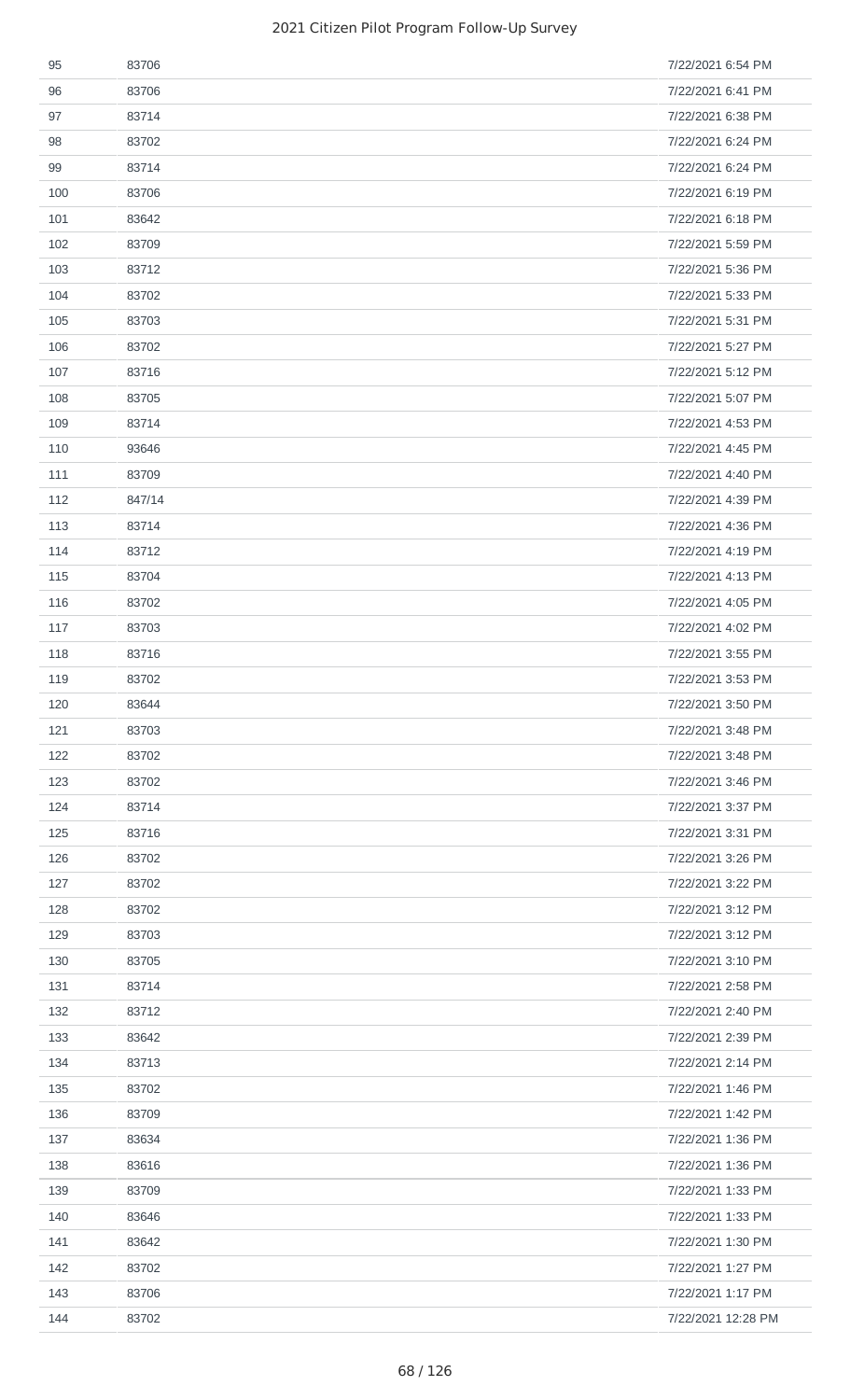| 145 | 83713 | 7/22/2021 12:21 PM |
|-----|-------|--------------------|
| 146 | 83703 | 7/22/2021 12:13 PM |
| 147 | 83702 | 7/22/2021 12:11 PM |
| 148 | 83716 | 7/22/2021 11:59 AM |
| 149 | 83642 | 7/22/2021 11:55 AM |
| 150 | 83706 | 7/22/2021 11:44 AM |
| 151 | 83705 | 7/22/2021 11:39 AM |
| 152 | 83702 | 7/22/2021 11:25 AM |
| 153 | 83703 | 7/22/2021 11:25 AM |
| 154 | 83706 | 7/22/2021 11:18 AM |
| 155 | 83703 | 7/22/2021 11:16 AM |
| 156 | 83703 | 7/22/2021 11:15 AM |
| 157 | 83703 | 7/22/2021 11:13 AM |
| 158 | 83646 | 7/22/2021 11:01 AM |
| 159 | 83702 | 7/22/2021 10:54 AM |
| 160 | 83709 | 7/22/2021 10:52 AM |
| 161 | 83716 | 7/22/2021 10:50 AM |
| 162 | 83702 | 7/22/2021 10:46 AM |
| 163 | 83702 | 7/22/2021 10:41 AM |
| 164 | 83716 | 7/22/2021 10:33 AM |
| 165 | 83703 | 7/22/2021 10:30 AM |
| 166 | 83642 | 7/22/2021 10:14 AM |
| 167 | 83702 | 7/22/2021 10:07 AM |
| 168 | 83687 | 7/22/2021 10:07 AM |
| 169 | 83705 | 7/22/2021 10:01 AM |
| 170 | 83714 | 7/22/2021 9:56 AM  |
| 171 | 83642 | 7/22/2021 9:45 AM  |
| 172 | 83703 | 7/22/2021 9:38 AM  |
| 173 | 83703 | 7/22/2021 9:34 AM  |
| 174 | 83646 | 7/22/2021 9:33 AM  |
| 175 | 83616 | 7/22/2021 9:23 AM  |
| 176 | 83712 | 7/22/2021 9:22 AM  |
| 177 | 83702 | 7/22/2021 9:22 AM  |
| 178 | 83712 | 7/22/2021 9:20 AM  |
| 179 | 83702 | 7/22/2021 9:19 AM  |
| 180 | 83702 | 7/22/2021 9:16 AM  |
| 181 | 83712 | 7/22/2021 8:57 AM  |
| 182 | 83702 | 7/22/2021 8:55 AM  |
| 183 | 83705 | 7/22/2021 8:40 AM  |
| 184 | 83714 | 7/22/2021 8:36 AM  |
| 185 | 83714 | 7/22/2021 8:33 AM  |
| 186 | 83702 | 7/22/2021 8:25 AM  |
| 187 | 83709 | 7/22/2021 8:13 AM  |
| 188 | 83712 | 7/22/2021 8:12 AM  |
| 189 | 83703 | 7/22/2021 8:10 AM  |
| 190 | 83702 | 7/22/2021 8:03 AM  |
| 191 | 83703 | 7/22/2021 8:01 AM  |
| 192 | 83706 | 7/22/2021 7:59 AM  |
| 193 | 83702 | 7/22/2021 7:56 AM  |
| 194 | 83714 | 7/22/2021 7:45 AM  |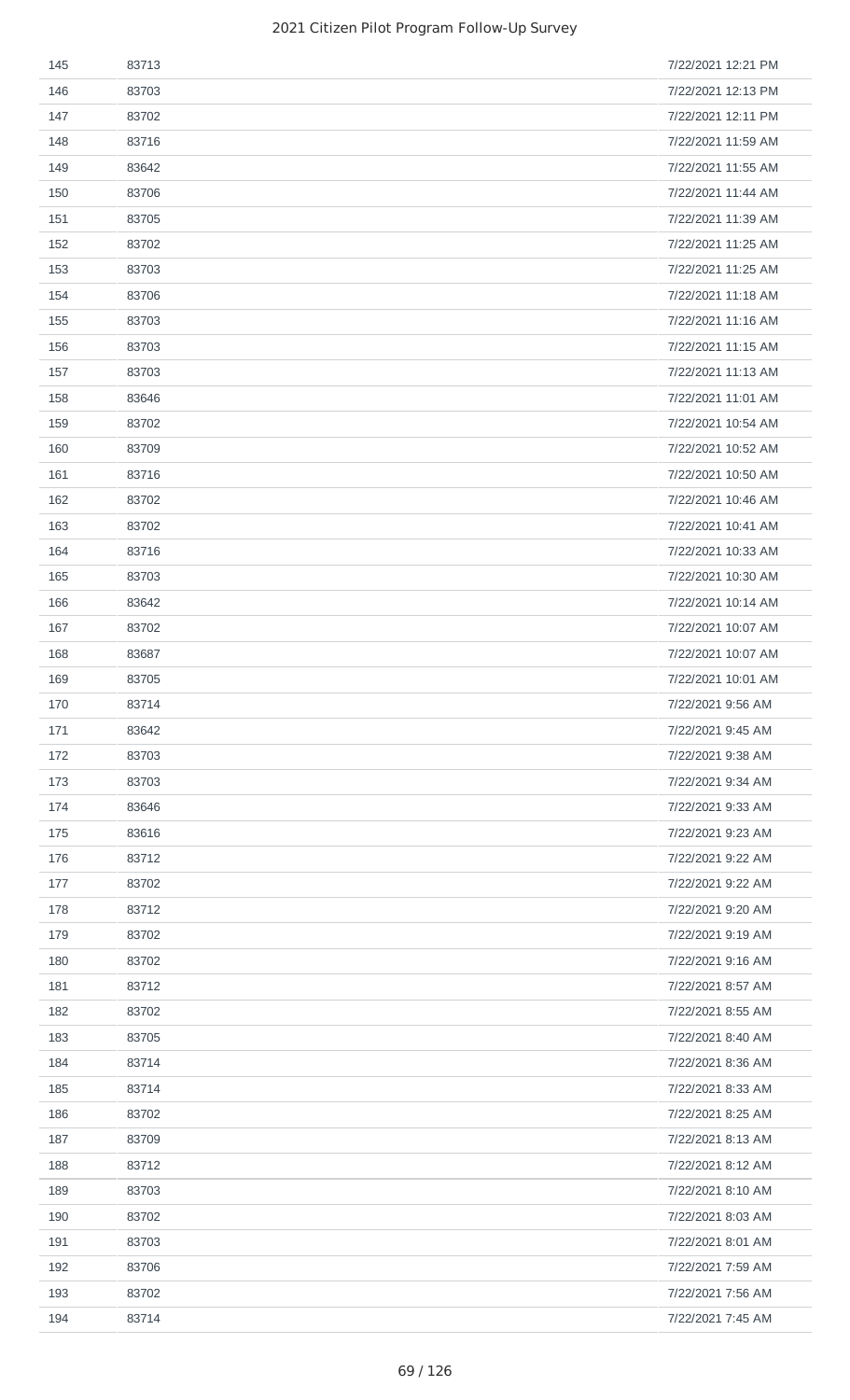| 195 | 83709 | 7/22/2021 7:43 AM  |
|-----|-------|--------------------|
| 196 | 83704 | 7/22/2021 7:40 AM  |
| 197 | 83714 | 7/22/2021 7:40 AM  |
| 198 | 83704 | 7/22/2021 7:36 AM  |
| 199 | 83616 | 7/22/2021 7:28 AM  |
| 200 | 83702 | 7/22/2021 7:28 AM  |
| 201 | 83712 | 7/22/2021 7:22 AM  |
| 202 | 83616 | 7/22/2021 7:19 AM  |
| 203 | 83646 | 7/22/2021 7:11 AM  |
| 204 | 83703 | 7/22/2021 7:05 AM  |
| 205 | 83703 | 7/22/2021 7:02 AM  |
| 206 | 83703 | 7/22/2021 6:53 AM  |
| 207 | 83709 | 7/22/2021 6:49 AM  |
| 208 | 83702 | 7/22/2021 6:47 AM  |
| 209 | 83712 | 7/22/2021 6:42 AM  |
| 210 | 83703 | 7/22/2021 6:39 AM  |
| 211 | 83703 | 7/22/2021 6:38 AM  |
| 212 | 83704 | 7/22/2021 6:29 AM  |
| 213 | 83706 | 7/22/2021 6:26 AM  |
| 214 | 83716 | 7/22/2021 6:01 AM  |
| 215 | 83702 | 7/22/2021 6:01 AM  |
| 216 | 83702 | 7/22/2021 5:31 AM  |
| 217 | 83646 | 7/22/2021 5:17 AM  |
| 218 | 83703 | 7/22/2021 5:09 AM  |
| 219 | 83709 | 7/22/2021 4:59 AM  |
| 220 | 83702 | 7/22/2021 4:53 AM  |
| 221 | 83714 | 7/22/2021 3:20 AM  |
| 222 | 83709 | 7/22/2021 1:35 AM  |
| 223 | 83646 | 7/22/2021 1:28 AM  |
| 224 | 83709 | 7/22/2021 12:08 AM |
| 225 | 83702 | 7/22/2021 12:07 AM |
| 226 | 83646 | 7/21/2021 11:08 PM |
| 227 | 83702 | 7/21/2021 11:00 PM |
| 228 | 83706 | 7/21/2021 10:53 PM |
| 229 | 83646 | 7/21/2021 10:50 PM |
| 230 | 83714 | 7/21/2021 10:39 PM |
| 231 | 83686 | 7/21/2021 10:20 PM |
| 232 | 83646 | 7/21/2021 10:09 PM |
| 233 | 83702 | 7/21/2021 10:06 PM |
| 234 | 83702 | 7/21/2021 10:00 PM |
| 235 | 83706 | 7/21/2021 9:45 PM  |
| 236 | 83703 | 7/21/2021 9:43 PM  |
| 237 | 83703 | 7/21/2021 9:34 PM  |
| 238 | 83702 | 7/21/2021 9:17 PM  |
| 239 | 83703 | 7/21/2021 9:12 PM  |
| 240 | 83712 | 7/21/2021 9:02 PM  |
| 241 | 83714 | 7/21/2021 8:55 PM  |
| 242 | 83702 | 7/21/2021 8:50 PM  |
| 243 | 83702 | 7/21/2021 8:39 PM  |
| 244 | 83702 | 7/21/2021 8:39 PM  |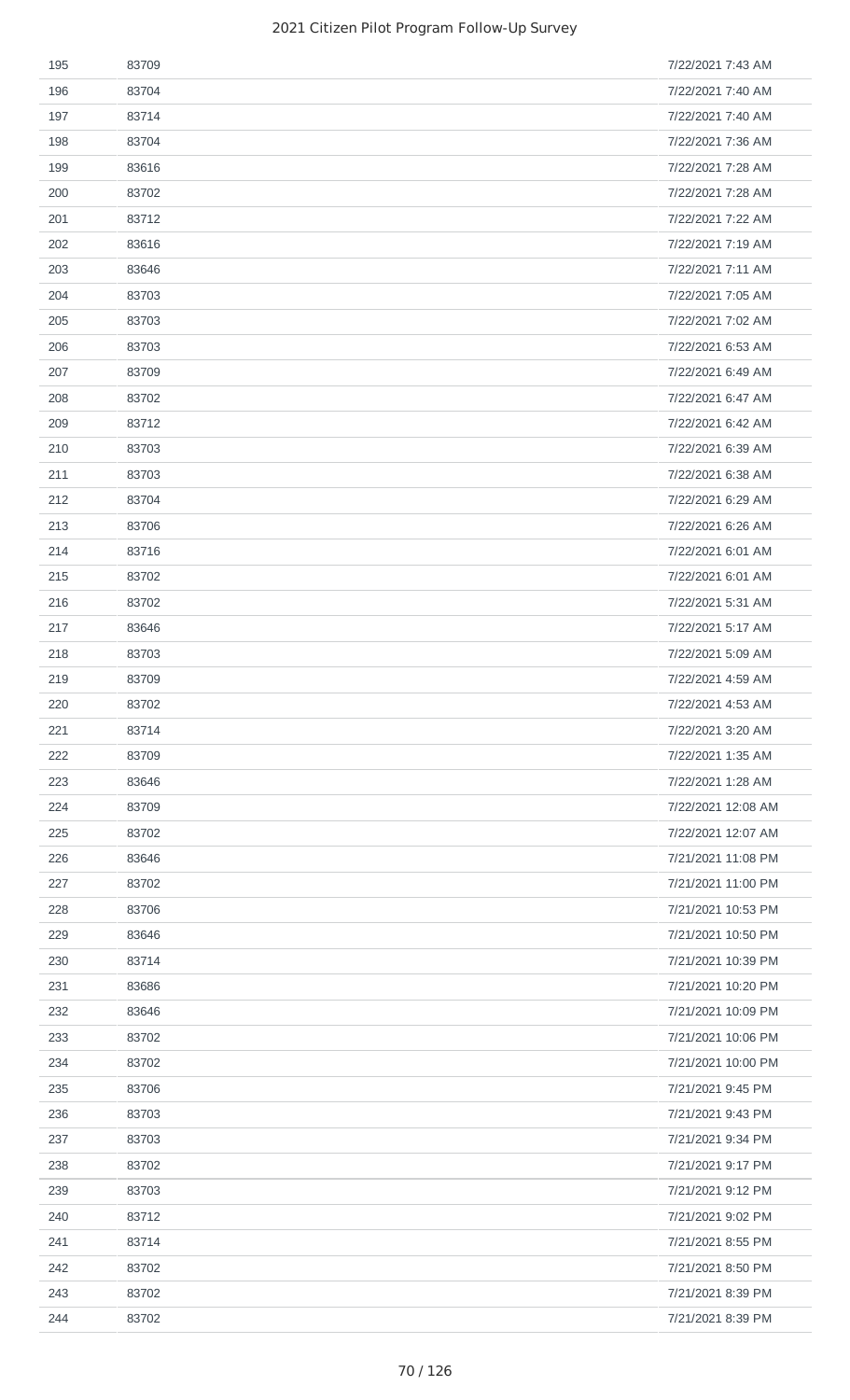| 245 | 83702 | 7/21/2021 8:38 PM |
|-----|-------|-------------------|
| 246 | 83702 | 7/21/2021 8:37 PM |
| 247 | 83703 | 7/21/2021 8:19 PM |
| 248 | 83686 | 7/21/2021 8:18 PM |
| 249 | 83705 | 7/21/2021 7:55 PM |
| 250 | 83646 | 7/21/2021 7:55 PM |
| 251 | 83712 | 7/21/2021 7:42 PM |
| 252 | 83702 | 7/21/2021 7:29 PM |
| 253 | 83714 | 7/21/2021 7:25 PM |
| 254 | 83702 | 7/21/2021 7:22 PM |
| 255 | 83702 | 7/21/2021 7:17 PM |
| 256 | 83646 | 7/21/2021 7:17 PM |
| 257 | 83702 | 7/21/2021 7:14 PM |
| 258 | 83712 | 7/21/2021 7:10 PM |
| 259 | 83712 | 7/21/2021 7:09 PM |
| 260 | 83702 | 7/21/2021 7:08 PM |
| 261 | 83702 | 7/21/2021 7:02 PM |
| 262 | 83712 | 7/21/2021 7:01 PM |
| 263 | 83642 | 7/21/2021 6:48 PM |
| 264 | 83702 | 7/21/2021 6:34 PM |
| 265 | 83634 | 7/21/2021 6:21 PM |
| 266 | 83705 | 7/21/2021 6:05 PM |
| 267 | 83616 | 7/21/2021 5:57 PM |
| 268 | 83709 | 7/21/2021 5:56 PM |
| 269 | 83703 | 7/21/2021 5:52 PM |
| 270 | 83714 | 7/21/2021 5:26 PM |
| 271 | 83705 | 7/21/2021 5:00 PM |
| 272 | 83706 | 7/21/2021 4:50 PM |
| 273 | 83706 | 7/21/2021 4:44 PM |
| 274 | 83616 | 7/21/2021 4:25 PM |
| 275 | 83713 | 7/21/2021 4:05 PM |
| 276 | 83709 | 7/21/2021 4:02 PM |
| 277 | 83712 | 7/21/2021 4:02 PM |
| 278 | 83713 | 7/21/2021 3:48 PM |
| 279 | 83702 | 7/21/2021 3:39 PM |
| 280 | 83703 | 7/21/2021 3:29 PM |
| 281 | 83703 | 7/21/2021 3:03 PM |
| 282 | 83706 | 7/21/2021 3:01 PM |
| 283 | 83703 | 7/21/2021 2:43 PM |
| 284 | 83642 | 7/21/2021 2:37 PM |
| 285 | 83704 | 7/21/2021 2:35 PM |
| 286 | 83702 | 7/21/2021 2:19 PM |
| 287 | 83702 | 7/21/2021 1:51 PM |
| 288 | 83706 | 7/21/2021 1:51 PM |
| 289 | 83716 | 7/21/2021 1:47 PM |
| 290 | 83712 | 7/21/2021 1:46 PM |
| 291 | 83702 | 7/21/2021 1:46 PM |
| 292 | 83713 | 7/21/2021 1:41 PM |
| 293 | 83714 | 7/21/2021 1:39 PM |
| 294 | 83706 | 7/21/2021 1:37 PM |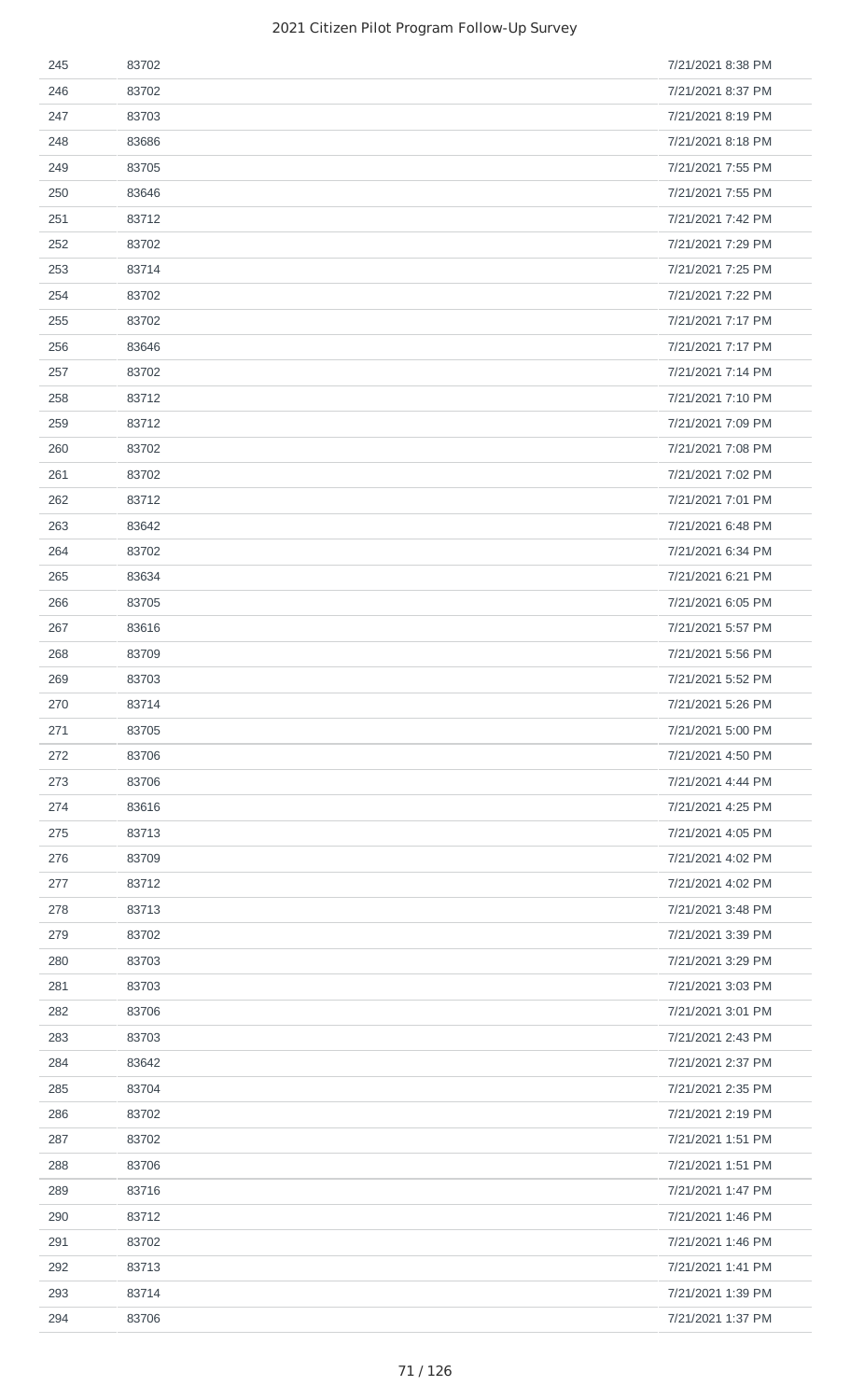| 295 | 83703      | 7/21/2021 1:37 PM  |
|-----|------------|--------------------|
| 296 | 83714      | 7/21/2021 1:17 PM  |
| 297 | 83702      | 7/21/2021 1:17 PM  |
| 298 | 83669      | 7/21/2021 1:15 PM  |
| 299 | 83702      | 7/21/2021 1:10 PM  |
| 300 | 83703      | 7/21/2021 1:06 PM  |
| 301 | 83712      | 7/21/2021 1:05 PM  |
| 302 | 83706      | 7/21/2021 1:02 PM  |
| 303 | 83714      | 7/21/2021 12:58 PM |
| 304 | 83712      | 7/21/2021 12:55 PM |
| 305 | 83706      | 7/21/2021 12:53 PM |
| 306 | 83702      | 7/21/2021 12:48 PM |
| 307 | 83704      | 7/21/2021 12:46 PM |
| 308 | 83709      | 7/21/2021 12:37 PM |
| 309 | 83702      | 7/21/2021 12:36 PM |
| 310 | 83703      | 7/21/2021 12:32 PM |
| 311 | 83702      | 7/21/2021 12:28 PM |
| 312 | 83716      | 7/21/2021 12:26 PM |
| 313 | 83704      | 7/21/2021 12:23 PM |
| 314 | 83714      | 7/21/2021 12:20 PM |
| 315 | 83687      | 7/21/2021 12:16 PM |
| 316 | 83704      | 7/21/2021 12:14 PM |
| 317 | 83703      | 7/21/2021 12:14 PM |
| 318 | 83702      | 7/21/2021 12:13 PM |
| 319 | 83706      | 7/21/2021 12:07 PM |
| 320 | 83716      | 7/21/2021 12:06 PM |
| 321 | 83712      | 7/21/2021 12:00 PM |
| 322 | 83703      | 7/21/2021 11:58 AM |
| 323 | 83702      | 7/21/2021 11:57 AM |
| 324 | 83705      | 7/21/2021 11:56 AM |
| 325 | 83712      | 7/21/2021 11:54 AM |
| 326 | 83703      | 7/21/2021 11:53 AM |
| 327 | 83703      | 7/21/2021 11:49 AM |
| 328 | 83705      | 7/21/2021 11:48 AM |
| 329 | 83706      | 7/21/2021 11:46 AM |
| 330 | 83702      | 7/21/2021 11:46 AM |
| 331 | 83706-5158 | 7/21/2021 11:45 AM |
| 332 | 83615      | 7/21/2021 11:45 AM |
| 333 | 83703      | 7/21/2021 11:44 AM |
| 334 | 83702      | 7/21/2021 11:44 AM |
| 335 | 83702      | 7/21/2021 11:33 AM |
| 336 | 83716      | 7/21/2021 11:30 AM |
| 337 | 83703      | 7/21/2021 11:29 AM |
| 338 | 83686      | 7/21/2021 11:28 AM |
| 339 | 83646      | 7/21/2021 11:26 AM |
| 340 | 83703      | 7/21/2021 11:25 AM |
| 341 | 83712      | 7/21/2021 11:23 AM |
| 342 | 83705      | 7/21/2021 11:22 AM |
| 343 | 83702      | 7/21/2021 11:20 AM |
| 344 | 83704      | 7/21/2021 11:20 AM |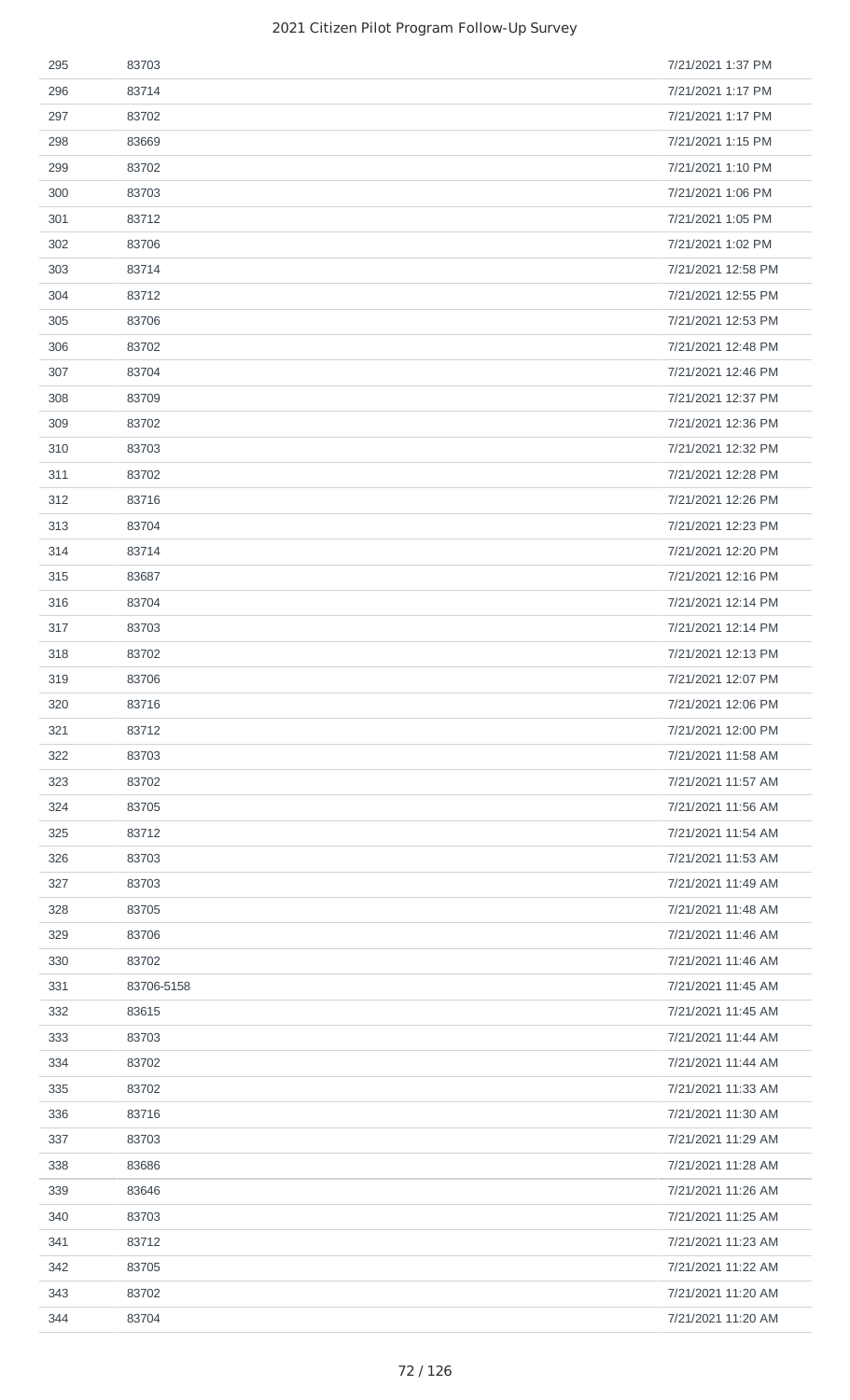| 345 | 83706 | 7/21/2021 11:19 AM |
|-----|-------|--------------------|
| 346 | 83709 | 7/21/2021 11:18 AM |
| 347 | 83705 | 7/21/2021 11:18 AM |
| 348 | 83714 | 7/21/2021 11:18 AM |
| 349 | 83703 | 7/21/2021 11:17 AM |
| 350 | 83714 | 7/21/2021 11:16 AM |
| 351 | 83707 | 7/21/2021 11:16 AM |
| 352 | 83702 | 7/21/2021 11:15 AM |
| 353 | 83712 | 7/21/2021 11:15 AM |
| 354 | 83703 | 7/21/2021 11:12 AM |
| 355 | 83713 | 7/21/2021 11:11 AM |
| 356 | 83642 | 7/21/2021 11:11 AM |
| 357 | 83642 | 7/21/2021 11:10 AM |
| 358 | 83705 | 7/21/2021 11:09 AM |
| 359 | 83703 | 7/21/2021 11:09 AM |
| 360 | 83616 | 7/21/2021 11:08 AM |
| 361 | 83705 | 7/21/2021 11:06 AM |
| 362 | 83705 | 7/21/2021 11:06 AM |
| 363 | 83634 | 7/21/2021 11:04 AM |
| 364 | 83702 | 7/21/2021 11:02 AM |
| 365 | 83709 | 7/21/2021 11:01 AM |
| 366 | 83616 | 7/21/2021 10:36 AM |
| 367 | 83703 | 7/21/2021 10:31 AM |
| 368 | 83703 | 7/21/2021 10:29 AM |
| 369 | 83706 | 7/21/2021 9:49 AM  |
| 370 | 83702 | 7/21/2021 9:49 AM  |
| 371 | 83702 | 7/21/2021 9:12 AM  |
| 372 | 83716 | 7/21/2021 8:43 AM  |
| 373 | 83714 | 7/21/2021 8:39 AM  |
| 374 | 83716 | 7/21/2021 8:21 AM  |
| 375 | 83702 | 7/21/2021 7:16 AM  |
| 376 | 83706 | 7/21/2021 7:01 AM  |
| 377 | 83616 | 7/21/2021 6:29 AM  |
| 378 | 83714 | 7/21/2021 5:17 AM  |
| 379 | 83712 | 7/20/2021 10:02 PM |
| 380 | 83702 | 7/20/2021 9:04 PM  |
| 381 | 83702 | 7/20/2021 8:34 PM  |
| 382 | 83702 | 7/20/2021 8:30 PM  |
| 383 | 83702 | 7/20/2021 8:23 PM  |
| 384 | 83702 | 7/20/2021 8:11 PM  |
| 385 | 83706 | 7/20/2021 8:05 PM  |
| 386 | 83646 | 7/20/2021 7:15 PM  |
| 387 | 83716 | 7/20/2021 6:06 PM  |
| 388 | 83702 | 7/20/2021 5:06 PM  |
| 389 | 83702 | 7/20/2021 4:54 PM  |
| 390 | 83702 | 7/20/2021 4:23 PM  |
| 391 | 83702 | 7/20/2021 4:03 PM  |
| 392 | 83646 | 7/20/2021 3:40 PM  |
| 393 | 83702 | 7/20/2021 2:49 PM  |
|     |       | 7/20/2021 2:20 PM  |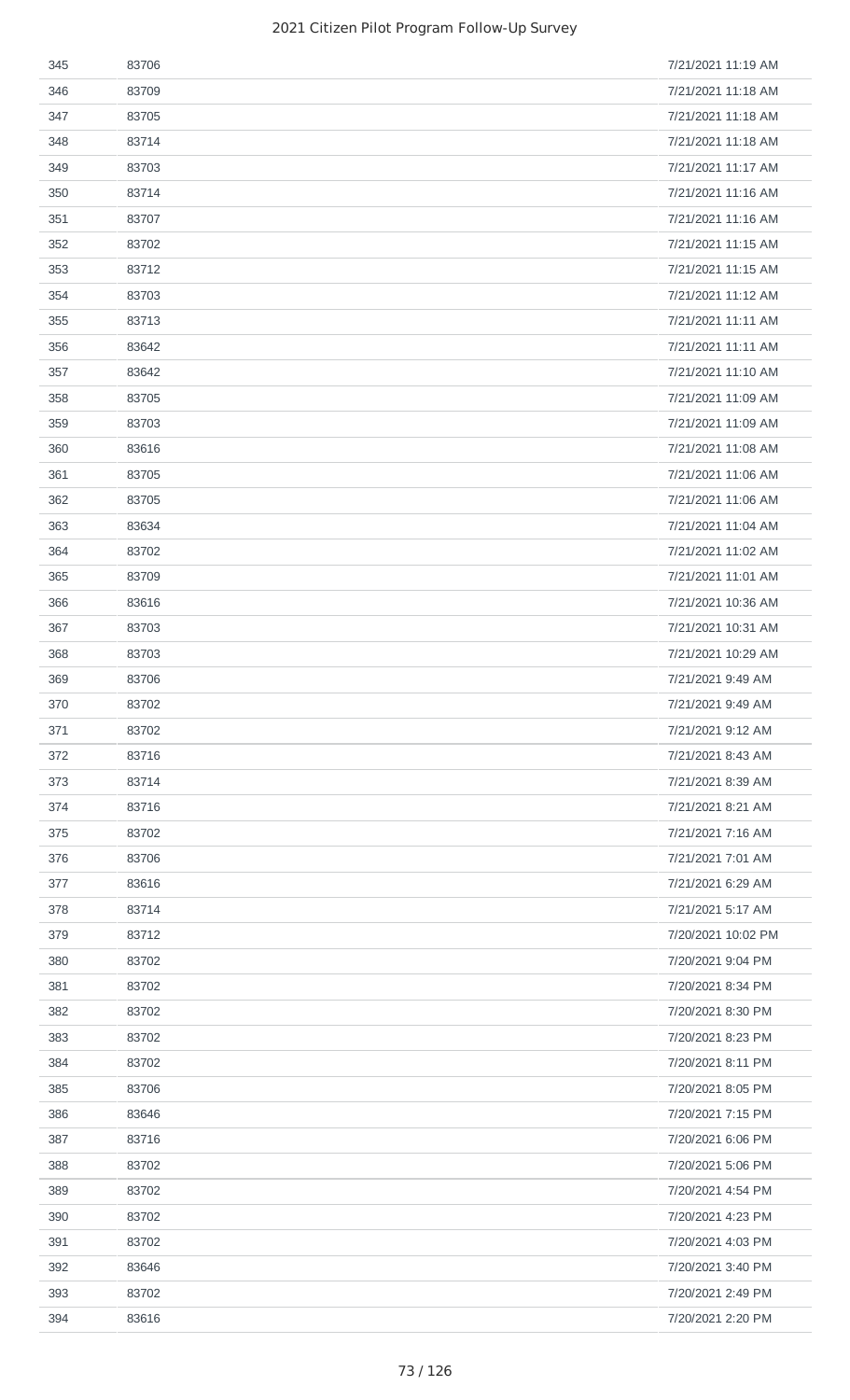| 395 | 83702 | 7/20/2021 2:14 PM  |
|-----|-------|--------------------|
| 396 | 83716 | 7/20/2021 2:09 PM  |
| 397 | 83702 | 7/20/2021 12:51 PM |
| 398 | 83702 | 7/20/2021 12:37 PM |
| 399 | 83641 | 7/20/2021 12:11 PM |
| 400 | 83703 | 7/20/2021 11:48 AM |
| 401 | 83646 | 7/20/2021 11:27 AM |
| 402 | 83702 | 7/20/2021 11:25 AM |
| 403 | 83703 | 7/20/2021 10:50 AM |
| 404 | 83706 | 7/20/2021 10:21 AM |
| 405 | 83706 | 7/20/2021 10:09 AM |
| 406 | 83716 | 7/20/2021 9:50 AM  |
| 407 | 83716 | 7/20/2021 8:57 AM  |
| 408 | 83702 | 7/20/2021 8:21 AM  |
| 409 | 83702 | 7/20/2021 8:09 AM  |
| 410 | 83702 | 7/20/2021 8:06 AM  |
| 411 | 83702 | 7/20/2021 8:04 AM  |
| 412 | 83703 | 7/20/2021 7:50 AM  |
| 413 | 83712 | 7/20/2021 2:10 AM  |
| 414 | 83714 | 7/20/2021 12:21 AM |
| 415 | 83702 | 7/19/2021 10:55 PM |
| 416 | 83702 | 7/19/2021 9:17 PM  |
| 417 | 83702 | 7/19/2021 9:16 PM  |
| 418 | 83702 | 7/19/2021 9:03 PM  |
| 419 | 83706 | 7/19/2021 8:44 PM  |
| 420 | 83706 | 7/19/2021 8:26 PM  |
| 421 | 83705 | 7/19/2021 8:17 PM  |
| 422 | 83706 | 7/19/2021 8:01 PM  |
| 423 | 83714 | 7/19/2021 7:47 PM  |
| 424 | 83702 | 7/19/2021 7:41 PM  |
| 425 | 83702 | 7/19/2021 7:40 PM  |
| 426 | 83703 | 7/19/2021 7:06 PM  |
| 427 | 83709 | 7/19/2021 6:46 PM  |
| 428 | 83702 | 7/19/2021 6:45 PM  |
| 429 | 83646 | 7/19/2021 6:24 PM  |
| 430 | 83705 | 7/19/2021 4:44 PM  |
| 431 | 83703 | 7/19/2021 4:35 PM  |
| 432 | 83702 | 7/19/2021 4:32 PM  |
| 433 | 83616 | 7/19/2021 4:29 PM  |
| 434 | 83705 | 7/19/2021 4:22 PM  |
| 435 | 83702 | 7/19/2021 4:07 PM  |
| 436 | 83704 | 7/19/2021 3:27 PM  |
| 437 | 83712 | 7/19/2021 3:08 PM  |
| 438 | 83706 | 7/19/2021 3:06 PM  |
| 439 | 83716 | 7/19/2021 2:53 PM  |
| 440 | 83642 | 7/19/2021 2:29 PM  |
| 441 | 83705 | 7/19/2021 2:22 PM  |
| 442 | 83704 | 7/19/2021 2:17 PM  |
| 443 | 83714 | 7/19/2021 1:55 PM  |
| 444 | 83703 | 7/19/2021 1:40 PM  |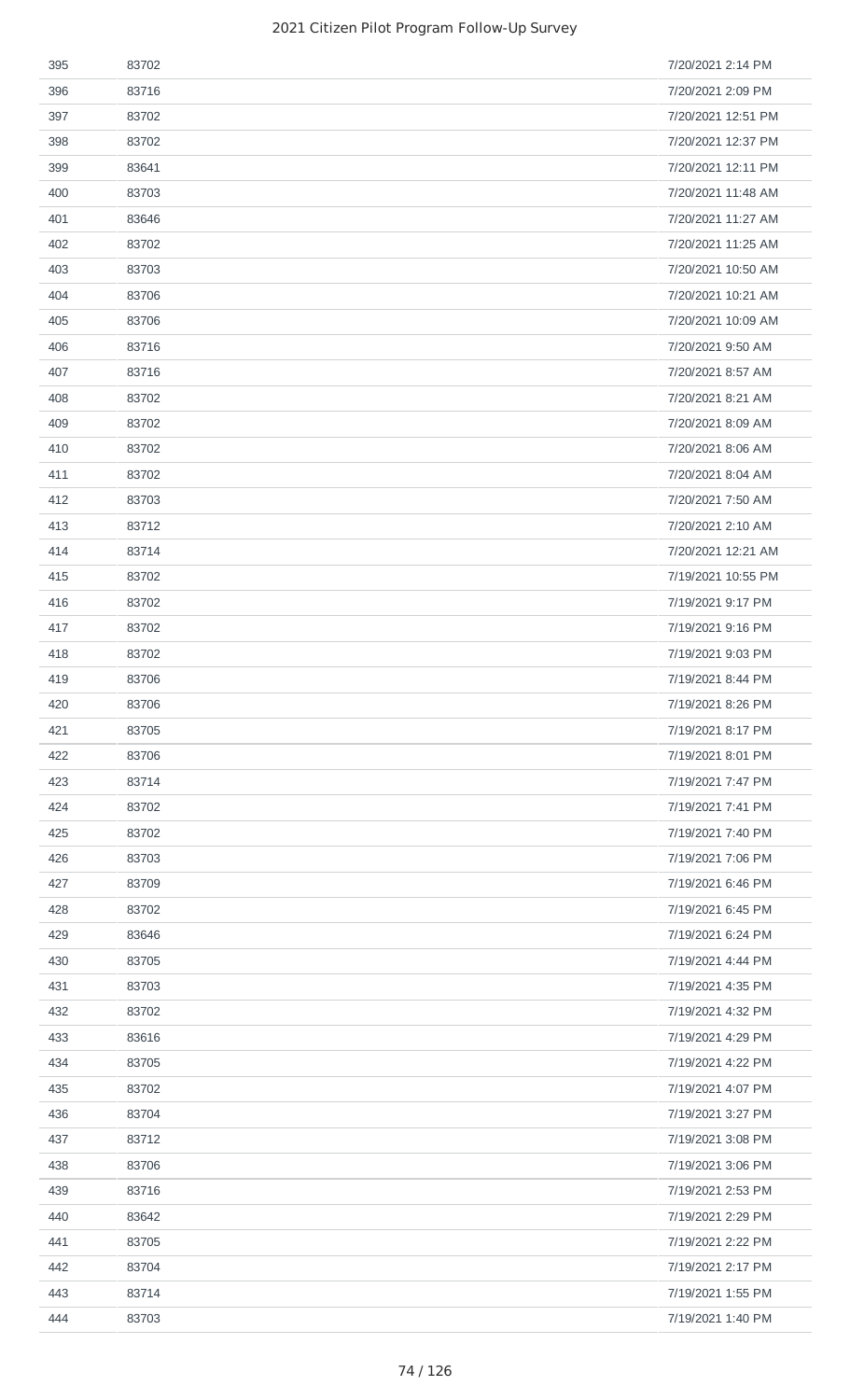| 445 | 83716 | 7/19/2021 1:31 PM  |
|-----|-------|--------------------|
| 446 | 83702 | 7/19/2021 1:22 PM  |
| 447 | 83702 | 7/19/2021 1:08 PM  |
| 448 | 83712 | 7/19/2021 12:56 PM |
| 449 | 83702 | 7/19/2021 12:44 PM |
| 450 | 83703 | 7/19/2021 12:41 PM |
| 451 | 83703 | 7/19/2021 12:33 PM |
| 452 | 83716 | 7/19/2021 11:54 AM |
| 453 | 83706 | 7/19/2021 11:33 AM |
| 454 | 83714 | 7/19/2021 11:23 AM |
| 455 | 83702 | 7/19/2021 11:05 AM |
| 456 | 83702 | 7/19/2021 10:53 AM |
| 457 | 83702 | 7/19/2021 10:44 AM |
| 458 | 83712 | 7/19/2021 10:42 AM |
| 459 | 83702 | 7/19/2021 10:39 AM |
| 460 | 83706 | 7/19/2021 10:39 AM |
| 461 | 83706 | 7/19/2021 10:39 AM |
| 462 | 83703 | 7/19/2021 10:23 AM |
| 463 | 83702 | 7/19/2021 10:23 AM |
| 464 | 83646 | 7/19/2021 10:21 AM |
| 465 | 83703 | 7/19/2021 10:05 AM |
| 466 | 83703 | 7/19/2021 10:05 AM |
| 467 | 83702 | 7/19/2021 9:57 AM  |
| 468 | 83702 | 7/19/2021 8:57 AM  |
| 469 | 83644 | 7/19/2021 8:55 AM  |
| 470 | 83642 | 7/19/2021 8:54 AM  |
| 471 | 83644 | 7/19/2021 8:52 AM  |
| 472 | 83703 | 7/19/2021 8:35 AM  |
| 473 | 83712 | 7/19/2021 8:29 AM  |
| 474 | 83703 | 7/19/2021 8:26 AM  |
| 475 | 83709 | 7/19/2021 8:07 AM  |
| 476 | 83712 | 7/19/2021 7:59 AM  |
| 477 | 83714 | 7/19/2021 7:59 AM  |
| 478 | 83702 | 7/19/2021 7:57 AM  |
| 479 | 83712 | 7/19/2021 7:56 AM  |
| 480 | 83712 | 7/19/2021 7:41 AM  |
| 481 | 83709 | 7/19/2021 7:32 AM  |
| 482 | 83702 | 7/19/2021 7:27 AM  |
| 483 | 83702 | 7/19/2021 7:11 AM  |
| 484 | 83702 | 7/19/2021 7:10 AM  |
| 485 | 83713 | 7/19/2021 6:17 AM  |
| 486 | 83702 | 7/19/2021 5:57 AM  |
| 487 | 83705 | 7/18/2021 11:54 PM |
| 488 | 83642 | 7/18/2021 10:52 PM |
| 489 | 83712 | 7/18/2021 10:12 PM |
| 490 | 83651 | 7/18/2021 9:56 PM  |
| 491 | 83702 | 7/18/2021 9:14 PM  |
| 492 | 83712 | 7/18/2021 8:44 PM  |
| 493 | 83642 | 7/18/2021 8:31 PM  |
| 494 | 83712 | 7/18/2021 8:30 PM  |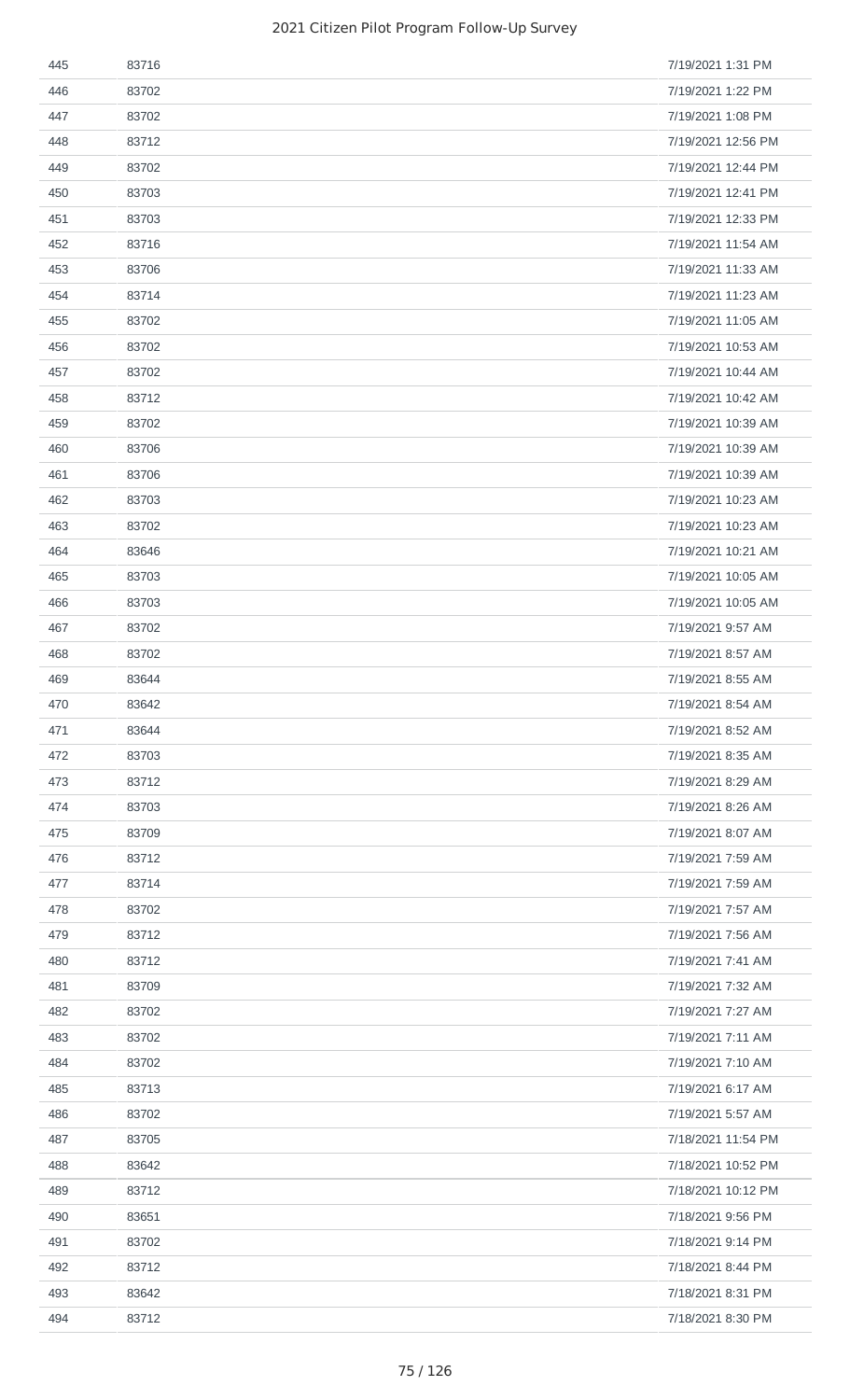| 495 | 83702 | 7/18/2021 8:11 PM  |
|-----|-------|--------------------|
| 496 | 83716 | 7/18/2021 8:10 PM  |
| 497 | 83702 | 7/18/2021 8:07 PM  |
| 498 | 83706 | 7/18/2021 7:48 PM  |
| 499 | 83702 | 7/18/2021 7:30 PM  |
| 500 | 83642 | 7/18/2021 7:23 PM  |
| 501 | 83703 | 7/18/2021 7:20 PM  |
| 502 | 83706 | 7/18/2021 6:35 PM  |
| 503 | 83702 | 7/18/2021 6:17 PM  |
| 504 | 83705 | 7/18/2021 6:16 PM  |
| 505 | 83642 | 7/18/2021 6:03 PM  |
| 506 | 83703 | 7/18/2021 5:48 PM  |
| 507 | 83705 | 7/18/2021 5:38 PM  |
| 508 | 83709 | 7/18/2021 5:08 PM  |
| 509 | 83703 | 7/18/2021 5:05 PM  |
| 510 | 83704 | 7/18/2021 4:45 PM  |
| 511 | 83714 | 7/18/2021 4:29 PM  |
| 512 | 83706 | 7/18/2021 3:31 PM  |
| 513 | 83702 | 7/18/2021 3:20 PM  |
| 514 | 83702 | 7/18/2021 3:07 PM  |
| 515 | 83702 | 7/18/2021 3:07 PM  |
| 516 | 83712 | 7/18/2021 2:55 PM  |
| 517 | 83706 | 7/18/2021 2:55 PM  |
| 518 | 83703 | 7/18/2021 2:13 PM  |
| 519 | 83712 | 7/18/2021 2:10 PM  |
| 520 | 83712 | 7/18/2021 1:44 PM  |
| 521 | 83706 | 7/18/2021 1:36 PM  |
| 522 | 83703 | 7/18/2021 12:25 PM |
| 523 | 83704 | 7/18/2021 12:21 PM |
| 524 | 83719 | 7/18/2021 12:16 PM |
| 525 | 83703 | 7/18/2021 12:09 PM |
| 526 | 83706 | 7/18/2021 11:46 AM |
| 527 | 83703 | 7/18/2021 11:42 AM |
| 528 | 83713 | 7/18/2021 11:34 AM |
| 529 | 83706 | 7/18/2021 11:06 AM |
| 530 | 83713 | 7/18/2021 11:04 AM |
| 531 | 83702 | 7/18/2021 10:54 AM |
| 532 | 83705 | 7/18/2021 10:28 AM |
| 533 | 83616 | 7/18/2021 10:23 AM |
| 534 | 83616 | 7/18/2021 10:23 AM |
| 535 | 83703 | 7/18/2021 9:29 AM  |
| 536 | 83702 | 7/18/2021 8:49 AM  |
| 537 | 83714 | 7/18/2021 8:30 AM  |
| 538 | 83646 | 7/18/2021 8:21 AM  |
| 539 | 83702 | 7/18/2021 8:12 AM  |
| 540 | 83705 | 7/18/2021 7:59 AM  |
| 541 | 83702 | 7/18/2021 7:56 AM  |
| 542 | 83702 | 7/18/2021 7:52 AM  |
| 543 | 83702 | 7/18/2021 7:50 AM  |
| 544 | 83703 | 7/18/2021 7:29 AM  |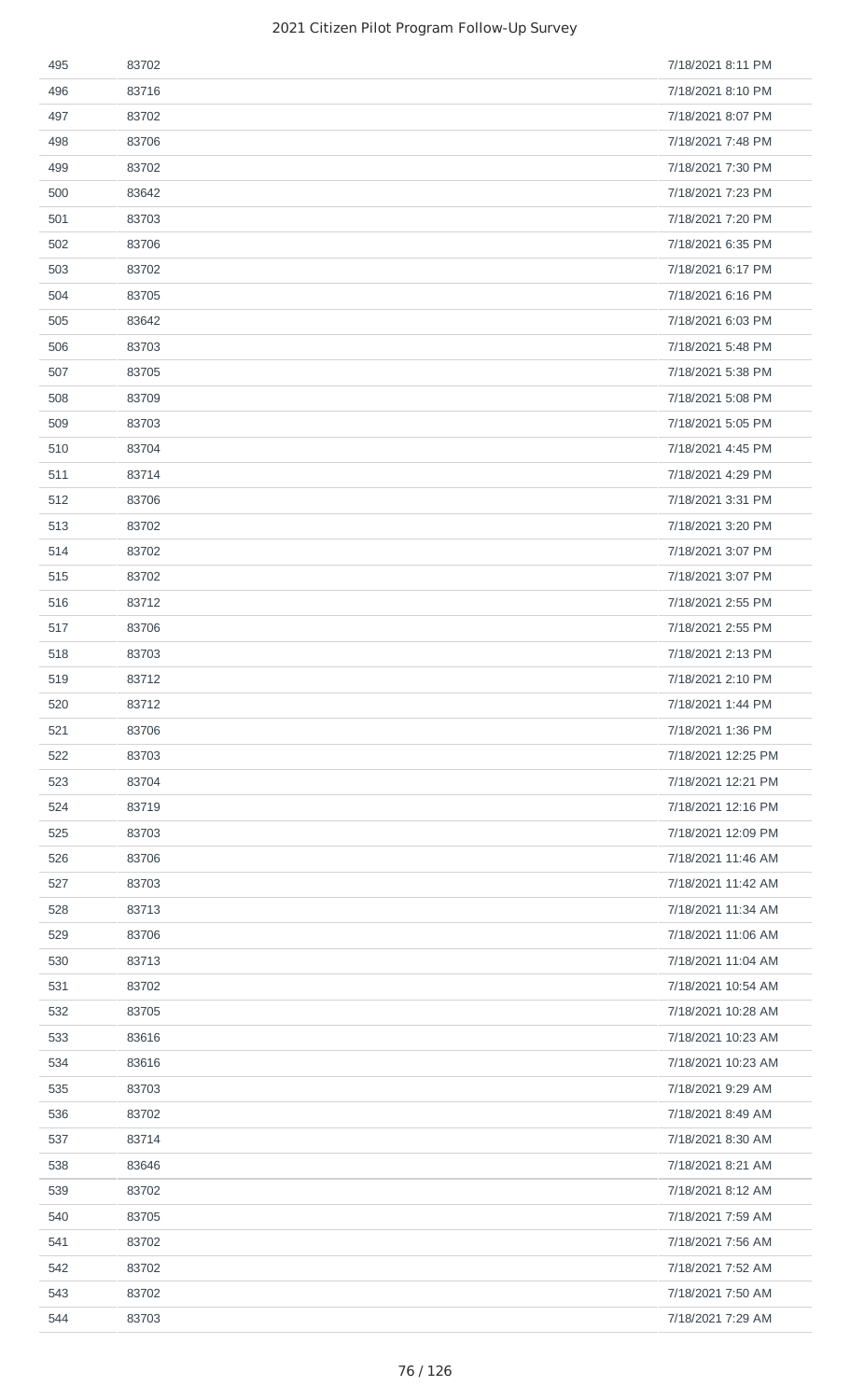| 545 | 83705      | 7/18/2021 6:44 AM  |
|-----|------------|--------------------|
| 546 | 83616      | 7/18/2021 6:39 AM  |
| 547 | 83712      | 7/18/2021 5:40 AM  |
| 548 | 83714      | 7/18/2021 5:37 AM  |
| 549 | 83616      | 7/17/2021 11:15 PM |
| 550 | 83703      | 7/17/2021 10:53 PM |
| 551 | 83702      | 7/17/2021 10:49 PM |
| 552 | 83716      | 7/17/2021 10:45 PM |
| 553 | 83706      | 7/17/2021 10:18 PM |
| 554 | 83716      | 7/17/2021 10:05 PM |
| 555 | 83716      | 7/17/2021 10:02 PM |
| 556 | 83716      | 7/17/2021 9:59 PM  |
| 557 | 83714      | 7/17/2021 9:29 PM  |
| 558 | 83706      | 7/17/2021 9:28 PM  |
| 559 | 83705      | 7/17/2021 9:05 PM  |
| 560 | 83706      | 7/17/2021 8:57 PM  |
| 561 | 83706      | 7/17/2021 8:28 PM  |
| 562 | 83703      | 7/17/2021 8:26 PM  |
| 563 | 83702      | 7/17/2021 8:23 PM  |
| 564 | 83712      | 7/17/2021 8:10 PM  |
| 565 | 83702      | 7/17/2021 8:02 PM  |
| 566 | 83646      | 7/17/2021 8:02 PM  |
| 567 | 83714      | 7/17/2021 7:36 PM  |
| 568 | 83712      | 7/17/2021 7:31 PM  |
| 569 | 83709      | 7/17/2021 7:15 PM  |
| 570 | 83702      | 7/17/2021 6:24 PM  |
| 571 | 83706      | 7/17/2021 6:19 PM  |
| 572 | 83702      | 7/17/2021 5:58 PM  |
| 573 | 83702      | 7/17/2021 5:33 PM  |
| 574 | 83712      | 7/17/2021 5:01 PM  |
| 575 | 83716      | 7/17/2021 4:49 PM  |
| 576 | 83702      | 7/17/2021 4:47 PM  |
| 577 | 83642-2490 | 7/17/2021 4:42 PM  |
| 578 | 83702      | 7/17/2021 4:27 PM  |
| 579 | 83702      | 7/17/2021 3:57 PM  |
| 580 | 83709      | 7/17/2021 3:57 PM  |
| 581 | 83714      | 7/17/2021 3:31 PM  |
| 582 | 83706      | 7/17/2021 3:20 PM  |
| 583 | 83702      | 7/17/2021 3:20 PM  |
| 584 | 83703      | 7/17/2021 3:11 PM  |
| 585 | 83702      | 7/17/2021 2:45 PM  |
| 586 | 83702      | 7/17/2021 2:21 PM  |
| 587 | 83702      | 7/17/2021 2:14 PM  |
| 588 | 83704      | 7/17/2021 2:12 PM  |
| 589 | 83703      | 7/17/2021 2:11 PM  |
| 590 | 83706      | 7/17/2021 2:07 PM  |
| 591 | 83709      | 7/17/2021 1:39 PM  |
| 592 | 83714      | 7/17/2021 1:18 PM  |
| 593 | 83706      | 7/17/2021 12:50 PM |
| 594 | 83703      | 7/17/2021 12:49 PM |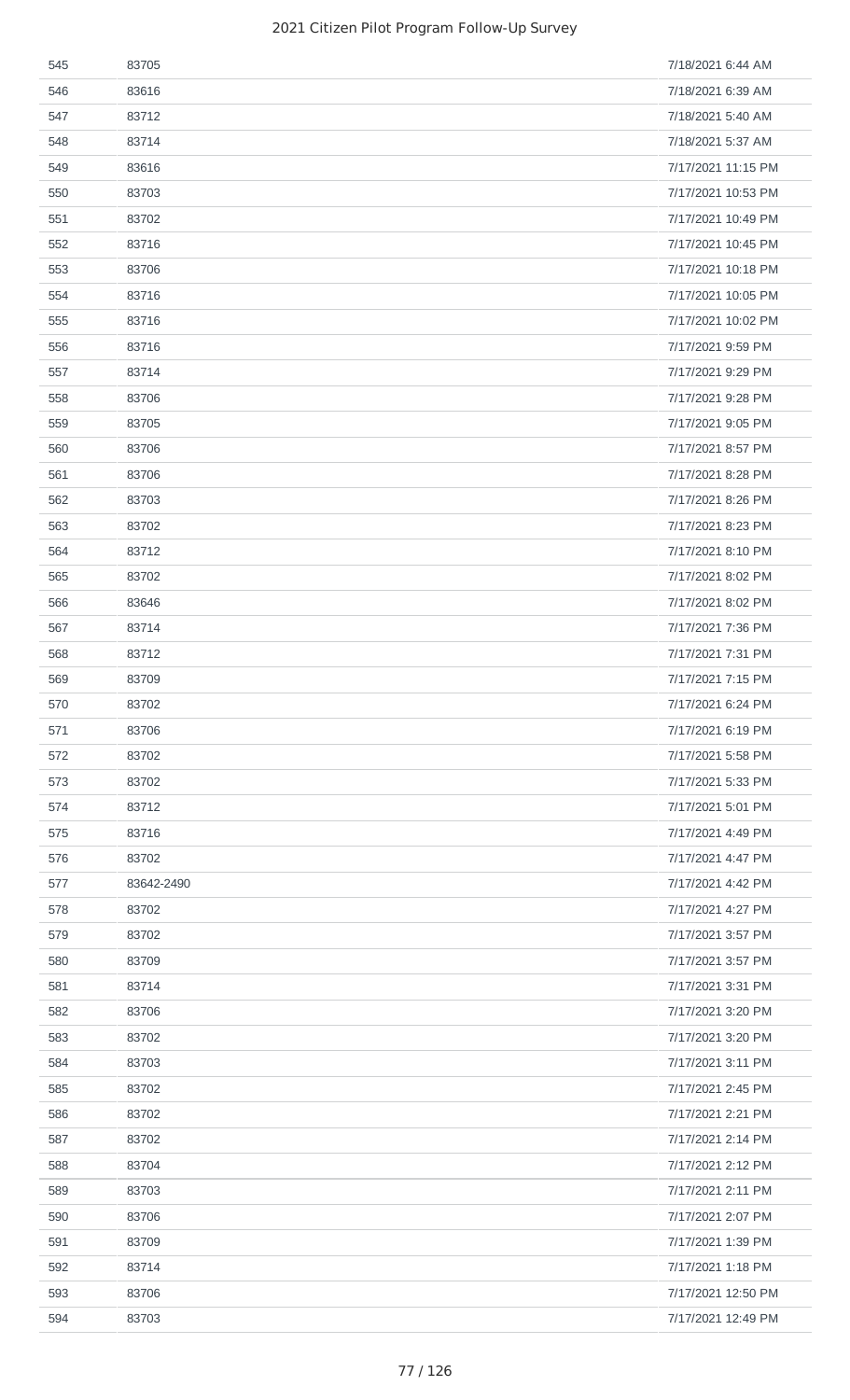| 595 | 83702 | 7/17/2021 12:47 PM |
|-----|-------|--------------------|
| 596 | 83646 | 7/17/2021 12:07 PM |
| 597 | 83702 | 7/17/2021 12:06 PM |
| 598 | 83712 | 7/17/2021 12:00 PM |
| 599 | 83704 | 7/17/2021 11:56 AM |
| 600 | 83703 | 7/17/2021 11:50 AM |
| 601 | 83716 | 7/17/2021 11:36 AM |
| 602 | 83701 | 7/17/2021 11:20 AM |
| 603 | 83705 | 7/17/2021 11:13 AM |
| 604 | 83712 | 7/17/2021 10:45 AM |
| 605 | 83716 | 7/17/2021 10:41 AM |
| 606 | 83716 | 7/17/2021 10:05 AM |
| 607 | 83712 | 7/17/2021 10:04 AM |
| 608 | 83705 | 7/17/2021 10:01 AM |
| 609 | 83704 | 7/17/2021 9:53 AM  |
| 610 | 83709 | 7/17/2021 9:41 AM  |
| 611 | 83706 | 7/17/2021 9:23 AM  |
| 612 | 83702 | 7/17/2021 9:21 AM  |
| 613 | 83616 | 7/17/2021 9:17 AM  |
| 614 | 83714 | 7/17/2021 9:12 AM  |
| 615 | 83702 | 7/17/2021 9:12 AM  |
| 616 | 83714 | 7/17/2021 9:06 AM  |
| 617 | 83712 | 7/17/2021 9:04 AM  |
| 618 | 83703 | 7/17/2021 8:48 AM  |
| 619 | 83702 | 7/17/2021 8:33 AM  |
| 620 | 83702 | 7/17/2021 8:05 AM  |
| 621 | 83702 | 7/17/2021 8:01 AM  |
| 622 | 83702 | 7/17/2021 7:55 AM  |
| 623 | 83714 | 7/17/2021 7:43 AM  |
| 624 | 83709 | 7/17/2021 7:43 AM  |
| 625 | 83709 | 7/17/2021 7:26 AM  |
| 626 | 83704 | 7/17/2021 7:25 AM  |
| 627 | 83616 | 7/17/2021 7:20 AM  |
| 628 | 83702 | 7/17/2021 7:06 AM  |
| 629 | 83702 | 7/17/2021 6:57 AM  |
| 630 | 83616 | 7/17/2021 6:34 AM  |
| 631 | 83704 | 7/17/2021 6:00 AM  |
| 632 | 83712 | 7/17/2021 4:18 AM  |
| 633 | 83702 | 7/16/2021 11:48 PM |
| 634 | 83703 | 7/16/2021 11:20 PM |
| 635 | 83702 | 7/16/2021 11:17 PM |
| 636 | 83616 | 7/16/2021 10:19 PM |
| 637 | 83714 | 7/16/2021 10:15 PM |
| 638 | 83634 | 7/16/2021 9:54 PM  |
| 639 | 83706 | 7/16/2021 9:47 PM  |
| 640 | 83702 | 7/16/2021 9:42 PM  |
| 641 | 83702 | 7/16/2021 9:33 PM  |
| 642 | 83714 | 7/16/2021 9:19 PM  |
| 643 | 83703 | 7/16/2021 9:11 PM  |
| 644 | 83642 | 7/16/2021 8:58 PM  |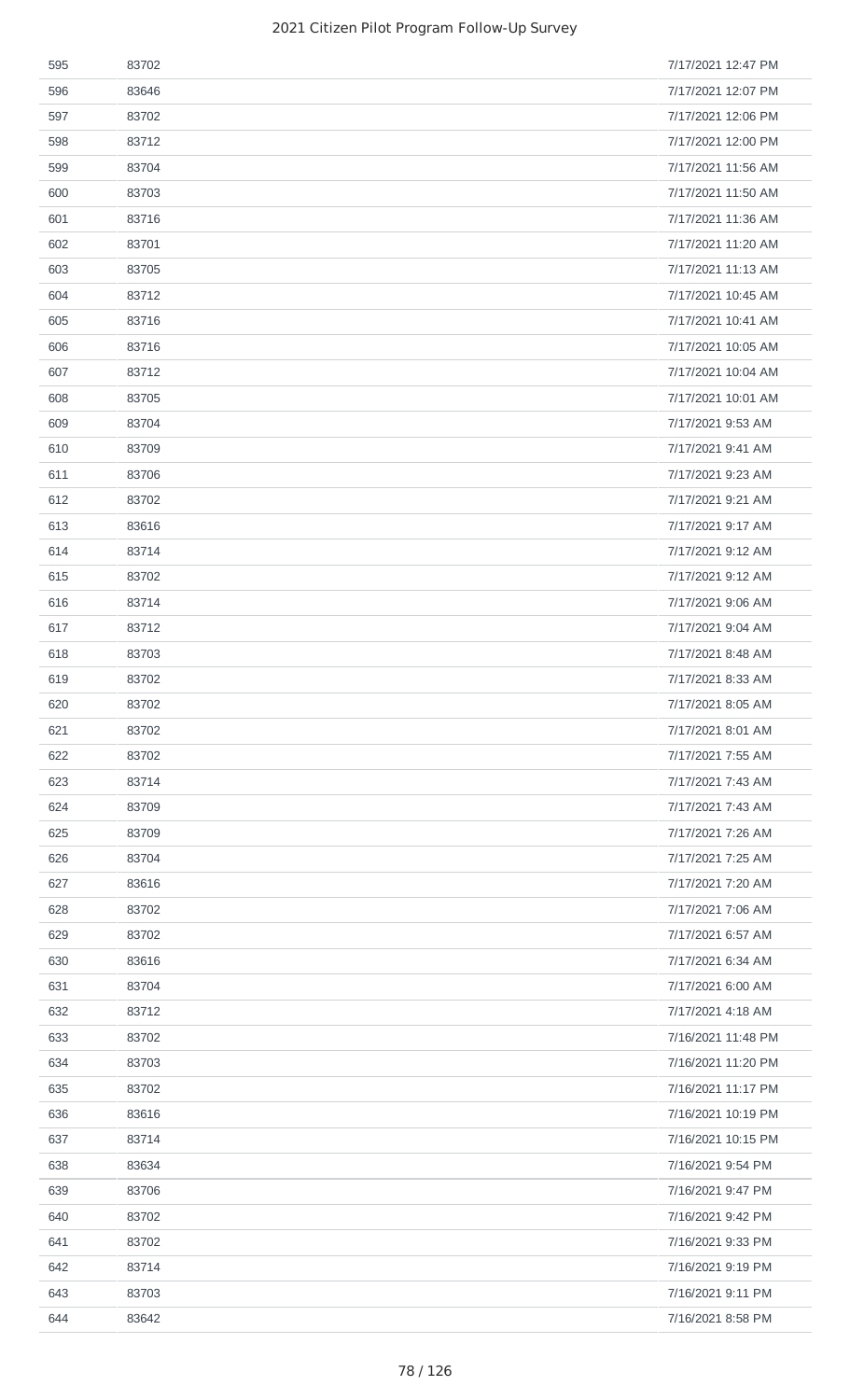| 645 | 83687 | 7/16/2021 8:52 PM |
|-----|-------|-------------------|
| 646 | 83687 | 7/16/2021 8:50 PM |
| 647 | 83686 | 7/16/2021 8:49 PM |
| 648 | 83706 | 7/16/2021 8:22 PM |
| 649 | 83703 | 7/16/2021 8:17 PM |
| 650 | 83703 | 7/16/2021 6:57 PM |
| 651 | 83703 | 7/16/2021 6:35 PM |
| 652 | 83706 | 7/16/2021 6:26 PM |
| 653 | 83646 | 7/16/2021 6:25 PM |
| 654 | 83712 | 7/16/2021 6:24 PM |
| 655 | 83709 | 7/16/2021 6:24 PM |
| 656 | 83703 | 7/16/2021 6:22 PM |
| 657 | 83705 | 7/16/2021 6:12 PM |
| 658 | 83702 | 7/16/2021 5:55 PM |
| 659 | 83716 | 7/16/2021 5:46 PM |
| 660 | 83709 | 7/16/2021 5:42 PM |
| 661 | 83714 | 7/16/2021 5:24 PM |
| 662 | 83702 | 7/16/2021 5:18 PM |
| 663 | 83703 | 7/16/2021 5:05 PM |
| 664 | 83706 | 7/16/2021 4:24 PM |
| 665 | 83704 | 7/16/2021 4:21 PM |
| 666 | 83703 | 7/16/2021 4:19 PM |
| 667 | 83704 | 7/16/2021 4:13 PM |
| 668 | 83704 | 7/16/2021 4:12 PM |
| 669 | 83714 | 7/16/2021 3:56 PM |
| 670 | 83704 | 7/16/2021 3:54 PM |
| 671 | 83705 | 7/16/2021 3:45 PM |
| 672 | 83703 | 7/16/2021 3:42 PM |
| 673 | 83646 | 7/16/2021 3:34 PM |
| 674 | 83702 | 7/16/2021 3:25 PM |
| 675 | 83702 | 7/16/2021 3:18 PM |
| 676 | 83712 | 7/16/2021 3:11 PM |
| 677 | 83709 | 7/16/2021 3:08 PM |
| 678 | 83712 | 7/16/2021 3:02 PM |
| 679 | 83702 | 7/16/2021 2:56 PM |
| 680 | 83703 | 7/16/2021 2:51 PM |
| 681 | 83616 | 7/16/2021 2:36 PM |
| 682 | 83706 | 7/16/2021 2:36 PM |
| 683 | 83703 | 7/16/2021 2:27 PM |
| 684 | 83713 | 7/16/2021 2:23 PM |
| 685 | 83713 | 7/16/2021 2:18 PM |
| 686 | 83702 | 7/16/2021 2:13 PM |
| 687 | 83702 | 7/16/2021 2:12 PM |
| 688 | 83616 | 7/16/2021 2:07 PM |
| 689 | 83702 | 7/16/2021 2:07 PM |
| 690 | 83702 | 7/16/2021 2:00 PM |
| 691 | 83702 | 7/16/2021 1:58 PM |
| 692 | 83703 | 7/16/2021 1:39 PM |
| 693 | 83687 | 7/16/2021 1:31 PM |
| 694 | 83703 | 7/16/2021 1:29 PM |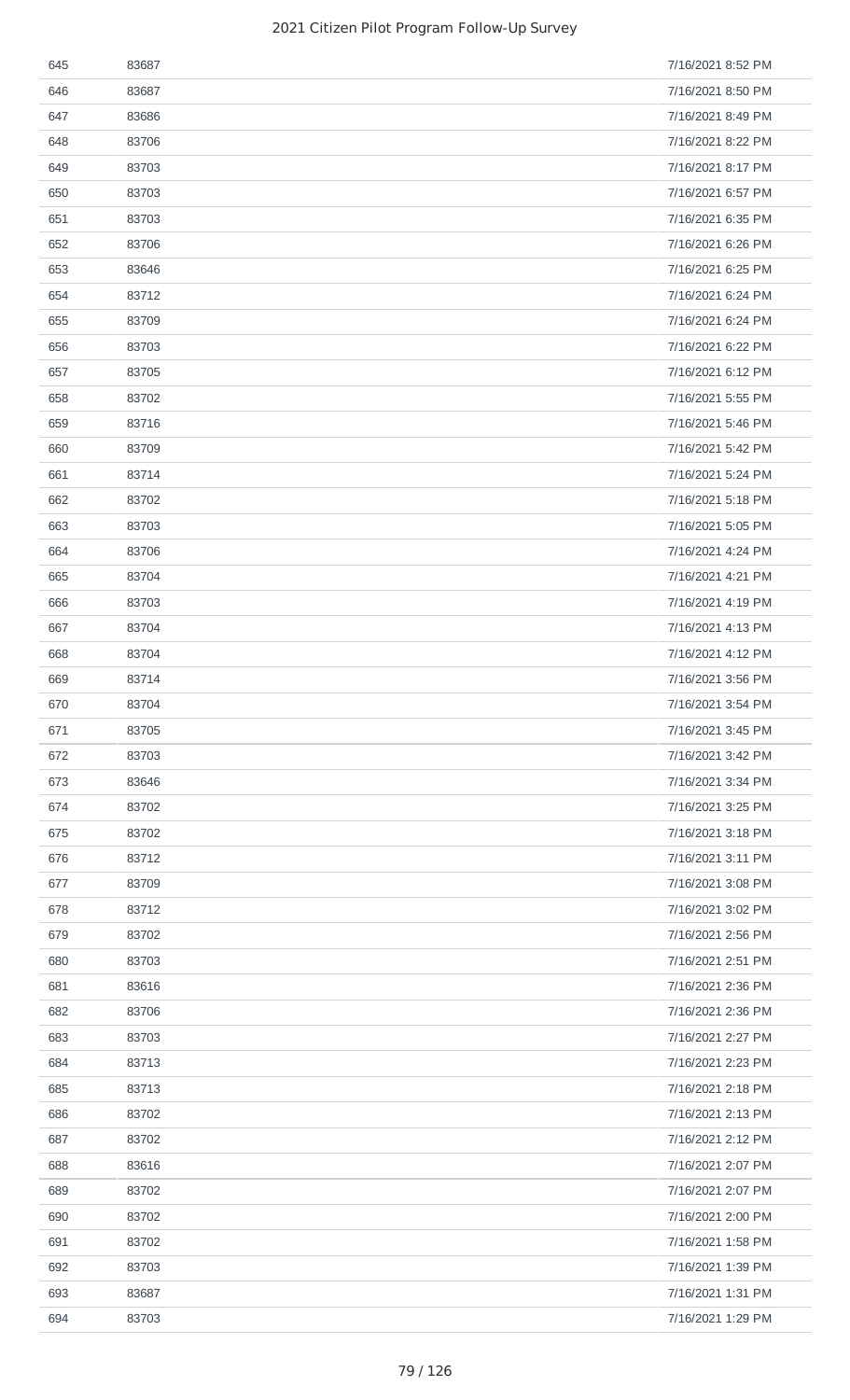| 695 | 83716 | 7/16/2021 1:29 PM  |
|-----|-------|--------------------|
| 696 | 83712 | 7/16/2021 1:22 PM  |
| 697 | 83714 | 7/16/2021 1:17 PM  |
| 698 | 83642 | 7/16/2021 1:05 PM  |
| 699 | 83709 | 7/16/2021 1:04 PM  |
| 700 | 83702 | 7/16/2021 12:53 PM |
| 701 | 83702 | 7/16/2021 12:52 PM |
| 702 | 83669 | 7/16/2021 12:48 PM |
| 703 | 83714 | 7/16/2021 12:47 PM |
| 704 | 83714 | 7/16/2021 12:39 PM |
| 705 | 83616 | 7/16/2021 12:33 PM |
| 706 | 83713 | 7/16/2021 12:26 PM |
| 707 | 83706 | 7/16/2021 12:20 PM |
| 708 | 83705 | 7/16/2021 12:15 PM |
| 709 | 83716 | 7/16/2021 12:15 PM |
| 710 | 83712 | 7/16/2021 12:14 PM |
| 711 | 83712 | 7/16/2021 12:06 PM |
| 712 | 83716 | 7/16/2021 11:57 AM |
| 713 | 83713 | 7/16/2021 11:39 AM |
| 714 | 83714 | 7/16/2021 11:37 AM |
| 715 | 83703 | 7/16/2021 11:34 AM |
| 716 | 83702 | 7/16/2021 11:31 AM |
| 717 | 83705 | 7/16/2021 11:28 AM |
| 718 | 83706 | 7/16/2021 11:27 AM |
| 719 | 83712 | 7/16/2021 11:27 AM |
| 720 | 83702 | 7/16/2021 11:14 AM |
| 721 | 83646 | 7/16/2021 11:12 AM |
| 722 | 83702 | 7/16/2021 11:09 AM |
| 723 | 83704 | 7/16/2021 11:07 AM |
| 724 | 83705 | 7/16/2021 11:06 AM |
| 725 | 83702 | 7/16/2021 11:05 AM |
| 726 | 83616 | 7/16/2021 11:03 AM |
| 727 | 83714 | 7/16/2021 11:02 AM |
| 728 | 83712 | 7/16/2021 11:01 AM |
| 729 | 83703 | 7/16/2021 10:59 AM |
| 730 | 83703 | 7/16/2021 10:49 AM |
| 731 | 83703 | 7/16/2021 10:49 AM |
| 732 | 83704 | 7/16/2021 10:36 AM |
| 733 | 83712 | 7/16/2021 10:35 AM |
| 734 | 83702 | 7/16/2021 10:30 AM |
| 735 | 83706 | 7/16/2021 10:30 AM |
| 736 | 83642 | 7/16/2021 10:26 AM |
| 737 | 83703 | 7/16/2021 10:20 AM |
| 738 | 83714 | 7/16/2021 10:16 AM |
| 739 | 83702 | 7/16/2021 10:12 AM |
| 740 | 83705 | 7/16/2021 10:10 AM |
| 741 | 83702 | 7/16/2021 10:08 AM |
| 742 | 83646 | 7/16/2021 10:05 AM |
| 743 | 83706 | 7/16/2021 10:03 AM |
| 744 | 83703 | 7/16/2021 9:56 AM  |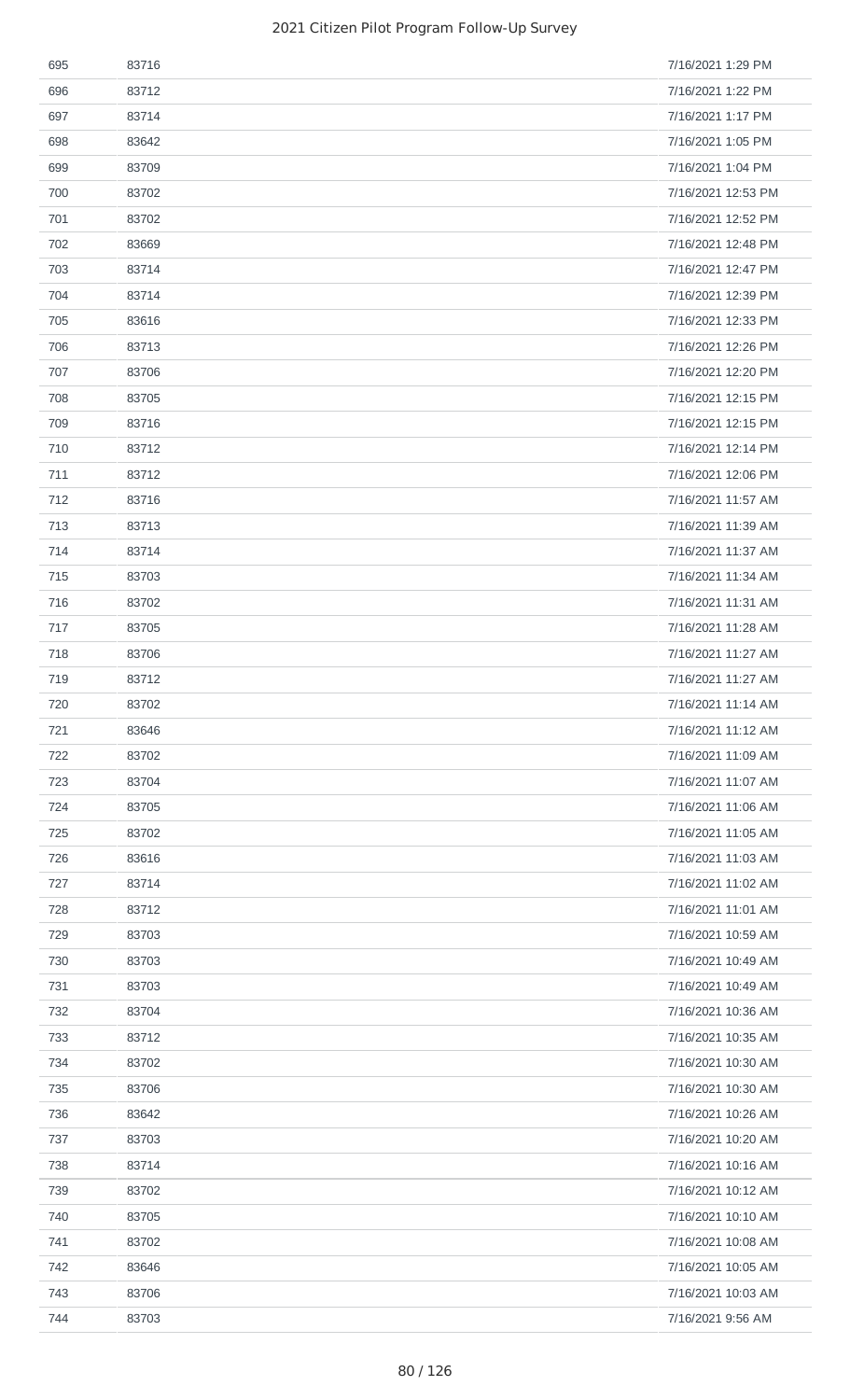| 745 | 83712 | 7/16/2021 9:56 AM |
|-----|-------|-------------------|
| 746 | 83716 | 7/16/2021 9:56 AM |
| 747 | 83712 | 7/16/2021 9:52 AM |
| 748 | 83705 | 7/16/2021 9:51 AM |
| 749 | 83702 | 7/16/2021 9:50 AM |
| 750 | 83642 | 7/16/2021 9:49 AM |
| 751 | 83702 | 7/16/2021 9:42 AM |
| 752 | 83702 | 7/16/2021 9:41 AM |
| 753 | 83713 | 7/16/2021 9:36 AM |
| 754 | 83712 | 7/16/2021 9:34 AM |
| 755 | 83646 | 7/16/2021 9:31 AM |
| 756 | 83705 | 7/16/2021 9:29 AM |
| 757 | 83702 | 7/16/2021 9:28 AM |
| 758 | 83642 | 7/16/2021 9:27 AM |
| 759 | 83702 | 7/16/2021 9:27 AM |
| 760 | 83703 | 7/16/2021 9:23 AM |
| 761 | 83702 | 7/16/2021 9:22 AM |
| 762 | 83714 | 7/16/2021 9:22 AM |
| 763 | 83702 | 7/16/2021 9:19 AM |
| 764 | 83704 | 7/16/2021 9:17 AM |
| 765 | 83704 | 7/16/2021 9:16 AM |
| 766 | 83702 | 7/16/2021 9:08 AM |
| 767 | 83706 | 7/16/2021 9:07 AM |
| 768 | 83702 | 7/16/2021 8:55 AM |
| 769 | 83642 | 7/16/2021 8:54 AM |
| 770 | 83703 | 7/16/2021 8:50 AM |
| 771 | 83703 | 7/16/2021 8:50 AM |
| 772 | 83704 | 7/16/2021 8:47 AM |
| 773 | 83704 | 7/16/2021 8:45 AM |
| 774 | 83706 | 7/16/2021 8:36 AM |
| 775 | 83704 | 7/16/2021 8:33 AM |
| 776 | 83702 | 7/16/2021 8:29 AM |
| 777 | 83712 | 7/16/2021 8:26 AM |
| 778 | 83616 | 7/16/2021 8:24 AM |
| 779 | 83706 | 7/16/2021 8:23 AM |
| 780 | 83703 | 7/16/2021 8:23 AM |
| 781 | 83702 | 7/16/2021 8:22 AM |
| 782 | 83702 | 7/16/2021 8:21 AM |
| 783 | 83704 | 7/16/2021 8:18 AM |
| 784 | 83714 | 7/16/2021 8:17 AM |
| 785 | 83709 | 7/16/2021 8:17 AM |
| 786 | 83704 | 7/16/2021 8:13 AM |
| 787 | 83706 | 7/16/2021 8:07 AM |
| 788 | 83702 | 7/16/2021 8:06 AM |
| 789 | 83714 | 7/16/2021 8:06 AM |
| 790 | 83702 | 7/16/2021 8:01 AM |
| 791 | 83705 | 7/16/2021 8:00 AM |
| 792 | 83706 | 7/16/2021 7:58 AM |
| 793 | 83712 | 7/16/2021 7:58 AM |
| 794 | 83702 | 7/16/2021 7:58 AM |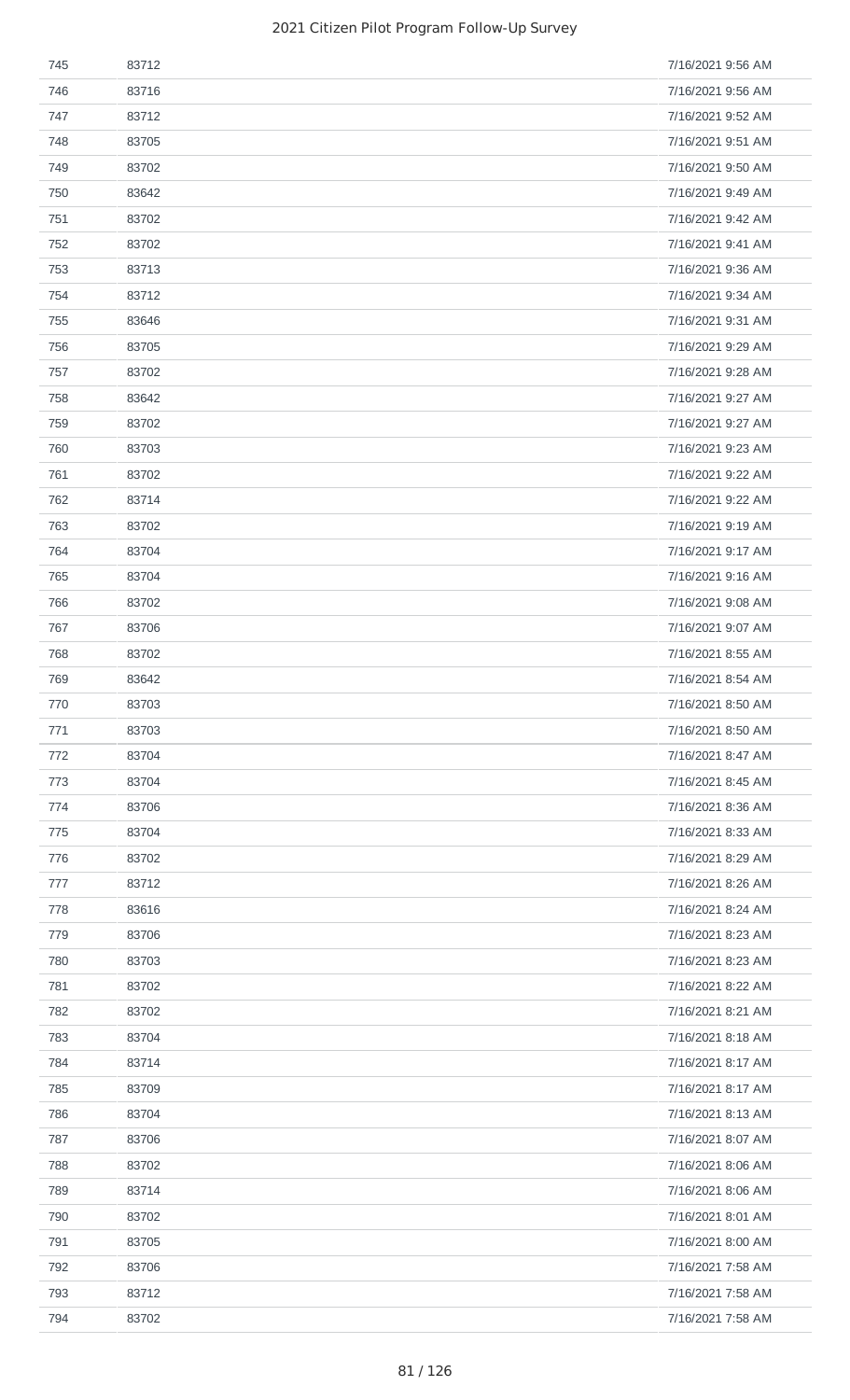| 795 | 83712 | 7/16/2021 7:56 AM |
|-----|-------|-------------------|
| 796 | 83702 | 7/16/2021 7:55 AM |
| 797 | 83703 | 7/16/2021 7:55 AM |
| 798 | 83703 | 7/16/2021 7:50 AM |
| 799 | 83702 | 7/16/2021 7:49 AM |
| 800 | 83702 | 7/16/2021 7:46 AM |
| 801 | 83634 | 7/16/2021 7:45 AM |
| 802 | 83716 | 7/16/2021 7:45 AM |
| 803 | 83705 | 7/16/2021 7:43 AM |
| 804 | 83706 | 7/16/2021 7:41 AM |
| 805 | 83703 | 7/16/2021 7:41 AM |
| 806 | 83703 | 7/16/2021 7:38 AM |
| 807 | 83702 | 7/16/2021 7:36 AM |
| 808 | 83702 | 7/16/2021 7:36 AM |
| 809 | 83709 | 7/16/2021 7:35 AM |
| 810 | 83713 | 7/16/2021 7:32 AM |
| 811 | 83702 | 7/16/2021 7:31 AM |
| 812 | 83713 | 7/16/2021 7:30 AM |
| 813 | 83704 | 7/16/2021 7:30 AM |
| 814 | 83706 | 7/16/2021 7:27 AM |
| 815 | 83703 | 7/16/2021 7:26 AM |
| 816 | 83714 | 7/16/2021 7:25 AM |
| 817 | 83702 | 7/16/2021 7:22 AM |
| 818 | 83687 | 7/16/2021 7:21 AM |
| 819 | 83712 | 7/16/2021 7:20 AM |
| 820 | 83616 | 7/16/2021 7:16 AM |
| 821 | 83642 | 7/16/2021 7:16 AM |
| 822 | 83712 | 7/16/2021 7:13 AM |
| 823 | 83706 | 7/16/2021 7:13 AM |
| 824 | 83713 | 7/16/2021 7:08 AM |
| 825 | 83716 | 7/16/2021 7:07 AM |
| 826 | 83706 | 7/16/2021 7:04 AM |
| 827 | 83709 | 7/16/2021 7:03 AM |
| 828 | 83714 | 7/16/2021 7:02 AM |
| 829 | 83616 | 7/16/2021 7:00 AM |
| 830 | 83646 | 7/16/2021 6:58 AM |
| 831 | 83616 | 7/16/2021 6:53 AM |
| 832 | 83616 | 7/16/2021 6:48 AM |
| 833 | 83702 | 7/16/2021 6:46 AM |
| 834 | 83703 | 7/16/2021 6:40 AM |
| 835 | 83702 | 7/16/2021 6:39 AM |
| 836 | 83716 | 7/16/2021 6:32 AM |
| 837 | 83642 | 7/16/2021 6:28 AM |
| 838 | 83705 | 7/16/2021 6:27 AM |
| 839 | 83703 | 7/16/2021 6:23 AM |
| 840 | 83616 | 7/16/2021 6:12 AM |
| 841 | 83702 | 7/16/2021 6:12 AM |
| 842 | 83706 | 7/16/2021 6:11 AM |
| 843 | 83706 | 7/16/2021 6:11 AM |
| 844 | 83714 | 7/16/2021 6:06 AM |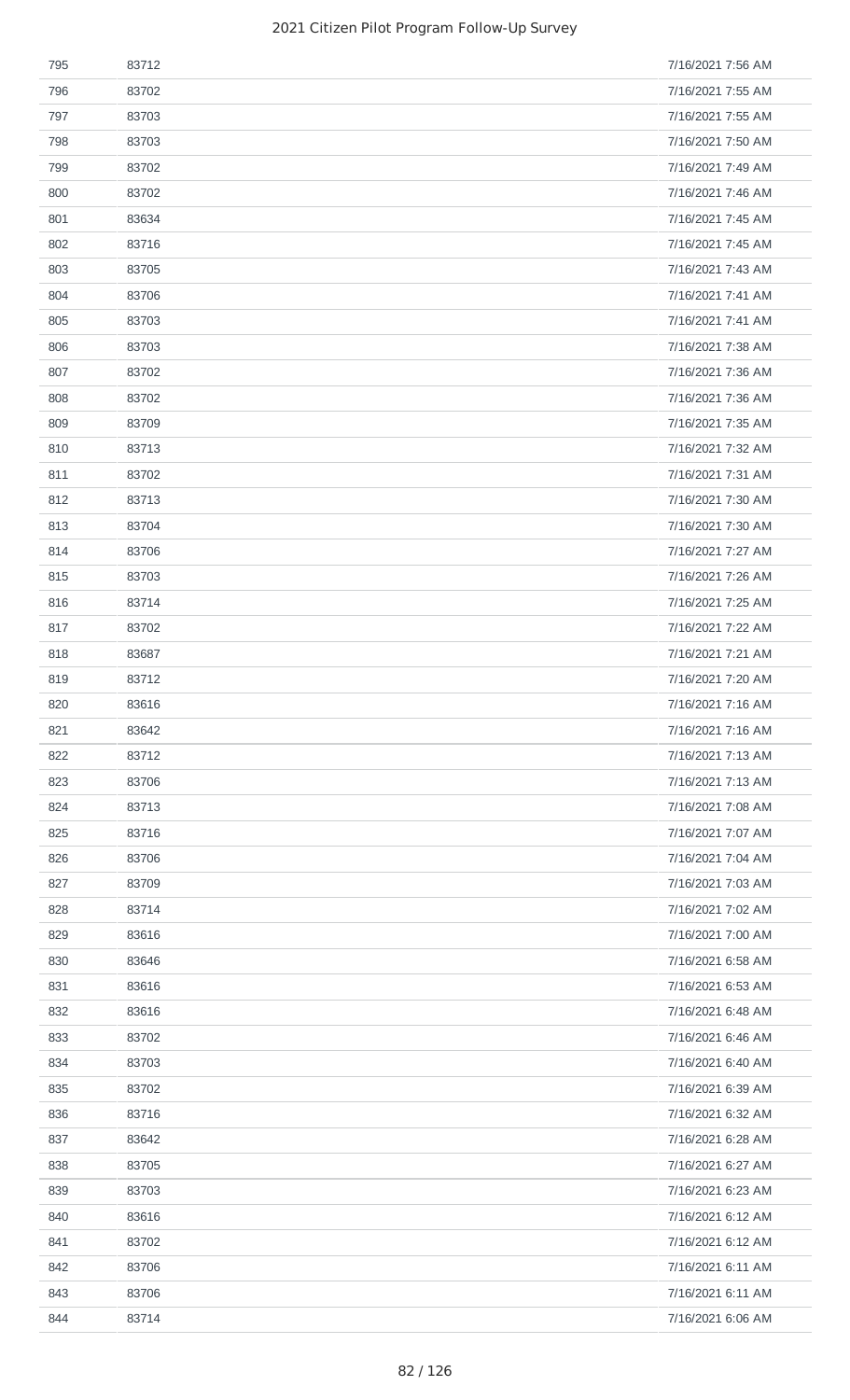| 845 | 83634                   | 7/16/2021 6:02 AM  |
|-----|-------------------------|--------------------|
| 846 | 83702                   | 7/16/2021 5:48 AM  |
| 847 | 83709                   | 7/16/2021 5:36 AM  |
| 848 | 83705                   | 7/16/2021 5:33 AM  |
| 849 | 83705                   | 7/16/2021 5:17 AM  |
| 850 | 83642                   | 7/16/2021 5:02 AM  |
| 851 | 83709                   | 7/16/2021 1:50 AM  |
| 852 | 83702                   | 7/16/2021 1:35 AM  |
| 853 | None of your business ? | 7/16/2021 1:31 AM  |
| 854 | 83704                   | 7/16/2021 12:45 AM |
| 855 | 83702                   | 7/15/2021 11:29 PM |
| 856 | 83702                   | 7/15/2021 11:19 PM |
| 857 | 83703                   | 7/15/2021 11:18 PM |
| 858 | 83616                   | 7/15/2021 11:17 PM |
| 859 | 83704                   | 7/15/2021 11:02 PM |
| 860 | 83702                   | 7/15/2021 11:01 PM |
| 861 | 83716                   | 7/15/2021 11:00 PM |
| 862 | 83702                   | 7/15/2021 10:54 PM |
| 863 | 83705                   | 7/15/2021 10:53 PM |
| 864 | 83702                   | 7/15/2021 10:44 PM |
| 865 | 83702                   | 7/15/2021 10:41 PM |
| 866 | 83702                   | 7/15/2021 10:40 PM |
| 867 | 83702                   | 7/15/2021 10:37 PM |
| 868 | 83704                   | 7/15/2021 10:26 PM |
| 869 | 83702                   | 7/15/2021 10:24 PM |
| 870 | 83714                   | 7/15/2021 10:20 PM |
| 871 | 83702                   | 7/15/2021 10:16 PM |
| 872 | 83714                   | 7/15/2021 10:16 PM |
| 873 | 83714                   | 7/15/2021 10:14 PM |
| 874 | 83702                   | 7/15/2021 10:13 PM |
| 875 | 83716                   | 7/15/2021 10:06 PM |
| 876 | 83704                   | 7/15/2021 10:03 PM |
| 877 | 83702                   | 7/15/2021 10:02 PM |
| 878 | 83712                   | 7/15/2021 9:55 PM  |
| 879 | 83702                   | 7/15/2021 9:53 PM  |
| 880 | 83714                   | 7/15/2021 9:52 PM  |
| 881 | 83712                   | 7/15/2021 9:52 PM  |
| 882 | 83713                   | 7/15/2021 9:46 PM  |
| 883 | 83714                   | 7/15/2021 9:36 PM  |
| 884 | 83703                   | 7/15/2021 9:31 PM  |
| 885 | 83702                   | 7/15/2021 9:21 PM  |
| 886 | 83702                   | 7/15/2021 9:21 PM  |
| 887 | 83702                   | 7/15/2021 9:15 PM  |
| 888 | 83642                   | 7/15/2021 9:12 PM  |
| 889 | 83702                   | 7/15/2021 9:08 PM  |
| 890 | 83704                   | 7/15/2021 9:00 PM  |
| 891 | 83702                   | 7/15/2021 8:59 PM  |
| 892 | 83712                   | 7/15/2021 8:55 PM  |
| 893 | 83712                   | 7/15/2021 8:54 PM  |
| 894 | 83716                   | 7/15/2021 8:50 PM  |
|     |                         |                    |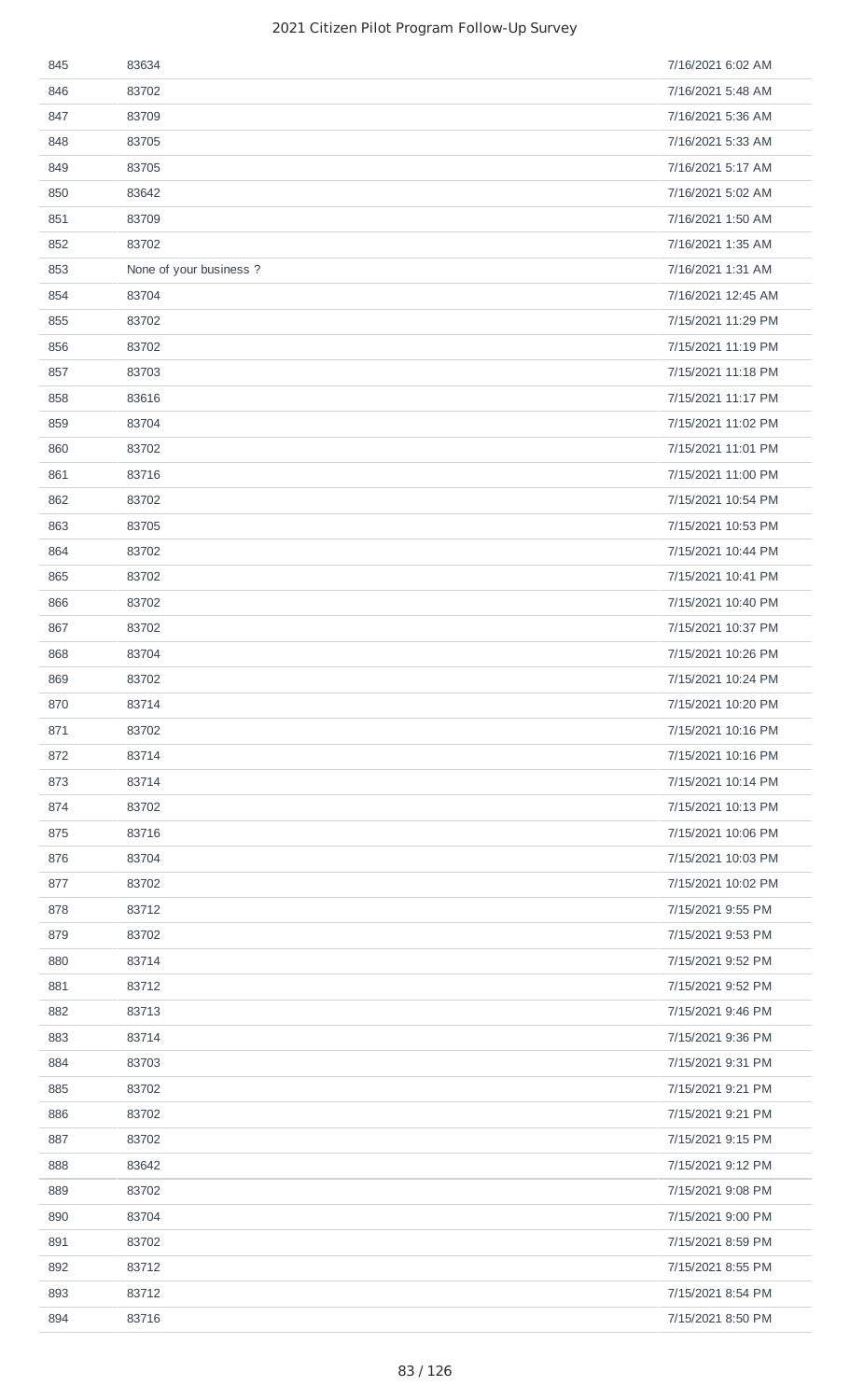| 895 | 83702 | 7/15/2021 8:45 PM |
|-----|-------|-------------------|
| 896 | 83702 | 7/15/2021 8:43 PM |
| 897 | 83712 | 7/15/2021 8:42 PM |
| 898 | 83702 | 7/15/2021 8:39 PM |
| 899 | 83706 | 7/15/2021 8:36 PM |
| 900 | 83713 | 7/15/2021 8:29 PM |
| 901 | 83712 | 7/15/2021 8:28 PM |
| 902 | 83712 | 7/15/2021 8:27 PM |
| 903 | 83702 | 7/15/2021 8:25 PM |
| 904 | 83702 | 7/15/2021 8:21 PM |
| 905 | 83703 | 7/15/2021 8:17 PM |
| 906 | 83703 | 7/15/2021 8:13 PM |
| 907 | 83704 | 7/15/2021 8:12 PM |
| 908 | 83704 | 7/15/2021 8:11 PM |
| 909 | 83702 | 7/15/2021 8:10 PM |
| 910 | 83702 | 7/15/2021 8:02 PM |
| 911 | 83702 | 7/15/2021 7:59 PM |
| 912 | 83702 | 7/15/2021 7:54 PM |
| 913 | 83703 | 7/15/2021 7:52 PM |
| 914 | 83713 | 7/15/2021 7:47 PM |
| 915 | 83714 | 7/15/2021 7:44 PM |
| 916 | 83646 | 7/15/2021 7:44 PM |
| 917 | 83714 | 7/15/2021 7:44 PM |
| 918 | 83712 | 7/15/2021 7:35 PM |
| 919 | 83716 | 7/15/2021 7:30 PM |
| 920 | 83709 | 7/15/2021 7:28 PM |
| 921 | 83713 | 7/15/2021 7:26 PM |
| 922 | 83714 | 7/15/2021 7:25 PM |
| 923 | 83705 | 7/15/2021 7:23 PM |
| 924 | 83702 | 7/15/2021 7:19 PM |
| 925 | 83704 | 7/15/2021 7:17 PM |
| 926 | 83703 | 7/15/2021 7:15 PM |
| 927 | 83616 | 7/15/2021 7:15 PM |
| 928 | 83716 | 7/15/2021 7:11 PM |
| 929 | 83702 | 7/15/2021 7:04 PM |
| 930 | 83704 | 7/15/2021 7:03 PM |
| 931 | 83646 | 7/15/2021 7:01 PM |
| 932 | 83716 | 7/15/2021 7:00 PM |
| 933 | 83703 | 7/15/2021 6:58 PM |
| 934 | 83705 | 7/15/2021 6:54 PM |
| 935 | 83703 | 7/15/2021 6:54 PM |
| 936 | 83712 | 7/15/2021 6:53 PM |
| 937 | 83702 | 7/15/2021 6:48 PM |
| 938 | 83714 | 7/15/2021 6:44 PM |
| 939 | 83712 | 7/15/2021 6:43 PM |
| 940 | 83616 | 7/15/2021 6:39 PM |
| 941 | 83703 | 7/15/2021 6:39 PM |
| 942 | 83713 | 7/15/2021 6:37 PM |
| 943 | 83702 | 7/15/2021 6:36 PM |
| 944 | 93702 | 7/15/2021 6:35 PM |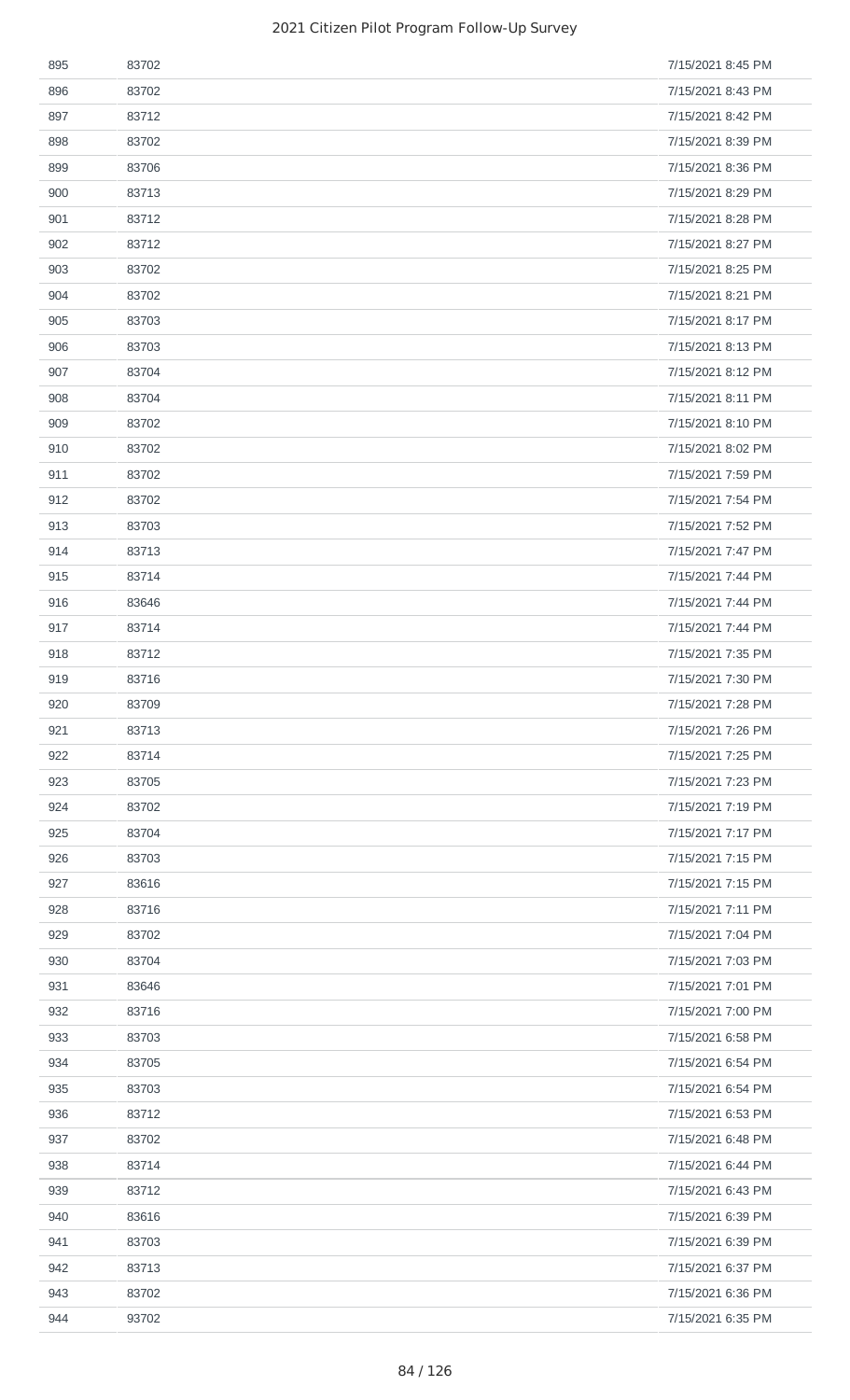| 945 | 83616 | 7/15/2021 6:34 PM |
|-----|-------|-------------------|
| 946 | 83703 | 7/15/2021 6:33 PM |
| 947 | 83705 | 7/15/2021 6:33 PM |
| 948 | 83705 | 7/15/2021 6:29 PM |
| 949 | 83702 | 7/15/2021 6:27 PM |
| 950 | 83644 | 7/15/2021 6:25 PM |
| 951 | 83616 | 7/15/2021 6:23 PM |
| 952 | 83703 | 7/15/2021 6:22 PM |
| 953 | 83705 | 7/15/2021 6:21 PM |
| 954 | 83703 | 7/15/2021 6:18 PM |
| 955 | 83705 | 7/15/2021 6:16 PM |
| 956 | 83703 | 7/15/2021 6:14 PM |
| 957 | 83642 | 7/15/2021 6:11 PM |
| 958 | 83703 | 7/15/2021 6:11 PM |
| 959 | 83634 | 7/15/2021 6:08 PM |
| 960 | 83703 | 7/15/2021 6:08 PM |
| 961 | 83712 | 7/15/2021 6:07 PM |
| 962 | 83703 | 7/15/2021 6:02 PM |
| 963 | 83701 | 7/15/2021 6:01 PM |
| 964 | 83706 | 7/15/2021 5:58 PM |
| 965 | 83687 | 7/15/2021 5:56 PM |
| 966 | 83703 | 7/15/2021 5:51 PM |
| 967 | 83703 | 7/15/2021 5:50 PM |
| 968 | 83709 | 7/15/2021 5:50 PM |
| 969 | 83702 | 7/15/2021 5:49 PM |
| 970 | 83716 | 7/15/2021 5:49 PM |
| 971 | 83703 | 7/15/2021 5:48 PM |
| 972 | 83703 | 7/15/2021 5:47 PM |
| 973 | 83702 | 7/15/2021 5:47 PM |
| 974 | 83703 | 7/15/2021 5:46 PM |
| 975 | 83714 | 7/15/2021 5:46 PM |
| 976 | 83703 | 7/15/2021 5:41 PM |
| 977 | 83706 | 7/15/2021 5:38 PM |
| 978 | 83712 | 7/15/2021 5:37 PM |
| 979 | 83642 | 7/15/2021 5:35 PM |
| 980 | 83716 | 7/15/2021 5:34 PM |
| 981 | 83703 | 7/15/2021 5:33 PM |
| 982 | 83703 | 7/15/2021 5:28 PM |
| 983 | 83702 | 7/15/2021 5:26 PM |
| 984 | 83709 | 7/15/2021 5:26 PM |
| 985 | 83646 | 7/15/2021 5:25 PM |
| 986 | 83702 | 7/15/2021 5:21 PM |
| 987 | 83646 | 7/15/2021 5:20 PM |
| 988 | 83703 | 7/15/2021 5:19 PM |
| 989 | 83703 | 7/15/2021 5:17 PM |
| 990 | 83702 | 7/15/2021 5:16 PM |
| 991 | 83702 | 7/15/2021 5:15 PM |
| 992 | 83709 | 7/15/2021 5:15 PM |
| 993 | 83706 | 7/15/2021 5:14 PM |
| 994 | 83703 | 7/15/2021 5:14 PM |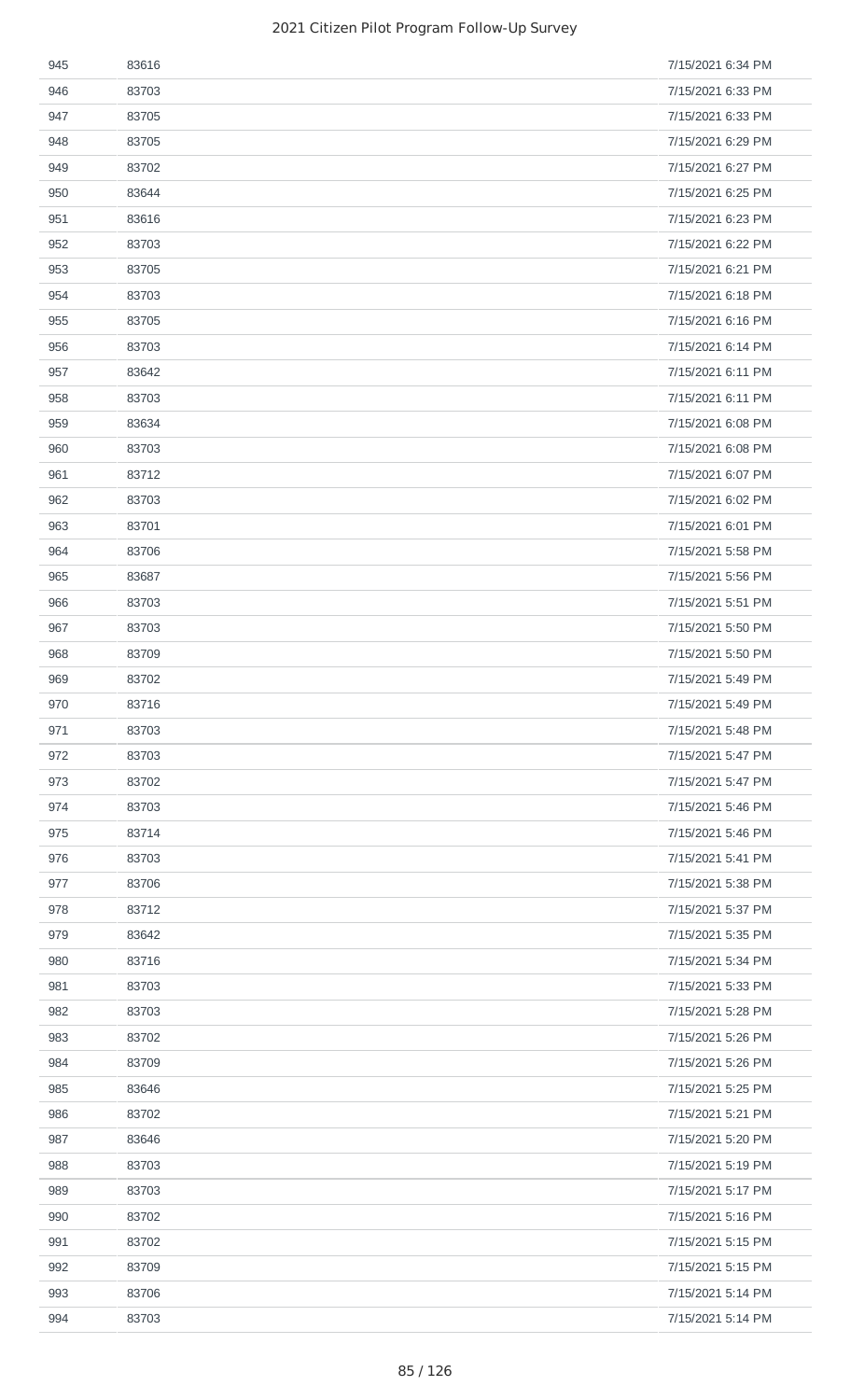| 995  | 83702 | 7/15/2021 5:12 PM |
|------|-------|-------------------|
| 996  | 83713 | 7/15/2021 5:11 PM |
| 997  | 83616 | 7/15/2021 5:09 PM |
| 998  | 83702 | 7/15/2021 5:08 PM |
| 999  | 83616 | 7/15/2021 5:05 PM |
| 1000 | 83703 | 7/15/2021 5:03 PM |
| 1001 | 83703 | 7/15/2021 4:55 PM |
| 1002 | 83702 | 7/15/2021 4:46 PM |
| 1003 | 83714 | 7/15/2021 4:42 PM |
| 1004 | 83713 | 7/15/2021 4:40 PM |
| 1005 | 83712 | 7/15/2021 4:38 PM |
| 1006 | 83702 | 7/15/2021 4:38 PM |
| 1007 | 83616 | 7/15/2021 4:38 PM |
| 1008 | 83704 | 7/15/2021 4:37 PM |
| 1009 | 83702 | 7/15/2021 4:32 PM |
| 1010 | 83713 | 7/15/2021 4:28 PM |
| 1011 | 83703 | 7/15/2021 4:26 PM |
| 1012 | 83703 | 7/15/2021 4:26 PM |
| 1013 | 83646 | 7/15/2021 4:26 PM |
| 1014 | 83714 | 7/15/2021 4:26 PM |
| 1015 | 83705 | 7/15/2021 4:19 PM |
| 1016 | 83702 | 7/15/2021 4:14 PM |
| 1017 | 83714 | 7/15/2021 4:12 PM |
| 1018 | 83642 | 7/15/2021 4:10 PM |
| 1019 | 83716 | 7/15/2021 4:02 PM |
| 1020 | 83705 | 7/15/2021 4:01 PM |
| 1021 | 83716 | 7/15/2021 3:57 PM |
| 1022 | 83702 | 7/15/2021 3:53 PM |
| 1023 | 83702 | 7/15/2021 3:52 PM |
| 1024 | 83702 | 7/15/2021 3:50 PM |
| 1025 | 83714 | 7/15/2021 3:49 PM |
| 1026 | 83716 | 7/15/2021 3:48 PM |
| 1027 | 83703 | 7/15/2021 3:43 PM |
| 1028 | 83634 | 7/15/2021 3:41 PM |
| 1029 | 83709 | 7/15/2021 3:41 PM |
| 1030 | 83706 | 7/15/2021 3:35 PM |
| 1031 | 83646 | 7/15/2021 3:35 PM |
| 1032 | 83703 | 7/15/2021 3:32 PM |
| 1033 | 83716 | 7/15/2021 3:27 PM |
| 1034 | 83702 | 7/15/2021 3:25 PM |
| 1035 | 83702 | 7/15/2021 3:24 PM |
| 1036 | 83617 | 7/15/2021 3:24 PM |
| 1037 | 83705 | 7/15/2021 3:23 PM |
| 1038 | 83702 | 7/15/2021 3:21 PM |
| 1039 | 83709 | 7/15/2021 3:20 PM |
| 1040 | 83714 | 7/15/2021 3:19 PM |
| 1041 | 83702 | 7/15/2021 3:19 PM |
| 1042 | 83703 | 7/15/2021 3:18 PM |
| 1043 | 83702 | 7/15/2021 3:18 PM |
| 1044 | 83703 | 7/15/2021 3:18 PM |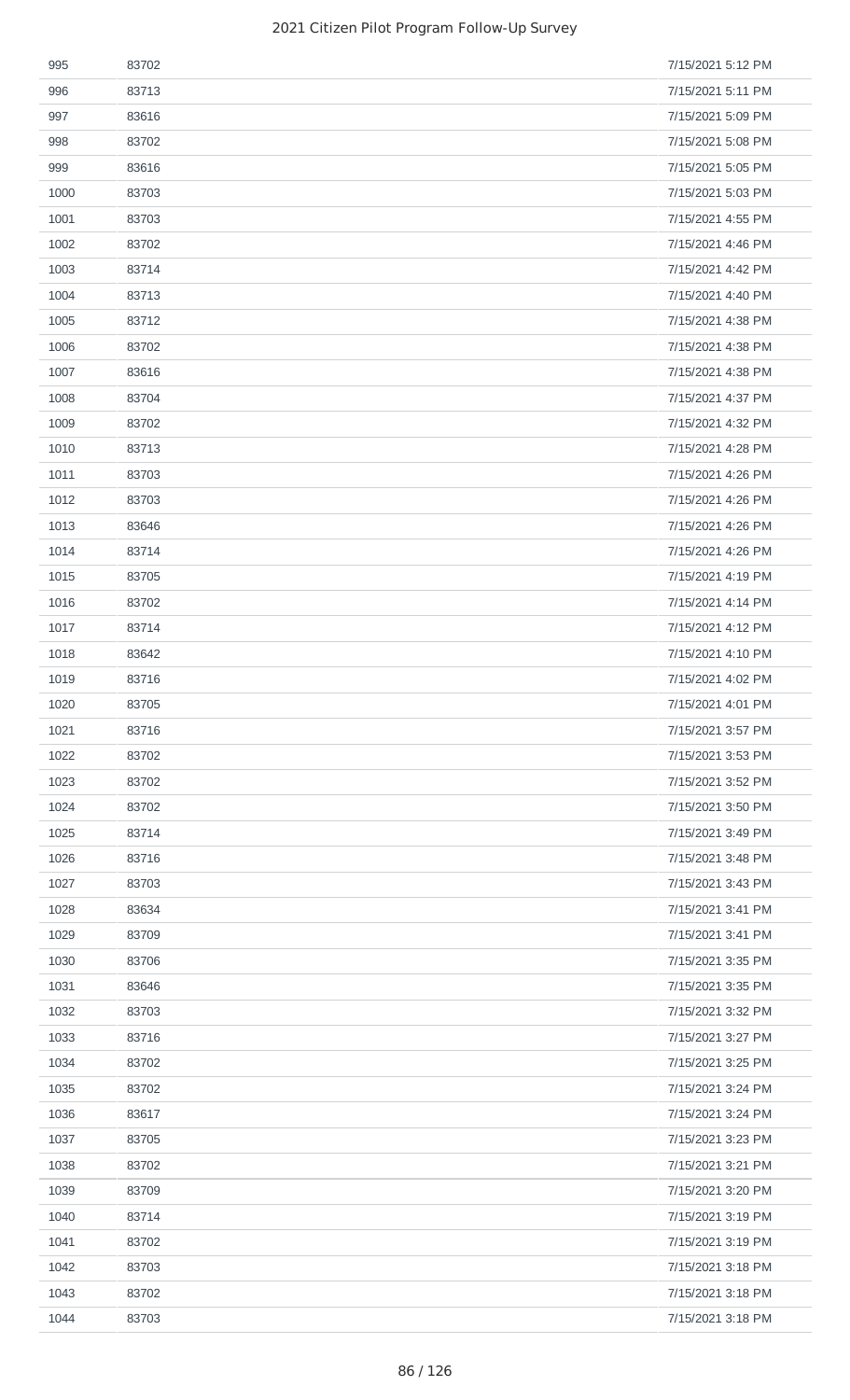| 1045 | 83703  | 7/15/2021 3:14 PM |
|------|--------|-------------------|
| 1046 | 83705  | 7/15/2021 3:12 PM |
| 1047 | 83706  | 7/15/2021 3:06 PM |
| 1048 | 83712  | 7/15/2021 3:04 PM |
| 1049 | 83704  | 7/15/2021 2:55 PM |
| 1050 | 83706  | 7/15/2021 2:54 PM |
| 1051 | 83704  | 7/15/2021 2:52 PM |
| 1052 | 83686  | 7/15/2021 2:49 PM |
| 1053 | 83704  | 7/15/2021 2:49 PM |
| 1054 | 83704  | 7/15/2021 2:46 PM |
| 1055 | 83704  | 7/15/2021 2:44 PM |
| 1056 | 83702  | 7/15/2021 2:38 PM |
| 1057 | 83705  | 7/15/2021 2:37 PM |
| 1058 | 83702  | 7/15/2021 2:28 PM |
| 1059 | 83709  | 7/15/2021 2:25 PM |
| 1060 | 83702  | 7/15/2021 2:22 PM |
| 1061 | 83705  | 7/15/2021 2:21 PM |
| 1062 | 83702  | 7/15/2021 2:20 PM |
| 1063 | 83706  | 7/15/2021 2:18 PM |
| 1064 | 83709  | 7/15/2021 2:13 PM |
| 1065 | 83712  | 7/15/2021 2:09 PM |
| 1066 | 83686  | 7/15/2021 2:04 PM |
| 1067 | 83716  | 7/15/2021 2:02 PM |
| 1068 | 83706  | 7/15/2021 2:00 PM |
| 1069 | 83702  | 7/15/2021 2:00 PM |
| 1070 | 83709  | 7/15/2021 1:59 PM |
| 1071 | 83704  | 7/15/2021 1:59 PM |
| 1072 | 83702  | 7/15/2021 1:58 PM |
| 1073 | 83616  | 7/15/2021 1:51 PM |
| 1074 | 83616  | 7/15/2021 1:50 PM |
| 1075 | 83687  | 7/15/2021 1:46 PM |
| 1076 | 83703  | 7/15/2021 1:41 PM |
| 1077 | 83703  | 7/15/2021 1:41 PM |
| 1078 | 83646  | 7/15/2021 1:30 PM |
| 1079 | 83702  | 7/15/2021 1:27 PM |
| 1080 | 83616  | 7/15/2021 1:26 PM |
| 1081 | 83712  | 7/15/2021 1:25 PM |
| 1082 | 83702  | 7/15/2021 1:24 PM |
| 1083 | 83703  | 7/15/2021 1:24 PM |
| 1084 | 83714  | 7/15/2021 1:23 PM |
| 1085 | 83713  | 7/15/2021 1:19 PM |
| 1086 | 83706  | 7/15/2021 1:16 PM |
| 1087 | 83712  | 7/15/2021 1:14 PM |
| 1088 | 83702  | 7/15/2021 1:14 PM |
| 1089 | 83651  | 7/15/2021 1:13 PM |
| 1090 | 83712  | 7/15/2021 1:10 PM |
| 1091 | 83716  | 7/15/2021 1:05 PM |
| 1092 | 83716  | 7/15/2021 1:04 PM |
| 1093 | 893706 | 7/15/2021 1:04 PM |
| 1094 | 83703  | 7/15/2021 1:03 PM |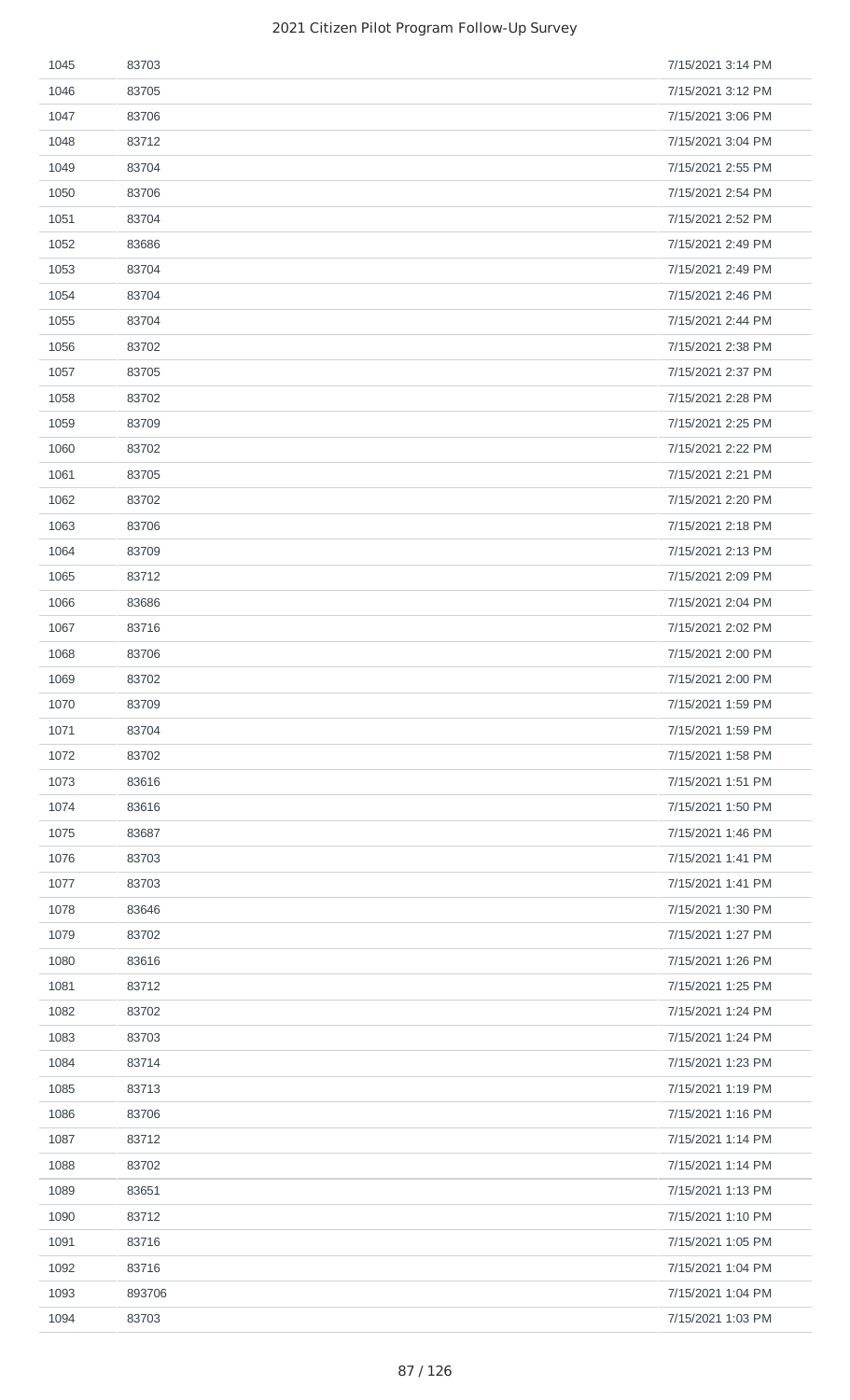| 1095 | 83706 | 7/15/2021 1:02 PM  |
|------|-------|--------------------|
| 1096 | 83706 | 7/15/2021 1:01 PM  |
| 1097 | 83702 | 7/15/2021 12:59 PM |
| 1098 | 83705 | 7/15/2021 12:54 PM |
| 1099 | 80706 | 7/15/2021 12:54 PM |
| 1100 | 83702 | 7/15/2021 12:53 PM |
| 1101 | 83646 | 7/15/2021 12:50 PM |
| 1102 | 83704 | 7/15/2021 12:48 PM |
| 1103 | 83686 | 7/15/2021 12:47 PM |
| 1104 | 83702 | 7/15/2021 12:47 PM |
| 1105 | 83709 | 7/15/2021 12:46 PM |
| 1106 | 83703 | 7/15/2021 12:45 PM |
| 1107 | 83702 | 7/15/2021 12:44 PM |
| 1108 | 83712 | 7/15/2021 12:43 PM |
| 1109 | 83702 | 7/15/2021 12:41 PM |
| 1110 | 83706 | 7/15/2021 12:39 PM |
| 1111 | 83702 | 7/15/2021 12:38 PM |
| 1112 | 83706 | 7/15/2021 12:35 PM |
| 1113 | 83706 | 7/15/2021 12:34 PM |
| 1114 | 93703 | 7/15/2021 12:30 PM |
| 1115 | 83716 | 7/15/2021 12:28 PM |
| 1116 | 83703 | 7/15/2021 12:26 PM |
| 1117 | 83702 | 7/15/2021 12:22 PM |
| 1118 | 83616 | 7/15/2021 12:22 PM |
| 1119 | 83702 | 7/15/2021 12:22 PM |
| 1120 | 83702 | 7/15/2021 12:19 PM |
| 1121 | 83702 | 7/15/2021 12:17 PM |
| 1122 | 83616 | 7/15/2021 12:13 PM |
| 1123 | 83709 | 7/15/2021 12:12 PM |
| 1124 | 83702 | 7/15/2021 12:11 PM |
| 1125 | 83704 | 7/15/2021 12:11 PM |
| 1126 | 83704 | 7/15/2021 12:10 PM |
| 1127 | 83616 | 7/15/2021 12:07 PM |
| 1128 | 83616 | 7/15/2021 12:05 PM |
| 1129 | 83716 | 7/15/2021 12:02 PM |
| 1130 | 83706 | 7/15/2021 12:01 PM |
| 1131 | 83709 | 7/15/2021 12:01 PM |
| 1132 | 83634 | 7/15/2021 11:58 AM |
| 1133 | 83714 | 7/15/2021 11:56 AM |
| 1134 | 83714 | 7/15/2021 11:56 AM |
| 1135 | 83702 | 7/15/2021 11:53 AM |
| 1136 | 83702 | 7/15/2021 11:52 AM |
| 1137 | 83616 | 7/15/2021 11:51 AM |
| 1138 | 83702 | 7/15/2021 11:50 AM |
| 1139 | 83702 | 7/15/2021 11:49 AM |
| 1140 | 83709 | 7/15/2021 11:48 AM |
| 1141 | 83705 | 7/15/2021 11:45 AM |
| 1142 | 83706 | 7/15/2021 11:44 AM |
| 1143 | 83634 | 7/15/2021 11:42 AM |
| 1144 | 83702 | 7/15/2021 11:40 AM |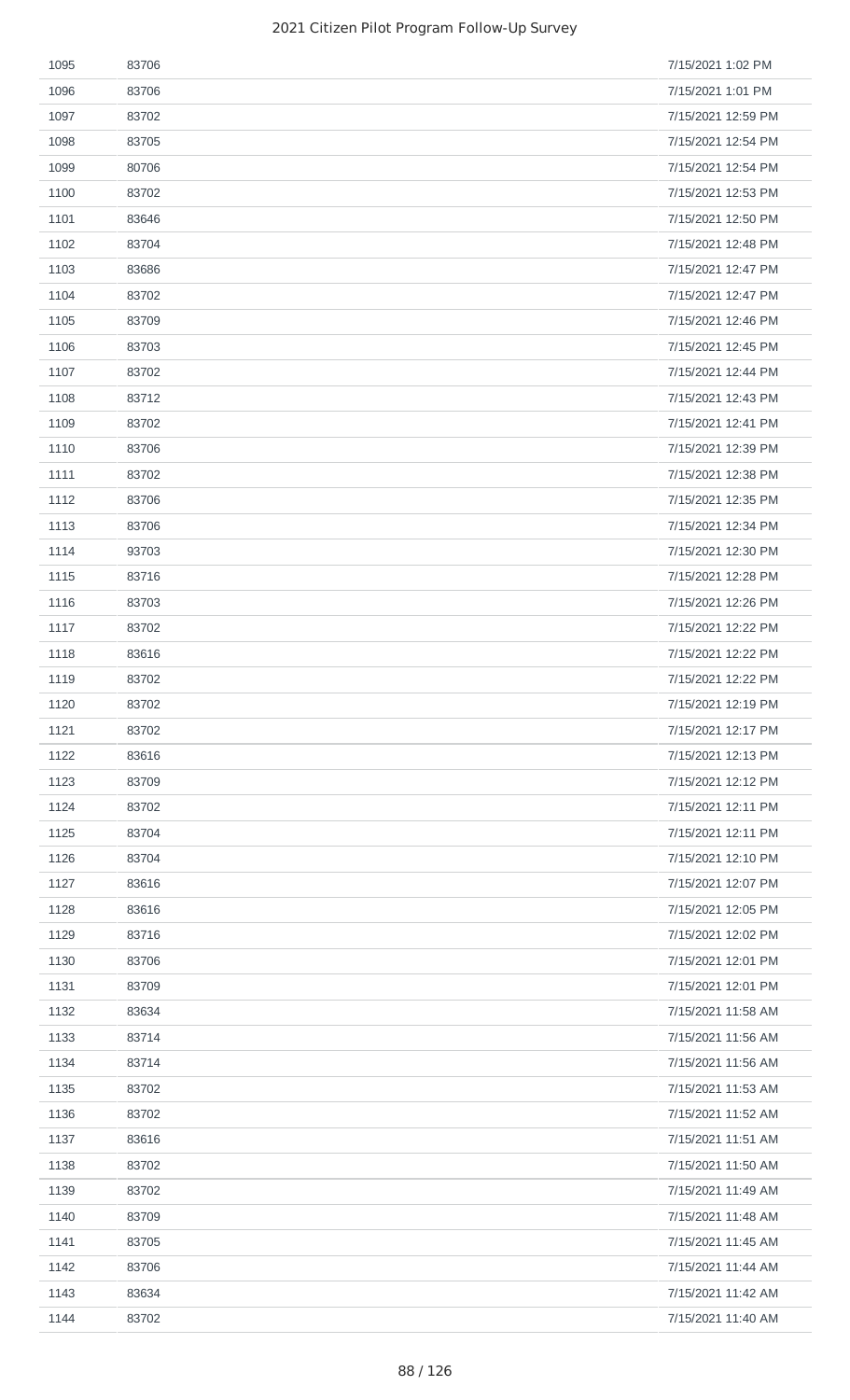| 1145 | 83712 | 7/15/2021 11:37 AM |
|------|-------|--------------------|
| 1146 | 83716 | 7/15/2021 11:35 AM |
| 1147 | 83702 | 7/15/2021 11:35 AM |
| 1148 | 83702 | 7/15/2021 11:34 AM |
| 1149 | 83709 | 7/15/2021 11:33 AM |
| 1150 | 83703 | 7/15/2021 11:31 AM |
| 1151 | 83702 | 7/15/2021 11:31 AM |
| 1152 | 83702 | 7/15/2021 11:30 AM |
| 1153 | 83709 | 7/15/2021 11:29 AM |
| 1154 | 83702 | 7/15/2021 11:27 AM |
| 1155 | 83703 | 7/15/2021 11:26 AM |
| 1156 | 83713 | 7/15/2021 11:26 AM |
| 1157 | 83642 | 7/15/2021 11:26 AM |
| 1158 | 83616 | 7/15/2021 11:22 AM |
| 1159 | 83616 | 7/15/2021 11:19 AM |
| 1160 | 83703 | 7/15/2021 11:17 AM |
| 1161 | 83706 | 7/15/2021 11:17 AM |
| 1162 | 83713 | 7/15/2021 11:16 AM |
| 1163 | 83646 | 7/15/2021 11:14 AM |
| 1164 | 83616 | 7/15/2021 11:13 AM |
| 1165 | 83705 | 7/15/2021 11:12 AM |
| 1166 | 83702 | 7/15/2021 11:09 AM |
| 1167 | 83646 | 7/15/2021 11:09 AM |
| 1168 | 83702 | 7/15/2021 11:08 AM |
| 1169 | 83706 | 7/15/2021 11:08 AM |
| 1170 | 83706 | 7/15/2021 11:06 AM |
| 1171 | 83705 | 7/15/2021 11:03 AM |
| 1172 | 83709 | 7/15/2021 11:01 AM |
| 1173 | 83713 | 7/15/2021 11:01 AM |
| 1174 | 83703 | 7/15/2021 11:01 AM |
| 1175 | 83706 | 7/15/2021 10:57 AM |
| 1176 | 83706 | 7/15/2021 10:57 AM |
| 1177 | 83712 | 7/15/2021 10:57 AM |
| 1178 | 83714 | 7/15/2021 10:56 AM |
| 1179 | 83642 | 7/15/2021 10:55 AM |
| 1180 | 83703 | 7/15/2021 10:55 AM |
| 1181 | 83702 | 7/15/2021 10:54 AM |
|      |       | 7/15/2021 10:50 AM |
| 1182 | 83705 |                    |
| 1183 | 83709 | 7/15/2021 10:49 AM |
| 1184 | 83703 | 7/15/2021 10:48 AM |
| 1185 | 83713 | 7/15/2021 10:48 AM |
| 1186 | 83716 | 7/15/2021 10:47 AM |
| 1187 | 83642 | 7/15/2021 10:44 AM |
| 1188 | 83712 | 7/15/2021 10:44 AM |
| 1189 | 83702 | 7/15/2021 10:43 AM |
| 1190 | 83705 | 7/15/2021 10:40 AM |
| 1191 | 83712 | 7/15/2021 10:40 AM |
| 1192 | 83703 | 7/15/2021 10:40 AM |
| 1193 | 83709 | 7/15/2021 10:37 AM |
| 1194 | 83709 | 7/15/2021 10:36 AM |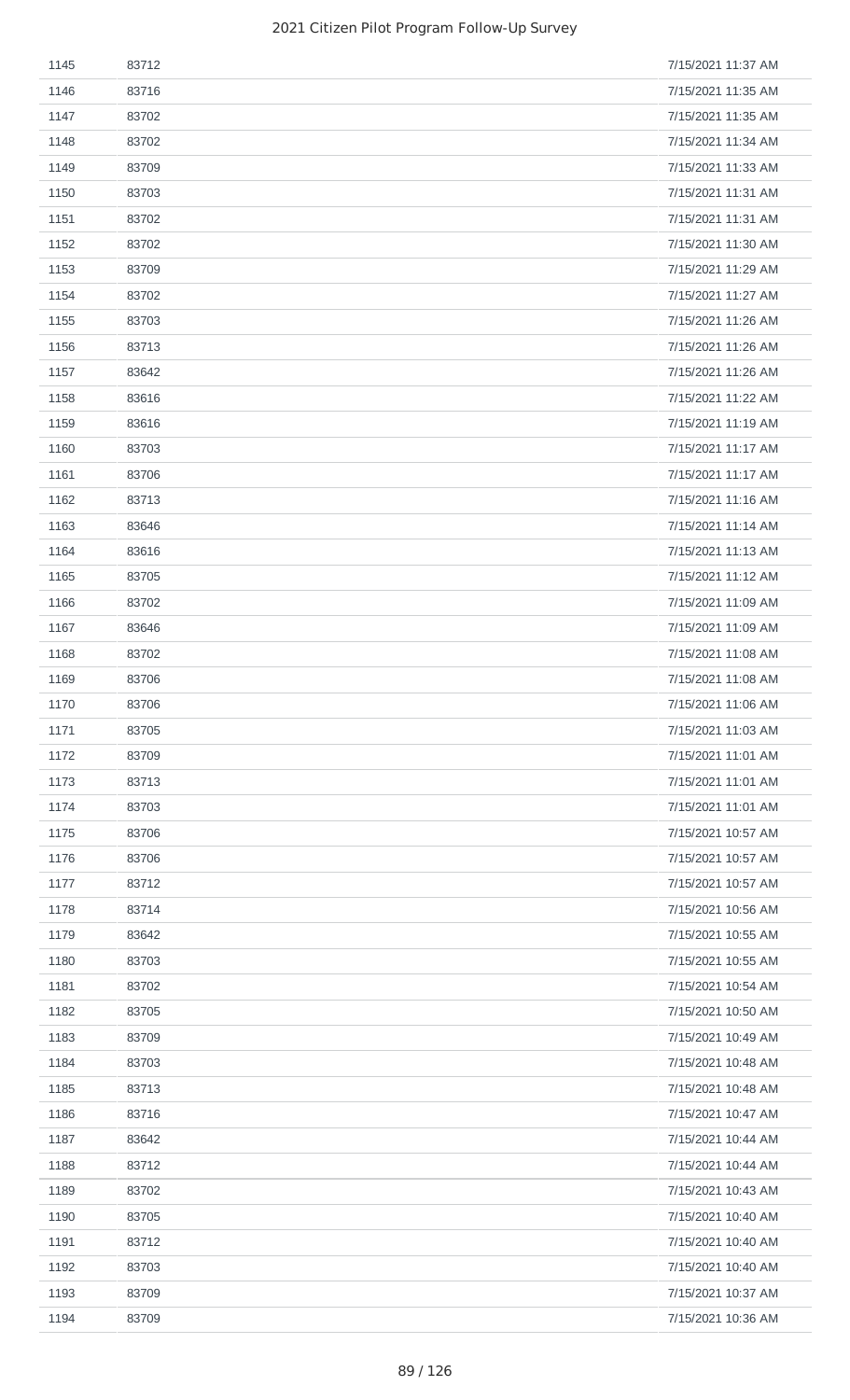| 1195 | 83669 | 7/15/2021 10:36 AM |
|------|-------|--------------------|
| 1196 | 83706 | 7/15/2021 10:36 AM |
| 1197 | 83709 | 7/15/2021 10:34 AM |
| 1198 | 83703 | 7/15/2021 10:34 AM |
| 1199 | 83714 | 7/15/2021 10:31 AM |
| 1200 | 83642 | 7/15/2021 10:31 AM |
| 1201 | 83706 | 7/15/2021 10:30 AM |
| 1202 | 83702 | 7/15/2021 10:30 AM |
| 1203 | 83702 | 7/15/2021 10:30 AM |
| 1204 | 83616 | 7/15/2021 10:29 AM |
| 1205 | 83706 | 7/15/2021 10:28 AM |
| 1206 | 83703 | 7/15/2021 10:28 AM |
| 1207 | 83703 | 7/15/2021 10:28 AM |
| 1208 | 83704 | 7/15/2021 10:27 AM |
| 1209 | 83702 | 7/15/2021 10:26 AM |
| 1210 | 83642 | 7/15/2021 10:25 AM |
| 1211 | 83703 | 7/15/2021 10:25 AM |
| 1212 | 83712 | 7/15/2021 10:23 AM |
| 1213 | 83702 | 7/15/2021 10:23 AM |
| 1214 | 83703 | 7/15/2021 10:23 AM |
| 1215 | 83702 | 7/15/2021 10:22 AM |
| 1216 | 83702 | 7/15/2021 10:22 AM |
| 1217 | 83702 | 7/15/2021 10:21 AM |
| 1218 | 83712 | 7/15/2021 10:18 AM |
| 1219 | 83703 | 7/15/2021 10:15 AM |
| 1220 | 83616 | 7/15/2021 10:15 AM |
| 1221 | 83716 | 7/15/2021 10:14 AM |
| 1222 | 83702 | 7/15/2021 10:13 AM |
| 1223 | 83716 | 7/15/2021 10:12 AM |
| 1224 | 83714 | 7/15/2021 10:12 AM |
| 1225 | 83705 | 7/15/2021 10:12 AM |
| 1226 | 83703 | 7/15/2021 10:11 AM |
| 1227 | 83702 | 7/15/2021 10:11 AM |
| 1228 | 83702 | 7/15/2021 10:10 AM |
| 1229 | 83702 | 7/15/2021 10:10 AM |
| 1230 | 83705 | 7/15/2021 10:10 AM |
| 1231 | 83706 | 7/15/2021 10:10 AM |
| 1232 | 83712 | 7/15/2021 10:10 AM |
| 1233 | 83706 | 7/15/2021 10:08 AM |
| 1234 | 83702 | 7/15/2021 10:08 AM |
| 1235 | 83709 | 7/15/2021 10:08 AM |
| 1236 | 83714 | 7/15/2021 10:07 AM |
| 1237 | 83706 | 7/15/2021 10:06 AM |
| 1238 | 83709 | 7/15/2021 10:05 AM |
| 1239 | 83703 | 7/15/2021 10:04 AM |
| 1240 | 83705 | 7/15/2021 10:03 AM |
| 1241 | 83703 | 7/15/2021 10:03 AM |
| 1242 | 83702 | 7/15/2021 9:58 AM  |
| 1243 | 83702 | 7/15/2021 9:58 AM  |
| 1244 | 83712 | 7/15/2021 9:57 AM  |
|      |       |                    |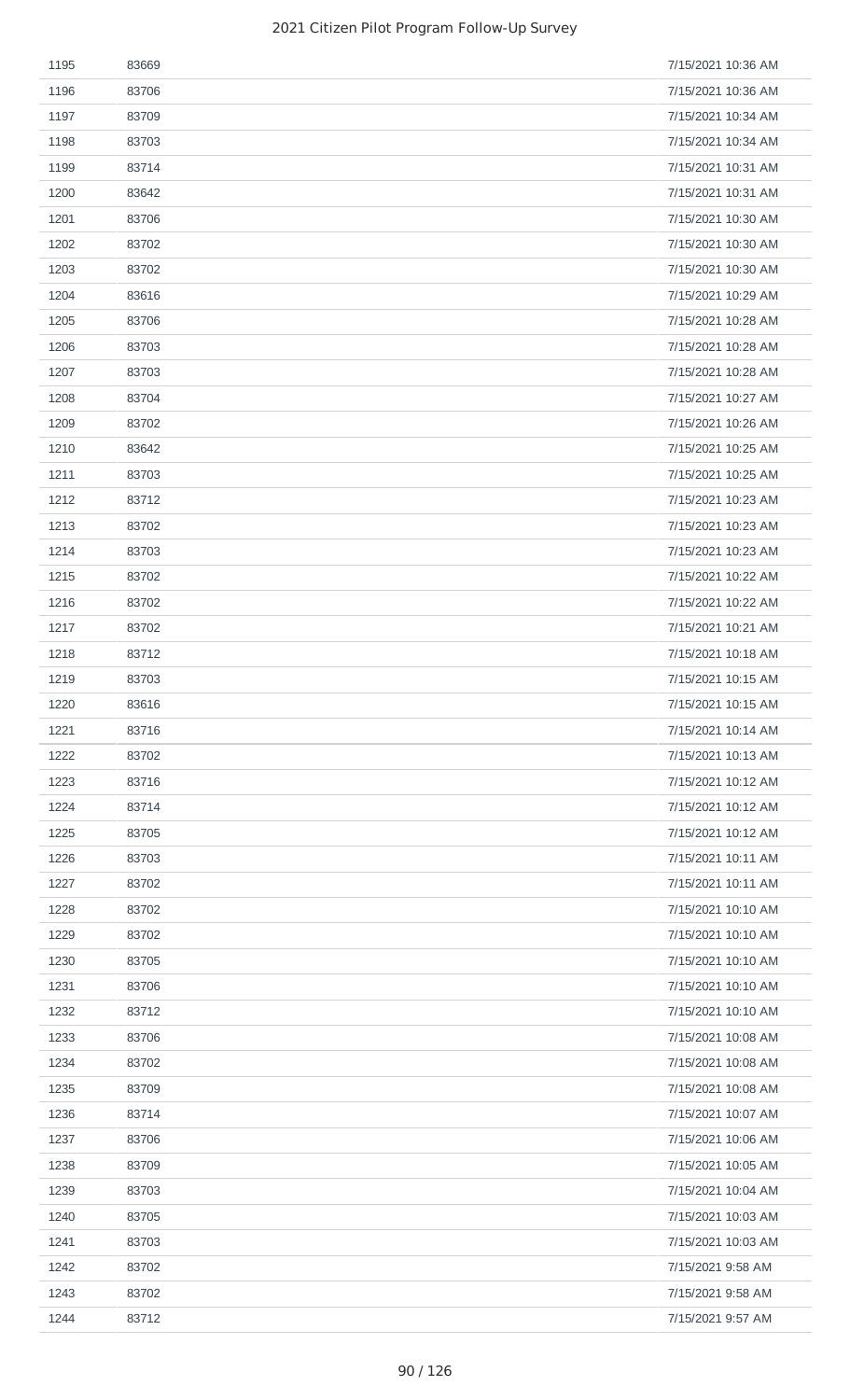| 1245 | 83706 | 7/15/2021 9:55 AM |
|------|-------|-------------------|
| 1246 | 83709 | 7/15/2021 9:54 AM |
| 1247 | 83705 | 7/15/2021 9:52 AM |
| 1248 | 83716 | 7/15/2021 9:51 AM |
| 1249 | 83712 | 7/15/2021 9:49 AM |
| 1250 | 83704 | 7/15/2021 9:49 AM |
| 1251 | 83702 | 7/15/2021 9:48 AM |
| 1252 | 83709 | 7/15/2021 9:48 AM |
| 1253 | 83702 | 7/15/2021 9:48 AM |
| 1254 | 83702 | 7/15/2021 9:48 AM |
| 1255 | 83714 | 7/15/2021 9:47 AM |
| 1256 | 83702 | 7/15/2021 9:47 AM |
| 1257 | 83716 | 7/15/2021 9:47 AM |
| 1258 | 83702 | 7/15/2021 9:47 AM |
| 1259 | 83642 | 7/15/2021 9:47 AM |
| 1260 | 83703 | 7/15/2021 9:46 AM |
| 1261 | 83704 | 7/15/2021 9:46 AM |
| 1262 | 83702 | 7/15/2021 9:46 AM |
| 1263 | 83646 | 7/15/2021 9:46 AM |
| 1264 | 83702 | 7/15/2021 9:45 AM |
| 1265 | 83716 | 7/15/2021 9:45 AM |
| 1266 | 83716 | 7/15/2021 9:45 AM |
| 1267 | 83646 | 7/15/2021 9:45 AM |
| 1268 | 83712 | 7/15/2021 9:44 AM |
| 1269 | 83702 | 7/15/2021 9:44 AM |
| 1270 | 83702 | 7/15/2021 9:44 AM |
| 1271 | 83716 | 7/15/2021 9:44 AM |
| 1272 | 83713 | 7/15/2021 9:42 AM |
| 1273 | 83646 | 7/15/2021 9:39 AM |
| 1274 | 83704 | 7/15/2021 9:39 AM |
| 1275 | 83702 | 7/15/2021 9:39 AM |
| 1276 | 83712 | 7/15/2021 9:37 AM |
| 1277 | 83712 | 7/15/2021 9:37 AM |
| 1278 | 83706 | 7/15/2021 9:36 AM |
| 1279 | 83716 | 7/15/2021 9:35 AM |
| 1280 | 83642 | 7/15/2021 9:34 AM |
| 1281 | 83712 | 7/15/2021 9:34 AM |
| 1282 | 83703 | 7/15/2021 9:34 AM |
| 1283 | 83702 | 7/15/2021 9:34 AM |
| 1284 | 83703 | 7/15/2021 9:33 AM |
| 1285 | 83703 | 7/15/2021 9:32 AM |
| 1286 | 83705 | 7/15/2021 9:30 AM |
| 1287 | 83642 | 7/15/2021 9:29 AM |
| 1288 | 83704 | 7/15/2021 9:29 AM |
| 1289 | 83704 | 7/15/2021 9:27 AM |
| 1290 | 83706 | 7/15/2021 9:27 AM |
| 1291 | 83714 | 7/15/2021 9:27 AM |
| 1292 | 83616 | 7/15/2021 9:25 AM |
| 1293 | 83712 | 7/15/2021 9:24 AM |
| 1294 | 83702 | 7/15/2021 9:23 AM |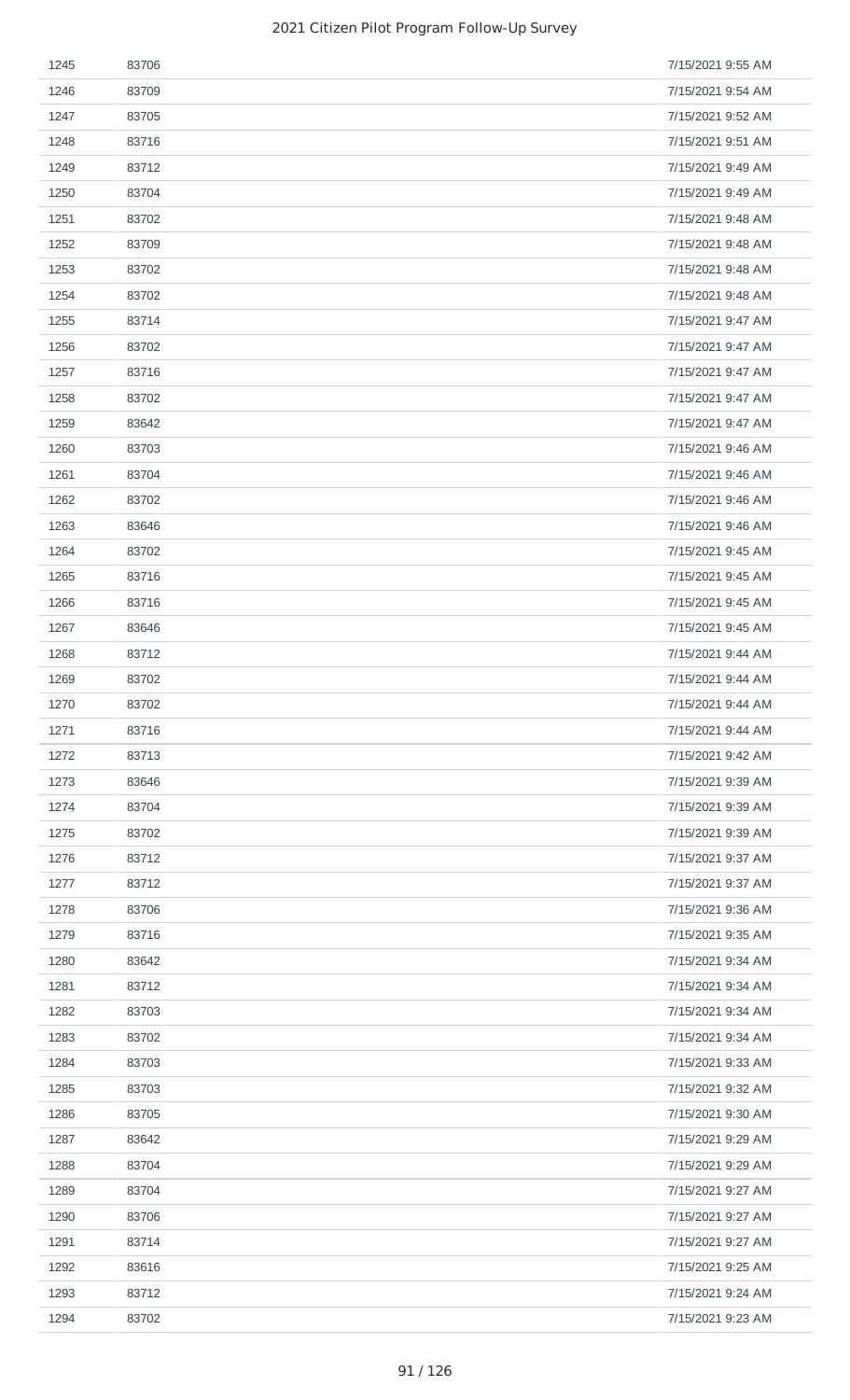| 1295 | 83705 | 7/15/2021 9:23 AM |
|------|-------|-------------------|
| 1296 | 83646 | 7/15/2021 9:22 AM |
| 1297 | 83646 | 7/15/2021 9:22 AM |
| 1298 | 83714 | 7/15/2021 9:21 AM |
| 1299 | 83702 | 7/15/2021 9:21 AM |
| 1300 | 83706 | 7/15/2021 9:18 AM |
| 1301 | 83702 | 7/15/2021 9:18 AM |
| 1302 | 83706 | 7/15/2021 9:18 AM |
| 1303 | 83605 | 7/15/2021 9:17 AM |
| 1304 | 83714 | 7/15/2021 9:17 AM |
| 1305 | 83646 | 7/15/2021 9:17 AM |
| 1306 | 83702 | 7/15/2021 9:17 AM |
| 1307 | 83714 | 7/15/2021 9:17 AM |
| 1308 | 83703 | 7/15/2021 9:17 AM |
| 1309 | 83705 | 7/15/2021 9:16 AM |
| 1310 | 83703 | 7/15/2021 9:13 AM |
| 1311 | 83702 | 7/15/2021 9:13 AM |
| 1312 | 83705 | 7/15/2021 9:13 AM |
| 1313 | 83714 | 7/15/2021 9:13 AM |
| 1314 | 83638 | 7/15/2021 9:11 AM |
| 1315 | 83702 | 7/15/2021 9:07 AM |
| 1316 | 83702 | 7/15/2021 9:06 AM |
| 1317 | 83714 | 7/15/2021 9:06 AM |
| 1318 | 83702 | 7/15/2021 9:05 AM |
| 1319 | 83702 | 7/15/2021 9:05 AM |
| 1320 | 83716 | 7/15/2021 9:02 AM |
| 1321 | 83642 | 7/15/2021 9:01 AM |
| 1322 | 83646 | 7/15/2021 9:00 AM |
| 1323 | 83646 | 7/15/2021 9:00 AM |
| 1324 | 83706 | 7/15/2021 8:59 AM |
| 1325 | 83714 | 7/15/2021 8:59 AM |
| 1326 | 83702 | 7/15/2021 8:58 AM |
| 1327 | 83642 | 7/15/2021 8:58 AM |
| 1328 | 83616 | 7/15/2021 8:57 AM |
| 1329 | 83702 | 7/15/2021 8:57 AM |
| 1330 | 83646 | 7/15/2021 8:57 AM |
| 1331 | 83646 | 7/15/2021 8:56 AM |
| 1332 | 83703 | 7/15/2021 8:54 AM |
| 1333 | 83705 | 7/15/2021 8:54 AM |
| 1334 | 83704 | 7/15/2021 8:53 AM |
| 1335 | 83702 | 7/15/2021 8:51 AM |
| 1336 | 83716 | 7/15/2021 8:50 AM |
| 1337 | 83702 | 7/15/2021 8:48 AM |
| 1338 | 83706 | 7/15/2021 8:48 AM |
| 1339 | 83703 | 7/15/2021 8:47 AM |
| 1340 | 83702 | 7/15/2021 8:46 AM |
| 1341 | 83709 | 7/15/2021 8:46 AM |
| 1342 | 83702 | 7/15/2021 8:46 AM |
| 1343 | 83642 | 7/15/2021 8:46 AM |
| 1344 | 83709 | 7/15/2021 8:45 AM |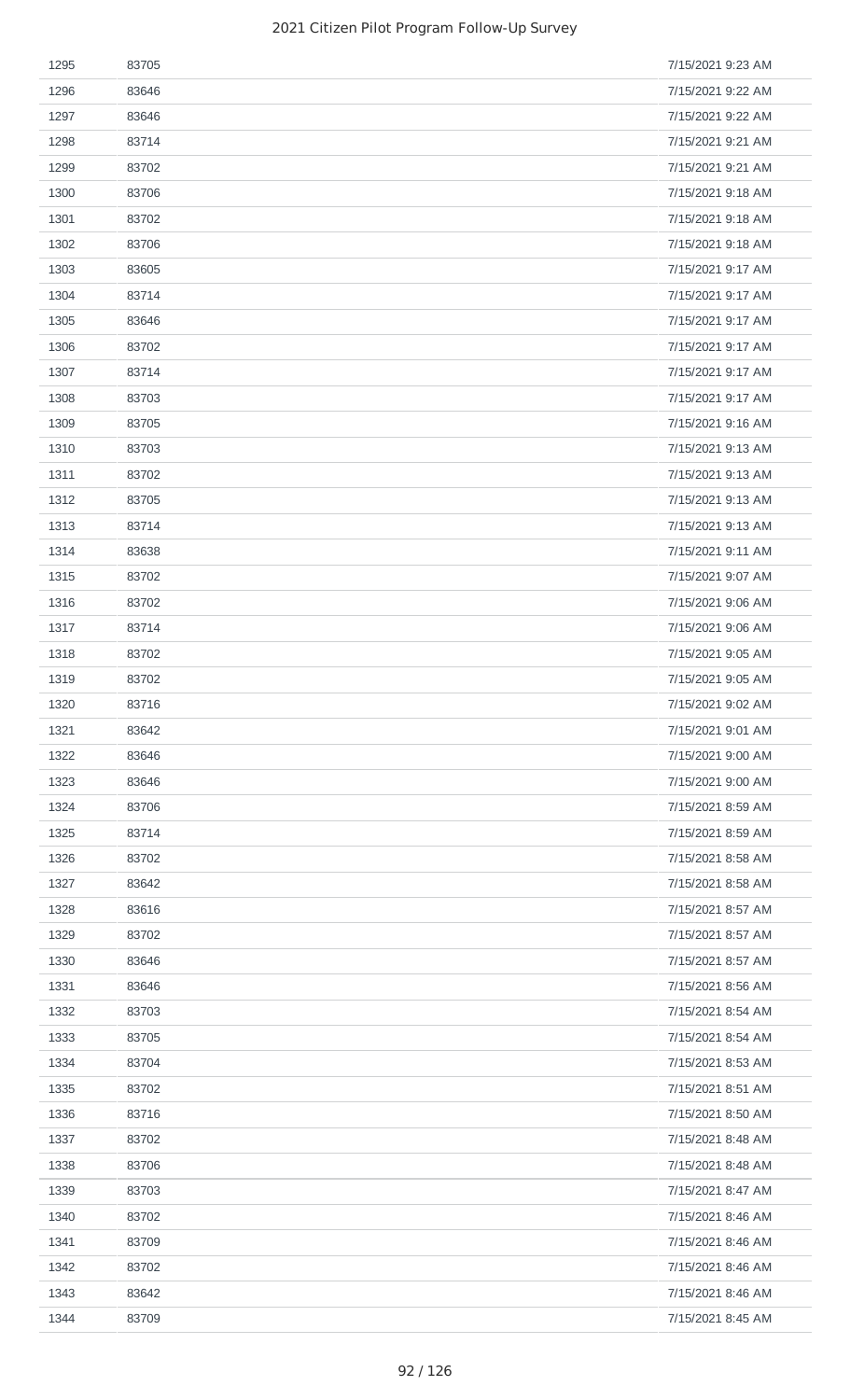| 1345 | 83706 | 7/15/2021 8:44 AM |
|------|-------|-------------------|
| 1346 | 83704 | 7/15/2021 8:43 AM |
| 1347 | 83616 | 7/15/2021 8:41 AM |
| 1348 | 83706 | 7/15/2021 8:38 AM |
| 1349 | 83709 | 7/15/2021 8:38 AM |
| 1350 | 83705 | 7/15/2021 8:38 AM |
| 1351 | 83702 | 7/15/2021 8:38 AM |
| 1352 | 83702 | 7/15/2021 8:38 AM |
| 1353 | 83616 | 7/15/2021 8:37 AM |
| 1354 | 83712 | 7/15/2021 8:36 AM |
| 1355 | 83702 | 7/15/2021 8:34 AM |
| 1356 | 83702 | 7/15/2021 8:33 AM |
| 1357 | 83709 | 7/15/2021 8:33 AM |
| 1358 | 83709 | 7/15/2021 8:33 AM |
| 1359 | 83709 | 7/15/2021 8:32 AM |
| 1360 | 83646 | 7/15/2021 8:31 AM |
| 1361 | 83712 | 7/15/2021 8:29 AM |
| 1362 | 83702 | 7/15/2021 8:29 AM |
| 1363 | 83709 | 7/15/2021 8:28 AM |
| 1364 | 83705 | 7/15/2021 8:28 AM |
| 1365 | 83703 | 7/15/2021 8:28 AM |
| 1366 | 83704 | 7/15/2021 8:27 AM |
| 1367 | 83705 | 7/15/2021 8:24 AM |
| 1368 | 83703 | 7/15/2021 8:24 AM |
| 1369 | 83702 | 7/15/2021 8:24 AM |
| 1370 | 83706 | 7/15/2021 8:23 AM |
| 1371 | 83714 | 7/15/2021 8:23 AM |
| 1372 | 83709 | 7/15/2021 8:22 AM |
| 1373 | 83706 | 7/15/2021 8:22 AM |
| 1374 | 83709 | 7/15/2021 8:21 AM |
| 1375 | 83703 | 7/15/2021 8:21 AM |
| 1376 | 83714 | 7/15/2021 8:20 AM |
| 1377 | 83714 | 7/15/2021 8:20 AM |
| 1378 | 83702 | 7/15/2021 8:19 AM |
| 1379 | 83702 | 7/15/2021 8:17 AM |
| 1380 | 83642 | 7/15/2021 8:16 AM |
| 1381 | 83702 | 7/15/2021 8:16 AM |
| 1382 | 83703 | 7/15/2021 8:15 AM |
| 1383 | 83702 | 7/15/2021 8:15 AM |
| 1384 | 83702 | 7/15/2021 8:12 AM |
| 1385 | 83703 | 7/15/2021 8:12 AM |
| 1386 | 83713 | 7/15/2021 8:11 AM |
| 1387 | 83703 | 7/15/2021 8:11 AM |
| 1388 | 83705 | 7/15/2021 8:10 AM |
| 1389 | 83714 | 7/15/2021 8:10 AM |
| 1390 | 83706 | 7/15/2021 8:10 AM |
| 1391 | 83705 | 7/15/2021 8:09 AM |
| 1392 | 83651 | 7/15/2021 8:08 AM |
| 1393 | 83703 | 7/15/2021 8:07 AM |
| 1394 | &3716 | 7/15/2021 8:07 AM |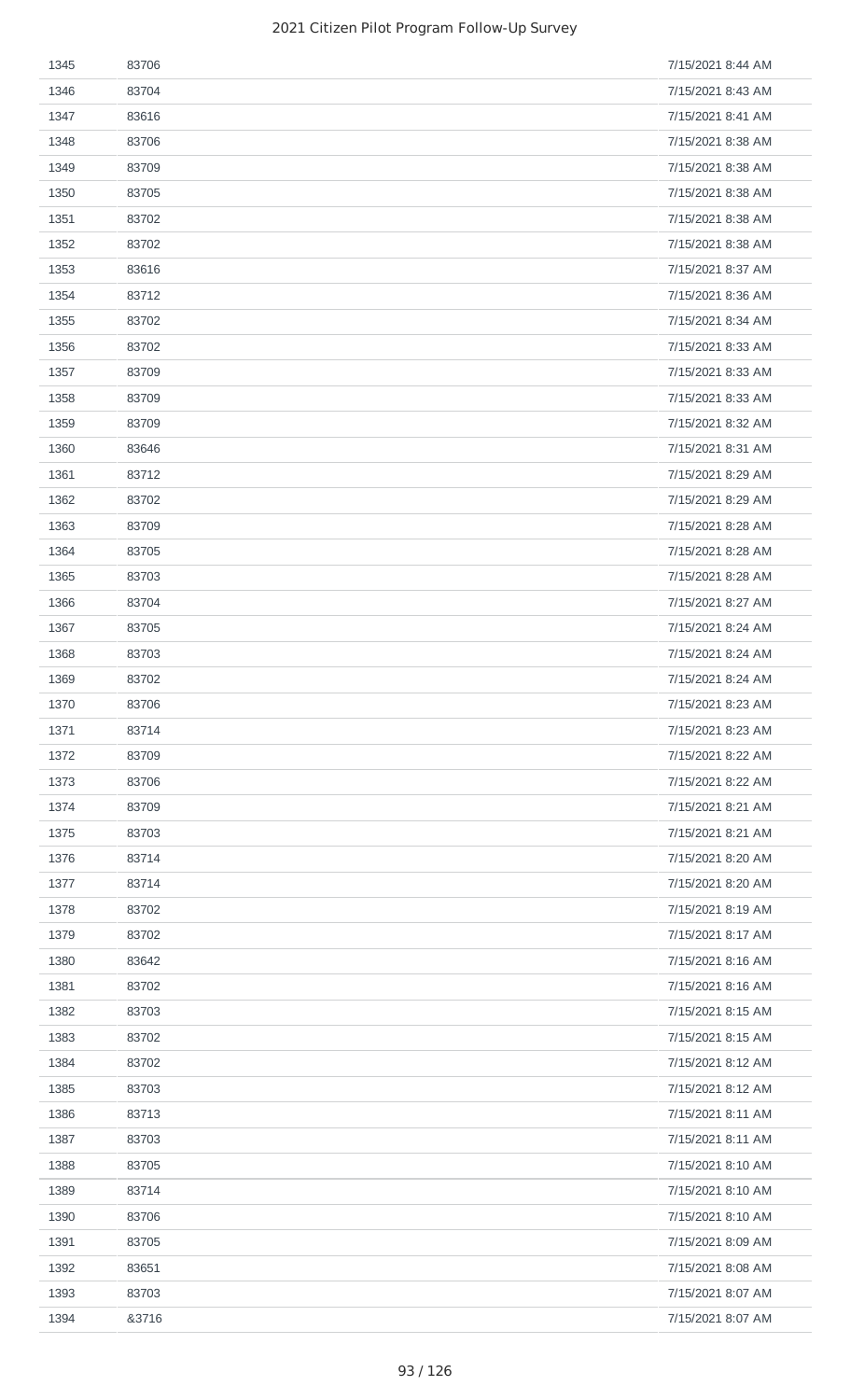| 1395 | 83712 | 7/15/2021 8:07 AM |
|------|-------|-------------------|
| 1396 | 83687 | 7/15/2021 8:03 AM |
| 1397 | 83703 | 7/15/2021 8:02 AM |
| 1398 | 83712 | 7/15/2021 8:02 AM |
| 1399 | 83703 | 7/15/2021 8:01 AM |
| 1400 | 83706 | 7/15/2021 8:00 AM |
| 1401 | 83714 | 7/15/2021 7:59 AM |
| 1402 | 83702 | 7/15/2021 7:57 AM |
| 1403 | 83706 | 7/15/2021 7:56 AM |
| 1404 | 83709 | 7/15/2021 7:56 AM |
| 1405 | 83712 | 7/15/2021 7:55 AM |
| 1406 | 83716 | 7/15/2021 7:50 AM |
| 1407 | 83706 | 7/15/2021 7:49 AM |
| 1408 | 83702 | 7/15/2021 7:48 AM |
| 1409 | 83716 | 7/15/2021 7:48 AM |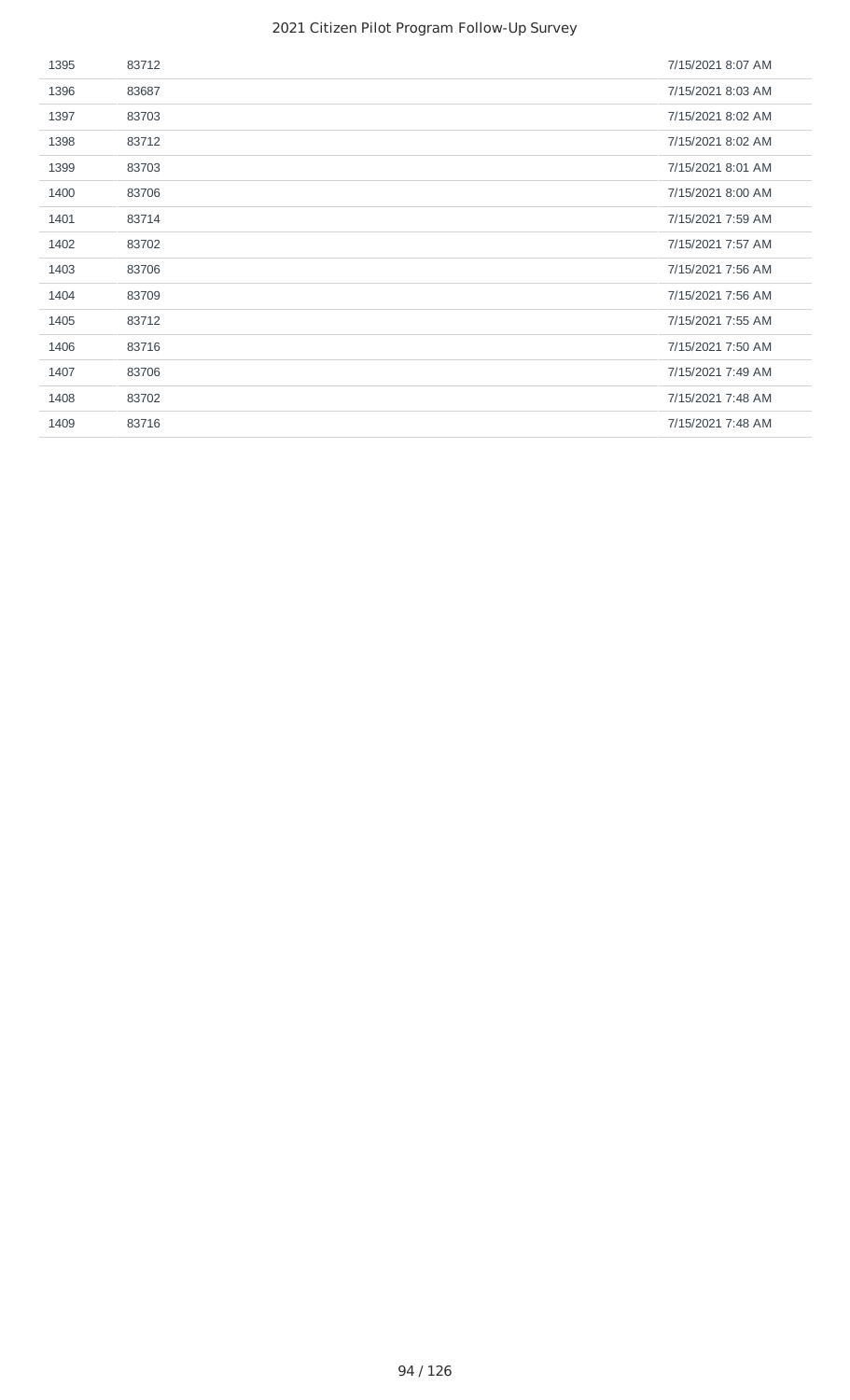# Q17 Do you have additional feedback to share with us about the 2021 pilot trail program?

Answered: 926 Skipped: 694

| #              | <b>RESPONSES</b>                                                                                                                                                                                                                                                                                               | <b>DATE</b>        |
|----------------|----------------------------------------------------------------------------------------------------------------------------------------------------------------------------------------------------------------------------------------------------------------------------------------------------------------|--------------------|
| 1              | Balance the program between hikers and bikers. The perception, and on the ground reality is<br>that R2R is bike oriented. I would cite the Hulls Gulch solution as case in point.                                                                                                                              | 7/23/2021 3:26 PM  |
| 2              | i do believe that class 1 e bikes should be allowed on the trails unlimited.                                                                                                                                                                                                                                   | 7/23/2021 1:50 PM  |
| 3              | I think these are good ideas, but they are VERY bike-centric which is not fair to we who mostly<br>use the trails on foot.                                                                                                                                                                                     | 7/23/2021 1:46 PM  |
| 4              | I would like to see restrictions placed on bikers and not hikers. There are so many trails that<br>can be accessed and used by bikes where hikers don't go (due to length of trails). The shorter<br>trails that have been part of the pilot should be able to be used by hikers any day and any<br>direction. | 7/23/2021 1:42 PM  |
| 5              | Absolutely love the Pole Cat one-way direction.                                                                                                                                                                                                                                                                | 7/23/2021 12:42 PM |
| 6              | Make freestone and landslide downhill only.                                                                                                                                                                                                                                                                    | 7/23/2021 10:50 AM |
| $\overline{7}$ | Education on rules for yielding on the trail is needed. Many mountain bikers do not follow them.<br>Also so many don't even say something like "on your left" before almost plowing into you.                                                                                                                  | 7/23/2021 10:39 AM |
| 8              | Thanks for taking the time to pilot different programs and options as our trails get busier.                                                                                                                                                                                                                   | 7/23/2021 10:06 AM |
| 9              | Would like to see polecat direction shit for odd/even days                                                                                                                                                                                                                                                     | 7/23/2021 9:46 AM  |
| 10             | Please build more trails to help relieve over crowding. A connector between EBP and Seamans<br>Gulch trails would be great and also a connect from the Stack Rock parking lot back to Bogus<br>would be awesome.                                                                                               | 7/23/2021 9:23 AM  |
| 11             | I dont know if people will heed warnings but some "slow down blind corner" signs might help<br>keep people safe                                                                                                                                                                                                | 7/23/2021 9:19 AM  |
| 12             | Keep up the good work, like the changes                                                                                                                                                                                                                                                                        | 7/23/2021 9:13 AM  |
| 13             | <b>No</b>                                                                                                                                                                                                                                                                                                      | 7/23/2021 8:43 AM  |
| 14             | With weather, my schedule m and your rules I will not ever be able to go out.                                                                                                                                                                                                                                  | 7/23/2021 8:40 AM  |
| 15             | Allow Ebikes on trails                                                                                                                                                                                                                                                                                         | 7/23/2021 8:35 AM  |
| 16             | I love the program. It has helped mitigate user conflicts and improved the user experience<br>dramatically in the pilot areas. It's been very disheartening to see how many hikers and<br>runners continue to not respect the downhill bike only odd days.                                                     | 7/23/2021 8:20 AM  |
| 17             | Great program                                                                                                                                                                                                                                                                                                  | 7/23/2021 8:18 AM  |
| 18             | Love the Hulls Gulch setup with odd days designation. Not only is it a lot safer for all users, it's<br>a lot more fun to use when you don't have to worry about a possible collision.                                                                                                                         | 7/23/2021 7:59 AM  |
| 19             | N/a                                                                                                                                                                                                                                                                                                            | 7/23/2021 7:43 AM  |
| 20             | The new foot traffic-only trail is a nice idea. I think it works out well for separating downhill<br>bikers from hiker/runners. However, the new trail is pretty slanted and not very level. Seems<br>like it needs to be cut in a bit more?                                                                   | 7/23/2021 7:43 AM  |
| 21             | I think it was worth a try, but I found it an inconvenience. It kept me off the trails in the<br>program and I went less then previous years. To bad people aren't more curtious so there<br>wouldn't need these type of restrictions                                                                          | 7/23/2021 7:38 AM  |
| 22             | No                                                                                                                                                                                                                                                                                                             | 7/23/2021 7:21 AM  |
| 23             | Yes. MORE trails need to be built. There are countless valleys and hills here lower and up<br>above the tree line that could have more trails and connecting trails. I have scouted many of<br>them out. There are so many people using the trails now MORE need to be built. How can we<br>start that process | 7/23/2021 7:01 AM  |
| 24             | We appreciate all of the planning and execution work put into this pilot. Our valley has grown<br>so much we have got to explore other options in how we handle more people using our trails.                                                                                                                  | 7/23/2021 6:56 AM  |
| 25             | Boise and surrounding towns need more trails. Our trails get busier every year. Bathrooms,<br>trash cans, and parking would be helpful at each trail head. People should get fined for leaving<br>poop bags on the trail. It is disgusting. It is helpful when everyone goes the same direction.               | 7/23/2021 6:43 AM  |
| 26             | I really like to directional trails. The trails don't seem as crowded and you don't have to<br>constantly be pulling over for people to pass going the opposite way.                                                                                                                                           | 7/23/2021 6:29 AM  |
| 27             | End the program. It is Too much. I rarely know the date when I head out to ridefind myself<br>standing there wondering what trails I can and can't ride is frustrating. There are plenty of<br>downhill only trails for me to ride at Bogus. Not needed in the lower foothills.                                | 7/23/2021 5:51 AM  |
| 28             | This survey could have use a "no opinion" option on many questions. for instance I don't ride<br>Polecat and can't say much about it, but I'd rather support the program than not. I'm still a bit                                                                                                             | 7/23/2021 5:23 AM  |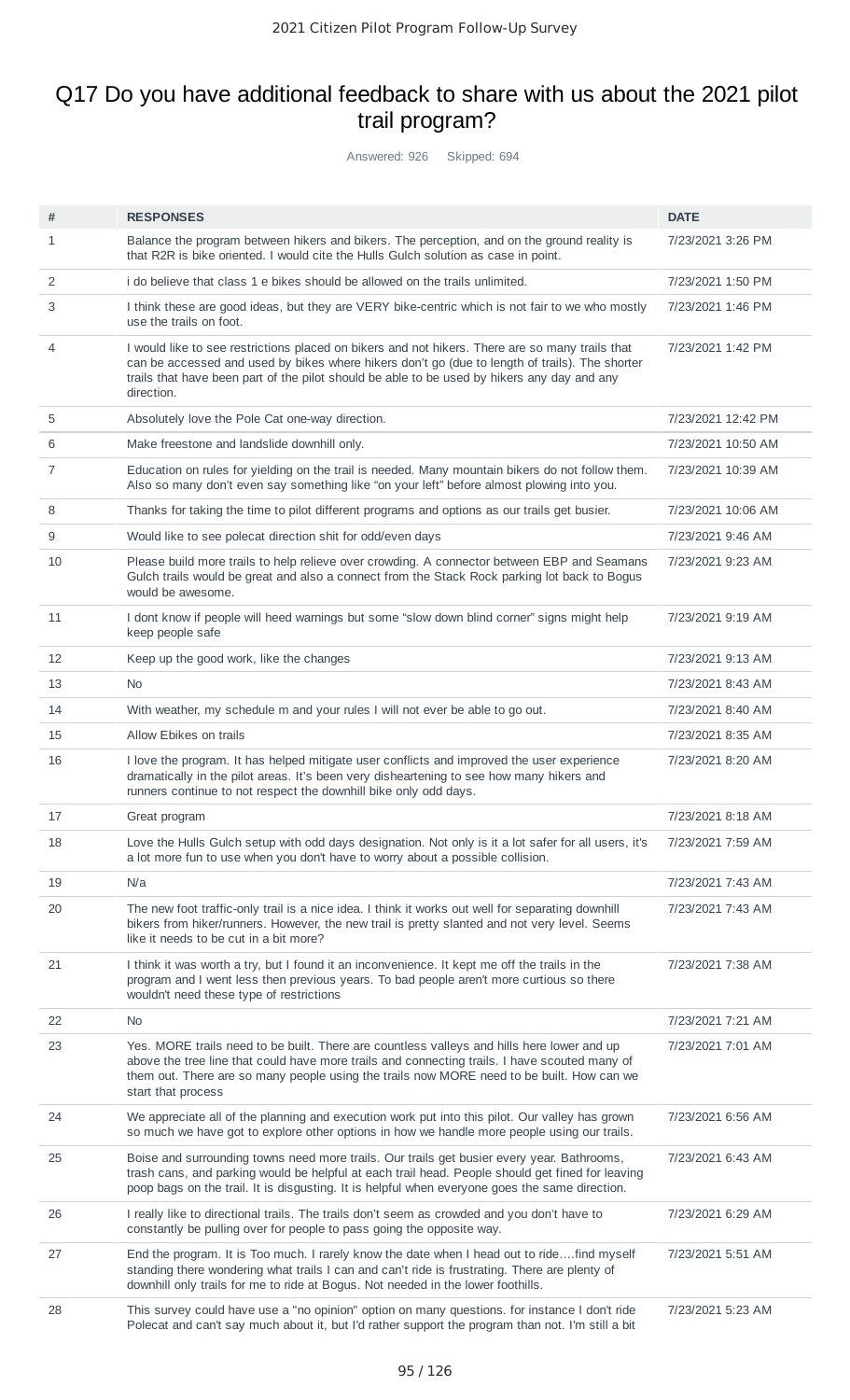|    | hesitant to support any form of bike use on Lower Hulls, as that trail feels to me like one that<br>should be foot or foot and horse only. otherwise I think these kinds of restrictions are<br>necessary, and my casual observation is that people are generally following the restrictions.<br>thanks for all you do.                                                                                                                                                                                                          |                    |
|----|----------------------------------------------------------------------------------------------------------------------------------------------------------------------------------------------------------------------------------------------------------------------------------------------------------------------------------------------------------------------------------------------------------------------------------------------------------------------------------------------------------------------------------|--------------------|
| 29 | This is too restricting and takes away from how we enjoy the trails. We hike, mountain bike<br>and ride dirt bikes. Our schedules dictate what we do on the trails. Having these predetermined<br>schedules limits how we can use the trails and it's been very frustrating. We feel a bigger<br>issue is dogs off leash. The owners don't have the control they need to have and it's<br>dangerous.                                                                                                                             | 7/23/2021 12:58 AM |
| 30 | Great idea but some days I forget the date so don't know whether it's even or odd. One day I<br>was critical of everyone doing it wrong and realized later I had my dates mixed up and I was<br>the one doing it wrong. Maybe too high maintenance but is there a way to have daily signage?                                                                                                                                                                                                                                     | 7/23/2021 12:44 AM |
| 31 | Thanks                                                                                                                                                                                                                                                                                                                                                                                                                                                                                                                           | 7/23/2021 12:37 AM |
| 32 | More directional please                                                                                                                                                                                                                                                                                                                                                                                                                                                                                                          | 7/23/2021 12:36 AM |
| 33 | Even and odd on Bob's also                                                                                                                                                                                                                                                                                                                                                                                                                                                                                                       | 7/23/2021 12:35 AM |
| 34 | Not at this time.                                                                                                                                                                                                                                                                                                                                                                                                                                                                                                                | 7/22/2021 11:55 PM |
| 35 | Generally opposed to directional plans. I know some trails are too narrow for higher<br>undisciplined two-way volume we are seeing, down lower, but am not sure directional is always<br>th bd solution                                                                                                                                                                                                                                                                                                                          | 7/22/2021 11:40 PM |
| 36 | Love it! Please do it for more trails.                                                                                                                                                                                                                                                                                                                                                                                                                                                                                           | 7/22/2021 11:35 PM |
| 37 | With Bucktail being downhill only, can mountain bikers still bring their dogs on it? I had just<br>started riding with my pup on bucktail prior to the start of the pilot program and then haven't<br>been sure about trying it since. Hulls and Bucks are the only trails I've been able to ride during<br>the program and I absolutely loved it on Hulls. Also - an update to the signage on Hulls could<br>help, maybe someone that is new to the trails might not actually know which direction is<br>considered up or down. | 7/22/2021 11:11 PM |
| 38 | It sends the wrong message and rewards bad behavior while causing greater segregation<br>between all users. That's not what Idaho or Boise is about.                                                                                                                                                                                                                                                                                                                                                                             | 7/22/2021 11:10 PM |
| 39 | Love what you've implemented!                                                                                                                                                                                                                                                                                                                                                                                                                                                                                                    | 7/22/2021 10:50 PM |
| 40 | I was not in favor of the changes but after one season it seems to be a big success. Now can<br>we please keep dogs on a leashes?                                                                                                                                                                                                                                                                                                                                                                                                | 7/22/2021 10:32 PM |
| 41 | Some people are still confused even after reading the signs.                                                                                                                                                                                                                                                                                                                                                                                                                                                                     | 7/22/2021 10:08 PM |
| 42 | <b>No</b>                                                                                                                                                                                                                                                                                                                                                                                                                                                                                                                        | 7/22/2021 10:02 PM |
| 43 | I like the downhill mountain bike sections and would enjoy more dedicated trails like that.                                                                                                                                                                                                                                                                                                                                                                                                                                      | 7/22/2021 9:56 PM  |
| 44 | I've enjoyed the changes made. I feel like I've been able to ride without disrupting or being<br>disrupted by hiker's, runner's, or other trail users. I think the changes that have been made<br>have been positive and should continue past the pilot program.                                                                                                                                                                                                                                                                 | 7/22/2021 9:55 PM  |
| 45 | Appreciate the efforts to facilitate the increase in users                                                                                                                                                                                                                                                                                                                                                                                                                                                                       | 7/22/2021 9:51 PM  |
| 46 | Please keep it.                                                                                                                                                                                                                                                                                                                                                                                                                                                                                                                  | 7/22/2021 9:09 PM  |
| 47 | I love it! We take the dogs off leash like many others and it is really nice to know they won't be<br>ran over by people screaming down the hill on a bike and that there are no bottlenecks with<br>people flowing into one another.                                                                                                                                                                                                                                                                                            | 7/22/2021 9:07 PM  |
| 48 | Yes. It would be great if hikers were going the opposite direction of bikers, so that they can<br>actually see what's coming. That's how it was in the other town I was in and it seemed to work<br>better. On a side note, can something be done about all these people with dogs off leash on<br>the on leash trails? Or about these people leaving their dog poo everywhere?                                                                                                                                                  | 7/22/2021 9:06 PM  |
| 49 | I hardly had issues before and not crazy about rules and gates                                                                                                                                                                                                                                                                                                                                                                                                                                                                   | 7/22/2021 9:06 PM  |
| 50 |                                                                                                                                                                                                                                                                                                                                                                                                                                                                                                                                  |                    |
|    | Nice to see some effort so ease tension. Now ticket dog owners for not picking up poop please<br>:)                                                                                                                                                                                                                                                                                                                                                                                                                              | 7/22/2021 9:01 PM  |
| 51 | 95% of the year none of these silly idea would remotely needed Dont creates rules just to<br>create rules for 5% of the time when people get bothered                                                                                                                                                                                                                                                                                                                                                                            | 7/22/2021 8:57 PM  |
| 52 | Love the new bucktail rules! Also the direction of junkyard is awesome.                                                                                                                                                                                                                                                                                                                                                                                                                                                          | 7/22/2021 8:37 PM  |
| 53 | Thrilled to see these new management strategies. While I yearn to ride uphill one day a year,<br>even giving that up is worth it. Thanks!                                                                                                                                                                                                                                                                                                                                                                                        | 7/22/2021 8:34 PM  |
| 54 | As crowded as treasure valley growth and work from home has made the foothills trail system<br>this past 2 years, these type of steps were necessary. Thanks for asking for inputs                                                                                                                                                                                                                                                                                                                                               | 7/22/2021 8:28 PM  |
| 55 | Supportive of climbing only directions for new trails.                                                                                                                                                                                                                                                                                                                                                                                                                                                                           | 7/22/2021 7:57 PM  |
| 56 | Too many people on the trails ruins the experience.                                                                                                                                                                                                                                                                                                                                                                                                                                                                              | 7/22/2021 7:46 PM  |
| 57 | It would be helpful if a map was posted at trailheads for new users.                                                                                                                                                                                                                                                                                                                                                                                                                                                             | 7/22/2021 7:30 PM  |
| 58 | N <sub>0</sub>                                                                                                                                                                                                                                                                                                                                                                                                                                                                                                                   | 7/22/2021 7:11 PM  |
| 59 | No.                                                                                                                                                                                                                                                                                                                                                                                                                                                                                                                              | 7/22/2021 7:01 PM  |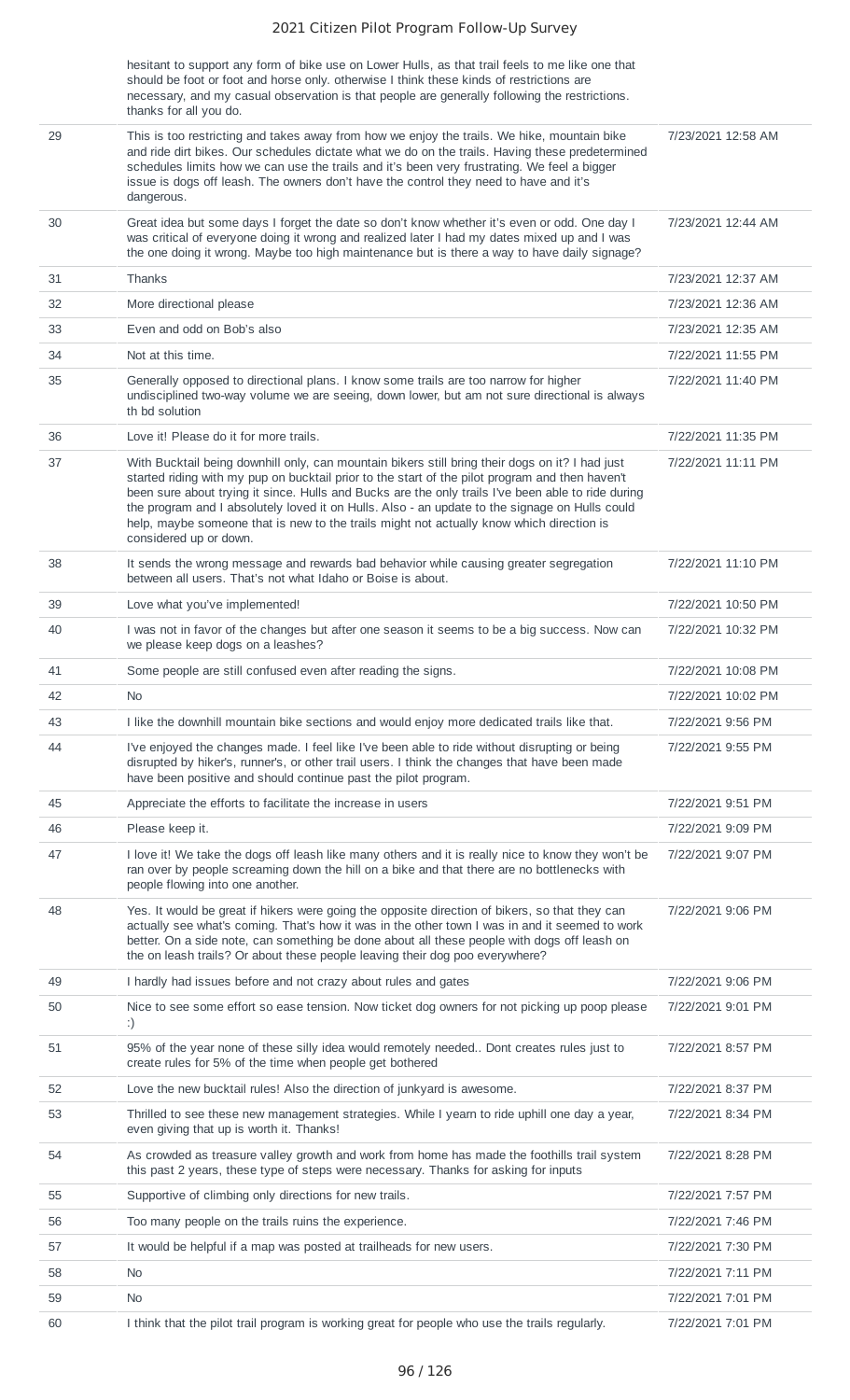However I still hear or see a lot of confusion/misinformation being passed around (esp on Nextdoor App). I try to correct/clarify when able

| 61 | No, but thanks for all the hard work you all have done and continue to do                                                                                                                                                                                                                                                                                                                                                                                                                                                                                                            | 7/22/2021 7:00 PM |
|----|--------------------------------------------------------------------------------------------------------------------------------------------------------------------------------------------------------------------------------------------------------------------------------------------------------------------------------------------------------------------------------------------------------------------------------------------------------------------------------------------------------------------------------------------------------------------------------------|-------------------|
| 62 | Consider more one way trails and more separation of walkers and bikers. Trail health is already<br>noticed on Bucktail !!                                                                                                                                                                                                                                                                                                                                                                                                                                                            | 7/22/2021 7:00 PM |
| 63 | I think the changes are great and would love to see additional changes like the one already<br>implemented.                                                                                                                                                                                                                                                                                                                                                                                                                                                                          | 7/22/2021 6:54 PM |
| 64 | I love the directional trails. I'd consider making fat tire traverse directional.                                                                                                                                                                                                                                                                                                                                                                                                                                                                                                    | 7/22/2021 6:41 PM |
| 65 | No issues with it. I like all the proposals.                                                                                                                                                                                                                                                                                                                                                                                                                                                                                                                                         | 7/22/2021 6:24 PM |
| 66 | Please fix the road into the Polecat trailhead!! It's unsuitable for public use!                                                                                                                                                                                                                                                                                                                                                                                                                                                                                                     | 7/22/2021 6:24 PM |
| 67 | End it.                                                                                                                                                                                                                                                                                                                                                                                                                                                                                                                                                                              | 7/22/2021 6:18 PM |
| 68 | Not really, no.                                                                                                                                                                                                                                                                                                                                                                                                                                                                                                                                                                      | 7/22/2021 5:59 PM |
| 69 | Close Cottonwood Creek to bikes                                                                                                                                                                                                                                                                                                                                                                                                                                                                                                                                                      | 7/22/2021 5:36 PM |
| 70 | This is a great program! As a mountain biker I feel some ownership of the foothills trails<br>because so many miles of trail were built by volunteer mountain biker labor. These rules on the<br>highest traffic trails helps keep all the users happy without limiting anyones access to the<br>trails.                                                                                                                                                                                                                                                                             | 7/22/2021 5:31 PM |
| 71 | It's a good start                                                                                                                                                                                                                                                                                                                                                                                                                                                                                                                                                                    | 7/22/2021 5:12 PM |
| 72 | The etiquette on the trails is more a concern than the changes. Thank you for the awesome<br>Bucktail change. It's been awesome.                                                                                                                                                                                                                                                                                                                                                                                                                                                     | 7/22/2021 5:07 PM |
| 73 | I think the pilot programs are a great step to improving trail system usage and reducing<br>environmental impact on the trails that are seeing increased usage.                                                                                                                                                                                                                                                                                                                                                                                                                      | 7/22/2021 4:53 PM |
| 74 | Good work by you guys, keep it up                                                                                                                                                                                                                                                                                                                                                                                                                                                                                                                                                    | 7/22/2021 4:45 PM |
| 75 | No.                                                                                                                                                                                                                                                                                                                                                                                                                                                                                                                                                                                  | 7/22/2021 4:39 PM |
| 76 | It has been nice with peds and bikes going in the same direction - much less chance of a<br>head-on confrontation around blind corners. I also think we are seeing less damage on trails<br>caused by wide turns and passes around hikers.                                                                                                                                                                                                                                                                                                                                           | 7/22/2021 4:36 PM |
| 77 | N/A                                                                                                                                                                                                                                                                                                                                                                                                                                                                                                                                                                                  | 7/22/2021 4:19 PM |
| 78 | That's a hell no on Around the Mountain for clockwise; would make it more painful than it<br>already is. And I love the Polecat plan; it is working great. And, not looking over my shoulder<br>running down Hulls every 30 seconds for a barreling bike is awesome. You guys are doing<br>great; don't get discouraged. I am a trail user (running/biking) since 2007 and the changes need<br>to happen. Trail usage has become congested; even winter usage has increased. I used to be<br>able to run in the winter on the trails and not see anyone, but that is no longer true. | 7/22/2021 4:05 PM |
| 79 | If Lower Hull's Gulch is to remain even/odd, please consider installing solar powered indicators<br>for even/odd days. My thoughts are along the line of a sign that indicates the day as well as<br>crosswalk style signage with go/no go indicators.                                                                                                                                                                                                                                                                                                                               | 7/22/2021 4:02 PM |
| 80 | No.                                                                                                                                                                                                                                                                                                                                                                                                                                                                                                                                                                                  | 7/22/2021 3:55 PM |
| 81 | Nope                                                                                                                                                                                                                                                                                                                                                                                                                                                                                                                                                                                 | 7/22/2021 3:53 PM |
| 82 | Create interlocking trail systems that would also benefit Wildland Grass Fire fighters.                                                                                                                                                                                                                                                                                                                                                                                                                                                                                              | 7/22/2021 3:50 PM |
| 83 | No                                                                                                                                                                                                                                                                                                                                                                                                                                                                                                                                                                                   | 7/22/2021 3:48 PM |
| 84 | Id like to see more foot-traffic-only trails, like upper Hulls.                                                                                                                                                                                                                                                                                                                                                                                                                                                                                                                      | 7/22/2021 3:46 PM |
| 85 | Great concept. So far going well. Need bigger signs on trails to alert uninformed trail users.                                                                                                                                                                                                                                                                                                                                                                                                                                                                                       | 7/22/2021 3:31 PM |
| 86 | The Hulls trail modifications (odd/even days) works well. The Bucktail trail, however, should be<br>an uphill trail and the central ridge downhill.                                                                                                                                                                                                                                                                                                                                                                                                                                  | 7/22/2021 3:22 PM |
| 87 | When there is room for more trails, I would like to see more parallel single use trails.                                                                                                                                                                                                                                                                                                                                                                                                                                                                                             | 7/22/2021 3:10 PM |
| 88 | Only that bikes need to be respectful (forced if need be) of hikers/pedestrians. Some of them<br>are extremely aggressive and dangerous to both hikers and even other bikers along with being<br>hostile "human beings" with no respect for anyone.                                                                                                                                                                                                                                                                                                                                  | 7/22/2021 2:40 PM |
| 89 | I think the alternate day configuration on Hulls is perfect. It allows for uphill biking half the<br>time, which I really like but also allows for downhill biking without constant worry about uphill<br>users. I don't believe ATM needs to be directional always. There are hikers so users always<br>need to be alert for others.                                                                                                                                                                                                                                                | 7/22/2021 2:39 PM |
| 90 | I think it's a good idea. However the Around the Mountain trail is too long to have it just one<br>way. I'd like to see that changed.                                                                                                                                                                                                                                                                                                                                                                                                                                                | 7/22/2021 2:14 PM |
| 91 | Using odd/even days for trail use makes it difficult if hiking and/or biking is your primary form<br>of fitness. Rain or bad weather days cannot be anticipated.                                                                                                                                                                                                                                                                                                                                                                                                                     | 7/22/2021 1:46 PM |
| 92 | Bigger signs on hulls gulch                                                                                                                                                                                                                                                                                                                                                                                                                                                                                                                                                          | 7/22/2021 1:42 PM |
| 93 | No!                                                                                                                                                                                                                                                                                                                                                                                                                                                                                                                                                                                  | 7/22/2021 1:33 PM |
| 94 | I LOVE the pilot program and think it has been managed really well! Thank you for making the<br>trail safer for everyone!                                                                                                                                                                                                                                                                                                                                                                                                                                                            | 7/22/2021 1:27 PM |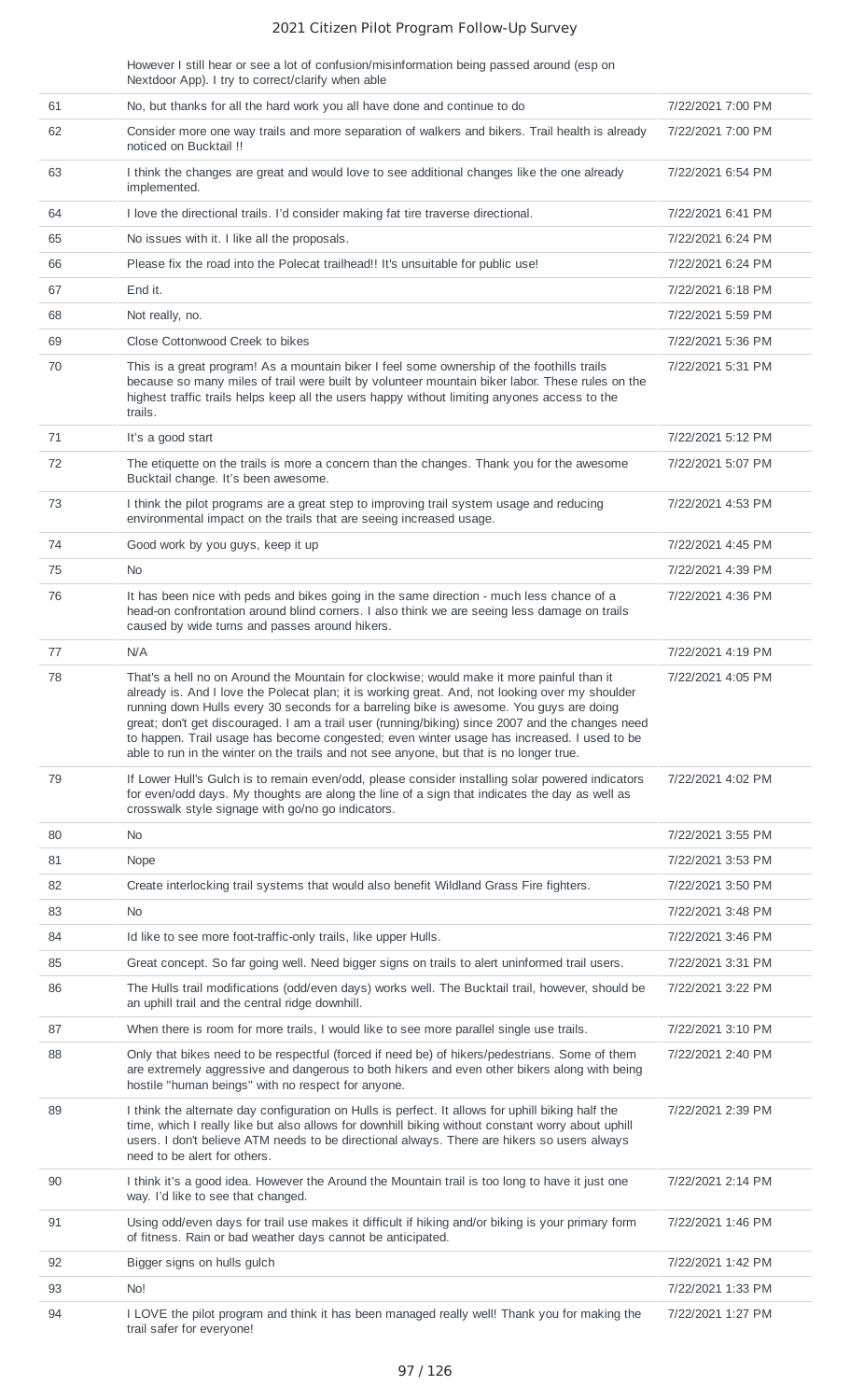| 95  | Keep it up!                                                                                                                                                                                                                                                                                                                                                                                                                                                                                                                                                                                                                                                                                                                                                                     | 7/22/2021 1:17 PM  |
|-----|---------------------------------------------------------------------------------------------------------------------------------------------------------------------------------------------------------------------------------------------------------------------------------------------------------------------------------------------------------------------------------------------------------------------------------------------------------------------------------------------------------------------------------------------------------------------------------------------------------------------------------------------------------------------------------------------------------------------------------------------------------------------------------|--------------------|
| 96  | Thank you for considering all opinions in this trial session. It is nice to know you want input<br>from trail users to help make decisions.                                                                                                                                                                                                                                                                                                                                                                                                                                                                                                                                                                                                                                     | 7/22/2021 12:21 PM |
| 97  | The single direction improves the experience immensely. I still am aware of other trail users,<br>but can relax and enjoy the trail not worrying about a head on collision with other cyclists.                                                                                                                                                                                                                                                                                                                                                                                                                                                                                                                                                                                 | 7/22/2021 12:13 PM |
| 98  | Great program. More similar measures still needed on all lower foothills trails                                                                                                                                                                                                                                                                                                                                                                                                                                                                                                                                                                                                                                                                                                 | 7/22/2021 12:11 PM |
| 99  | I love the pilot program! It's super helpful knowing there are some trails only opened to to<br>downhill mountain bike traffic. It changes the experience by making it more fun and safer for<br>runners/hikers that may otherwise be at risk of getting hit by a fast moving downhill biker. Has<br>it caused me some inconvenience when I forget about the odd/even days on Lower Hulls?<br>Sure. Not a big deal though, I adjust and find a different route. I'm very much in favor of this<br>program. Keep up the good work!                                                                                                                                                                                                                                               | 7/22/2021 11:59 AM |
| 100 | :)                                                                                                                                                                                                                                                                                                                                                                                                                                                                                                                                                                                                                                                                                                                                                                              | 7/22/2021 11:55 AM |
| 101 | It would be nice if there were some way to reduce the number of users on the trail system.<br>Maybe I'm just getting old, or have been in town too long, but I miss the days of going on an<br>eight mile run in foothills, and seeing other people. Keep up the good work.                                                                                                                                                                                                                                                                                                                                                                                                                                                                                                     | 7/22/2021 11:39 AM |
| 102 | Thank you for trying this pilot. I know there was a lot of controversy around the idea. I agree<br>that with more and more people using the trail, we need to find solutions to user conflicts.                                                                                                                                                                                                                                                                                                                                                                                                                                                                                                                                                                                 | 7/22/2021 11:25 AM |
| 103 | This has been great. I'd support these strategies on additional trails.                                                                                                                                                                                                                                                                                                                                                                                                                                                                                                                                                                                                                                                                                                         | 7/22/2021 11:18 AM |
| 104 | Build more mountain bike specific trails. Steep and technical please.                                                                                                                                                                                                                                                                                                                                                                                                                                                                                                                                                                                                                                                                                                           | 7/22/2021 11:15 AM |
| 105 | Love the Hulls altered days!                                                                                                                                                                                                                                                                                                                                                                                                                                                                                                                                                                                                                                                                                                                                                    | 7/22/2021 10:54 AM |
| 106 | I feel it is making the trail system safer and cuts down on conflicts between trail users.                                                                                                                                                                                                                                                                                                                                                                                                                                                                                                                                                                                                                                                                                      | 7/22/2021 10:52 AM |
| 107 | I appreciate the program. R2R has traditionally made decisions that largely favor hiking or<br>multiuser. The biking population has exploded and we as a community have the opportunity to<br>build a fantastic bike trail network to accompany the many multiuser or foot traffic only trails.<br>The Hulls and Bucktail pilots have made biking in the foothills safer and more fun. Please<br>consider a couple of suggestions. 1) create a trail loop for NICA (middle school and high<br>school) age kids to ride at race pace. Directional, bike only with climb and descent. Also,<br>please change Kelton's ramp near Columbia Village to allow bike traffic. It's a great technical<br>route for bikes and a shame to make it foot only.                               | 7/22/2021 10:50 AM |
| 108 | The foothill trails need to be managed for use. I'm a mountain biker in addition to a trail runner<br>and I believe that mountain bikers can get further out more quickly, so runners/hikers/etc.<br>should be preferred users of close-in trails (and mountain bikers should go slow and yield to<br>pedestrian users on close-in trails). Ridge to Rivers should also construct more new downhill<br>mountain bike-only flow trails.                                                                                                                                                                                                                                                                                                                                          | 7/22/2021 10:46 AM |
| 109 | Need more monitoring of hulls trail. I'm impressed there hasn't been a bad wreck with hikers<br>and runners disregarding the bike downhill days only.                                                                                                                                                                                                                                                                                                                                                                                                                                                                                                                                                                                                                           | 7/22/2021 10:41 AM |
| 110 | I believe there are some good things about it. But I also believe that people can and will use<br>the trails wisely if given the opportunity. I grew up in Idaho and love and adore and use the<br>foothills on an almost daily basis. I like to enjoy them how and when I would like, without being<br>told where I can and cannot go, and which direction. I believe and have experienced for the<br>most part on the trails that people are kind and courteous and it's an enjoyable experience to<br>be on the trails. I like them the way they are. But please, please change polecat so it is not<br>always counter clockwise. That is definitely my biggest complaint. Thanks for all you do to<br>take care of the trails I love. They make Boise a great place to live | 7/22/2021 10:14 AM |
| 111 | More 1 Way Trails!!!                                                                                                                                                                                                                                                                                                                                                                                                                                                                                                                                                                                                                                                                                                                                                            | 7/22/2021 10:07 AM |
| 112 | <b>Nopes</b>                                                                                                                                                                                                                                                                                                                                                                                                                                                                                                                                                                                                                                                                                                                                                                    | 7/22/2021 10:07 AM |
| 113 | Thanks for the survey, consideration of input, as well as the transparency. Your hard work is<br>appreciated.                                                                                                                                                                                                                                                                                                                                                                                                                                                                                                                                                                                                                                                                   | 7/22/2021 10:01 AM |
| 114 | I support the single direction because I feel this is the best way to keep trails singletrack. If<br>you have people passing the trails will widen. Not all of us want the whole trail system looking<br>like the disaster of lower hulls gulch.                                                                                                                                                                                                                                                                                                                                                                                                                                                                                                                                | 7/22/2021 9:56 AM  |
| 115 | Not just odd/even days, but time of day should play into who gets to use certain trails.                                                                                                                                                                                                                                                                                                                                                                                                                                                                                                                                                                                                                                                                                        | 7/22/2021 9:45 AM  |
| 116 | People ignoring signs, gates. Need to deputize experienced users to give warnings? directional<br>travel only works when every user goes same direction.                                                                                                                                                                                                                                                                                                                                                                                                                                                                                                                                                                                                                        | 7/22/2021 9:38 AM  |
| 117 | I can support the purpose, but would like to maybe see Polecat handled differently.                                                                                                                                                                                                                                                                                                                                                                                                                                                                                                                                                                                                                                                                                             | 7/22/2021 9:33 AM  |
| 118 | The only trail I've used since the pilot program began is Polecat. The yes or no questions don't<br>capture my views fully. As a hiker, it doesn't matter so much which direction you go, though as<br>I noted earlier I'm used to going clockwise. But I wonder if it makes sense to have hikers going<br>one direction and bikers the other. We had bikers come up behind us on the really narrow<br>section, and we had to keep walking to find a spot to step aside. It would be better if we could<br>see them coming.                                                                                                                                                                                                                                                     | 7/22/2021 9:23 AM  |
| 119 | Thanks for the program                                                                                                                                                                                                                                                                                                                                                                                                                                                                                                                                                                                                                                                                                                                                                          | 7/22/2021 9:22 AM  |
| 120 | Thanks                                                                                                                                                                                                                                                                                                                                                                                                                                                                                                                                                                                                                                                                                                                                                                          | 7/22/2021 9:22 AM  |
| 121 | I support the pilot program and see the need for changes. Lower Hulls Gulch alternate day<br>directional use has been a very positive change, and I appreciate still having the ability to ride                                                                                                                                                                                                                                                                                                                                                                                                                                                                                                                                                                                 | 7/22/2021 9:20 AM  |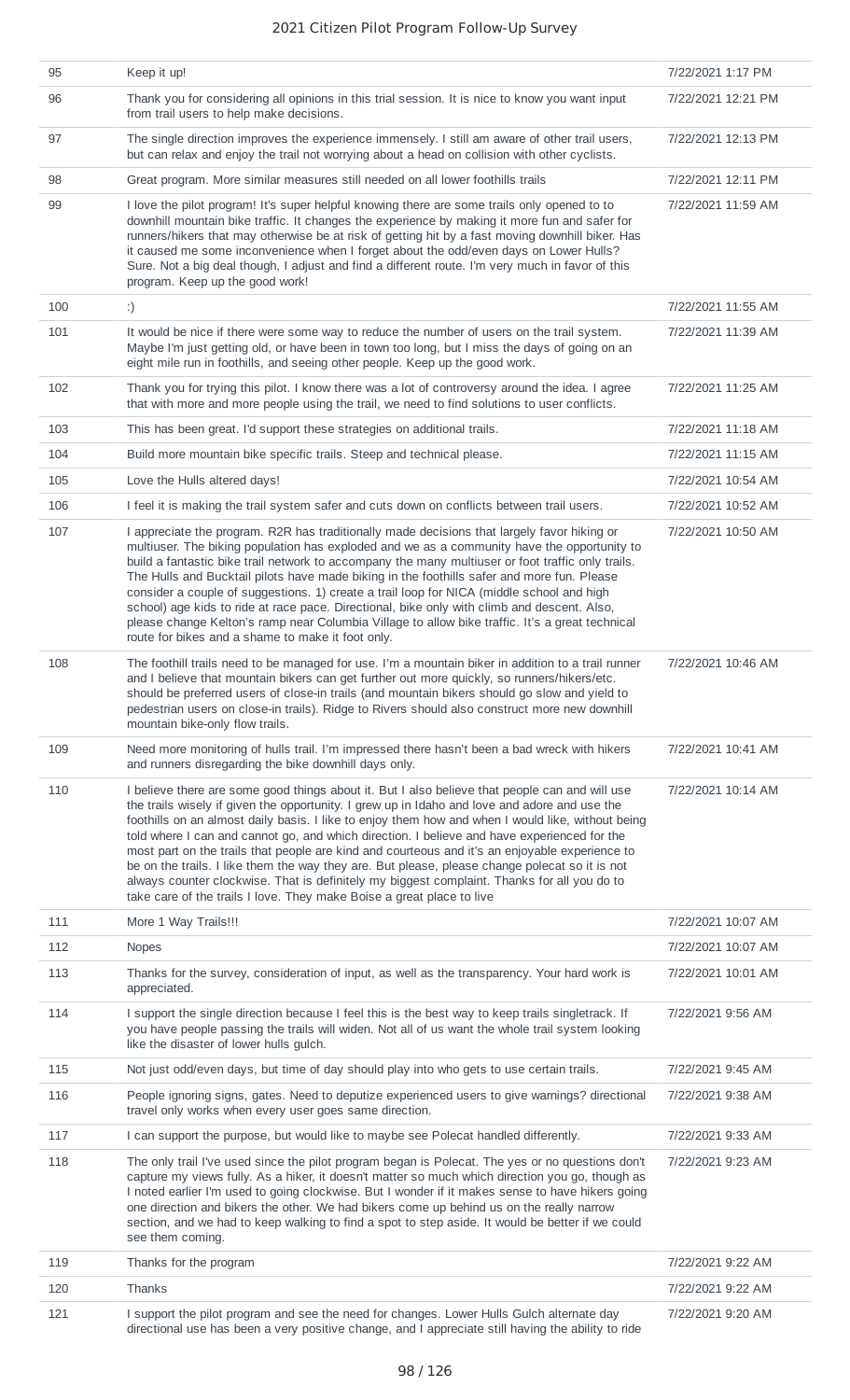|     | it in both directions. I would encourage similar alternate-day directional use on the other trails<br>in this pilot program. Directional trail use is a great solution, but I believe everyone benefits<br>from the ability to use trails in either direction and allows for more variety of route planning.                                                                                                                                                                                                                                                                                                                                                                                                                   |                   |
|-----|--------------------------------------------------------------------------------------------------------------------------------------------------------------------------------------------------------------------------------------------------------------------------------------------------------------------------------------------------------------------------------------------------------------------------------------------------------------------------------------------------------------------------------------------------------------------------------------------------------------------------------------------------------------------------------------------------------------------------------|-------------------|
| 122 | Hulls is getting pretty rutted. I would support it as hiking only. Around the mountain is best cc-<br>wise, in my opinion. Polecat would be great to alternate cc and c-wise, but I can see that this<br>might cause confusion. Overall, thank you for seeking proactive improvements to make our<br>trail experience fun and stress free as usage increases. It is ultimately up to all of us to treat<br>each other with courtesy and respect.                                                                                                                                                                                                                                                                               | 7/22/2021 8:57 AM |
| 123 | Thanks for working on making the trail system better and more user-friendly. Much<br>appreciated.                                                                                                                                                                                                                                                                                                                                                                                                                                                                                                                                                                                                                              | 7/22/2021 8:55 AM |
| 124 | It has been great to have directional trails and days that are mountain bike only! It would be<br>great to see a few more trails use this as the trails are getting busier and busier. Also opening<br>up some more trails to pedal assist class 1 e bikes.                                                                                                                                                                                                                                                                                                                                                                                                                                                                    | 7/22/2021 8:40 AM |
| 125 | Please consider making Landslide a downhill-only trail. I'm a xc climbing KOM geek, and live<br>in Hidden Springs, but would looooove if Landslide was DH only. It's one of the "funnest"<br>descents in the area, and I'd gladly find another sufferfest ascent just to have Landslide be<br>open to full speed shenanigans 24/7. Thanks for all your efforts!                                                                                                                                                                                                                                                                                                                                                                | 7/22/2021 8:33 AM |
| 126 | Keep up the great work!                                                                                                                                                                                                                                                                                                                                                                                                                                                                                                                                                                                                                                                                                                        | 7/22/2021 8:25 AM |
| 127 | get rid of the bikers only downhill on hulls, and/or make a runners only day                                                                                                                                                                                                                                                                                                                                                                                                                                                                                                                                                                                                                                                   | 7/22/2021 8:12 AM |
| 128 | Dogs, dog waste, and the owners of dogs should be your biggest concern for our trail system -<br>not the direction that the public uses them. If we can not control the waste and the dogs on the<br>trail system we are at risk of loosing access to the trail systems. This would be one of the<br>most detrimental things to happen to our city.                                                                                                                                                                                                                                                                                                                                                                            | 7/22/2021 8:10 AM |
| 129 | On the questions about directional trail use (ATM & Polecat), I don't have a strong preference<br>for either direction. Thanks for all you do!                                                                                                                                                                                                                                                                                                                                                                                                                                                                                                                                                                                 | 7/22/2021 8:03 AM |
| 130 | It's a good start to figuring out the best ways to make the trails more usable for more people.                                                                                                                                                                                                                                                                                                                                                                                                                                                                                                                                                                                                                                | 7/22/2021 8:01 AM |
| 131 | <b>No</b>                                                                                                                                                                                                                                                                                                                                                                                                                                                                                                                                                                                                                                                                                                                      | 7/22/2021 7:59 AM |
| 132 | I think it's a great idea for high use and technical trails. Most of the negative comments I've<br>heard from people are those that don't understand that only certain sections are<br>directional/limited on even and odd days.                                                                                                                                                                                                                                                                                                                                                                                                                                                                                               | 7/22/2021 7:56 AM |
| 133 | I live close to Polecat if you switched directions to clockwise I would seriously hate riding my<br>bike up those switchbacks! I would not ride it anymore.                                                                                                                                                                                                                                                                                                                                                                                                                                                                                                                                                                    | 7/22/2021 7:45 AM |
| 134 | Please consider Landslide as a directional trail or downhill only. There is an excellent climbing<br>route on Redtail. That trail is well designed for downhill riding and runs roughly parallel to<br>Redtail.                                                                                                                                                                                                                                                                                                                                                                                                                                                                                                                | 7/22/2021 7:40 AM |
| 135 | The section of Polecat from the parking lot on Cartwright to access Quick Draw should be<br>multi directional to allow runners/walkers etc a shorter route to use                                                                                                                                                                                                                                                                                                                                                                                                                                                                                                                                                              | 7/22/2021 7:36 AM |
| 136 | It is great, now I can ride the trail and if someone is in the way and almost gets hit, it is their<br>fault, mind you I don't want to hit anyone ever, but I have used the system twice on lower hulls<br>and there have been hikers both times, 2 close calls                                                                                                                                                                                                                                                                                                                                                                                                                                                                | 7/22/2021 7:28 AM |
| 137 | I fully support mitigation strategies such as these. Thank you for endless (and at times what<br>likely feels thankless) work on the trails. The trail system is a major reason we love where we<br>live so much and expect our children to feel the same! Just as data points, I encountered<br>hikers coming up Hulls on odd days (and at least one biker coming down Hulls on even days)<br>probably ~10 times. Most folks had no idea (which is pretty mind blowing at this point),<br>however on a couple of occasions the trail user knowingly chose this path and created a<br>confrontation. Again, I say this not to complain; just to provide additional data points for R2R.<br>Thank you thank you for all you do! | 7/22/2021 7:28 AM |
| 138 | It really made it hard to hike. I avoided pilot trails like crazy because you always had to be<br>aware and remember what day it was or which one you can use or not. Made me have to find<br>other things to do.                                                                                                                                                                                                                                                                                                                                                                                                                                                                                                              | 7/22/2021 7:22 AM |
| 139 | No                                                                                                                                                                                                                                                                                                                                                                                                                                                                                                                                                                                                                                                                                                                             | 7/22/2021 7:19 AM |
| 140 | Not about this specifically but on a different note there needs to be more doggie shit bins on<br>trails too many people are not being responsible doggie owners                                                                                                                                                                                                                                                                                                                                                                                                                                                                                                                                                               | 7/22/2021 7:11 AM |
| 141 | Put dogs on leashes                                                                                                                                                                                                                                                                                                                                                                                                                                                                                                                                                                                                                                                                                                            | 7/22/2021 7:05 AM |
| 142 | Please change Polecat to clockwise.                                                                                                                                                                                                                                                                                                                                                                                                                                                                                                                                                                                                                                                                                            | 7/22/2021 7:02 AM |
| 143 | It does make it nice not to have bikers coming at you with the way it was before.                                                                                                                                                                                                                                                                                                                                                                                                                                                                                                                                                                                                                                              | 7/22/2021 6:49 AM |
| 144 | Pilot program needs to include dog restrictions and leash mandates. Dog owners cause the<br>most problems of any user group on the congested trail system. This was obvious from the<br>initial survey. Also Shane's loop should be converted to a counterclockwise directional trail.                                                                                                                                                                                                                                                                                                                                                                                                                                         | 7/22/2021 6:47 AM |
| 145 | We need to have some trails be bike free.                                                                                                                                                                                                                                                                                                                                                                                                                                                                                                                                                                                                                                                                                      | 7/22/2021 6:29 AM |
| 146 | You need to make your trails more accessible for people with disabilities. Also improve you<br>parking lot to include accessible parking.                                                                                                                                                                                                                                                                                                                                                                                                                                                                                                                                                                                      | 7/22/2021 6:26 AM |
| 147 | No.                                                                                                                                                                                                                                                                                                                                                                                                                                                                                                                                                                                                                                                                                                                            | 7/22/2021 6:01 AM |
| 148 | Thank you, as a hiker I feel much safer with the direction trails. I would love to see signs or<br>billboards reminding people not to use muddy trails                                                                                                                                                                                                                                                                                                                                                                                                                                                                                                                                                                         | 7/22/2021 6:01 AM |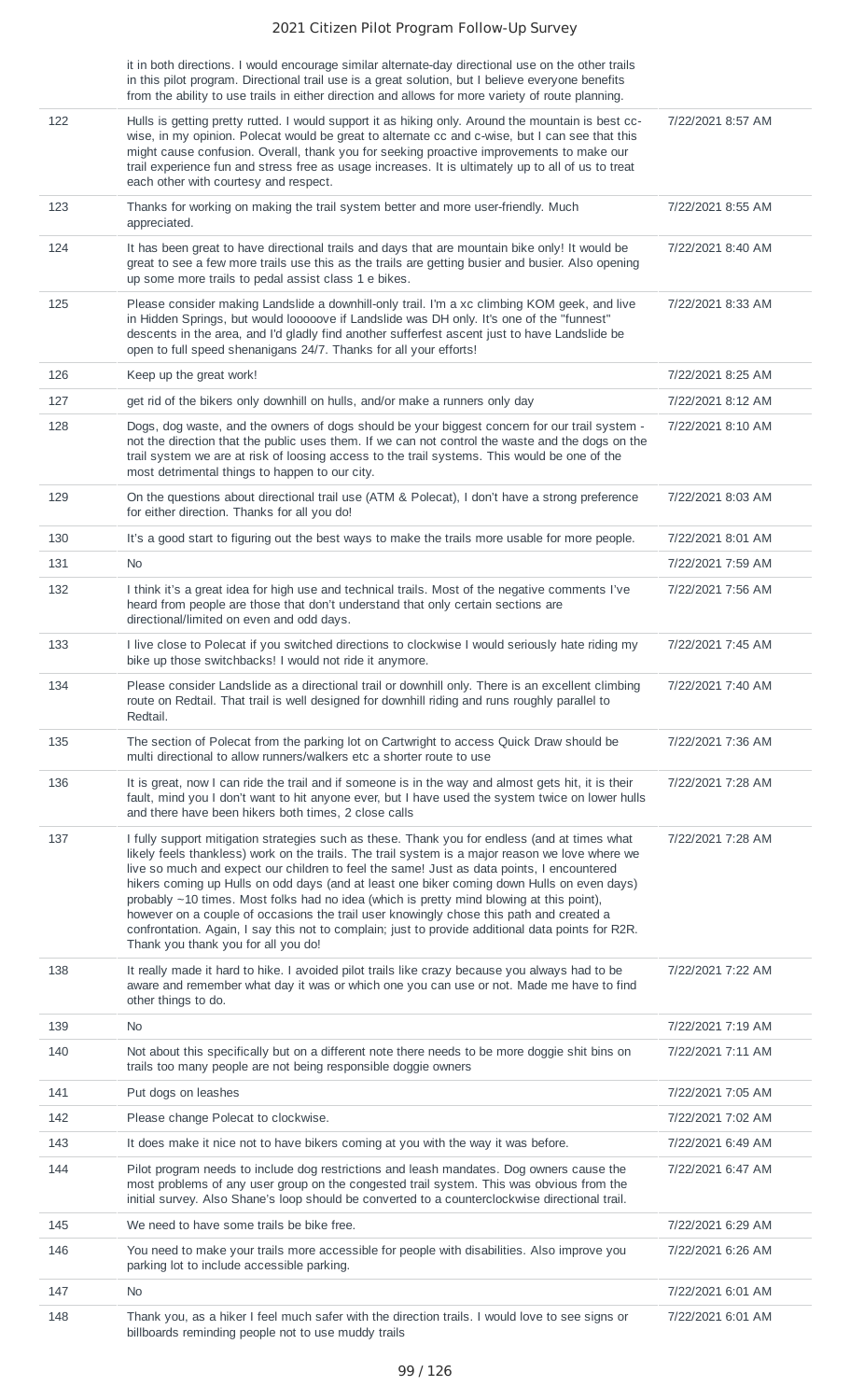| 149 | Thank you for working on finding solutions! No option will make everyone happybut this<br>makes the trails safer for all.                                                                                                                                                                                                                                                                                                                                                                                                                                                                              | 7/22/2021 5:31 AM  |
|-----|--------------------------------------------------------------------------------------------------------------------------------------------------------------------------------------------------------------------------------------------------------------------------------------------------------------------------------------------------------------------------------------------------------------------------------------------------------------------------------------------------------------------------------------------------------------------------------------------------------|--------------------|
| 150 | Primarily mountain bikes. Also trail runners. Consider no bikes on lower hulls on non downhill<br>days. There are plenty of other routes nearby.                                                                                                                                                                                                                                                                                                                                                                                                                                                       | 7/22/2021 5:17 AM  |
| 151 | Expand to south West Boise including New York canal and the Murgoitio park site.                                                                                                                                                                                                                                                                                                                                                                                                                                                                                                                       | 7/22/2021 4:59 AM  |
| 152 | Appreciate the effort, I definitely feel like the bucktail separation is the way forward. New trails<br>should be designated as one or the other, or have parallel trails as much as feasible.                                                                                                                                                                                                                                                                                                                                                                                                         | 7/22/2021 4:53 AM  |
| 153 | Thanks for soliciting feedback!                                                                                                                                                                                                                                                                                                                                                                                                                                                                                                                                                                        | 7/22/2021 3:20 AM  |
| 154 | Save Murguitio Park/Open Space. As a South Boise resident there is little to no outdoor<br>recreation area and what the city is trying to do with that land is devastating. I love our<br>foothills, but would love more options to be outdoors especially with my family closer to home.                                                                                                                                                                                                                                                                                                              | 7/22/2021 1:35 AM  |
| 155 | Not at this time.                                                                                                                                                                                                                                                                                                                                                                                                                                                                                                                                                                                      | 7/22/2021 1:28 AM  |
| 156 | Add more downhill only mtn bike trails or downhill only days in the future please.                                                                                                                                                                                                                                                                                                                                                                                                                                                                                                                     | 7/21/2021 11:08 PM |
| 157 | The pilot is working well on Lowe hulls, however, there are users who don't abide. I hope time<br>and better signage wil change that. In general the trails flow better and are safer during the<br>pilot. I would like to see it extended and possibly expanded.                                                                                                                                                                                                                                                                                                                                      | 7/21/2021 11:00 PM |
| 158 | Love the changes! The bucktail renovation is amazing!! Thank you for all the hard work.                                                                                                                                                                                                                                                                                                                                                                                                                                                                                                                | 7/21/2021 10:50 PM |
| 159 | Please consider trail runners. It appears that Lou rain bikers get the preference. That's<br>discouraging.                                                                                                                                                                                                                                                                                                                                                                                                                                                                                             | 7/21/2021 10:39 PM |
| 160 | Great work. Keep it up.                                                                                                                                                                                                                                                                                                                                                                                                                                                                                                                                                                                | 7/21/2021 10:20 PM |
| 161 | There are still many users that ignore the signs and go the wrong direction. Annoying                                                                                                                                                                                                                                                                                                                                                                                                                                                                                                                  | 7/21/2021 10:09 PM |
| 162 | Keep it going!                                                                                                                                                                                                                                                                                                                                                                                                                                                                                                                                                                                         | 7/21/2021 10:06 PM |
| 163 | The one directional signs are super confusing. I have to stop and look at them for a long time<br>to make sense. Better design and new signage please!!                                                                                                                                                                                                                                                                                                                                                                                                                                                | 7/21/2021 10:00 PM |
| 164 | No.                                                                                                                                                                                                                                                                                                                                                                                                                                                                                                                                                                                                    | 7/21/2021 9:45 PM  |
| 165 | I have been nervous about messing up the direction and getting yelled at by others on the<br>trails and have completely avoided some of the trails                                                                                                                                                                                                                                                                                                                                                                                                                                                     | 7/21/2021 9:43 PM  |
| 166 | R2R, Please stop building fancy gates and signs and focus on expanding our trail network to<br>reduce congestion. Put eager volunteer groups to work under R2R guidance.                                                                                                                                                                                                                                                                                                                                                                                                                               | 7/21/2021 9:17 PM  |
| 167 | No. Appreciate the efforts on this. It's tricky to navigate.                                                                                                                                                                                                                                                                                                                                                                                                                                                                                                                                           | 7/21/2021 8:55 PM  |
| 168 | Love it! It's a great start. We can work out the kinks but we need to start somewhere.                                                                                                                                                                                                                                                                                                                                                                                                                                                                                                                 | 7/21/2021 8:50 PM  |
| 169 | I would like to see parallel trails running a long busier trails for biking/hiking.                                                                                                                                                                                                                                                                                                                                                                                                                                                                                                                    | 7/21/2021 8:39 PM  |
| 170 | I thought I would hate it and was pleasantly surprised. That said, trail use seems to have<br>dwindled considerably already with things opening back up and I don't think more regulation is<br>necessary. Also, our family got off the bogus lift and headed right so we could ride down the<br>deer point single track. There is a short section of atm you have to take in the wrong direction.<br>It wasn't signed until we got there and we weren't going to ride back up with our little one. It<br>seems like that tiny section should be bidirectional since folks can access it from the lift | 7/21/2021 8:38 PM  |
| 171 | The pilot is great. Suggest building additional parallel trails along Hulls and Bob's to create<br>dedicated walking and biking areas. It is a great success on Buck's.                                                                                                                                                                                                                                                                                                                                                                                                                                | 7/21/2021 8:37 PM  |
| 172 | Just be careful dividing usage of trails, even when there are dedicated use cases. Splitting trail<br>use can just lead users to being more divided, rather than learning to share.                                                                                                                                                                                                                                                                                                                                                                                                                    | 7/21/2021 7:55 PM  |
| 173 | Appreciate you being open to change and trying this out!!!!                                                                                                                                                                                                                                                                                                                                                                                                                                                                                                                                            | 7/21/2021 7:55 PM  |
| 174 | Thank you! You all are doing great work                                                                                                                                                                                                                                                                                                                                                                                                                                                                                                                                                                | 7/21/2021 7:42 PM  |
| 175 | Love having the pedestrian trail next to Bucktail!!! So much better.                                                                                                                                                                                                                                                                                                                                                                                                                                                                                                                                   | 7/21/2021 7:29 PM  |
| 176 | I appreciate the effort. I just didn't think a few decisions were the right ones.                                                                                                                                                                                                                                                                                                                                                                                                                                                                                                                      | 7/21/2021 7:22 PM  |
| 177 | Love the alternating days on Hulls! Both as a mountain biker and trail runner.                                                                                                                                                                                                                                                                                                                                                                                                                                                                                                                         | 7/21/2021 7:17 PM  |
| 178 | Add more trails to the program.                                                                                                                                                                                                                                                                                                                                                                                                                                                                                                                                                                        | 7/21/2021 7:10 PM  |
| 179 | Add Shane's loop                                                                                                                                                                                                                                                                                                                                                                                                                                                                                                                                                                                       | 7/21/2021 7:09 PM  |
| 180 | Thanks                                                                                                                                                                                                                                                                                                                                                                                                                                                                                                                                                                                                 | 7/21/2021 7:08 PM  |
| 181 | <b>Thanks</b>                                                                                                                                                                                                                                                                                                                                                                                                                                                                                                                                                                                          | 7/21/2021 7:02 PM  |
| 182 | Such a great program                                                                                                                                                                                                                                                                                                                                                                                                                                                                                                                                                                                   | 7/21/2021 7:01 PM  |
| 183 | I'm also a mountain biker so I am a bit conflicted on the Hulls Gulch solution. It's always been<br>sketchy to ride that trail with hikers, runners, blind corners, etc. but I don't think restricting<br>access for other users is the answer. Maybe on even days restrict mountain bikers? Maybe<br>add some drop in trails from Crestline or Red Cliffs to disperse users?                                                                                                                                                                                                                          | 7/21/2021 6:34 PM  |
| 184 | Better enforcement of the rules is needed. Especially on Lower Hulls. Too many hikers ignoring<br>the change.                                                                                                                                                                                                                                                                                                                                                                                                                                                                                          | 7/21/2021 6:21 PM  |
| 185 | No                                                                                                                                                                                                                                                                                                                                                                                                                                                                                                                                                                                                     | 7/21/2021 5:57 PM  |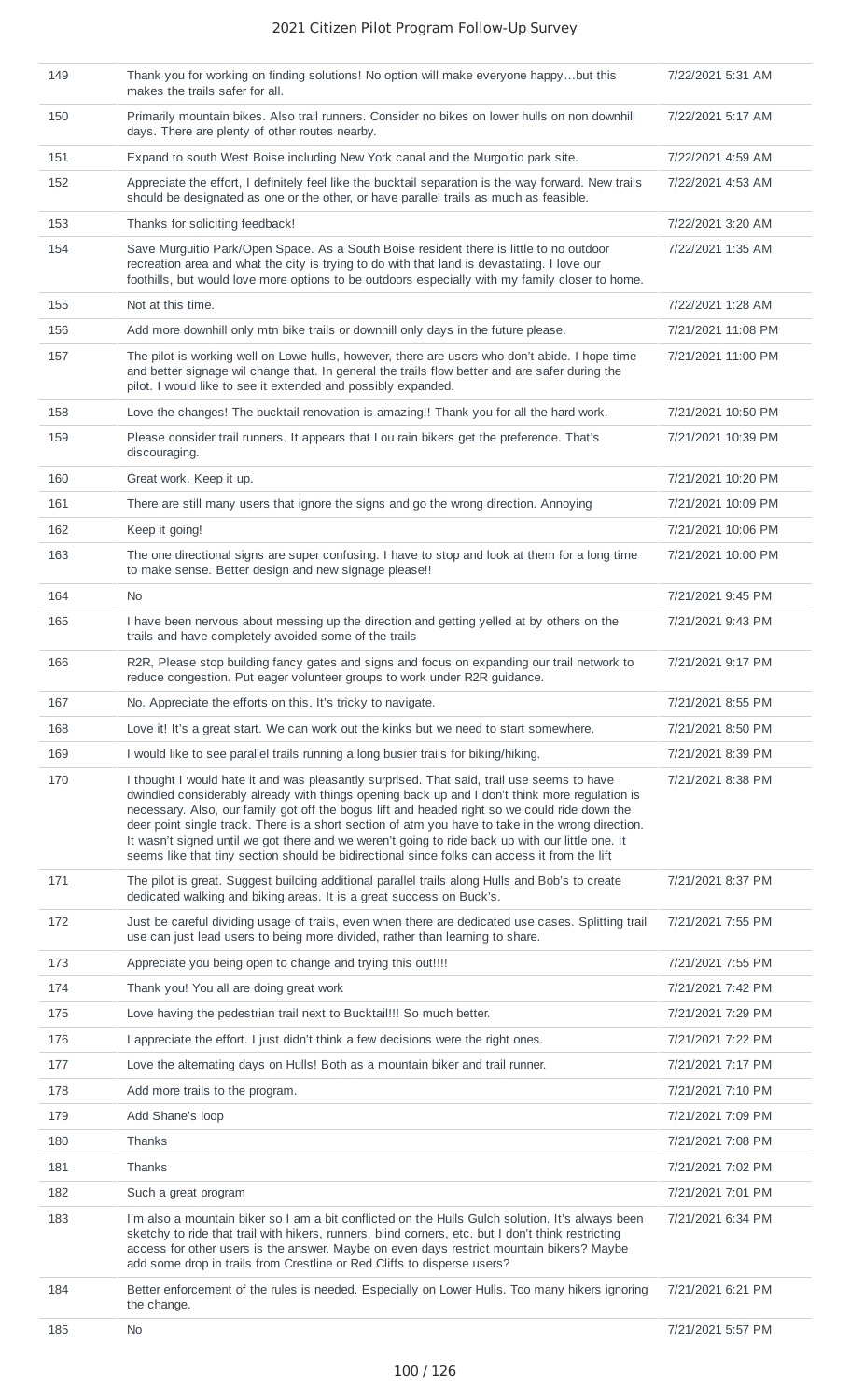| 186 | No.                                                                                                                                                                                                                                                                                                                                                                                                                                                                                                                                                                                                                                                                                                                                                                                                                           | 7/21/2021 5:52 PM  |
|-----|-------------------------------------------------------------------------------------------------------------------------------------------------------------------------------------------------------------------------------------------------------------------------------------------------------------------------------------------------------------------------------------------------------------------------------------------------------------------------------------------------------------------------------------------------------------------------------------------------------------------------------------------------------------------------------------------------------------------------------------------------------------------------------------------------------------------------------|--------------------|
| 187 | Unfamiliar with the program specifics. In general, I lean toward keeping things unstructured and<br>natural. With the use increase I'm seeing, however, some sort of controls (structure) are<br>needed. Good luck!                                                                                                                                                                                                                                                                                                                                                                                                                                                                                                                                                                                                           | 7/21/2021 5:26 PM  |
| 188 | Keep up the good work!                                                                                                                                                                                                                                                                                                                                                                                                                                                                                                                                                                                                                                                                                                                                                                                                        | 7/21/2021 5:00 PM  |
| 189 | Pretty good step in the right direction.                                                                                                                                                                                                                                                                                                                                                                                                                                                                                                                                                                                                                                                                                                                                                                                      | 7/21/2021 4:50 PM  |
| 190 | Overall, I feel like the initiatives have been well signed.                                                                                                                                                                                                                                                                                                                                                                                                                                                                                                                                                                                                                                                                                                                                                                   | 7/21/2021 4:02 PM  |
| 191 | I feel it's going well                                                                                                                                                                                                                                                                                                                                                                                                                                                                                                                                                                                                                                                                                                                                                                                                        | 7/21/2021 3:48 PM  |
| 192 | I think that it was a really great idea to implement things like this.                                                                                                                                                                                                                                                                                                                                                                                                                                                                                                                                                                                                                                                                                                                                                        | 7/21/2021 3:39 PM  |
| 193 | More trails one way                                                                                                                                                                                                                                                                                                                                                                                                                                                                                                                                                                                                                                                                                                                                                                                                           | 7/21/2021 2:19 PM  |
| 194 | More signage at and along the trails would help, also the even/odd days just deter people from<br>getting outside rather than actually solving the problem. I still see many mountain bikers going<br>off trail when it is not necessary.                                                                                                                                                                                                                                                                                                                                                                                                                                                                                                                                                                                     | 7/21/2021 1:51 PM  |
| 195 | I really liked the alternating days scheme on Hull's and would support it being present if needed<br>on other very busy trails. I would also appreciate some guidance on what trail users should do<br>if there is a breakdown on a directional trail and the fastest way back is in the wrong direction.<br>I've encountered this situation a couple of times (once me, once someone else). I think<br>signage should indicate that this is a possibility, since trail users need to be aware that there is<br>still a possibility of encountering wrong-way traffic                                                                                                                                                                                                                                                         | 7/21/2021 1:47 PM  |
| 196 | The directional trails have made riding experience sooo much better. Thank you. Bucks trail<br>seperate use is also fantastic if the runners and walkers would just abide the new trail                                                                                                                                                                                                                                                                                                                                                                                                                                                                                                                                                                                                                                       | 7/21/2021 1:46 PM  |
| 197 | Comments previously submitted about Polecat Loop. I don't see how reversing trail direction<br>would make any difference on any trail; better if there were at least some days when<br>restrictions didn't apply.                                                                                                                                                                                                                                                                                                                                                                                                                                                                                                                                                                                                             | 7/21/2021 1:46 PM  |
| 198 | Thanks for putting so much effort in to making trail users happy. I beleive a culture and<br>mentality of sharing spaces and respecting others should be encouraged, instead of frivolous,<br>unenforceable rules on trail use.                                                                                                                                                                                                                                                                                                                                                                                                                                                                                                                                                                                               | 7/21/2021 1:41 PM  |
| 199 | Thanks for trying. There are also bike riders who are using a computer app to try to beat the<br>record for the fastest person on the trail. That should be jammed or banned or bikes should be<br>banned completely on dangerous parts of the trail system. In general, bike riders have no self<br>control and they are making the trail system unusable for hikers. I'm in favor of dedicating a<br>few trails for bikes only, just a few, and then ban them from the rest of the trail system.<br>They've brought this on themselves with their reckless behavior.                                                                                                                                                                                                                                                        | 7/21/2021 1:37 PM  |
| 200 | With use increasing it was time to try something. One key element that would have been<br>helpful is to identify the specific issues or problems that are the focus of the changes. Without<br>knowing what the problem is, it is hard to know if you will solve it with the proposed action.<br>Generally speaking the directional actions seem to work better then alternate use days, which<br>takes away an opportunity to enjoy a trail for half the time. Also, all mtn bikers can be hikers.<br>Not all hikers own or ride a mtn bike. So even a ped only trail can be used by mtn bikers. They<br>just need to get off the bike and smell the roses. Thanks to the R2R crew for their work on the<br>ground. The trails are in great shape generally and the crew is to be commended for their hard<br>work. Thanks!! | 7/21/2021 1:37 PM  |
| 201 | I thought it helped with the busier trails. I know we can't slow the amount of people on the<br>trails, but I wish that there was a way to educate people on trail etiquette.                                                                                                                                                                                                                                                                                                                                                                                                                                                                                                                                                                                                                                                 | 7/21/2021 1:17 PM  |
| 202 | A couple of times I have ridden down hulls some runners were coming up.                                                                                                                                                                                                                                                                                                                                                                                                                                                                                                                                                                                                                                                                                                                                                       | 7/21/2021 1:17 PM  |
| 203 | I think it's great and that Boise has needed it for quite some time                                                                                                                                                                                                                                                                                                                                                                                                                                                                                                                                                                                                                                                                                                                                                           | 7/21/2021 1:06 PM  |
| 204 | No.                                                                                                                                                                                                                                                                                                                                                                                                                                                                                                                                                                                                                                                                                                                                                                                                                           | 7/21/2021 1:05 PM  |
| 205 | Thank you for your efforts!!! The directional on Polecat has been fantastic. Even when I pull<br>into the parking lot and it's full I know this methods spreads out trail users and I can ride the<br>whole trail without seeing someone                                                                                                                                                                                                                                                                                                                                                                                                                                                                                                                                                                                      | 7/21/2021 12:58 PM |
| 206 | No.                                                                                                                                                                                                                                                                                                                                                                                                                                                                                                                                                                                                                                                                                                                                                                                                                           | 7/21/2021 12:55 PM |
| 207 | Bikers seem to take priority. We all pay taxes and we should all be heard                                                                                                                                                                                                                                                                                                                                                                                                                                                                                                                                                                                                                                                                                                                                                     | 7/21/2021 12:53 PM |
| 208 | Overall, I'm very excited about the program and strongly hope it is extended/put in place<br>permanently! Also, I think initial signage was a bit understated at first and lead to some issues<br>on Hull's but the more recent improvements seemed to have helped!                                                                                                                                                                                                                                                                                                                                                                                                                                                                                                                                                           | 7/21/2021 12:48 PM |
| 209 | I think it's a good initiative altogether. Hopefully it leads to fewer confrontations and not more.                                                                                                                                                                                                                                                                                                                                                                                                                                                                                                                                                                                                                                                                                                                           | 7/21/2021 12:46 PM |
| 210 | No                                                                                                                                                                                                                                                                                                                                                                                                                                                                                                                                                                                                                                                                                                                                                                                                                            | 7/21/2021 12:37 PM |
| 211 | Love the new bucktail bike trail! Would be interested to see if there are other trails where we<br>could implement this. Overall pilot has been successful                                                                                                                                                                                                                                                                                                                                                                                                                                                                                                                                                                                                                                                                    | 7/21/2021 12:28 PM |
| 212 | Continued development of alternating use and one-way trails will only improve the trail<br>ecosystem for Boise. I highly encourage R2R to look at more options for one-way MTB travel<br>including: -Freestone ridge downhill from fat tire to 3 Bears - 3 bears downhill from watchmans<br>to shanes loop - Uphill only travel for the Kestrel climb as this gets a lot of foot/bike traffic and<br>it's always a huge pain when some one rides full speed down this and treats it like there's<br>enough room for passing. I'd also suggest additional or improved enforcement of trail restriction<br>during wet or muddy seasons, fines, and or patrol these areas. Thank you for all you do!!!                                                                                                                           | 7/21/2021 12:23 PM |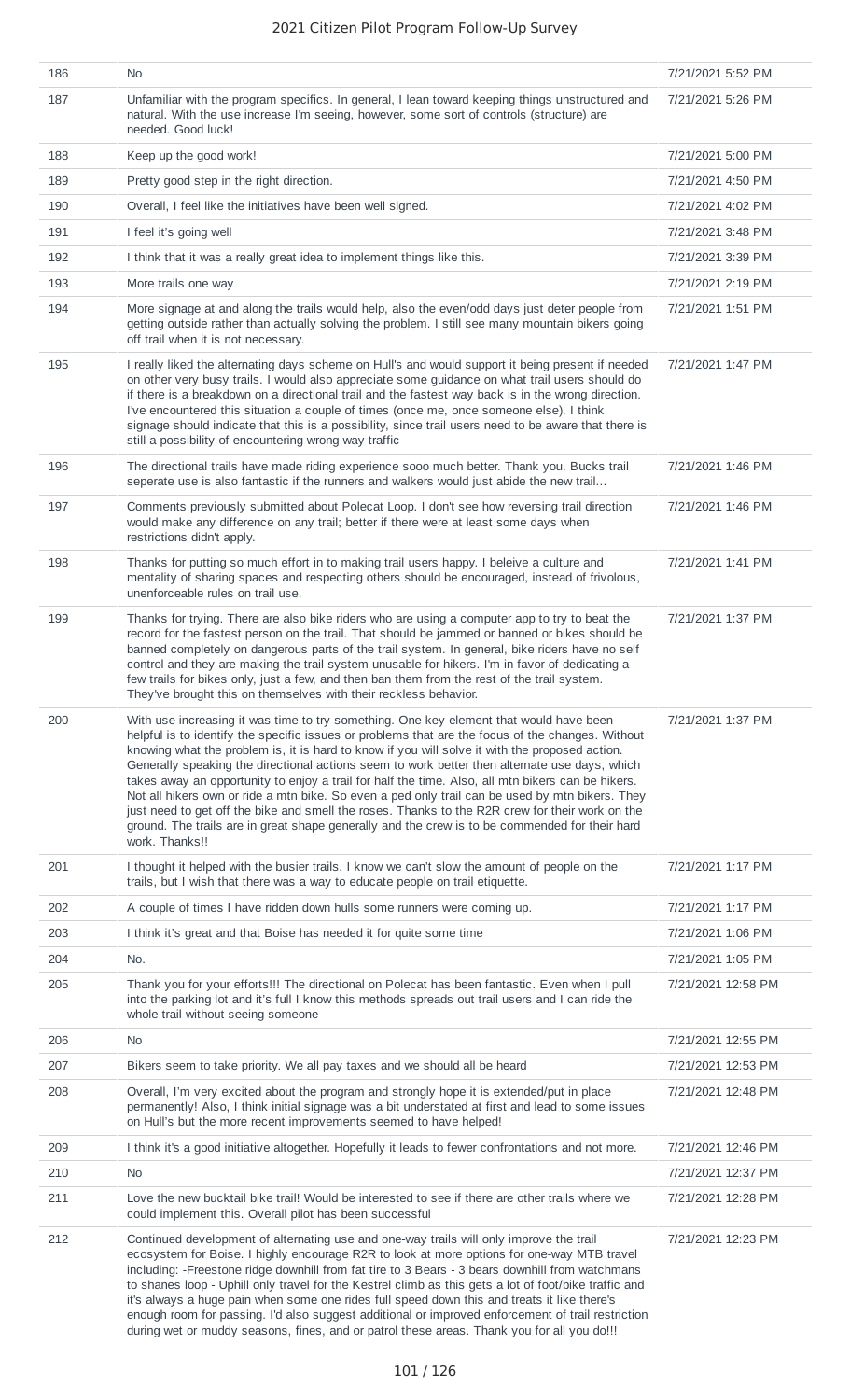7/21/2021 12:20 PM

213 I appreciate everyone's effort and hope you have received good feedback. I know some verbage on who can use what on which days could be improved. Maybe making it based on the activity (Downhill cycling: Only on Even days. Uphill cycling: Not allowed. Hiking: Allowed on X day.). When using a trail you will be looking for your activity first, then when you can use the trail for your activity.

| 214 | N/a                                                                                                                                                                                                                                                                                                                                                                                                                                                                                                                                                                                                                          | 7/21/2021 12:14 PM |
|-----|------------------------------------------------------------------------------------------------------------------------------------------------------------------------------------------------------------------------------------------------------------------------------------------------------------------------------------------------------------------------------------------------------------------------------------------------------------------------------------------------------------------------------------------------------------------------------------------------------------------------------|--------------------|
| 215 | Directional trails make everyone safer!                                                                                                                                                                                                                                                                                                                                                                                                                                                                                                                                                                                      | 7/21/2021 11:58 AM |
| 216 | More single direction trails. And more downhill MTB trails.                                                                                                                                                                                                                                                                                                                                                                                                                                                                                                                                                                  | 7/21/2021 11:57 AM |
| 217 | Please do something about large, organized mountain bike rides. Repeatedly jumping out of<br>the way of these groups is extremely frustrating.                                                                                                                                                                                                                                                                                                                                                                                                                                                                               | 7/21/2021 11:56 AM |
| 218 | Don't make all of ATM directional. ATM should be directional from the Ridge Road around the<br>back to the logging road climb out of Superior. The short bit of ATM from Mahalo back to BB<br>should be bi-directional.                                                                                                                                                                                                                                                                                                                                                                                                      | 7/21/2021 11:54 AM |
| 219 | I saw far less conflict with directional trails. Only issue was when riders/hikers didn't follow the<br>rules.                                                                                                                                                                                                                                                                                                                                                                                                                                                                                                               | 7/21/2021 11:53 AM |
| 220 | no                                                                                                                                                                                                                                                                                                                                                                                                                                                                                                                                                                                                                           | 7/21/2021 11:49 AM |
| 221 | Thank you all so much for actively managing our amazing trails. To hell with the naysayers,<br>THANK YOU!                                                                                                                                                                                                                                                                                                                                                                                                                                                                                                                    | 7/21/2021 11:48 AM |
| 222 | $\begin{array}{c} \square \end{array}$                                                                                                                                                                                                                                                                                                                                                                                                                                                                                                                                                                                       | 7/21/2021 11:46 AM |
| 223 | I believe your survey numbers are off. You have a survey filled out by a once per week user<br>that weights the same as a daily user. Daily users have more experience and information that<br>should be weighted differently. In addition, there are many new users to the trail whose<br>opinions weigh the same as people with over 20 years experience on those trails.                                                                                                                                                                                                                                                  | 7/21/2021 11:46 AM |
| 224 | Very frustrating to use hulls gulch on even days for foot users and been nearly ran over by<br>bikers                                                                                                                                                                                                                                                                                                                                                                                                                                                                                                                        | 7/21/2021 11:45 AM |
| 225 | While there are still a number of people not following the directions it feels much safer for all<br>than it did a number of years ago when I used the trails daily and the trails were less heavily<br>used. Great job rolling this out after years of consideration! For Polecat and Around the<br>Mountain could consider switching directions on odd days. Would this help with trail<br>maintenance on the corners?                                                                                                                                                                                                     | 7/21/2021 11:45 AM |
| 226 | While I support the buck trail pilot That did take away the easiest trail to go up. Kids getting<br>into biking need a gradual uphill, there is no more gradual uphill anymore.                                                                                                                                                                                                                                                                                                                                                                                                                                              | 7/21/2021 11:30 AM |
| 227 | My favorite part is the switching-use Lower Hulls, because that trail was basically unrideable<br>as a downhill mountain biker before                                                                                                                                                                                                                                                                                                                                                                                                                                                                                        | 7/21/2021 11:26 AM |
| 228 | Would be interested in more odd/even days on other trails.                                                                                                                                                                                                                                                                                                                                                                                                                                                                                                                                                                   | 7/21/2021 11:22 AM |
| 229 | More directional trails please! There is no reason peddle assist ebike should be allowed on all<br>systems. Just add an trail education to not force non ebike climbers to move over. Stop and<br>wait.                                                                                                                                                                                                                                                                                                                                                                                                                      | 7/21/2021 11:20 AM |
| 230 | Great first effort in trying to manage these areas. Would like to see the counter clockwise<br>directions made permanent on Polecat and ATM. Thank you!                                                                                                                                                                                                                                                                                                                                                                                                                                                                      | 7/21/2021 11:18 AM |
| 231 | Expand directional trails pilots.                                                                                                                                                                                                                                                                                                                                                                                                                                                                                                                                                                                            | 7/21/2021 11:18 AM |
| 232 | I think doing things like this is trail progress. Sometimes progress makes us uncomfortable but<br>that's not bad. More people are using the trails. We can't do things the same with more people,<br>so thanks for pushing progress!                                                                                                                                                                                                                                                                                                                                                                                        | 7/21/2021 11:18 AM |
| 233 | KEEP THE ROCKS! Helps scrub speed from mountain bikers so they are forced to go slower.<br>It helps both hikers and mountain bikers. Use rocks and other obstacles to keep the flow of the<br>trail safe. If you don't use obstacles then you are destined to have someone flying down at<br>30mph because they don't have to stop. Telling anyone for that matter to slow down when you<br>don't keep rock gardens or other line choices available is like telling someone to save sex for<br>marriage. No matter how much you say it no one will listen.                                                                   | 7/21/2021 11:16 AM |
| 234 | Overall, this has been a huge success! Increase the berm size on Buck's please.                                                                                                                                                                                                                                                                                                                                                                                                                                                                                                                                              | 7/21/2021 11:15 AM |
| 235 | Excellent work - would love more trails but this is a nice start. Curious about why there are<br>water bars on some uphill sections of bucktail, I feel like it messes up the flow                                                                                                                                                                                                                                                                                                                                                                                                                                           | 7/21/2021 11:15 AM |
| 236 | <b>No</b>                                                                                                                                                                                                                                                                                                                                                                                                                                                                                                                                                                                                                    | 7/21/2021 11:11 AM |
| 237 | Love the changes that have been done. new bucktail is great. fantastic decision to move hulls<br>to the odd/ even model. lets keep the conversation going on additional changes!                                                                                                                                                                                                                                                                                                                                                                                                                                             | 7/21/2021 11:10 AM |
| 238 | I think it's good you're trying some things. Mountain bikers seem to have the edge over hikers,<br>especially given the rules on Hulls Gulch -- my even/odd reminder is, "Even hikers get to use<br>Hulls Gulch on even days" whereas mtn bikers can use it every day (with directional limits) --<br>but I appreciate that you have to try some things and can't make everyone happy. Not crazy<br>about the Polecat one-direction, with the very short two-way section. Very frustrating to have<br>people continue to blow off the rules, though. But overall a good pilot program for the trail<br>system. I'm on board. | 7/21/2021 11:09 AM |
| 239 | No                                                                                                                                                                                                                                                                                                                                                                                                                                                                                                                                                                                                                           | 7/21/2021 11:06 AM |
| 240 | No                                                                                                                                                                                                                                                                                                                                                                                                                                                                                                                                                                                                                           | 7/21/2021 11:04 AM |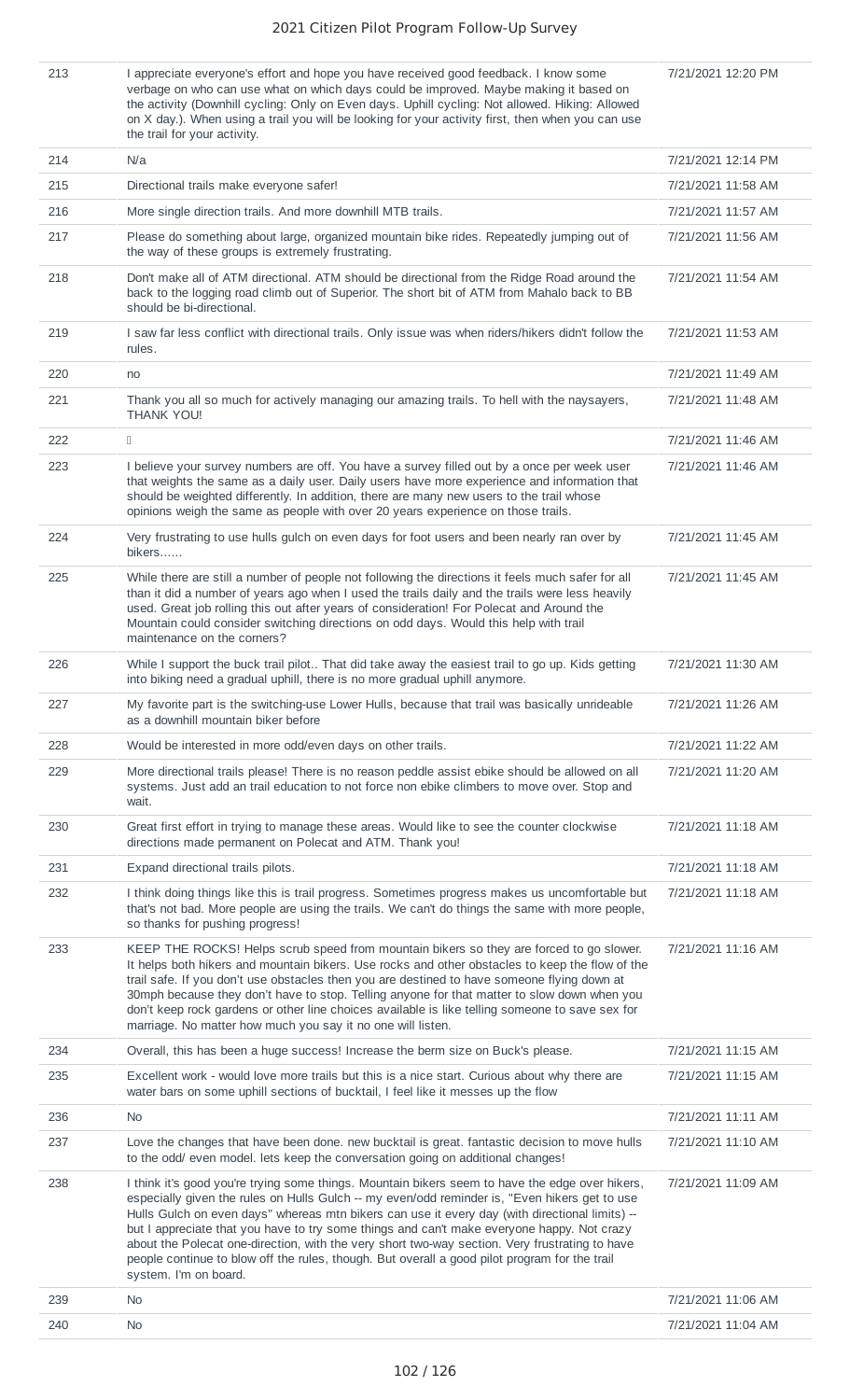| 241 | No.                                                                                                                                                                                                                                                                                                                                                                                                                                                                                                                                                                                                                                                                                                                                                                                                       | 7/21/2021 11:02 AM |
|-----|-----------------------------------------------------------------------------------------------------------------------------------------------------------------------------------------------------------------------------------------------------------------------------------------------------------------------------------------------------------------------------------------------------------------------------------------------------------------------------------------------------------------------------------------------------------------------------------------------------------------------------------------------------------------------------------------------------------------------------------------------------------------------------------------------------------|--------------------|
| 242 | I honestly don't care about the direction systemthe dog poop is a massive problem. It's<br>disgusting and a public health concern. There needs to be more signs and resources along the<br>trails so people will pick up their dog crap, fines and enforcement of those fines (which could<br>pay for said resources and enforcement). Its getting so bad.                                                                                                                                                                                                                                                                                                                                                                                                                                                | 7/21/2021 11:01 AM |
| 243 | No one on the trails seem to understand the uphill down hill rules. It needs to be simpler and<br>safer. Bikers need separate trails.                                                                                                                                                                                                                                                                                                                                                                                                                                                                                                                                                                                                                                                                     | 7/21/2021 9:49 AM  |
| 244 | Make bikers give way to hikers and runners on the closer to town trails                                                                                                                                                                                                                                                                                                                                                                                                                                                                                                                                                                                                                                                                                                                                   | 7/21/2021 9:12 AM  |
| 245 | Nope                                                                                                                                                                                                                                                                                                                                                                                                                                                                                                                                                                                                                                                                                                                                                                                                      | 7/21/2021 8:43 AM  |
| 246 | I have none of the trails near me. N/a should be a choice                                                                                                                                                                                                                                                                                                                                                                                                                                                                                                                                                                                                                                                                                                                                                 | 7/21/2021 8:39 AM  |
| 247 | Love the program, thanks for the hard work!                                                                                                                                                                                                                                                                                                                                                                                                                                                                                                                                                                                                                                                                                                                                                               | 7/21/2021 8:21 AM  |
| 248 | No                                                                                                                                                                                                                                                                                                                                                                                                                                                                                                                                                                                                                                                                                                                                                                                                        | 7/21/2021 7:16 AM  |
| 249 | Mountain bikers still need more direction/education. Maybe they don't know the difference<br>between odd and even numbered days?? I had some lovely gentlemen tell me yesterday<br>evening that I (uphill trail user) was an idiot for not yielding the trail to them (going downhill on<br>Lower Hulls Gulch) on an even numbered day. So clearly, some people still don't get it.                                                                                                                                                                                                                                                                                                                                                                                                                       | 7/21/2021 7:01 AM  |
| 250 | Nope                                                                                                                                                                                                                                                                                                                                                                                                                                                                                                                                                                                                                                                                                                                                                                                                      | 7/21/2021 5:17 AM  |
| 251 |                                                                                                                                                                                                                                                                                                                                                                                                                                                                                                                                                                                                                                                                                                                                                                                                           | 7/20/2021 10:02 PM |
| 252 | Thank you for the thoughtful rollout of this program. I feel safer riding my bike, running, and<br>hiking with my dog. I am in full support of directional and odd/even controls.                                                                                                                                                                                                                                                                                                                                                                                                                                                                                                                                                                                                                         | 7/20/2021 8:34 PM  |
| 253 | none                                                                                                                                                                                                                                                                                                                                                                                                                                                                                                                                                                                                                                                                                                                                                                                                      | 7/20/2021 8:30 PM  |
| 254 | Keep up the good work.                                                                                                                                                                                                                                                                                                                                                                                                                                                                                                                                                                                                                                                                                                                                                                                    | 7/20/2021 8:05 PM  |
| 255 | Keep up the good work!                                                                                                                                                                                                                                                                                                                                                                                                                                                                                                                                                                                                                                                                                                                                                                                    | 7/20/2021 7:15 PM  |
| 256 | Thank you for thoughtfully considering and actively working to improve trail traffic conditions<br>and for encouraging public feedback.                                                                                                                                                                                                                                                                                                                                                                                                                                                                                                                                                                                                                                                                   | 7/20/2021 6:06 PM  |
| 257 | I think the pilot program was well-conceived and implemented. The upgrades to Bucktail are<br>really nice, and I love being able to ride up Hulls without fear of another rider coming around<br>the corner too fast. Thanks for all of the R2R team's work taking care of our beloved trails.                                                                                                                                                                                                                                                                                                                                                                                                                                                                                                            | 7/20/2021 4:54 PM  |
| 258 | Honestly, it seems as though bikers are becoming more and more aggressive. Only about 1<br>out of 20 will actual stop and move off the trail to give the right of way to peds. They are also<br>flying through Camels Back and other highly trafficked areas and I'm very worried a vulnerable<br>person is going to be severely hurt by one of them. Any action by R to R or Boise City Council<br>should be to promote safety and access to pedestrians.                                                                                                                                                                                                                                                                                                                                                | 7/20/2021 4:23 PM  |
| 259 | More directional, alternating and single use trails, please! It is so pleasant to ride and not scare<br>hikers. And when hiking, it's nice to hike in peace. I'd be happy if you want to build some MTB<br>flow trails and designate old boring ones for hikers, too!                                                                                                                                                                                                                                                                                                                                                                                                                                                                                                                                     | 7/20/2021 4:03 PM  |
| 260 | Is there any way to encourage people to not use to ear buds?! Biggest pet peeve and<br>dangerous. Also, it seems easier for hikers and trail runners to yield to bikers since they can<br>hop off the trail much easier. Thanks for all the hard work!                                                                                                                                                                                                                                                                                                                                                                                                                                                                                                                                                    | 7/20/2021 3:40 PM  |
| 261 | Make Bobs directional on the opposite days as Hulls                                                                                                                                                                                                                                                                                                                                                                                                                                                                                                                                                                                                                                                                                                                                                       | 7/20/2021 2:49 PM  |
| 262 | I am not on facebook so it is hard to access the daily updates and most up-to-date happenings<br>of RtoR. I would like to see opportunities to crowdfund initiatives that RtoR see and<br>cost/resource prohibitive. Let's tap in to the swelling community of people that are loving the<br>trails the death.                                                                                                                                                                                                                                                                                                                                                                                                                                                                                            | 7/20/2021 2:14 PM  |
| 263 | If large physical maps could be put at or around areas where parking is heavy(e.g. Military<br>Reserve) to remind people of direction of travel and days direction changes or specific<br>ysage(eg bike/pedestrian only), it would be helpful if this becomes permanent                                                                                                                                                                                                                                                                                                                                                                                                                                                                                                                                   | 7/20/2021 2:09 PM  |
| 264 | Until the mountain bike community and dog owners can effectively self-police itself, the<br>foothills are largely unsafe and off limits to the rest of us.                                                                                                                                                                                                                                                                                                                                                                                                                                                                                                                                                                                                                                                | 7/20/2021 12:51 PM |
| 265 | I'm glad you are trying to come up with something instead of just letting it stew. Thanks!                                                                                                                                                                                                                                                                                                                                                                                                                                                                                                                                                                                                                                                                                                                | 7/20/2021 12:11 PM |
| 266 | In short, great idea. Please alternate routes each year for variety. Thanks for allowing input<br>from the users.                                                                                                                                                                                                                                                                                                                                                                                                                                                                                                                                                                                                                                                                                         | 7/20/2021 11:48 AM |
| 267 | Polecat Gulch: The trail cut into the side of the hill along Cartwright Road (#81) has been a<br>headache to maintain over the years. It has blind curves and I've been run into twice by<br>mountain bikers. It is also muddy for months at a time when the rest of the trails are dry,<br>because it is in the shade. It has sand pits in it late summer that cyclist have to push through.<br>We would be money and time ahead to close this trail off permanently and re-direct the trail<br>over the original trail that goes up over the highest point in the parcel. The soils on that old trail<br>are sandy and exposed, get the user up above the noise of the highway and motorcycle park,<br>and it's a great view. The old trail is already there and would require very little maintenance. | 7/20/2021 10:50 AM |
| 268 | Thank you                                                                                                                                                                                                                                                                                                                                                                                                                                                                                                                                                                                                                                                                                                                                                                                                 | 7/20/2021 10:09 AM |
| 269 | Something needs to be done about ebikes in the foothills Either let them ride all the trails or<br>enforce the current no ebike policy with tickets. Right now there are some that follow the rules<br>and lots that do not. From the ebikers I have talked to that are breaking the rules they seem to<br>not care because there is no consequences for them.                                                                                                                                                                                                                                                                                                                                                                                                                                            | 7/20/2021 9:50 AM  |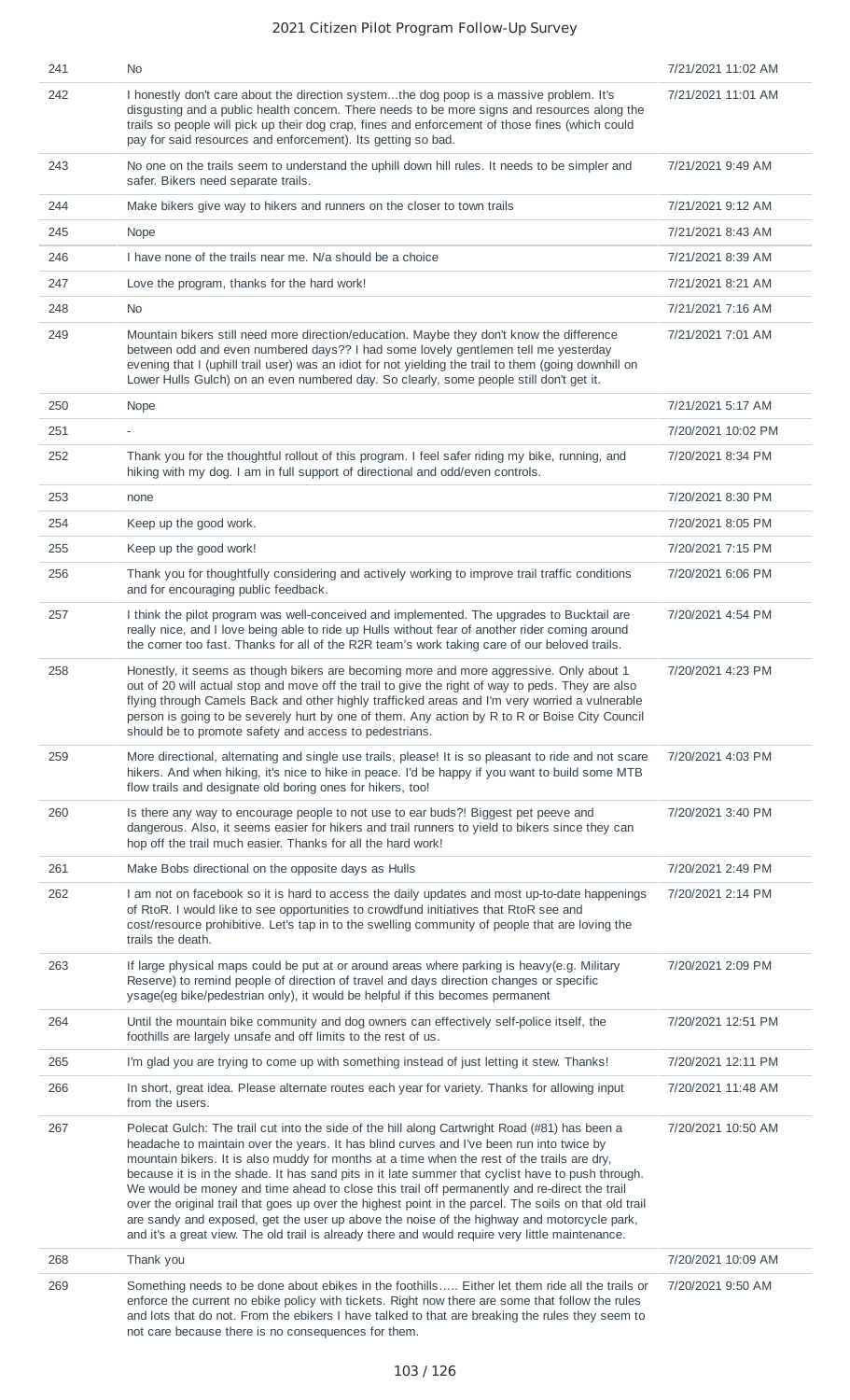| 270 | I support eBike access.                                                                                                                                                                                                                                                                                                                                                                                                                                                                                                                                                                                                                                                                                                                                                                                                                                                          | 7/20/2021 8:57 AM  |
|-----|----------------------------------------------------------------------------------------------------------------------------------------------------------------------------------------------------------------------------------------------------------------------------------------------------------------------------------------------------------------------------------------------------------------------------------------------------------------------------------------------------------------------------------------------------------------------------------------------------------------------------------------------------------------------------------------------------------------------------------------------------------------------------------------------------------------------------------------------------------------------------------|--------------------|
| 271 | The new foot trail on Bucks Tail is not a comfortable trail to use. It is nice having the<br>separation from the old trail, however the new trail is at an angle so you feel like you are on a<br>45 degree angle the whole time you use it. If it was flattened out like the old trail was then it<br>would be an excellent trail.                                                                                                                                                                                                                                                                                                                                                                                                                                                                                                                                              | 7/20/2021 8:09 AM  |
| 272 | Great improvement!                                                                                                                                                                                                                                                                                                                                                                                                                                                                                                                                                                                                                                                                                                                                                                                                                                                               | 7/20/2021 8:06 AM  |
| 273 | Freestone and Three Bears should be directional at part time. Two of the only decent downhills<br>in lower foothills.                                                                                                                                                                                                                                                                                                                                                                                                                                                                                                                                                                                                                                                                                                                                                            | 7/19/2021 10:55 PM |
| 274 | I prefer the odd/even strategy on lower hull's in so far as it prevents me from being run over by<br>mob cyclists. But I might prefer they have their own nearby single-use flow trail so I don't have<br>to check the calendar every time I go for a run                                                                                                                                                                                                                                                                                                                                                                                                                                                                                                                                                                                                                        | 7/19/2021 9:17 PM  |
| 275 | upper trails are not a problem, lower trails can not accomidate fast cycle traffic                                                                                                                                                                                                                                                                                                                                                                                                                                                                                                                                                                                                                                                                                                                                                                                               | 7/19/2021 8:44 PM  |
| 276 | Its going great!                                                                                                                                                                                                                                                                                                                                                                                                                                                                                                                                                                                                                                                                                                                                                                                                                                                                 | 7/19/2021 8:17 PM  |
| 277 | I think it is going great and have heard positive feedback from fellow riders too.                                                                                                                                                                                                                                                                                                                                                                                                                                                                                                                                                                                                                                                                                                                                                                                               | 7/19/2021 7:47 PM  |
| 278 | While I support the even/odd days on Hulls, the management has been horrible. I run into<br>hikers on mountain bike days more often than I get clear days. I have even had fairly serious<br>impact with hikers. Instead of big red signs that say "close gate", why are there not big red<br>signs that say "STOP! CHECK THE DAY BEFORE PROCEEDING" with a big red sign below<br>that says "ODD = DOWNHILL BIKE ONLY". No one gives a shit about the gate closing, it's on<br>a spring. I give a shit when I have to bail off the side of the trail to avoid a family with toddlers<br>hiking up. If you don't have the means to manage this properly, you need to change it back<br>before more people get hurt (I know the last guy I hit broke some ribs unfortunately).                                                                                                     | 7/19/2021 7:41 PM  |
| 279 | <b>No</b>                                                                                                                                                                                                                                                                                                                                                                                                                                                                                                                                                                                                                                                                                                                                                                                                                                                                        | 7/19/2021 7:40 PM  |
| 280 | Downhill bike only days on lower hills are amazing                                                                                                                                                                                                                                                                                                                                                                                                                                                                                                                                                                                                                                                                                                                                                                                                                               | 7/19/2021 7:06 PM  |
| 281 | Get rid of the gates on Hull's they are a pain and still don't prevent idiots from ignoring the<br>direction of the day                                                                                                                                                                                                                                                                                                                                                                                                                                                                                                                                                                                                                                                                                                                                                          | 7/19/2021 6:45 PM  |
| 282 | End the pilot program!                                                                                                                                                                                                                                                                                                                                                                                                                                                                                                                                                                                                                                                                                                                                                                                                                                                           | 7/19/2021 6:26 PM  |
| 283 | We like everything so far                                                                                                                                                                                                                                                                                                                                                                                                                                                                                                                                                                                                                                                                                                                                                                                                                                                        | 7/19/2021 6:24 PM  |
| 284 | Thank you!!!!                                                                                                                                                                                                                                                                                                                                                                                                                                                                                                                                                                                                                                                                                                                                                                                                                                                                    | 7/19/2021 4:44 PM  |
| 285 | Single use trails are the way to go just cut in more trails!!                                                                                                                                                                                                                                                                                                                                                                                                                                                                                                                                                                                                                                                                                                                                                                                                                    | 7/19/2021 4:29 PM  |
| 286 | Loved it                                                                                                                                                                                                                                                                                                                                                                                                                                                                                                                                                                                                                                                                                                                                                                                                                                                                         | 7/19/2021 4:22 PM  |
| 287 | Thanks for your efforts. Hulls is hard to monitor, but people seem aware. I still try to avoid it<br>most of the time.                                                                                                                                                                                                                                                                                                                                                                                                                                                                                                                                                                                                                                                                                                                                                           | 7/19/2021 4:07 PM  |
| 288 | How can we encourage users to clean up after their dogs? I'm a dog owner myself and LOVE<br>using the trails with my dogs. I just hate seeing all the poop at the start of trails seamans<br>gulch is my primary trail.                                                                                                                                                                                                                                                                                                                                                                                                                                                                                                                                                                                                                                                          | 7/19/2021 3:27 PM  |
| 289 | Your surveys have over represented the opinions of mountain bike users because they are<br>highly organized and have community leaders, as compared to hikers                                                                                                                                                                                                                                                                                                                                                                                                                                                                                                                                                                                                                                                                                                                    | 7/19/2021 3:08 PM  |
| 290 | I really like the Hulls Gulch odd / even days program. Great for both hikers and bikers!                                                                                                                                                                                                                                                                                                                                                                                                                                                                                                                                                                                                                                                                                                                                                                                         | 7/19/2021 3:06 PM  |
| 291 | I love to hike the foothills after work, before commuting home. I did adjust my hiking schedule<br>on hulls gulch on even days to start at the upper portion, and have found it to be a wonderful<br>option. I seldom used the hiking-only portion before, but now use it regularly. Thanks for all<br>your work Ridge to Rivers!                                                                                                                                                                                                                                                                                                                                                                                                                                                                                                                                                | 7/19/2021 2:29 PM  |
| 292 | Appreciate all the work into this                                                                                                                                                                                                                                                                                                                                                                                                                                                                                                                                                                                                                                                                                                                                                                                                                                                | 7/19/2021 1:40 PM  |
| 293 | Appreciate the efforts to find solutions to high trail usage                                                                                                                                                                                                                                                                                                                                                                                                                                                                                                                                                                                                                                                                                                                                                                                                                     | 7/19/2021 1:31 PM  |
| 294 | The directional part on Polecat before you reach Doe Ridge makes it almost impossible to<br>access Doe Ridge. You have to go all the way around Polecat to get there.                                                                                                                                                                                                                                                                                                                                                                                                                                                                                                                                                                                                                                                                                                            | 7/19/2021 1:22 PM  |
| 295 | The alternating days are unnecessary                                                                                                                                                                                                                                                                                                                                                                                                                                                                                                                                                                                                                                                                                                                                                                                                                                             | 7/19/2021 1:08 PM  |
| 296 | It would be nice to have lower hulls gulch hikers only on set days and mountain bikers only on<br>set days.                                                                                                                                                                                                                                                                                                                                                                                                                                                                                                                                                                                                                                                                                                                                                                      | 7/19/2021 12:44 PM |
| 297 | No.                                                                                                                                                                                                                                                                                                                                                                                                                                                                                                                                                                                                                                                                                                                                                                                                                                                                              | 7/19/2021 12:41 PM |
| 298 | These solutions seem very challenging to enforce                                                                                                                                                                                                                                                                                                                                                                                                                                                                                                                                                                                                                                                                                                                                                                                                                                 | 7/19/2021 12:33 PM |
| 299 | Very good change for around the mountain trail! Would like to see more e-bike acceptance with<br>limitations (ie speed or pedal assist only)                                                                                                                                                                                                                                                                                                                                                                                                                                                                                                                                                                                                                                                                                                                                     | 7/19/2021 11:54 AM |
| 300 | The ATM directional trail signage at Bogus Basin can be a little confusing. When you get on<br>ATM at the base it indicates that this is where the directional trail begins. Although, for<br>someone traveling down Deer Point trail they may appear to be going against the directional<br>trail rules for ATM because the only way to get back to the base when going down Deer Point<br>trail is to travel on a small section of ATM that is signed as directional. Looking at the maps<br>online it looks like the directional trail starts at the junction of ATM and Deer Point but the way<br>that it is currently signed can be confusing. Overall, I think the program is working great and I<br>love the even/odd days for Hulls Gulch! For Polecat loop I am a MTBer and love riding the loop<br>in both directions so either option R2R chooses will be fine by me! | 7/19/2021 11:33 AM |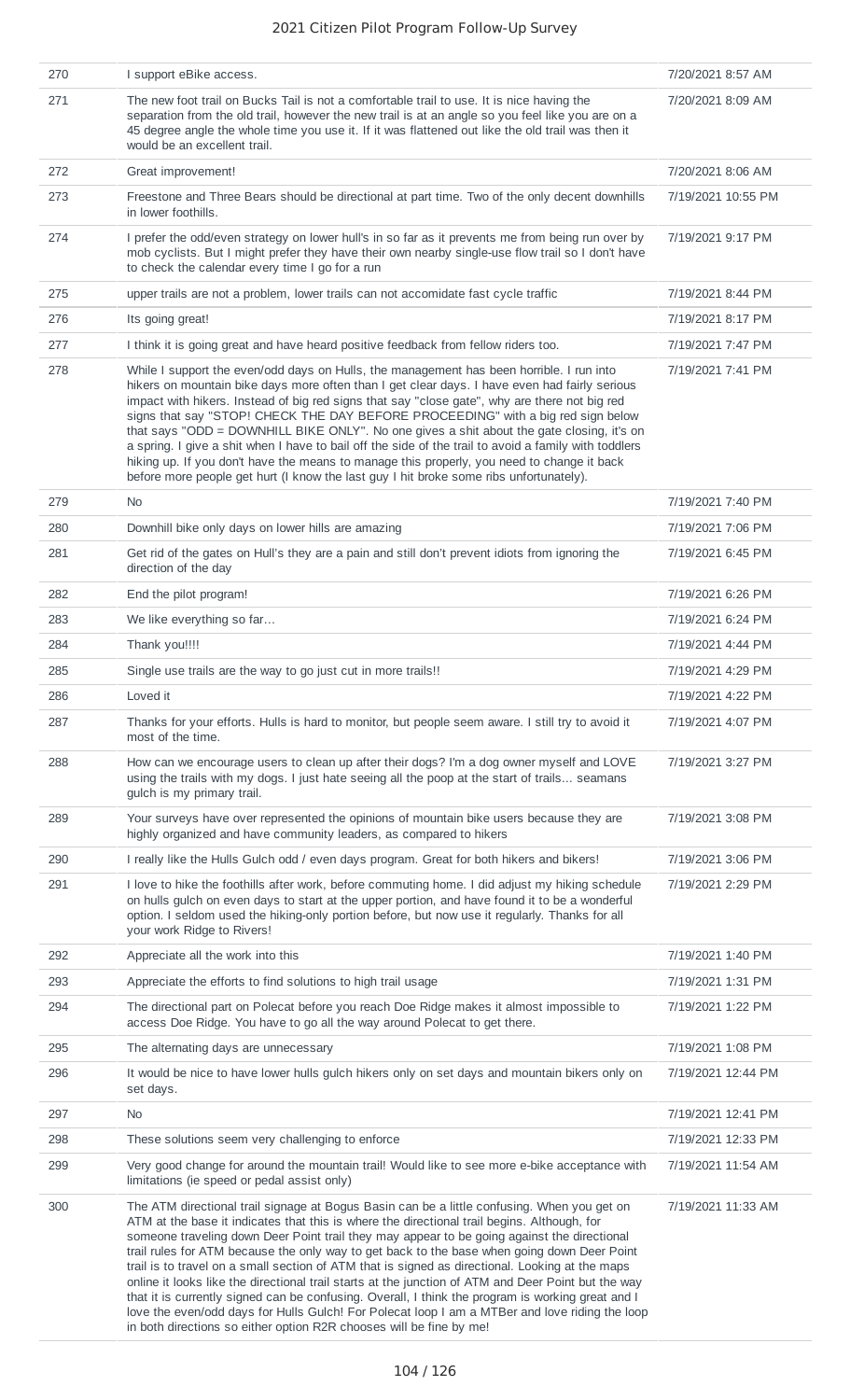| 301 | I support your work on this. As Boise grows we need to find ways to safely accommodate all<br>trail users.                                                                                                                                                                                                                                                                                                                                                                                                                                                                                                                                                                                                                                                                                                                                                                                                                                                                                                   | 7/19/2021 11:23 AM |
|-----|--------------------------------------------------------------------------------------------------------------------------------------------------------------------------------------------------------------------------------------------------------------------------------------------------------------------------------------------------------------------------------------------------------------------------------------------------------------------------------------------------------------------------------------------------------------------------------------------------------------------------------------------------------------------------------------------------------------------------------------------------------------------------------------------------------------------------------------------------------------------------------------------------------------------------------------------------------------------------------------------------------------|--------------------|
| 302 | There needs to be a way to get from Bob's back to the foot hills learning center without long<br>distance on the road. Around the mountain shouldn't be directional until after the second road<br>crossing. Coming up from mahalo you need to go all the way up to deer point                                                                                                                                                                                                                                                                                                                                                                                                                                                                                                                                                                                                                                                                                                                               | 7/19/2021 11:05 AM |
| 303 | No.                                                                                                                                                                                                                                                                                                                                                                                                                                                                                                                                                                                                                                                                                                                                                                                                                                                                                                                                                                                                          | 7/19/2021 10:53 AM |
| 304 | Thanks for looking for solutions to our wonderful trail system!                                                                                                                                                                                                                                                                                                                                                                                                                                                                                                                                                                                                                                                                                                                                                                                                                                                                                                                                              | 7/19/2021 10:39 AM |
| 305 | All changes have been wonderful and have really made the experience better. The<br>overwhelming majority of folks appear to be following the rules of the pilot program. It has been<br>so enjoyable to both climb and descent Hulls with minimal conflicts, and making several loops<br>on Bucktail without having to stop to let climbing bikers or hikers through has made that<br>experience so much more enjoyable. I sincerely hope that others have found the changes to<br>be positive, and I hope that Dave and the rest of the R2R team endeavors to make these<br>changes permanent.                                                                                                                                                                                                                                                                                                                                                                                                              | 7/19/2021 10:39 AM |
| 306 | I would like pedestrians, runners, hikers, with or without dogs, to be able to walk or run safely<br>without fear of being overtaken or run over by cyclists                                                                                                                                                                                                                                                                                                                                                                                                                                                                                                                                                                                                                                                                                                                                                                                                                                                 | 7/19/2021 10:21 AM |
| 307 | No                                                                                                                                                                                                                                                                                                                                                                                                                                                                                                                                                                                                                                                                                                                                                                                                                                                                                                                                                                                                           | 7/19/2021 10:05 AM |
| 308 | As someone who hikes, runs and bikes, and often with small children, these areas feel so<br>much safer for everyone. Love it!                                                                                                                                                                                                                                                                                                                                                                                                                                                                                                                                                                                                                                                                                                                                                                                                                                                                                | 7/19/2021 10:05 AM |
| 309 | Hope these changes become permanent                                                                                                                                                                                                                                                                                                                                                                                                                                                                                                                                                                                                                                                                                                                                                                                                                                                                                                                                                                          | 7/19/2021 8:55 AM  |
| 310 | Great job! With the increase of use its the best way to give people a better trail outing.                                                                                                                                                                                                                                                                                                                                                                                                                                                                                                                                                                                                                                                                                                                                                                                                                                                                                                                   | 7/19/2021 8:54 AM  |
| 311 | Please make the changes permanent                                                                                                                                                                                                                                                                                                                                                                                                                                                                                                                                                                                                                                                                                                                                                                                                                                                                                                                                                                            | 7/19/2021 8:52 AM  |
| 312 | If hikers have such an issue with sharing the trails built mostly bike mountain bike clubs, then<br>I would suggest they start a club and build some trail or maintain some trail. Hikers use the<br>eagle bike park every day and we share our downhill trails even with them at this location. It<br>seems absolute crazy that ridge to rivers would bend to one communities complaints. Shame<br>on y'all. This is public lands                                                                                                                                                                                                                                                                                                                                                                                                                                                                                                                                                                           | 7/19/2021 8:35 AM  |
| 313 | Hull's Gulch is the most contentious trail in the pilot, from what I've heard from friends. I<br>primarily mountain bike but I've been running these trails for years. It seems unfair that bikers<br>are allowed on Hull's every day of the week but pedestrians are only allowed on half the days.<br>To me, it seems the best way to accommodate the congestion on Hull's would be to turn it into<br>a pedestrian-only trail. Mountain bikers have plenty of options and Hull's is one of the few all-<br>weather trails accessible on foot. When the pilot was first launched, I had assumed that it was<br>ped-only on opposite days form downhill-only MTB traffic. Once it was brought to my attention<br>that riders can be on Hull's all days and peds only half the days, this seems unfair and<br>unreasonable given that bikers have several other viable options. I do not use Polecat much,<br>so I am not sure which direction is best. There was no neutral option for voting on direction. | 7/19/2021 8:29 AM  |
| 314 | I'm not a fan of bringing more rule to the trails. I like the freedom and wildness and all those<br>signs and rules make me feel like I'm in some big city with overused trails.                                                                                                                                                                                                                                                                                                                                                                                                                                                                                                                                                                                                                                                                                                                                                                                                                             | 7/19/2021 8:26 AM  |
| 315 | You need to listen to ALL trail user types. Those of us who are over 60 enjoy hiking the trails.<br>We are out there a lot and it does not appear hikers needs are being represented fairly                                                                                                                                                                                                                                                                                                                                                                                                                                                                                                                                                                                                                                                                                                                                                                                                                  | 7/19/2021 8:07 AM  |
| 316 | Shane's loop                                                                                                                                                                                                                                                                                                                                                                                                                                                                                                                                                                                                                                                                                                                                                                                                                                                                                                                                                                                                 | 7/19/2021 7:59 AM  |
| 317 | No                                                                                                                                                                                                                                                                                                                                                                                                                                                                                                                                                                                                                                                                                                                                                                                                                                                                                                                                                                                                           | 7/19/2021 7:59 AM  |
| 318 | Keep hikers off hulls on odd days                                                                                                                                                                                                                                                                                                                                                                                                                                                                                                                                                                                                                                                                                                                                                                                                                                                                                                                                                                            | 7/19/2021 7:57 AM  |
| 319 | Overall I think it worked well. There were 2 Big issues I encountered on the trail 1) someone<br>put large rocks on the sidewinder trail I was riding on my even day. Huge safety issue IMO. 2)<br>too many people are wearing both ear buds while hiking, and are oblivious to their<br>surroundings. They have no clue you are there till 2' away, then become hostile.                                                                                                                                                                                                                                                                                                                                                                                                                                                                                                                                                                                                                                    | 7/19/2021 7:32 AM  |
| 320 | Trail direction is long overdue. Thank you for taking this difficult but necessary step. Keep up<br>the great work!                                                                                                                                                                                                                                                                                                                                                                                                                                                                                                                                                                                                                                                                                                                                                                                                                                                                                          | 7/19/2021 7:27 AM  |
| 321 | Thanks for trying to find effective solutions - you guys do an amazing job managing a very<br>busy trail system!!                                                                                                                                                                                                                                                                                                                                                                                                                                                                                                                                                                                                                                                                                                                                                                                                                                                                                            | 7/19/2021 7:11 AM  |
| 322 | More signage is needed if these changes will be permanent.                                                                                                                                                                                                                                                                                                                                                                                                                                                                                                                                                                                                                                                                                                                                                                                                                                                                                                                                                   | 7/19/2021 7:10 AM  |
| 323 | While I do like the directional system on Hull's, please don't expand it too much so that we<br>need UPS routing software to go on a trail ride.                                                                                                                                                                                                                                                                                                                                                                                                                                                                                                                                                                                                                                                                                                                                                                                                                                                             | 7/19/2021 5:57 AM  |
| 324 | Let nature take its course.                                                                                                                                                                                                                                                                                                                                                                                                                                                                                                                                                                                                                                                                                                                                                                                                                                                                                                                                                                                  | 7/18/2021 10:52 PM |
| 325 | I think the trails selected are not the correct trails, it appears we need moreu public input to<br>help manage our trail system                                                                                                                                                                                                                                                                                                                                                                                                                                                                                                                                                                                                                                                                                                                                                                                                                                                                             | 7/18/2021 10:12 PM |
| 326 | Keep up the great work!                                                                                                                                                                                                                                                                                                                                                                                                                                                                                                                                                                                                                                                                                                                                                                                                                                                                                                                                                                                      | 7/18/2021 9:56 PM  |
| 327 | I think it's been great. I don't feel like it's negatively impacted my enjoyment of the trails<br>whatsoever.                                                                                                                                                                                                                                                                                                                                                                                                                                                                                                                                                                                                                                                                                                                                                                                                                                                                                                | 7/18/2021 9:14 PM  |
| 328 | Pleas do not reverse the flow of ATM. two reasons. 1) the Dow hill flow on the switchbacks<br>just east of the 2nd road crossing (going counter clock wise) would be completely wasted on<br>clockwise traffic. 2) A clockwise pattern would be difficult because there is no easy way to get<br>from the lower lodge parking area to the upper lodge except asphalt. All trails in that area are                                                                                                                                                                                                                                                                                                                                                                                                                                                                                                                                                                                                            | 7/18/2021 8:44 PM  |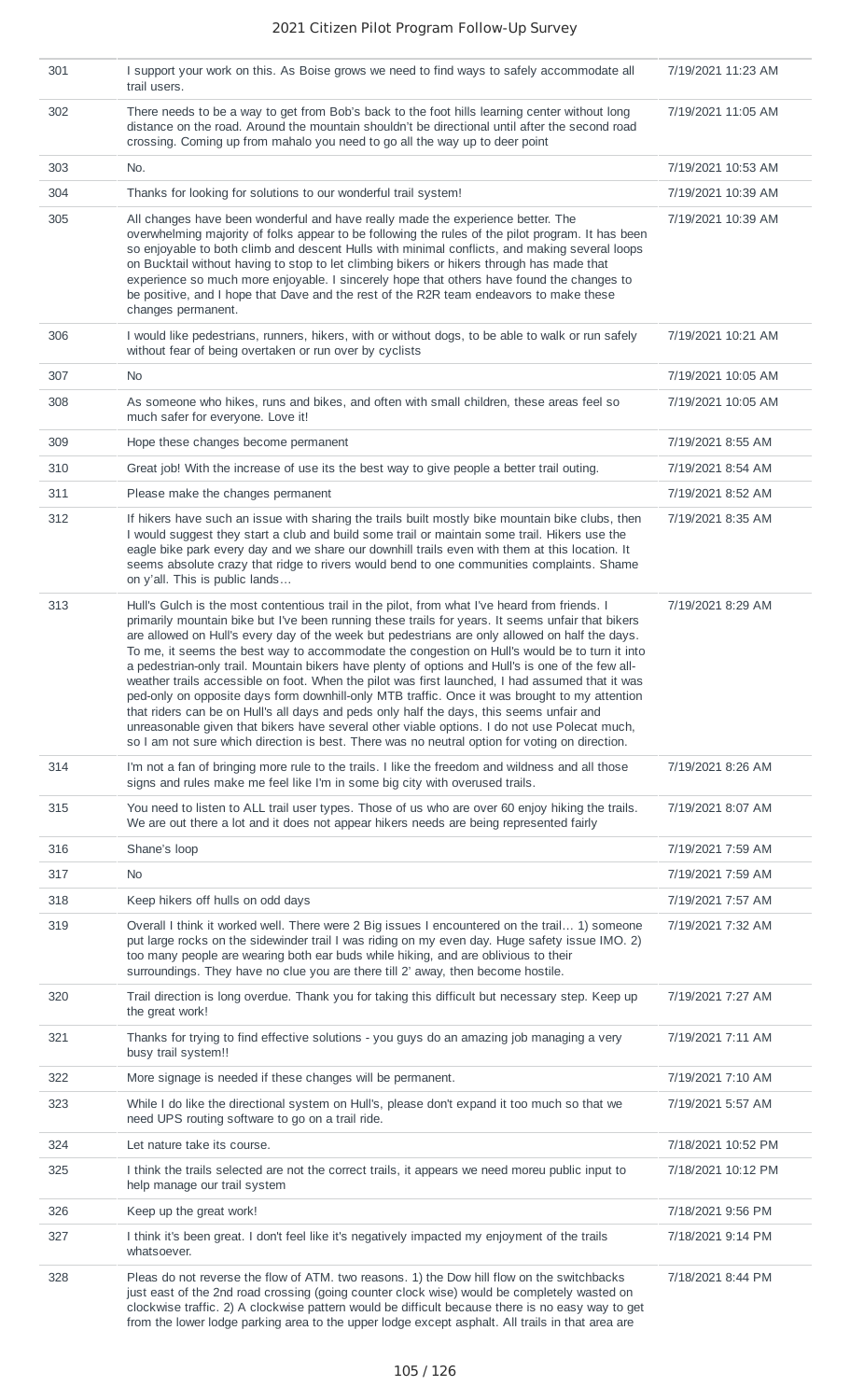downhill only. 3) the last 1/3 mile of ATM (counter clockwise) has been terrible from the start. My normal course is to divert to Elk Meadows above the Shaefer Butte Campground. No one likes ending a good MTB ride on double track if it is avoidable, and it is.

| 329 | Too many dogs and poo                                                                                                                                                                                                                                                                                                                                                                                                                                                                                                                                                                                                                                                                                                                                                                                                                                                                                                                                                                                                                                                                   | 7/18/2021 8:30 PM  |
|-----|-----------------------------------------------------------------------------------------------------------------------------------------------------------------------------------------------------------------------------------------------------------------------------------------------------------------------------------------------------------------------------------------------------------------------------------------------------------------------------------------------------------------------------------------------------------------------------------------------------------------------------------------------------------------------------------------------------------------------------------------------------------------------------------------------------------------------------------------------------------------------------------------------------------------------------------------------------------------------------------------------------------------------------------------------------------------------------------------|--------------------|
| 330 | Please consider removing lower hulls day restrictions during the winter. It's often one of the<br>only longer sandy trails runnable/rideable. Losing this trail half the week doesn't seem like a<br>good outcome for any trail user group. Maybe it'd be possible to do a a.m. p.m. split instead.                                                                                                                                                                                                                                                                                                                                                                                                                                                                                                                                                                                                                                                                                                                                                                                     | 7/18/2021 8:07 PM  |
| 331 | No.                                                                                                                                                                                                                                                                                                                                                                                                                                                                                                                                                                                                                                                                                                                                                                                                                                                                                                                                                                                                                                                                                     | 7/18/2021 7:48 PM  |
| 332 | I think it's a great change                                                                                                                                                                                                                                                                                                                                                                                                                                                                                                                                                                                                                                                                                                                                                                                                                                                                                                                                                                                                                                                             | 7/18/2021 7:30 PM  |
| 333 | Keep up the program and keep adding more walker only trails along with biker (like Bucktail).<br>I'm a dog hiker 1st, mtn biker second and love it all right now.                                                                                                                                                                                                                                                                                                                                                                                                                                                                                                                                                                                                                                                                                                                                                                                                                                                                                                                       | 7/18/2021 7:20 PM  |
| 334 | It's great. I was skeptical but I'm a believer.                                                                                                                                                                                                                                                                                                                                                                                                                                                                                                                                                                                                                                                                                                                                                                                                                                                                                                                                                                                                                                         | 7/18/2021 6:35 PM  |
| 335 | Keep the rules simple. Those who wish to comply will when the rules are easy to follow. This<br>may necessitate a skew in fairness, but error on the side of simple rules                                                                                                                                                                                                                                                                                                                                                                                                                                                                                                                                                                                                                                                                                                                                                                                                                                                                                                               | 7/18/2021 6:17 PM  |
| 336 | The program makes a ton of sense during the busy summer months and particular dry season.<br>Definitely would not want to see this be a year-round effect as it could encourage using mudy<br>trails                                                                                                                                                                                                                                                                                                                                                                                                                                                                                                                                                                                                                                                                                                                                                                                                                                                                                    | 7/18/2021 6:16 PM  |
| 337 | nope                                                                                                                                                                                                                                                                                                                                                                                                                                                                                                                                                                                                                                                                                                                                                                                                                                                                                                                                                                                                                                                                                    | 7/18/2021 6:03 PM  |
| 338 | The trails are nowhere near as busy in summer 2021 as they were in 2020 don't make crazy<br>changes based on a year when everything was closed.                                                                                                                                                                                                                                                                                                                                                                                                                                                                                                                                                                                                                                                                                                                                                                                                                                                                                                                                         | 7/18/2021 5:38 PM  |
| 339 | Polecat should be switched to clockwise. When the trail speaks to you it tells you to go<br>clockwise. Going counter-clockwise is like going against the grain.                                                                                                                                                                                                                                                                                                                                                                                                                                                                                                                                                                                                                                                                                                                                                                                                                                                                                                                         | 7/18/2021 5:05 PM  |
| 340 | Thanks for making a great effort to keep things usable for everyone! I'm certain you're getting a<br>variety of comments - you can't make everyone happy. And I think the pilot program has<br>benefitted me. I feel safer and more confident riding knowing more certainly how and when<br>traffic will flow on pilot trails.                                                                                                                                                                                                                                                                                                                                                                                                                                                                                                                                                                                                                                                                                                                                                          | 7/18/2021 4:45 PM  |
| 341 | Keep lower hulls open to hikers on any day!                                                                                                                                                                                                                                                                                                                                                                                                                                                                                                                                                                                                                                                                                                                                                                                                                                                                                                                                                                                                                                             | 7/18/2021 3:31 PM  |
| 342 | I feel the pilot program is not considering all people that use the trail. I feel it is slanted towards<br>mountain bikers. If the becomes permanent, there needs to be hosts to guide people on the<br>trails, people that can take action and feedback. There needs to be better educations for all                                                                                                                                                                                                                                                                                                                                                                                                                                                                                                                                                                                                                                                                                                                                                                                   | 7/18/2021 3:20 PM  |
| 343 | I think it's all going great. I would like Polecat to change direction every year.                                                                                                                                                                                                                                                                                                                                                                                                                                                                                                                                                                                                                                                                                                                                                                                                                                                                                                                                                                                                      | 7/18/2021 3:07 PM  |
| 344 | I think I already shared it in previous answers, but I do appreciate the opportunity for input, so<br>thank you.                                                                                                                                                                                                                                                                                                                                                                                                                                                                                                                                                                                                                                                                                                                                                                                                                                                                                                                                                                        | 7/18/2021 3:07 PM  |
| 345 | I love the new Bucks downhill mtn bike trail!!! Thank you!                                                                                                                                                                                                                                                                                                                                                                                                                                                                                                                                                                                                                                                                                                                                                                                                                                                                                                                                                                                                                              | 7/18/2021 2:55 PM  |
| 346 | <b>No</b>                                                                                                                                                                                                                                                                                                                                                                                                                                                                                                                                                                                                                                                                                                                                                                                                                                                                                                                                                                                                                                                                               | 7/18/2021 2:55 PM  |
| 347 | I think we can work together to keep Polecat and Around the Mountain Multi-directional. Less<br>regulation. More onus on the user to be responsible. Acceptance that accidents happen.                                                                                                                                                                                                                                                                                                                                                                                                                                                                                                                                                                                                                                                                                                                                                                                                                                                                                                  | 7/18/2021 2:13 PM  |
| 348 | Love, love, love the new 2 Point trail!                                                                                                                                                                                                                                                                                                                                                                                                                                                                                                                                                                                                                                                                                                                                                                                                                                                                                                                                                                                                                                                 | 7/18/2021 2:10 PM  |
| 349 | You have implemented irreversible changes to the trails (e.g., Bucktail) in this program, so the<br>moniker "pilot" program is a misnomer. Don't hide your intentions behind marketing.                                                                                                                                                                                                                                                                                                                                                                                                                                                                                                                                                                                                                                                                                                                                                                                                                                                                                                 | 7/18/2021 1:44 PM  |
| 350 | Yes, thank you for trying to make all this work :-)                                                                                                                                                                                                                                                                                                                                                                                                                                                                                                                                                                                                                                                                                                                                                                                                                                                                                                                                                                                                                                     | 7/18/2021 1:36 PM  |
| 351 | More trails need to be built to safely access the river and green belt.                                                                                                                                                                                                                                                                                                                                                                                                                                                                                                                                                                                                                                                                                                                                                                                                                                                                                                                                                                                                                 | 7/18/2021 12:25 PM |
| 352 | <b>No</b>                                                                                                                                                                                                                                                                                                                                                                                                                                                                                                                                                                                                                                                                                                                                                                                                                                                                                                                                                                                                                                                                               | 7/18/2021 12:16 PM |
| 353 | Again, please discuss having bikers get their own trails, possibly. We don't think they should<br>be able to access every hiking trail - some of them are just not suited for both hikers and<br>bikers. What we would prefer is that they have a designated TIME when they can bike - that<br>way, we hikers can avoid the trails during those times. Thanks for trying to do something about<br>this "problem" - it really can be annoying and even dangerous. I find that many of them are<br>very respectful, but a lot of them expect the hiker to move out of the way for them - they never<br>seem to defer to the hiker. And sometimes they whip around the corners too fast. I think they<br>should have to stop and get off their bikes at certain places on the trails. I've almost gotten hit<br>a couple of times. They need to understand that bikers don't get the "right of way" (i.e. don't<br>rule the trails) but some of them think they - while others are very respectful and we appreciate<br>that! Thanks again and good luck in this very worthwhile endeavor! | 7/18/2021 11:46 AM |
| 354 | Support the underlying idea but some changes could be made to make the program fair to both<br>bikers and runners/walkers. Also, adding "no preference" or "not applicable" to your survey<br>question would be helpful:)                                                                                                                                                                                                                                                                                                                                                                                                                                                                                                                                                                                                                                                                                                                                                                                                                                                               | 7/18/2021 11:42 AM |
| 355 | Trail signage has been greatly improved on pilot trails                                                                                                                                                                                                                                                                                                                                                                                                                                                                                                                                                                                                                                                                                                                                                                                                                                                                                                                                                                                                                                 | 7/18/2021 11:34 AM |
| 356 | None                                                                                                                                                                                                                                                                                                                                                                                                                                                                                                                                                                                                                                                                                                                                                                                                                                                                                                                                                                                                                                                                                    | 7/18/2021 11:04 AM |
| 357 | hope it's working well!                                                                                                                                                                                                                                                                                                                                                                                                                                                                                                                                                                                                                                                                                                                                                                                                                                                                                                                                                                                                                                                                 | 7/18/2021 10:54 AM |
| 358 | Who pays for this? Are user fees charged? Ever thought of charging for this use just like<br>everything else? Yearly trail passes should be implemented. Parking is ridiculous. One cannot                                                                                                                                                                                                                                                                                                                                                                                                                                                                                                                                                                                                                                                                                                                                                                                                                                                                                              | 7/18/2021 10:28 AM |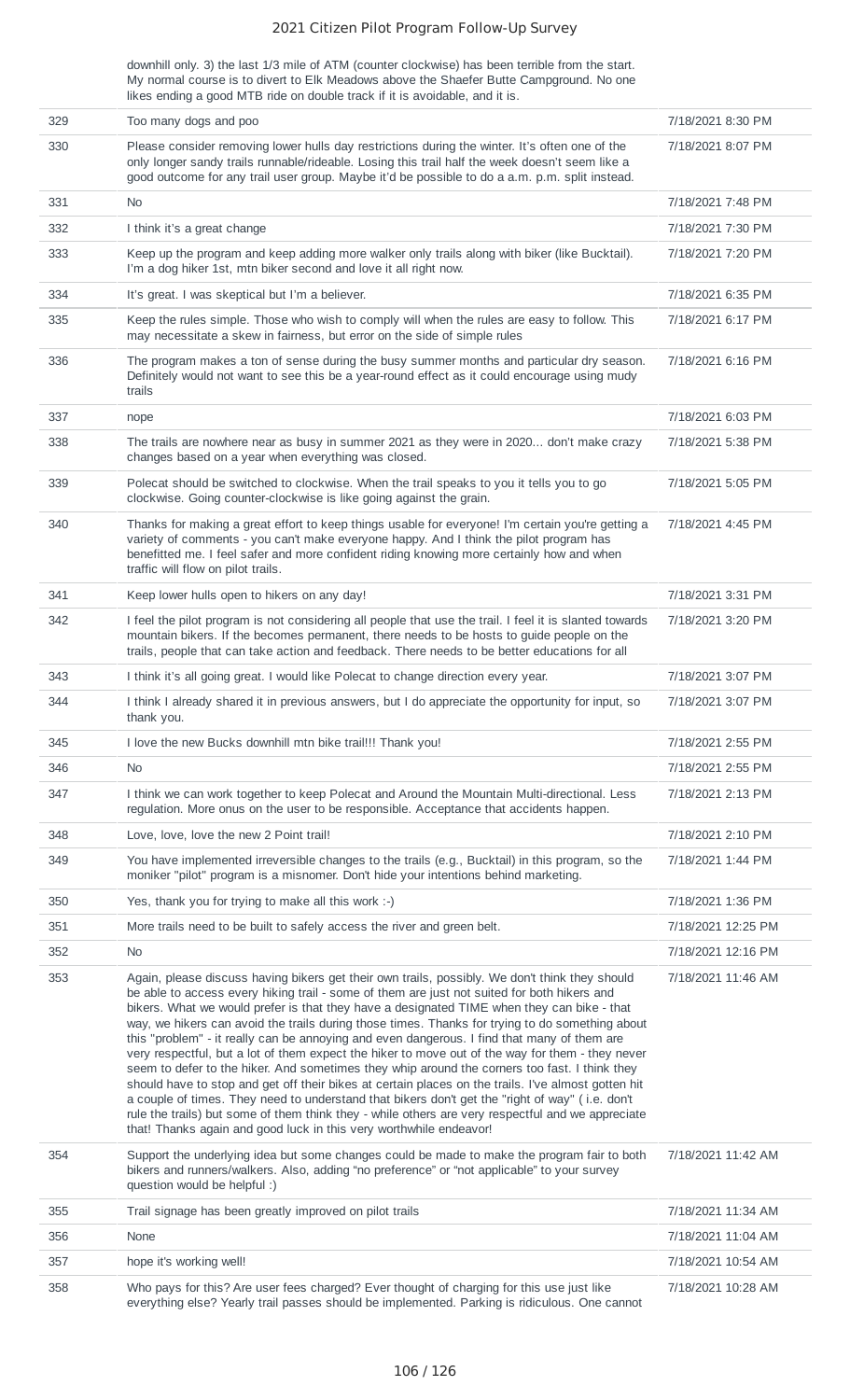drive up Shaw mountain road without getting dirty looks or runners/bikers running in the middle of the street. It's out of control!

| 359 | Thank you for all you do to keep our trails open and maintained!                                                                                                                                                                                                                                                                                                                                                                                   | 7/18/2021 10:23 AM |
|-----|----------------------------------------------------------------------------------------------------------------------------------------------------------------------------------------------------------------------------------------------------------------------------------------------------------------------------------------------------------------------------------------------------------------------------------------------------|--------------------|
| 360 | Thank you for maintaining such amazing trail system and for making the effort to make the<br>trails fun and safe for everyone!!! Truly :-)                                                                                                                                                                                                                                                                                                         | 7/18/2021 10:23 AM |
| 361 | Please do not develop the Polecat connector loop. Our neighborhood traffic count has<br>quadrupled since the trailhead has opened.                                                                                                                                                                                                                                                                                                                 | 7/18/2021 9:29 AM  |
| 362 | Please implement odd-even days on other trails like three bears on even days to complement<br>hulls.                                                                                                                                                                                                                                                                                                                                               | 7/18/2021 8:49 AM  |
| 363 | Again, rules are only as good as the enforcement. Personally, I'm beginning to feel very<br>restricted by R to R trail rules and the possibility that they're eventually going to get so<br>convoluted that no one will know how to follow them and eventually not care to follow them.<br>This is going to lead to a lot of conflicts between trail users. Much more than we have now.                                                            | 7/18/2021 8:30 AM  |
| 364 | Keep up the innovative approach! As our city has grown tremendously over the last two years,<br>the trail network that I've grown to use weekly has become congested and has started to lose<br>its appeal because of the continued "traffic" jams. While I'd love to see a greater expansion<br>into new and more trail offerings - the approach the team is taking now will buy us a few more<br>years before we have to address that expansion. | 7/18/2021 8:21 AM  |
| 365 | Keep up the great work you're doing, trying new things to maintain trails and deal with crowds.<br>It ain't easy.                                                                                                                                                                                                                                                                                                                                  | 7/18/2021 7:59 AM  |
| 366 | Keep it simple. Don't create rotational use programs. They are frustrating and unsustainable in<br>the long run.                                                                                                                                                                                                                                                                                                                                   | 7/18/2021 7:56 AM  |
| 367 | Keep it up. Directional trails are key to safety.                                                                                                                                                                                                                                                                                                                                                                                                  | 7/18/2021 7:52 AM  |
| 368 | No                                                                                                                                                                                                                                                                                                                                                                                                                                                 | 7/18/2021 7:50 AM  |
| 369 | Thank you for your awesome work on an amazing trail system                                                                                                                                                                                                                                                                                                                                                                                         | 7/18/2021 7:29 AM  |
| 370 | Great plan to make trails safer for all users.                                                                                                                                                                                                                                                                                                                                                                                                     | 7/18/2021 6:39 AM  |
| 371 | While I support the even/odd days use of Lower Hulls, I'm hopeful RtoR can accelerate the<br>construction of a parallel trail for MTB only. THAT would be the very best option.                                                                                                                                                                                                                                                                    | 7/18/2021 5:40 AM  |
| 372 | Thank you for working hard to protect the ability for all trail users to have an enjoyable<br>experience in the foothills.                                                                                                                                                                                                                                                                                                                         | 7/18/2021 5:37 AM  |
| 373 | No need to keep changing trail directions. Make a decision and keep it for at least a year.<br>Emphasize bikers to give fair audible warning upon approaching hikers.                                                                                                                                                                                                                                                                              | 7/17/2021 11:15 PM |
| 374 | No.                                                                                                                                                                                                                                                                                                                                                                                                                                                | 7/17/2021 10:53 PM |
| 375 | Bikers need to slow down!                                                                                                                                                                                                                                                                                                                                                                                                                          | 7/17/2021 10:02 PM |
| 376 | There is no reason to make Bucktail downhill only. The visibility is great for seeing oncoming<br>riders. Uphill on Bucktail is necessary to allow beginners to access most of military reserve.<br>Ridges to Rivers should transparently ask a survey question about this distinct from the<br>separate foot traffic management strategy on Bucktail, which does make sense.                                                                      | 7/17/2021 9:59 PM  |
| 377 | N <sub>0</sub>                                                                                                                                                                                                                                                                                                                                                                                                                                     | 7/17/2021 9:28 PM  |
| 378 | I have no experience with the Polecat or Around the Mountain pilot program -- no opinion on<br>whether or not to change the direction of either.                                                                                                                                                                                                                                                                                                   | 7/17/2021 9:05 PM  |
| 379 | The program is great, however it needs stronger signage and enforcement.                                                                                                                                                                                                                                                                                                                                                                           | 7/17/2021 8:57 PM  |
| 380 | N <sub>0</sub>                                                                                                                                                                                                                                                                                                                                                                                                                                     | 7/17/2021 8:28 PM  |
| 381 | N <sub>0</sub>                                                                                                                                                                                                                                                                                                                                                                                                                                     | 7/17/2021 8:26 PM  |
| 382 | No. I'm really not even sure my input will make a difference. Missing the unstructured feeling<br>of the trails. $\odot$                                                                                                                                                                                                                                                                                                                           | 7/17/2021 8:23 PM  |
| 383 | I want the trail organizations to do education. If SWIMBA wants more trails for bikers then they<br>should do more education. Do not put the onus on all other users.                                                                                                                                                                                                                                                                              | 7/17/2021 8:10 PM  |
| 384 | I love it. My favorite piece is the hulls modifications. I'm using that trail more now than I ever<br>have before on both foot and bike.                                                                                                                                                                                                                                                                                                           | 7/17/2021 8:02 PM  |
| 385 | The changes have been great keep up the good work!                                                                                                                                                                                                                                                                                                                                                                                                 | 7/17/2021 8:02 PM  |
| 386 | While I enjoyed the freedom to use our trails anytime and in any direction in the past, our<br>valley's population has grown too large and trail usage has increased to the point where these<br>strategies are necessary.                                                                                                                                                                                                                         | 7/17/2021 7:31 PM  |
| 387 | Good program overall. Need more new trails built in total to address huge influx of people.                                                                                                                                                                                                                                                                                                                                                        | 7/17/2021 7:15 PM  |
| 388 | I appreciate these efforts!! Thank you!!                                                                                                                                                                                                                                                                                                                                                                                                           | 7/17/2021 5:58 PM  |
| 389 | The changes to Bucktail have been a great benefit to hikers and bikers! III                                                                                                                                                                                                                                                                                                                                                                        | 7/17/2021 5:33 PM  |
| 390 | Possible change Shanes loop to one way only. Don't care which way. 90% of people do<br>clockwise                                                                                                                                                                                                                                                                                                                                                   | 7/17/2021 5:01 PM  |
| 391 | Good plan but need enforcement on hulls 29 trail and e bikes general                                                                                                                                                                                                                                                                                                                                                                               | 7/17/2021 4:49 PM  |
| 392 | Nice work on bucktail really fun. Was skeptical on the even odds and one direction but does                                                                                                                                                                                                                                                                                                                                                        | 7/17/2021 4:47 PM  |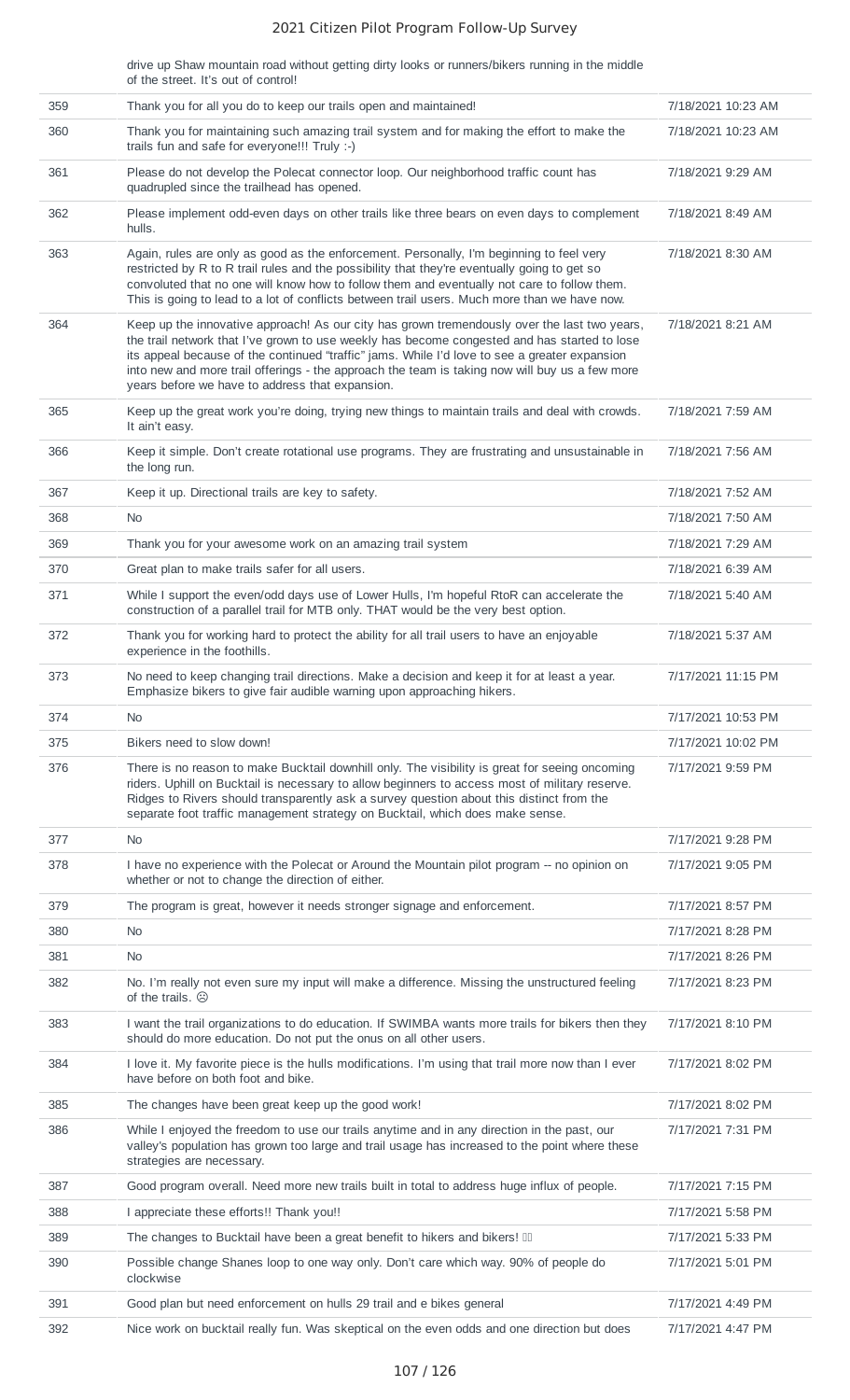make it really nice as a mountain biker. Could see when I trail run, nice to avoid the speedy downhill bikers when I'm running up.

| 393 | Add more hiking only trails that are loops. Add on to the new hiking only trail near Bucks to<br>make it shaped like a frying pan, creating a loop.                                                                                                                                                                                                                                                                                                                                                                                                                                                                                                                                                                                                                                                                     | 7/17/2021 4:27 PM  |
|-----|-------------------------------------------------------------------------------------------------------------------------------------------------------------------------------------------------------------------------------------------------------------------------------------------------------------------------------------------------------------------------------------------------------------------------------------------------------------------------------------------------------------------------------------------------------------------------------------------------------------------------------------------------------------------------------------------------------------------------------------------------------------------------------------------------------------------------|--------------------|
| 394 | too complicated and expensive to develop. ineffective, unnecessary                                                                                                                                                                                                                                                                                                                                                                                                                                                                                                                                                                                                                                                                                                                                                      | 7/17/2021 3:31 PM  |
| 395 | Hulls Gulch pilot plan is excellent! I hope that continues.                                                                                                                                                                                                                                                                                                                                                                                                                                                                                                                                                                                                                                                                                                                                                             | 7/17/2021 3:11 PM  |
| 396 | No.                                                                                                                                                                                                                                                                                                                                                                                                                                                                                                                                                                                                                                                                                                                                                                                                                     | 7/17/2021 2:21 PM  |
| 397 | Keep going! Great changes.                                                                                                                                                                                                                                                                                                                                                                                                                                                                                                                                                                                                                                                                                                                                                                                              | 7/17/2021 2:14 PM  |
| 398 | I appreciate what you are doing                                                                                                                                                                                                                                                                                                                                                                                                                                                                                                                                                                                                                                                                                                                                                                                         | 7/17/2021 2:12 PM  |
| 399 | Yes-I have ridden down lower hills gulch several times during the pilot program, always on odd<br>numbered calendar days, and I encounter joggers using the trail nearly every time. I stop and<br>educate them about the directional specifics and some don't know they are even on lower hulls<br>gulch trail. I think it'd be a good idea to post a sign at the top of that trail that says "THIS trail<br>open for downhill biking only on odd days and open for all other users on even days ".                                                                                                                                                                                                                                                                                                                    | 7/17/2021 1:18 PM  |
| 400 | I like all the pilot programs & would like to see more, such as limit Harrison Hollow trails to<br>primarily foot only (except the main Harrison Hollow trail). I say this as a mountain biker, but<br>would support more foot only trails because in the vast majority of my encounters with bikers<br>they don't yield to walkers.                                                                                                                                                                                                                                                                                                                                                                                                                                                                                    | 7/17/2021 12:49 PM |
| 401 | I think this has been a great move, fully support it. Only other thing is to take the chains off<br>the gates on Hulls with stronger springs so they'll stay closed but not need to be latched. It's<br>not to keep cattle out, just to make people stop and pay attention to which direction they're<br>traveling.                                                                                                                                                                                                                                                                                                                                                                                                                                                                                                     | 7/17/2021 12:47 PM |
| 402 | I love all the pilot projects. Keep them up!                                                                                                                                                                                                                                                                                                                                                                                                                                                                                                                                                                                                                                                                                                                                                                            | 7/17/2021 12:06 PM |
| 403 | WE REALLY NEED THE "HULLS AREA PURPOSE BUILT TRAIL" as illustrated in the ridge to<br>river 2021 presentation. Would have been much better to have built a purpose-built mountain<br>bike trail instead of the pedestrian only one on bucktail. There is lots of room for MORE<br>TRAILS. Thank you for all you do.                                                                                                                                                                                                                                                                                                                                                                                                                                                                                                     | 7/17/2021 12:00 PM |
| 404 | Dogs on leash for their safety during season when wildlife having babies.                                                                                                                                                                                                                                                                                                                                                                                                                                                                                                                                                                                                                                                                                                                                               | 7/17/2021 11:56 AM |
| 405 | Thank you for doing a great job to make the system wonderful for all!                                                                                                                                                                                                                                                                                                                                                                                                                                                                                                                                                                                                                                                                                                                                                   | 7/17/2021 11:50 AM |
| 406 | Brighter, more noticeable signs on lower hulls                                                                                                                                                                                                                                                                                                                                                                                                                                                                                                                                                                                                                                                                                                                                                                          | 7/17/2021 11:36 AM |
| 407 | Re-open Lower Hulls Gulch to All trail users, all the time!                                                                                                                                                                                                                                                                                                                                                                                                                                                                                                                                                                                                                                                                                                                                                             | 7/17/2021 11:20 AM |
| 408 | Love it! Great job.                                                                                                                                                                                                                                                                                                                                                                                                                                                                                                                                                                                                                                                                                                                                                                                                     | 7/17/2021 10:45 AM |
| 409 | No                                                                                                                                                                                                                                                                                                                                                                                                                                                                                                                                                                                                                                                                                                                                                                                                                      | 7/17/2021 10:05 AM |
| 410 | It would be nice if the regulations signage was larger so there was more adherence to the<br>schedule. IE: bikes vs hikers.                                                                                                                                                                                                                                                                                                                                                                                                                                                                                                                                                                                                                                                                                             | 7/17/2021 10:01 AM |
| 411 | thanks for all you do!                                                                                                                                                                                                                                                                                                                                                                                                                                                                                                                                                                                                                                                                                                                                                                                                  | 7/17/2021 9:53 AM  |
| 412 | <b>No</b>                                                                                                                                                                                                                                                                                                                                                                                                                                                                                                                                                                                                                                                                                                                                                                                                               | 7/17/2021 9:41 AM  |
| 413 | <b>No</b>                                                                                                                                                                                                                                                                                                                                                                                                                                                                                                                                                                                                                                                                                                                                                                                                               | 7/17/2021 9:21 AM  |
| 414 | I support your management of the trails and agree there is a lot more pressure on trails from all<br>the new people here. Keep up the good work because the trails are very important to myself<br>and my dog. I hope others take care and appreciate as I do. I think it is good to separate the<br>bikes and people. I hope if you make big spring bike vs hiker, you make seamans gulch same<br>but opposite schedule from big spring. I hike them nightly so would want one on even days and<br>one on odd days so I have an option to hike. I really hate to see trash in parking lots and now<br>carry trash bags so I can pick up as needed. Sad that we have to do that! I also appreciate all<br>the notices you put up in spring about muddy trails it is hard to turn back but it is best for the<br>trail!! | 7/17/2021 9:17 AM  |
| 415 | It's awesome. Having downhill specific trails and unifying the direction of travel makes for a<br>more enjoyable and safer experience                                                                                                                                                                                                                                                                                                                                                                                                                                                                                                                                                                                                                                                                                   | 7/17/2021 9:12 AM  |
| 416 | I think electric bikes should be ban. They are like dirt bikes, but quieter. Speed limits should be<br>in place for the foothills and the Greenbelt.                                                                                                                                                                                                                                                                                                                                                                                                                                                                                                                                                                                                                                                                    | 7/17/2021 9:06 AM  |
| 417 | Please allow equal access for all user types.                                                                                                                                                                                                                                                                                                                                                                                                                                                                                                                                                                                                                                                                                                                                                                           | 7/17/2021 8:48 AM  |
| 418 | I hate it. You can't control everyone, everyday. At most, put a sign at the top of the busier<br>trails to remind bikers to watch for hikers. Or a put in a few speed checks. I'm going to use the<br>trails when I have the time, not when the city says I have permission.                                                                                                                                                                                                                                                                                                                                                                                                                                                                                                                                            | 7/17/2021 8:01 AM  |
| 419 | It's AWESOME !!!                                                                                                                                                                                                                                                                                                                                                                                                                                                                                                                                                                                                                                                                                                                                                                                                        | 7/17/2021 7:25 AM  |
| 420 | Love the pilot program! Such a great idea for high flow areas. Riding has been great on this<br>trails.                                                                                                                                                                                                                                                                                                                                                                                                                                                                                                                                                                                                                                                                                                                 | 7/17/2021 7:20 AM  |
| 421 | I am fine with the new trail running along Buck Tail. But again, bikers are not sharing the rest of<br>the trails in that area. Once again, they are not yielding to uphill runners such as myself. I<br>have seen it enough times now to know it is not an aberration. To say I am angry does not<br>even begin to explain it. I am happy to yield to bikers, I am happy to share, I am happy to use<br>the new trail (altho I am hoping it somehow smooths itself out), but I am angry and<br>disappointed that many bikers now seem to feel they own the trails, all of them. We all have to                                                                                                                                                                                                                         | 7/17/2021 7:06 AM  |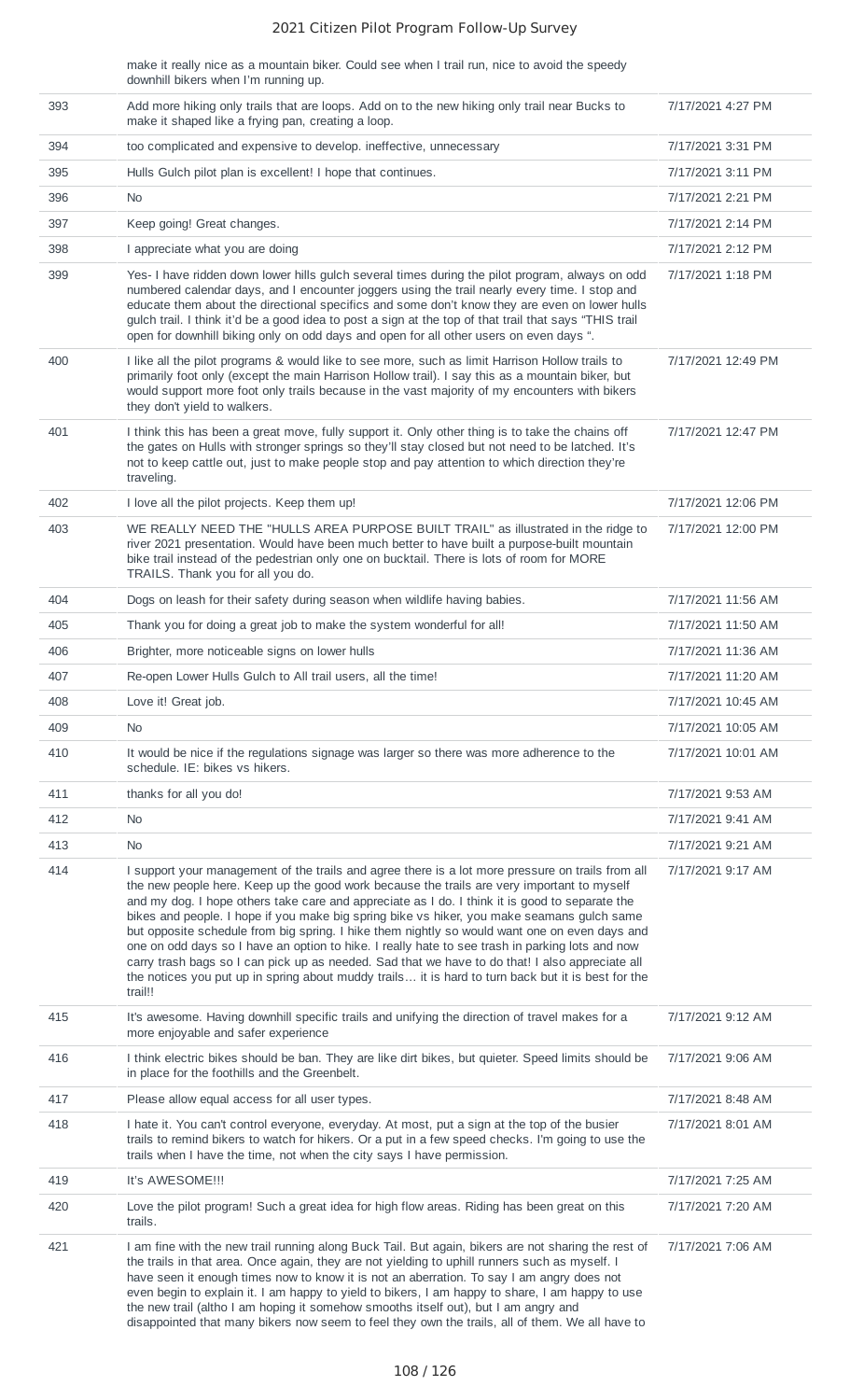give a little to get a lot, meaning access to the trails. As a runner and walker, I have given up regular Buck Tail, even days on Hulls Gulch, but it seems that the bikers want even more. Please address that. Thanks.

| 422 | Rather than bikers yielding to others, the rule should be changed to: "downhill travelers yield to<br>uphill travelers." Uphill travelers are putting more effort into their progress and should be<br>allowed to continue their progress regardless of mode of transportation.                                                                                                                                                                                                                                                                          | 7/17/2021 6:34 AM                      |
|-----|----------------------------------------------------------------------------------------------------------------------------------------------------------------------------------------------------------------------------------------------------------------------------------------------------------------------------------------------------------------------------------------------------------------------------------------------------------------------------------------------------------------------------------------------------------|----------------------------------------|
| 423 | Waste of time and money.                                                                                                                                                                                                                                                                                                                                                                                                                                                                                                                                 | 7/17/2021 4:18 AM                      |
| 424 | The gates on Hulls are a bit overkill. People are going to break the rules as I have quickly<br>learned. Even had a lady try to tell me I should be yielding to her on a dh day. WTF?! I<br>appreciate all the effort.                                                                                                                                                                                                                                                                                                                                   | 7/16/2021 11:48 PM                     |
| 425 | Meh. Hardly made any difference. And, I use the trails a lot and have for more than 20 years.                                                                                                                                                                                                                                                                                                                                                                                                                                                            | 7/16/2021 10:15 PM                     |
| 426 | The Bucktail pilot was a home run, in my opinion. Please do more like these. I applaud your<br>efforts to find solutions to our growth, and for trying out different options. I hope that this was a<br>true "trial", and you are willing to undo some changes that don't work out as well.                                                                                                                                                                                                                                                              | 7/16/2021 9:47 PM                      |
| 427 | <b>No</b>                                                                                                                                                                                                                                                                                                                                                                                                                                                                                                                                                | 7/16/2021 9:42 PM                      |
| 428 | Please simply educate people on courteous use of the trail system, and on how to avoid<br>damaging the trails.                                                                                                                                                                                                                                                                                                                                                                                                                                           | 7/16/2021 9:33 PM                      |
| 429 | More one use directional trails                                                                                                                                                                                                                                                                                                                                                                                                                                                                                                                          | 7/16/2021 9:19 PM                      |
| 430 | This program seemed to do a lot to manage mountain bike traffic while establishing access<br>barriers to folks on foot. It's unfortunate that popular and unique trails like Lower Hulls Gulch<br>become off limits for all but a select few 50% of the time. Perhaps the select few could have a<br>select few days to get unfettered downhill riding access.                                                                                                                                                                                           | 7/16/2021 9:11 PM                      |
| 431 | Buck is awesome and thank you. My experience is riders followed the pilot better than<br>hikers/runners. Better signage could help. Do not like directionals at Eagle BP, but don't fault<br>the trial for all these trails. Thank you.                                                                                                                                                                                                                                                                                                                  | 7/16/2021 8:58 PM                      |
| 432 | I absolutely love the changes put in place by this pilot program, particularly the even/odd day<br>program for Lower Hulls! In addition to these pilots, another candidate for downhill-only traffic<br>(foot and MTB) would be Freestone. The majority of the traffic is downhill anyway and there are<br>several sections of that trail where the sight lines are not great and the speeds high on a MTB.<br>Counter-clockwise is the best/most fun direction for Polecat and Around the Mountain on a<br>MTB. My vote is to keep it those directions! | 7/16/2021 8:52 PM                      |
| 433 | More time and education is needed. We still see hikers going up lower Hulls gulch on odd<br>days. But it's a great plan and need time to fully develop.                                                                                                                                                                                                                                                                                                                                                                                                  | 7/16/2021 8:50 PM                      |
| 434 | We need more programs like this!                                                                                                                                                                                                                                                                                                                                                                                                                                                                                                                         | 7/16/2021 8:49 PM                      |
| 435 | Thanks for your hard work!                                                                                                                                                                                                                                                                                                                                                                                                                                                                                                                               | 7/16/2021 8:17 PM                      |
| 436 | Keep up the good work. The trails and future users deserve it.                                                                                                                                                                                                                                                                                                                                                                                                                                                                                           | 7/16/2021 6:24 PM                      |
| 437 | Who pays for these trails? Do trail users pay fees for use like 4 wheelers/ATV users have to?<br>Do the mountain bike riders pay usage fees? What is the impact on the trails and natural<br>resources by these users? Why do citizens who never use these "trails" have to pay for them<br>with our tax dollars? Did any one aske me? Nope.                                                                                                                                                                                                             | 7/16/2021 6:24 PM                      |
| 438 | It was very confusing at Camelsback to know who could do what on different trails. There were<br>bikes & hikers going different directions and several seemed to be ignoring (or just didn't<br>understand) what they were supposed to be doing. I think some trails should be "hikers only" &<br>others "bikers only", and it could be switched around annually. That would help a lot in my<br>opinion. I only hiked a few times this spring & summer because it was so congested with<br>bikers.                                                      | 7/16/2021 6:22 PM                      |
| 439 | It's going well aside Hulls.                                                                                                                                                                                                                                                                                                                                                                                                                                                                                                                             | 7/16/2021 6:12 PM                      |
| 440 | Yes, you are favoring mountain bikers over other users despite the fact that their using the<br>trails causes more harmful impacts and costs more resources. After rains, the impact from<br>one mountain biker vs. a hiker us much more in terms of damaging the trail and when a                                                                                                                                                                                                                                                                       | 7/16/2021 5:55 PM                      |
|     | mountain biker is injured and requires from Boise Fire, we all pay for the rescue.                                                                                                                                                                                                                                                                                                                                                                                                                                                                       |                                        |
| 441 | Make Shane's directional counter clockwise and make Bob's downhill only.                                                                                                                                                                                                                                                                                                                                                                                                                                                                                 | 7/16/2021 5:46 PM                      |
| 442 | I was bummed that Bucktail was going to be closed to uphill bike traffic, but the modifications<br>to the trail have made it well worth it, in my opinion. Nice work, trail builders!                                                                                                                                                                                                                                                                                                                                                                    | 7/16/2021 5:18 PM                      |
| 443 | The directional trails immediately reduced stress while riding. They are critical to safety and<br>having fun without worrying about collisions.                                                                                                                                                                                                                                                                                                                                                                                                         | 7/16/2021 5:05 PM                      |
| 444 | I don't know much about it, but have been bothered by bikes while hiking on the trails. I think a<br>system to allow walkers/bikers to have their day or direction sounds like an improvement.                                                                                                                                                                                                                                                                                                                                                           | 7/16/2021 4:21 PM                      |
| 445 | would like to see more trails with no bicycles                                                                                                                                                                                                                                                                                                                                                                                                                                                                                                           | 7/16/2021 4:13 PM                      |
| 446 | N <sub>0</sub>                                                                                                                                                                                                                                                                                                                                                                                                                                                                                                                                           | 7/16/2021 4:12 PM                      |
| 447 | Power assist bikes should not be discriminated against. It is only a matter of time that they will<br>be allowed. Thanks                                                                                                                                                                                                                                                                                                                                                                                                                                 | 7/16/2021 3:56 PM                      |
| 448 | more directional mtb trails please                                                                                                                                                                                                                                                                                                                                                                                                                                                                                                                       | 7/16/2021 3:45 PM<br>7/16/2021 3:34 PM |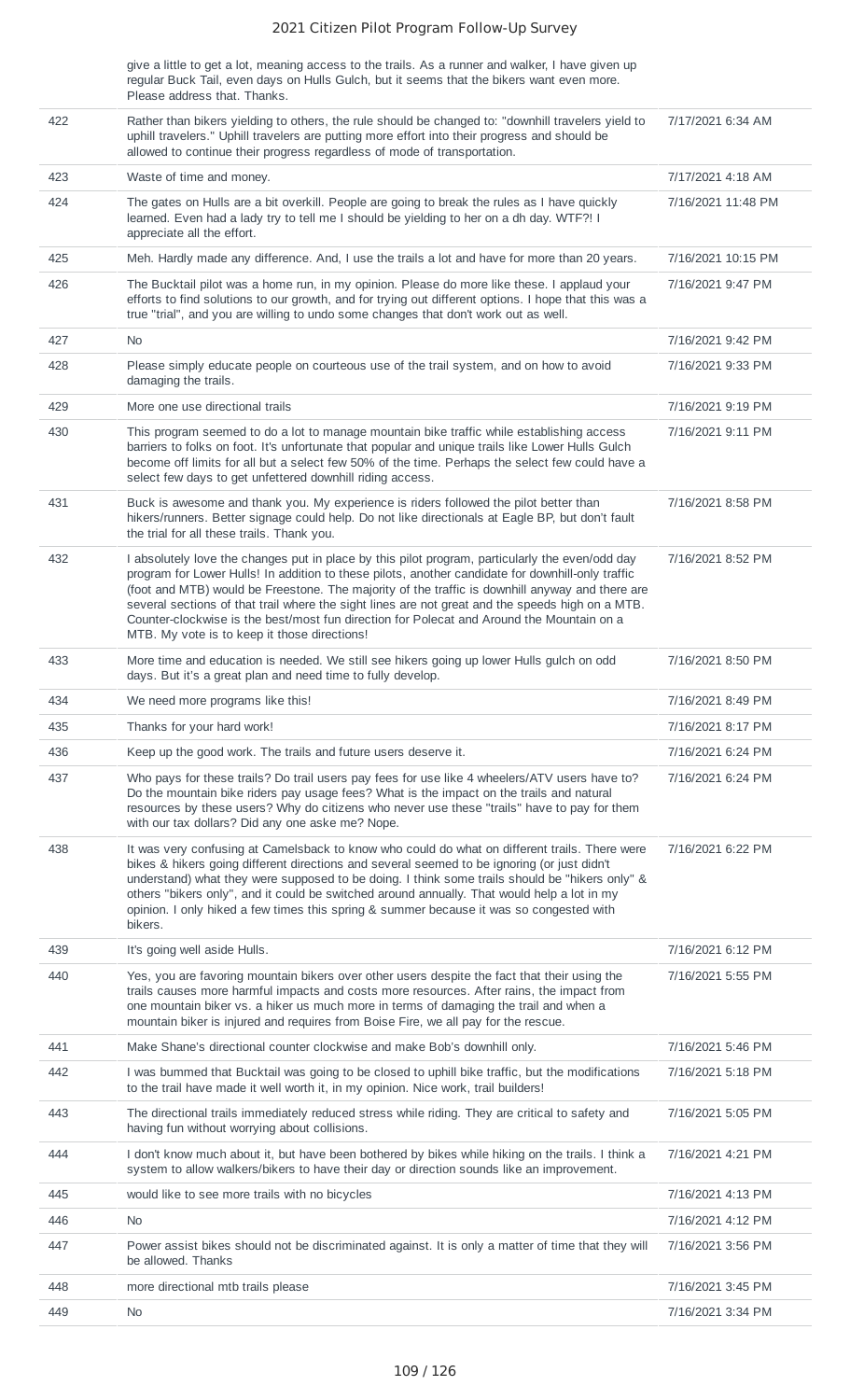| 450 | I would love to see more separate trails for hikers and bikers, or more odd/even day split. I like<br>being able to hike without bikers mowing me over.                                                                                                                                                                                                                                                                                                                                                                                                                                                                                                                                                                                                                                                                                                                                                                                               | 7/16/2021 3:25 PM  |
|-----|-------------------------------------------------------------------------------------------------------------------------------------------------------------------------------------------------------------------------------------------------------------------------------------------------------------------------------------------------------------------------------------------------------------------------------------------------------------------------------------------------------------------------------------------------------------------------------------------------------------------------------------------------------------------------------------------------------------------------------------------------------------------------------------------------------------------------------------------------------------------------------------------------------------------------------------------------------|--------------------|
| 451 | Trails should be open to everyone, whether on a bike, or not.                                                                                                                                                                                                                                                                                                                                                                                                                                                                                                                                                                                                                                                                                                                                                                                                                                                                                         | 7/16/2021 3:08 PM  |
| 452 | N <sub>0</sub>                                                                                                                                                                                                                                                                                                                                                                                                                                                                                                                                                                                                                                                                                                                                                                                                                                                                                                                                        | 7/16/2021 3:02 PM  |
| 453 | I appreciate all the work you're doing!!                                                                                                                                                                                                                                                                                                                                                                                                                                                                                                                                                                                                                                                                                                                                                                                                                                                                                                              | 7/16/2021 2:56 PM  |
| 454 | Keep up the good work, making the trails easier to share will benefit us all                                                                                                                                                                                                                                                                                                                                                                                                                                                                                                                                                                                                                                                                                                                                                                                                                                                                          | 7/16/2021 2:51 PM  |
| 455 | Who enforces the program? I have encountered people going the wrong direction and don't<br>know what the escalating degrees of enforcement are.                                                                                                                                                                                                                                                                                                                                                                                                                                                                                                                                                                                                                                                                                                                                                                                                       | 7/16/2021 2:36 PM  |
| 456 | <b>No</b>                                                                                                                                                                                                                                                                                                                                                                                                                                                                                                                                                                                                                                                                                                                                                                                                                                                                                                                                             | 7/16/2021 2:27 PM  |
| 457 | I think even/odd days on hulls gulch should be made so one day is hikers/runners/equestrian<br>and the other day just for MTB                                                                                                                                                                                                                                                                                                                                                                                                                                                                                                                                                                                                                                                                                                                                                                                                                         | 7/16/2021 2:18 PM  |
| 458 | Love it and hope it continues                                                                                                                                                                                                                                                                                                                                                                                                                                                                                                                                                                                                                                                                                                                                                                                                                                                                                                                         | 7/16/2021 2:13 PM  |
| 459 | The directional traffic on Lower Hulls makes it such an improved experience! Instead of every<br>day feeling like you're going against a hike/bike parade, it flows so much better both directions.<br>Separation on Bucktail is such a great idea. The bike part of that trail seems like it could have<br>been executed better, but it's absolutely the right idea to separate bikes and hikers wherever<br>possible. The most important next target for this type separation is the connection between<br>Camelsback park and crestline.                                                                                                                                                                                                                                                                                                                                                                                                           | 7/16/2021 2:07 PM  |
| 460 | CONTINUE TO ALLOW PEDESTRIANS TO USE ANY AND ALL TRAILS NEAR BOISE<br>RESIDENTIAL NEIGHBORHOODS 100% OF THE TIME. Mountain bikers should not be given<br>exclusive use to the trails for half of the days. That's an a-hole selfish move formulated by<br>someone who was repeatedly dropped on his head as a child. Why would any REASONABLE<br>person think it's a good idea to take away trail access to pedestrians for half of their remaining<br>days? Are mountain bikers really this selfish that they think they should get the trails to<br>themselves for half the days, and are being 'nice' by sharing the public trails for the other half<br>of days? Get off your lazy derriere and think things through before proposing such imbecilic<br>programs. And stop wasting our tax dollars on signs, websites, surveys, etc for ideas that<br>aren't even worthy of sharing space with the occupying matter found in an unflushed toilet. | 7/16/2021 2:00 PM  |
| 461 | The signs back near hills gulch were a little unclear. I forget the trail name but there was a<br>bidirectional trail that then hit another trail. However, this new trail was only one way and so<br>we'd effectively reached a dead end. If we could've known that we were approaching a dead<br>end, we would've gone on a different trail                                                                                                                                                                                                                                                                                                                                                                                                                                                                                                                                                                                                         | 7/16/2021 1:39 PM  |
| 462 | I think the pilot program has been wonderful and makes the trails more fun, and safer for<br>everyone. And even though I'm much more of a mountain biker, I think it's worth considering<br>setting a few more trails aside for walking/running & dogs only. Seaman's gulch (for example)<br>seems like good candidate for that except for the access trail to other locations.                                                                                                                                                                                                                                                                                                                                                                                                                                                                                                                                                                       | 7/16/2021 1:29 PM  |
| 463 | Thank you for all of the work that you do to provide great places for me to ride!                                                                                                                                                                                                                                                                                                                                                                                                                                                                                                                                                                                                                                                                                                                                                                                                                                                                     | 7/16/2021 1:22 PM  |
| 464 | The trails are a great resource to all of us and anything we can do to maintain these assets is<br>welcomed.                                                                                                                                                                                                                                                                                                                                                                                                                                                                                                                                                                                                                                                                                                                                                                                                                                          | 7/16/2021 1:17 PM  |
| 465 | Would be nice to have DH only days on bob's                                                                                                                                                                                                                                                                                                                                                                                                                                                                                                                                                                                                                                                                                                                                                                                                                                                                                                           | 7/16/2021 1:04 PM  |
| 466 | No                                                                                                                                                                                                                                                                                                                                                                                                                                                                                                                                                                                                                                                                                                                                                                                                                                                                                                                                                    | 7/16/2021 12:48 PM |
| 467 | No                                                                                                                                                                                                                                                                                                                                                                                                                                                                                                                                                                                                                                                                                                                                                                                                                                                                                                                                                    | 7/16/2021 12:47 PM |
| 468 | <b>No</b>                                                                                                                                                                                                                                                                                                                                                                                                                                                                                                                                                                                                                                                                                                                                                                                                                                                                                                                                             | 7/16/2021 12:39 PM |
| 469 | I really like the directional use of trails, but I think putting Hulls in the pilot was bad choice.                                                                                                                                                                                                                                                                                                                                                                                                                                                                                                                                                                                                                                                                                                                                                                                                                                                   | 7/16/2021 12:20 PM |
| 470 | The arbitrary ban on Ebikes is not supported by science or fact. They are just bikes. They<br>allow 70 year olds like myself to enjoy the trails that are now too strenuous for us. They are<br>not fast, or loud, or different in any way except a little easier going uphill. When asking why<br>some people don't want them on the trail, the usual answer is "because they have a motor".<br>Thats like saying because they have suspension or disc brakes. The tiny motor only enhances<br>the ability to get uphill a little easier. Going downhill they are exactly like any other bike. The<br>bikes are here and they represent the fastest growing segment of mountain biking. Please<br>allow your fellow trail users their rightful access.                                                                                                                                                                                               | 7/16/2021 12:06 PM |
| 471 | Signage (especially on Hulls) is AWFUL. Way too much text, not nearly big enough font size.<br>You have to assume most people aren't going to stop and read things, half of them won't even<br>notice a new sign. Almost every time I've ridden Hulls I have encountered hikers, and<br>overwhelmingly their response is "I didn't know", or "I just found out on my way up because<br>someone else on a bike told me". That's 100% the fault of the signage                                                                                                                                                                                                                                                                                                                                                                                                                                                                                          | 7/16/2021 11:57 AM |
| 472 | As an 'older' hiker, I've been using the R2R trail system for a lot of years, and we've got some<br>great trails in multiple levels of ability and topography. I'm hoping to be using the trails for a lot<br>more years!                                                                                                                                                                                                                                                                                                                                                                                                                                                                                                                                                                                                                                                                                                                             | 7/16/2021 11:39 AM |
| 473 | I think it's great. My only suggestion is to have people posted at heavily used trailheads when<br>the program kicks off to explain it to users who don't understand.                                                                                                                                                                                                                                                                                                                                                                                                                                                                                                                                                                                                                                                                                                                                                                                 | 7/16/2021 11:34 AM |
| 474 | More directional trails to alleviate potential conflict. More mtb specific trails or odd/even days I                                                                                                                                                                                                                                                                                                                                                                                                                                                                                                                                                                                                                                                                                                                                                                                                                                                  | 7/16/2021 11:31 AM |
| 475 | Consider piloting Class 1 e-bikes                                                                                                                                                                                                                                                                                                                                                                                                                                                                                                                                                                                                                                                                                                                                                                                                                                                                                                                     | 7/16/2021 11:28 AM |
| 476 | In my view, the pilot program changes are working very well.                                                                                                                                                                                                                                                                                                                                                                                                                                                                                                                                                                                                                                                                                                                                                                                                                                                                                          | 7/16/2021 11:27 AM |
| 477 | I would like Bob's Trail to be directional on specified days.                                                                                                                                                                                                                                                                                                                                                                                                                                                                                                                                                                                                                                                                                                                                                                                                                                                                                         | 7/16/2021 11:14 AM |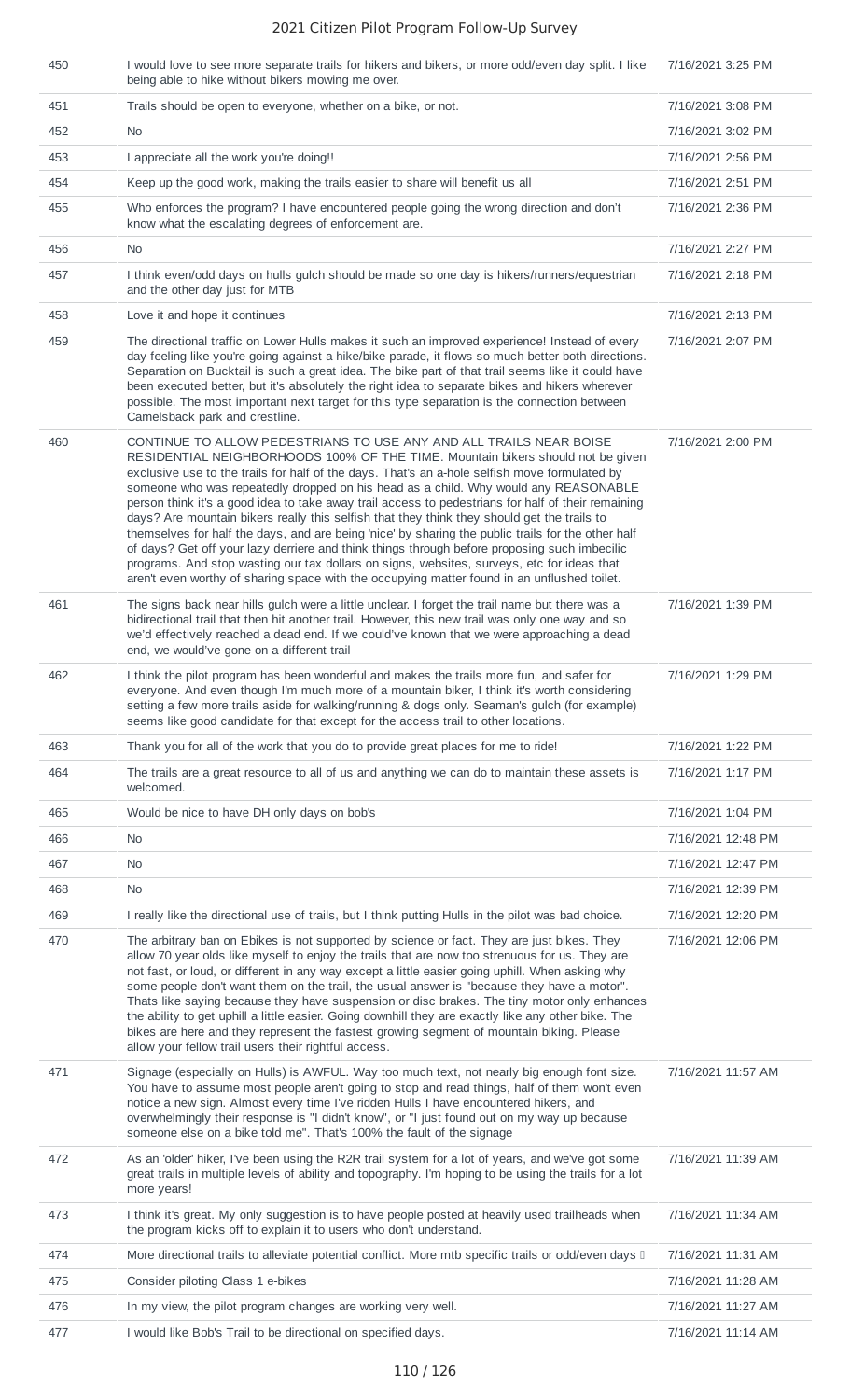| 478 | PLEASE PLEASE PLEASE remind people that Deer Point trail is a two way trail and the one<br>way begins at the intersection with the Around The Mountain trail. Perhaps a TWO WAY trail<br>sign at the bottom of the Deer Point trail could end the confusion and a two way trail sign<br>(pointing downward on Deer Point) at the intersection with Around The Mountain.                                                                                                                                                                                                                                               | 7/16/2021 11:12 AM |
|-----|-----------------------------------------------------------------------------------------------------------------------------------------------------------------------------------------------------------------------------------------------------------------------------------------------------------------------------------------------------------------------------------------------------------------------------------------------------------------------------------------------------------------------------------------------------------------------------------------------------------------------|--------------------|
| 479 | It doesn't accomplish any purpose between hikers and bikers and everyone we have talked to<br>on the trails also say it is so stupid!!!!!!!                                                                                                                                                                                                                                                                                                                                                                                                                                                                           | 7/16/2021 11:07 AM |
| 480 | For the steep downhills, it is good to limit a few to bikes only.                                                                                                                                                                                                                                                                                                                                                                                                                                                                                                                                                     | 7/16/2021 11:06 AM |
| 481 | This pilot program has been working perfectly so far. it has made all of those trails much much<br>safer for all trail users and I no longer have to worry about coming up on someone around a<br>blind corner because all the traffic is going in the same direction.                                                                                                                                                                                                                                                                                                                                                | 7/16/2021 11:05 AM |
| 482 | <b>No</b>                                                                                                                                                                                                                                                                                                                                                                                                                                                                                                                                                                                                             | 7/16/2021 11:02 AM |
| 483 | The intention is good, but the real solution is to get bikes quickly to trails further back, so they<br>aren't on the highest traffic trails. I understand this takes time and is difficult, but sometimes<br>real long term solutions are better than funky work arounds.                                                                                                                                                                                                                                                                                                                                            | 7/16/2021 11:01 AM |
| 484 | I support any trail modifications or strategy that allows users to enjoy our trails for the future.                                                                                                                                                                                                                                                                                                                                                                                                                                                                                                                   | 7/16/2021 10:59 AM |
| 485 | I would also recommend greater control of dogs on the trails. Like most municipalities dogs<br>should be kept on leashes unless the area is specified as a dog park. The first time I used a<br>trail in the system I was attacked by and bitten buy a dog from behind even though I followed<br>the recommended distancing and the right-of-way recommendations. People should not have<br>to be fearful going for a walk or ride                                                                                                                                                                                    | 7/16/2021 10:49 AM |
| 486 | The direction of Polecat Gulch and Around the Mountain are immaterial to me. Either direction<br>would be fine, and I suggest not changing it, as many are still getting used to it.                                                                                                                                                                                                                                                                                                                                                                                                                                  | 7/16/2021 10:35 AM |
| 487 | <b>No</b>                                                                                                                                                                                                                                                                                                                                                                                                                                                                                                                                                                                                             | 7/16/2021 10:26 AM |
| 488 | Might be good to add an option on these questions for "Not applicable, have not used" or<br>something like that. Being forced into Y/N does not allow for N/A people to opt out. Then you<br>are just getting a guess, and not great data.                                                                                                                                                                                                                                                                                                                                                                            | 7/16/2021 10:20 AM |
| 489 | This trail system is important to me and many others I know and the effort being made to<br>include the users in the decision making process on the use of the trails is greatly appreciated.<br>Please don't ever open up the system to motorized vehicles. The Greenbelt has become a<br>nightmare with the vehicles. Once that genie is out of the bottle it can never be put back.                                                                                                                                                                                                                                | 7/16/2021 10:16 AM |
| 490 | The general public is not informed about "how to" on the trails. Simplify the system! It is the<br>once a month user that causes the problems, not the daily users.                                                                                                                                                                                                                                                                                                                                                                                                                                                   | 7/16/2021 10:08 AM |
| 491 | I appreciate your willingness to pilot ideas for decreasing negative user interactions. It's getting<br>busier and busier and I think putting in place ideas like this will only increase people's<br>enjoyment.                                                                                                                                                                                                                                                                                                                                                                                                      | 7/16/2021 10:03 AM |
| 492 | It needs more communication.                                                                                                                                                                                                                                                                                                                                                                                                                                                                                                                                                                                          | 7/16/2021 9:56 AM  |
| 493 | ALL of these Pilot programs are GREAT!! The Down Hill portion of Buck Trail now is one of my<br>favorite rides. R2R did a wonderful job by separating the hikers from the bikes. The stone<br>'jumps' and obstacles added some fun to the down hill and helps keep speeds to a 'safer' level.<br><b>GREAT JOB TEAM R2R !!</b>                                                                                                                                                                                                                                                                                         | 7/16/2021 9:56 AM  |
| 494 | You are over managing the system. Utah has not taken this approach. Hopefully people will<br>spend the money to go bike Bogus Basin, so the City Council can sell the ridges to rivers for<br>their housing campaign.                                                                                                                                                                                                                                                                                                                                                                                                 | 7/16/2021 9:56 AM  |
| 495 | It's great you are addressing the issues.                                                                                                                                                                                                                                                                                                                                                                                                                                                                                                                                                                             | 7/16/2021 9:52 AM  |
| 496 | Keep up the good work, you guys are killing it! Loving the new pilot program as it is much<br>needed with the huge increase in popularity of our local trailes!                                                                                                                                                                                                                                                                                                                                                                                                                                                       | 7/16/2021 9:49 AM  |
| 497 | For the Lower Hulls Gulch trail, it would be great to move the gate further up, so that<br>walkers/hikers can enjoy some of the lower trails before the LHG becomes rocky. It seems like<br>a missed opportunity right now to provide additional access while managing safety on the trail.<br>Additionally, it would be great to connect this lower loop to 8th Street where the water tower is<br>in this area and maybe have bikes have to ride out to 8th Street versus continuing to traverse<br>this lower area. Some thoughts to consider. Thanks for your efforts to keep the trails safe and<br>fun for all! | 7/16/2021 9:42 AM  |
| 498 | I know many people who would support alternating Bob's trail like Hulls. Except having Bob's<br>downhill mnt bike only on even days with Hulls being odd days.                                                                                                                                                                                                                                                                                                                                                                                                                                                        | 7/16/2021 9:41 AM  |
| 499 | a more critical issue I see is off leash dogs and owners that are not aware of their animals.                                                                                                                                                                                                                                                                                                                                                                                                                                                                                                                         | 7/16/2021 9:36 AM  |
| 500 | No                                                                                                                                                                                                                                                                                                                                                                                                                                                                                                                                                                                                                    | 7/16/2021 9:34 AM  |
| 501 | We don't need our mother overseeing us; I've traveled the world and Mountain bike trails in<br>Australia, New Zealand, China, US wide, Italy, Germany, AustriaI've never seen a<br>directional trail system. End it. It's ridiculous                                                                                                                                                                                                                                                                                                                                                                                  | 7/16/2021 9:31 AM  |
| 502 | Stop micromanaging the trail system.                                                                                                                                                                                                                                                                                                                                                                                                                                                                                                                                                                                  | 7/16/2021 9:29 AM  |
| 503 | Thank you for you efforts. Two Point is a great new trail, it's fun to be near the bikers but have<br>our own foot trail. It's also great going uphill on Hulls on the even days and I'm sure the bikers<br>love it when they have it to themselves. All good stuff!                                                                                                                                                                                                                                                                                                                                                  | 7/16/2021 9:28 AM  |
| 504 | The pilots are all a welcome change including the one-way change for Junkyard. It's all working<br>really well! I am supportive of more mtb downhill only trails even if it's on even/odd days like                                                                                                                                                                                                                                                                                                                                                                                                                   | 7/16/2021 9:27 AM  |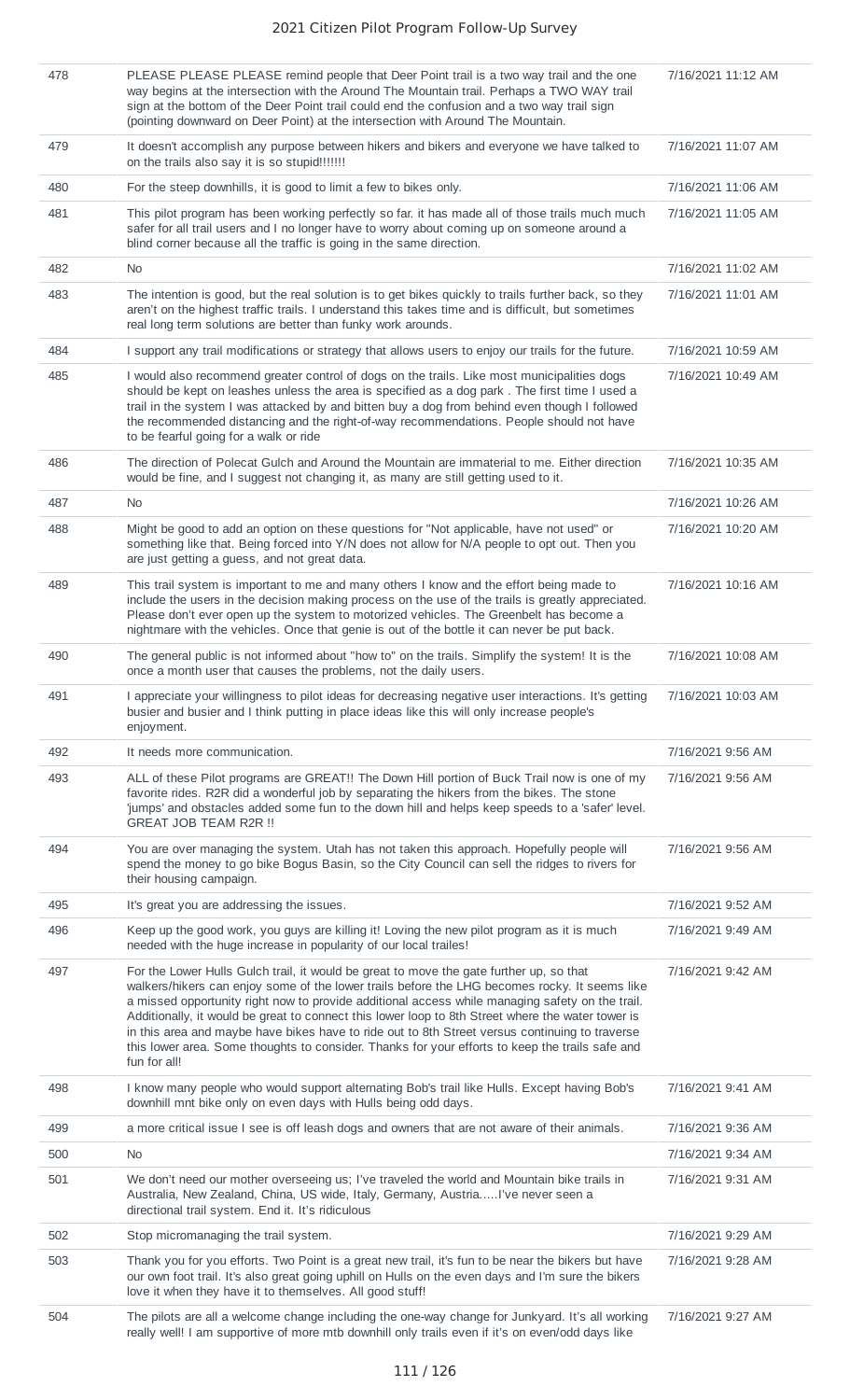|     | Hulls.                                                                                                                                                                                                                                                                                                                                                                                                                                                                                      |                   |
|-----|---------------------------------------------------------------------------------------------------------------------------------------------------------------------------------------------------------------------------------------------------------------------------------------------------------------------------------------------------------------------------------------------------------------------------------------------------------------------------------------------|-------------------|
| 505 | Increase messaging about picking up pet waste and throwing it away. Noticing bags of waste<br>by trails which is a good first step, but follow through with disposing of waste in trash<br>receptacle is a necessary second step.                                                                                                                                                                                                                                                           | 7/16/2021 9:27 AM |
| 506 | I like the idea, but not the required directional use. With lower hulls, I like how it is managed by<br>even and odd days so that all users get an opportunity to go in both directions.                                                                                                                                                                                                                                                                                                    | 7/16/2021 9:23 AM |
| 507 | open trail head closed by Scott Peterson                                                                                                                                                                                                                                                                                                                                                                                                                                                    | 7/16/2021 9:19 AM |
| 508 | Love the Boise foothills!                                                                                                                                                                                                                                                                                                                                                                                                                                                                   | 7/16/2021 9:17 AM |
| 509 | Please keep working on the pedestrian trail between bucks and central ridge! The camber of it<br>from the machine cut is asking for a sprained ankle.                                                                                                                                                                                                                                                                                                                                       | 7/16/2021 9:08 AM |
| 510 | I believe posting signs explaining trail etiquette would be more effective to manage the crowds.                                                                                                                                                                                                                                                                                                                                                                                            | 7/16/2021 8:50 AM |
| 511 | You all are doing a great job! Thank you for all you do!                                                                                                                                                                                                                                                                                                                                                                                                                                    | 7/16/2021 8:26 AM |
| 512 | I am happy that steps are being taken to keep people safe. So many users on the trails initially<br>ignored the signage and complained loudly about it. I'm from Utah where we have had<br>directional or every-other-day rules for years and they work well and people do actually like it.<br>Thanks for your hard work!                                                                                                                                                                  | 7/16/2021 8:23 AM |
| 513 | alternating hulls gulch is awesome!                                                                                                                                                                                                                                                                                                                                                                                                                                                         | 7/16/2021 8:22 AM |
| 514 | It's starting to feel like we have a legitimate trail network that cares about its users and can<br>compete with other trail networks that attract folks from all over. We need more MTB-only and<br>technical hiking trails.                                                                                                                                                                                                                                                               | 7/16/2021 8:21 AM |
| 515 | Thank you for taking the time to have our trails more friendly user and our feedback.                                                                                                                                                                                                                                                                                                                                                                                                       | 7/16/2021 8:18 AM |
| 516 | <b>No</b>                                                                                                                                                                                                                                                                                                                                                                                                                                                                                   | 7/16/2021 8:17 AM |
| 517 | I use Hulls all the time, huge huge improvement from an MTB perspective                                                                                                                                                                                                                                                                                                                                                                                                                     | 7/16/2021 8:13 AM |
| 518 | No                                                                                                                                                                                                                                                                                                                                                                                                                                                                                          | 7/16/2021 7:58 AM |
| 519 | Identify and prune back vegetation where blind spots exist on busy trails and intersections.<br>Chickadee & Owls Roost crossing at 8th street come to mind.                                                                                                                                                                                                                                                                                                                                 | 7/16/2021 7:58 AM |
| 520 | I really feel Boise needs just a few downhill only MTB trails with no pedestrians allowed. Bend<br>is a great example with the Whoops trail. It allows riders to use their bikes without the fear of<br>crashing into a pedestrian or uphill rider. I know eagle bike park has a couple of trails, but it<br>would be great to maybe create a new trail that has some fun features like berms and jumps.<br>Just a thought. Thank you for allowing my input!                                | 7/16/2021 7:55 AM |
| 521 | A tricky thing to tackle; I appreciate the involvement you give the public.                                                                                                                                                                                                                                                                                                                                                                                                                 | 7/16/2021 7:50 AM |
| 522 | Yes. From the perspective of a hiker, this is a failed experiment. There should not be<br>restrictions on the days that I can use the trails. The solution to deal with the additional trail<br>users is to levy a tax on all of the new developments and use those funds to build more trails.                                                                                                                                                                                             | 7/16/2021 7:46 AM |
| 523 | Keep up the excellent work you are doing!!                                                                                                                                                                                                                                                                                                                                                                                                                                                  | 7/16/2021 7:43 AM |
| 524 | I think it's a great idea and it's working well. It's very necessary as Boise grows.                                                                                                                                                                                                                                                                                                                                                                                                        | 7/16/2021 7:41 AM |
| 525 | <b>No</b>                                                                                                                                                                                                                                                                                                                                                                                                                                                                                   | 7/16/2021 7:41 AM |
| 526 | The trails system is a jewel, we all need to step up and advocate for it. Great job R2R!                                                                                                                                                                                                                                                                                                                                                                                                    | 7/16/2021 7:35 AM |
| 527 | Downhill biking trails make it safer for all users                                                                                                                                                                                                                                                                                                                                                                                                                                          | 7/16/2021 7:31 AM |
| 528 | Less rules are good.                                                                                                                                                                                                                                                                                                                                                                                                                                                                        | 7/16/2021 7:30 AM |
| 529 | Am free rally enjoying the downhill days on Lower Hulls! Thanks for the great work!                                                                                                                                                                                                                                                                                                                                                                                                         | 7/16/2021 7:25 AM |
| 530 | I primarily mountain bike but I also hike and run frequently in the foothills. While change is hard<br>for many, new trail management strategies are necessary with the growing population and<br>popularity of the R2R system. The strategies R2R has implemented make trails like Lower<br>Hulls safer and more enjoyable for all. Would love to see more separation builds like Bucktail<br>in the R2R system as well. Thank you for working hard to make this pilot program successful! | 7/16/2021 7:22 AM |
| 531 | <b>No</b>                                                                                                                                                                                                                                                                                                                                                                                                                                                                                   | 7/16/2021 7:21 AM |
| 532 | Yes, please implement designated separate use for mountain bikers and walkers on all trails.<br>Mountain bikers not native to idaho do not understand the etiquette. They are going to kill<br>someone.                                                                                                                                                                                                                                                                                     | 7/16/2021 7:20 AM |
| 533 | Please keep dog off leash trails.                                                                                                                                                                                                                                                                                                                                                                                                                                                           | 7/16/2021 7:16 AM |
| 534 | <b>No</b>                                                                                                                                                                                                                                                                                                                                                                                                                                                                                   | 7/16/2021 7:16 AM |
| 535 | Appreciate dogs on a leash and more seperation of hikers from bikers                                                                                                                                                                                                                                                                                                                                                                                                                        | 7/16/2021 7:08 AM |
| 536 | Nope.                                                                                                                                                                                                                                                                                                                                                                                                                                                                                       | 7/16/2021 7:04 AM |
| 537 | Yes. Decision-makers have overreacted. Covid created higher than normal trail use. We went<br>from no management to overmanagement in a relatively short period of time. One of the best<br>things boise had going was our open trail system.                                                                                                                                                                                                                                               | 7/16/2021 7:02 AM |
| 538 | I think bikes should be banned on the main Table Rock trail due to the volume of<br>hikers/runners. The horses, hikers, bikers protocol doesn't work and bikers mow over hikers.                                                                                                                                                                                                                                                                                                            | 7/16/2021 7:00 AM |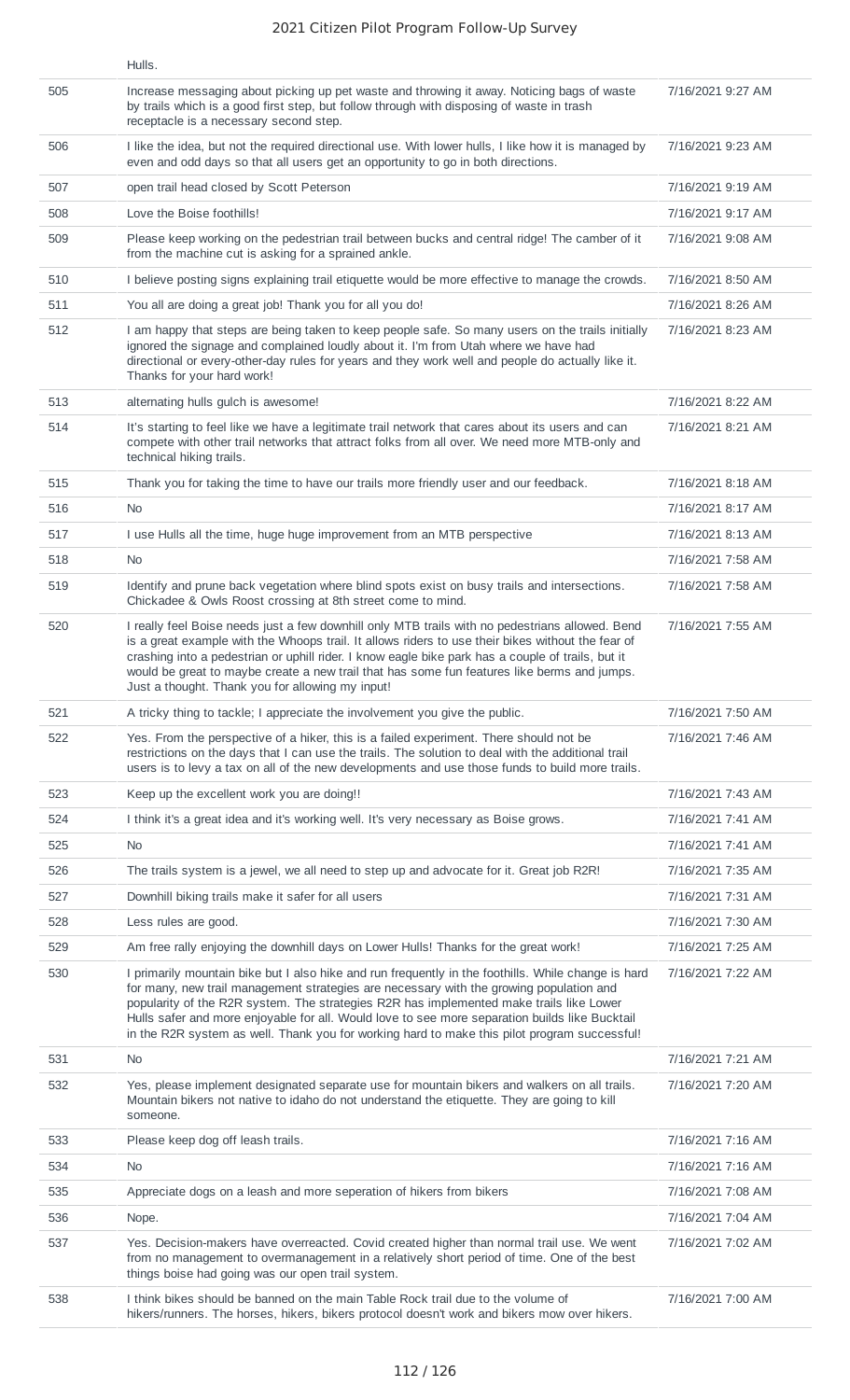539 I like the idea of making some trails down hill use priority, but I dont like not being able to

7/16/2021 6:58 AM

|     | choose a route because of directional use. I also like the idea of direction rotation but it needs<br>to be non roating                                                                                                                                                                                                                                                                                                                                                                                                                                                                                                                                                                                                          |                    |
|-----|----------------------------------------------------------------------------------------------------------------------------------------------------------------------------------------------------------------------------------------------------------------------------------------------------------------------------------------------------------------------------------------------------------------------------------------------------------------------------------------------------------------------------------------------------------------------------------------------------------------------------------------------------------------------------------------------------------------------------------|--------------------|
| 540 | No.                                                                                                                                                                                                                                                                                                                                                                                                                                                                                                                                                                                                                                                                                                                              | 7/16/2021 6:48 AM  |
| 541 | Add more mountain bike only trails near hiking trails :)                                                                                                                                                                                                                                                                                                                                                                                                                                                                                                                                                                                                                                                                         | 7/16/2021 6:46 AM  |
| 542 | No.                                                                                                                                                                                                                                                                                                                                                                                                                                                                                                                                                                                                                                                                                                                              | 7/16/2021 6:39 AM  |
| 543 | It's great. Riding hulls and bucktail are a pleasure now without user conflict (opposite direction<br>trail users). I have seen people hiking and running up hulls on odd days. The gate and signage<br>should stop them, but, I guess some feel like the rules do not apply to them. It's potentially<br>dangerous. Nice maintenance work to rebuild bucktail. Fun flow.                                                                                                                                                                                                                                                                                                                                                        | 7/16/2021 6:12 AM  |
| 544 | Rather than odd/even, use select daysit is easier to remember the day of the week than the<br>dateperhaps a M W F Sat / T Th Sunday?                                                                                                                                                                                                                                                                                                                                                                                                                                                                                                                                                                                             | 7/16/2021 6:06 AM  |
| 545 | I am impressed with how smoothly the pilot program was implemented and how well it has<br>been received.                                                                                                                                                                                                                                                                                                                                                                                                                                                                                                                                                                                                                         | 7/16/2021 5:48 AM  |
| 546 | No                                                                                                                                                                                                                                                                                                                                                                                                                                                                                                                                                                                                                                                                                                                               | 7/16/2021 5:36 AM  |
| 547 | <b>No</b>                                                                                                                                                                                                                                                                                                                                                                                                                                                                                                                                                                                                                                                                                                                        | 7/16/2021 5:33 AM  |
| 548 | Thank you for all of your hard work to make the trails and our experiences even better!!                                                                                                                                                                                                                                                                                                                                                                                                                                                                                                                                                                                                                                         | 7/16/2021 5:02 AM  |
| 549 | add more fun stuff for mtb                                                                                                                                                                                                                                                                                                                                                                                                                                                                                                                                                                                                                                                                                                       | 7/16/2021 1:50 AM  |
| 550 | PLEASE make Chickadee Ridge hiker-only. There are multiple pathways for bikers to get into<br>the trail system (Red Fox, Owl's Roost) and Chickadee is the closest ridge for hikers to do a<br>5k. The Chickadee trail is too narrow to safely accommodate bikers, hikers and pets.                                                                                                                                                                                                                                                                                                                                                                                                                                              | 7/16/2021 1:35 AM  |
| 551 | No sorry if this wasted your time                                                                                                                                                                                                                                                                                                                                                                                                                                                                                                                                                                                                                                                                                                | 7/16/2021 1:31 AM  |
| 552 | The Bucktail changes have made for awesome riding and the trail is staying single, only had<br>hikers on the trail once in the dozen rides I have done on it since opening - new hiking<br>alternative is great and peaceful for dog walks. Bummed people can't follow the odd/even<br>guidelines on Hulls - I get so frustrated when folks aren't following them that I stopped going. I<br>miss using it as its one of our finest trails. Love the effort being put into this pilot. Thank you!                                                                                                                                                                                                                                | 7/15/2021 11:29 PM |
| 553 | No                                                                                                                                                                                                                                                                                                                                                                                                                                                                                                                                                                                                                                                                                                                               | 7/15/2021 11:18 PM |
| 554 | This is a lousy survey. All questions should have a "unsure" or "other" option. For example, I<br>have only ridden Polecat once. So I have no data to compare the current direction with the<br>other. Why aren't you asking if we want to see directional and other trail restrictions expanded<br>or modified?                                                                                                                                                                                                                                                                                                                                                                                                                 | 7/15/2021 11:17 PM |
| 555 | The only tweak I'd like to see is the last mile or so of Around The Mountain be two-way, so I<br>can hike out from Pioneer Condos to cut over to the Mores Mountain trails. My Prius can make<br>it to Shafer Butte Trailhead only if the Nordic Highway has been graded - which it often isn't.<br>And one question: Is the lower end of Deer Point one-way or two-way before it intersects with<br>Around The Mountain? In other words, can I take Deer Point clockwise from the junction with<br>Brewers Byway/Elk Meadows and continue from the junction with Around The Mountain (still<br>clockwise) down to Simplot Lodge? Signage was unclear. Thank you for all your work to make<br>the trails work well for everyone! | 7/15/2021 11:02 PM |
| 556 | Can't wait for more pilots to make our trails have safer traffic flow with increased popularity.                                                                                                                                                                                                                                                                                                                                                                                                                                                                                                                                                                                                                                 | 7/15/2021 11:01 PM |
| 557 | Didn't ask about hulls. That change is my favorite. I don't ride polecat so really no opinion there                                                                                                                                                                                                                                                                                                                                                                                                                                                                                                                                                                                                                              | 7/15/2021 10:54 PM |
| 558 | need to do something with increased usegood job for trying out options!!                                                                                                                                                                                                                                                                                                                                                                                                                                                                                                                                                                                                                                                         | 7/15/2021 10:53 PM |
| 559 | Love the trails! Must manage growth. Thank you for doing this.                                                                                                                                                                                                                                                                                                                                                                                                                                                                                                                                                                                                                                                                   | 7/15/2021 10:44 PM |
| 560 | GREAT job! Nothing is perfect, but this has been a good start. I'm not sure how many may not<br>have followed the new guidelines? Hopefully everyone is respectful. Thank you!                                                                                                                                                                                                                                                                                                                                                                                                                                                                                                                                                   | 7/15/2021 10:41 PM |
| 561 | <b>No</b>                                                                                                                                                                                                                                                                                                                                                                                                                                                                                                                                                                                                                                                                                                                        | 7/15/2021 10:40 PM |
| 562 | I wasn't sure how I would feel about all of the changes for the pilot, but as a hiker, runner, and<br>biker, I have enjoyed them. My personal experience on all of the pilot changes has been good.                                                                                                                                                                                                                                                                                                                                                                                                                                                                                                                              | 7/15/2021 10:37 PM |
| 563 | Grateful for all the trails-thank you                                                                                                                                                                                                                                                                                                                                                                                                                                                                                                                                                                                                                                                                                            | 7/15/2021 10:26 PM |
| 564 | Keep it going. I love it!                                                                                                                                                                                                                                                                                                                                                                                                                                                                                                                                                                                                                                                                                                        | 7/15/2021 10:24 PM |
| 565 | I appreciate you doing the survey. I'm concerned about the bikers and the lack of courtesy to<br>walk/runners. I have met some great, polite rides, but I have been using the trails for 20 years<br>and I have seen too many rude cyclists in the last year. Maybe more signs about who yields to<br>whom. I may also suggest that the short and narrow trail between the pond at the entry of<br>Camel's back and to the lower 8th street lot be closed to bikes. That is a real tight trail in<br>between the hedges and bikes go screaming down there and that is the real dangerous part.                                                                                                                                   | 7/15/2021 10:16 PM |
| 566 | Please quit trying to control everything. Let people use the trails as they wish. I live by the trail<br>system. It's nice to cross paths with someone and say hi. It's nice to go up a trail and down a<br>trail on the same day. It's nice that I can run and my kids can bike. The problem is not the<br>trails, it's the people. If someone wants to be so anti-social then they shouldn't use the trails<br>and they shouldn't ruin it for everyone else.                                                                                                                                                                                                                                                                   | 7/15/2021 10:16 PM |
| 567 | I live by the trails. Veterans & Big Springs trails are right out my back door. In fact, it is one of<br>the main reasons we picked our house years ago. We use the trails daily and like the way they<br>operate now. Please don't change anything. My kids bike, my husband jogs and I walk with the                                                                                                                                                                                                                                                                                                                                                                                                                           | 7/15/2021 10:14 PM |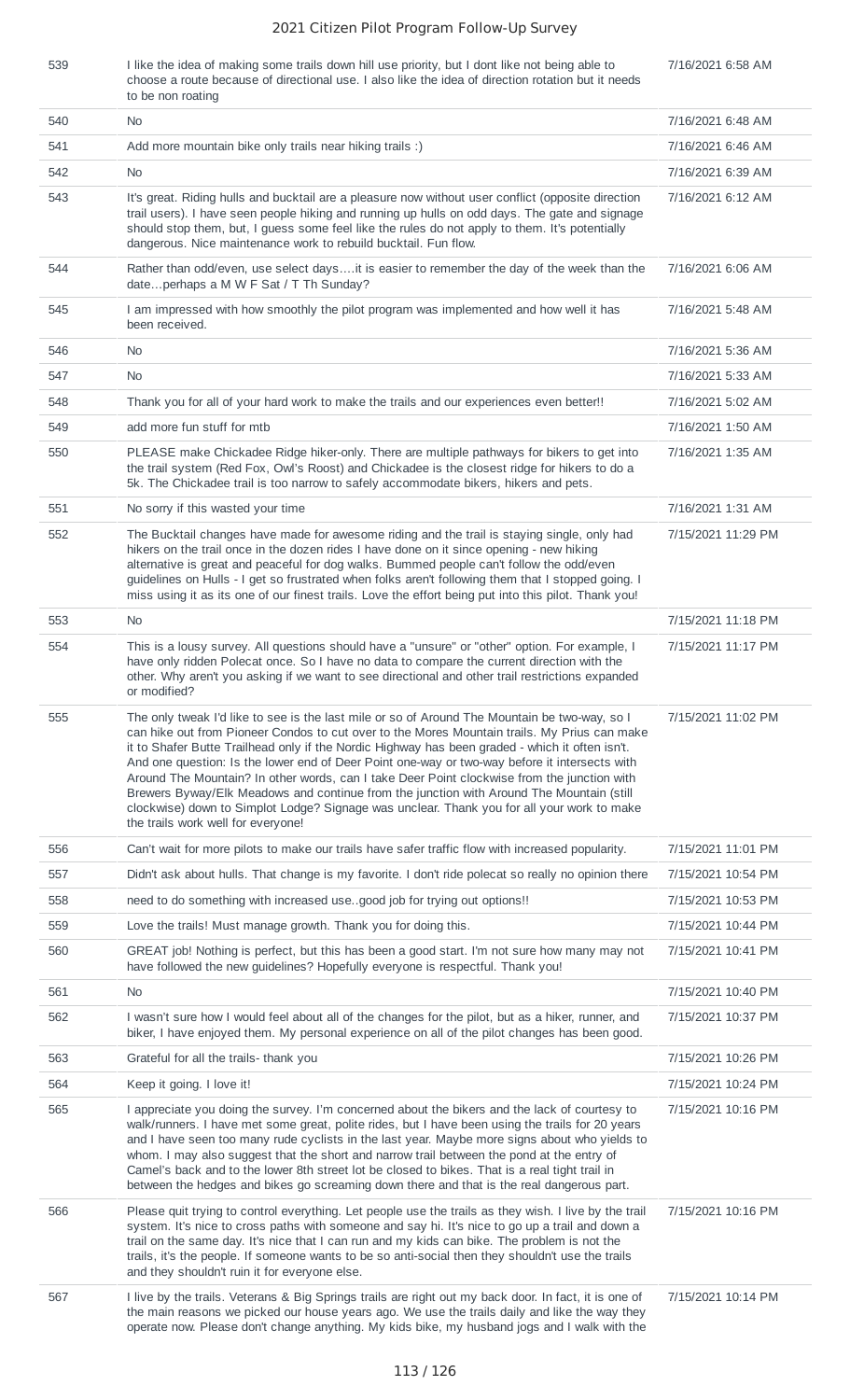dog on the trails daily and it's nice to just get out there whenever we want and go whatever direction we feel like going. If it's busy, we just try to go at a different time.

| 568 | N <sub>0</sub>                                                                                                                                                                                                                                                                                                                                                                                                                                                                                                                                                                                                                                                                                                                                                                                                                                                                                                            | 7/15/2021 10:13 PM |
|-----|---------------------------------------------------------------------------------------------------------------------------------------------------------------------------------------------------------------------------------------------------------------------------------------------------------------------------------------------------------------------------------------------------------------------------------------------------------------------------------------------------------------------------------------------------------------------------------------------------------------------------------------------------------------------------------------------------------------------------------------------------------------------------------------------------------------------------------------------------------------------------------------------------------------------------|--------------------|
| 569 | BuckTail is awesome. Never rode Pole Cat that direction until this year. Actually like it better.<br>Thanks for all you do!                                                                                                                                                                                                                                                                                                                                                                                                                                                                                                                                                                                                                                                                                                                                                                                               | 7/15/2021 10:03 PM |
| 570 | I freaking love the Bucktail "walking path".                                                                                                                                                                                                                                                                                                                                                                                                                                                                                                                                                                                                                                                                                                                                                                                                                                                                              | 7/15/2021 10:02 PM |
| 571 | <b>No</b>                                                                                                                                                                                                                                                                                                                                                                                                                                                                                                                                                                                                                                                                                                                                                                                                                                                                                                                 | 7/15/2021 9:55 PM  |
| 572 | Please please please do not continue using directional trails in the lower foothills. This has<br>been a severe detriment to my use of the trails during the program. I really tried to get on board<br>and give it a shot, but closing trails every other day to all but one user group is simply unfair<br>and unnecessary. There will always be folks who can't get along or aren't happy no matter<br>what rules are in place, don't make the rest of us pay for the bad apples!                                                                                                                                                                                                                                                                                                                                                                                                                                      | 7/15/2021 9:53 PM  |
| 573 | Enforce trail rules or designate bike / no bike trails. I have literally been run off the trail with my<br>dogs the lot of us nearly tumbling down the hill while the bike rider stopped and laughed.                                                                                                                                                                                                                                                                                                                                                                                                                                                                                                                                                                                                                                                                                                                     | 7/15/2021 9:52 PM  |
| 574 | I was skeptical about the even/ odd day rotation on Hulls but loved how relaxing it is not to<br>worry about runners/ walkers on the ride down. Love the new buck tail routes. Nice to walk and<br>ride in peace. Need more signs re: E bike closure. Way too many young "dude's " E biking<br>where it is not allowed and claiming that they did not see any signs. Thanks for all the<br>awesome trails. Please advertise trail work days.                                                                                                                                                                                                                                                                                                                                                                                                                                                                              | 7/15/2021 9:52 PM  |
| 575 | Love the changes to Polecat. Makes riding there so much more enjoyable. Great job! I hope<br>that other trails that see high usage are consider for this type of change.                                                                                                                                                                                                                                                                                                                                                                                                                                                                                                                                                                                                                                                                                                                                                  | 7/15/2021 9:36 PM  |
| 576 | Thank you for helping manage the huge increase in trail use. I've heard SLC charges for a<br>parking pass, much like our Idaho State Parks pass. I would love to see that option to benefit<br>habitual users and manage critical areas where directional flow is crucial to avoid<br>injury/conflict.                                                                                                                                                                                                                                                                                                                                                                                                                                                                                                                                                                                                                    | 7/15/2021 9:31 PM  |
| 577 | allow pedal assist bicycles                                                                                                                                                                                                                                                                                                                                                                                                                                                                                                                                                                                                                                                                                                                                                                                                                                                                                               | 7/15/2021 9:21 PM  |
| 578 | Thanks for trying these changes - I think they're a significant improvement in each case. I<br>hope you will make them permanent.                                                                                                                                                                                                                                                                                                                                                                                                                                                                                                                                                                                                                                                                                                                                                                                         | 7/15/2021 9:21 PM  |
| 579 | The changes have been a welcome way to let all users safely enjoy the trails to the fullest<br>extent. I love the improvements to bucktail and hope that more mountain bike specific/downhill<br>trails can be built or improved from existing trails. I hike as well and don't experience a problem<br>with choosing trails other than those that are downhill only that day. I think it helps avoid some<br>of the conflict that was occurring with our ever growing population.                                                                                                                                                                                                                                                                                                                                                                                                                                        | 7/15/2021 9:15 PM  |
| 580 | None                                                                                                                                                                                                                                                                                                                                                                                                                                                                                                                                                                                                                                                                                                                                                                                                                                                                                                                      | 7/15/2021 9:12 PM  |
| 581 | Mixing biking and running on narrow steep trails is risky for all and irritating. There are enough<br>trails to divide uses.                                                                                                                                                                                                                                                                                                                                                                                                                                                                                                                                                                                                                                                                                                                                                                                              | 7/15/2021 9:08 PM  |
| 582 | No                                                                                                                                                                                                                                                                                                                                                                                                                                                                                                                                                                                                                                                                                                                                                                                                                                                                                                                        | 7/15/2021 9:00 PM  |
| 583 | 1: you had to try something; good that you tried, and Hulls was an obvious candidate. 2: you<br>have made every other user group carry the burden caused by bikes (I bike, too), while largely<br>failing to address bikes (speed, behavior, pack size). 3: Buck Tail is a welcome though slow<br>start on long recognized lack of key bike connections and alternative routes. 4: Let's stop the<br>annual whining about wrecking muddy trails (a problem made much worse by bikes) and make<br>a dedicated effort to fix three or four of the well-known worst spots every year. We can make<br>much of this problem go away in five years. 5: adding population should be matched by adding<br>trails.                                                                                                                                                                                                                 | 7/15/2021 8:59 PM  |
| 584 | Thank you for trying new things to improve trail usability for all user groups and hopefully<br>reduce opportunities for conflict.                                                                                                                                                                                                                                                                                                                                                                                                                                                                                                                                                                                                                                                                                                                                                                                        | 7/15/2021 8:55 PM  |
| 585 | Not the pilot program but I'd like to see giving emtb's a chance to enjoy some of your trails.<br>I'm 70 now and have been enjoying riding my mt bike in the hills from bogus to highland valley<br>road since the 90's. . I'm struggling with some hills now. If there were e bikes for sale in town<br>now - I'd have one. Maybe next year you will address access for them.                                                                                                                                                                                                                                                                                                                                                                                                                                                                                                                                            | 7/15/2021 8:50 PM  |
| 586 | This trial program has been wonderful. I love the odd/even day use on the Lower Hull's Gulch<br>trail. It is so nice to not have a biker sneak up behind you when you are hiking. Also, twice this<br>year I was almost hit by a bicyclist coming around a corner. Love, love, love the new walking<br>trail only on Central Ridge in Military Reserve. All of the changes have been wonderful and I<br>hope they become permanent !!!!!!!                                                                                                                                                                                                                                                                                                                                                                                                                                                                                | 7/15/2021 8:42 PM  |
| 587 | Oregon, Washington, California and Utah do not have to implement these measures to have<br>safe trails. How do they do this? GOOD TRAIL! Different kinds of trail for different use. You<br>don't even need gratuitous signage if your trail is well designed. Runners and hikers don't like<br>to use good technical bike trails and biker would stay off the multi use trail if they had better<br>stuff to ride. Other states have organizations like the evergreen in Washington and Mera in<br>eastern Oregon to build design and maintain good bike trails. It doesn't cost much because the<br>organizations are largely volunteer. Idaho must adopt this system if they are going to have<br>safe quality trail. This area could be on the map for excellent trails. It's simply not because of<br>poor management and design. That is the simple truth. These measures are more unbelievably<br>poor management. | 7/15/2021 8:39 PM  |
| 588 | Thank you for the engagement with the community. It is really great to have proactive<br>solutions and an organization that is willing to make tough changes.                                                                                                                                                                                                                                                                                                                                                                                                                                                                                                                                                                                                                                                                                                                                                             | 7/15/2021 8:36 PM  |
| 589 | I love the change to Bucktail. I've used both the downhill only bike trail and the hiking path.                                                                                                                                                                                                                                                                                                                                                                                                                                                                                                                                                                                                                                                                                                                                                                                                                           | 7/15/2021 8:29 PM  |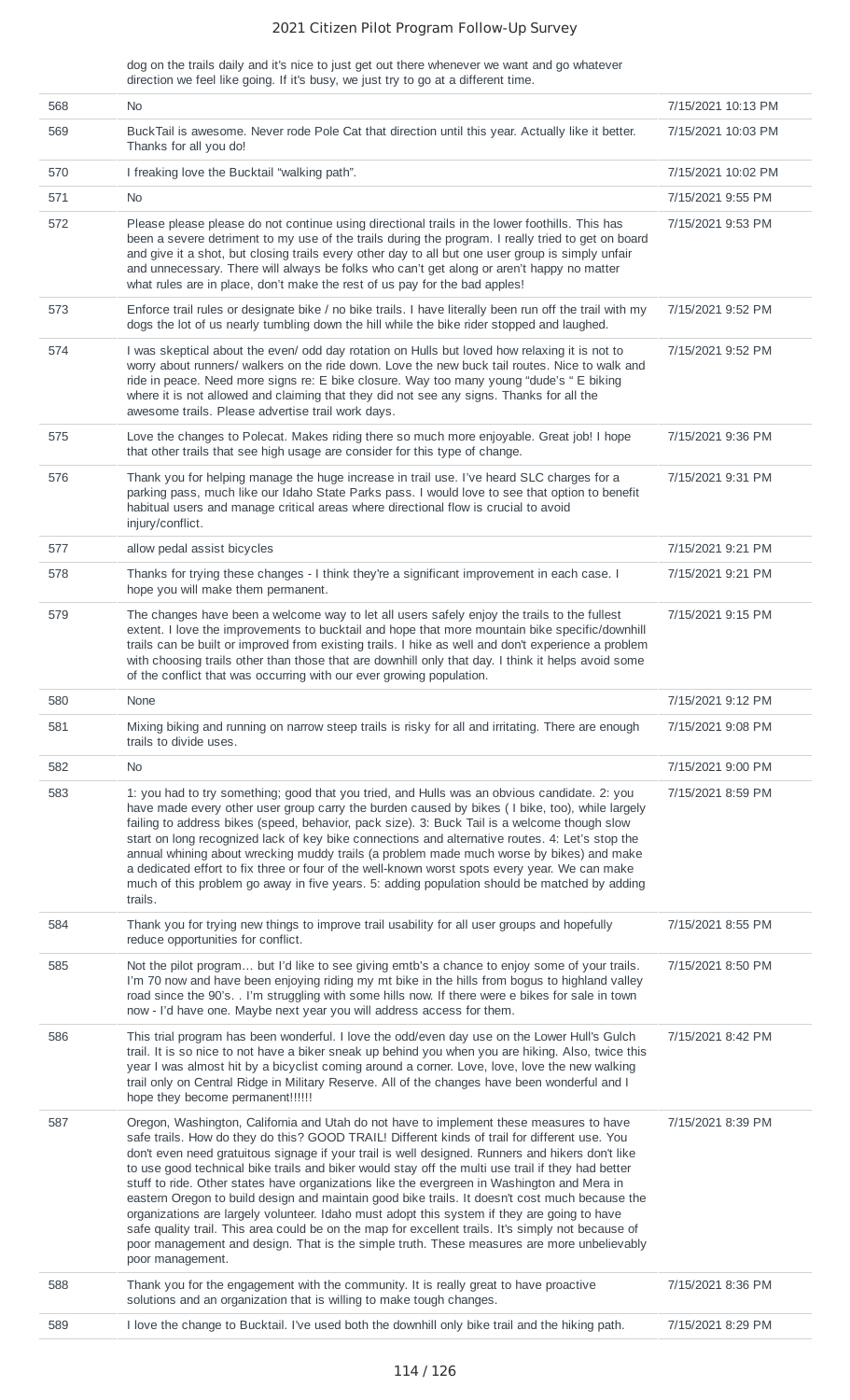| 590 | Great program!                                                                                                                                                                                                                                                                                                                                                                                                                                                                                                                                                                                                                                                                                                                                      | 7/15/2021 8:28 PM |
|-----|-----------------------------------------------------------------------------------------------------------------------------------------------------------------------------------------------------------------------------------------------------------------------------------------------------------------------------------------------------------------------------------------------------------------------------------------------------------------------------------------------------------------------------------------------------------------------------------------------------------------------------------------------------------------------------------------------------------------------------------------------------|-------------------|
| 591 | Add more one way trails                                                                                                                                                                                                                                                                                                                                                                                                                                                                                                                                                                                                                                                                                                                             | 7/15/2021 8:27 PM |
| 592 | I think the one-way works really well. I am ambivalent about which direction Polecat goes, (but<br>that wasn't an option). ATM could go either way, too, but I really like counter clockwise.                                                                                                                                                                                                                                                                                                                                                                                                                                                                                                                                                       | 7/15/2021 8:25 PM |
| 593 | So far, so good                                                                                                                                                                                                                                                                                                                                                                                                                                                                                                                                                                                                                                                                                                                                     | 7/15/2021 8:21 PM |
| 594 | Create more trails.                                                                                                                                                                                                                                                                                                                                                                                                                                                                                                                                                                                                                                                                                                                                 | 7/15/2021 8:13 PM |
| 595 | Thanks for your work to improve the experience of all users!                                                                                                                                                                                                                                                                                                                                                                                                                                                                                                                                                                                                                                                                                        | 7/15/2021 8:12 PM |
| 596 | I love it. Keep up the good work.                                                                                                                                                                                                                                                                                                                                                                                                                                                                                                                                                                                                                                                                                                                   | 7/15/2021 7:59 PM |
| 597 | I think Polecat would work well either way. I do think you need simpler and bolder signage to<br>help users quickly understand how to use the trails.                                                                                                                                                                                                                                                                                                                                                                                                                                                                                                                                                                                               | 7/15/2021 7:52 PM |
| 598 | no                                                                                                                                                                                                                                                                                                                                                                                                                                                                                                                                                                                                                                                                                                                                                  | 7/15/2021 7:44 PM |
| 599 | I liked it. I think the rides were more fun because the traffic was predictable.                                                                                                                                                                                                                                                                                                                                                                                                                                                                                                                                                                                                                                                                    | 7/15/2021 7:44 PM |
| 600 | Great job, I like the certainty it provides when mountain biking and trail running and family<br>hikes!                                                                                                                                                                                                                                                                                                                                                                                                                                                                                                                                                                                                                                             | 7/15/2021 7:35 PM |
| 601 | Get rid of it                                                                                                                                                                                                                                                                                                                                                                                                                                                                                                                                                                                                                                                                                                                                       | 7/15/2021 7:30 PM |
| 602 | The pilot program is great so far We still have people ignoring the signs but that seems like<br>it's calming down to. I hope you make this pilot program permanent                                                                                                                                                                                                                                                                                                                                                                                                                                                                                                                                                                                 | 7/15/2021 7:28 PM |
| 603 | Stop determining what days and which way to travel on the trails!                                                                                                                                                                                                                                                                                                                                                                                                                                                                                                                                                                                                                                                                                   | 7/15/2021 7:26 PM |
| 604 | The Ridge to Rivers trail system is a wonderful resource, but as both a cyclist and hiker, I<br>would like to see more education for "new" users. I had a negative experience while hiking on<br>Red Cliffs when a cyclist did not the give right-of-way on the single track curve. I had to jump<br>off the trail down a steep cliff. Though the cyclist came to a sliding stop one foot in front of us,<br>it was nerve racking. However, more separation of hiking and cycling is a solution, the reality is<br>hikers tend to give cyclists the right-of-way. And this behavior fosters the cyclists to dominate<br>the trails and they expect right-of-way. Remember, I use the trails for both hiking and cycling.<br>Yet safety comes first. | 7/15/2021 7:23 PM |
| 605 | I fully support it, appreciate it, and am grateful for the pro-active approach. Thank you!                                                                                                                                                                                                                                                                                                                                                                                                                                                                                                                                                                                                                                                          | 7/15/2021 7:19 PM |
| 606 | Some questions in this survey should have had a 3rd and 4th option, such as "I haven't used<br>this trail" and "I have no opinion". Forcing a yes or no response makes the user randomly<br>choose a response.                                                                                                                                                                                                                                                                                                                                                                                                                                                                                                                                      | 7/15/2021 7:17 PM |
| 607 | I absolutely love the counter clockwise pilot program on Polecat. I feel much safer when<br>running there now. Traffic moves much more smoothly and safely.                                                                                                                                                                                                                                                                                                                                                                                                                                                                                                                                                                                         | 7/15/2021 7:15 PM |
| 608 | working well IMO                                                                                                                                                                                                                                                                                                                                                                                                                                                                                                                                                                                                                                                                                                                                    | 7/15/2021 7:15 PM |
| 609 | Thank you fr your work!                                                                                                                                                                                                                                                                                                                                                                                                                                                                                                                                                                                                                                                                                                                             | 7/15/2021 7:11 PM |
| 610 | I don't like all the rules and restrictions. As the population grows, the city should focus its<br>efforts on making more trails and keeping developers from destroying the foothills.                                                                                                                                                                                                                                                                                                                                                                                                                                                                                                                                                              | 7/15/2021 7:04 PM |
| 611 | Keep at it! The pilot has been fantastic! Thank you                                                                                                                                                                                                                                                                                                                                                                                                                                                                                                                                                                                                                                                                                                 | 7/15/2021 7:01 PM |
| 612 | I am an avid trail runner, and use the trail system here constantly. I am so grateful for the<br>wonderful trail system we have in place and the good work that Ridge to Rivers does. Thank<br>you. Please don't micromanage our access to the trails.                                                                                                                                                                                                                                                                                                                                                                                                                                                                                              | 7/15/2021 6:58 PM |
| 613 | Consider morning/night bike versus foot traffic for Hulls                                                                                                                                                                                                                                                                                                                                                                                                                                                                                                                                                                                                                                                                                           | 7/15/2021 6:54 PM |
| 614 | Love the new changes and Bucktail is a really fun trail now. Around The Mountain is a great<br>switch too.                                                                                                                                                                                                                                                                                                                                                                                                                                                                                                                                                                                                                                          | 7/15/2021 6:54 PM |
| 615 | I appreciate the creative and innovative ways you have helped solve some trail challenges.                                                                                                                                                                                                                                                                                                                                                                                                                                                                                                                                                                                                                                                          | 7/15/2021 6:53 PM |
| 616 | Very supportive of the pilot program. I also think split sections in some areas should be<br>considered (up/down).                                                                                                                                                                                                                                                                                                                                                                                                                                                                                                                                                                                                                                  | 7/15/2021 6:44 PM |
| 617 | I have loved the directional hulls gulch and bucktail trails. I also hike with family and dogs and<br>it is nice to have trails where I know bikers won't be coming at me. For around the mountain I<br>think the section between the junction to shafer butte campground and the Morningstar lift<br>should be bidirectional to allow for a bike connection there.                                                                                                                                                                                                                                                                                                                                                                                 | 7/15/2021 6:43 PM |
| 618 | I believe there should be other solutions besides restricting trail users to one direction or<br>another, or riding certain days.                                                                                                                                                                                                                                                                                                                                                                                                                                                                                                                                                                                                                   | 7/15/2021 6:39 PM |
| 619 | Love that R2R is taking an active role in thinking up solutions to increase traffic on the trail<br>system. It is AWESOME that so many people are out and about living the Boise life, and that<br>our trail network is aiming to provide a great experience for everyone. Keep up the good work!                                                                                                                                                                                                                                                                                                                                                                                                                                                   | 7/15/2021 6:36 PM |
| 620 | No but I just would like to say that I love our trail system and want to thank you for all the<br>upkeep that is required.                                                                                                                                                                                                                                                                                                                                                                                                                                                                                                                                                                                                                          | 7/15/2021 6:34 PM |
| 621 | This program has been amazing! Thank you so much for all of your hard work to make this<br>happen!                                                                                                                                                                                                                                                                                                                                                                                                                                                                                                                                                                                                                                                  | 7/15/2021 6:33 PM |
| 622 | Stop managing for the lowest common denominator. If you aren't going to enforce speeds and<br>appropriate use by MTBers, then stop trying to change stupid behavior by getting everyone to<br>enforce for you.                                                                                                                                                                                                                                                                                                                                                                                                                                                                                                                                      | 7/15/2021 6:29 PM |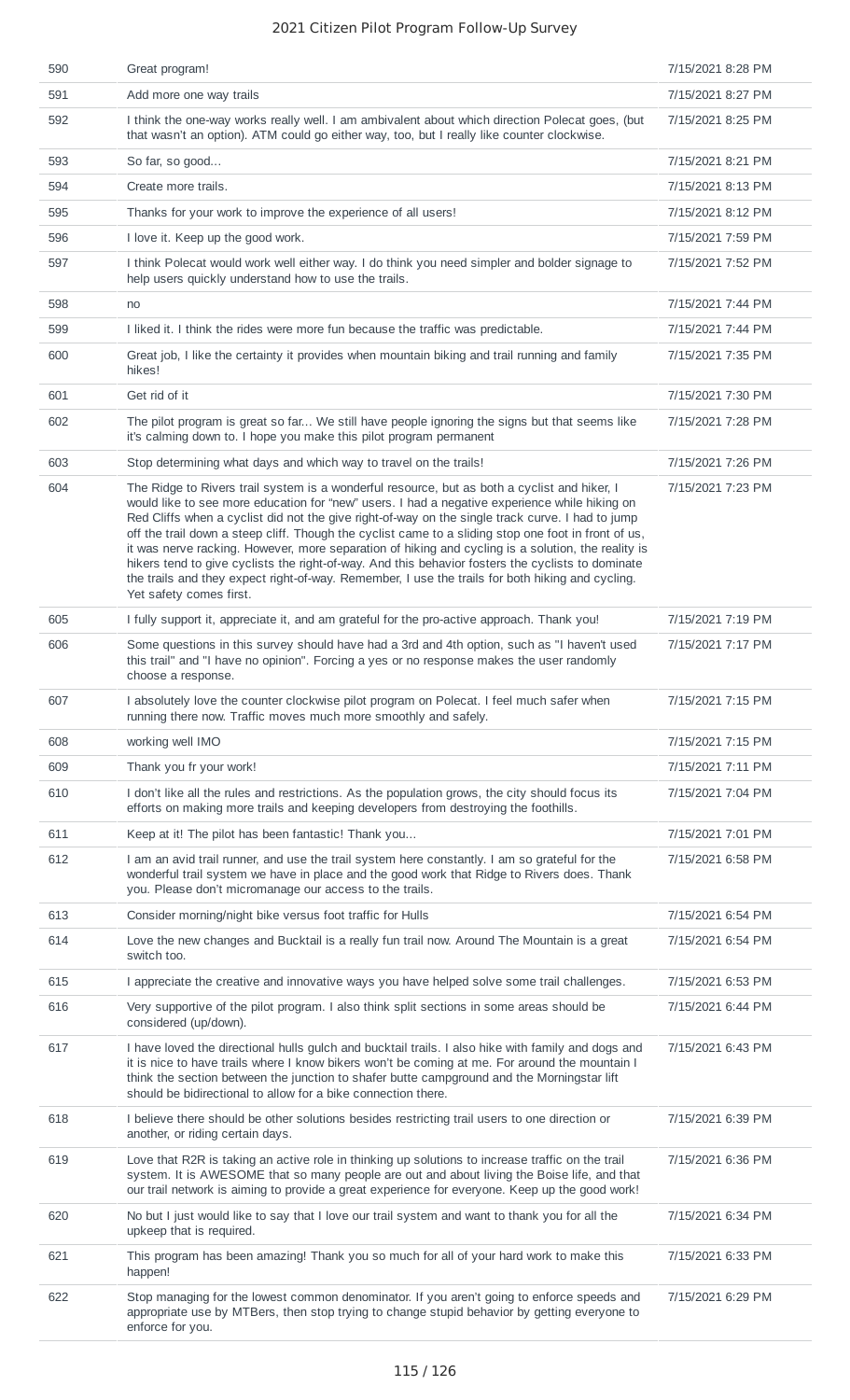| 623 | Yes, please try to increase education, too many bikers charging full speed toward hikers,<br>expecting us to step off. Please make trail loop around elephant rock loop one way for bikers<br>when union street trail connects: trail too narrow for bikes flying down hill                                                                                                                                                                                                                                                                 | 7/15/2021 6:27 PM |
|-----|---------------------------------------------------------------------------------------------------------------------------------------------------------------------------------------------------------------------------------------------------------------------------------------------------------------------------------------------------------------------------------------------------------------------------------------------------------------------------------------------------------------------------------------------|-------------------|
| 624 | Good job staying on top of trail issues!                                                                                                                                                                                                                                                                                                                                                                                                                                                                                                    | 7/15/2021 6:23 PM |
| 625 | I love it. Wish all trails were directional                                                                                                                                                                                                                                                                                                                                                                                                                                                                                                 | 7/15/2021 6:22 PM |
| 626 | Management of dry creek and shingle creek maybe some sort of directional                                                                                                                                                                                                                                                                                                                                                                                                                                                                    | 7/15/2021 6:21 PM |
| 627 | Not at this time. But if Polecat Trial is not changed to directional clockwise then I will have<br>more to say. Thanks!                                                                                                                                                                                                                                                                                                                                                                                                                     | 7/15/2021 6:18 PM |
| 628 | Please keep all trails multi use/ and multi directional to preserve the great ridge to rivers trails<br>with multiple route/ loop options for all. Changing them is a slippery slope.                                                                                                                                                                                                                                                                                                                                                       | 7/15/2021 6:16 PM |
| 629 | We need to do a better job of keeping people off our trails when the trails are muddy. They are<br>clueless and they continue to bike and hike thinking they are not causing any issues.                                                                                                                                                                                                                                                                                                                                                    | 7/15/2021 6:14 PM |
| 630 | Nope                                                                                                                                                                                                                                                                                                                                                                                                                                                                                                                                        | 7/15/2021 6:11 PM |
| 631 | Love change with ATM, I've had too many head on crashes, nobody's fault we both needed<br>some speed to get around tight curves to carry over rocks. I get it, it's beautiful, it's super<br>popular so many more users & glad more folks are enjoying it. I did and still do only ride it<br>super early or late reducing accident risk for me. I'd rather have it anti only on ATM, but I want<br>change at pole cat so To be fair, should be change at ATM too for those who like ATM<br>Clockwise if change happens at polecat.         | 7/15/2021 6:11 PM |
| 632 | No                                                                                                                                                                                                                                                                                                                                                                                                                                                                                                                                          | 7/15/2021 6:08 PM |
| 633 | I'm both a hike and mtn biker. By and large I think user groups do a great job at getting along<br>but I do support the kinds of changes being piloted. I think there has been a great deal of multi<br>use trail development in the last decade and support that but I do think more hiking only trail<br>development will help relieve some of the conflicts.                                                                                                                                                                             | 7/15/2021 6:08 PM |
| 634 | No                                                                                                                                                                                                                                                                                                                                                                                                                                                                                                                                          | 7/15/2021 6:07 PM |
| 635 | I notice none of the questions are focused on equestrian access and usage. Ridge to River<br>maintains a blind spot for this user group. We have asked for three summers to add "share the<br>trail" or "caution horses" signage to the Cartwright Ridge and numerous trails out of the new<br>developments in Cartwright Ranch. Another summer passes with no response. Even after<br>contacting the Land Trust multiple times, they claim to have no ability to add signs and the<br>incidents between users increase without oversight.  | 7/15/2021 6:01 PM |
| 636 | Require that dogs be on leash on all trails at all times.                                                                                                                                                                                                                                                                                                                                                                                                                                                                                   | 7/15/2021 5:58 PM |
| 637 | I appreciate measures are being taken to help alleviate the conjestion.                                                                                                                                                                                                                                                                                                                                                                                                                                                                     | 7/15/2021 5:56 PM |
| 638 | Love the odd/even trails. Don't really care much one way or the other about loops being<br>clockwise/counterclockwise-only. Bucktail should be switched to the odd/even setup, keeping<br>a pedestrian trail is great, too. The only flaw in these changes is the lack of enforcement.<br>People can do whatever they want, and there's nobody with any power around to say<br>otherwise. Putting the onus other users isn't great, nobody wants to have to get into a<br>argument with some jerk who thinks the rules don't apply to them. | 7/15/2021 5:51 PM |
| 639 | No.                                                                                                                                                                                                                                                                                                                                                                                                                                                                                                                                         | 7/15/2021 5:49 PM |
| 640 | No.                                                                                                                                                                                                                                                                                                                                                                                                                                                                                                                                         | 7/15/2021 5:49 PM |
| 641 | I think it all is fine just make Polecat both directions early morning until 8:00 am                                                                                                                                                                                                                                                                                                                                                                                                                                                        | 7/15/2021 5:48 PM |
| 642 | Thanks for all your hard work. Love Bucktail. Would love to see more downhill only trails.                                                                                                                                                                                                                                                                                                                                                                                                                                                  | 7/15/2021 5:47 PM |
| 643 | I really like the changes of the pilot program!                                                                                                                                                                                                                                                                                                                                                                                                                                                                                             | 7/15/2021 5:47 PM |
| 644 | NO MORE DUSTY SIDEWALKS. QUIT REMOVING THE FUN! Contact SWIMBA for fantastic<br>ideas.                                                                                                                                                                                                                                                                                                                                                                                                                                                      | 7/15/2021 5:46 PM |
| 645 | Great job on bucktail. I appreciate all the hard work that the R2R crew has put in over this hot<br>summer.                                                                                                                                                                                                                                                                                                                                                                                                                                 | 7/15/2021 5:41 PM |
| 646 | No.                                                                                                                                                                                                                                                                                                                                                                                                                                                                                                                                         | 7/15/2021 5:38 PM |
| 647 | No but - glad to see Bowler Park done (nicely done) and the Basalt Trail to be open.                                                                                                                                                                                                                                                                                                                                                                                                                                                        | 7/15/2021 5:34 PM |
| 648 | No                                                                                                                                                                                                                                                                                                                                                                                                                                                                                                                                          | 7/15/2021 5:28 PM |
| 649 | it doesn't seem to be working and not sure what can be done to make users follow directions                                                                                                                                                                                                                                                                                                                                                                                                                                                 | 7/15/2021 5:26 PM |
| 650 | I like that your trying to make the trails more enjoyable but the directional interventions are<br>limiting how we experience the foothills.                                                                                                                                                                                                                                                                                                                                                                                                | 7/15/2021 5:26 PM |
| 651 | <b>No</b>                                                                                                                                                                                                                                                                                                                                                                                                                                                                                                                                   | 7/15/2021 5:25 PM |
| 652 | I ride 1 or 2 days a week and hike 1 or 2 days a week. The Hulls Gulch changes have made it<br>fun once again. The Bucktail downhill trail could not be better and the new hike trail is great<br>also. I was skeptical before the program started but now I love it. My wife does not bike but<br>she loves the changes for hiking with dogs. Thank you.                                                                                                                                                                                   | 7/15/2021 5:20 PM |
| 653 | I think continued growth brings its challenges, as does differing agendas between groups, but it<br>does seem like separating hikers and bikers makes the most sense. Please do more volunteer<br>outreach. All of the influx of trail users need to be encouraged, if not guilted, to help maintain<br>the trails they consume so readily                                                                                                                                                                                                  | 7/15/2021 5:17 PM |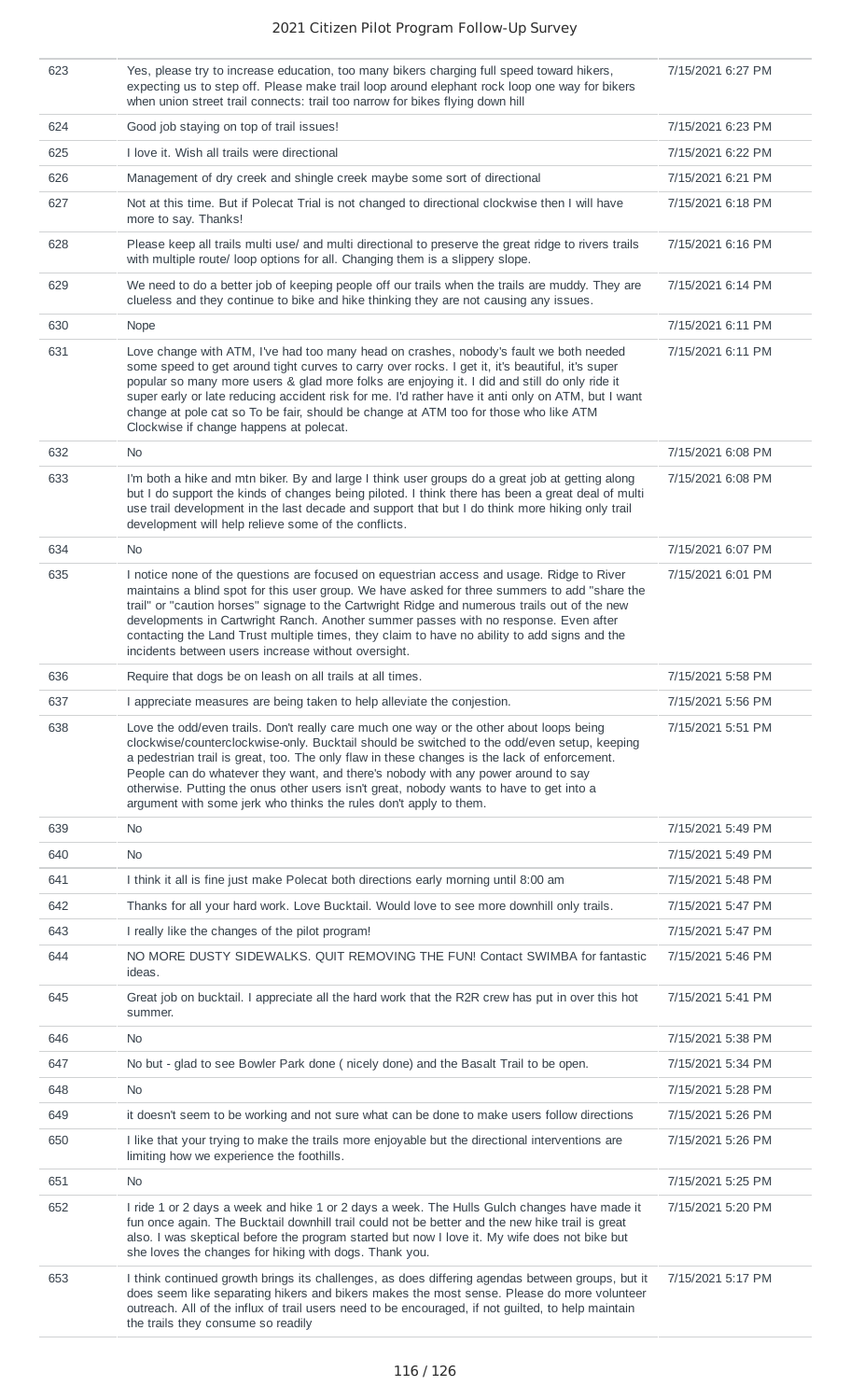| 654 | People seem to adjust well                                                                                                                                                                                                                                                                                                                                                                                                                                                                                                                                                                                                                                                                                                                                                                                      | 7/15/2021 5:16 PM |
|-----|-----------------------------------------------------------------------------------------------------------------------------------------------------------------------------------------------------------------------------------------------------------------------------------------------------------------------------------------------------------------------------------------------------------------------------------------------------------------------------------------------------------------------------------------------------------------------------------------------------------------------------------------------------------------------------------------------------------------------------------------------------------------------------------------------------------------|-------------------|
| 655 | No.                                                                                                                                                                                                                                                                                                                                                                                                                                                                                                                                                                                                                                                                                                                                                                                                             | 7/15/2021 5:15 PM |
| 656 | I love the trail pilot program so far. I have really noticed the lack of conflict on Polecat,<br>Bucktail, and especially ATM. I rarely see other users on those trials now. I have encountered<br>numerous pedestrians not following the rules on Hulls on downhill MTB days, but regardless I<br>do enjoy being able to ride Hulls again. It was at a point where it wasn't worth it because it was<br>so busy.                                                                                                                                                                                                                                                                                                                                                                                               | 7/15/2021 5:14 PM |
| 657 | My wife is a senior who enjoys hiking at Bogus. Brewers Byway is on of the few trails she can<br>easily use. It has become nearly unwalkable due to the bikers. How about alternate days<br>there?                                                                                                                                                                                                                                                                                                                                                                                                                                                                                                                                                                                                              | 7/15/2021 5:14 PM |
| 658 | I found the changes to be helpful in that I haven't had to worry about a bike flying down in front<br>of me on Hulls or by me on Bucktail. As someone with PTSD who had regular activations that<br>forced me off the trails, I haven't had one while running since the pilot program was<br>implemented. I never really had a problem on Polecat, but enjoy knowing where to keep my<br>eye. I do not want the direction to change.                                                                                                                                                                                                                                                                                                                                                                            | 7/15/2021 5:12 PM |
| 659 | Your pilot program makes the directional trails safer for downhill travel. However after riding the<br>trails over the past 35 years (born & raised since 1961) and having my trail rights taken away<br>because I now ride an E-BIKE sucks! The only trails available are motor cycle trails and<br>getting blown off the trails by motor cycles isnt much fun. There needs to be way more trail<br>access for e-bikes. It doesn't stop me from riding my favorite trails as I feel I have paid my<br>dues, just wish I didnt have to break the rules. E-bikes are not going away especially for<br>people like myself who have grown up riding mountain bikes. I have no physical disabilities<br>just gets harder & harder every year to climb 3-4000 verts and not feel trashed for the rest of<br>the day. | 7/15/2021 5:09 PM |
| 660 | Is it possible to make a separate pedestrian trail in hulls gulch? Love buck tail now!! Also I<br>think that cottonwood creek in military would be a good one to close to bikes and then make it<br>off leash - this is a bit of a hazardous trail for walkers and bikers to share                                                                                                                                                                                                                                                                                                                                                                                                                                                                                                                              | 7/15/2021 5:08 PM |
| 661 | I haven't been on Hulls Gulch or Bucktail during the program but Polecat and ATM have been<br>great. It's helpful to know I won't encounter oncoming traffic.                                                                                                                                                                                                                                                                                                                                                                                                                                                                                                                                                                                                                                                   | 7/15/2021 5:05 PM |
| 662 | Directional trails are the way to go. Sweet Connie's should be next. Keep up the good work.                                                                                                                                                                                                                                                                                                                                                                                                                                                                                                                                                                                                                                                                                                                     | 7/15/2021 5:03 PM |
| 663 | Trail 5 should be utilized as a downhill directional trail as part of the pilot program. Also, a<br>comprehensive look at bringing class 1 (restricted speed) eBikes into Foothills Trails should be<br>brought to the table. Excluding disabled trail users on Class 1 bikes for all reasonable trail<br>access and the general recreational user group in general is discriminatory. There is not a valid<br>basis for prohibiting class 1 mountain bikes on Boise Foothill Trails outside of pedestrian only<br>designated use such as upper Hulls Gulch, etc.                                                                                                                                                                                                                                               | 7/15/2021 4:42 PM |
| 664 | <b>No</b>                                                                                                                                                                                                                                                                                                                                                                                                                                                                                                                                                                                                                                                                                                                                                                                                       | 7/15/2021 4:40 PM |
| 665 | Sorry there are no easy answers, nor answers everyone likes! Do anything we can to preserve<br>the trail system, keep private land owners happy, and make the trail available to the<br>assortment of users experienced, novices, families, and visitors. Good luck and thank you.                                                                                                                                                                                                                                                                                                                                                                                                                                                                                                                              | 7/15/2021 4:28 PM |
| 666 | Regardless of the outcome the trail system is awesome!                                                                                                                                                                                                                                                                                                                                                                                                                                                                                                                                                                                                                                                                                                                                                          | 7/15/2021 4:26 PM |
| 667 | Directional trails on even/odd days has been a big improvement and appears to have reduced<br>tensions. There are other trails in the lower foothills that could benefit from this (e.g. Bob's and<br>Freestone Ridge)                                                                                                                                                                                                                                                                                                                                                                                                                                                                                                                                                                                          | 7/15/2021 4:26 PM |
| 668 | Pilot has been great. Wish everyone would respect hulls alternating days. Maybe a visible sign<br>similar to a stop sign that gets people to stop and read the sign.                                                                                                                                                                                                                                                                                                                                                                                                                                                                                                                                                                                                                                            | 7/15/2021 4:26 PM |
| 669 | I think the directional and single use type trails have been needed. Glad to see the changes<br>happening even though there has been a learning curve with the public. For Hulls it would be<br>nice if those slow down cha-changs (not sure what they are called) instead of a gate. Then we<br>wouldn't be relying on people to open/close it. Also I have seen hikers/runners get to the top of<br>Hulls and then debate going down the trail on a all bike day, because they were exhausted. So<br>maybe some signage around Red Cliffs might help educate people before they go to far and<br>don't want to turn around because it is not their day.                                                                                                                                                       | 7/15/2021 4:26 PM |
| 670 | Thanks for the new Buck's Hiking/Running Trail, and for the improvements to the bike trail! It's<br>really fun!                                                                                                                                                                                                                                                                                                                                                                                                                                                                                                                                                                                                                                                                                                 | 7/15/2021 4:14 PM |
| 671 |                                                                                                                                                                                                                                                                                                                                                                                                                                                                                                                                                                                                                                                                                                                                                                                                                 |                   |
| 672 | Trails are over crowded                                                                                                                                                                                                                                                                                                                                                                                                                                                                                                                                                                                                                                                                                                                                                                                         | 7/15/2021 4:12 PM |
|     | I appreciate all of your hard work!                                                                                                                                                                                                                                                                                                                                                                                                                                                                                                                                                                                                                                                                                                                                                                             | 7/15/2021 4:02 PM |
| 673 | Keep up the good work!                                                                                                                                                                                                                                                                                                                                                                                                                                                                                                                                                                                                                                                                                                                                                                                          | 7/15/2021 4:01 PM |
| 674 | Good trail work man                                                                                                                                                                                                                                                                                                                                                                                                                                                                                                                                                                                                                                                                                                                                                                                             | 7/15/2021 3:57 PM |
| 675 | <b>No</b>                                                                                                                                                                                                                                                                                                                                                                                                                                                                                                                                                                                                                                                                                                                                                                                                       | 7/15/2021 3:52 PM |
| 676 | Please please end the separation and limited use of our public trails.                                                                                                                                                                                                                                                                                                                                                                                                                                                                                                                                                                                                                                                                                                                                          | 7/15/2021 3:50 PM |
| 677 | I appreciate the work done to make the trails a place for all to enjoy.                                                                                                                                                                                                                                                                                                                                                                                                                                                                                                                                                                                                                                                                                                                                         | 7/15/2021 3:49 PM |
| 678 | <b>No</b>                                                                                                                                                                                                                                                                                                                                                                                                                                                                                                                                                                                                                                                                                                                                                                                                       | 7/15/2021 3:48 PM |
| 679 | <b>No</b>                                                                                                                                                                                                                                                                                                                                                                                                                                                                                                                                                                                                                                                                                                                                                                                                       | 7/15/2021 3:41 PM |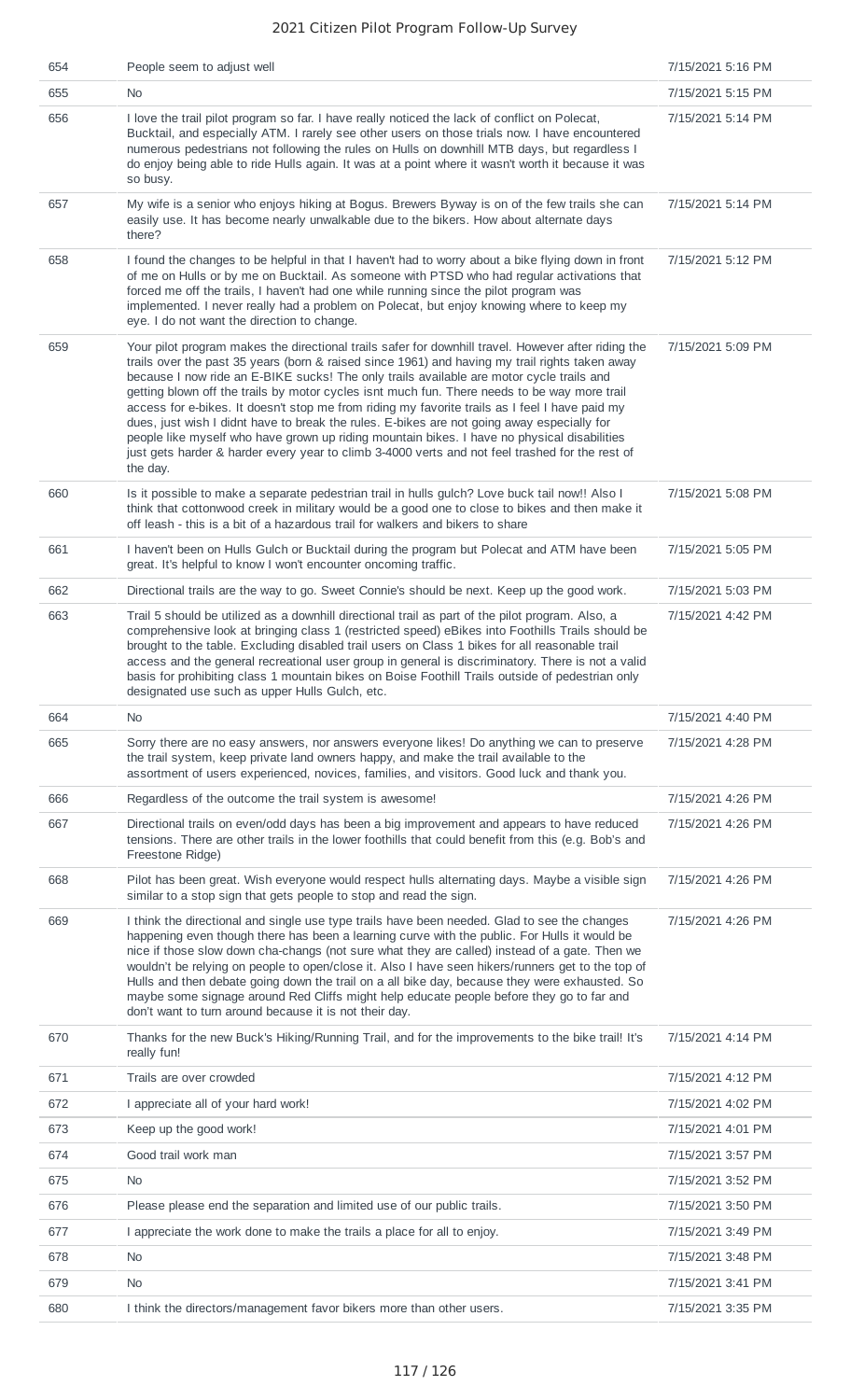| 681 | I don't really use the trails that were part of the Pilot program, other than ATM which I ride in<br>that direction anyway, so it really didnt impact me much. I'd be much more in favor of creating<br>mtn bike only downhill trails that are separate from hiking & horse riding trails.                                                                                                                                                                                                                                                                                                                                                                                                                                                   | 7/15/2021 3:27 PM |
|-----|----------------------------------------------------------------------------------------------------------------------------------------------------------------------------------------------------------------------------------------------------------------------------------------------------------------------------------------------------------------------------------------------------------------------------------------------------------------------------------------------------------------------------------------------------------------------------------------------------------------------------------------------------------------------------------------------------------------------------------------------|-------------------|
| 682 | Change hulls gulch to two way riding/hiking from red cliffs to the parking lot                                                                                                                                                                                                                                                                                                                                                                                                                                                                                                                                                                                                                                                               | 7/15/2021 3:25 PM |
| 683 | N/a                                                                                                                                                                                                                                                                                                                                                                                                                                                                                                                                                                                                                                                                                                                                          | 7/15/2021 3:23 PM |
| 684 | I like the changes.                                                                                                                                                                                                                                                                                                                                                                                                                                                                                                                                                                                                                                                                                                                          | 7/15/2021 3:21 PM |
| 685 | I think the pilot program has been GREAT. I can ride my bike on these trails and know I won't<br>get hurt from someone on a blind corner riding the opposite directionor vice versa I won't<br>hurt another person. Moving in the same direction reduces the number of people I see on the<br>trail and improves my outdoor nature experience too. In general, it has appeared to reduce user<br>conflicts. Trail quality and width appear to be maintained (and not widening) - since people are<br>not insisting to ride or walk around others moving in the opposite direction. I think the pilot<br>project has been GREAT and I look forward to you keeping it this way for future years to come.<br>Thank you for all the work you do! | 7/15/2021 3:20 PM |
| 686 | Thank you for taking the time to try and find solutions to allow everyone to enjoy the foothills.<br>:)                                                                                                                                                                                                                                                                                                                                                                                                                                                                                                                                                                                                                                      | 7/15/2021 3:19 PM |
| 687 | I'm glad R2R is trying different pilot programs. I think it is a healthy approach to take for a<br>better managed resource.                                                                                                                                                                                                                                                                                                                                                                                                                                                                                                                                                                                                                  | 7/15/2021 3:19 PM |
| 688 | You disregarded survey results for the polecat in making your decision last time.                                                                                                                                                                                                                                                                                                                                                                                                                                                                                                                                                                                                                                                            | 7/15/2021 3:18 PM |
| 689 | While I support the trail separating on buck tail I am missing the uphill bike option. Making that<br>a downhill only has put a lot of bike/hike pressure on the ridge. Bucktail is relatively flat and<br>could be multi-directional bike only.                                                                                                                                                                                                                                                                                                                                                                                                                                                                                             | 7/15/2021 3:18 PM |
| 690 | Would love to see expansion of bi-directional to other trail systems too potentially - Shane's<br>even if just on the weekends! There are way too many e-bikes out where they should not be.<br>And the people riding them seem to not care what the restrictions are.                                                                                                                                                                                                                                                                                                                                                                                                                                                                       | 7/15/2021 3:14 PM |
| 691 | Signage may need improvement as I have seen hikers on the new Bucktail bike trail. I don't<br>think they had bad intentions, they may just not have looked.                                                                                                                                                                                                                                                                                                                                                                                                                                                                                                                                                                                  | 7/15/2021 3:12 PM |
| 692 | I love the changes! It feels so much safer on Lower Hull's Gulch trail and it's great to have<br>walkers and bikers separated on Bucktail as well! Thanks for your work!                                                                                                                                                                                                                                                                                                                                                                                                                                                                                                                                                                     | 7/15/2021 3:06 PM |
| 693 | I support the programs because something needed to be done because of the increase in trail<br>usage. Buck's is so fun now! Nice work on the trail and kudos for building the pedestrian trail<br>so quickly. I also hike and run on the trails so I understand everyone's perspective. Thanks for<br>all you do!                                                                                                                                                                                                                                                                                                                                                                                                                            | 7/15/2021 3:04 PM |
| 694 | Build us some trails in West Boise that safely connect to the rest of the network (no, bike<br>lanes are not safe).                                                                                                                                                                                                                                                                                                                                                                                                                                                                                                                                                                                                                          | 7/15/2021 2:55 PM |
| 695 | For Polecat specifically: it would be incredibly helpful to encourage bikers to mount bells on<br>their bikes and to encourage hikers and runners to not use earbuds. I've witnessed some<br>pissed-off bikers trying to pass "deaf" hikers, and startled hikers being passed by silent bikers.                                                                                                                                                                                                                                                                                                                                                                                                                                              | 7/15/2021 2:54 PM |
| 696 | I would like to submit a request to modify the Hulls Gulch pilot. Would it be possible to allow<br>pedal assist down only on odd days?                                                                                                                                                                                                                                                                                                                                                                                                                                                                                                                                                                                                       | 7/15/2021 2:52 PM |
| 697 | No.                                                                                                                                                                                                                                                                                                                                                                                                                                                                                                                                                                                                                                                                                                                                          | 7/15/2021 2:49 PM |
| 698 | Thanks for trying different ways to make the trails more enjoyable for most users. You are<br>great and we love being on the trails.                                                                                                                                                                                                                                                                                                                                                                                                                                                                                                                                                                                                         | 7/15/2021 2:49 PM |
| 699 | Love the new Bucktail trail, super fun ride. I also enjoy hiking/running with my dog and love<br>anything that helps multiple user groups enjoy the foothills!                                                                                                                                                                                                                                                                                                                                                                                                                                                                                                                                                                               | 7/15/2021 2:46 PM |
| 700 | Keep up the great work! Thank you for helping to provide this wonderful amenity.                                                                                                                                                                                                                                                                                                                                                                                                                                                                                                                                                                                                                                                             | 7/15/2021 2:44 PM |
| 701 | THANK YOU!!! We hugely appreciate your efforts!!!                                                                                                                                                                                                                                                                                                                                                                                                                                                                                                                                                                                                                                                                                            | 7/15/2021 2:38 PM |
| 702 | I like the pilot program but unfortunately it gives "Keren's" a reason to complain and tell other<br>people what to do even when they are following the rules                                                                                                                                                                                                                                                                                                                                                                                                                                                                                                                                                                                | 7/15/2021 2:37 PM |
| 703 | What numbers are you looking at to determine when there is a need for this to be<br>implemented? Is there really a need for it now or was this an aberration due to COVID? Also,<br>how will you determine success of the pilot?                                                                                                                                                                                                                                                                                                                                                                                                                                                                                                             | 7/15/2021 2:28 PM |
| 704 | More emphasis on responsible dog ownership responsibilities of picking up after them and<br>control of their animals                                                                                                                                                                                                                                                                                                                                                                                                                                                                                                                                                                                                                         | 7/15/2021 2:25 PM |
| 705 | you should have the option of NA for sites that are used by the surveyors. Otherwise the<br>response could be biased                                                                                                                                                                                                                                                                                                                                                                                                                                                                                                                                                                                                                         | 7/15/2021 2:21 PM |
| 706 | We prefer if lower hulls gulch was closed to downhill mountain biking, uphill only. It's<br>dangerous to other users.                                                                                                                                                                                                                                                                                                                                                                                                                                                                                                                                                                                                                        | 7/15/2021 2:20 PM |
| 707 | It works                                                                                                                                                                                                                                                                                                                                                                                                                                                                                                                                                                                                                                                                                                                                     | 7/15/2021 2:09 PM |
| 708 | No                                                                                                                                                                                                                                                                                                                                                                                                                                                                                                                                                                                                                                                                                                                                           | 7/15/2021 2:02 PM |
| 709 | Keep with the pilot program. It increases safety.                                                                                                                                                                                                                                                                                                                                                                                                                                                                                                                                                                                                                                                                                            | 7/15/2021 2:00 PM |
| 710 | I think you should consider not allowing any mountain bikes on Hulls on even days. There are<br>multiple other trails that bikes can travel up to get to the same place. I say this as someone<br>who only bikes on the trails. Hikers should get the trail to themselves too. I have ridden down                                                                                                                                                                                                                                                                                                                                                                                                                                            | 7/15/2021 2:00 PM |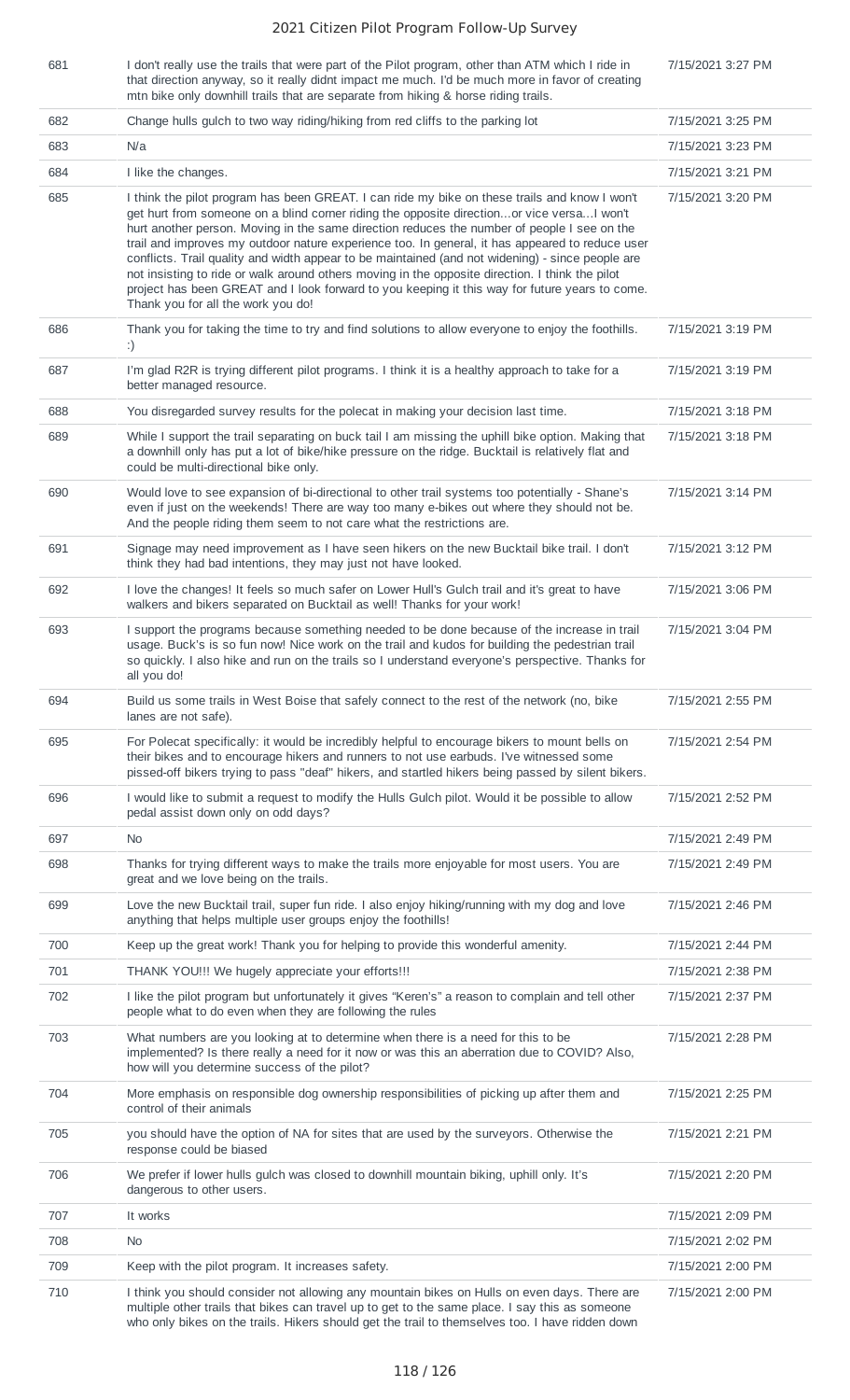Hulls a lot during the pilot program, I would estimate that I've encountered hikers on about half of my rides. I think that there needs to be more messaging towards hikers emphasizing that when they hike on odd days they are putting other people (bikers) in danger. It's incredibly selfish and people need to be told as much. Overall the program is awesome, I hope you keep the changes you've made going forward and maybe even add more directional/single use in crowded areas to streamline traffic and improve the user experience.

| 711 | n/a                                                                                                                                                                                                                                                                                                                                                                                                                                                                                                                                                                                                                                                                                                                                                                                                                                                                                                                                                                                                                                                                                                     | 7/15/2021 1:59 PM  |
|-----|---------------------------------------------------------------------------------------------------------------------------------------------------------------------------------------------------------------------------------------------------------------------------------------------------------------------------------------------------------------------------------------------------------------------------------------------------------------------------------------------------------------------------------------------------------------------------------------------------------------------------------------------------------------------------------------------------------------------------------------------------------------------------------------------------------------------------------------------------------------------------------------------------------------------------------------------------------------------------------------------------------------------------------------------------------------------------------------------------------|--------------------|
| 712 | Love it so far!                                                                                                                                                                                                                                                                                                                                                                                                                                                                                                                                                                                                                                                                                                                                                                                                                                                                                                                                                                                                                                                                                         | 7/15/2021 1:58 PM  |
| 713 | no                                                                                                                                                                                                                                                                                                                                                                                                                                                                                                                                                                                                                                                                                                                                                                                                                                                                                                                                                                                                                                                                                                      | 7/15/2021 1:51 PM  |
| 714 | Keep up the good work and ad more trails in the upper foothills!                                                                                                                                                                                                                                                                                                                                                                                                                                                                                                                                                                                                                                                                                                                                                                                                                                                                                                                                                                                                                                        | 7/15/2021 1:41 PM  |
| 715 | I think it's working great. The people that don't like it are the people that abuse things. You<br>guys are doing awesome!! Thank you for all of your hard work!!                                                                                                                                                                                                                                                                                                                                                                                                                                                                                                                                                                                                                                                                                                                                                                                                                                                                                                                                       | 7/15/2021 1:30 PM  |
| 716 | Thank you for employing new strategies to manage the increased usage of the trails. Would<br>like to see a pilot for Chickadee Ridge to be one way (east to west) for mtn bikes. The few<br>blind turns at the top of the eastern end of the ridge are sometimes taken way too fast and<br>those bikers enjoy speeding down to Red Fox which is uncomfortable and unsafe for dog<br>walking hikers. I see most bikers coming up east to west and riding the switchbacks from the<br>western side down to Red Fox anyway. I rarely have uncomfortable encounters with bikers<br>coming east to west, just a handful riding fast on the ridge and coming up and passing at<br>speed without so much as a holler. It is easy to see bikers coming down the western<br>switchbacks and to step aside. They also usually see us and slow or wait. Plus hikers can bail<br>and use Red Wing Blackbird which is foot traffic only. In fact, I would not be opposed to routing<br>foot traffic up and down Red Wing Blackbird and bypassing the steep curving section to leave<br>that for the bikers to enjoy. | 7/15/2021 1:27 PM  |
| 717 | Your organization the best, great layouts, builds. I feel single use trails and single direction<br>travel are great steps. Thank you.                                                                                                                                                                                                                                                                                                                                                                                                                                                                                                                                                                                                                                                                                                                                                                                                                                                                                                                                                                  | 7/15/2021 1:25 PM  |
| 718 | Love it !!!!                                                                                                                                                                                                                                                                                                                                                                                                                                                                                                                                                                                                                                                                                                                                                                                                                                                                                                                                                                                                                                                                                            | 7/15/2021 1:24 PM  |
| 719 | I think even more signage would be helpful. I still run into users going the wrong direction who<br>claim they didn't see the sign                                                                                                                                                                                                                                                                                                                                                                                                                                                                                                                                                                                                                                                                                                                                                                                                                                                                                                                                                                      | 7/15/2021 1:24 PM  |
| 720 | As both a trail runner and mountain biker, and having come from higher density riding/running<br>areas, I think you are doing a great job to address the increased trail usage                                                                                                                                                                                                                                                                                                                                                                                                                                                                                                                                                                                                                                                                                                                                                                                                                                                                                                                          | 7/15/2021 1:23 PM  |
| 721 | No.                                                                                                                                                                                                                                                                                                                                                                                                                                                                                                                                                                                                                                                                                                                                                                                                                                                                                                                                                                                                                                                                                                     | 7/15/2021 1:19 PM  |
| 722 | No                                                                                                                                                                                                                                                                                                                                                                                                                                                                                                                                                                                                                                                                                                                                                                                                                                                                                                                                                                                                                                                                                                      | 7/15/2021 1:14 PM  |
| 723 | Nope                                                                                                                                                                                                                                                                                                                                                                                                                                                                                                                                                                                                                                                                                                                                                                                                                                                                                                                                                                                                                                                                                                    | 7/15/2021 1:13 PM  |
| 724 | I think the program is a great idea. Provides alot more safety to ride and run or walk their dogs.<br>The only issue I have seen is the people protesting the changes to hulls gulch. The people<br>who have decided to walk on the days it's mountain bike traffic only. It gets dangerous for<br>both. They act entitled, some have been rude and a keyboard warrior said he would shoot a<br>mountain bike rider if he saw them on the trail. We might need to start fining people who don't<br>use the trails properly or on the days you are supposed to. But fining people also opens up a<br>whole new can of worms.                                                                                                                                                                                                                                                                                                                                                                                                                                                                             | 7/15/2021 1:10 PM  |
| 725 | N <sub>0</sub>                                                                                                                                                                                                                                                                                                                                                                                                                                                                                                                                                                                                                                                                                                                                                                                                                                                                                                                                                                                                                                                                                          | 7/15/2021 1:05 PM  |
| 726 | <b>No</b>                                                                                                                                                                                                                                                                                                                                                                                                                                                                                                                                                                                                                                                                                                                                                                                                                                                                                                                                                                                                                                                                                               | 7/15/2021 1:04 PM  |
| 727 | The modifications to Bucktail are great keep up the good work!                                                                                                                                                                                                                                                                                                                                                                                                                                                                                                                                                                                                                                                                                                                                                                                                                                                                                                                                                                                                                                          | 7/15/2021 1:04 PM  |
| 728 | I think directionality of trails improves the experience for all users                                                                                                                                                                                                                                                                                                                                                                                                                                                                                                                                                                                                                                                                                                                                                                                                                                                                                                                                                                                                                                  | 7/15/2021 1:03 PM  |
| 729 | No, just that I'd be curious to see how effective this program has been and how many people<br>are actually obeying the new rules.                                                                                                                                                                                                                                                                                                                                                                                                                                                                                                                                                                                                                                                                                                                                                                                                                                                                                                                                                                      | 7/15/2021 1:01 PM  |
| 730 | N/a                                                                                                                                                                                                                                                                                                                                                                                                                                                                                                                                                                                                                                                                                                                                                                                                                                                                                                                                                                                                                                                                                                     | 7/15/2021 12:54 PM |
| 731 | Also, stop modifying trails. Bob's is now a flow trail where there used to be a few technical<br>challenges.                                                                                                                                                                                                                                                                                                                                                                                                                                                                                                                                                                                                                                                                                                                                                                                                                                                                                                                                                                                            | 7/15/2021 12:54 PM |
| 732 | Work towards class one e-mountain bike access to the system.                                                                                                                                                                                                                                                                                                                                                                                                                                                                                                                                                                                                                                                                                                                                                                                                                                                                                                                                                                                                                                            | 7/15/2021 12:47 PM |
| 733 | The bucks split is the perfect solution whenever and wherever possible. Everybody gets what<br>they want                                                                                                                                                                                                                                                                                                                                                                                                                                                                                                                                                                                                                                                                                                                                                                                                                                                                                                                                                                                                | 7/15/2021 12:47 PM |
| 734 | I'm REALLY enjoying being able to hit Hulls Gulch at speed on the odd days. I stopped riding<br>that trail during daylight hours about five years ago because it was becoming so crowded and I<br>don't want to make the experience unpleasant for other trail users. I prefer riding polecat<br>clockwise but not having to stop many times during my ride for oncoming traffic more than<br>makes up for it. I'm afraid that changing direction halfway through the pilot program may be<br>confusing for some trail users but then again I don't have much faith in the mental capacity of<br>many of my fellow human beings!                                                                                                                                                                                                                                                                                                                                                                                                                                                                        | 7/15/2021 12:45 PM |
| 735 | Building more ridearounds in the foothills to divide users like was done on buck tail would be<br>extremely advantageous. Sections of trail like Freestone Ridge where there is a fast, steep,<br>and blind portion which is very fun for bikers to descend and not much for bikers or hikers to<br>climb could be split. Adding a mellower bike climb/ hike rout for that portion would be safer and<br>more enjoyable for all. Consider it                                                                                                                                                                                                                                                                                                                                                                                                                                                                                                                                                                                                                                                            | 7/15/2021 12:44 PM |
| 736 | Some type of enforcement on Hulls would be helpful. Some of my friends have encountered a                                                                                                                                                                                                                                                                                                                                                                                                                                                                                                                                                                                                                                                                                                                                                                                                                                                                                                                                                                                                               | 7/15/2021 12:43 PM |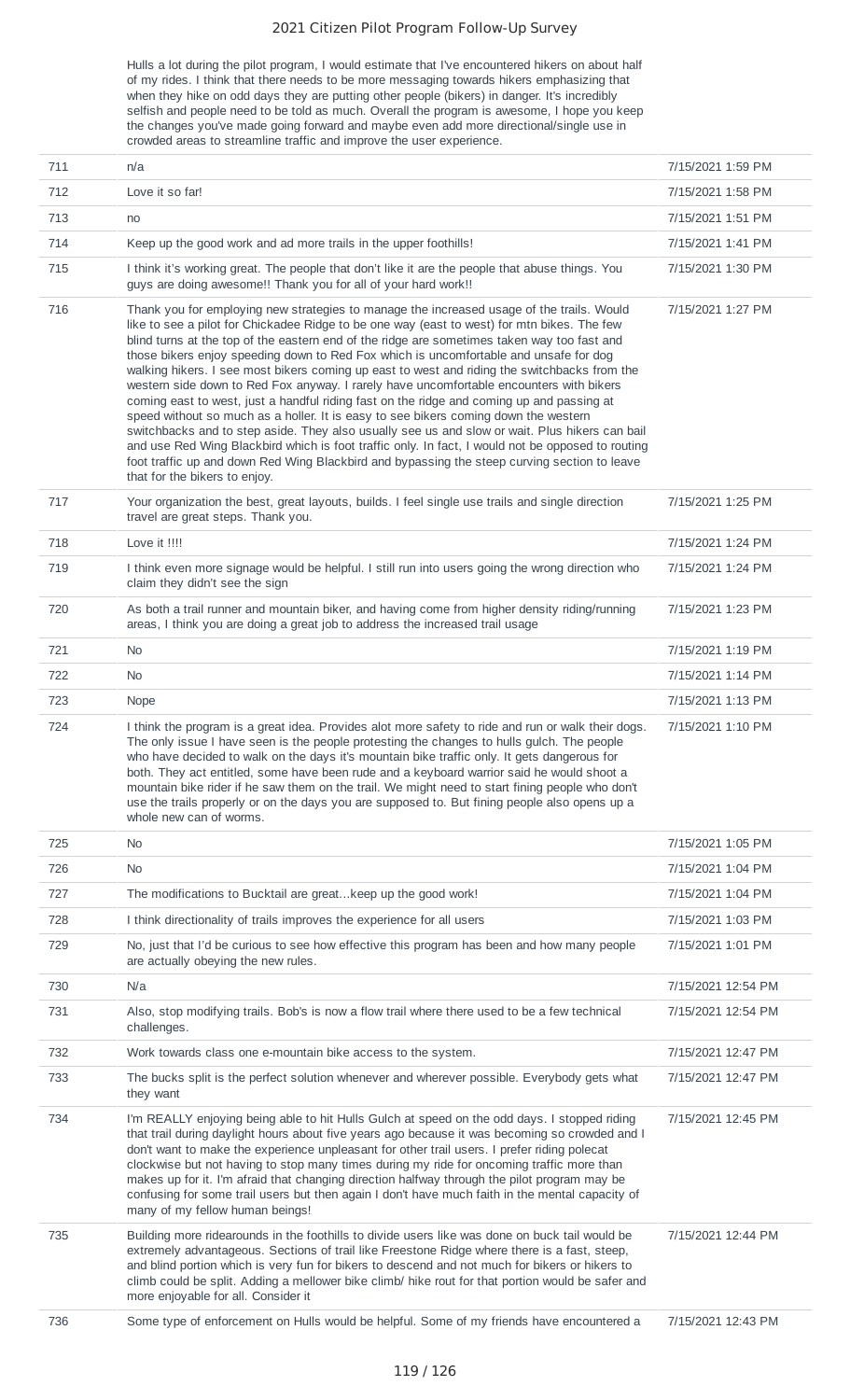|     | runner who is angry and non compliant.                                                                                                                                                                                                                                                                                                                                                                                                                                                                                                                                                                                                                                                                                                                                                                                                                                                                                                                                                                                                                                              |                    |
|-----|-------------------------------------------------------------------------------------------------------------------------------------------------------------------------------------------------------------------------------------------------------------------------------------------------------------------------------------------------------------------------------------------------------------------------------------------------------------------------------------------------------------------------------------------------------------------------------------------------------------------------------------------------------------------------------------------------------------------------------------------------------------------------------------------------------------------------------------------------------------------------------------------------------------------------------------------------------------------------------------------------------------------------------------------------------------------------------------|--------------------|
| 737 | Add Shane's to the program.                                                                                                                                                                                                                                                                                                                                                                                                                                                                                                                                                                                                                                                                                                                                                                                                                                                                                                                                                                                                                                                         | 7/15/2021 12:41 PM |
| 738 | I particularly like the separate Bucktail trails for mountain bikers and hikers. I also like the<br>improvements to the Bucktail mountain bike trail. Good job!                                                                                                                                                                                                                                                                                                                                                                                                                                                                                                                                                                                                                                                                                                                                                                                                                                                                                                                     | 7/15/2021 12:39 PM |
| 739 | Seems to favor mountain bikers!                                                                                                                                                                                                                                                                                                                                                                                                                                                                                                                                                                                                                                                                                                                                                                                                                                                                                                                                                                                                                                                     | 7/15/2021 12:38 PM |
| 740 | As a Boise-native and long time mountain biker, I truly appreciate and applaud this effort. I<br>truly believe this has made recreating for everyone safer and more enjoyable. Thank you!                                                                                                                                                                                                                                                                                                                                                                                                                                                                                                                                                                                                                                                                                                                                                                                                                                                                                           | 7/15/2021 12:35 PM |
| 741 | No.                                                                                                                                                                                                                                                                                                                                                                                                                                                                                                                                                                                                                                                                                                                                                                                                                                                                                                                                                                                                                                                                                 | 7/15/2021 12:34 PM |
| 742 | Ditch it                                                                                                                                                                                                                                                                                                                                                                                                                                                                                                                                                                                                                                                                                                                                                                                                                                                                                                                                                                                                                                                                            | 7/15/2021 12:28 PM |
| 743 | Nope, love the directional trails! Thanks guys!                                                                                                                                                                                                                                                                                                                                                                                                                                                                                                                                                                                                                                                                                                                                                                                                                                                                                                                                                                                                                                     | 7/15/2021 12:26 PM |
| 744 | <b>No</b>                                                                                                                                                                                                                                                                                                                                                                                                                                                                                                                                                                                                                                                                                                                                                                                                                                                                                                                                                                                                                                                                           | 7/15/2021 12:22 PM |
| 745 | Put your time and resources into new trail development and physical maintenance of existing<br>trails - or fund raising to develop new trails and perform maintenance. We do not need more<br>regulation or rules that are not enforced.                                                                                                                                                                                                                                                                                                                                                                                                                                                                                                                                                                                                                                                                                                                                                                                                                                            | 7/15/2021 12:22 PM |
| 746 | I have seen users just doing whatever they wanted. Seen them on polecat going clockwise.<br>And seen bikes using bucktail both directions. And also bikes/foot traffic ignoring the rules on<br>lower hulls. It's where I've seen the most diversion from the pilot so I think it's been the least<br>successful of them. I also don't understand why the program took a great all weather out and<br>back and made bikes unable to use it in this manner which I think encourages using the wrong<br>trails during fair weather conditions. Thanks for letting us all give our input!                                                                                                                                                                                                                                                                                                                                                                                                                                                                                              | 7/15/2021 12:17 PM |
| 747 | <b>No</b>                                                                                                                                                                                                                                                                                                                                                                                                                                                                                                                                                                                                                                                                                                                                                                                                                                                                                                                                                                                                                                                                           | 7/15/2021 12:13 PM |
| 748 | Honestly, I thought I'd hate it but I love it! Especially when I can remember what day it is :)                                                                                                                                                                                                                                                                                                                                                                                                                                                                                                                                                                                                                                                                                                                                                                                                                                                                                                                                                                                     | 7/15/2021 12:11 PM |
| 749 | Good work. Thanks for your hard work.                                                                                                                                                                                                                                                                                                                                                                                                                                                                                                                                                                                                                                                                                                                                                                                                                                                                                                                                                                                                                                               | 7/15/2021 12:10 PM |
| 750 | I sincerely appreciate the continued support of R2R in the management and maintenance of<br>the system and to look for alternative management options as usership and maintenance / new<br>trail demands increase.                                                                                                                                                                                                                                                                                                                                                                                                                                                                                                                                                                                                                                                                                                                                                                                                                                                                  | 7/15/2021 12:07 PM |
| 751 | <b>No</b>                                                                                                                                                                                                                                                                                                                                                                                                                                                                                                                                                                                                                                                                                                                                                                                                                                                                                                                                                                                                                                                                           | 7/15/2021 12:02 PM |
| 752 | Dont use this program to take away parks from South Boise.                                                                                                                                                                                                                                                                                                                                                                                                                                                                                                                                                                                                                                                                                                                                                                                                                                                                                                                                                                                                                          | 7/15/2021 12:01 PM |
| 753 | putting money into maintainer of trails instead of signs, rules and modification of trails                                                                                                                                                                                                                                                                                                                                                                                                                                                                                                                                                                                                                                                                                                                                                                                                                                                                                                                                                                                          | 7/15/2021 11:58 AM |
| 754 | <b>No</b>                                                                                                                                                                                                                                                                                                                                                                                                                                                                                                                                                                                                                                                                                                                                                                                                                                                                                                                                                                                                                                                                           | 7/15/2021 11:56 AM |
| 755 | Certain section of trai should be two way, for instance the section on ATM between the<br>deerpoint intersection and the ridge road. This allows you to loop Mahalo and come back to<br>bogus without having to climb to the towers.                                                                                                                                                                                                                                                                                                                                                                                                                                                                                                                                                                                                                                                                                                                                                                                                                                                | 7/15/2021 11:56 AM |
| 756 | Absent of actually enforcing yielding rules, the pilot program seems to help reduce conflicts<br>and potential accidents. The odd/even day program seems like the best balance                                                                                                                                                                                                                                                                                                                                                                                                                                                                                                                                                                                                                                                                                                                                                                                                                                                                                                      | 7/15/2021 11:53 AM |
| 757 | I had not really ridden Hulls Gulch in five years due to all the traffic. With the pilot, I have<br>added Hulls back into my regular rotation. Love it. In my mind the ultimate solution is to have<br>separate trails for hikers and bikers on high traffic/tight trails. Thanks for all you guys do!                                                                                                                                                                                                                                                                                                                                                                                                                                                                                                                                                                                                                                                                                                                                                                              | 7/15/2021 11:52 AM |
| 758 | I was largely opposed to alternating days on Hulls Gulch at the start but it's been a positive<br>experience, particularly when biking. I could be less supportive of alternating days over winter<br>when that becomes one of the few longer trails available when conditions are more variable.                                                                                                                                                                                                                                                                                                                                                                                                                                                                                                                                                                                                                                                                                                                                                                                   | 7/15/2021 11:50 AM |
| 759 | I think bikes should be disallowed in Harrison hollow. It's basically a dog park and the bikers<br>aren't as in tune with trail etiquette.                                                                                                                                                                                                                                                                                                                                                                                                                                                                                                                                                                                                                                                                                                                                                                                                                                                                                                                                          | 7/15/2021 11:49 AM |
| 760 | Thank you for doing this!!! It's about time we have some modern trail management strategies.                                                                                                                                                                                                                                                                                                                                                                                                                                                                                                                                                                                                                                                                                                                                                                                                                                                                                                                                                                                        | 7/15/2021 11:44 AM |
| 761 | Great idea                                                                                                                                                                                                                                                                                                                                                                                                                                                                                                                                                                                                                                                                                                                                                                                                                                                                                                                                                                                                                                                                          | 7/15/2021 11:42 AM |
| 762 | Keep up the great work We love the trails for running, biking and walking the dogs. Been in<br>Boise over 20 years and we have never found another place soooooo wonderful.                                                                                                                                                                                                                                                                                                                                                                                                                                                                                                                                                                                                                                                                                                                                                                                                                                                                                                         | 7/15/2021 11:40 AM |
| 763 | Thank you for maintaining and coordination of these amazing and very important trails in our<br>Boise foothills.                                                                                                                                                                                                                                                                                                                                                                                                                                                                                                                                                                                                                                                                                                                                                                                                                                                                                                                                                                    | 7/15/2021 11:37 AM |
| 764 | More separate trails from bikes. Also, what is the deal with the byrds bike club? They ride in<br>groups of 15 plus and refuse to yield. It is so obnoxious                                                                                                                                                                                                                                                                                                                                                                                                                                                                                                                                                                                                                                                                                                                                                                                                                                                                                                                         | 7/15/2021 11:35 AM |
| 765 | Would be nice if the City and Ridge to Rivers could create a Ranger program that is funded and<br>they are paid to go out on the trails to ensure equity and safety on the trails, especially with<br>the negative interactions that have occurred with the pilot program. In addition, I have seen a<br>increase in the lack of safety on trails that off-leash dogs are causing both to humans, wildlife,<br>and the native species of plants. It has caused many unpleasant interactions and people just<br>do not read the signs posted for on-leash trails or don't care and will do what they want. There<br>has to be a better way forward and better way to manage the trails with dogs. There are so<br>many people who say their dog is "trained" and it is not. It frankly makes me more hesitant to<br>use the trails as my interactions have these owners and their dogs has been negative almost<br>every time, to the point that I now carry pepper spray to protect myself from unwarranted<br>attacks. Something must be done to protect trail users and wildlife. | 7/15/2021 11:34 AM |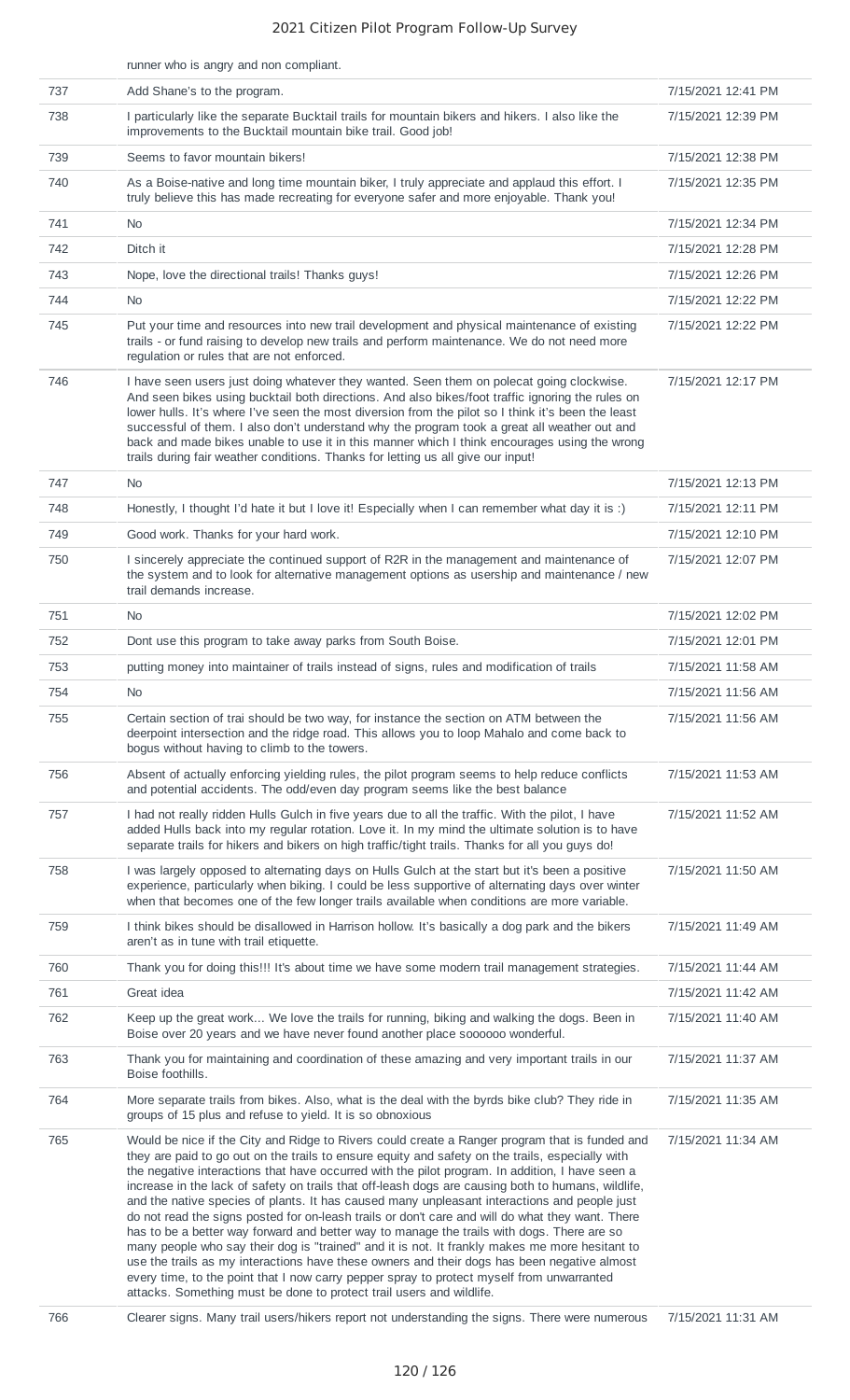### times when I was traveling down hulls on an odd day and ran into hiker coming wrong way

|     | times when I was traveling down nulls on an oud day and rail into miker coming wrong way                                                                                                                                                                                                                                                                                                                                                                                                                                                                                                                                                                                                                                                                                                                                                                                                                                                                                                                                                                                   |                    |
|-----|----------------------------------------------------------------------------------------------------------------------------------------------------------------------------------------------------------------------------------------------------------------------------------------------------------------------------------------------------------------------------------------------------------------------------------------------------------------------------------------------------------------------------------------------------------------------------------------------------------------------------------------------------------------------------------------------------------------------------------------------------------------------------------------------------------------------------------------------------------------------------------------------------------------------------------------------------------------------------------------------------------------------------------------------------------------------------|--------------------|
| 767 | Would be nice if the City and Ridge to Rivers could create a Ranger program that is funded and<br>they are paid to go out on the trails to ensure equity and safety on the trails, especially with<br>the negative interactions that have occurred with the pilot program.                                                                                                                                                                                                                                                                                                                                                                                                                                                                                                                                                                                                                                                                                                                                                                                                 | 7/15/2021 11:31 AM |
| 768 | Good work you all!                                                                                                                                                                                                                                                                                                                                                                                                                                                                                                                                                                                                                                                                                                                                                                                                                                                                                                                                                                                                                                                         | 7/15/2021 11:30 AM |
| 769 | Love it! Especially Hulls Gulch it is so much safer that way                                                                                                                                                                                                                                                                                                                                                                                                                                                                                                                                                                                                                                                                                                                                                                                                                                                                                                                                                                                                               | 7/15/2021 11:26 AM |
| 770 | Great program need better signage.                                                                                                                                                                                                                                                                                                                                                                                                                                                                                                                                                                                                                                                                                                                                                                                                                                                                                                                                                                                                                                         | 7/15/2021 11:26 AM |
| 771 | I appreciate what you are trying to do. The biggest issue now is just way too many people on<br>the trails. My last hike on Kestral and Crestline was a miserable experience due to the number<br>of people. As a hiker, I have to constantly step off the trail for cyclists. It is out of control. It's<br>no fun anymore. I probably will not continue to use the trails as I have in the past. It's a<br>bummer.                                                                                                                                                                                                                                                                                                                                                                                                                                                                                                                                                                                                                                                       | 7/15/2021 11:26 AM |
| 772 | Ban eBikes, period.                                                                                                                                                                                                                                                                                                                                                                                                                                                                                                                                                                                                                                                                                                                                                                                                                                                                                                                                                                                                                                                        | 7/15/2021 11:22 AM |
| 773 | Keep going with user group specific trails. Makes everyone's life easier.                                                                                                                                                                                                                                                                                                                                                                                                                                                                                                                                                                                                                                                                                                                                                                                                                                                                                                                                                                                                  | 7/15/2021 11:19 AM |
| 774 | I think placing more challenging obstacles on the trails as alternative lines for advanced riders<br>would be rad!                                                                                                                                                                                                                                                                                                                                                                                                                                                                                                                                                                                                                                                                                                                                                                                                                                                                                                                                                         | 7/15/2021 11:16 AM |
| 775 | I'm all for management strategies that make the trails safer and more accessible to more<br>users. However, specifically with Lower Hull's, the strategy seems to have come at the<br>expense of accessibility. It has decreased the amount of use each user has on that trail, and<br>cut off Upper Hull's for hikers on DH bike days unless they want to brave the gravel road up<br>8th St to the upper parking lot. There are ways to keep the trail safe and easy to use for all<br>users, but the current strategy is verging on unacceptable.                                                                                                                                                                                                                                                                                                                                                                                                                                                                                                                       | 7/15/2021 11:14 AM |
| 776 | <b>No</b>                                                                                                                                                                                                                                                                                                                                                                                                                                                                                                                                                                                                                                                                                                                                                                                                                                                                                                                                                                                                                                                                  | 7/15/2021 11:13 AM |
| 777 | Keep up the good work. We need to get some more trails built down from the ridge road that<br>connect with 4/ Corrals/Scott's. Maybe something down the ridge or drainage to the east of<br>hard guy?                                                                                                                                                                                                                                                                                                                                                                                                                                                                                                                                                                                                                                                                                                                                                                                                                                                                      | 7/15/2021 11:12 AM |
| 778 | no                                                                                                                                                                                                                                                                                                                                                                                                                                                                                                                                                                                                                                                                                                                                                                                                                                                                                                                                                                                                                                                                         | 7/15/2021 11:09 AM |
| 779 | So far I have encountered hikers/runners every time I ride on all directional trails except<br>Bucktail. I've only encountered a rider once since inception of the rules. That was on Polecat.<br>Most hiker/runners are flagrantly ignoring the rule will eventually cause a serious injury or<br>death.                                                                                                                                                                                                                                                                                                                                                                                                                                                                                                                                                                                                                                                                                                                                                                  | 7/15/2021 11:09 AM |
| 780 | There's not much that it seems can be done about thoughtless, selfish users going on trails<br>when they're muddy (though mud is something we haven't seen for quite some time!).                                                                                                                                                                                                                                                                                                                                                                                                                                                                                                                                                                                                                                                                                                                                                                                                                                                                                          | 7/15/2021 11:06 AM |
| 781 | Love love love the separation of bike/foot traffic on Bucktail!! I am no longer terrified of the<br>blind corners on Polecat or ATM. Thank you for all of your efforts to improve the trail<br>experience for all users.                                                                                                                                                                                                                                                                                                                                                                                                                                                                                                                                                                                                                                                                                                                                                                                                                                                   | 7/15/2021 11:01 AM |
| 782 | Great work. Always a pleasure to ride the trail system!                                                                                                                                                                                                                                                                                                                                                                                                                                                                                                                                                                                                                                                                                                                                                                                                                                                                                                                                                                                                                    | 7/15/2021 11:01 AM |
| 783 | I appreciate you all being proactive on this topic. Would also love to see trails designated as<br>bike only or hike only.                                                                                                                                                                                                                                                                                                                                                                                                                                                                                                                                                                                                                                                                                                                                                                                                                                                                                                                                                 | 7/15/2021 10:57 AM |
| 784 | The pilot program and directional trails has been a huge success for safety, I believe it will<br>have to become permanent as many users do not adhere to the rules                                                                                                                                                                                                                                                                                                                                                                                                                                                                                                                                                                                                                                                                                                                                                                                                                                                                                                        | 7/15/2021 10:55 AM |
| 785 | There are plenty of trails to accommodate both hikers and bikers. The safest thing is to keep<br>them separate. Bikers also do more damage to trails. However, they seem to carry a lot of<br>political influence. I also ride, but not where there are hikers.                                                                                                                                                                                                                                                                                                                                                                                                                                                                                                                                                                                                                                                                                                                                                                                                            | 7/15/2021 10:55 AM |
| 786 | At first I was hesitant but after the first week I've not looked back. Especially on Hulls. Love<br>the improved Bucks trail. So much fun! Thank you.                                                                                                                                                                                                                                                                                                                                                                                                                                                                                                                                                                                                                                                                                                                                                                                                                                                                                                                      | 7/15/2021 10:50 AM |
| 787 | I know I am only one person and there are a lot of other users in this valley, but I beg you to<br>listen to my years of wisdom. Mountain bikers are no different than dirt bikers, which I<br>occasionally do both. They all need to ride with due regard and walkers should always have the<br>right of way. The Hulls Gulch trail system has been here for years and should be accessible for<br>all users to use on any day that they have available in their schedules, not only on a date that<br>some government official allows them to. We should also be able to walk as far as we are<br>physically capable to and then be able to turn around when our tired bones tell us it's time to<br>and not be restricted from the use of a trail because we are no longer physically able to walk<br>the bigger loops in a single direction. I understand that you are trying to fix a problem but you<br>are not fixing the problem. Manage the problem people, don't control all people it's a novel<br>concept that started in this country in 1776 called freedom. | 7/15/2021 10:49 AM |
| 788 | The signs need to be bigger or a lot clearer on Hulls gulch. I still encounter runners/walkers<br>that do not know about the pilot program or changes. There has been some really close calls<br>still. I also believe people do not give a shit and will not follow the rules. There needs to be<br>some education that can be done that hasn't already been done.                                                                                                                                                                                                                                                                                                                                                                                                                                                                                                                                                                                                                                                                                                        | 7/15/2021 10:48 AM |
| 789 | First of all, thank you for your efforts. Somehow though, as a walker, I feel like the bikers have<br>benefitted more with this program. On the Polecat trail, which has very little room to maneuver<br>in spots, the bikers come up from behind going very fast.                                                                                                                                                                                                                                                                                                                                                                                                                                                                                                                                                                                                                                                                                                                                                                                                         | 7/15/2021 10:48 AM |
| 790 | I appreciate the attempt and desire to try things and listen to feedback on changes                                                                                                                                                                                                                                                                                                                                                                                                                                                                                                                                                                                                                                                                                                                                                                                                                                                                                                                                                                                        | 7/15/2021 10:44 AM |
| 791 | I would like to see the Lower Hulls section moved up trail to the lollipop. That is the best<br>section for young riders and it is completely lost in the new strategy. From the lollipop down                                                                                                                                                                                                                                                                                                                                                                                                                                                                                                                                                                                                                                                                                                                                                                                                                                                                             | 7/15/2021 10:43 AM |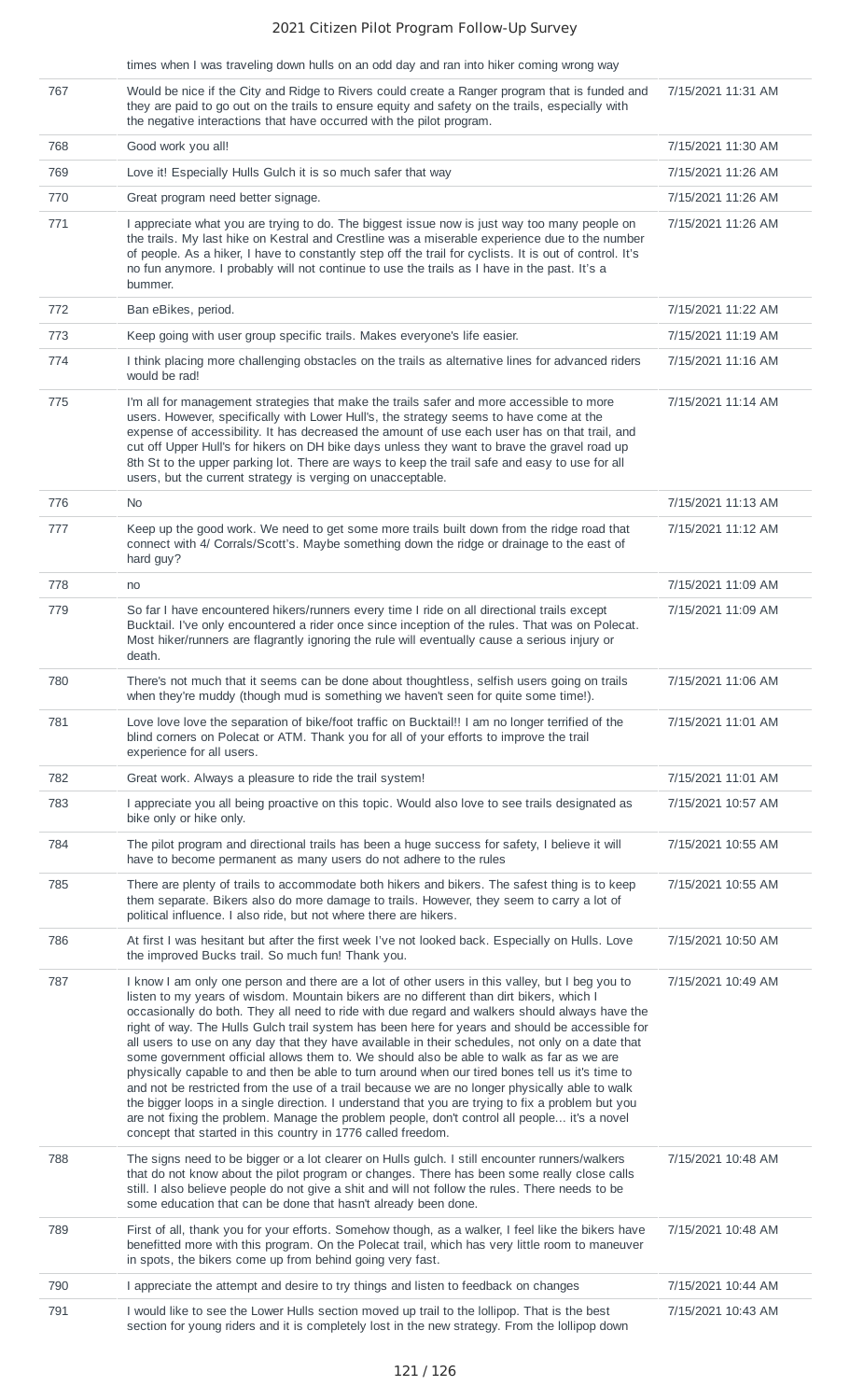there isn't much, feature-wise, to make it appealing to downhill only traffic.

| 792 | Please do whatever you can to stop people using muddy trails                                                                                                                                                                                                                                                                                                                                                                                                                          | 7/15/2021 10:40 AM |
|-----|---------------------------------------------------------------------------------------------------------------------------------------------------------------------------------------------------------------------------------------------------------------------------------------------------------------------------------------------------------------------------------------------------------------------------------------------------------------------------------------|--------------------|
| 793 | No.                                                                                                                                                                                                                                                                                                                                                                                                                                                                                   | 7/15/2021 10:40 AM |
| 794 | I LOVE the bucktail trail it is so fun and I would love if R2R was able to do some more trails<br>like that with a peds and MTB split trail option.                                                                                                                                                                                                                                                                                                                                   | 7/15/2021 10:37 AM |
| 795 | I think it's been very successful - I really like it.                                                                                                                                                                                                                                                                                                                                                                                                                                 | 7/15/2021 10:36 AM |
| 796 | Polecat needs more parking as well as a bathroom at the trailhead.                                                                                                                                                                                                                                                                                                                                                                                                                    | 7/15/2021 10:36 AM |
| 797 | No.                                                                                                                                                                                                                                                                                                                                                                                                                                                                                   | 7/15/2021 10:34 AM |
| 798 | I appreciate the thoughtful approach.                                                                                                                                                                                                                                                                                                                                                                                                                                                 | 7/15/2021 10:34 AM |
| 799 | Thanks for all you're doing!                                                                                                                                                                                                                                                                                                                                                                                                                                                          | 7/15/2021 10:31 AM |
| 800 | Have volunteers at trailheads teach trail etiquette, with a strong emphasis on picking up after<br>dogs and going single file when approaching other trail users.                                                                                                                                                                                                                                                                                                                     | 7/15/2021 10:31 AM |
| 801 | Nope!                                                                                                                                                                                                                                                                                                                                                                                                                                                                                 | 7/15/2021 10:30 AM |
| 802 | Love it! I'm also a trail runner and hiker as well as MTB.                                                                                                                                                                                                                                                                                                                                                                                                                            | 7/15/2021 10:30 AM |
| 803 | As mentioned in an earlier comment, this was a bike-centric change made to please bike<br>riders. It did not fairly take into account other trail users and their preferences.                                                                                                                                                                                                                                                                                                        | 7/15/2021 10:29 AM |
| 804 | Great work! I love this system.                                                                                                                                                                                                                                                                                                                                                                                                                                                       | 7/15/2021 10:28 AM |
| 805 | Not at this time. Thanks for all you do!                                                                                                                                                                                                                                                                                                                                                                                                                                              | 7/15/2021 10:28 AM |
| 806 | mountain bikers get 6 extra days on Hulls Gulch over the course of a year.                                                                                                                                                                                                                                                                                                                                                                                                            | 7/15/2021 10:26 AM |
| 807 | I just want to be clear that in general I support the notion of these changes, just please be<br>aware of some unintended outcomes. In general - the pilot feels biased to mountain bikers.                                                                                                                                                                                                                                                                                           | 7/15/2021 10:25 AM |
| 808 | Working well                                                                                                                                                                                                                                                                                                                                                                                                                                                                          | 7/15/2021 10:23 AM |
| 809 | It's awesome! Now that it's the new normal, it should have been done sooner.                                                                                                                                                                                                                                                                                                                                                                                                          | 7/15/2021 10:23 AM |
| 810 | This summer has been the best in the foothills. Knowing I can hike up/down hulls without<br>ruining someones ride down or worrying about an out of control rider not stopping on one day,<br>then being able to comfortably and at speed ride down hulls gulch has been amazing. Riding<br>ATM is also a blast as there are some VERY blind corners on the fast descents. The trail was<br>designed to be ridden the direction its currently going so it should really stay that way. | 7/15/2021 10:23 AM |
| 811 | No.                                                                                                                                                                                                                                                                                                                                                                                                                                                                                   | 7/15/2021 10:22 AM |
| 812 | I would have simpler signs. Too many people seem to not read them because there are too<br>many words. For example: At them bottom of the bucktail bike trail one sign "stop. Don not<br>enter" At the bottom of hulls gulch "stop. Do not enter on odd days"                                                                                                                                                                                                                         | 7/15/2021 10:22 AM |
| 813 | Everyone seems to like the changes                                                                                                                                                                                                                                                                                                                                                                                                                                                    | 7/15/2021 10:13 AM |
| 814 | I love and support what you all do for those of us who really enjoy the trails!                                                                                                                                                                                                                                                                                                                                                                                                       | 7/15/2021 10:12 AM |
| 815 | So far seems like the best answer to a tough problem. I typically endorse less presence from a<br>management perspective but I support the deliberate gates and signage around the trails<br>involved.                                                                                                                                                                                                                                                                                | 7/15/2021 10:12 AM |
| 816 | I enjoyed the new trail on buck tail because it still allowed daily use- not to sound lazy but<br>thinking the odd and even days of which I was allowed on the other trails was so confusing I<br>just avoided them all together. The only times I really struggle with mtn biker conflict on the<br>trail is weekends when trails are especially busy-                                                                                                                               | 7/15/2021 10:11 AM |
| 817 | I think the trails should be shared with everyone. I don't think it's fair to cut all runners and<br>other hikers off the trail for downhill riders. Also, I think it's important for the riders to still be<br>aware. Some people may be confused and if so they should politely inform them of this<br>mistake. Also. when coming around sharp turns it's crucial for them to use their bells or give a<br>warning in case of other people or bikers who have crashed.              | 7/15/2021 10:10 AM |
| 818 | I love that we are experimenting with ways to manage the trails system. I support trail system<br>management and would encourage even more dedicated trail systems (directional, walk/bike<br>only, calendar systems, etc).                                                                                                                                                                                                                                                           | 7/15/2021 10:10 AM |
| 819 | Good job                                                                                                                                                                                                                                                                                                                                                                                                                                                                              | 7/15/2021 10:08 AM |
| 820 | Thank you!                                                                                                                                                                                                                                                                                                                                                                                                                                                                            | 7/15/2021 10:08 AM |
| 821 | I respect this pilot and appreciate R2R. I disagree with the necessity, but will follow it if it<br>becomes the rule.                                                                                                                                                                                                                                                                                                                                                                 | 7/15/2021 10:07 AM |
| 822 | I think the Polecat, Bucktail and ATM programs are a great idea and implementation. Mixed<br>feelings on the lower Hulls program.                                                                                                                                                                                                                                                                                                                                                     | 7/15/2021 10:06 AM |
| 823 | Boise politicians only support the north end. There's nothing for the rest of us.                                                                                                                                                                                                                                                                                                                                                                                                     | 7/15/2021 10:05 AM |
| 824 | None, thank you for the excellent stewardship of the trail system. My mental health benefits<br>everyday from hiking on the trails.                                                                                                                                                                                                                                                                                                                                                   | 7/15/2021 10:04 AM |
| 825 | I am happy with the changes except for Polecat, even if you could alternate days, that would<br>be fine too, I just really miss the challenge of going clockwise, so much so that I've chosen to<br>run elsewhere since the pilot has been in place.                                                                                                                                                                                                                                  | 7/15/2021 10:03 AM |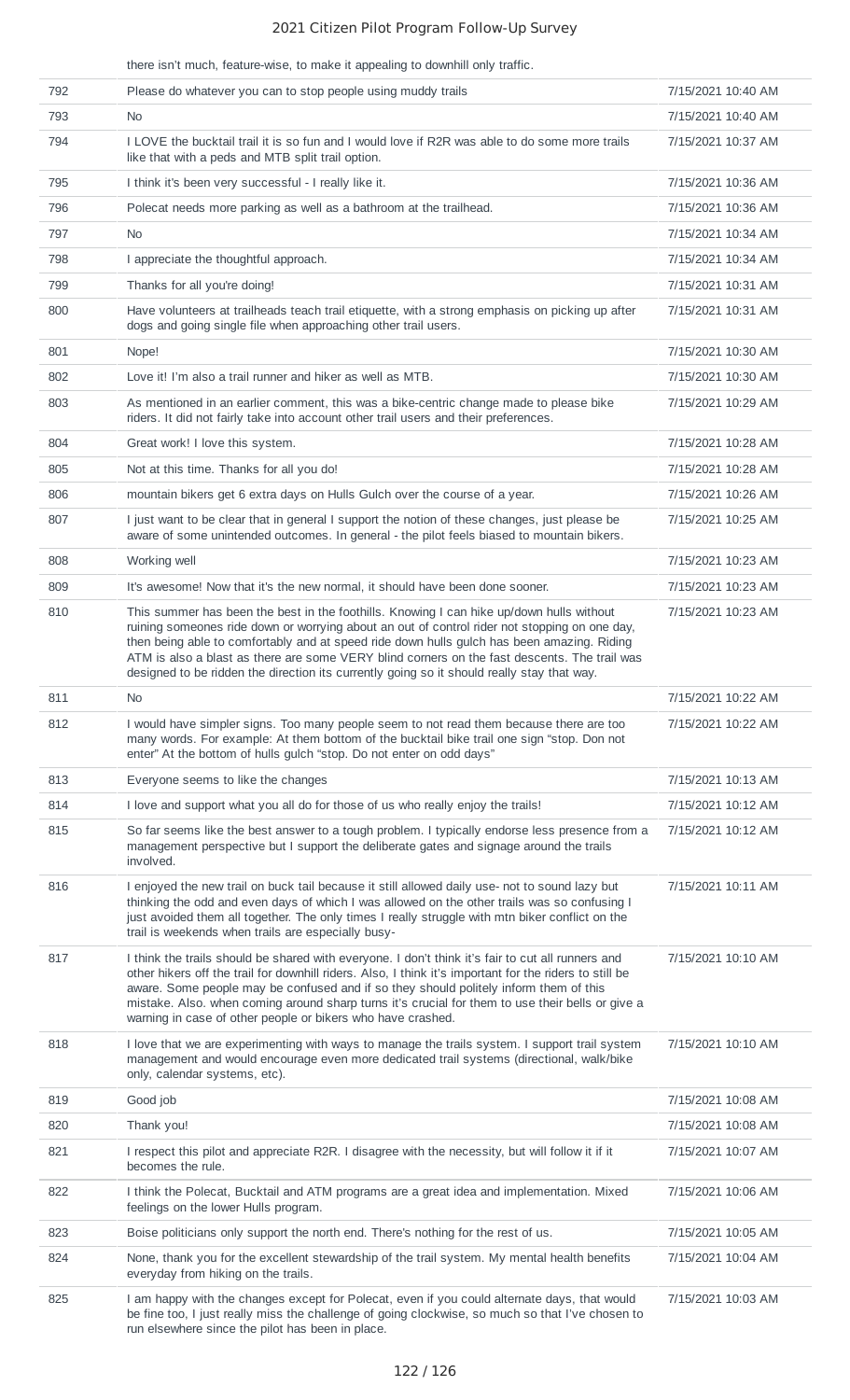| 826 | <b>No</b>                                                                                                                                                                                                                                                                                                                                                                                                                                                                                                                                                                                                                                                                                                        | 7/15/2021 9:58 AM |
|-----|------------------------------------------------------------------------------------------------------------------------------------------------------------------------------------------------------------------------------------------------------------------------------------------------------------------------------------------------------------------------------------------------------------------------------------------------------------------------------------------------------------------------------------------------------------------------------------------------------------------------------------------------------------------------------------------------------------------|-------------------|
| 827 | i support the idea, but i think this pilot program was messy. it was hard to follow even when i<br>tried. there needs to be clear signage from the parking lots like polecat. i thought thay one<br>made sense and was most successful.                                                                                                                                                                                                                                                                                                                                                                                                                                                                          | 7/15/2021 9:58 AM |
| 828 | Appreciate this being done. As a hiker, it's frustrating hit frequently I yield to cyclists and how<br>the majority of them act like they have the right of way.                                                                                                                                                                                                                                                                                                                                                                                                                                                                                                                                                 | 7/15/2021 9:57 AM |
| 829 | I believe the hikers and bikers can coexist, the big thing is communication on the trail, I have<br>no issues with the bikers that announce themselves clearly, I have issues with the few bikers<br>that can't speak and they should have a bell installed on their bikes.                                                                                                                                                                                                                                                                                                                                                                                                                                      | 7/15/2021 9:55 AM |
| 830 | I enjoy the no downhill mountain biking on certain days. As a hiker I am constantly having to<br>jump out of the way of mountain hikers streaming around corners and going so fast even<br>though we technically have the right of way. Knowing there are days that I won't interact with<br>that behavior makes me feel safer and enjoy the trails a lot more                                                                                                                                                                                                                                                                                                                                                   | 7/15/2021 9:54 AM |
| 831 | I have absolutely loved the changes. I primarily mountain bike, but I do hike as well. I support<br>the single direction trails in the direction they currently run, those directions are the most<br>logical for the trails. However I could see alternating clockwise/counterclockwise if there's a lot<br>of feedback on the trails. In either case, single direction trails have made the trail experience<br>on around the mountain much more peaceful and enjoyable. I've enjoyed hulls gulch for the 1st<br>time in years. The new bucktail trail is great fun and a good place to bring younger riders. All in<br>all, thumbs up.                                                                        | 7/15/2021 9:52 AM |
| 832 | Great job! Thanks for thinking outside the box to try and manage our wonderful trails and keep<br>everyone recreating!                                                                                                                                                                                                                                                                                                                                                                                                                                                                                                                                                                                           | 7/15/2021 9:49 AM |
| 833 | I think the changes have been very beneficial especially on lower hulls                                                                                                                                                                                                                                                                                                                                                                                                                                                                                                                                                                                                                                          | 7/15/2021 9:49 AM |
| 834 | No.                                                                                                                                                                                                                                                                                                                                                                                                                                                                                                                                                                                                                                                                                                              | 7/15/2021 9:48 AM |
| 835 | Great job!!!!                                                                                                                                                                                                                                                                                                                                                                                                                                                                                                                                                                                                                                                                                                    | 7/15/2021 9:48 AM |
| 836 | Keep doing this great work on even more trails.                                                                                                                                                                                                                                                                                                                                                                                                                                                                                                                                                                                                                                                                  | 7/15/2021 9:47 AM |
| 837 | More signage/outreach!                                                                                                                                                                                                                                                                                                                                                                                                                                                                                                                                                                                                                                                                                           | 7/15/2021 9:47 AM |
| 838 | The chain on the gate at the top of hulls is annoying. Is it necessary                                                                                                                                                                                                                                                                                                                                                                                                                                                                                                                                                                                                                                           | 7/15/2021 9:47 AM |
| 839 | New bucktail trail features are great! Thank you!                                                                                                                                                                                                                                                                                                                                                                                                                                                                                                                                                                                                                                                                | 7/15/2021 9:47 AM |
| 840 | Keep at it. I'm enjoying the changes.                                                                                                                                                                                                                                                                                                                                                                                                                                                                                                                                                                                                                                                                            | 7/15/2021 9:46 AM |
| 841 | I seldom use Hulls Gulch anymore in part because of the coyotes but before that because it is<br>must way too crowded up there and people are not as friendly as on some other trails. And I<br>live closest to Hulls Gulch, less than half mile. But thank you for the work you do.                                                                                                                                                                                                                                                                                                                                                                                                                             | 7/15/2021 9:46 AM |
| 842 | I really appreciate these surveys and the time you are taking to get our feedback. Thank you<br>for taking such great care of the trail system!                                                                                                                                                                                                                                                                                                                                                                                                                                                                                                                                                                  | 7/15/2021 9:45 AM |
| 843 | Love it, especially on Hulls. There are still people that disregard the signs and go the wrong<br>way on purpose, but I feel a lot safer on my bike and jogging, when I know we are all going the<br>same way. Well done. Bob's might be another one to consider the alternating days.                                                                                                                                                                                                                                                                                                                                                                                                                           | 7/15/2021 9:45 AM |
| 844 | Hulls Gulch-I love knowing that on even days I don't have to worry about cyclists coming down<br>as I'm running up. III                                                                                                                                                                                                                                                                                                                                                                                                                                                                                                                                                                                          | 7/15/2021 9:44 AM |
| 845 | I was originally opposed to changing Bucktail because it was my favorite route to ride up.<br>However, I like the improvements made to the trail that have made it a better downhill route.                                                                                                                                                                                                                                                                                                                                                                                                                                                                                                                      | 7/15/2021 9:44 AM |
| 846 | Thank you for all you do!!!!!                                                                                                                                                                                                                                                                                                                                                                                                                                                                                                                                                                                                                                                                                    | 7/15/2021 9:42 AM |
| 847 | I love the hulls gulch separation. Much safer for everyone.                                                                                                                                                                                                                                                                                                                                                                                                                                                                                                                                                                                                                                                      | 7/15/2021 9:39 AM |
| 848 | Please make more downhill oriented trails for mountain bikers. It will be better for us and the<br>hikers!                                                                                                                                                                                                                                                                                                                                                                                                                                                                                                                                                                                                       | 7/15/2021 9:37 AM |
| 849 | Signs for directional use need to be BIGGER or utilize a STOP sign draw attention                                                                                                                                                                                                                                                                                                                                                                                                                                                                                                                                                                                                                                | 7/15/2021 9:37 AM |
| 850 | I believe it's an inefficient program that is enforcing arbitrary rules that don't actually improve<br>the trail experience for most users. I am both a mountain biker and hiker, and I see the former<br>praising this program because they erroneously believe it allows them to ride at unsafe speeds<br>and without regard for other trail users. What happens when someone is riding at top speed<br>and doesn't expect another rider or a hiker (who may be disregarding the rule, or a visitor to<br>town who doesn't know about the program, for instance) and causes a collision? If this<br>program is to move forward, there needs to be better marketing about the effort and firmer<br>enforcement. | 7/15/2021 9:36 AM |
| 851 | Need to include class 1 ebikes                                                                                                                                                                                                                                                                                                                                                                                                                                                                                                                                                                                                                                                                                   | 7/15/2021 9:35 AM |
| 852 | Love it!                                                                                                                                                                                                                                                                                                                                                                                                                                                                                                                                                                                                                                                                                                         | 7/15/2021 9:34 AM |
| 853 | Yes your signage was terrible. It gives people excuses for creatingbrisks to others. You could<br>close Hulls to all MTB traffic as far as IM concerned                                                                                                                                                                                                                                                                                                                                                                                                                                                                                                                                                          | 7/15/2021 9:34 AM |
| 854 | I think the directional strategy on Hulls and Bucktail have been successful. I think look at<br>extending it to Shane's loop, Freestone Ridge, Sidewinder and Red Cliffs would make sense. I<br>don't think its needed for Polecat or Around the Mountain.                                                                                                                                                                                                                                                                                                                                                                                                                                                       | 7/15/2021 9:33 AM |
| 855 | People deliberately ignore the pilot rules, creating conditions more dangerous than before the<br>pilot because people presume no on is coming the other way when some rule-breakers still are.                                                                                                                                                                                                                                                                                                                                                                                                                                                                                                                  | 7/15/2021 9:30 AM |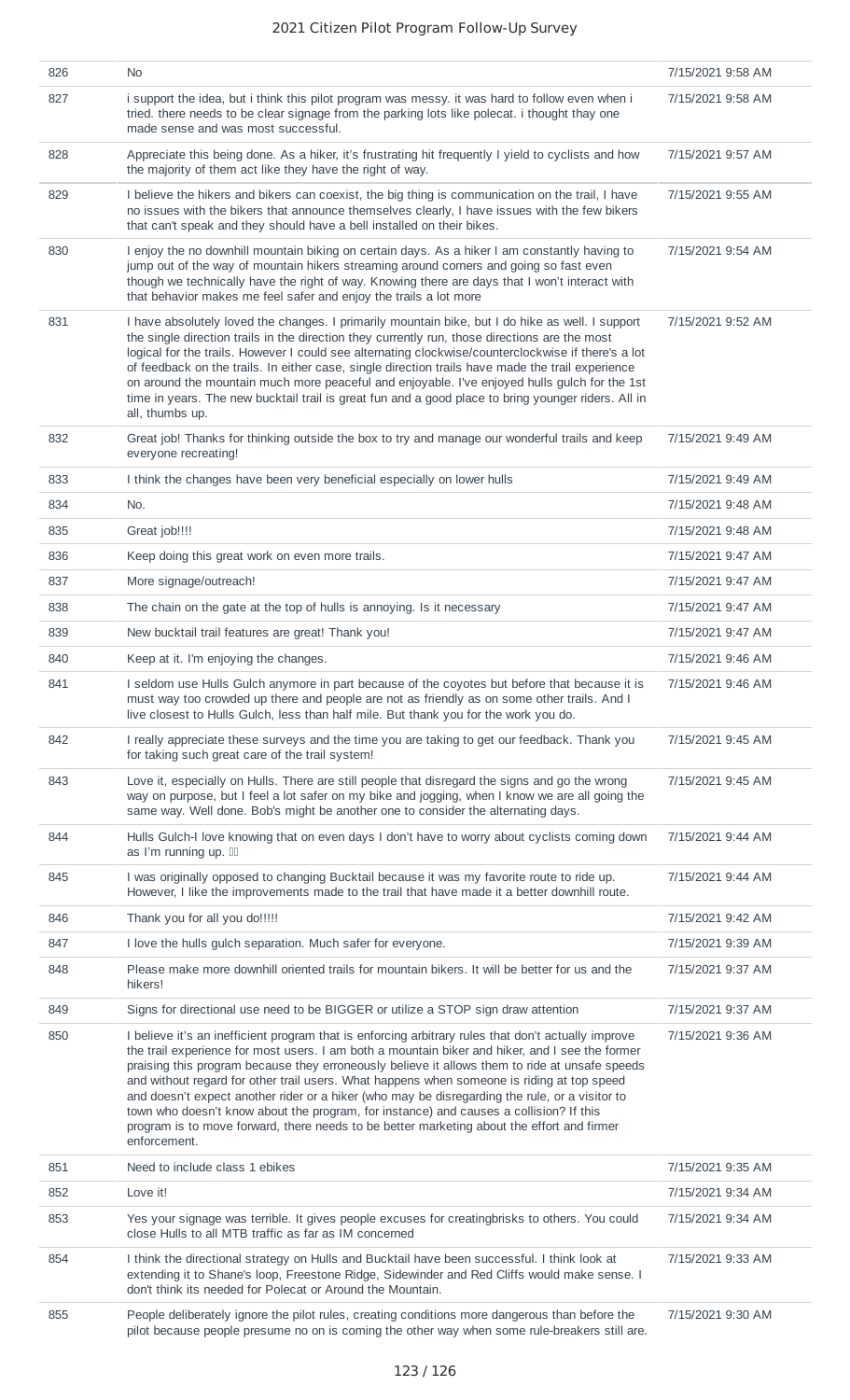|     | There should be periodic enforcement.                                                                                                                                                                                                                                                                                                                                                                                                                                                                                                              |                   |
|-----|----------------------------------------------------------------------------------------------------------------------------------------------------------------------------------------------------------------------------------------------------------------------------------------------------------------------------------------------------------------------------------------------------------------------------------------------------------------------------------------------------------------------------------------------------|-------------------|
| 856 | Love the new trail management system! I think it's a great solution for all types of users.<br>Before it was a cluster of people going every which way, now it's organized and far less<br>invasive for each individual's experience! Hoping this Pilot Program becomes permanent!                                                                                                                                                                                                                                                                 | 7/15/2021 9:27 AM |
| 857 | I think most the problems with trail use stem from bikers thinking they are the sole users and<br>not making any effort to watch where they are going.                                                                                                                                                                                                                                                                                                                                                                                             | 7/15/2021 9:27 AM |
| 858 | Let's make more directional trails and more bike only/ downhill trails. With the boom of users,<br>we need more separation                                                                                                                                                                                                                                                                                                                                                                                                                         | 7/15/2021 9:24 AM |
| 859 | Need more directional mountain bike only trails. There should be the same number of bike only<br>trails as there are hiking only trails. Also, get rid of horses in the entire trail system. Their<br>owners are rude and inconsiderate of other users and they ruin the tread of the trails.                                                                                                                                                                                                                                                      | 7/15/2021 9:23 AM |
| 860 | Please consider making landslide trail downhill only.                                                                                                                                                                                                                                                                                                                                                                                                                                                                                              | 7/15/2021 9:21 AM |
| 861 | The signage needs to be improved on Hulls. It is too small and too cluttered. 50% of the time I<br>have been on the trail on a downhill day, I have encountered hikers/runners going uphill. When<br>speaking with them they say they didn't know.                                                                                                                                                                                                                                                                                                 | 7/15/2021 9:21 AM |
| 862 | No.                                                                                                                                                                                                                                                                                                                                                                                                                                                                                                                                                | 7/15/2021 9:17 AM |
| 863 | It seems the signage is confusing for some folks. Probably half the time I'm running on upper<br>hulls I see at least one party cycling down. I've talked to a few folks to let them know and<br>they've expressed confusion about the signs. Not sure how to improve that, I do not personally<br>find the signs confusing.                                                                                                                                                                                                                       | 7/15/2021 9:17 AM |
| 864 | I think if there were more bike only or hike only trails, that would eliminate a lot of the<br>confusion or people just doing what they want.                                                                                                                                                                                                                                                                                                                                                                                                      | 7/15/2021 9:17 AM |
| 865 | Maintenance and support of the trails is amazing, but limit additional rules. Directional travel is<br>far less of an issue than dog/ horse owners who don't clean up after their animals.                                                                                                                                                                                                                                                                                                                                                         | 7/15/2021 9:17 AM |
| 866 | Too many city resources are poured into the foothills. Majority of people do not use it need<br>more local parks and facilities to neighborhoods.                                                                                                                                                                                                                                                                                                                                                                                                  | 7/15/2021 9:16 AM |
| 867 | Please make more MTB specific trails. Bucktail definitely benefited from the program.                                                                                                                                                                                                                                                                                                                                                                                                                                                              | 7/15/2021 9:13 AM |
| 868 | Truth be told, the real issue lies with cyclists. The biggest complaints i hear most often among<br>trail users are cyclists not being adhering to trail etiquette. While the pilot program is a feel<br>good measure, It does not address the key problems.                                                                                                                                                                                                                                                                                       | 7/15/2021 9:13 AM |
| 869 | After the change was implemented, I just avoided all areas effected by these changes. I e<br>been using these trails since the mid 90's and I know it's hard enough to get people to not use<br>the trails during wet seasons let alone follow simple instructions about direction.                                                                                                                                                                                                                                                                | 7/15/2021 9:13 AM |
| 870 | Thanks for all you do! I love our trail system and it's why I live where I live!                                                                                                                                                                                                                                                                                                                                                                                                                                                                   | 7/15/2021 9:06 AM |
| 871 | no                                                                                                                                                                                                                                                                                                                                                                                                                                                                                                                                                 | 7/15/2021 9:05 AM |
| 872 | Expand the trail system in East Boise.                                                                                                                                                                                                                                                                                                                                                                                                                                                                                                             | 7/15/2021 9:02 AM |
| 873 | <b>No</b>                                                                                                                                                                                                                                                                                                                                                                                                                                                                                                                                          | 7/15/2021 9:01 AM |
| 874 | You guys are doing a great job!! Thank you so much for all you do.                                                                                                                                                                                                                                                                                                                                                                                                                                                                                 | 7/15/2021 8:59 AM |
| 875 | There has been a big problem with hikers going up Hulls on downhill mountain bike only days.<br>We need new strategies for informing the public and enforcing the rule. Improper use of the<br>trails is dangerous for all trail users and aggravating for cyclists.                                                                                                                                                                                                                                                                               | 7/15/2021 8:59 AM |
| 876 | I would support adding additional trails                                                                                                                                                                                                                                                                                                                                                                                                                                                                                                           | 7/15/2021 8:58 AM |
| 877 | My favorite change has been the directional on Polecat. It's been nice flying down the big hill<br>without running into someone coming the other way. One thought though on Polecat, when it's<br>winter and people need to turn around or do an out and back while it's muddy, directional<br>creates a problem.                                                                                                                                                                                                                                  | 7/15/2021 8:57 AM |
| 878 | Fire Ridge to River and hire loam improvements.                                                                                                                                                                                                                                                                                                                                                                                                                                                                                                    | 7/15/2021 8:54 AM |
| 879 | More downhill only biking trails please!                                                                                                                                                                                                                                                                                                                                                                                                                                                                                                           | 7/15/2021 8:53 AM |
| 880 | I like what you guys are doing! Keep up the great work!!                                                                                                                                                                                                                                                                                                                                                                                                                                                                                           | 7/15/2021 8:51 AM |
| 881 | Keep up the good work                                                                                                                                                                                                                                                                                                                                                                                                                                                                                                                              | 7/15/2021 8:48 AM |
| 882 | Changes have made the trail experience MUCH better. Despite a few uninformed users and a<br>couple of assholes, the user experience is much improved. Hulls is better in every way.<br>Bucktail is a massive improvement. Thank you for making these changes!                                                                                                                                                                                                                                                                                      | 7/15/2021 8:48 AM |
| 883 | I love it. Takes so much stress out of using the trails, worrying if a bike was coming around a<br>corner. Thank you!                                                                                                                                                                                                                                                                                                                                                                                                                              | 7/15/2021 8:46 AM |
| 884 | As a heavy trail user, I am very appreciative of all of the hard work that everyone at Ridge to<br>Rivers puts in. I am predominantly a mountain biker and try each ride to be maximally<br>respectful, even then I make mistakes. I hope you all continue to push a message that we<br>should all be friendly, kind, helpful, and forgiving of each other. I also do not have a good<br>sense about the governance and finances of ridge to rivers. I would like to donate but making<br>the organization more clear that way would help. Thanks! | 7/15/2021 8:46 AM |
| 885 | I like the program. There are still bike riders that ride their bikes as if they are there and the<br>walkers need to move for them. They don't take their bikes to the side of the trail and just ride                                                                                                                                                                                                                                                                                                                                            | 7/15/2021 8:46 AM |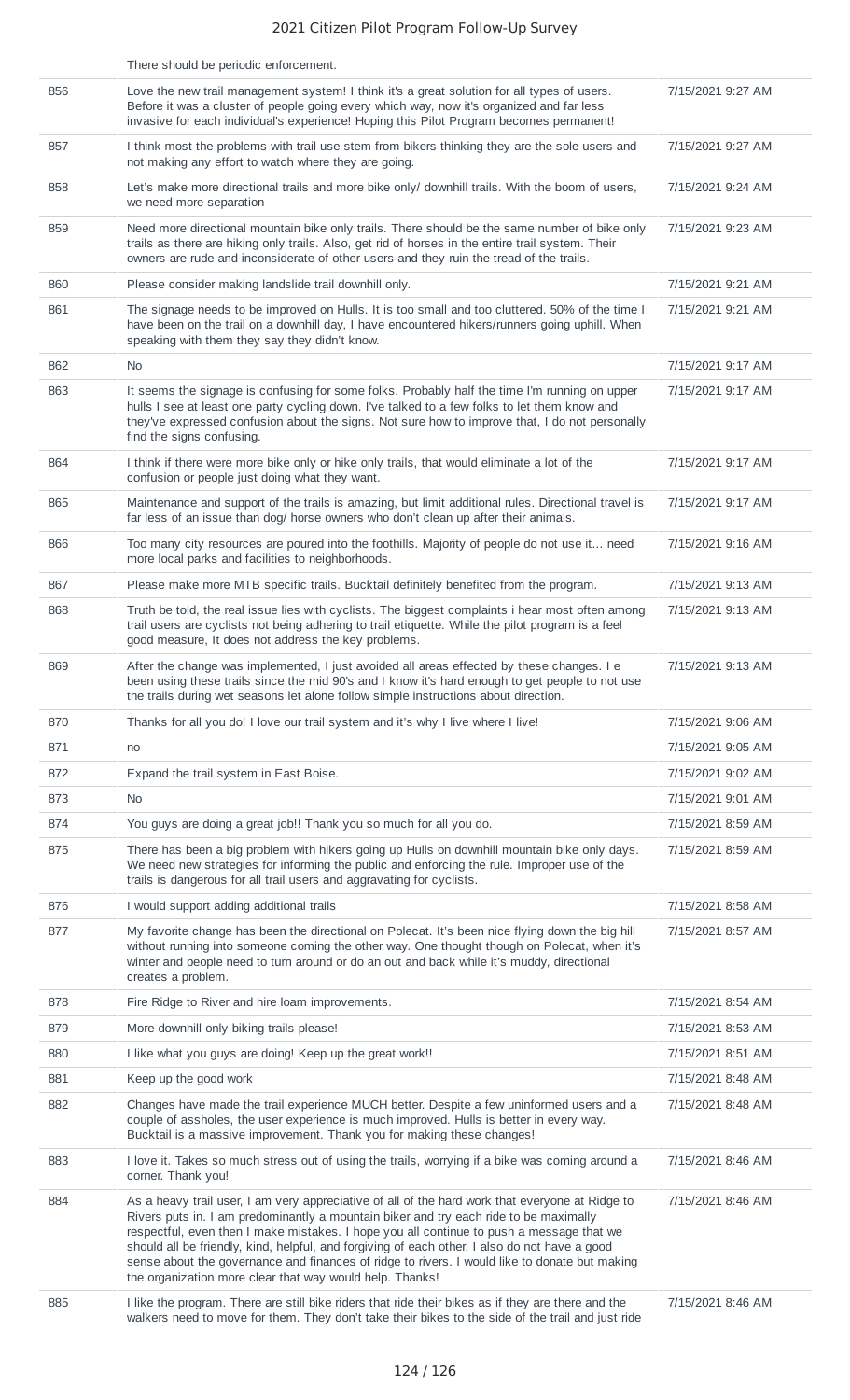through very fast..I needed to move or get hit and they look at me like I am not adhering to their rules. This has been at the beginning of the trail where the zig zag entrance is. They ride their bikes through it.

| 886<br>Maybe brighter (neon orange) signs at entrance of directional trails. Hulls is the worst for<br>7/15/2021 8:41 AM<br>people coming up on odd days.<br>So appreciate the time and effort you all have out in. One suggestion: bigger signs that clearly<br>887<br>7/15/2021 8:38 AM<br>indicate the rules<br>Thanks for all the hard work on this program. Overall really enjoying it!!<br>888<br>7/15/2021 8:38 AM<br>889<br>There are now a couple of places along the Bucktail trail where the downhill "flow" is minimal or<br>7/15/2021 8:37 AM<br>even slightly uphill and include newly installed little jump mounds. These jump mounds on<br>downhill flow sections are really fun where speed can fairly easily be maintained. However, on<br>the couple of sections that are more "level" or even slightly uphill, these little jump mounds are<br>not fun and are merely a distraction. Without the mounds, I could use these sections of the<br>trail to help build speed for the next section of fun on the trail. Just my own personal thoughts.<br>Keep up the good work.<br>890<br>Hikers continue to be on hulls going up on downhill days. My son was leading a Boise High<br>7/15/2021 8:34 AM<br>group and encountered a group who literally laughed at them when they tried to explain to<br>them. I wish there was a way to get through to them. It's dangerous!<br>891<br>I am largely indifferent to the specific direction of travel on the one-way trails. But the one-way<br>7/15/2021 8:33 AM<br>idea is a good one for those two loops (polecat and atm). I have not used the bucktail trail so<br>take my answer there with a grain of salt<br>892<br>Main thoroughfares should not be single-use on a day basis. Single use trails need to have an<br>7/15/2021 8:33 AM<br>alternate parallel. Permanently directional loops, however, seem to work well, as long as they<br>are kept to a minimum. Education and courtesy among trails users should still be the #1 goal.<br>Also maybe more janky loose technical black diamond trails but that's just me.<br>893<br>First, thanks for the hard work. Second, Traffic has increased enough see these changes<br>7/15/2021 8:31 AM<br>implemented on most trails in the system.<br>894<br>I wish the different users changed by days of the week, not even/odd days.<br>7/15/2021 8:29 AM<br>895<br>Lower hulls has been the best change in my opinion.<br>7/15/2021 8:27 AM<br>896<br>This is a good start. People are still learning and we will get there. I support working with the<br>7/15/2021 8:24 AM<br>cities/county to further get the word out through mailers/email/social media.<br>897<br>I think the program has been great and there are other trails that could also become directional<br>7/15/2021 8:24 AM<br>and would help with traffic flow. I think that there are other trails that could be restricted to mtb<br>use only.<br>898<br>Make Shane's Loop directions one way as well.<br>7/15/2021 8:23 AM<br>899<br>7/15/2021 8:22 AM<br>This is the very best way to manage these trails and you guys are awesome.<br>900<br>I've been avoiding the trails altogether because it is too difficult to remember which day is for<br>7/15/2021 8:22 AM<br>which user on which trail. I would support the designation of certain trails as permanent hiking<br>only or biking only to reduce traffic and negative interactions between users, preferably with<br>the addition of nearby parallel paths for the other users, but not necessarily.<br>So far all is great, do more of the same! Has helped when riding with my 8yr old. Just please<br>901<br>7/15/2021 8:21 AM<br>make Polecat clockwise.<br>We don't use Bucktail, ATM, or Lowers Hulls Gulch trail that much - so only having the option<br>902<br>7/15/2021 8:20 AM<br>to choose Yes or No in the survey was very limiting. Wish you had a 3rd option: do not use<br>this trail.<br>903<br>Thanks for working on strategies for our amazing trail system.<br>7/15/2021 8:20 AM<br>904<br>Initially the signs and information on the trails were confusing and can only image even more<br>7/15/2021 8:17 AM<br>so for new hikers/bikers/runners. Directions should try to be more concise and clear.<br>Ultimately, I think instead of regulating trail use for hikers/mountain bikers, a more wholistic<br>and significant message would be to encourage trail etiquette and positive relationships. The<br>trails are recreational, and unless being used for competition or organized events, users of the<br>trail system should be encouraged to use awareness of others- whether it be mountain bikers<br>or hikers.<br>905<br>Please open access for ebikes. They create access for a good number of trail users.<br>7/15/2021 8:16 AM<br>906<br>It is time to reevaluate class 1 emtbs on trails without permit. The new light weight pedal<br>7/15/2021 8:16 AM<br>assist emtbs would cause no more trail damage/harm to the trails than a traditional bike.<br>907<br>I think trying new things to help manage usage is definitely worth doing.<br>7/15/2021 8:15 AM<br>908<br>Thanks for working to try and improve the trail experience! I LOVE the trails!<br>7/15/2021 8:15 AM<br>909<br>nope - thanks for doing it, we really appreciate it!<br>7/15/2021 8:12 AM<br>910<br>I love the one direction trails! It makes polecat useable again.<br>7/15/2021 8:11 AM<br>911<br>Overall I'm super happy about the changes. LOVE the new MTB downhill at Bucktail. I've<br>7/15/2021 8:10 AM<br>noticed that while a few trail users simply don't care and do whatever they want (there will<br>always be a few), largely, those who are on the wrong trails at the wrong times simply didn't<br>notice the signs. I know full enforcement isn't really realistic, but I wonder if the signage isn't<br>noticeable enough. I've encountered many people who simply didn't notice the signs. |  |  |
|------------------------------------------------------------------------------------------------------------------------------------------------------------------------------------------------------------------------------------------------------------------------------------------------------------------------------------------------------------------------------------------------------------------------------------------------------------------------------------------------------------------------------------------------------------------------------------------------------------------------------------------------------------------------------------------------------------------------------------------------------------------------------------------------------------------------------------------------------------------------------------------------------------------------------------------------------------------------------------------------------------------------------------------------------------------------------------------------------------------------------------------------------------------------------------------------------------------------------------------------------------------------------------------------------------------------------------------------------------------------------------------------------------------------------------------------------------------------------------------------------------------------------------------------------------------------------------------------------------------------------------------------------------------------------------------------------------------------------------------------------------------------------------------------------------------------------------------------------------------------------------------------------------------------------------------------------------------------------------------------------------------------------------------------------------------------------------------------------------------------------------------------------------------------------------------------------------------------------------------------------------------------------------------------------------------------------------------------------------------------------------------------------------------------------------------------------------------------------------------------------------------------------------------------------------------------------------------------------------------------------------------------------------------------------------------------------------------------------------------------------------------------------------------------------------------------------------------------------------------------------------------------------------------------------------------------------------------------------------------------------------------------------------------------------------------------------------------------------------------------------------------------------------------------------------------------------------------------------------------------------------------------------------------------------------------------------------------------------------------------------------------------------------------------------------------------------------------------------------------------------------------------------------------------------------------------------------------------------------------------------------------------------------------------------------------------------------------------------------------------------------------------------------------------------------------------------------------------------------------------------------------------------------------------------------------------------------------------------------------------------------------------------------------------------------------------------------------------------------------------------------------------------------------------------------------------------------------------------------------------------------------------------------------------------------------------------------------------------------------------------------------------------------------------------------------------------------------------------------------------------------------------------------------------------------------------------------------------------------------------------------------------------------------------------------------------------------------------------------------------------------------------------------------------------------------------------------------------------------------------------------------------------------------------------------------------------------------------------------------------------------------------------------------------------------------------------------------------------------------------------------------------------------------------------------------------------------------------------------------------------------------------------------------------------------------------------------------------------------------------------------------------------------------------------------------------------------------------------------------------------------------------------------------------------------------------------------------------------------------------------------------------------------------------------------------------------------------------------------------------------------------------------------------------------------------------------------------------------------------------------------------------------------------------------------------------------------------------------------|--|--|
|                                                                                                                                                                                                                                                                                                                                                                                                                                                                                                                                                                                                                                                                                                                                                                                                                                                                                                                                                                                                                                                                                                                                                                                                                                                                                                                                                                                                                                                                                                                                                                                                                                                                                                                                                                                                                                                                                                                                                                                                                                                                                                                                                                                                                                                                                                                                                                                                                                                                                                                                                                                                                                                                                                                                                                                                                                                                                                                                                                                                                                                                                                                                                                                                                                                                                                                                                                                                                                                                                                                                                                                                                                                                                                                                                                                                                                                                                                                                                                                                                                                                                                                                                                                                                                                                                                                                                                                                                                                                                                                                                                                                                                                                                                                                                                                                                                                                                                                                                                                                                                                                                                                                                                                                                                                                                                                                                                                                                                                                                                                                                                                                                                                                                                                                                                                                                                                                                                                                                                                    |  |  |
|                                                                                                                                                                                                                                                                                                                                                                                                                                                                                                                                                                                                                                                                                                                                                                                                                                                                                                                                                                                                                                                                                                                                                                                                                                                                                                                                                                                                                                                                                                                                                                                                                                                                                                                                                                                                                                                                                                                                                                                                                                                                                                                                                                                                                                                                                                                                                                                                                                                                                                                                                                                                                                                                                                                                                                                                                                                                                                                                                                                                                                                                                                                                                                                                                                                                                                                                                                                                                                                                                                                                                                                                                                                                                                                                                                                                                                                                                                                                                                                                                                                                                                                                                                                                                                                                                                                                                                                                                                                                                                                                                                                                                                                                                                                                                                                                                                                                                                                                                                                                                                                                                                                                                                                                                                                                                                                                                                                                                                                                                                                                                                                                                                                                                                                                                                                                                                                                                                                                                                                    |  |  |
|                                                                                                                                                                                                                                                                                                                                                                                                                                                                                                                                                                                                                                                                                                                                                                                                                                                                                                                                                                                                                                                                                                                                                                                                                                                                                                                                                                                                                                                                                                                                                                                                                                                                                                                                                                                                                                                                                                                                                                                                                                                                                                                                                                                                                                                                                                                                                                                                                                                                                                                                                                                                                                                                                                                                                                                                                                                                                                                                                                                                                                                                                                                                                                                                                                                                                                                                                                                                                                                                                                                                                                                                                                                                                                                                                                                                                                                                                                                                                                                                                                                                                                                                                                                                                                                                                                                                                                                                                                                                                                                                                                                                                                                                                                                                                                                                                                                                                                                                                                                                                                                                                                                                                                                                                                                                                                                                                                                                                                                                                                                                                                                                                                                                                                                                                                                                                                                                                                                                                                                    |  |  |
|                                                                                                                                                                                                                                                                                                                                                                                                                                                                                                                                                                                                                                                                                                                                                                                                                                                                                                                                                                                                                                                                                                                                                                                                                                                                                                                                                                                                                                                                                                                                                                                                                                                                                                                                                                                                                                                                                                                                                                                                                                                                                                                                                                                                                                                                                                                                                                                                                                                                                                                                                                                                                                                                                                                                                                                                                                                                                                                                                                                                                                                                                                                                                                                                                                                                                                                                                                                                                                                                                                                                                                                                                                                                                                                                                                                                                                                                                                                                                                                                                                                                                                                                                                                                                                                                                                                                                                                                                                                                                                                                                                                                                                                                                                                                                                                                                                                                                                                                                                                                                                                                                                                                                                                                                                                                                                                                                                                                                                                                                                                                                                                                                                                                                                                                                                                                                                                                                                                                                                                    |  |  |
|                                                                                                                                                                                                                                                                                                                                                                                                                                                                                                                                                                                                                                                                                                                                                                                                                                                                                                                                                                                                                                                                                                                                                                                                                                                                                                                                                                                                                                                                                                                                                                                                                                                                                                                                                                                                                                                                                                                                                                                                                                                                                                                                                                                                                                                                                                                                                                                                                                                                                                                                                                                                                                                                                                                                                                                                                                                                                                                                                                                                                                                                                                                                                                                                                                                                                                                                                                                                                                                                                                                                                                                                                                                                                                                                                                                                                                                                                                                                                                                                                                                                                                                                                                                                                                                                                                                                                                                                                                                                                                                                                                                                                                                                                                                                                                                                                                                                                                                                                                                                                                                                                                                                                                                                                                                                                                                                                                                                                                                                                                                                                                                                                                                                                                                                                                                                                                                                                                                                                                                    |  |  |
|                                                                                                                                                                                                                                                                                                                                                                                                                                                                                                                                                                                                                                                                                                                                                                                                                                                                                                                                                                                                                                                                                                                                                                                                                                                                                                                                                                                                                                                                                                                                                                                                                                                                                                                                                                                                                                                                                                                                                                                                                                                                                                                                                                                                                                                                                                                                                                                                                                                                                                                                                                                                                                                                                                                                                                                                                                                                                                                                                                                                                                                                                                                                                                                                                                                                                                                                                                                                                                                                                                                                                                                                                                                                                                                                                                                                                                                                                                                                                                                                                                                                                                                                                                                                                                                                                                                                                                                                                                                                                                                                                                                                                                                                                                                                                                                                                                                                                                                                                                                                                                                                                                                                                                                                                                                                                                                                                                                                                                                                                                                                                                                                                                                                                                                                                                                                                                                                                                                                                                                    |  |  |
|                                                                                                                                                                                                                                                                                                                                                                                                                                                                                                                                                                                                                                                                                                                                                                                                                                                                                                                                                                                                                                                                                                                                                                                                                                                                                                                                                                                                                                                                                                                                                                                                                                                                                                                                                                                                                                                                                                                                                                                                                                                                                                                                                                                                                                                                                                                                                                                                                                                                                                                                                                                                                                                                                                                                                                                                                                                                                                                                                                                                                                                                                                                                                                                                                                                                                                                                                                                                                                                                                                                                                                                                                                                                                                                                                                                                                                                                                                                                                                                                                                                                                                                                                                                                                                                                                                                                                                                                                                                                                                                                                                                                                                                                                                                                                                                                                                                                                                                                                                                                                                                                                                                                                                                                                                                                                                                                                                                                                                                                                                                                                                                                                                                                                                                                                                                                                                                                                                                                                                                    |  |  |
|                                                                                                                                                                                                                                                                                                                                                                                                                                                                                                                                                                                                                                                                                                                                                                                                                                                                                                                                                                                                                                                                                                                                                                                                                                                                                                                                                                                                                                                                                                                                                                                                                                                                                                                                                                                                                                                                                                                                                                                                                                                                                                                                                                                                                                                                                                                                                                                                                                                                                                                                                                                                                                                                                                                                                                                                                                                                                                                                                                                                                                                                                                                                                                                                                                                                                                                                                                                                                                                                                                                                                                                                                                                                                                                                                                                                                                                                                                                                                                                                                                                                                                                                                                                                                                                                                                                                                                                                                                                                                                                                                                                                                                                                                                                                                                                                                                                                                                                                                                                                                                                                                                                                                                                                                                                                                                                                                                                                                                                                                                                                                                                                                                                                                                                                                                                                                                                                                                                                                                                    |  |  |
|                                                                                                                                                                                                                                                                                                                                                                                                                                                                                                                                                                                                                                                                                                                                                                                                                                                                                                                                                                                                                                                                                                                                                                                                                                                                                                                                                                                                                                                                                                                                                                                                                                                                                                                                                                                                                                                                                                                                                                                                                                                                                                                                                                                                                                                                                                                                                                                                                                                                                                                                                                                                                                                                                                                                                                                                                                                                                                                                                                                                                                                                                                                                                                                                                                                                                                                                                                                                                                                                                                                                                                                                                                                                                                                                                                                                                                                                                                                                                                                                                                                                                                                                                                                                                                                                                                                                                                                                                                                                                                                                                                                                                                                                                                                                                                                                                                                                                                                                                                                                                                                                                                                                                                                                                                                                                                                                                                                                                                                                                                                                                                                                                                                                                                                                                                                                                                                                                                                                                                                    |  |  |
|                                                                                                                                                                                                                                                                                                                                                                                                                                                                                                                                                                                                                                                                                                                                                                                                                                                                                                                                                                                                                                                                                                                                                                                                                                                                                                                                                                                                                                                                                                                                                                                                                                                                                                                                                                                                                                                                                                                                                                                                                                                                                                                                                                                                                                                                                                                                                                                                                                                                                                                                                                                                                                                                                                                                                                                                                                                                                                                                                                                                                                                                                                                                                                                                                                                                                                                                                                                                                                                                                                                                                                                                                                                                                                                                                                                                                                                                                                                                                                                                                                                                                                                                                                                                                                                                                                                                                                                                                                                                                                                                                                                                                                                                                                                                                                                                                                                                                                                                                                                                                                                                                                                                                                                                                                                                                                                                                                                                                                                                                                                                                                                                                                                                                                                                                                                                                                                                                                                                                                                    |  |  |
|                                                                                                                                                                                                                                                                                                                                                                                                                                                                                                                                                                                                                                                                                                                                                                                                                                                                                                                                                                                                                                                                                                                                                                                                                                                                                                                                                                                                                                                                                                                                                                                                                                                                                                                                                                                                                                                                                                                                                                                                                                                                                                                                                                                                                                                                                                                                                                                                                                                                                                                                                                                                                                                                                                                                                                                                                                                                                                                                                                                                                                                                                                                                                                                                                                                                                                                                                                                                                                                                                                                                                                                                                                                                                                                                                                                                                                                                                                                                                                                                                                                                                                                                                                                                                                                                                                                                                                                                                                                                                                                                                                                                                                                                                                                                                                                                                                                                                                                                                                                                                                                                                                                                                                                                                                                                                                                                                                                                                                                                                                                                                                                                                                                                                                                                                                                                                                                                                                                                                                                    |  |  |
|                                                                                                                                                                                                                                                                                                                                                                                                                                                                                                                                                                                                                                                                                                                                                                                                                                                                                                                                                                                                                                                                                                                                                                                                                                                                                                                                                                                                                                                                                                                                                                                                                                                                                                                                                                                                                                                                                                                                                                                                                                                                                                                                                                                                                                                                                                                                                                                                                                                                                                                                                                                                                                                                                                                                                                                                                                                                                                                                                                                                                                                                                                                                                                                                                                                                                                                                                                                                                                                                                                                                                                                                                                                                                                                                                                                                                                                                                                                                                                                                                                                                                                                                                                                                                                                                                                                                                                                                                                                                                                                                                                                                                                                                                                                                                                                                                                                                                                                                                                                                                                                                                                                                                                                                                                                                                                                                                                                                                                                                                                                                                                                                                                                                                                                                                                                                                                                                                                                                                                                    |  |  |
|                                                                                                                                                                                                                                                                                                                                                                                                                                                                                                                                                                                                                                                                                                                                                                                                                                                                                                                                                                                                                                                                                                                                                                                                                                                                                                                                                                                                                                                                                                                                                                                                                                                                                                                                                                                                                                                                                                                                                                                                                                                                                                                                                                                                                                                                                                                                                                                                                                                                                                                                                                                                                                                                                                                                                                                                                                                                                                                                                                                                                                                                                                                                                                                                                                                                                                                                                                                                                                                                                                                                                                                                                                                                                                                                                                                                                                                                                                                                                                                                                                                                                                                                                                                                                                                                                                                                                                                                                                                                                                                                                                                                                                                                                                                                                                                                                                                                                                                                                                                                                                                                                                                                                                                                                                                                                                                                                                                                                                                                                                                                                                                                                                                                                                                                                                                                                                                                                                                                                                                    |  |  |
|                                                                                                                                                                                                                                                                                                                                                                                                                                                                                                                                                                                                                                                                                                                                                                                                                                                                                                                                                                                                                                                                                                                                                                                                                                                                                                                                                                                                                                                                                                                                                                                                                                                                                                                                                                                                                                                                                                                                                                                                                                                                                                                                                                                                                                                                                                                                                                                                                                                                                                                                                                                                                                                                                                                                                                                                                                                                                                                                                                                                                                                                                                                                                                                                                                                                                                                                                                                                                                                                                                                                                                                                                                                                                                                                                                                                                                                                                                                                                                                                                                                                                                                                                                                                                                                                                                                                                                                                                                                                                                                                                                                                                                                                                                                                                                                                                                                                                                                                                                                                                                                                                                                                                                                                                                                                                                                                                                                                                                                                                                                                                                                                                                                                                                                                                                                                                                                                                                                                                                                    |  |  |
|                                                                                                                                                                                                                                                                                                                                                                                                                                                                                                                                                                                                                                                                                                                                                                                                                                                                                                                                                                                                                                                                                                                                                                                                                                                                                                                                                                                                                                                                                                                                                                                                                                                                                                                                                                                                                                                                                                                                                                                                                                                                                                                                                                                                                                                                                                                                                                                                                                                                                                                                                                                                                                                                                                                                                                                                                                                                                                                                                                                                                                                                                                                                                                                                                                                                                                                                                                                                                                                                                                                                                                                                                                                                                                                                                                                                                                                                                                                                                                                                                                                                                                                                                                                                                                                                                                                                                                                                                                                                                                                                                                                                                                                                                                                                                                                                                                                                                                                                                                                                                                                                                                                                                                                                                                                                                                                                                                                                                                                                                                                                                                                                                                                                                                                                                                                                                                                                                                                                                                                    |  |  |
|                                                                                                                                                                                                                                                                                                                                                                                                                                                                                                                                                                                                                                                                                                                                                                                                                                                                                                                                                                                                                                                                                                                                                                                                                                                                                                                                                                                                                                                                                                                                                                                                                                                                                                                                                                                                                                                                                                                                                                                                                                                                                                                                                                                                                                                                                                                                                                                                                                                                                                                                                                                                                                                                                                                                                                                                                                                                                                                                                                                                                                                                                                                                                                                                                                                                                                                                                                                                                                                                                                                                                                                                                                                                                                                                                                                                                                                                                                                                                                                                                                                                                                                                                                                                                                                                                                                                                                                                                                                                                                                                                                                                                                                                                                                                                                                                                                                                                                                                                                                                                                                                                                                                                                                                                                                                                                                                                                                                                                                                                                                                                                                                                                                                                                                                                                                                                                                                                                                                                                                    |  |  |
|                                                                                                                                                                                                                                                                                                                                                                                                                                                                                                                                                                                                                                                                                                                                                                                                                                                                                                                                                                                                                                                                                                                                                                                                                                                                                                                                                                                                                                                                                                                                                                                                                                                                                                                                                                                                                                                                                                                                                                                                                                                                                                                                                                                                                                                                                                                                                                                                                                                                                                                                                                                                                                                                                                                                                                                                                                                                                                                                                                                                                                                                                                                                                                                                                                                                                                                                                                                                                                                                                                                                                                                                                                                                                                                                                                                                                                                                                                                                                                                                                                                                                                                                                                                                                                                                                                                                                                                                                                                                                                                                                                                                                                                                                                                                                                                                                                                                                                                                                                                                                                                                                                                                                                                                                                                                                                                                                                                                                                                                                                                                                                                                                                                                                                                                                                                                                                                                                                                                                                                    |  |  |
|                                                                                                                                                                                                                                                                                                                                                                                                                                                                                                                                                                                                                                                                                                                                                                                                                                                                                                                                                                                                                                                                                                                                                                                                                                                                                                                                                                                                                                                                                                                                                                                                                                                                                                                                                                                                                                                                                                                                                                                                                                                                                                                                                                                                                                                                                                                                                                                                                                                                                                                                                                                                                                                                                                                                                                                                                                                                                                                                                                                                                                                                                                                                                                                                                                                                                                                                                                                                                                                                                                                                                                                                                                                                                                                                                                                                                                                                                                                                                                                                                                                                                                                                                                                                                                                                                                                                                                                                                                                                                                                                                                                                                                                                                                                                                                                                                                                                                                                                                                                                                                                                                                                                                                                                                                                                                                                                                                                                                                                                                                                                                                                                                                                                                                                                                                                                                                                                                                                                                                                    |  |  |
|                                                                                                                                                                                                                                                                                                                                                                                                                                                                                                                                                                                                                                                                                                                                                                                                                                                                                                                                                                                                                                                                                                                                                                                                                                                                                                                                                                                                                                                                                                                                                                                                                                                                                                                                                                                                                                                                                                                                                                                                                                                                                                                                                                                                                                                                                                                                                                                                                                                                                                                                                                                                                                                                                                                                                                                                                                                                                                                                                                                                                                                                                                                                                                                                                                                                                                                                                                                                                                                                                                                                                                                                                                                                                                                                                                                                                                                                                                                                                                                                                                                                                                                                                                                                                                                                                                                                                                                                                                                                                                                                                                                                                                                                                                                                                                                                                                                                                                                                                                                                                                                                                                                                                                                                                                                                                                                                                                                                                                                                                                                                                                                                                                                                                                                                                                                                                                                                                                                                                                                    |  |  |
|                                                                                                                                                                                                                                                                                                                                                                                                                                                                                                                                                                                                                                                                                                                                                                                                                                                                                                                                                                                                                                                                                                                                                                                                                                                                                                                                                                                                                                                                                                                                                                                                                                                                                                                                                                                                                                                                                                                                                                                                                                                                                                                                                                                                                                                                                                                                                                                                                                                                                                                                                                                                                                                                                                                                                                                                                                                                                                                                                                                                                                                                                                                                                                                                                                                                                                                                                                                                                                                                                                                                                                                                                                                                                                                                                                                                                                                                                                                                                                                                                                                                                                                                                                                                                                                                                                                                                                                                                                                                                                                                                                                                                                                                                                                                                                                                                                                                                                                                                                                                                                                                                                                                                                                                                                                                                                                                                                                                                                                                                                                                                                                                                                                                                                                                                                                                                                                                                                                                                                                    |  |  |
|                                                                                                                                                                                                                                                                                                                                                                                                                                                                                                                                                                                                                                                                                                                                                                                                                                                                                                                                                                                                                                                                                                                                                                                                                                                                                                                                                                                                                                                                                                                                                                                                                                                                                                                                                                                                                                                                                                                                                                                                                                                                                                                                                                                                                                                                                                                                                                                                                                                                                                                                                                                                                                                                                                                                                                                                                                                                                                                                                                                                                                                                                                                                                                                                                                                                                                                                                                                                                                                                                                                                                                                                                                                                                                                                                                                                                                                                                                                                                                                                                                                                                                                                                                                                                                                                                                                                                                                                                                                                                                                                                                                                                                                                                                                                                                                                                                                                                                                                                                                                                                                                                                                                                                                                                                                                                                                                                                                                                                                                                                                                                                                                                                                                                                                                                                                                                                                                                                                                                                                    |  |  |
|                                                                                                                                                                                                                                                                                                                                                                                                                                                                                                                                                                                                                                                                                                                                                                                                                                                                                                                                                                                                                                                                                                                                                                                                                                                                                                                                                                                                                                                                                                                                                                                                                                                                                                                                                                                                                                                                                                                                                                                                                                                                                                                                                                                                                                                                                                                                                                                                                                                                                                                                                                                                                                                                                                                                                                                                                                                                                                                                                                                                                                                                                                                                                                                                                                                                                                                                                                                                                                                                                                                                                                                                                                                                                                                                                                                                                                                                                                                                                                                                                                                                                                                                                                                                                                                                                                                                                                                                                                                                                                                                                                                                                                                                                                                                                                                                                                                                                                                                                                                                                                                                                                                                                                                                                                                                                                                                                                                                                                                                                                                                                                                                                                                                                                                                                                                                                                                                                                                                                                                    |  |  |
|                                                                                                                                                                                                                                                                                                                                                                                                                                                                                                                                                                                                                                                                                                                                                                                                                                                                                                                                                                                                                                                                                                                                                                                                                                                                                                                                                                                                                                                                                                                                                                                                                                                                                                                                                                                                                                                                                                                                                                                                                                                                                                                                                                                                                                                                                                                                                                                                                                                                                                                                                                                                                                                                                                                                                                                                                                                                                                                                                                                                                                                                                                                                                                                                                                                                                                                                                                                                                                                                                                                                                                                                                                                                                                                                                                                                                                                                                                                                                                                                                                                                                                                                                                                                                                                                                                                                                                                                                                                                                                                                                                                                                                                                                                                                                                                                                                                                                                                                                                                                                                                                                                                                                                                                                                                                                                                                                                                                                                                                                                                                                                                                                                                                                                                                                                                                                                                                                                                                                                                    |  |  |
|                                                                                                                                                                                                                                                                                                                                                                                                                                                                                                                                                                                                                                                                                                                                                                                                                                                                                                                                                                                                                                                                                                                                                                                                                                                                                                                                                                                                                                                                                                                                                                                                                                                                                                                                                                                                                                                                                                                                                                                                                                                                                                                                                                                                                                                                                                                                                                                                                                                                                                                                                                                                                                                                                                                                                                                                                                                                                                                                                                                                                                                                                                                                                                                                                                                                                                                                                                                                                                                                                                                                                                                                                                                                                                                                                                                                                                                                                                                                                                                                                                                                                                                                                                                                                                                                                                                                                                                                                                                                                                                                                                                                                                                                                                                                                                                                                                                                                                                                                                                                                                                                                                                                                                                                                                                                                                                                                                                                                                                                                                                                                                                                                                                                                                                                                                                                                                                                                                                                                                                    |  |  |
|                                                                                                                                                                                                                                                                                                                                                                                                                                                                                                                                                                                                                                                                                                                                                                                                                                                                                                                                                                                                                                                                                                                                                                                                                                                                                                                                                                                                                                                                                                                                                                                                                                                                                                                                                                                                                                                                                                                                                                                                                                                                                                                                                                                                                                                                                                                                                                                                                                                                                                                                                                                                                                                                                                                                                                                                                                                                                                                                                                                                                                                                                                                                                                                                                                                                                                                                                                                                                                                                                                                                                                                                                                                                                                                                                                                                                                                                                                                                                                                                                                                                                                                                                                                                                                                                                                                                                                                                                                                                                                                                                                                                                                                                                                                                                                                                                                                                                                                                                                                                                                                                                                                                                                                                                                                                                                                                                                                                                                                                                                                                                                                                                                                                                                                                                                                                                                                                                                                                                                                    |  |  |
|                                                                                                                                                                                                                                                                                                                                                                                                                                                                                                                                                                                                                                                                                                                                                                                                                                                                                                                                                                                                                                                                                                                                                                                                                                                                                                                                                                                                                                                                                                                                                                                                                                                                                                                                                                                                                                                                                                                                                                                                                                                                                                                                                                                                                                                                                                                                                                                                                                                                                                                                                                                                                                                                                                                                                                                                                                                                                                                                                                                                                                                                                                                                                                                                                                                                                                                                                                                                                                                                                                                                                                                                                                                                                                                                                                                                                                                                                                                                                                                                                                                                                                                                                                                                                                                                                                                                                                                                                                                                                                                                                                                                                                                                                                                                                                                                                                                                                                                                                                                                                                                                                                                                                                                                                                                                                                                                                                                                                                                                                                                                                                                                                                                                                                                                                                                                                                                                                                                                                                                    |  |  |